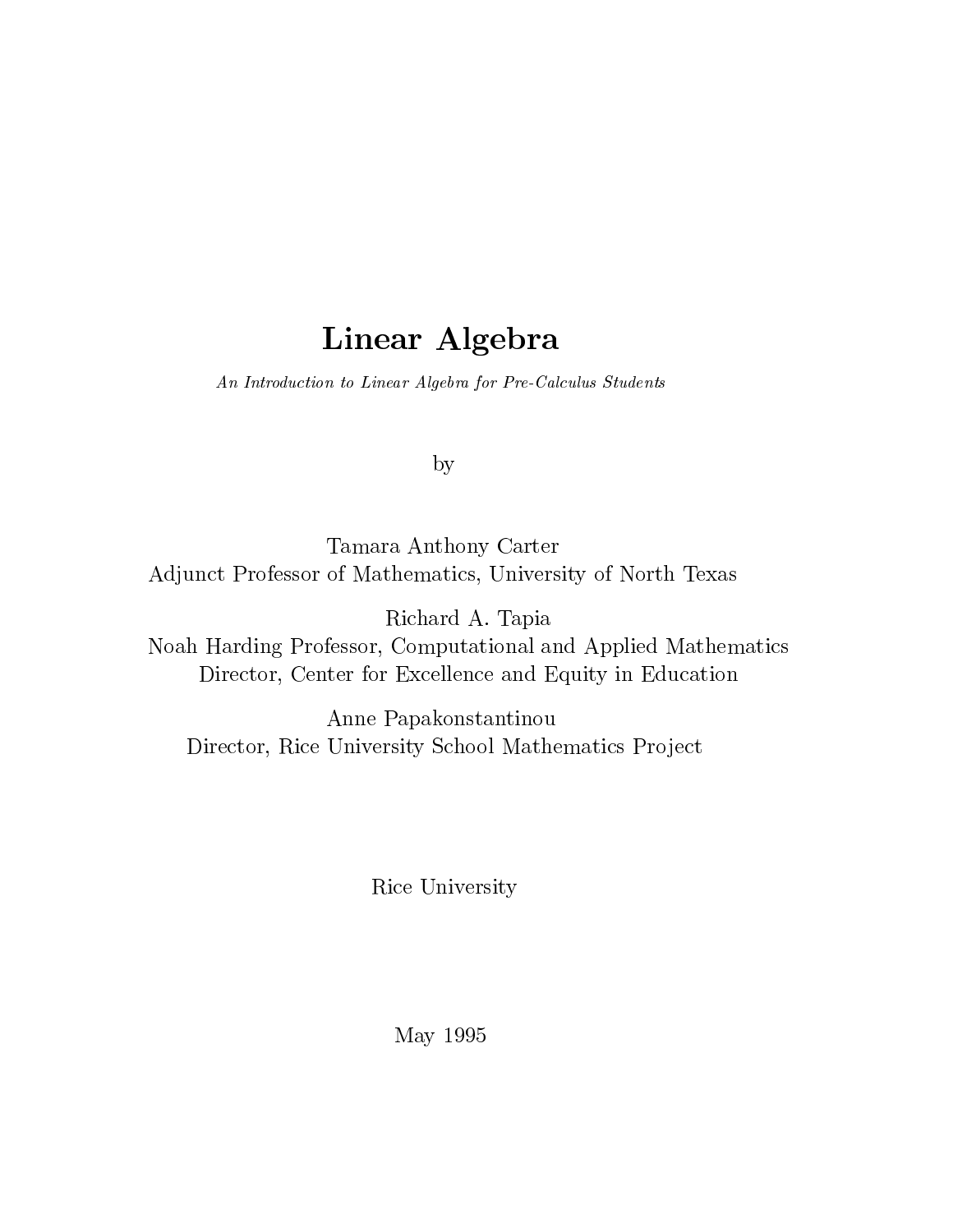Copyright Tamara Lynn Anthony 1995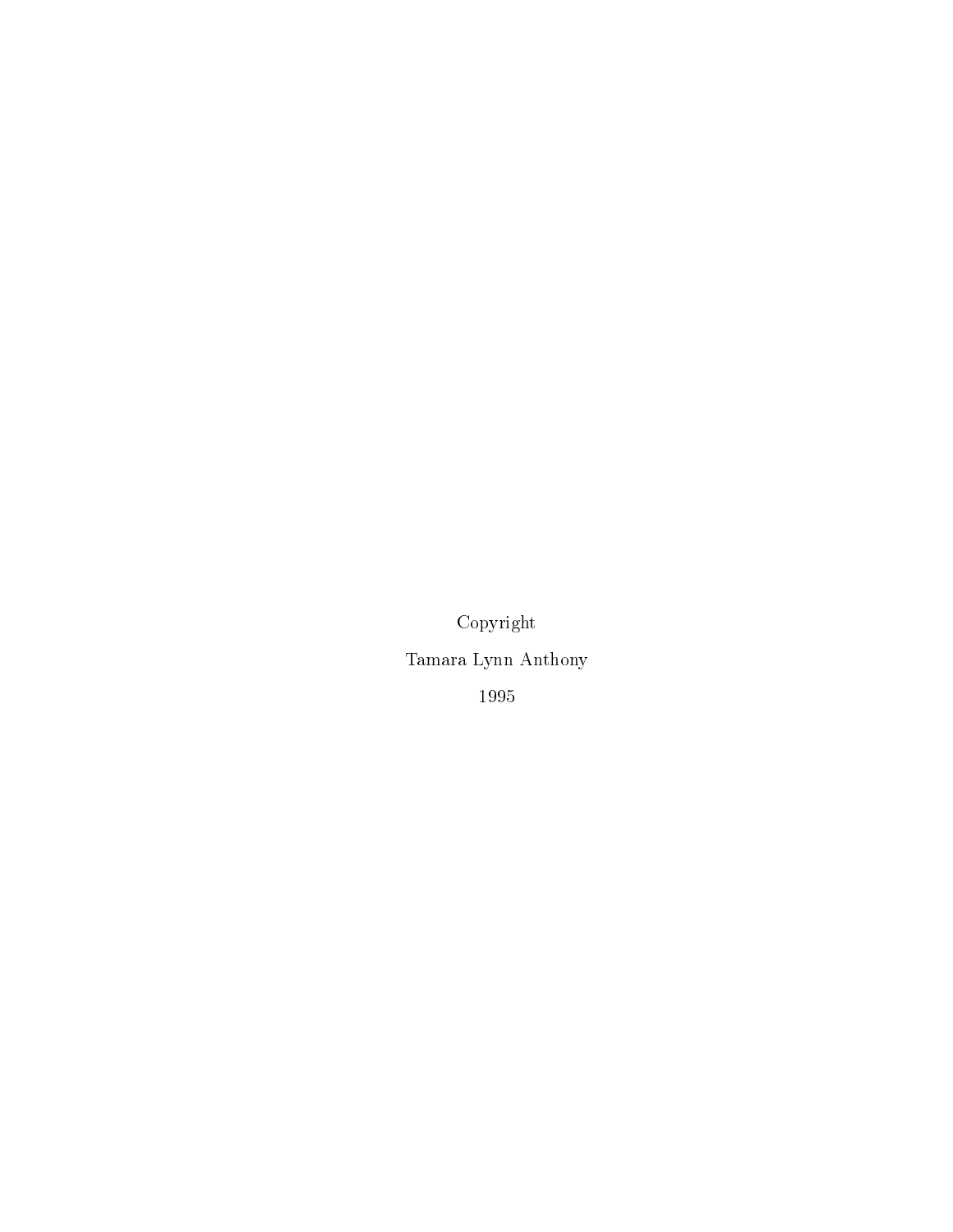# **Contents**

|                  | Preface                           |                                            | $\mathbf{V}$ |
|------------------|-----------------------------------|--------------------------------------------|--------------|
| $\mathbf{1}$     | <b>Introduction to Matrices</b>   | $\mathbf{1}$                               |              |
| $\overline{2}$   | <b>Addition of Matrices</b>       | 11                                         |              |
| 3                | <b>Multiplication of Matrices</b> | 18                                         |              |
| $\boldsymbol{4}$ |                                   | Equations                                  | 33           |
|                  | 4.1                               |                                            | 43           |
| $\bf{5}$         |                                   | Determinants                               | 54           |
|                  | 5.1                               |                                            | 56           |
|                  | 5.2                               |                                            | 58           |
|                  | 5.3                               |                                            | 60           |
|                  | 5.4                               |                                            | 62           |
| 6                |                                   | <b>Consistent and Inconsistent Systems</b> | 68           |
|                  |                                   | <b>First Review</b>                        | 75           |
| $\overline{7}$   | <b>Markov Chains</b>              | 80                                         |              |
| 8                |                                   | <b>Least Squares Approximation</b>         | 95           |
|                  | 8.1                               |                                            |              |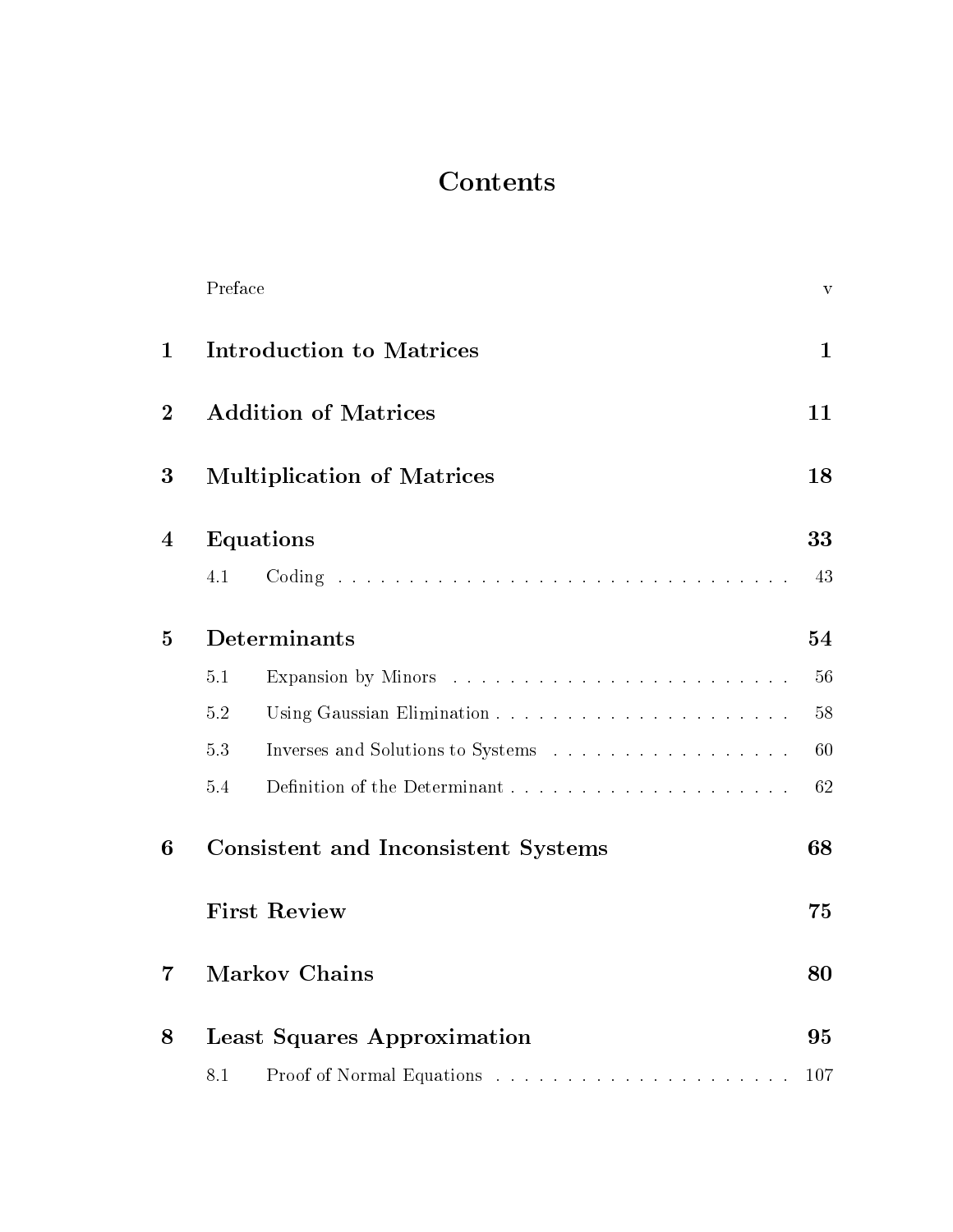| 9      |                             | Eigenvalues and Eigenvectors                                     | 114  |  |  |  |  |  |  |  |
|--------|-----------------------------|------------------------------------------------------------------|------|--|--|--|--|--|--|--|
| $10\,$ | <b>Numerical Challenges</b> |                                                                  |      |  |  |  |  |  |  |  |
|        | 10.1                        |                                                                  | 136  |  |  |  |  |  |  |  |
|        |                             | <b>Second Review</b>                                             | 140  |  |  |  |  |  |  |  |
| 11     | <b>Tests</b>                |                                                                  | 143  |  |  |  |  |  |  |  |
|        | 11.1                        |                                                                  | 143  |  |  |  |  |  |  |  |
|        | 11.2                        | Matrix Test 1B                                                   | 145  |  |  |  |  |  |  |  |
|        | 11.3                        | Matrix Test 1C                                                   | 147  |  |  |  |  |  |  |  |
|        | 11.4                        |                                                                  | 150  |  |  |  |  |  |  |  |
|        | 11.5                        |                                                                  | 152  |  |  |  |  |  |  |  |
| 12     |                             | Solutions                                                        | 154  |  |  |  |  |  |  |  |
|        | 12.1                        | Solutions to Introduction - Problems from page $8$               | 154  |  |  |  |  |  |  |  |
|        | 12.2                        | Solutions to Addition - Problems from page $15$                  | 161  |  |  |  |  |  |  |  |
|        | 12.3                        | Solutions to Multiplication - Problems from page $30$            | 170  |  |  |  |  |  |  |  |
|        | 12.4                        | Solutions to Systems of Equations - Problems from page 51        | 183  |  |  |  |  |  |  |  |
|        | 12.5                        | Solutions to Determinants - Problems from page 64 188            |      |  |  |  |  |  |  |  |
|        | 12.6                        | Solutions to Consistent and Inconsistent - Problems from page 74 | -192 |  |  |  |  |  |  |  |
|        | 12.7                        | Solutions to First Review from page 75                           | 193  |  |  |  |  |  |  |  |
|        | 12.8                        | Solutions to Markov Chains - Problems from page 90               | 199  |  |  |  |  |  |  |  |
|        | 12.9                        | Solutions to Least Squares - Problems from page 110              | 202  |  |  |  |  |  |  |  |
|        | 12.10                       | Solutions to Eigenpairs - Problems from page $130$               | 205  |  |  |  |  |  |  |  |
|        | 12.11                       | Solutions to Second Review from page 140                         | 206  |  |  |  |  |  |  |  |
|        | 12.12                       |                                                                  | 208  |  |  |  |  |  |  |  |

iii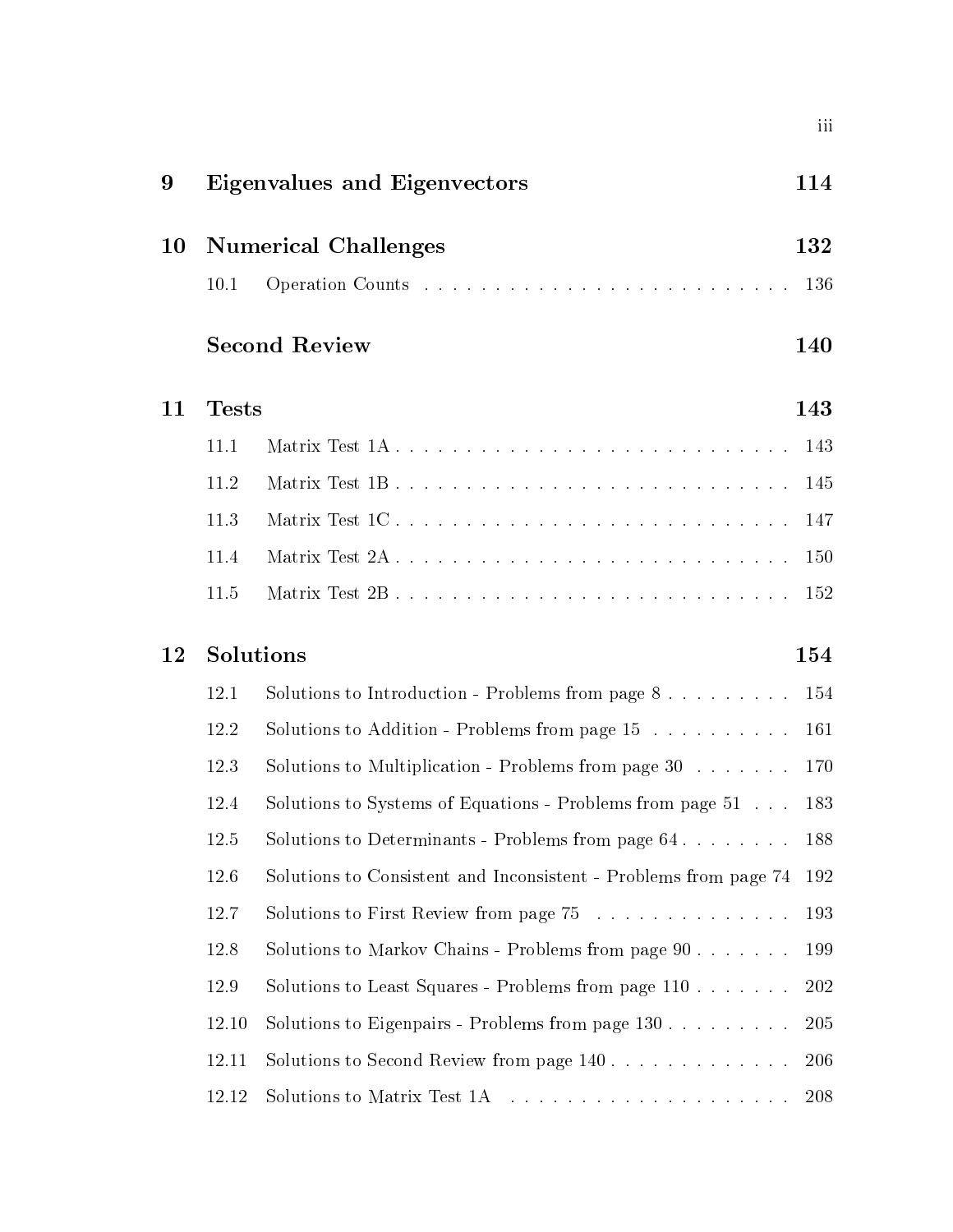| <b>Bibliography</b>                |  |  |  |  |  |  |  |  |  |  | 217 |
|------------------------------------|--|--|--|--|--|--|--|--|--|--|-----|
|                                    |  |  |  |  |  |  |  |  |  |  |     |
|                                    |  |  |  |  |  |  |  |  |  |  |     |
|                                    |  |  |  |  |  |  |  |  |  |  |     |
| 12.13 Solutions to Matrix Test 1B. |  |  |  |  |  |  |  |  |  |  |     |

| ndex | $218\,$ |
|------|---------|
|      |         |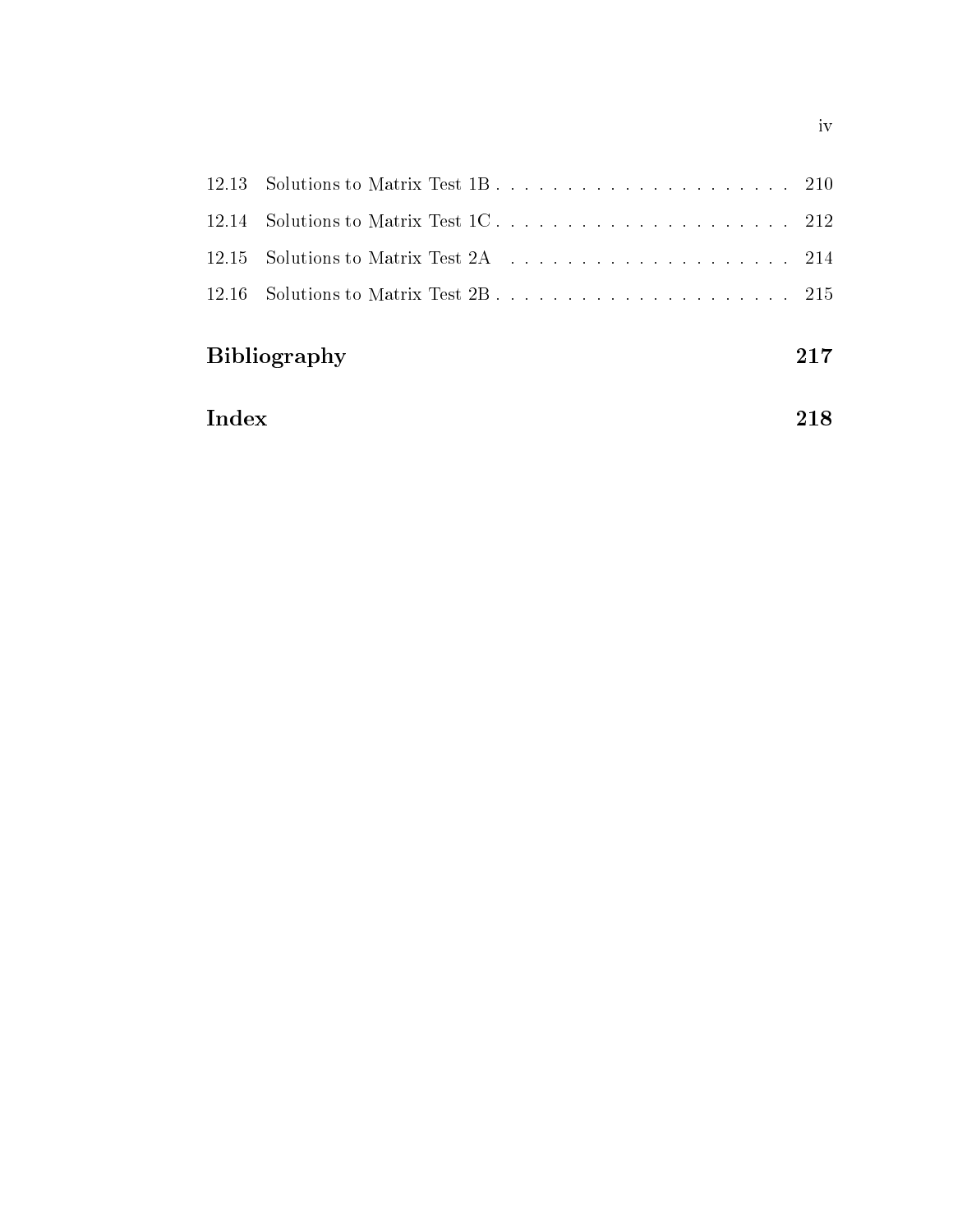## Preface

This book is an introduction to linear algebra for pre-calculus students. It is a standalone unit in the sense that no prior knowledge of matrices is assumed. Students with experience in general mathematics, up to and including Algebra I, should be able to comprehend the material. However, most students have not had experience with the topics in the latter chapters, so the pace of the course should allow for the students to spend extra time with these chapters. We begin with chapters that explain the matrix operations of addition, subtraction, scalar multiplication, and matrix multiplication. These topics are covered in most pre-calculus texts that are currently in use. This unit also allows the students to explore the notions of inverse, determinant, and consistent and inconsistent systems; these topics are covered in some pre-calculus text books. Our unit also provides the students with an introduction to Markov chains, curve fitting, eigenpairs, and some of the numerical challenges that are encountered when matrices are used to solve real-world problems. These latter topics are rarely addressed in pre-calculus texts. The unit was created from elementary principles with signicant input from Rice University faculty and students. Various current texts, recommendations from the National Council of Teachers of Mathematics (NCTM), and the Texas essential elements were examined in order to determine which topics should and should not be included in this text.

The state of Texas significantly influences the content of pre-college text books, because a book that is approved for adoption in Texas has a large potential market. In order for a book to be adopted in Texas, all of the "essential elements" for that course must be covered in the text. Essential element 4B for Algebra II states that students should be able to "use augmented matrices by hand or by computer to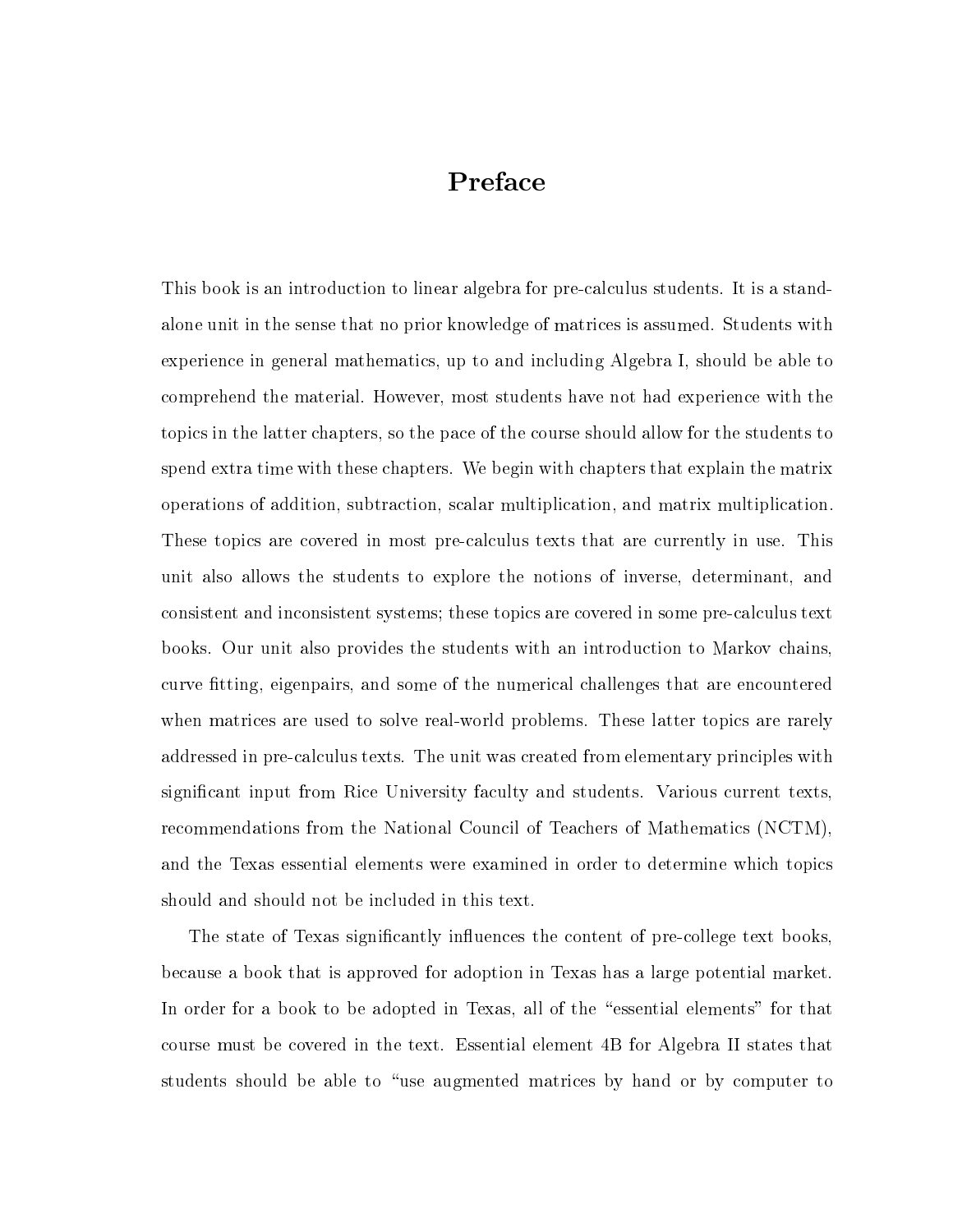solve two- or three-variable linear systems." Essential element 3I for Elementary Analysis states that students should be able to "solve matrix equations and realworld problems whose solutions involve matrix equations." According to essential element 3H for Elementary Analysis, students should be able to "solve a system of equations or inequalities using graphing techniques and apply [them] in real-world situations" (Houston Independent School District Scope and Sequence Grades 9-12, 1992). (This text does not address essential element 3H because only two-dimensional problems can be solved with graphing techniques and \real world problems" require many more dimensions.) Since these are the only requirements concerning matrices for Texas high-school mathematics books, many books meet these requirements but do not really give the students an adequate understanding of linear algebra. It is true that a college linear algebra text would contain ample detail, but few pre-calculus students have the mathematical maturity necessary to read these texts.

Since most pre-calculus texts only touch on the subject of matrices, one might question the need for a more in-depth study of linear algebra at the pre-calculus level. The NCTM has recognized this need and stated that \matrices and their applications" should receive "increased attention" in high school (Curriculum and Evaluation Standards for School Mathematics, 1989, p. 126). It also could be argued that linear algebra is as important as calculus to many engineers and other scientists. The introduction of linear algebra at the pre-calculus level would give the students a knowledge base on which to build when they study linear algebra in college. The arrays that are studied in linear algebra are of vital importance to computer programmers and computer users. Linear algebra is also central to the computational and mathematical sciences.

In The Psychology of Learning Mathematics, Richard Skemp states "...the learning of mathematics, especially in its early stages and for the average student, [is] very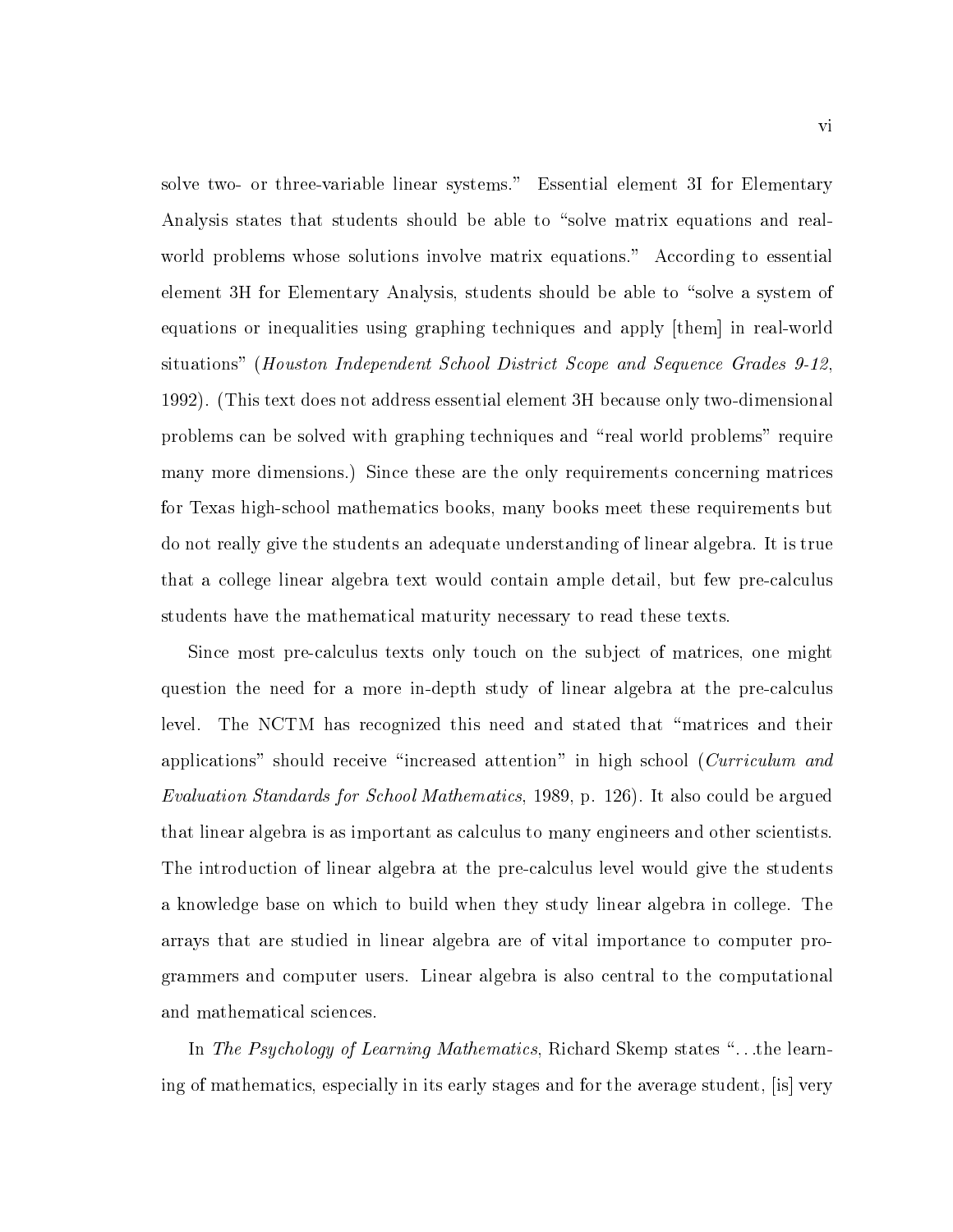dependent on good teaching" (1987, p. 21). Unfortunately, many teachers have not had much experience, and do not feel entirely comfortable, with linear algebra, so it is difficult for them to teach more than just the procedures of matrix manipulation. Therefore, we have attempted to write this unit so that the students can directly access the material. Since discussions add to, and strengthen, one's understanding of a topic, thought-provoking questions and their answers are provided atthe end of each chapter to spark class discussions. To help the teacher, complete solution steps have been provided in addition to the solutions where appropriate.

Skemp also states that "concepts of a higher order than those which people already have cannot be communicated to them by a definition [alone], but only by arranging for them to encounter a suitable collection of examples" (1987, p. 18). For this reason, most new concepts in this unit are presented with an example that builds on the intuition of the student. Then the formal definition is given, and other examples follow to clarify the concept. This helps motivate the students because they can immediately see a use for the concept. It also gives the concept a foundation in the mind of the student. Although the notion of building concepts in this manner seems logical, few text books utilize this approach.

Because many books teach procedures rather than concepts, the students do not receive enough information to expand beyond the examples in the book. For example, some books teach methods which apply only to the special case of 2 by 2 matrices when they address the notions of inverse and determinant. However, this text presents methods for finding inverses and determinants of square matrices of any size. Since the students learn the concepts and these general methods, their knowledge is not restricted by the examples in the book.

Because computers are essential to modern society, computer programming assignments are included at the end of the first three chapters as a means to help the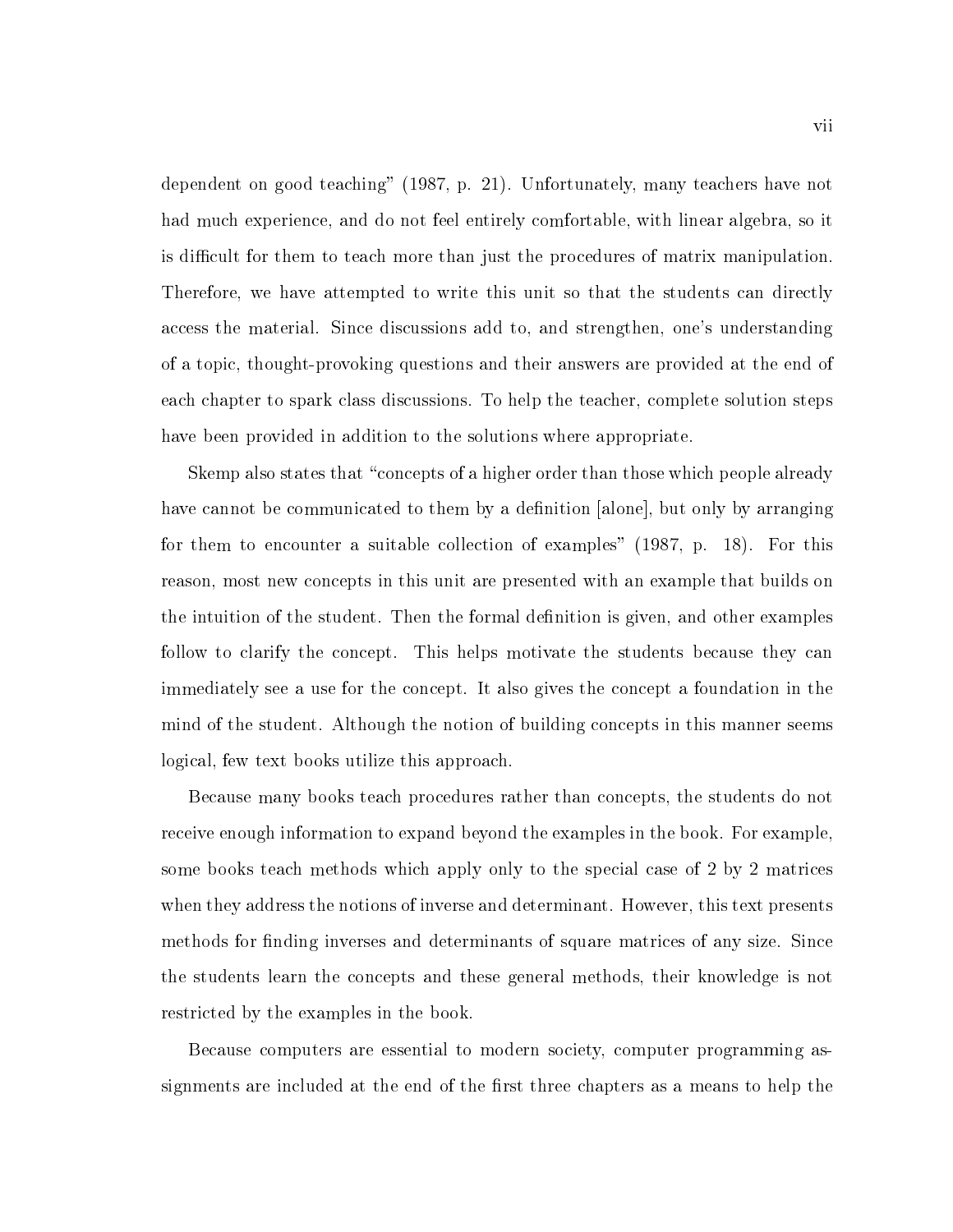students solidify their knowledge of matrices. In some of the later chapters, students are encouraged to use calculators to help them explore matrices so that they are not tied to problems that can be reasonably computed by hand. The students are not asked to use a particular computer language or a particular calculator, but the code for working programs are provided for the teachers in BASIC and PASCAL.

When new topics are introduced in this unit, they are tied, as much as possible, to previous topics. This is in an attempt to allow the students to appreciate linear algebra as a whole rather than view each chapter as a separate entity. For example, solutions to systems of equations are computed using Gaussian elimination, Gauss-Jordan elimination, and Cramer's rule. The text demonstrates to the students that a form of Gaussian elimination can be used, as an alternative to expansion by minors, to compute determinants. We use these two methods of computing the determinant to discuss efficiency of algorithms so that the students know that finding the correct answer is not the only concern. The students are also told that the determinant of a matrix is the same as the product of its eigenvalues. The relationship between the steady state of a transition matrix and eigenpairs is also demonstrated to the students. These ties and others provide the students with different perspectives from which to view problems.

Most texts do not mention Markov chains, even though they are well within the grasp of pre-calculus students. The NCTM believes that "in grades  $9-12$ , the mathematics curriculum should include topics from discrete mathematics so that all students can represent graphs, matrices, sequences, and recurrence relations" (1989, p. 176). Hopefully, this chapter will catch the attention of the student because a Markov chain is a real application of matrices rather than a contrived book example. This chapter also offers the student a glance into the fascinating world of probability.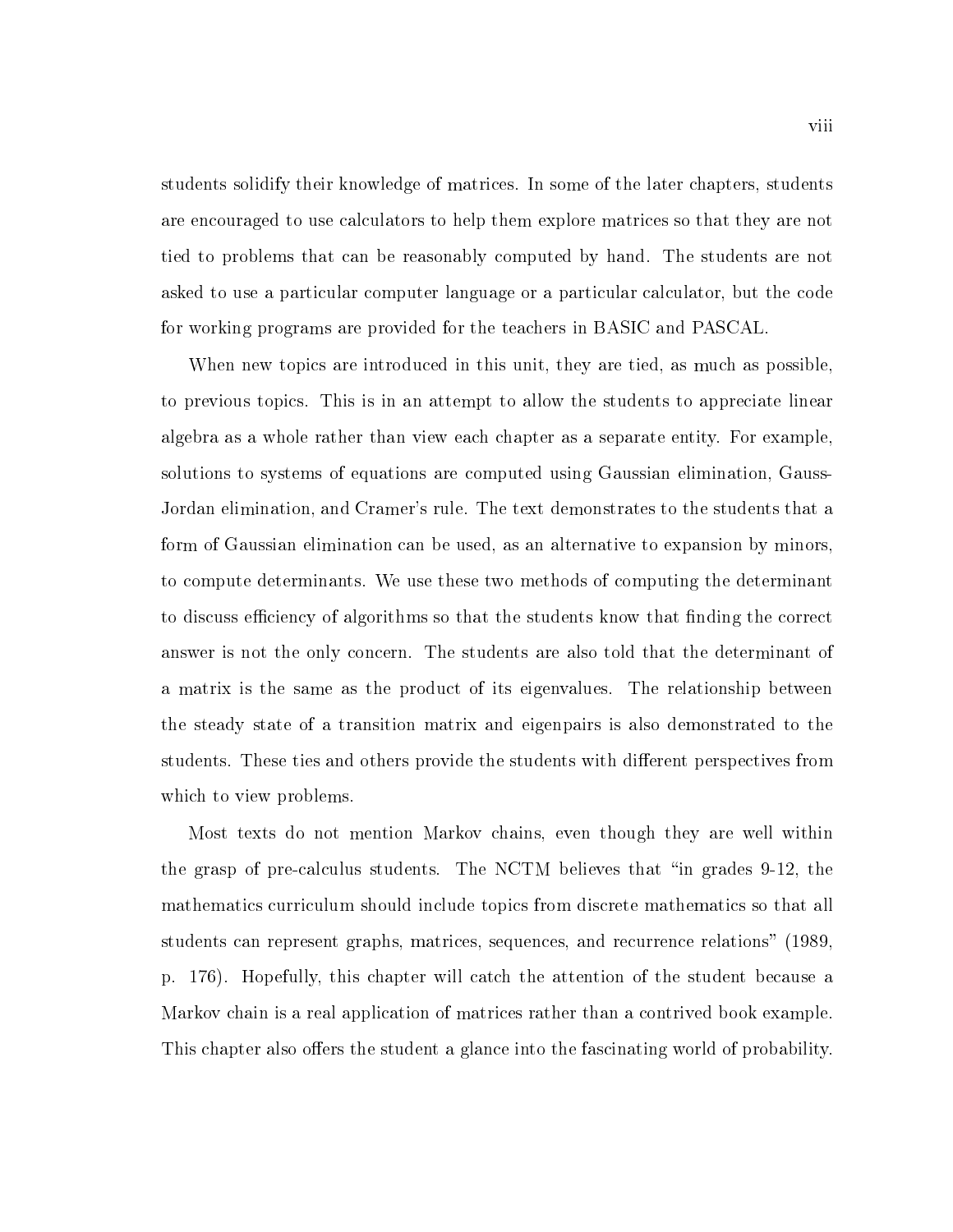Curve fitting is another interesting application of matrix equations, and it can be used immediately in the life of a pre-calculus student. Most pre-calculus students take a laboratory science in which they could use curve fitting to analyze their data. This cross-discipline application also helps the students to view mathematics as a useful tool rather than just a subject to take in school. The NCTM believes that "in grades 9-12, the mathematics curriculum should include the continued study of data analysis and statistics so that all students can use curve fitting to predict from data"  $(1989, p. 167)$ . Curve fitting is also a bridge between the fields of mathematics and statistics.

Eigenpairs are essentially never found in pre-calculus text books, but they have a wide range of physical applications that could interest students. The computational methods taught in this unit build naturally on previous topics in the text. Because the computation of eigenpairs quickly increases in difficultly as the size of the matrix increases, only simple examples are given in this unit. However, students are introduced to the concept of matrices and to many of their applications, so they will have a foundation on which to build when they study eigenpairs in college.

The chapter entitled "Numerical Challenges" is important to the students' overall knowledge even though the students are not asked to perform computations. This chapter reminds students that the world is not solely comprised of pretty book examples. It also helps dispel the notion that mathematics is only about learning what other people already know. It is good for students to know that many important challenges remain in mathematics and that bright young minds are needed to research these topics.

This entire unit was written so that pre-calculus teachers and students will have a text that clearly and accurately explains the introductory concepts of linear algebra. It explores the topics that are currently addressed in pre-calculus courses, but em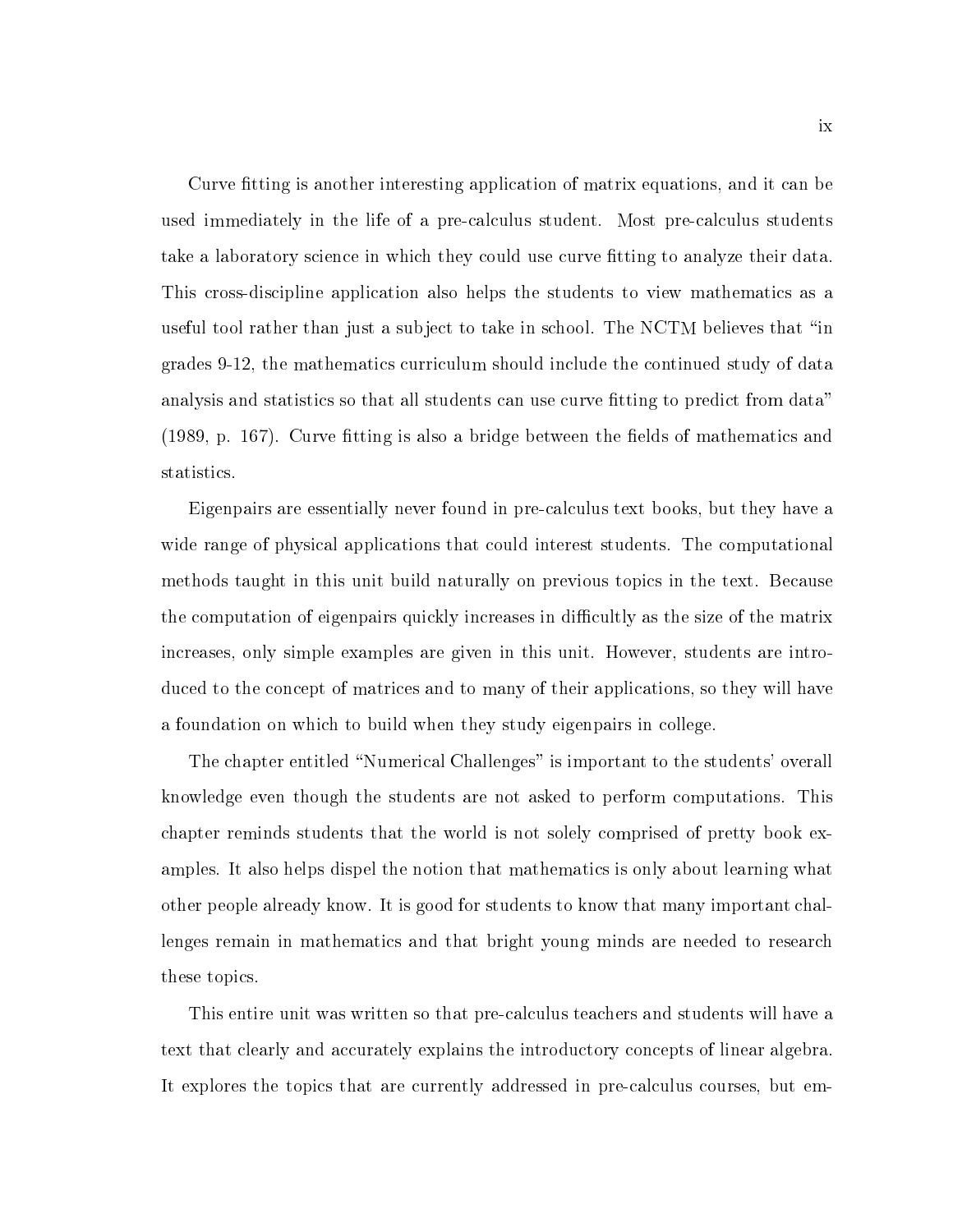phasizes concepts rather than than just procedures. This unit also provides students with many more real-world linear algebra topics to explore than are presented in current texts. It is hoped that this unit will not only help students understand linear algebra, but will also spark an interest in, and an appreciation for, the mathematical sciences.

How can it be that mathematics, being after all a product of human thought which is independent of experience, is so admirably appropriate to the objects of reality? - Albert Einstein

It truly is beautiful that the abstract concepts of mathematics can be used to model the world around us. This is astounding because the laws of mathematics were not created with the universe, but have been defined by mankind over the centuries. These laws model the world so well, that people often fail to distinguish between the real situation and the mathematical model that is being used to study it. For example, because matrices can be used to represent a system of equations which model the real world, people often think that the solution to the system will also be the solution to the real-world problem. However, the solution is only as good as the model that was used to represent the problem. Since the world is so complex, mathematical models cannot accurately model every detail of the universe. However, they may come amazingly close and help illuminate many of the mysteries of the universe.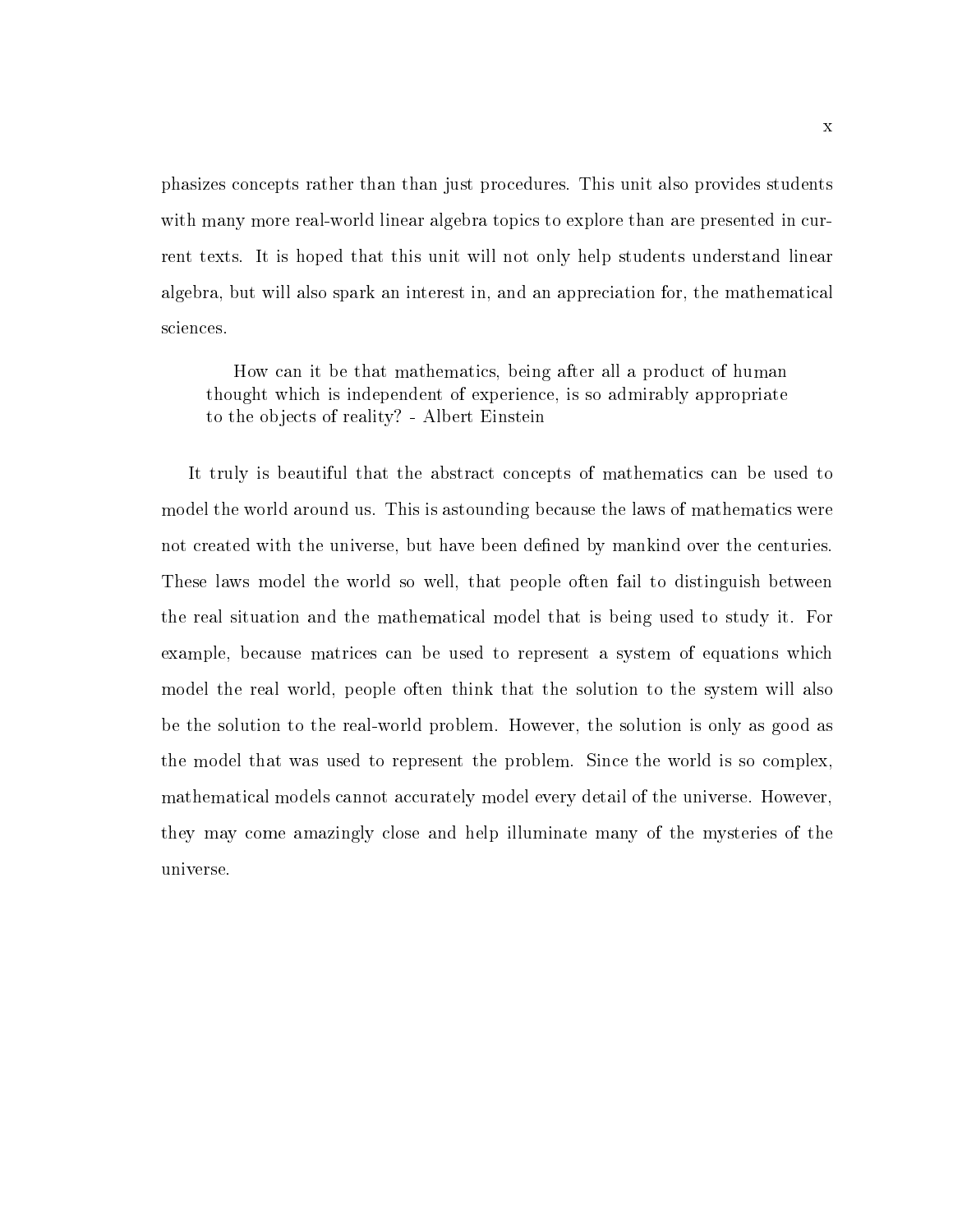### Chapter 1

### Introduction to Matrices

If you were asked for your weight in pounds, you would use a real number such as 140 to answer the question. If you were asked for your height in inches, you would answer with another real number such as 66.5. If we asked these questions to everyone in the class, we would want some way to know which weight goes with which height. One way to organize this data is to use an ordered pair. We could represent your weight and height with the ordered pair  $(140, 66.5)$ . This is called an **ordered pair** because we always list the information in the same order. In other words, we list weight first and then height in every pair of numbers, so  $(140, 66.5)$  would be different from  $(66.5, 140)$ . The **elements** are the individual pieces of information. Elements are also referred to as entries or components. In this book, we will only use real numbers as elements. The elements of this ordered pair are 140 and 66.5. We could also ask you for your age in years and append that information so that we have the ordered triple  $(140, 66.5, 18)$ . We could ask you for *n* pieces of information, where *n* is any counting number. If we arrange the  $n$  pieces of information in a specific order, we call it an ordered  $n$ -tuple. In general, lists of ordered information are called **vectors**. If we write them in rows, as we did above, we call them row vectors. If we write

the maximum state  $\mathbf{f}_\mathrm{max}$  is a such as a such as a such as a such as a such as a such as a such as a such as a such as a such as a such as  $\mathbf{f}_\mathrm{max}$ <u>2000 - 2000 - 2000 - 2000 - 2000 - 2000 - 2000 - 2000 - 2000 - 2000 - 2000 - 2000 - 2000 - 2000 - 2000 - 200</u> **1 a** <u>1408 - 1409 - 1409 - 1409 - 1409 - 1409 - 1409 - 1409 - 1409 - 1409 - 1409 - 1409 - 1409 - 1409 - 1409 - 140</u> 66:5 3  $\pm$  and  $\pm$  66.5  $\pm$  $\Bigg|\begin{array}{c} 66.5 \end{array}\Bigg|$  ,  $\cdot$  $\sim$  1400  $\sim$  1400  $\sim$  1400  $\sim$  1400  $\sim$  1400  $\sim$  1400  $\sim$  1400  $\sim$  1400  $\sim$  1400  $\sim$  1400  $\sim$  1400  $\sim$  1400  $\sim$  1400  $\sim$  1400  $\sim$  1400  $\sim$  1400  $\sim$  1400  $\sim$  1400  $\sim$  1400  $\sim$  1400  $\sim$  1400  $\sim$  1400 66:5 18  $\Big\}$ , we call

2

3

**Definition 1.1** A real  $n$ -vector is an ordered *n*-tuple of real numbers.

The real numbers are called the elements of the vector.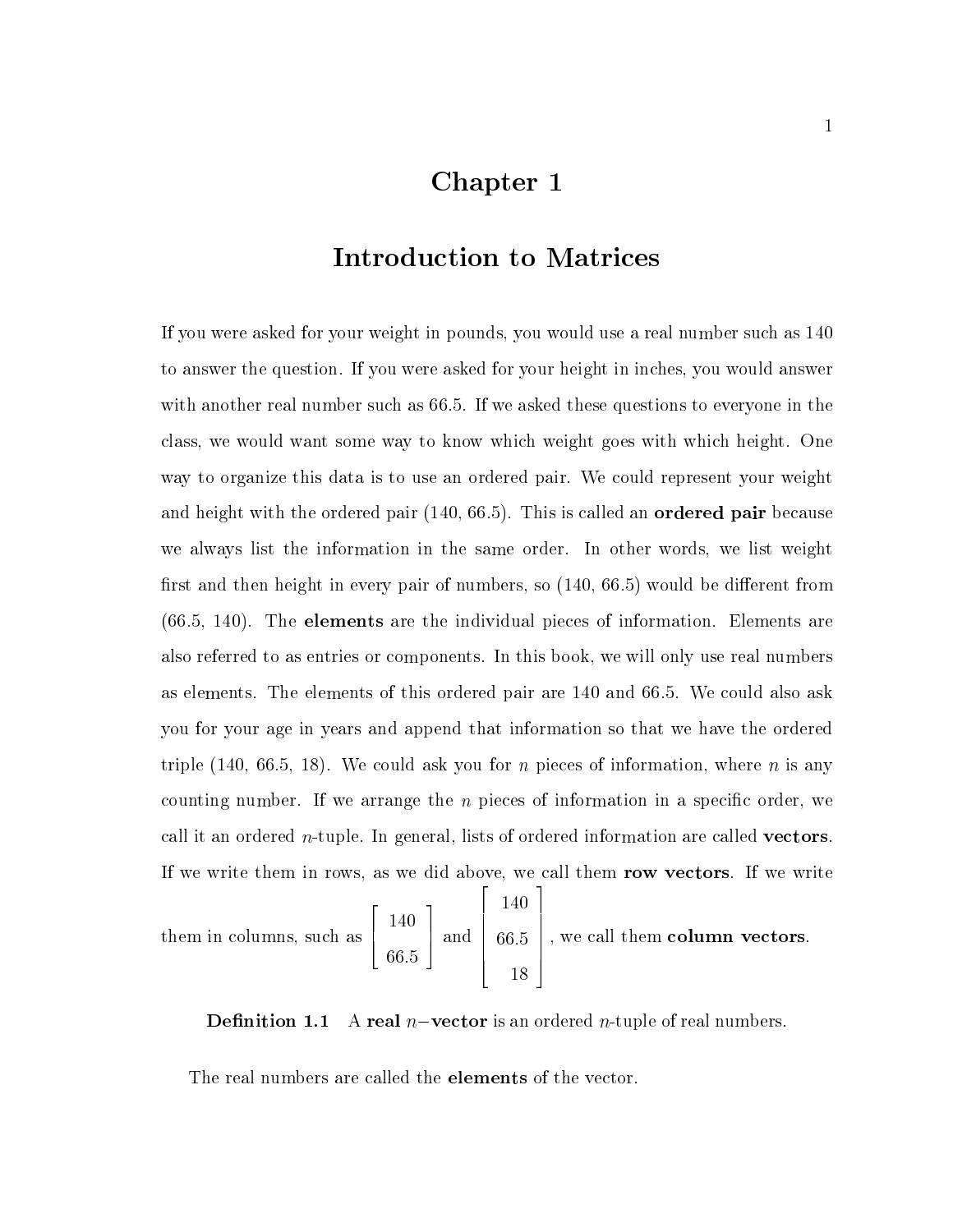Since we are only working with real numbers in this book, we will drop the word real when referring to vectors. When it is not important to specify how many elements are in the vector, we drop the qualifier  $n$ .

**Remark 1** Did you notice that we used parentheses on some vectors and brackets on others? Actually, both are accepted notations, but we will use brackets for consistency throughout the rest of the book.

**Remark 2** Sometimes you will see the elements of a row vector separated by commas. Commas are not necessary unless confusion can arise without the use of commas.

If you were asked to add, subtract, or multiply real numbers, you would know what to do. If we are going to use vectors to help us organize our information, we also need rules for vectors so that when we add, subtract, or multiply vectors, we get the same solutions as if we had not organized our data this way. Remember that vectors are simply tools that we use to display information in an organized manner. Therefore, we do not want our solutions to change just because we organized our data into a vector. As we study this book, we will learn more about how to perform mathematical operations with vectors.

Consider the following information:

The Cardinals win seven, lose six, and tie one. The Eagles win five, lose eight, and tie one. The Falcons win two, lose twelve, and have no ties. The Owls win nine, lose five, and have no ties.

We can represent this data using the four vectors  $\begin{bmatrix} 7 & 6 & 1 \end{bmatrix}$ ,  $\begin{bmatrix} 5 & 1 \end{bmatrix}$  $\begin{bmatrix} 1, 5, 8, 1 \end{bmatrix}$   $\overline{a}$  and  $\overline{a}$  and  $\overline{a}$  and  $\overline{a}$  and  $\overline{a}$  and  $\overline{a}$  and  $\overline{a}$  and  $\overline{a}$  and  $\overline{a}$  and  $\overline{a}$  and  $\overline{a}$  and  $\overline{a}$  and  $\overline{a}$  and  $\overline{a}$  and  $\overline{a}$  and  $\overline{a}$  and  $\overline{a}$  and 2  $12$  0  $\vert$  , and  $\vert$  9  $5$  0  $\vert$  . However, it would be nice if we could combine all these vectors together into one set of data. If we consider each vector as one row of an array, then we will have all our data in one arrangement.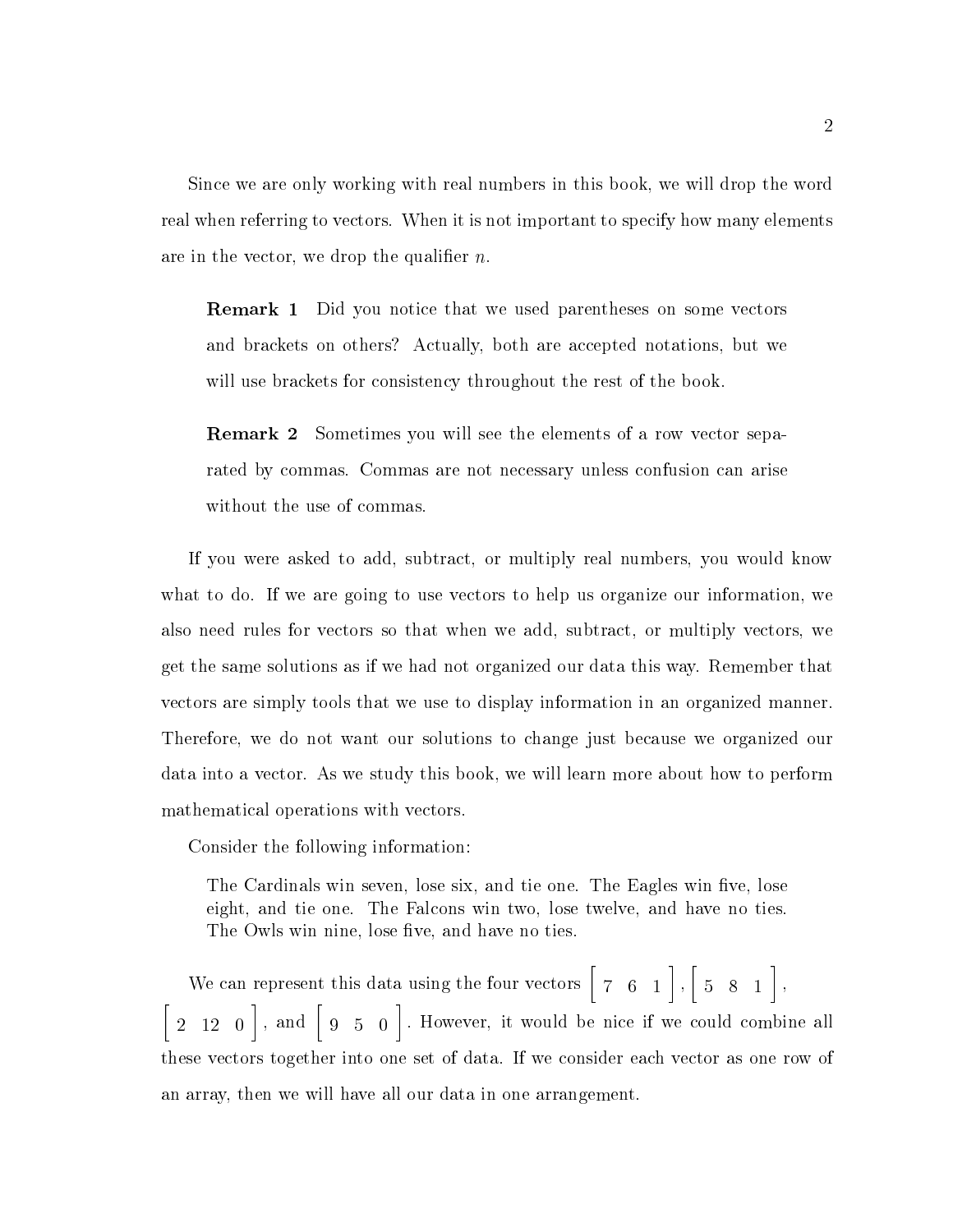**Definition 1.2** A real matrix is an arrangement of real numbers into rows and columns.

The real numbers are called the **elements** of the matrix.

Since we are only working with real numbers in this book, we also will drop the word real when referring to matrices. Notice that a vector is a special matrix that has only one row or one column. When we organize our vectors into a matrix, it could look like this:

$$
\begin{bmatrix} 7 & 6 & 1 \\ 5 & 8 & 1 \\ 2 & 12 & 0 \\ 9 & 5 & 0 \end{bmatrix}
$$

Basically, we have all of our information organized into one arrangement called a matrix.

We have all the appropriate numbers in our matrix, but if we want to know which numbers correspond to which team, we have to look back at our paragraph. For this reason, we often label our matrices (plural of matrix). Labels are not a formal part of the matrix, but they are very useful. Our matrix could look like this after it has been labeled:

| W | L                                                                                              | T |
|---|------------------------------------------------------------------------------------------------|---|
| C | \n $\begin{bmatrix}\n 7 & 6 & 1 \\  5 & 8 & 1 \\  2 & 12 & 0 \\  9 & 5 & 0\n \end{bmatrix}$ \n |   |

Just by looking at this matrix, we can tell that the Owls won the most games and the Falcons lost the most. One of the advantages of matrices is that information is easier to see and compare than when it is not organized into a matrix.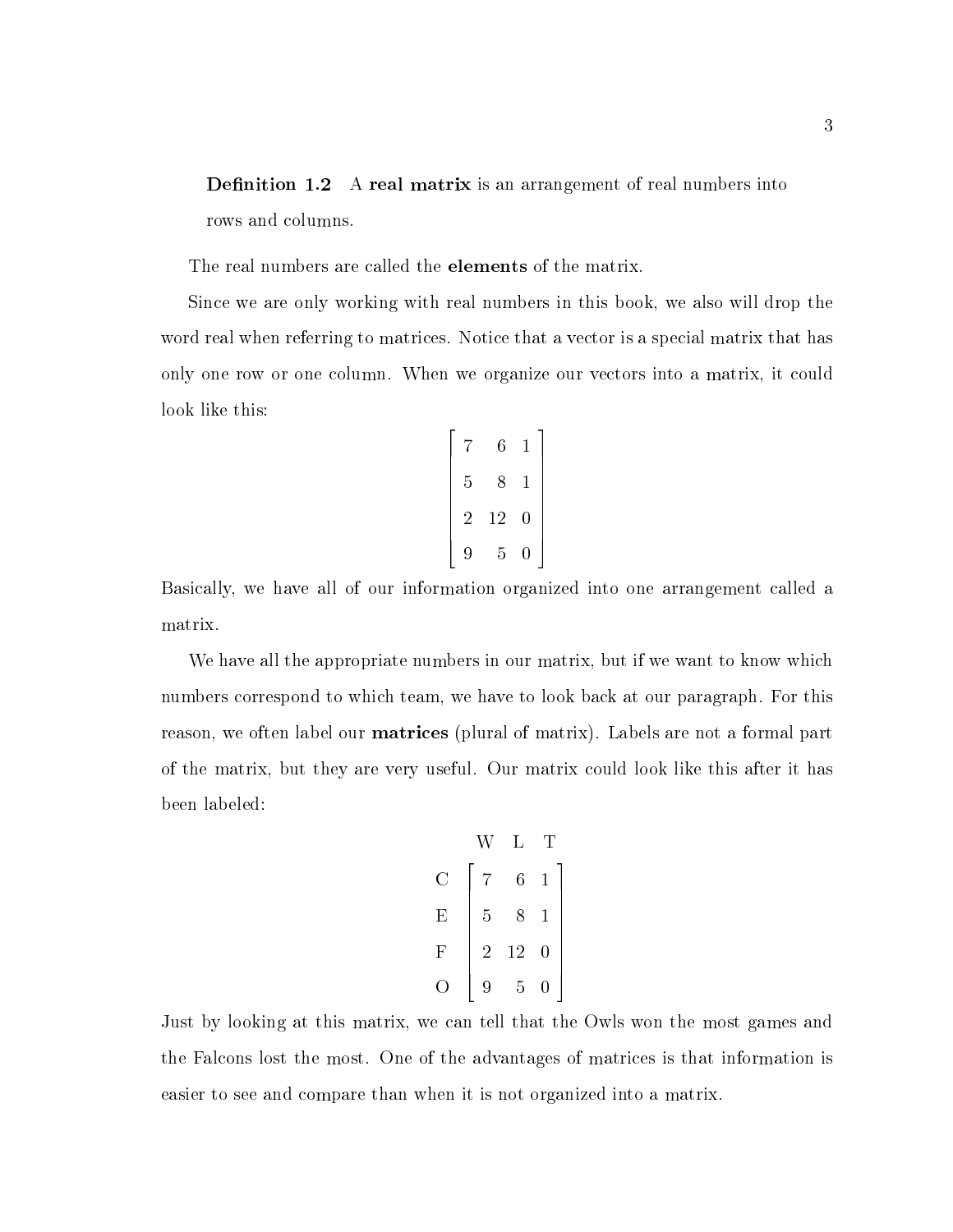$\blacksquare$  . This matrix is the as a  $\blacksquare$   $\blacksquare$   $\blacksquare$   $\blacksquare$   $\blacksquare$  . There are the  $\blacksquare$  . There are the  $\blacksquare$ are 4 rows and 3 columns. Therefore, the **dimensions** of this matrix are 4 by 3. The dimensions of a matrix tell you the "size" of the matrix because they tell you the number of rows and columns in the matrix. By convention, we list the number of rows before the number of columns.

**Definition 1.3** The dimensions of a matrix are the number of rows and columns (listed in that order) of the matrix.

Each element of the matrix is named according to its position. Typically, capital letters represent matrices and small letters with subscripts represent elements in the matrix. Since vectors can be considered to be matrices with only one row or one column, they could be labled with capital letters also. However, vectors are usually represented by small letters. If we name the above matrix  $A$ , the element 6 is in the position  $a_{12}$  (read a one two) because it is in row 1 and column 2. Also by convention, we list the row number of the element before the column number. An element in row i and column j would be denoted by  $a_{ij}$ . This gives us a compact way to refer to specific elements of a matrix.

Remark 3 Although some mathematicians make a distinction between a 1 by 1 matrix, a 1-vector, and a real number, we will not make any distinction between them and will treat them exactly the same.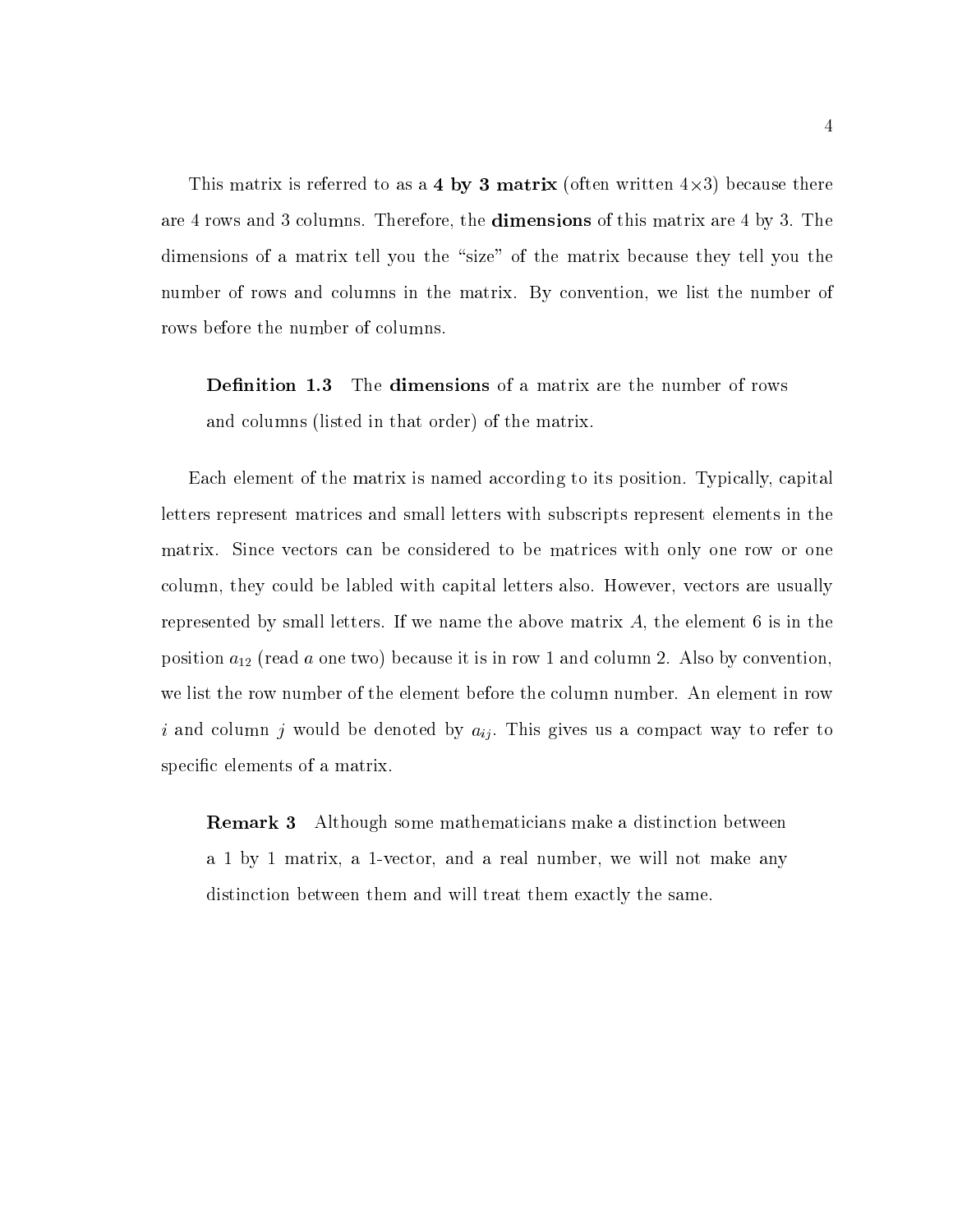Can you represent the same information asbefore in a 3 by 4 matrix? Yes, you can. It would look like the matrix  $B$  which follows.

A = C E F O 6 1 8 1 12 0 5 0 B = <sup>W</sup> L T 5 2 9 8 12 5 1 0 0 

Matrix B is the transpose of A, and A is the transpose of B. Transposing a matrix results in writing the columns as rows and the rows as columns, but what really happens is that element  $a_{ij}$  is placed in the position  $b_{ji}$  of the new matrix. Therefore,  $a_{12}$  moves to the position  $b_{21}$  when we form the transpose of A. The transpose of A is denoted by  $A^*$  (read A transpose). Therefore, matrix  $D$  is  $A^*$ .

**Definition 1.4** By the **transpose** of the m by n matrix A, denoted by  $A^*$ , we mean the n by m matrix which has  $a_{ii}$  as its  $(i, j)$ " element.

**Definition 1.5** We say that two m by n matrices, A and B are **equal** if their corresponding elements are equal.

In other words,  $A = B$  if A and B have the same dimensions and  $a_{11} = b_{11}$ ,  $a_{12} = b_{12}$ , etc. Is  $A = A<sup>T</sup>$ ? Usually not, but we have a special word for a matrix which satisfies  $A \equiv A$ .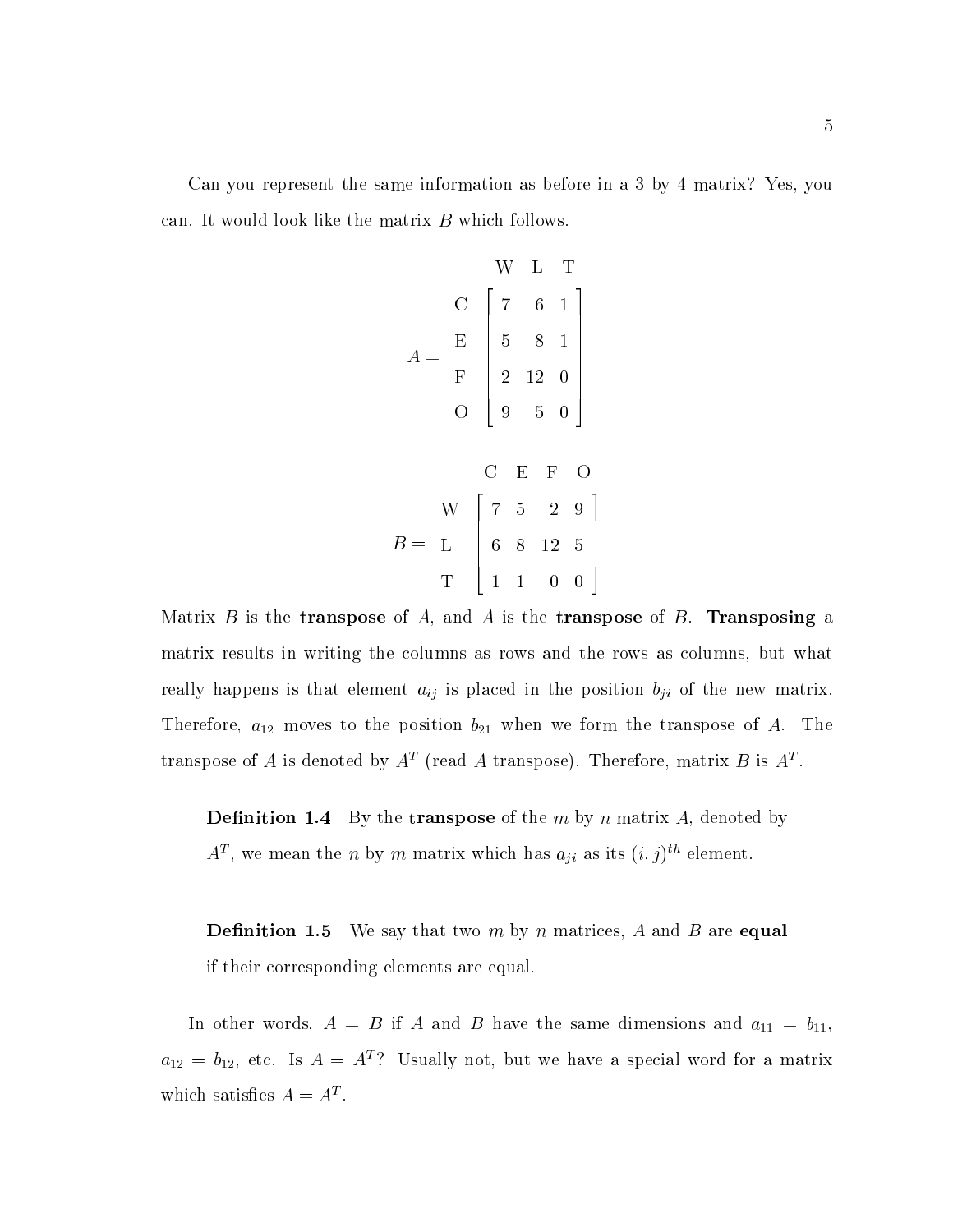#### **Demittion 1.6** A matrix is said to be symmetric if  $A \equiv A$ .

Observe that the following matrix is symmetric:

$$
S = \begin{bmatrix} 9 & 2 & 5 & 1 \\ 2 & 7 & 0 & 8 \\ 5 & 0 & 4 & 6 \\ 1 & 8 & 6 & 3 \end{bmatrix}.
$$

**2005 2006 2006 2006 2006** 

3

Notice that  $a_{ij} = a_{ji}$  for all i and j; as is true for all symmetric matrices. Symmetric matrices are easy to spot because if you draw a line down the main diagonal (from 9 to 3 in this matrix), then the two halves are mirror images of each other. Symmetric matrices have many special qualities that will be used when you study matrices in more detail. The matrix  $S$ , given above, has another special property; it is a **square matrix** because S has the same number of rows as columns. Notice that S is a 4 by 4 square matrix. We said that the main diagonal for S runs from 9 to 3. For any square matrix, the **main diagonal** runs from the upper left corner to the lower right corner.

**Definition 1.7** We say that an m by n matrix is **square** if  $m = n$ .

#### Questions

- 1. For a matrix A, what is the transpose of  $A<sup>T</sup>$ ?
- 2. Does a symmetric matrix have to be square?
- 3. Are all square matrices symmetric?

#### Answers

1. Let us choose a generic matrix. We need to be careful when choosing a generic matrix. Vectors and square matrices often have special properties, so we will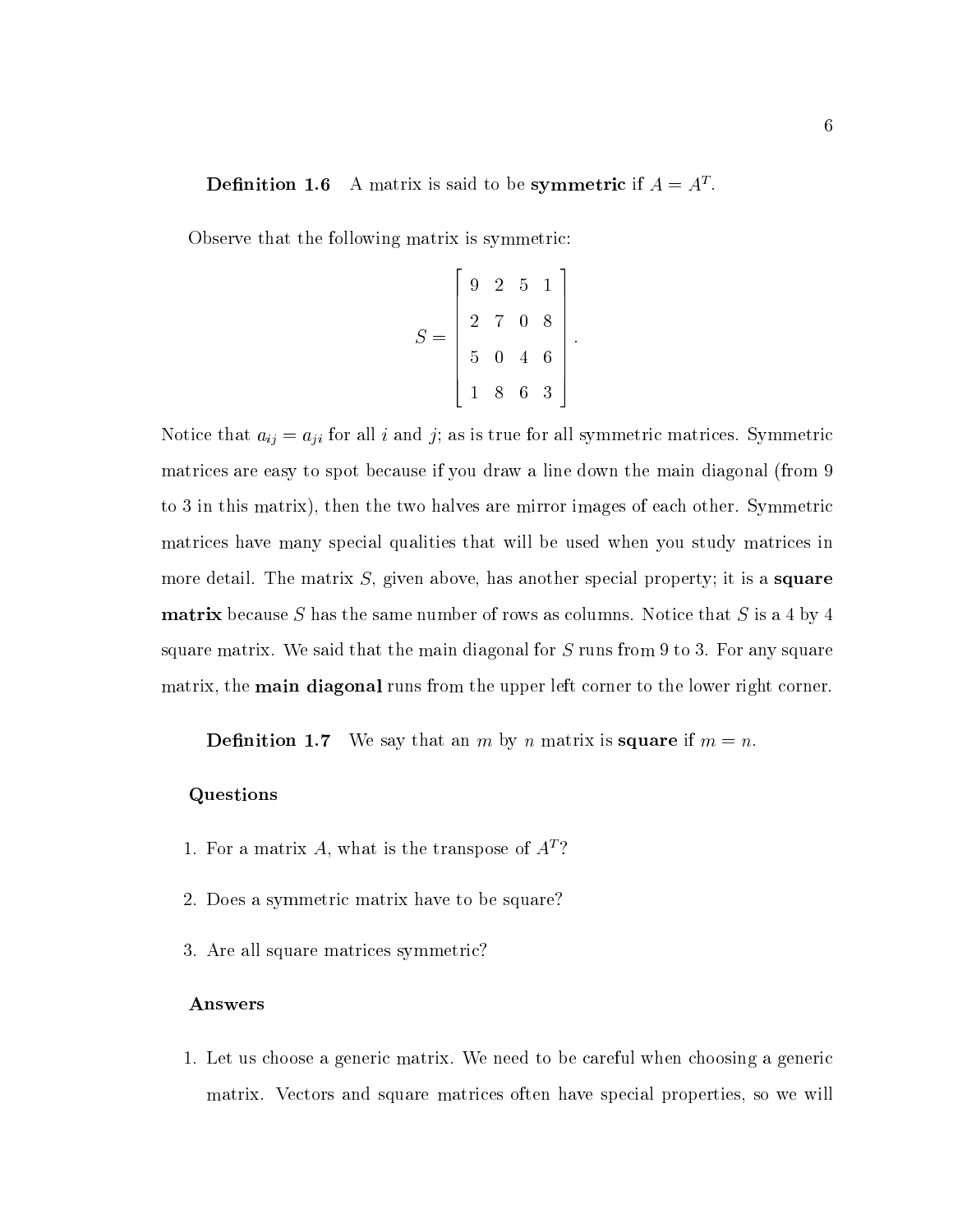not use them unless they are specically needed. Let us follow our rules for transposes on this generic matrix.

$$
A = \begin{bmatrix} a_{11} & a_{12} & a_{13} \\ a_{21} & a_{22} & a_{23} \end{bmatrix} \qquad A^{T} = \begin{bmatrix} a_{11} & a_{21} \\ a_{12} & a_{22} \\ a_{13} & a_{23} \end{bmatrix}
$$

 $\overline{2}$  2  $\overline{2}$  2  $\overline{2}$  2  $\overline{2}$  2  $\overline{2}$  2  $\overline{2}$  2  $\overline{2}$  2  $\overline{2}$  2  $\overline{2}$  2  $\overline{2}$  2  $\overline{2}$  2  $\overline{2}$  2  $\overline{2}$  2  $\overline{2}$  2  $\overline{2}$  2  $\overline{2}$  2  $\overline{2}$  2  $\overline{2}$  2  $\overline{2}$  2  $\overline{2}$  2

3

Now let's form the transpose of  $A<sup>T</sup>$  using the same rules.

$$
\left(A^T\right)^T = \left[\begin{array}{ccc} a_{11} & a_{12} & a_{13} \\ a_{21} & a_{22} & a_{23} \end{array}\right]
$$

Notice that  $\left(A^T\right)^T = A$ . This is true for all matrices, but we have only proven it for 2 by 3 matrices. For a general proof, let us follow a general element of the matrix A,  $a_{ij}$ . Initially, it is in position  $(i, j)$  of matrix A. It is in position  $(j, i)$ of  $A<sup>T</sup>$  and in position  $(i, j)$  of matrix  $(A<sup>T</sup>)<sup>T</sup>$ . This is true for every element of every matrix, so  $(A^T)^T = A$  is true in general.

2. Yes. When a matrix is transposed, the columns become rows and the rows become columns. If  $A \equiv A^*$ , the matrix must have the same number of rows as columns.

Remark 4 A counterexample is an example that illustrates that the statement in question is false. When you want to prove that a statement is false, a counterexample is sufficient. However, an example is not sufficient to prove that a statement is true. For instance, you could use your father as an example of the statement that "all humans are male" because he is human and male. However, we know that there are humans that are not male; your mother is a good counterexample to the statement "all humans are male." Therefore, an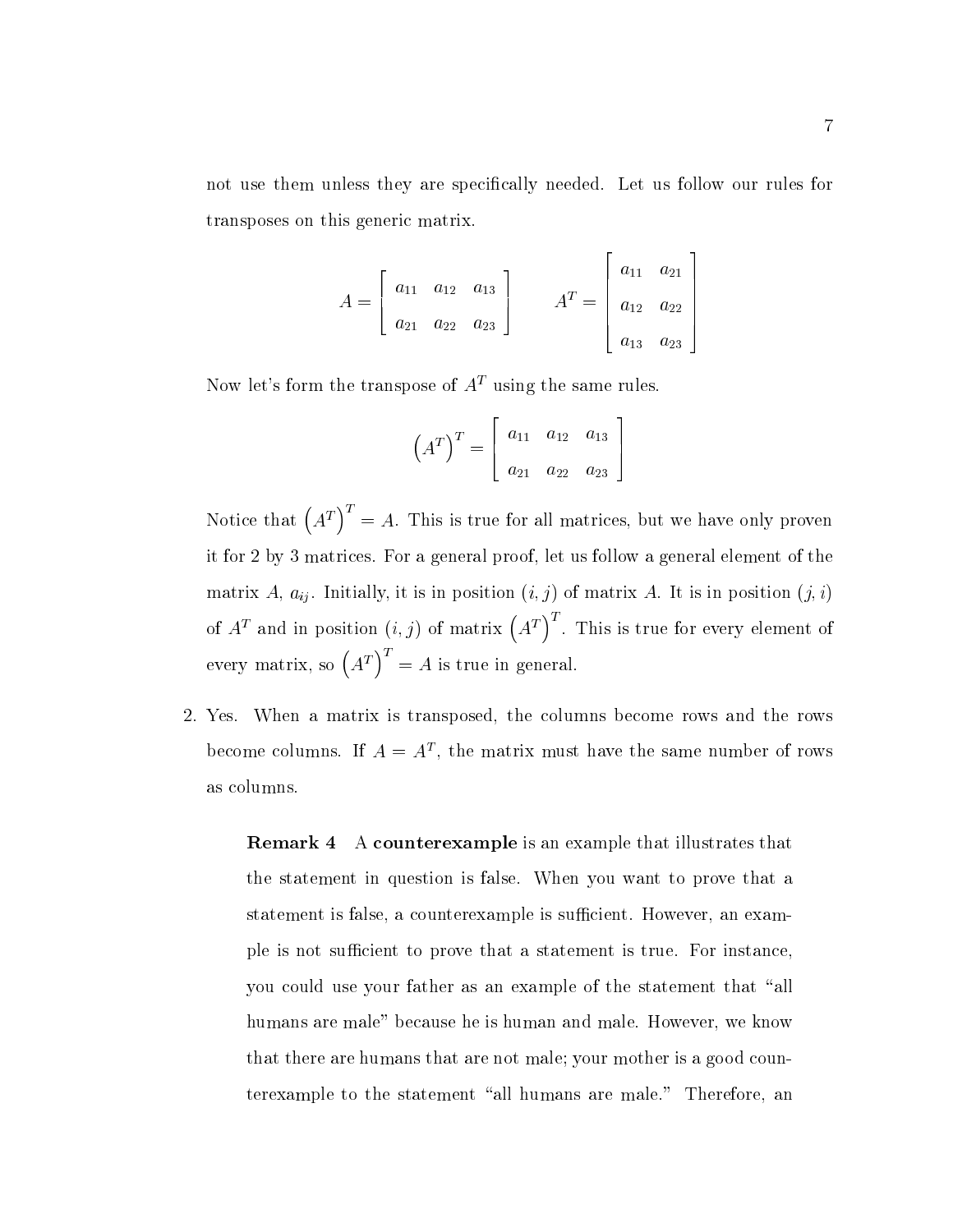example cannot be used to prove that a statement is true. You would have to show that it is true for ALL cases. For our example, you would have to establish in some way that EVERY human is male.

3

3. No. A counterexample is A = 6 4 1 2 3 4 . Since  $a_{12} \neq a_{21}$ , A is not symmetric.

22 Januari 2002 - 2003 - 2004 - 2005 - 2006 - 2007 - 2008 - 2008 - 2008 - 2008 - 2008 - 2008 - 2008 - 2008 - 20<br>2008 - 2008 - 2008 - 2008 - 2008 - 2008 - 2008 - 2008 - 2008 - 2008 - 2008 - 2008 - 2008 - 2008 - 2008 - 2008

#### Problems

- 1. (a) Form a 4 by 5 matrix, B, such that  $b_{ij} = i * j$ , where  $*$  represents multiplication.
	- (b) What is  $B^T$ ?
	- (c) Is  $B$  symmetric? Why or why not?
- 2. Using matrix A below, spell words by replacing each element requested with the letter in that position of the matrix. For example,  $a_{52}a_{21}a_{32}$  represents cat.

$$
A = \begin{bmatrix} z & e & 1 & i & g \\ a & h & p & r & w \\ k & t & y & f & n \\ o & x & s & u & j \\ b & c & m & v & d \end{bmatrix}
$$

- (a)  $a_{53}a_{21}a_{32}a_{24}a_{14}a_{52}a_{12}a_{43}$   $a_{21}a_{24}a_{12}$   $a_{12}a_{21}a_{43}a_{33}$
- (b)  $a_{34}a_{24}a_{14}a_{12}a_{35}a_{55}a_{43}$
- (c)  $a_{52}a_{21}a_{13}a_{52}a_{44}a_{13}a_{21}a_{32}a_{41}a_{24}$
- (d) Make up a statement of your own using the information given in this matrix. Write the statement using matrix elements and translate it. You have every letter of the alphabet in the matrix except the letter q.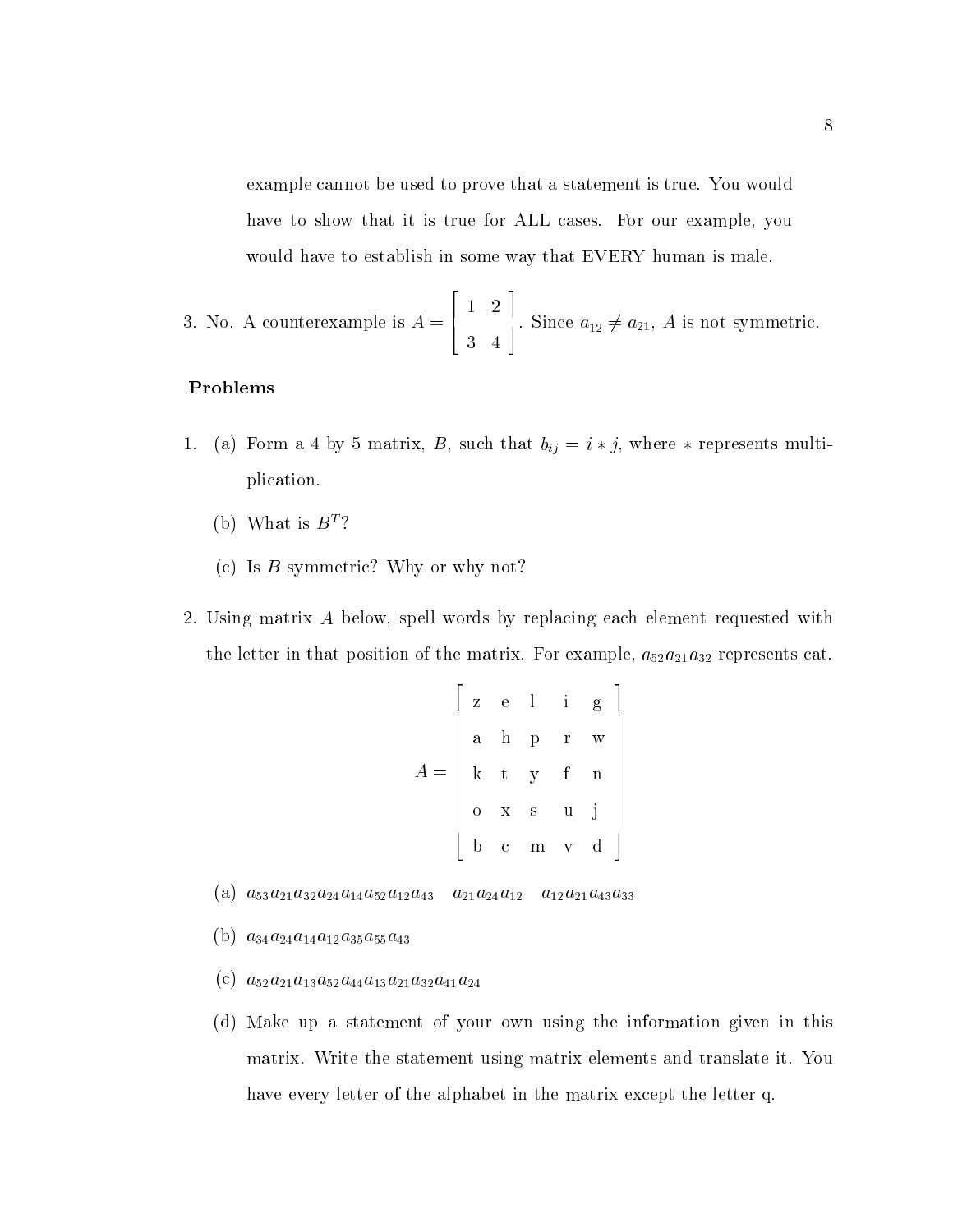- 3. (a) Put the following information into a 3 by 2 matrix and attach labels: The Lions won 5 games and lost 8. The Tigers won 9 and lost 4. The Bears won 7 and lost 6.
	- (b) Transpose the matrix from part (a) and attach labels.
- 4. (a) Each team played 15 games. They either won, lost, or tied each game. Put the following information into a 3 by 4 matrix and attach labels: The Snakes won 6 and lost 8. The Lizards won 8 and lost 7. The Frogs won 9 and tied 2. The Toads lost 9 and tied 1.
	- (b) Transpose the matrix from part (a) and attach labels.
- 5. (a) Put the following information into a 5 by 3 matrix and attach labels: Amit has a 3.48 GPA and scored 160 on his PSAT. His SAT score is 1580. Perry scored 121 on his PSAT and 1320 on the SAT. He has a 3.65 GPA. Don's GPA is 2.76, his SAT score is 840, and his PSAT score is 102. Heather scored 1260 on her SAT and 99 on the PSAT. She maintains a 3.80 GPA. Shelly scored 980 on the SAT and 83 on the PSAT with a GPA of 3.01.
	- (b) Transpose the matrix from part (a) and attach labels.

#### Computer Project

Write a computer program that will form a matrix from the numbers that the user enters. Make sure you specify how the user is to enter the information. You need to ask questions about the dimensions. Display the matrix and its transpose. Make this and all future programs user-friendly. Some high-level programming languages contain commands that will directly read, write, or manipulate a matrix for you.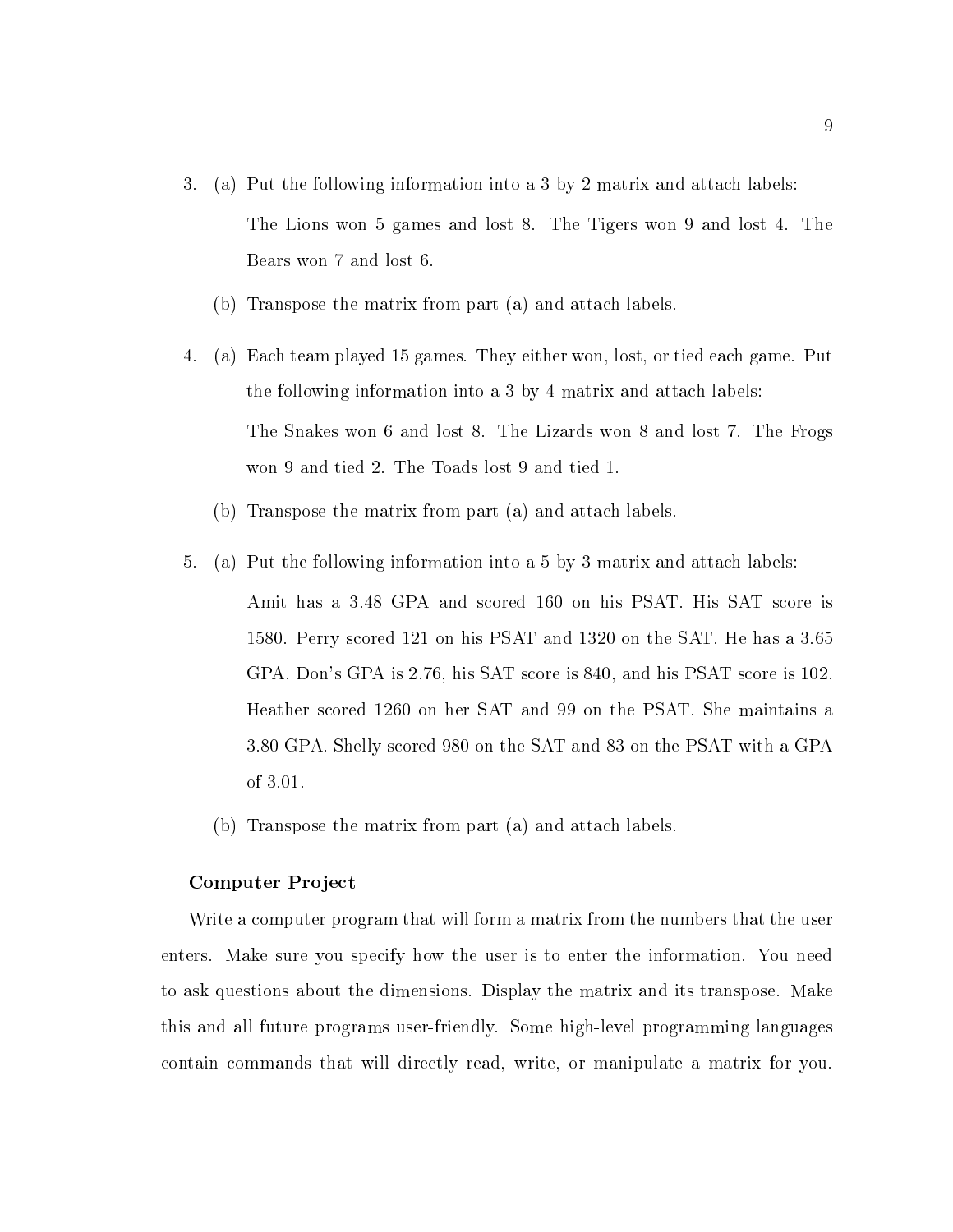Do not use any of these commands. However, you will need to use arrays. Include comments in your code to tell your teacher (and yourself later) what you did.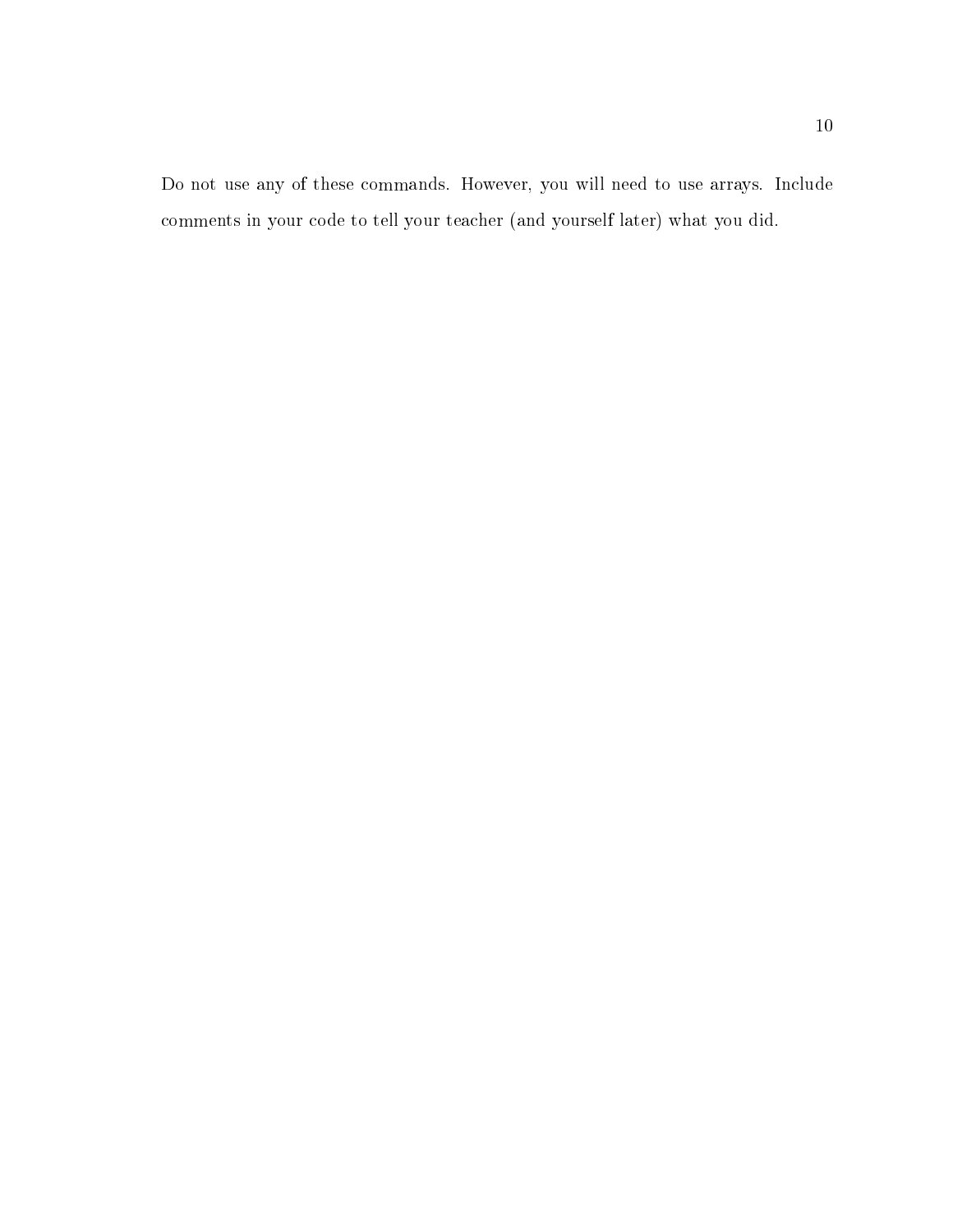### Chapter 2

### Addition of Matrices

If the Cardinals won 7 games in the first half of the regular season and won 8 in the second half, how many games did they win during the regular season? You know that the answer is 15 because  $7+8=15$ . The Eagles lost 8 games in the first half and lost in the second half of the season. How many games did the Eagles lose all season? They lost 14 games. We know how to answer these questions using real numbers because we have represented our data by real numbers, and addition, subtraction, and multiplication are all defined and well-known operations for real numbers. However, how would we add when our information is represented by matrices? Let the matrix A represent the statistics from the first half of the season, and let the matrix  $B$ represent the statistics from the second half of the season.

|                                               | W L T |                                                                         |                | W L T                |  |                                                                             |
|-----------------------------------------------|-------|-------------------------------------------------------------------------|----------------|----------------------|--|-----------------------------------------------------------------------------|
|                                               |       | $C$   7 6 1   $C$   8 6 1                                               |                |                      |  |                                                                             |
|                                               |       | $\begin{array}{c cc}\nE & 5 & 8 & 1 \\ F & 2 & 12 & 0\n\end{array}$ = A | $\mathbf{E}$   |                      |  | $\begin{array}{c c c c c} & 9 & 6 & 0 & 0 \\ & 5 & 9 & 1 & \end{array}$ = B |
|                                               |       |                                                                         |                |                      |  |                                                                             |
| $\begin{array}{c} \circ \\ \circ \end{array}$ |       | $\begin{array}{ccc} 1 & 9 & 5 & 0 \end{array}$                          | $\overline{O}$ | $11 \quad 4 \quad 0$ |  |                                                                             |

Look carefully at how you answered the questions above. Then look at where those numbers appear in the matrices. How would you add  $A + B$ ?

#### Take time to think before reading further!

**Definition 2.1** Matrices of the same dimensions are **added** by adding corresponding elements.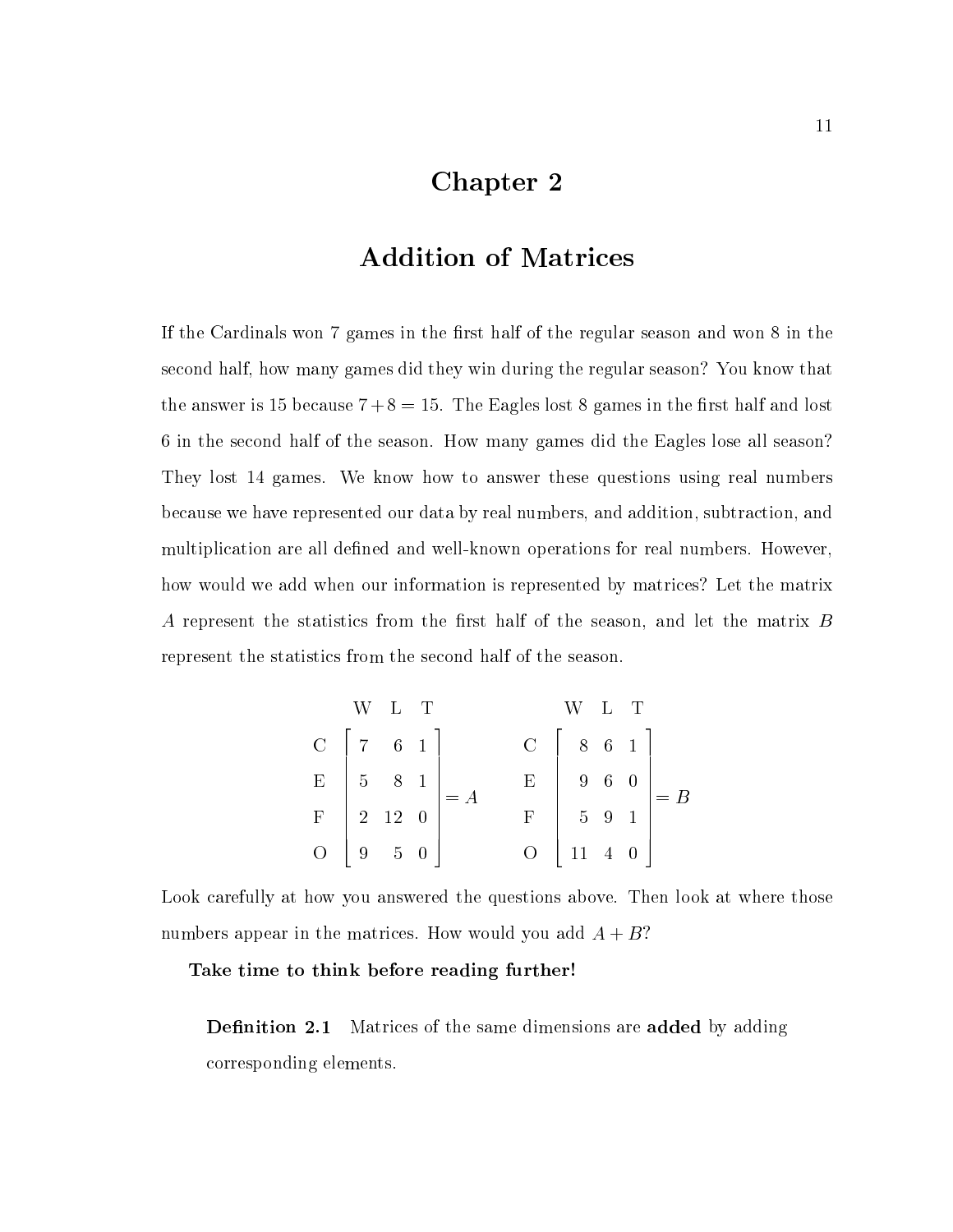For instance,  $a_{ij}$  corresponds to  $v_{ij}$  because they both he in the  $i$  -row and  $j$ column of their respective matrices. Therefore, we would add,  $a_{ij} + b_{ij}$  to obtain the  $(i, j)$  element of  $A + D$ .

$$
A + B = \begin{bmatrix} 7 & 6 & 1 \\ 5 & 8 & 1 \\ 2 & 12 & 0 \\ 9 & 5 & 0 \end{bmatrix} + \begin{bmatrix} 8 & 6 & 1 \\ 9 & 6 & 0 \\ 5 & 9 & 1 \\ 11 & 4 & 0 \end{bmatrix} = \begin{bmatrix} 7+8 & 6+6 & 1+1 \\ 5+9 & 8+6 & 1+0 \\ 2+5 & 12+9 & 0+1 \\ 9+11 & 5+4 & 0+0 \end{bmatrix} = \begin{bmatrix} 15 & 12 & 2 \\ 14 & 14 & 1 \\ 7 & 21 & 1 \\ 20 & 9 & 0 \end{bmatrix}
$$

Think about the similarities between addition and subtraction. How do you think matrices are subtracted?

**Definition 2.2** Matrices of the same dimensions are **subtracted** by subtracting corresponding elements.

Suppose Y represents the wins, losses, and ties for these teams for the entire season (regular season and the playoffs together). Consider the following data

| $\begin{bmatrix}\n W & L & T \\  C & 17 & 13 & 2 \\  E & 15 & 15 & 1 \\  F & 7 & 21 & 1 \\  O & 23 & 9 & 0\n \end{bmatrix}$ | = $Y$ . |
|-----------------------------------------------------------------------------------------------------------------------------|---------|
|-----------------------------------------------------------------------------------------------------------------------------|---------|

How would you find the number of wins, losses, and ties for the playoffs? We would subtract the number of wins, losses, and ties for the regular season from the number of wins, losses, and ties for the entire season.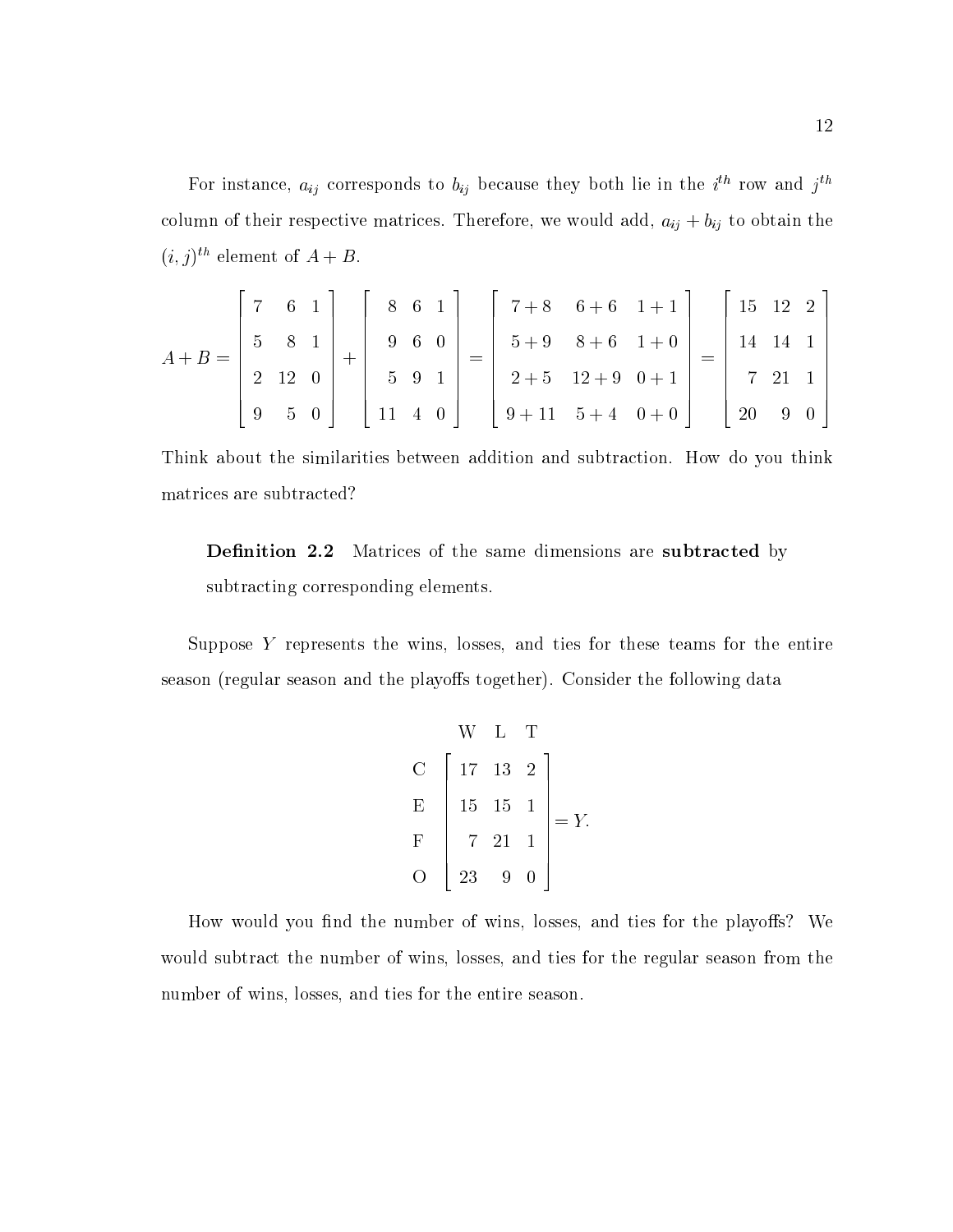$$
Y - (A + B) = \begin{bmatrix} 17 & 13 & 2 \\ 15 & 15 & 1 \\ 7 & 21 & 1 \\ 23 & 9 & 0 \end{bmatrix} - \begin{bmatrix} 15 & 12 & 2 \\ 14 & 14 & 1 \\ 7 & 21 & 1 \\ 20 & 9 & 0 \end{bmatrix} = \begin{bmatrix} 17 - 15 & 13 - 12 & 2 - 2 \\ 15 - 14 & 15 - 14 & 1 - 1 \\ 7 - 7 & 21 - 21 & 1 - 1 \\ 23 - 20 & 9 - 9 & 0 - 0 \end{bmatrix}
$$

$$
= \begin{bmatrix} 2 & 1 & 0 \\ 1 & 1 & 0 \\ 0 & 0 & 0 \\ 3 & 0 & 0 \end{bmatrix}
$$



The addition property of zero for real numbers tells us that  $r+0 = 0+r = r$ . There is also an addition property of zero for matrices which states that  $A + 0 = 0 + A = A$ where 0 represents the zero matrix of the same dimensions as A.

**Definition 2.3** A zero matrix is a matrix which has the number 0 for each of its elements.

**Remark 6** We say "a" zero matrix instead of "the" zero matrix because for different pairs of dimensions, we have different zero matrices. However, for a given pair of dimensions, the zero matrix is unique because zero is unique in the real number system. It is usual to merely say the zero matrix and not refer to its dimensions when no confusion can arise.

#### Questions

1. So far, we have worked with specific examples. In general, does  $A+B = B + A$ ?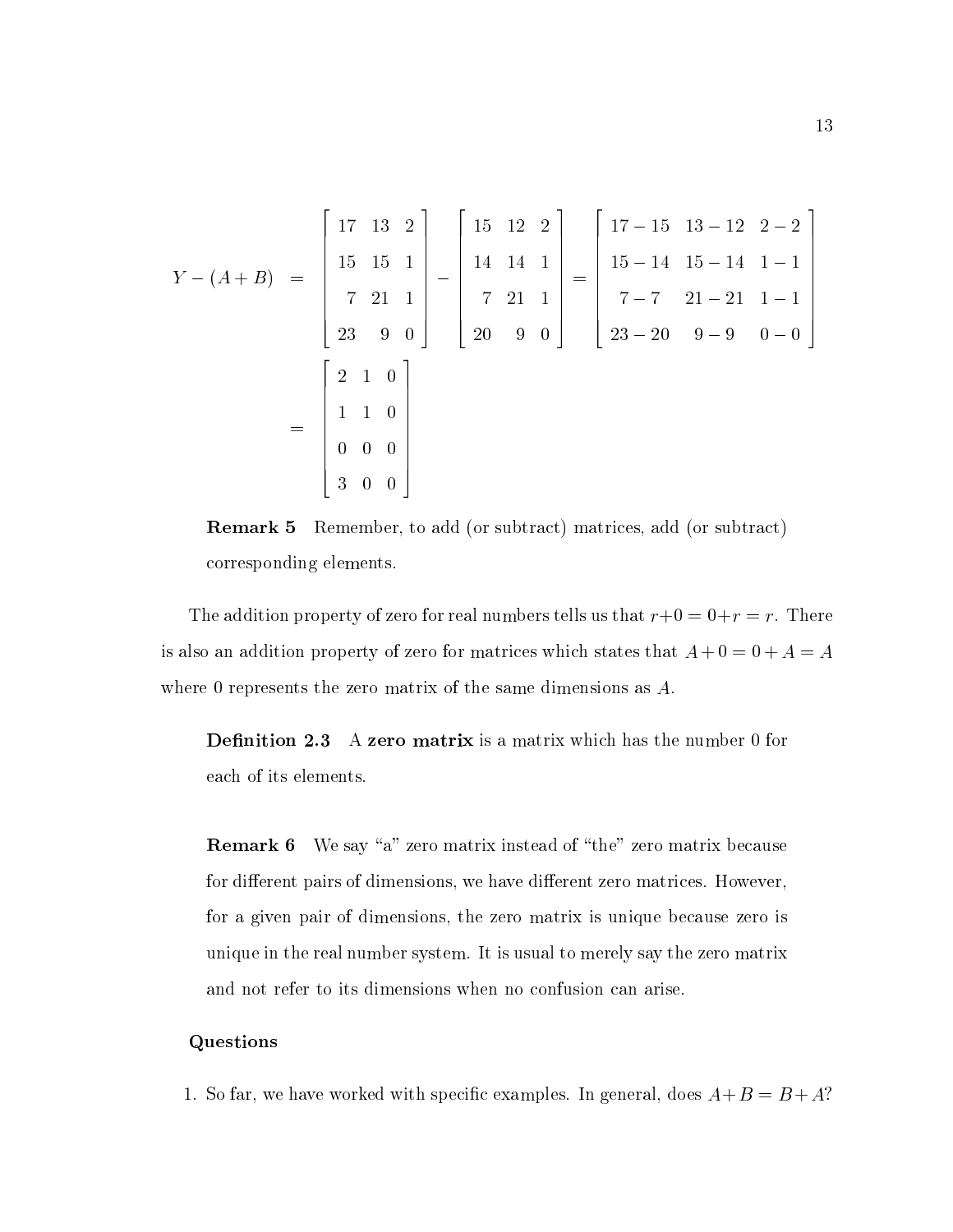2. Is  $(A + B)^{T} = A^{T} + B^{T}$ ?

#### Answers

1. Yes. Let's look at the two general matrices of dimensions 2 by 3

$$
A = \begin{bmatrix} a_{11} & a_{12} & a_{13} \ a_{21} & a_{22} & a_{23} \end{bmatrix} \text{ and } B = \begin{bmatrix} b_{11} & b_{12} & b_{13} \ b_{21} & b_{22} & b_{23} \end{bmatrix}.
$$
  
\n
$$
A + B = \begin{bmatrix} a_{11} & a_{12} & a_{13} \ a_{21} & a_{22} & a_{23} \end{bmatrix} + \begin{bmatrix} b_{11} & b_{12} & b_{13} \ b_{21} & b_{22} & b_{23} \end{bmatrix}
$$
  
\n
$$
= \begin{bmatrix} a_{11} + b_{11} & a_{12} + b_{12} & a_{13} + b_{13} \ a_{21} + b_{21} & a_{22} + b_{22} & a_{23} + b_{23} \end{bmatrix}
$$
and  
\n
$$
B + A = \begin{bmatrix} b_{11} & b_{12} & b_{13} \ b_{21} & b_{22} & b_{23} \end{bmatrix} + \begin{bmatrix} a_{11} & a_{12} & a_{13} \ a_{21} & a_{22} & a_{23} \end{bmatrix}
$$
  
\n
$$
= \begin{bmatrix} b_{11} + a_{11} & b_{12} + a_{12} & b_{13} + a_{13} \ b_{21} + a_{21} & b_{22} + a_{22} & b_{23} + a_{23} \end{bmatrix}.
$$

Looking at these general matrices should indicate to us that  $A + B = B + A$ because the commutative law of addition for real numbers tells us that  $a_{ij}+b_{ij}$  =  $b_{ij}+a_{ij}$  for any i and any j. Therefore,  $A+B = B+A$  is true when the operations are defined (ie., when the matrices have the same dimensions.) We proved this for 2 by 3 matrices and reasonsed that it would be true for matrices of other dimensions. We can prove that  $A + B = B + A$  in general by looking at the general  $(i, j)$  " element of each side of the equation. The  $(i, j)$  " element of  $A + D$ is  $a_{ij} + b_{ij}$  and the  $(i, j)$  element of  $B + A$  is  $b_{ij} + a_{ij}$ . Therefore, using the commutative law of addition for real numbers,  $A + B = B + A$ .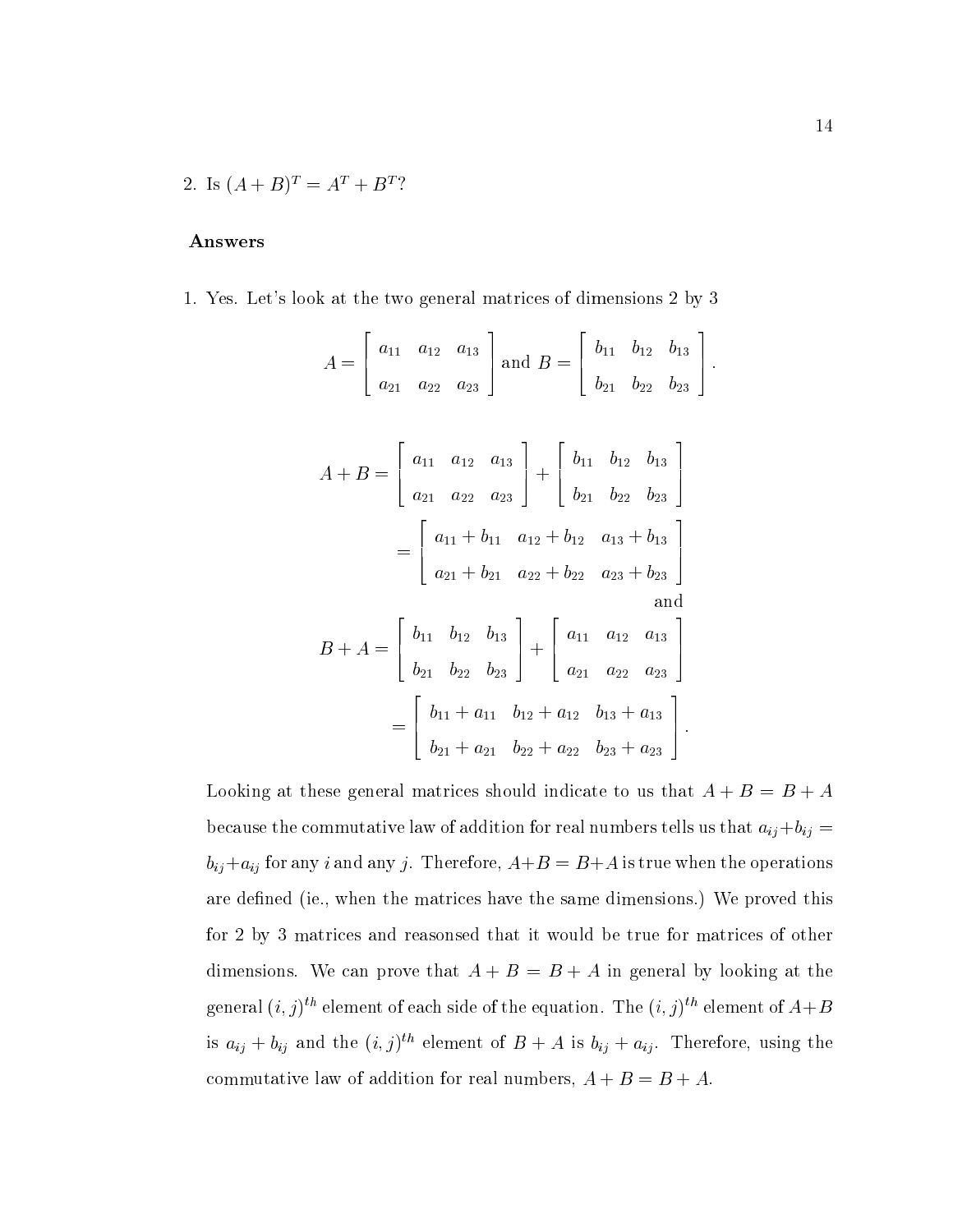2. Yes,  $(A + B)$  =  $A$  +  $D$  . Let us look at a generic element from each side of the equation. First, let's look at the left side of the equation. A generic element of  $A + B$  would be  $a_{ij} + b_{ij}$ . When this matrix is transposed, the generic element is  $a_{ji} + b_{ji}$ . Therefore, a generic element of the left side of the equation is  $a_{ji} + b_{ji}$ , which is exactly the same as a generic element of the right side of the equation.

### Problems

1. Using the following matrices, perform the operation indicated when it is defined and state that the operation is not defined for the particular matices when that is the case:

|  |  |                                                                                                                                                                                                                                                                |  |  | $A = \begin{bmatrix} 7 & 4 & 8 & 6 \\ 9 & 3 & 0 & 2 \\ 1 & 5 & 6 & 3 \end{bmatrix}$ $B = \begin{bmatrix} 8 & 7 & 4 & 0 \\ 9 & 6 & 2 & 5 \\ 1 & 4 & 7 & 2 \end{bmatrix}$ $C = \begin{bmatrix} 1 & 9 & 0 & 2 \\ 7 & 4 & 6 & 5 \\ 3 & 8 & 7 & 1 \end{bmatrix}$ |  |  |  |  |  |  |  |  |  |
|--|--|----------------------------------------------------------------------------------------------------------------------------------------------------------------------------------------------------------------------------------------------------------------|--|--|-------------------------------------------------------------------------------------------------------------------------------------------------------------------------------------------------------------------------------------------------------------|--|--|--|--|--|--|--|--|--|
|  |  |                                                                                                                                                                                                                                                                |  |  |                                                                                                                                                                                                                                                             |  |  |  |  |  |  |  |  |  |
|  |  |                                                                                                                                                                                                                                                                |  |  |                                                                                                                                                                                                                                                             |  |  |  |  |  |  |  |  |  |
|  |  | $D = \begin{bmatrix} 7 & 6 & 3 \\ 9 & 5 & 1 \\ 0 & 2 & 4 \\ 7 & 6 & 1 \end{bmatrix}$ $E = \begin{bmatrix} 0 & 5 & 2 \\ 9 & 8 & 1 \\ 6 & 4 & 3 \\ 0 & 7 & 5 \end{bmatrix}$ $F = \begin{bmatrix} 9 & 2 & 1 \\ 0 & 4 & 3 \\ 7 & 6 & 5 \\ 4 & 1 & 8 \end{bmatrix}$ |  |  |                                                                                                                                                                                                                                                             |  |  |  |  |  |  |  |  |  |
|  |  |                                                                                                                                                                                                                                                                |  |  |                                                                                                                                                                                                                                                             |  |  |  |  |  |  |  |  |  |
|  |  |                                                                                                                                                                                                                                                                |  |  |                                                                                                                                                                                                                                                             |  |  |  |  |  |  |  |  |  |
|  |  |                                                                                                                                                                                                                                                                |  |  |                                                                                                                                                                                                                                                             |  |  |  |  |  |  |  |  |  |
|  |  |                                                                                                                                                                                                                                                                |  |  | (a) $A + C$ (b) $D + E$ (c) $F - D$ (d) $F + B$                                                                                                                                                                                                             |  |  |  |  |  |  |  |  |  |
|  |  |                                                                                                                                                                                                                                                                |  |  | (e) $B - (A + C)$ (f) $D - (E + F)$ (g) $B + C - B$ (h) $A - D$                                                                                                                                                                                             |  |  |  |  |  |  |  |  |  |
|  |  |                                                                                                                                                                                                                                                                |  |  | (i) $A + D^T$ (j) $D + E - B^T$                                                                                                                                                                                                                             |  |  |  |  |  |  |  |  |  |

2. What matrix would need to be added to A to produce the 3 by 5 zero matrix if

$$
A = \begin{bmatrix} 2 & 0 & -8 & 7 & -9 \\ \frac{1}{2} & 5 & -6 & 4 & 1 \\ -2 & 10 & 3 & 13 & -7 \end{bmatrix}
$$
?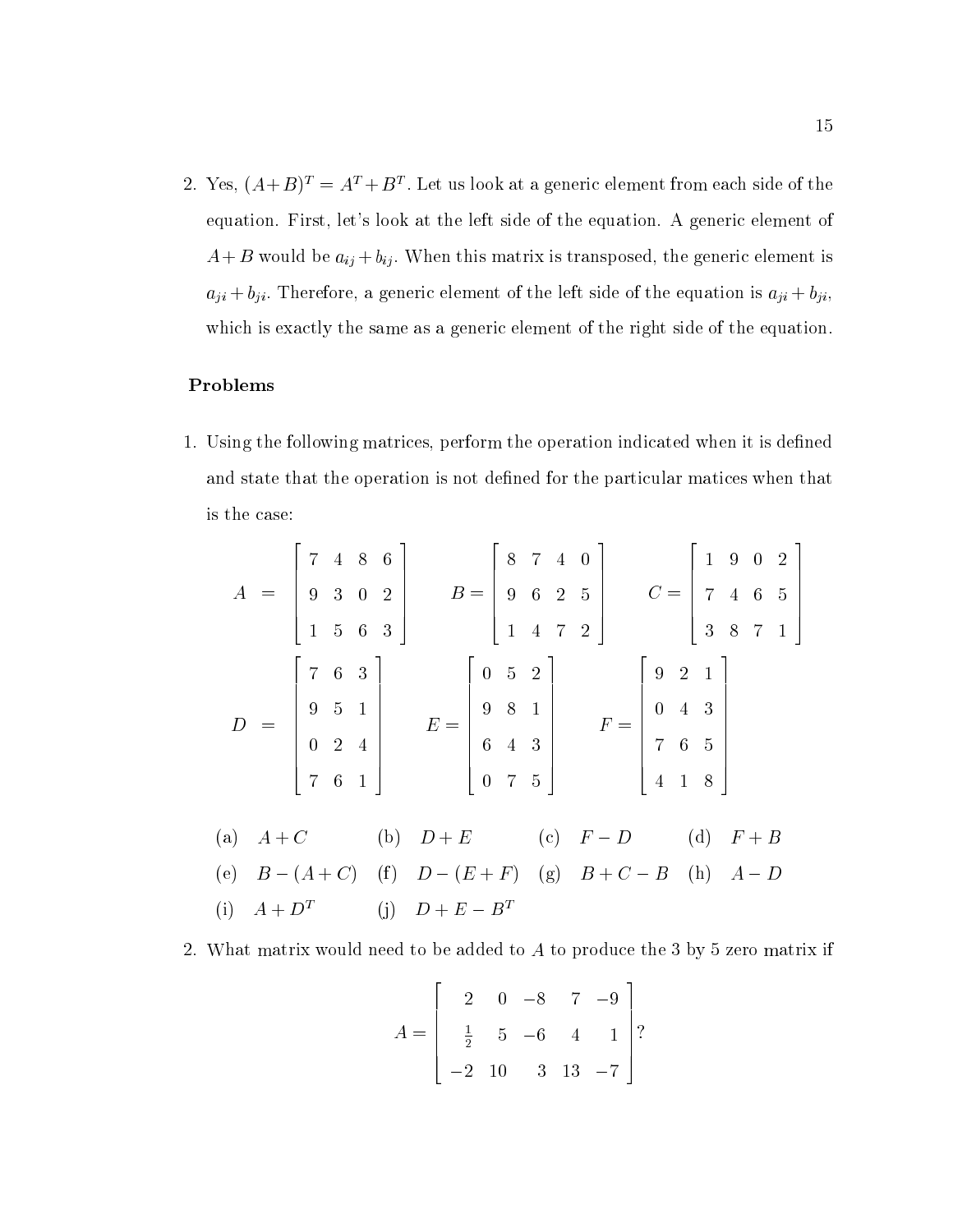3. Matrix A represents the number of wins and losses for these teams in one year and B represents the number of wins and losses for the next year.

| W L   | W L                                                             |       |                                                                           |
|-------|-----------------------------------------------------------------|-------|---------------------------------------------------------------------------|
| Lions | \n $\begin{bmatrix}\n 5 & 8 \\  9 & 4\n \end{bmatrix}\n = A$ \n | Lions | \n $\begin{bmatrix}\n 7 & 5 \\  6 & 6 \\  4 & 8\n \end{bmatrix}\n = B$ \n |
| Bears | \n $\begin{bmatrix}\n 7 & 6\n \end{bmatrix}$ \n                 | Bears | \n $\begin{bmatrix}\n 4 & 8\n \end{bmatrix}$ \n                           |

- (a) What are the teams' records for the two years combined?
- (b) Write a sentence about what row 3 tells us.
- (c) If the three season record for these teams is represented by  $C$ , how many games did each team win and lose in the third year?

| W     | L                                                                               |
|-------|---------------------------------------------------------------------------------|
| Lions | \n $\begin{bmatrix}\n 20 & 19 \\  22 & 17 \\  16 & 23\n \end{bmatrix}\n = C$ \n |

- 4. Matrix A represents the points scored from three kinds of shots made by each team during the first period of a basketball game,  $B$  represents the same information from the second period, C represents the same information from the third period, and  $E$  represents the total number of points scored from each of the three kinds of shots in the game by each team. The column for free throws is labeled by  $FT$ , field goals by  $FG$ , and three-point shots by  $T$ .
	- (a) How many points of each kind were scored by each team in the fourth period? (There are 4 periods in a basketball game).

| FT   | FG                                                                        | TT   | FG                                                                        | T |
|------|---------------------------------------------------------------------------|------|---------------------------------------------------------------------------|---|
| Home | \n $\begin{bmatrix}\n 5 & 12 & 3 \\  3 & 10 & 0\n \end{bmatrix}\n = A$ \n | Home | \n $\begin{bmatrix}\n 7 & 16 & 0 \\  4 & 18 & 3\n \end{bmatrix}\n = B$ \n |   |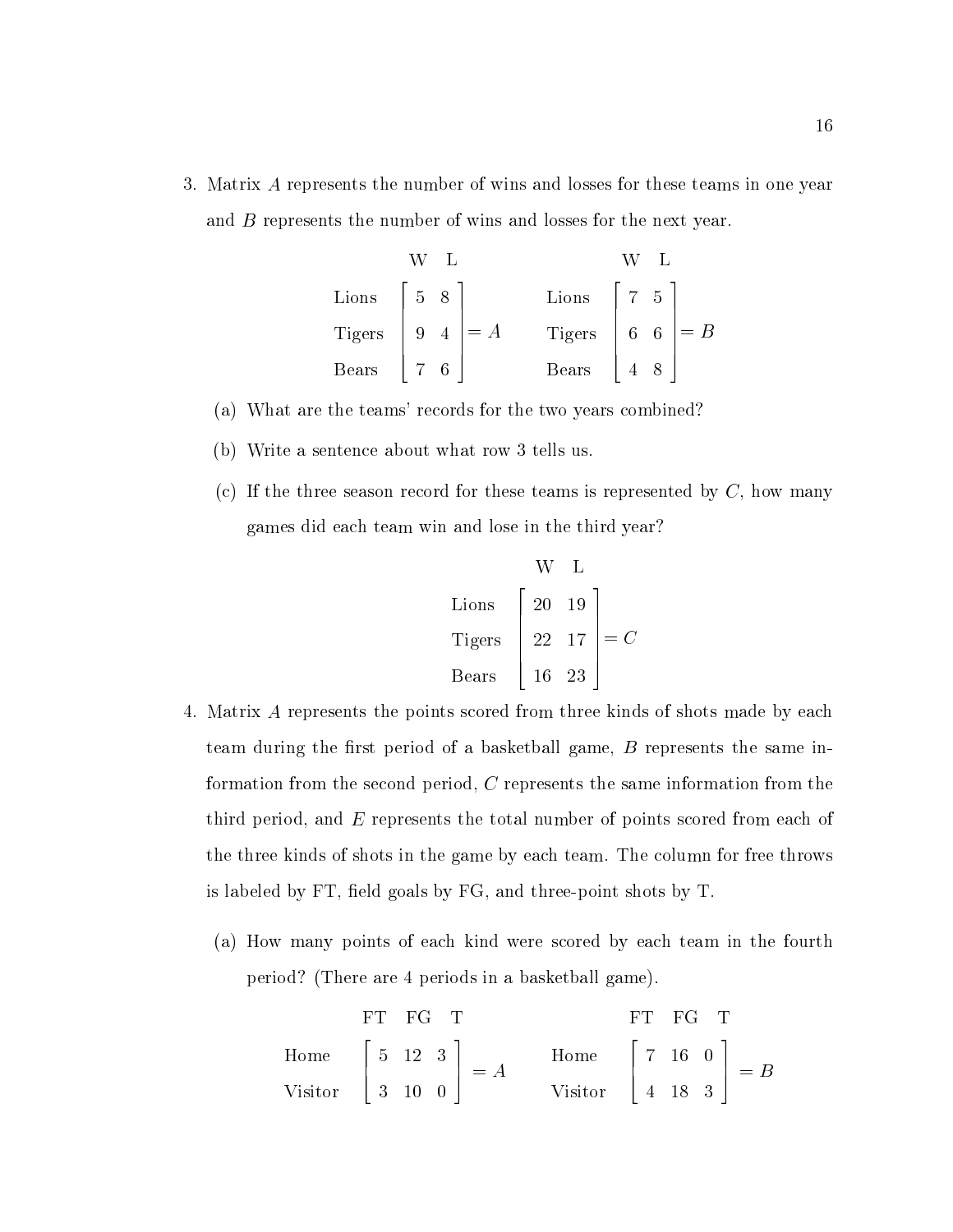| FT FG T |  |                                                                                                                                                   | FT FG T |  |  |
|---------|--|---------------------------------------------------------------------------------------------------------------------------------------------------|---------|--|--|
|         |  | Home $\begin{bmatrix} 3 & 12 & 3 \end{bmatrix}$ = C Home $\begin{bmatrix} 21 & 58 & 6 \end{bmatrix}$ = E                                          |         |  |  |
|         |  | Visitor $\begin{bmatrix} 3 & 16 & 3 \end{bmatrix}$ $\begin{bmatrix} -6 & 0 & 0 \end{bmatrix}$ Visitor $\begin{bmatrix} 15 & 60 & 9 \end{bmatrix}$ |         |  |  |

(b) Which team won the game? What was the final score for each team?

- 5. If A is a square matrix, is  $A + A<sup>T</sup>$  always symmetric? Explain.
- 6. If matrices A and B are symmetric and have the same dimensions, is  $A B$ symmetric? Explain.

#### Computer Program

Write a program that will add and subtract matrices. You may build this on the program that you wrote in Chapter 1. The user should enter the matrices and indicate whether the matrices are to be added or subtracted. You should be able to add or subtract as many matrices as you wish without having to re-enter the previous solution. For example, can your program handle  $A+B-C+D$ ? Remember that your program should be user-friendly and should have comments in the code. Again, write this program without using any commands that directly read, write, or manipulate matrices.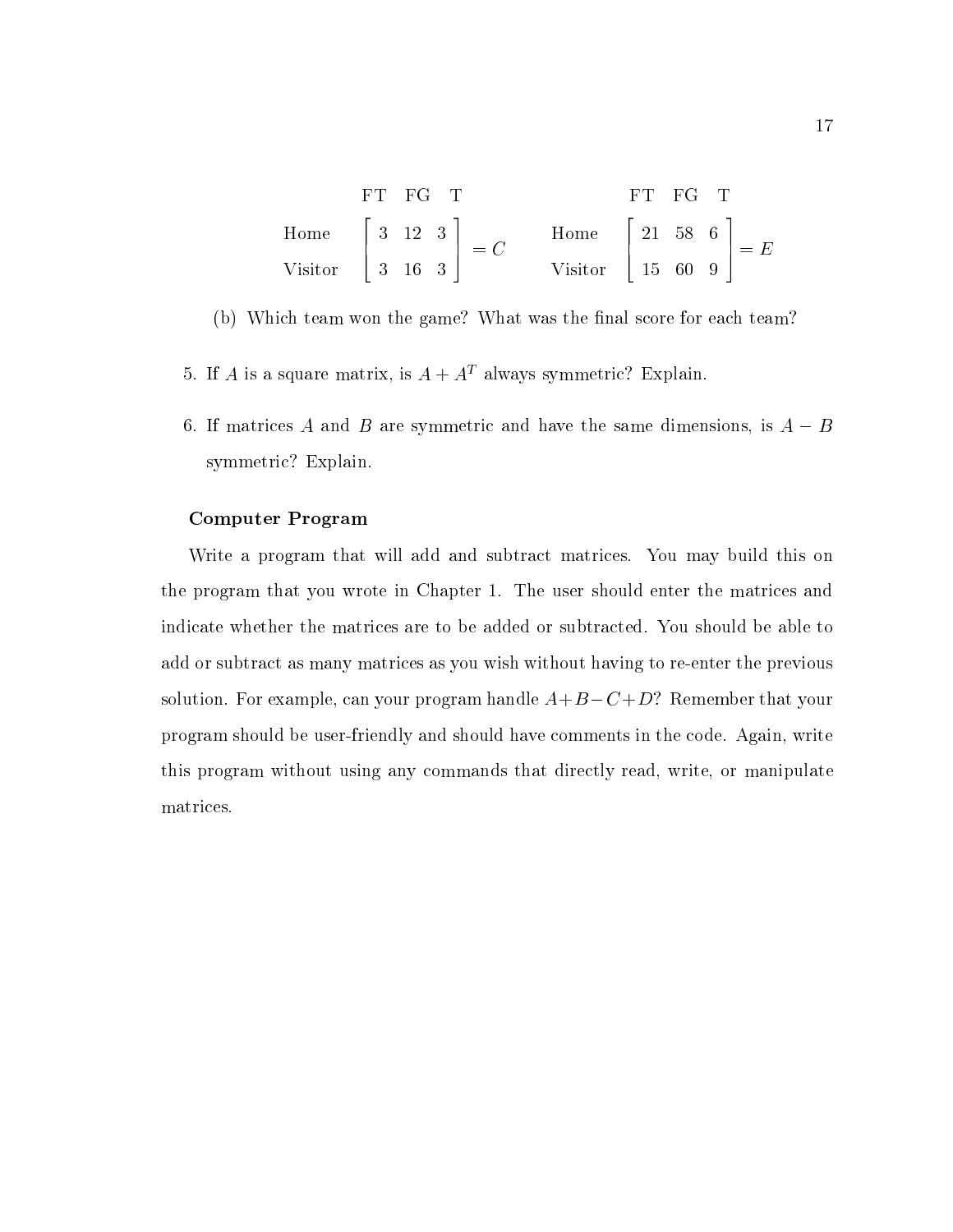### Chapter 3

### Multiplication of Matrices

We have three recipes for breakfast foods. Each recipe feeds three people. The ingredients are as follows:

Pancakes: 2 cups baking mix, 2 eggs, and 1 cup milk.

Biscuits:  $2\frac{1}{4}$  cups baking mix and  $\frac{1}{4}$  cups milk.

wames: 2 cups baking mix, 1 egg,  $1\frac{2}{3}$  cups milk, and 2 tablespoons vegetable oil.

Let's write this in the form of a labeled matrix so that it is easier to read.

$$
\begin{bmatrix}\n\text{Bm} & \text{E} & \text{M} & \text{O} \\
\text{P} & 2 & 2 & 1 & 0 \\
\text{B} & 2\frac{1}{4} & 0 & \frac{3}{4} & 0 \\
\text{W} & 2 & 1 & 1\frac{1}{3} & 2\n\end{bmatrix} = R
$$

If we want to feed 6 people instead of 3, what do we need to do? We double each recipe. That means we need twice as much of each ingredient, so we multiply every element of the matrix by the number 2.

$$
2R = 2\begin{bmatrix} 2 & 2 & 1 & 0 \\ 2\frac{1}{4} & 0 & \frac{3}{4} & 0 \\ 2 & 1 & 1\frac{1}{3} & 2 \end{bmatrix} = \begin{bmatrix} 4 & 4 & 2 & 0 \\ 4\frac{1}{2} & 0 & 1\frac{1}{2} & 0 \\ 4 & 2 & 2\frac{2}{3} & 4 \end{bmatrix}
$$

When we multiply a matrix by a real number, we call the real number a **scalar** and call the operation scalar multiplication. Scalar multiplication consists of multiplying each element of a matrix by a given scalar. We use the terms scalar and scalar multiplication because, in abstract algebra, we often have the need to consider more general scalars than real numbers. However, in this book, we restrict our attention to scalars that are real numbers.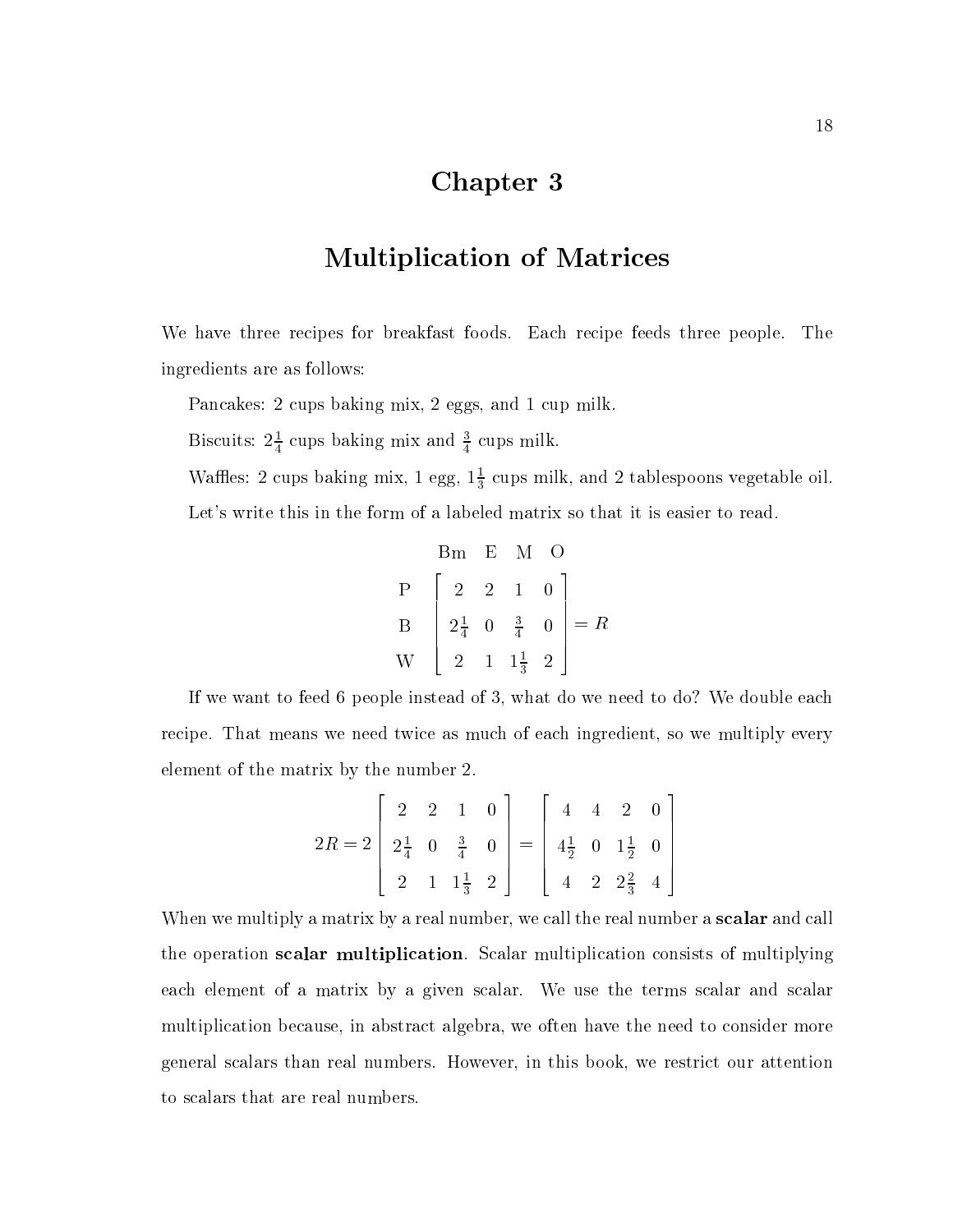**Definition 3.1** If c is a real number and A is a matrix whose  $(i, j)$ element is  $a_{ij}$ , then the **scalar product**  $c$  is the matrix whose  $(i, j)$ element is  $ca_{ii}$ .

For example, if 
$$
A = \begin{bmatrix} a_{11} & a_{12} & a_{13} \ a_{21} & a_{22} & a_{23} \end{bmatrix}
$$
, then  $cA = \begin{bmatrix} ca_{11} & ca_{12} & ca_{13} \ ca_{21} & ca_{22} & ca_{23} \end{bmatrix}$ .  
The result is a matrix of the sense dimension as the original matrix.

The result is a matrix of the same dimensions as the original matrix. Notice that scalar multiplication is consistent with what you know about real numbers. For example, you learned that  $x + x = 2x$ . It is also true that

$$
R + R = \begin{bmatrix} 2 & 2 & 1 & 0 \\ 2\frac{1}{4} & 0 & \frac{3}{4} & 0 \\ 2 & 1 & 1\frac{1}{3} & 2 \end{bmatrix} + \begin{bmatrix} 2 & 2 & 1 & 0 \\ 2\frac{1}{4} & 0 & \frac{3}{4} & 0 \\ 2 & 1 & 1\frac{1}{3} & 2 \end{bmatrix} = \begin{bmatrix} 4 & 4 & 2 & 0 \\ 4\frac{1}{2} & 0 & 1\frac{1}{2} & 0 \\ 4 & 2 & 2\frac{2}{3} & 4 \end{bmatrix} = 2R.
$$

Now we know how much of each ingredient we need to serve pancakes, biscuits, and waffles to 6 people. (Remember that each recipe serves 3 people).

If we want to feed 3 people pancakes, 12 people biscuits, and 9 people waffles, how much baking mix will we need? We need to make one batch of pancakes, 4 batches of biscuits, and 3 batches of waffles. Let's represent this with the row vector

$$
P \quad B \quad W
$$

$$
s = \begin{bmatrix} 1 & 4 & 3 \end{bmatrix}.
$$

We could have written this as a column vector instead of a row vector, but a row vector will be useful in later problems. The vector describing how much baking mix we need is the first column of  $R$ . We will call it  $a$ . Therefore,

$$
\begin{bmatrix}\n\text{Bm} \\
\text{P} \\
\text{B} \\
2\frac{1}{4} \\
\text{W}\n\end{bmatrix} = a.
$$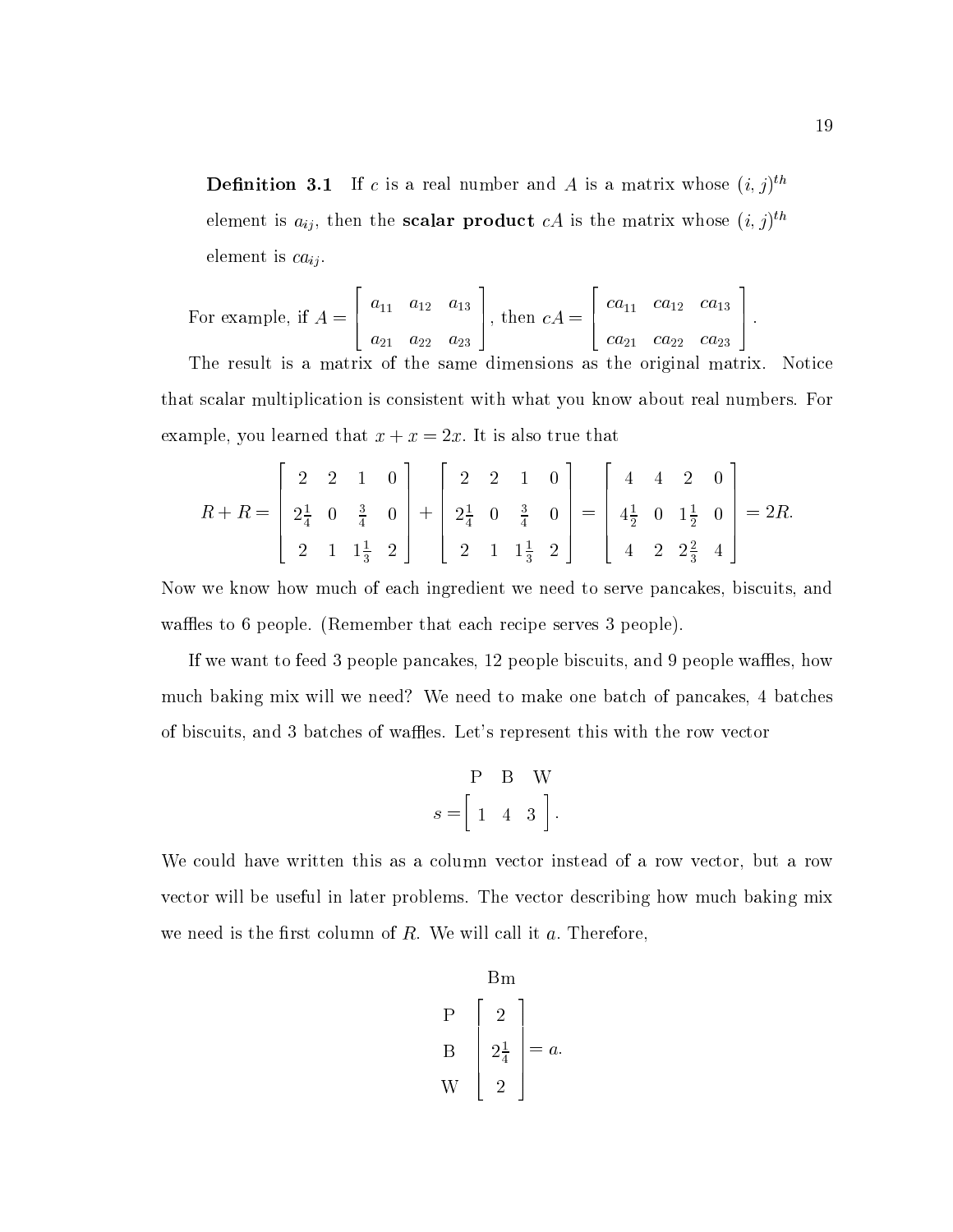We need  $1 * 2 + 4 * 2\frac{1}{4} + 2 * 3 = 17$  cups of baking mix. The process by which we found the number of cups of baking mix needed is called finding the **inner product** of two vectors.

**Definition 3.2** The inner product of *n*-vectors  $x$  and  $y$ , denoted by  $\langle x, y \rangle$ , is  $x_1y_1 + x_2y_2 + \ldots + x_ny_n$  where *n* is the dimension of the vectors.

Notice that the definition of inner product requires the vectors to have the same dimension. The inner product of two vectors is a scalar. Therefore,  $\langle s, a \rangle = 17$ .

Remark 7 Some people refer to the inner product as the dot product and denote it  $x \cdot y$ .

What would we do if we wanted to know how much of each ingredient we need for 1 batch of pancakes, 4 batches of biscuits, and 3 batches of waffles? We would take the inner product of s and a particular column of  $R$  to find out how much of that particular ingredient we need. This procedure motivates our definition of matrix multiplication which will be described in detail later in this chapter.

Now let's multiply our row vector, s, by our recipe matrix, R.

$$
s = \begin{bmatrix} 1 & 4 & 3 \end{bmatrix} \qquad B \begin{bmatrix} 2 & 2 & 1 & 0 \\ 2 & 2 & 1 & 0 \\ 2 & 0 & \frac{3}{4} & 0 \\ 2 & 1 & 1\frac{1}{3} & 2 \end{bmatrix} = R
$$
  

$$
s * R = \begin{bmatrix} 1 & 4 & 3 \end{bmatrix} \begin{bmatrix} 2 & 2 & 1 & 0 \\ 2 & 0 & \frac{3}{4} & 0 \\ 2 & 1 & 1\frac{1}{3} & 2 \end{bmatrix}
$$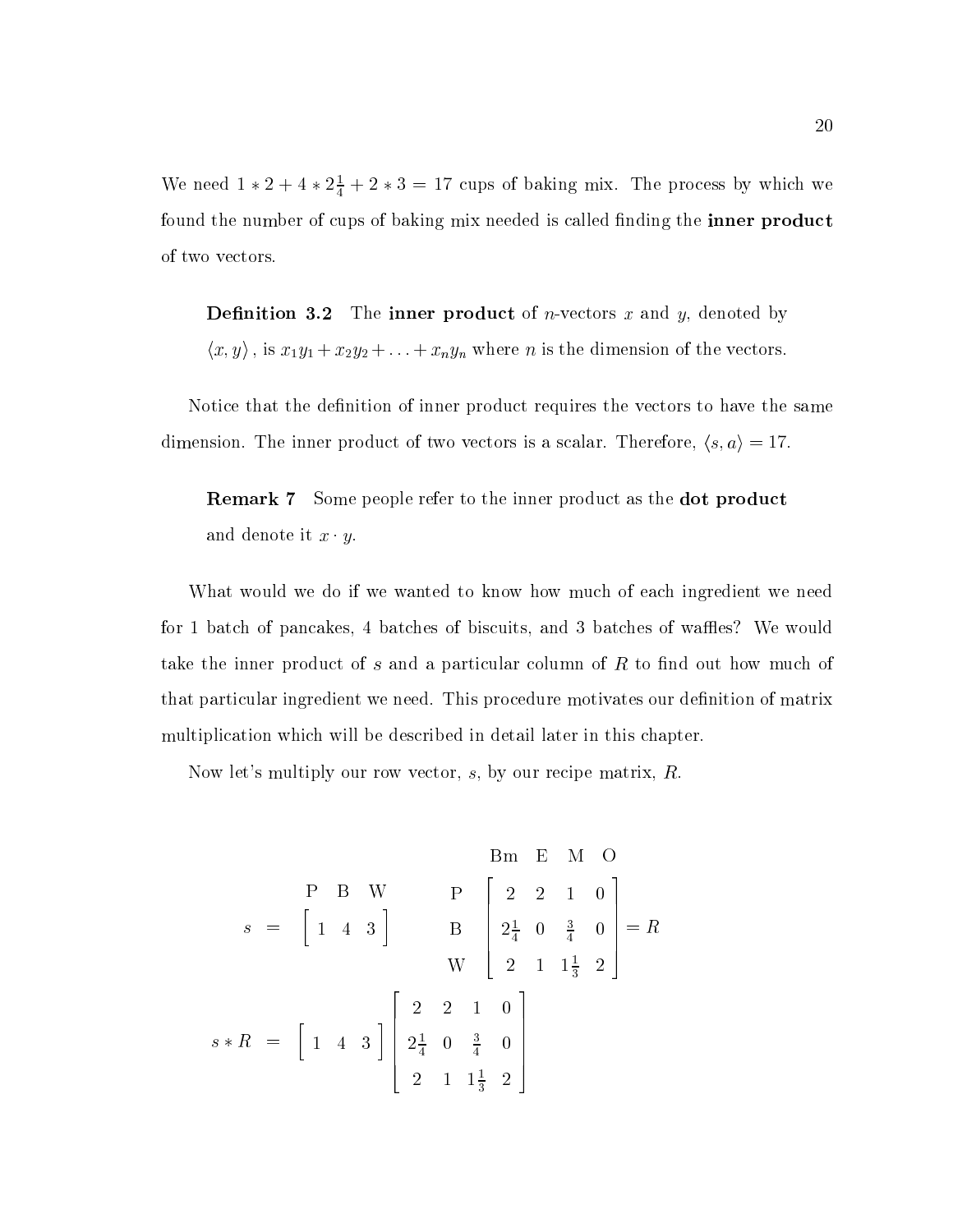(column 1 of s, R) =  $1 * 2 + 4 * 2\frac{1}{4} + 3 * 2 = 17$  $\langle \text{column 2 of s}, R \rangle = 1 * 2 + 4 * 0 + 3 * 1 =$  $\overline{5}$ (column 3 of s, R) =  $1 * 1 + 4 * \frac{1}{4} + 3 * 1 \frac{1}{3} = 8$  $\langle \text{column 4 of s}, R \rangle = 1 * 0 + 4 * 0 + 3 * 2 = 6$ Bm E M O s R = 17 5 8 6

We need 17 cups of baking mix, 5 eggs, 8 cups of milk, and 6 tablespoons of oil.

There are several interesting things to notice about matrix multiplication. We multiplied a 1 by 3 matrix by a3by 4 matrix and got a 1 by 4 matrix. This pattern will always hold when we multiply. The middle numbers must be the same (like the threes were in this case), when we multiply matrices. The resulting matrix will always have the dimensions of the outside numbers (1 by 4 in this case) when multiplication is defined. The following picture expresses the requirements on the dimensions:



Even though the labels are not a formal part of the matrix, and are not always attached to a matrix, this also happens with the labels. The labels of the inside dimensions must agree if we want a meaningful product.

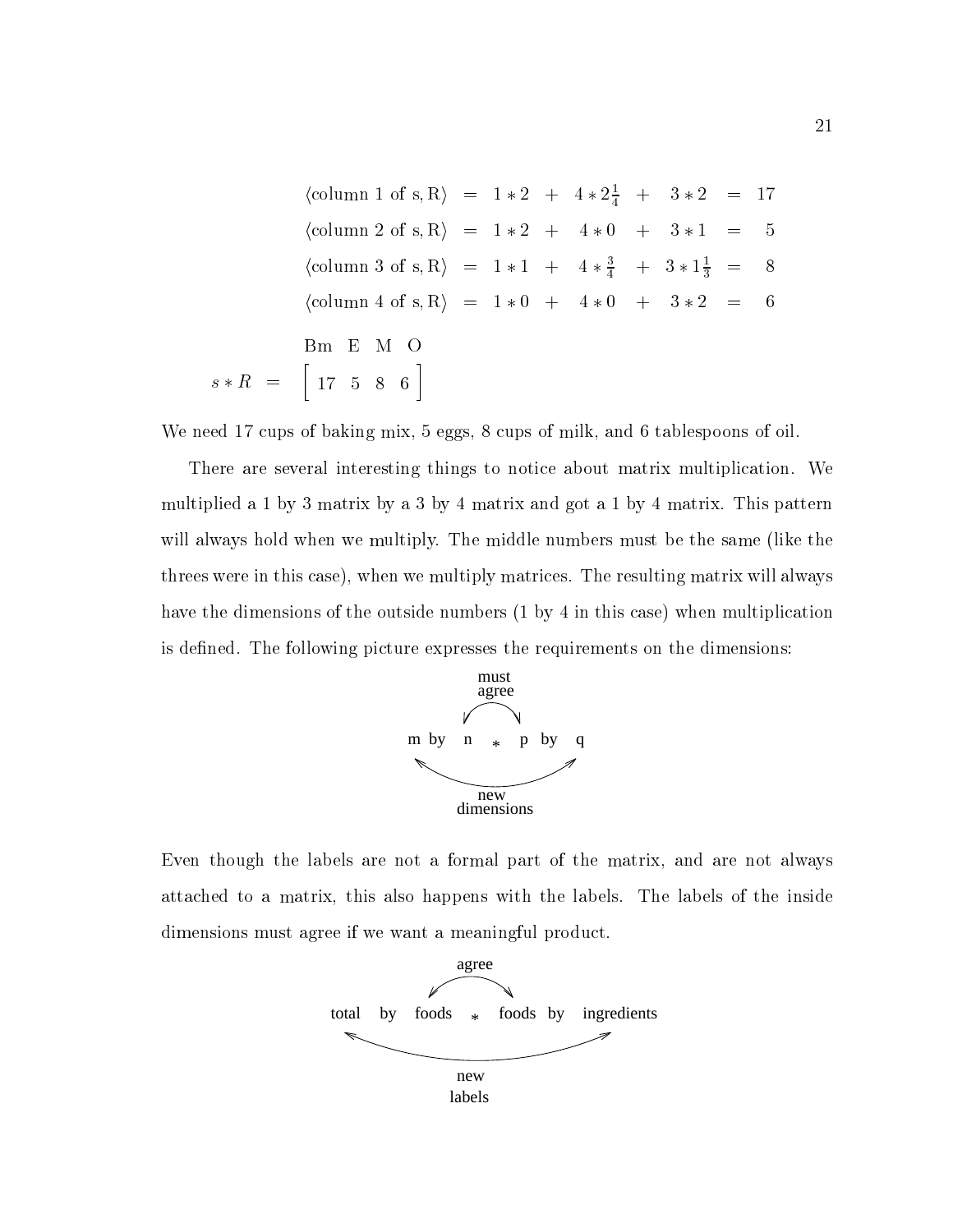The label, total by ingredients, is meaningful because foods was the label for the inside dimensions of both matrices that we multiplied.

Let's also look closely at how we multiply the matrices because we will multiply matrices with larger dimensions later. This is a hands on activity. Take your left pointer finger and place it at the beginning of the first row of the first matrix (the only row we have in this case). Take your right pointer finger and place it on the first number of the first column of the second matrix. Multiply the two numbers to which you are pointing. Each time you move, your left hand will go across the row, and your right hand will go down the column. When you reach the end of the row and column, add the numbers you have obtained from the multiplications. This number goes in the first row and first column of your product matrix. This is the same as taking the inner product of the first row of the first matrix and the first column of the second matrix. Now you can move to the first row, second column doing the same thing. This number will go in the first row, second column of your product matrix. In short, position  $\imath\jmath$  of your product matrix consists of the inner product of the  $\imath^-$  row of your  $\max$  matrix and the  $j$   $\in$  column of the second matrix. This is a lot easier to do than it is to describe! Your left hand will move across and your right hand will move down. Do this for every row and column combination to get your product matrix. No, you are not too old to do this. A lot of college students multiply matrices this way. After you do this enough times, your hands will not let you do it incorrectly ever again. This picture depicts the motions necessary to find a product:

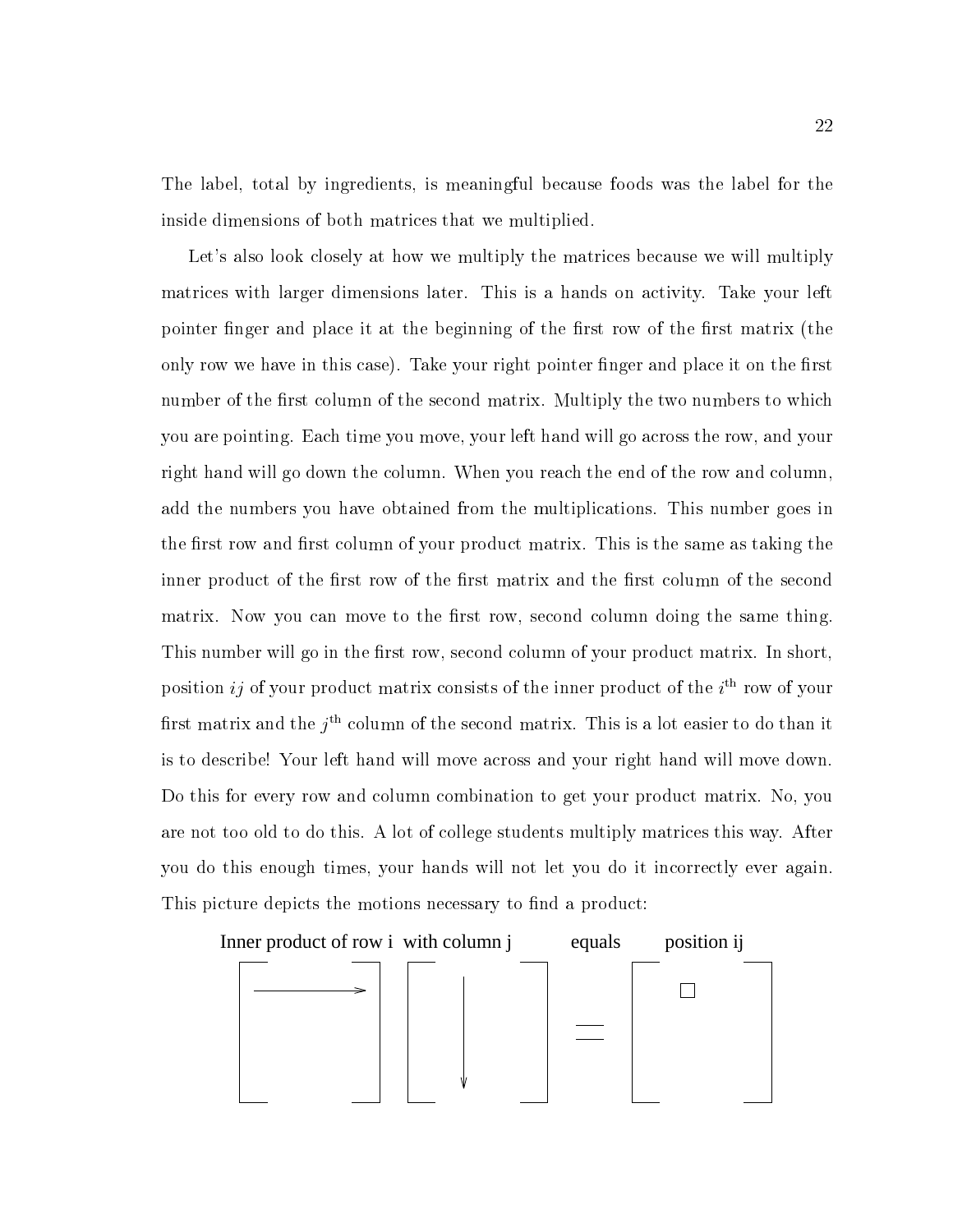**Definition 3.3** Consider the m by p matrix A and the p by n matrix B. By the **matrix product** A times B, we mean the  $m$  by  $n$  matrix whose  $(i, j)$  element is the inner product of the  $i$  -row of A with the  $j$ column of B.

Since many of us watch our money closely, let's look at another example. How much does it cost to make each of these foods? First, we need to know how much each ingredient costs. We can find that information when we go to the grocery store. Baking mix costs 17 cents per cup; eggs are 8 cents each; milk costs 13 cents per cup; and oil is 4 cents per tablespoon.

Look at the dimensions of our matrices and the labels we have put on them. THINK about what dimensions and labels should be on our product matrix. This will tell you how we should organize the data about the cost of each food. Write down your product matrix before you read further. Also write down each step of the multiplication and addition that you do to find the product matrix. Compare that to the matrix products that follow. Look carefully at where each number that you used appears in the matrix.

Let's call our cost matrix C. Remember that since the dimensions of C are 4 by 1, C could also be considered to be a column vector of dimension 4.

|          |  |                                                                                                                       |                  | Cents  |                                         |
|----------|--|-----------------------------------------------------------------------------------------------------------------------|------------------|--------|-----------------------------------------|
| Bm E M O |  |                                                                                                                       | $Bm \mid 17$     |        |                                         |
|          |  | P $\begin{bmatrix} 2 & 2 & 1 & 0 \\ 2\frac{1}{4} & 0 & \frac{3}{4} & 0 \\ 2 & 1 & 1\frac{1}{3} & 2 \end{bmatrix} = R$ |                  |        |                                         |
|          |  |                                                                                                                       | $E_{\rm}$        |        | $\begin{vmatrix} 8 \\ -C \end{vmatrix}$ |
|          |  |                                                                                                                       |                  | $13\,$ |                                         |
|          |  |                                                                                                                       | $\left( \right)$ |        |                                         |
|          |  |                                                                                                                       |                  |        |                                         |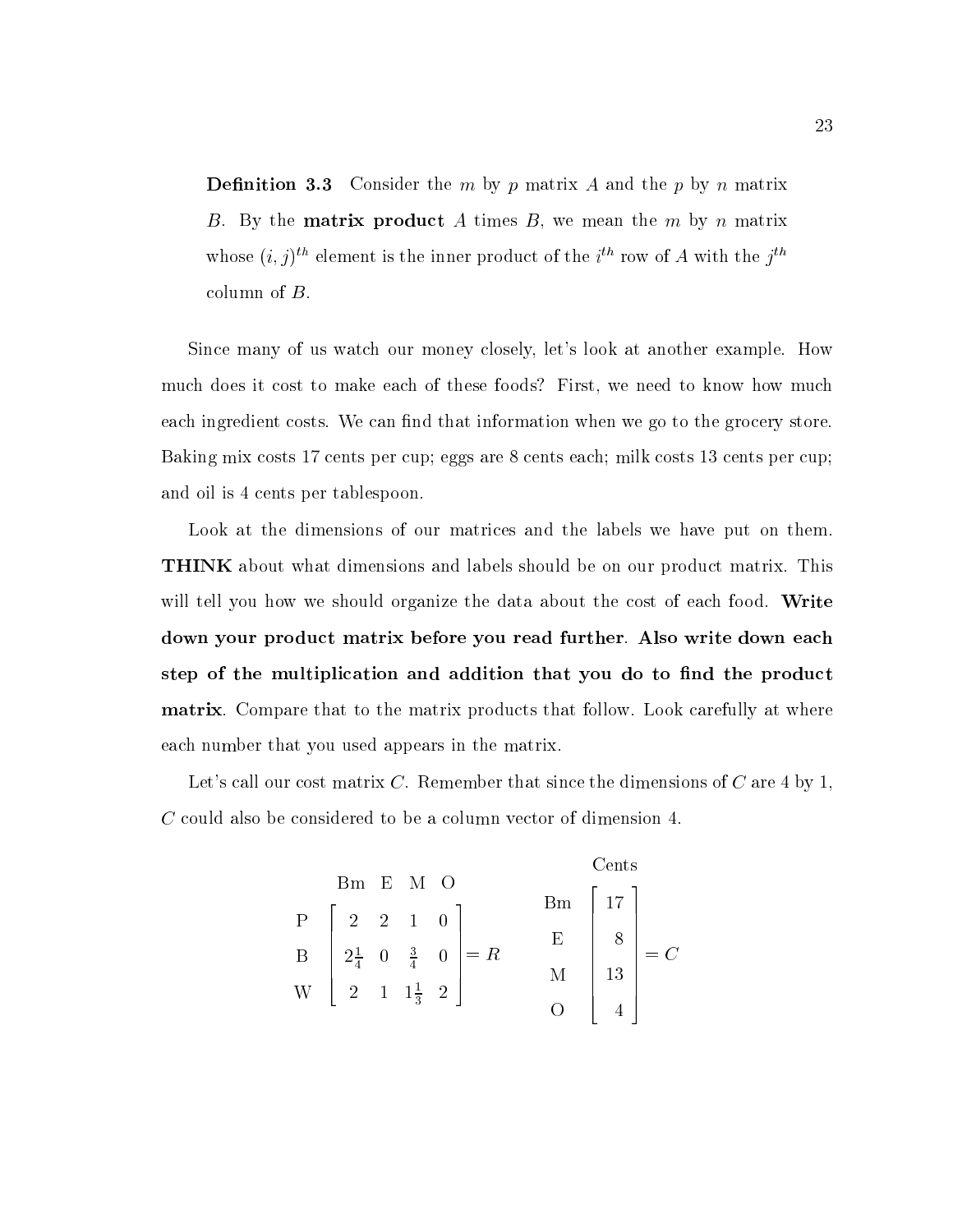Now let's multiply to find out how much the ingredients of each recipe cost.

$$
R * C = \begin{bmatrix} 2 & 2 & 1 & 0 \\ 2\frac{1}{4} & 0 & \frac{3}{4} & 0 \\ 2 & 1 & 1\frac{1}{3} & 2 \end{bmatrix} \begin{bmatrix} 17 \\ 8 \\ 13 \\ 14 \end{bmatrix}
$$
  
= 
$$
\begin{bmatrix} 2 * 17 & + & 2 * 8 & + & 1 * 13 & + & 0 * 4 \\ 2\frac{1}{4} * 17 & + & 0 * 8 & + & \frac{3}{4} * 13 & + & 0 * 4 \\ 2 * 17 & + & 1 * 8 & + & 1\frac{1}{3} * 13 & + & 2 * 4 \end{bmatrix}
$$
  
Cents  
= 
$$
\begin{bmatrix} P & 63 \\ B & 48 \\ W & 67\frac{1}{3} \end{bmatrix}
$$

This gives us the cost of the ingredients needed for each food to feed three people. Biscuits are cheaper than pancakes which are slightly cheaper than waffles.

W

Remember to use your fingers the way we discussed earlier to remember which numbers to multiply. Let's look at the dimensions and labels for this example. The dimensions of matrix R are 3 by 4 and the dimensions of C are 4 by 1, so  $R * C$  is 3 by 1. The labels also tell us that we set up the product correctly. We have food by ingredients multiplied by ingredients by cents to get food by cents. This is what we want!

What if we also want to know the calorie content of each recipe? If we know the calorie content of each ingredient, we can find the number of calories in each recipe. There are 510 calories per cup of baking mix, 70 calories in each egg, 90 calories in a cup of milk, and 120 calories in a tablespoon of oil. Look at the labels for matrix  $R$ and for the product matrix to decide how to organize this information. We will put

<u>and the second contract of the second contract of the second contract of the second contract of the second con</u> The contract of the contract of the contract of the contract of the contract of the contract of the contract of The contract of the contract of the contract of the contract of the contract of the contract of the contract of The contract of the contract of the contract of the contract of the contract of the contract of the contract of The contract of the contract of the contract of the contract of the contract of the contract of the contract of The contract of the contract of the contract of the contract of the contract of the contract of the contract of **Service Contract Contract Contract Contract Contract Contract Contract Contract Contract Contract Contract Contract Contract Contract Contract Contract Contract Contract Contract Contract Contract Contract Contract Contra**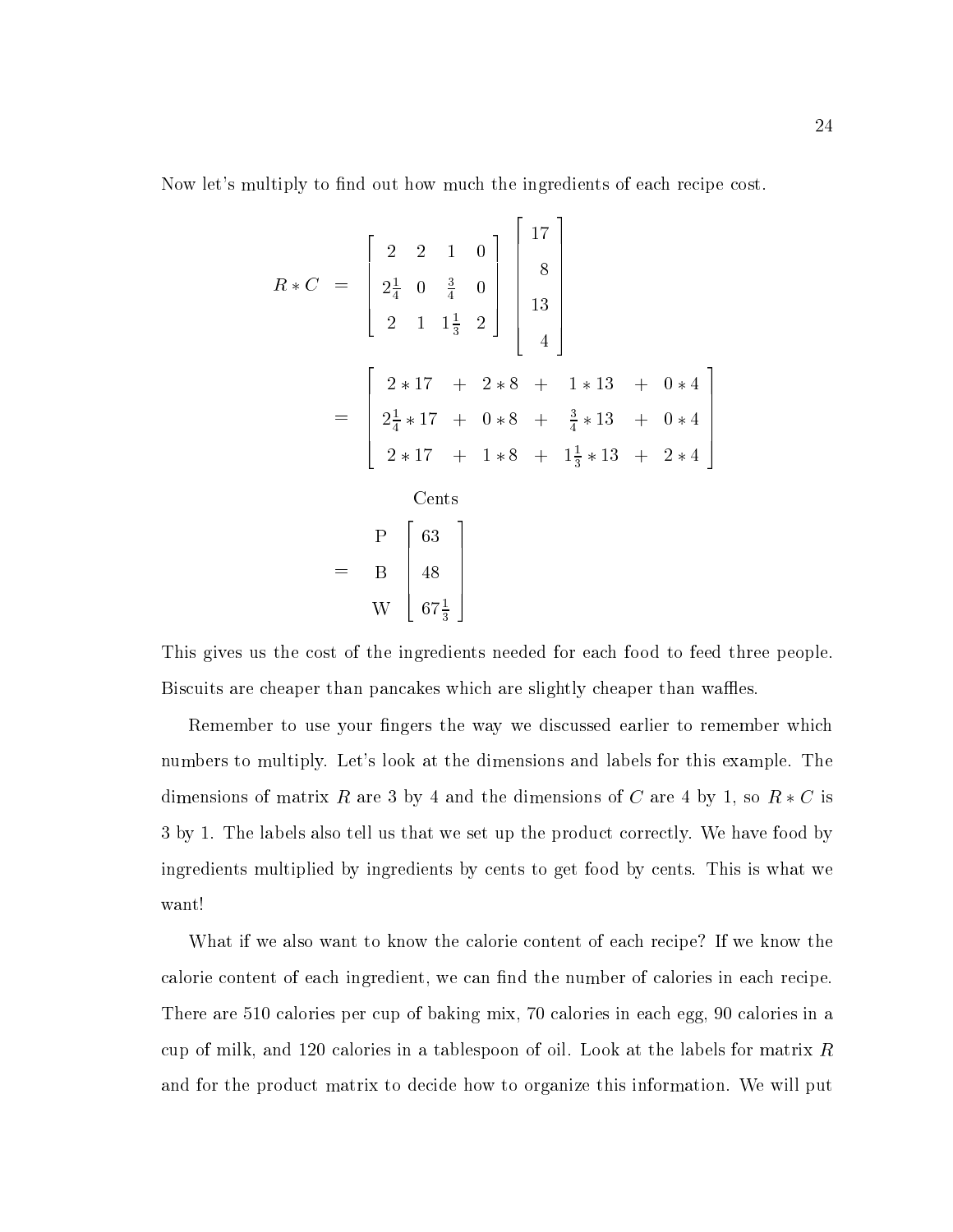this in a 4 by 1 matrix (also called a column vector of dimension 4) and name it  $K$ . To find out how many calories are in each recipe, we multiply  $R \ast K$ .

| Em E M O | Calories                                                                                                                    |     |                                                                     |
|----------|-----------------------------------------------------------------------------------------------------------------------------|-----|---------------------------------------------------------------------|
| P        | \n $\begin{bmatrix}\n 2 & 2 & 1 & 0 \\  2\frac{1}{4} & 0 & \frac{3}{4} & 0 \\  2 & 1 & 1\frac{1}{3} & 2\n \end{bmatrix}$ \n | Em  | \n $\begin{bmatrix}\n 510 \\  70 \\  90 \\  120\n \end{bmatrix}$ \n |
| E        | \n $\begin{bmatrix}\n 70 \\  70 \\  90 \\  120\n \end{bmatrix}$ \n                                                          | = K |                                                                     |

20 September 2005 - 2006 - 2007 - 2008 - 2009 - 2009 - 2009 - 2009 - 2009 - 2009 - 2009 - 2009 - 2009 - 2009 -

$$
R * K = \begin{bmatrix} 2 & 2 & 1 & 0 \\ 2\frac{1}{4} & 0 & \frac{3}{4} & 0 \\ 2 & 1 & 1\frac{1}{3} & 2 \end{bmatrix} \begin{bmatrix} 510 \\ 70 \\ 90 \\ 120 \end{bmatrix}
$$
  
= 
$$
\begin{bmatrix} 2 * 510 + 2 * 70 + 1 * 90 + 0 * 120 \\ 2\frac{1}{4} * 510 + 0 * 70 + \frac{3}{4} * 90 + 0 * 120 \\ 2 * 510 + 1 * 70 + 1\frac{1}{3} * 90 + 2 * 120 \end{bmatrix}
$$
  
Calories  
= 
$$
\begin{bmatrix} P \\ B \\ 1215 \\ W \end{bmatrix}
$$

Now we know that there are 1250 calories in a recipe of pancakes, 1215 calories in a recipe of biscuits, and 1450 calories in a recipe of waffles for three people. Therefore, biscuits have the fewest calories, pancakes are in the middle, and waffles have the most.

What would we do if we want to know both the cost of each food and the number of calories? We could use matrix multiplication twice like we did above, but we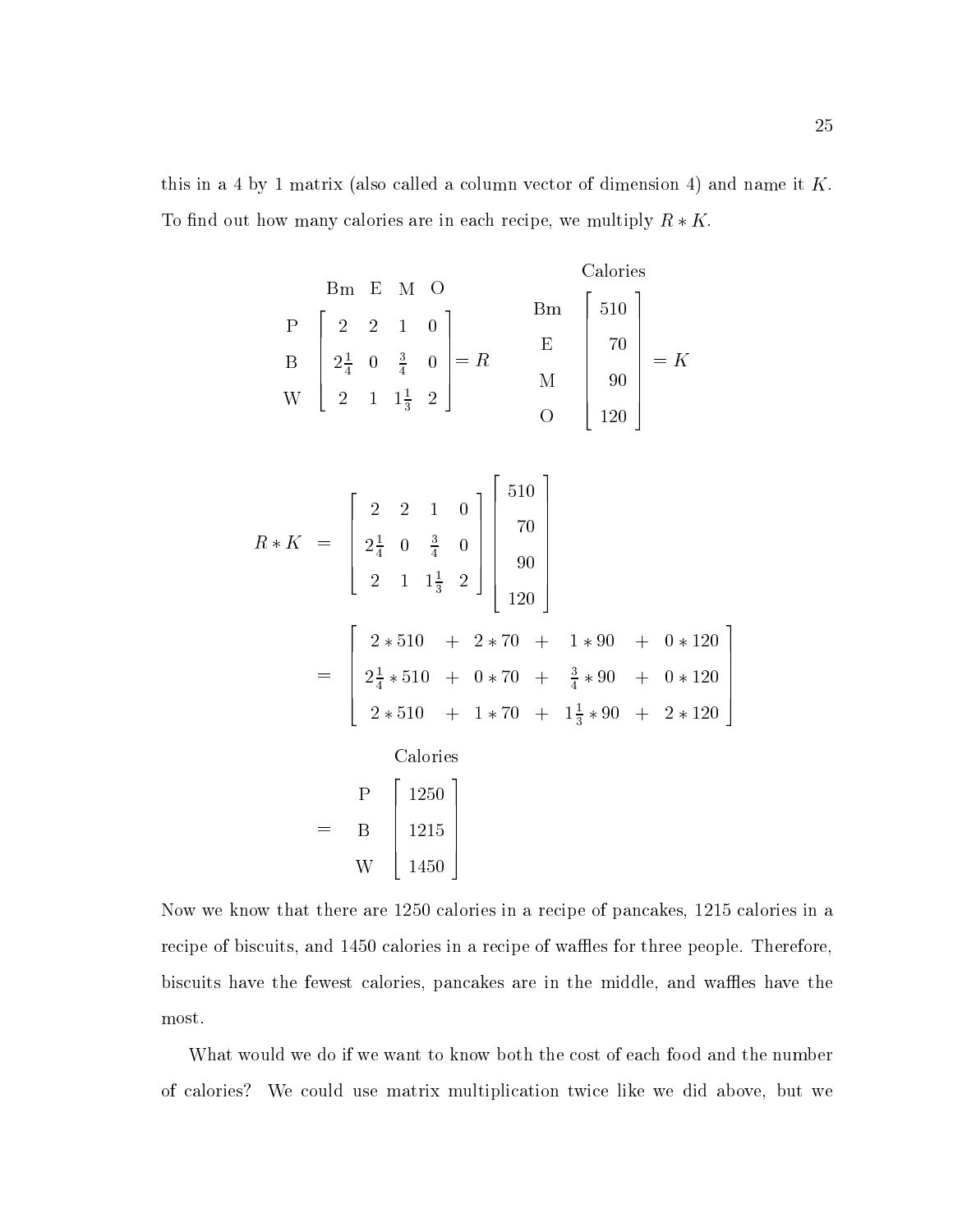also have the ability to set up only one matrix multiplication to find both pieces of information. We can append  $K$  to  $C$  to form a single matrix. Let's call it  $F$ .

| Bm | E                                                                                                                           | M | O |
|----|-----------------------------------------------------------------------------------------------------------------------------|---|---|
| P  | \n $\begin{bmatrix}\n 2 & 2 & 1 & 0 \\  2\frac{1}{4} & 0 & \frac{3}{4} & 0 \\  2 & 1 & 1\frac{1}{3} & 2\n \end{bmatrix}$ \n | 3 | 3 |
| 4  | 120                                                                                                                         |   |   |

Now let's multiply  $R * F$  to find the information we want.

$$
R * F = \begin{bmatrix} 2 & 2 & 1 & 0 \\ 2\frac{1}{4} & 0 & \frac{3}{4} & 0 \\ 2 & 1 & 1\frac{1}{3} & 2 \end{bmatrix} \begin{bmatrix} 17 & 510 \\ 8 & 70 \\ 13 & 90 \\ 4 & 120 \end{bmatrix}
$$

 $\mathbb{R}^2$  . The contract of the contract of the contract of the contract of the contract of the contract of the contract of the contract of the contract of the contract of the contract of the contract of the contract of

 $\blacksquare$ – 19<del>90</del> — **Bandari** W Cents Calories  $\sim$  200  $\sim$  200  $\sim$  200  $\sim$  200  $\sim$  200  $\sim$  200  $\sim$  200  $\sim$  200  $\sim$  200  $\sim$  200  $\sim$  $\begin{bmatrix} 48 & 121 \end{bmatrix}$  1250 <u>48 - 1215 - 1215 - 1215 - 1215 - 1215 - 1215 - 1215 - 1215 - 1215 - 1215 - 1215 - 1215 - 1215 - 1215 - 1215 -</u>  $0^{\frac{1}{3}}$  1450 The contract of the contract of the contract of the contract of the contract of the contract of the contract of The contract of the contract of the contract of the contract of the contract of the contract of the contract of The contract of the contract of the contract of the contract of the contract of the contract of the contract of The contract of the contract of the contract of the contract of the contract of the contract of the contract of The contract of the contract of the contract of the contract of the contract of the contract of the contract of the contract of the contract of the contract of the contract of the contract of the contract of the contract o

Notice that with only one matrix multiplication, we are able to find the same products that we found in the previous two matrix multiplications. The power to combine information is one of the assets of matrix multiplication. Although the same number of operations are needed whether we use one matrix multiplication or two, it is easier to keep track of all of our information when we use one matrix multiplication.

Would we have been able to multiply  $F * R$ ? No, the dimensions are wrong because matrix multiplication is defined only if the "inside dimensions" agree. What happens when you try to multiply these matrices? You run out of numbers in the row and column at different times. This should alert you to the fact that something is wrong.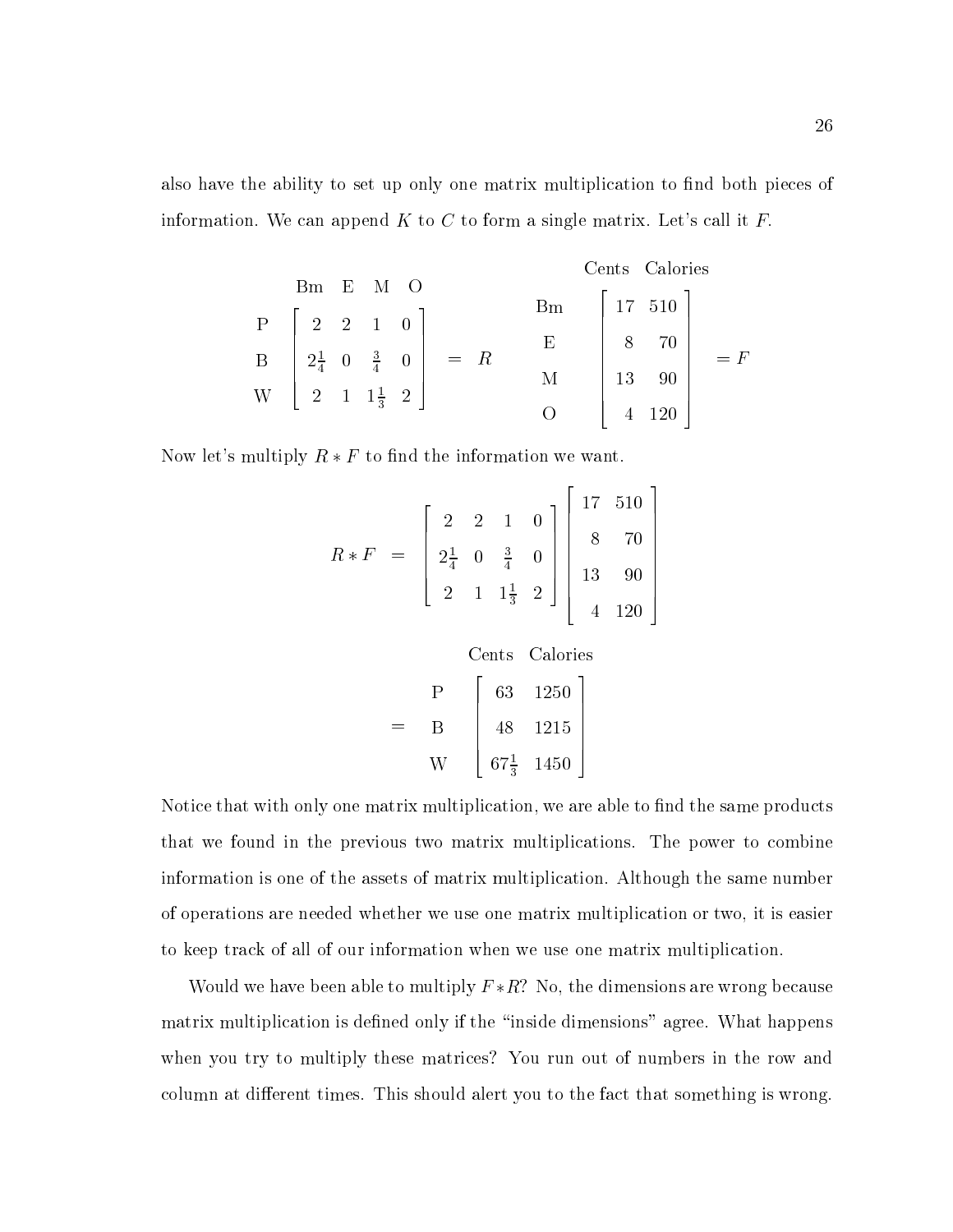**Remark 8** A shortened way of writing  $R * F$  is RF. When there is no sign between two matrices or two sets of parentheses, it is implied that you should multiply.

We learned in the last chapter that there is a matrix version of the addition property of zero. There is also a matrix version of the multiplication property of one. The real number version tells us that if a is a real number, then  $a * 1 = 1 * a = a$ . The matrix version of this property states that if A is a square matrix, then  $A * I =$  $I * A = A$ , where I is the **identity matrix** of the same dimensions as A. If A is not square, then  $A * I = A$  and  $I * A = A$  where I in each case is the identity matrix with dimensions such that the multiplication would be a defined operation.

**Definition 3.4** An identity matrix is a square matrix with ones along the main diagonal and zeros elsewhere.

The symbol I is used to represent an identity matrix when its dimensions are not necessary and when the dimensions can be determined from the context. The symbol In represents the identity matrix of dimension  $\mathcal{U}$ 2 6 4 1 0 0 1 3 **1 5**  $\sim$  5  $\sim$  5  $\sim$  5  $\sim$ 

and 
$$
I_3 = \begin{bmatrix} 1 & 0 & 0 \\ 0 & 1 & 0 \\ 0 & 0 & 1 \end{bmatrix}
$$
. Notice that if *A* is *m* by *p*, then  $A * I_p = A$  and  $I_m * A = A$ .

The identity matrix gets its name because  $I$  is the multiplicative identity for matrices just as the number 1 is the multiplicative identity for real numbers.

#### Questions

This is a good place to use your calculator if it handles matrices. Do enough examples of each to convince yourself of your answer to each question. If your calculator does not handle matrices, or if you want a more mathematical argument, use generic matrices and carry out these operations like we did in the addition section.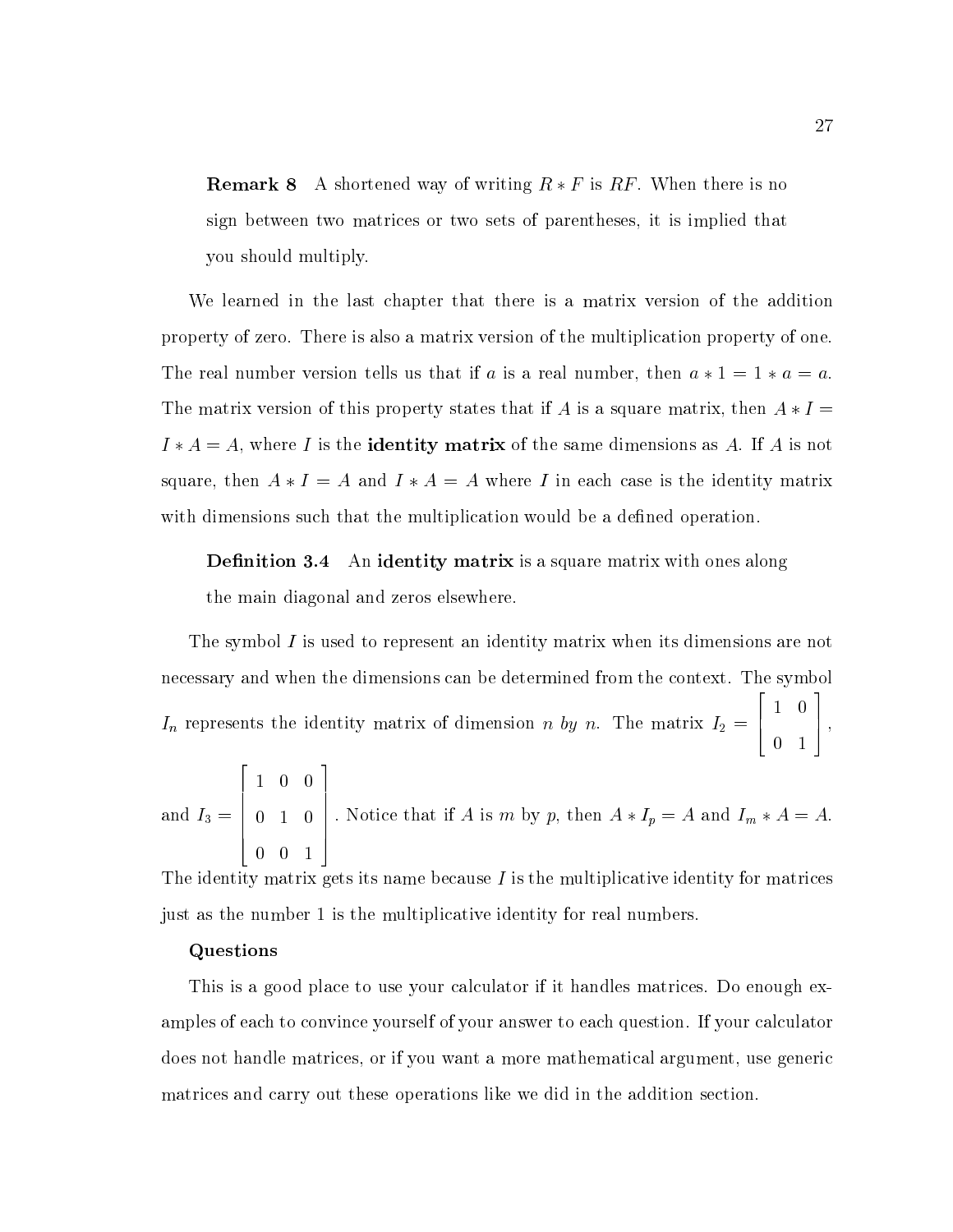# Answer these questions on your own before you read beyond this paragraph. Remember to consider the dimensions of the matrices.

1. Consider A = 2 6 4 a 1992 a 1993 a 1994 a 1995 a 1996 a 1997 a 1998 a 1999 a 1999 a 1999 a 1999 a 1999 a 1999 a 1999 a 1999 a 19 discussion and the contract of the contract of the contract of the contract of the contract of the contract of <u>and the second contract of the second contract of the second contract of the second contract of the second con</u> . Does  $AB = BA$  for all B for which matrix multiplication is defined?

- 2. In general, does  $AB = BA$ ?
- 3. Does  $A(BC)=(AB)C$ ?
- 4. Does  $A(B+C) = AB + AC$ ?
- 5. Does  $(AB)^T = B^T A^T$ ?
- 6. Does  $A B = -(B A)$ ?
- 7. For real numbers, if  $ab = 0$ , we know that either a or b must be zero. Is it true that  $AB = 0$  implies that A or B is a zero matrix?
- 8. Are  $A^T A$  and  $A A^T$  always symmetric?

### Answers

1. Yes. Let's consider the generic 2 by 2 matrix  $B = \begin{bmatrix} 1 & 1 \\ 1 & 1 \end{bmatrix}$ 6 4  $\mathbf{11}$   $\mathbf{12}$   $\mathbf{1}$  $\overline{a}$  b  $\overline{a}$  b  $\overline{a}$  b  $\overline{a}$  b  $\overline{a}$  b  $\overline{a}$  b  $\overline{a}$  b  $\overline{a}$  b  $\overline{a}$  b  $\overline{a}$  b  $\overline{a}$  b  $\overline{a}$  b  $\overline{a}$  b  $\overline{a}$  b  $\overline{a}$  b  $\overline{a}$  b  $\overline{a}$  b  $\overline{a}$  b  $\overline{a}$  b  $\overline{a}$  b 7 5. Let's look at

 $\overline{\phantom{a}}$  2  $\overline{\phantom{a}}$  2  $\overline{\phantom{a}}$  2  $\overline{\phantom{a}}$  2  $\overline{\phantom{a}}$  2  $\overline{\phantom{a}}$  2  $\overline{\phantom{a}}$  2  $\overline{\phantom{a}}$  2  $\overline{\phantom{a}}$  2  $\overline{\phantom{a}}$  2  $\overline{\phantom{a}}$  2  $\overline{\phantom{a}}$  2  $\overline{\phantom{a}}$  2  $\overline{\phantom{a}}$  2  $\overline{\phantom{a}}$  2  $\overline{\phantom{a}}$ 

and the second contract of the second contract of the second contract of the second contract of the second con

20 September 2005 - 2006 - 2007 - 2008 - 2009 - 2009 - 2009 - 2009 - 2009 - 2009 - 2009 - 2009 - 2009 - 2009 -

the left side of the equation; AB  $\sim$   $\sim$ **2005 2006 2006 2006 2006** 6 4 ab11 ab12 ab21 ab22 3 7 5. Now let's look at the right

side of the equation;  $B = B$  and  $\mathcal{S} = \mathcal{S}$ 6 4 b11a b12a b21a b22a ). Since  $a$  and each element of  $B$  are

<u>and the second contract of the second contract of the second contract of the second contract of the second con</u>

 $\overline{\phantom{a}}$  22  $\overline{\phantom{a}}$  22  $\overline{\phantom{a}}$  22  $\overline{\phantom{a}}$  22  $\overline{\phantom{a}}$  22  $\overline{\phantom{a}}$  22  $\overline{\phantom{a}}$  22  $\overline{\phantom{a}}$  22  $\overline{\phantom{a}}$  22  $\overline{\phantom{a}}$  22  $\overline{\phantom{a}}$  22  $\overline{\phantom{a}}$  22  $\overline{\phantom{a}}$  22  $\overline{\phantom{a}}$  22  $\overline{\phantom{a}}$ 

scalars, the order of multiplication does not matter. Therefore, if  $A = [$  $\mathcal{L} = \begin{bmatrix} 1 & 1 & 1 \\ 1 & 1 & 1 \end{bmatrix}$ 0 a then  $AB = BA$  for any B for which matrix multiplication is defined.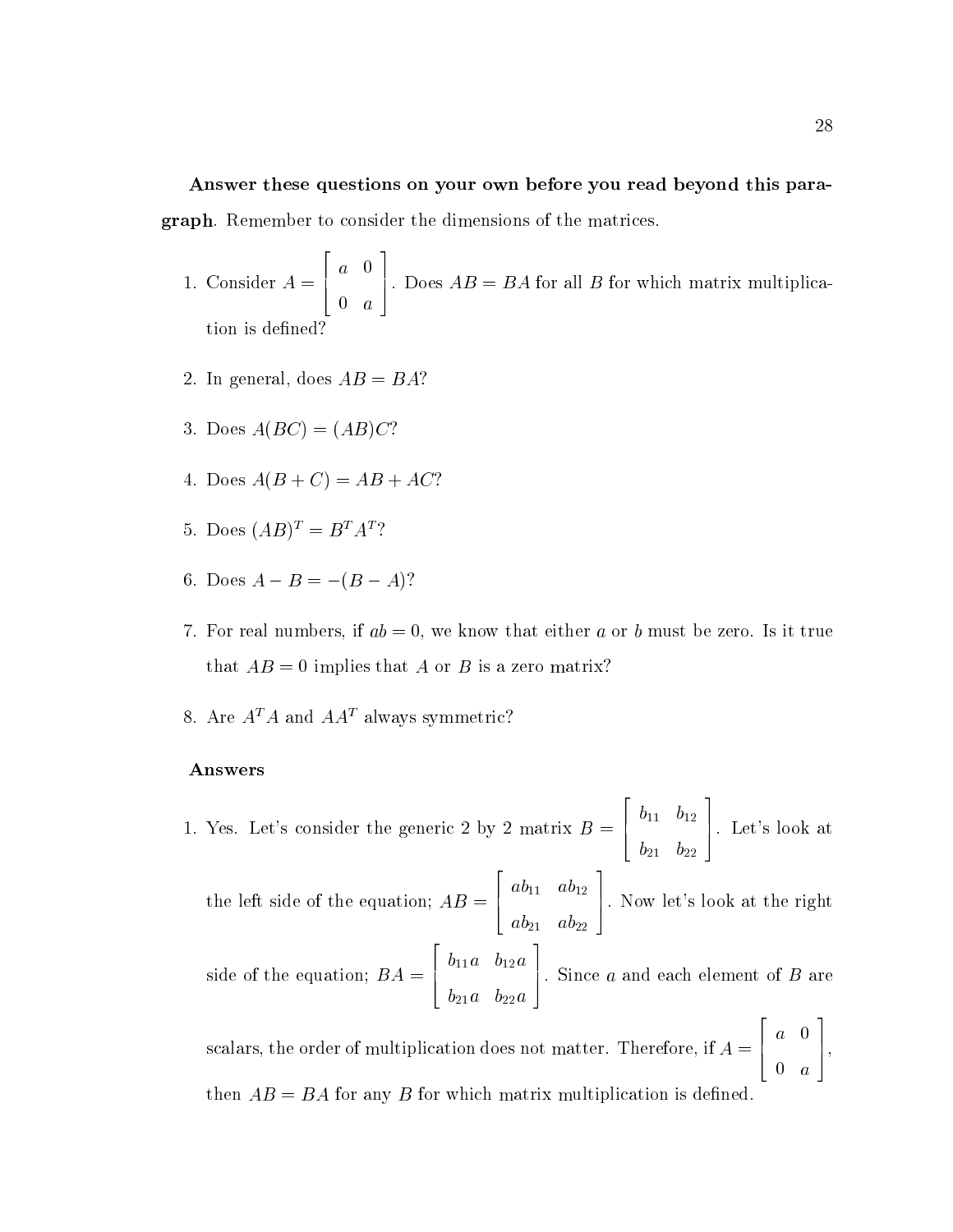For the general case,  $A = aI$ , let's look at the left side of the equation. The product  $AB = aIB = aB$  for any matrix B for which matrix multiplication is defined. Therefore, a general element of this matrix is  $ab_{ij}$ . Now, let's look at the right side of the equation. We need to remember that  $a = a<sup>T</sup>$  because a is a scalar. The product  $DA \equiv D aI \equiv D a \equiv (a_1D_1) \equiv (a_2D_2) \equiv 0$ . Each element of the matrix  $a_D$  is  $a_{\ell ji}$ , so the transpose of this matrix has elements  $a_{\ell ij}$ . Therefore, the two sides are equal.

- 2. No. Unlike multiplication with real numbers,  $AB \neq BA$  in general. There are occasions when  $AB = BA$ , but these occasions are very rare. In fact, the only time that  $AB = BA$  for every B is when A is a scalar multiple of the identity matrix. It is very important to remember that  $AB$  is NOT, in general, equal to  $BA$ .
- 3. If the dimensions are correct for multiplication,  $A(BC)=(AB)C$ . We call this the associative property of matrices. An example with correct dimensions is matrix A is 4 by 3, matrix B is 3 by 2, and matrix C is 2 by 5. This product results in a 4 by 5 matrix. The associative property of matrices becomes quite useful when you want to reduce the number of multiplications performed. Refer to problem 5 for an example. The number of multiplications performed becomes very important when you are dealing with large matrices.
- 4. Yes,  $A(B+C) = AB + AC$ . This means that the distributive property holds for matrices.
- $5.$  Yes,  $(AD)^{\dagger} = D^{\dagger} A^{\dagger}$ . It matrix A is 4 by 5 and matrix D is 5 by 5, AD is 4 by 5, so (AD) is 5 by 4. Just by looking at dimensions, we can tell that (AD)  $\mp$  $A^*$   $D^*$ , because the dimensions of  $A^*$   $D^*$  tell us that this multiplication cannot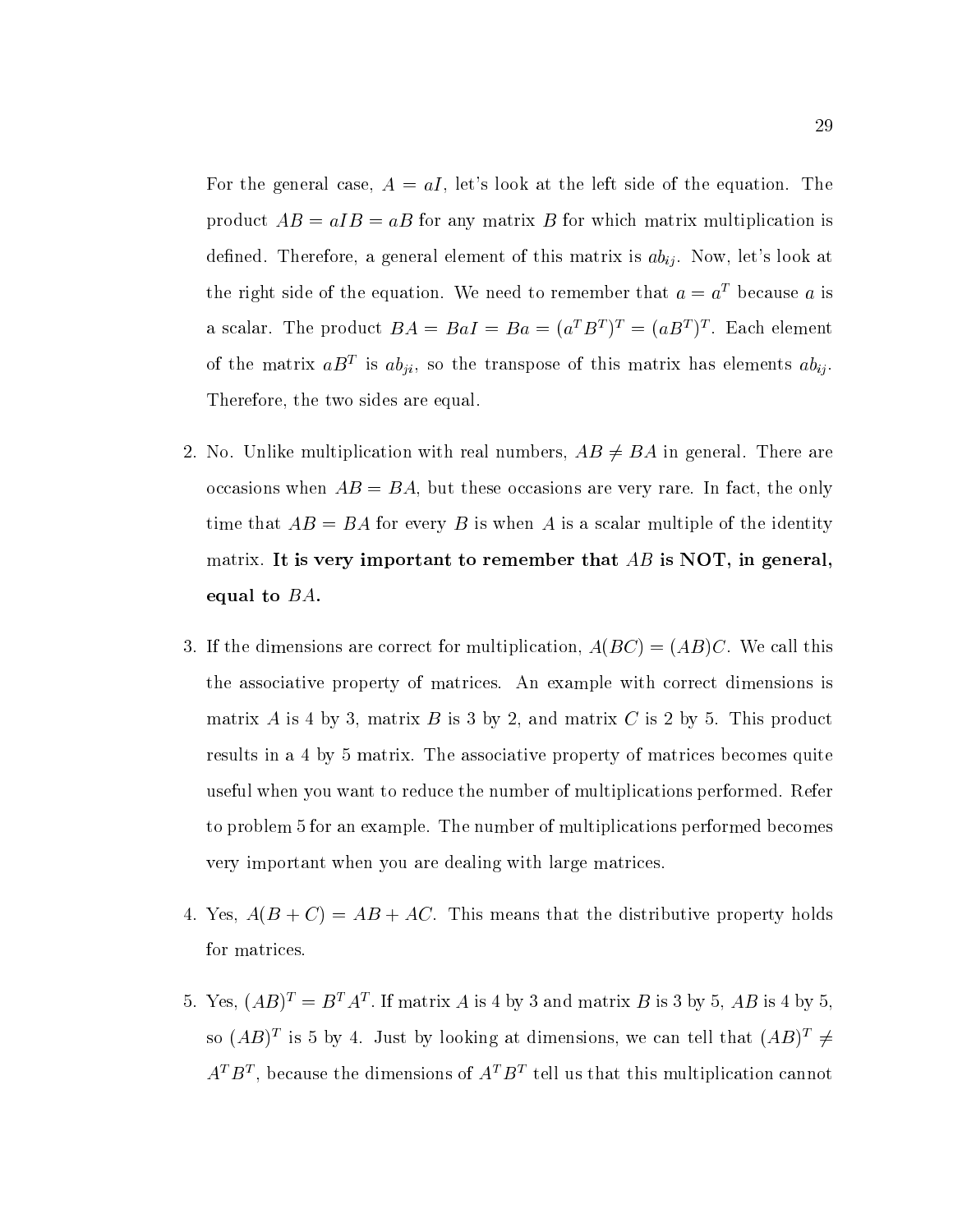be performed. The dimensions of  $B^T A^T$  are correct for matrix multiplication and give a resulting matrix that is 5 by 4. This is not a proof that  $(AB)^T$  =  $D$   $A$  is true, but it is a good indication. Work several examples to convince yourself that  $(AB)^{\dagger} = B^{\dagger} A^{\dagger}$ .

- 6. Yes,  $A B = -(B A)$  if the dimensions of A and B are the same so that subtraction is defined. This is true because  $-(B-A) = -1(B-A) = -B+A$  $A - B$ .
- 7. No. For example, if A =  $\overline{2}$  2  $\overline{2}$  2  $\overline{2}$  2  $\overline{2}$  2  $\overline{2}$  2  $\overline{2}$  2  $\overline{2}$  2  $\overline{2}$  2  $\overline{2}$  2  $\overline{2}$  2  $\overline{2}$  2  $\overline{2}$  2  $\overline{2}$  2  $\overline{2}$  2  $\overline{2}$  2  $\overline{2}$  2  $\overline{2}$  2  $\overline{2}$  2  $\overline{2}$  2  $\overline{2}$  2 **1 a** 1 2 3 6 3  $\text{and } B = \text{)}$  $\mathbb{R}^2$  . The contract of the contract of the contract of the contract of the contract of the contract of the contract of the contract of the contract of the contract of the contract of the contract of the contract of  $\begin{array}{c} \begin{array}{c} \end{array}$ , then 1 2 3  $\Box$ , then  $AB = \Box$ 2 6 4  $\sim$  0  $\,$  1  $\,$  0  $\,$  0  $\,$  1  $\,$  0  $\,$  0  $\,$  0  $\,$  0  $\,$  0  $\,$  0  $\,$  0  $\,$  0  $\,$  0  $\,$  0  $\,$  0  $\,$  0  $\,$  0  $\,$  0  $\,$  0  $\,$  0  $\,$  0  $\,$  0  $\,$  0  $\,$  0  $\,$  0  $\,$  0  $\,$  0  $\,$  0  $\,$  0  $\,$  0  $\,$ 0 0 3 **1 5**  $\sim$  5  $\sim$  5  $\sim$  5  $\sim$ but neither A nor B is a zero matrix. **Remember that**  $AB = 0$  does NOT imply that either  $A = 0$  or  $B = 0$ .
- 8. Yes,  $A^T A$  and  $A A^T$  are always symmetric. Remember that  $(A B)^T = B^T A^T$ and that a matrix is symmetric if it is equal to its transpose. Let's look at the transpose of  $A^T A$ ;  $(A^T A)^T = A^T (A^T) = A^T A$ . Therefore,  $A^T A$  is symmetric. The same procedure proves that  $AA^t$  is symmetric;  $(AA^t)^t = (A^t) A^t =$  $AA^{\dagger}$  .

### Problems

1. The matrix below expresses the approximate distance, in miles, between any of the following two cities: Houston, Los Angeles, New York, and Washington DC.

|    | H        | $\mathbf{I} \cdot \mathbf{A}$ | NY.            | DС  |
|----|----------|-------------------------------|----------------|-----|
| H  | $\theta$ |                               | 1540 1610 1370 |     |
| LA | 1540     |                               | 0 2790 2650    |     |
| NY |          | 1610 2790                     | O              | 240 |
| DC |          | 1370 2650                     | 240            |     |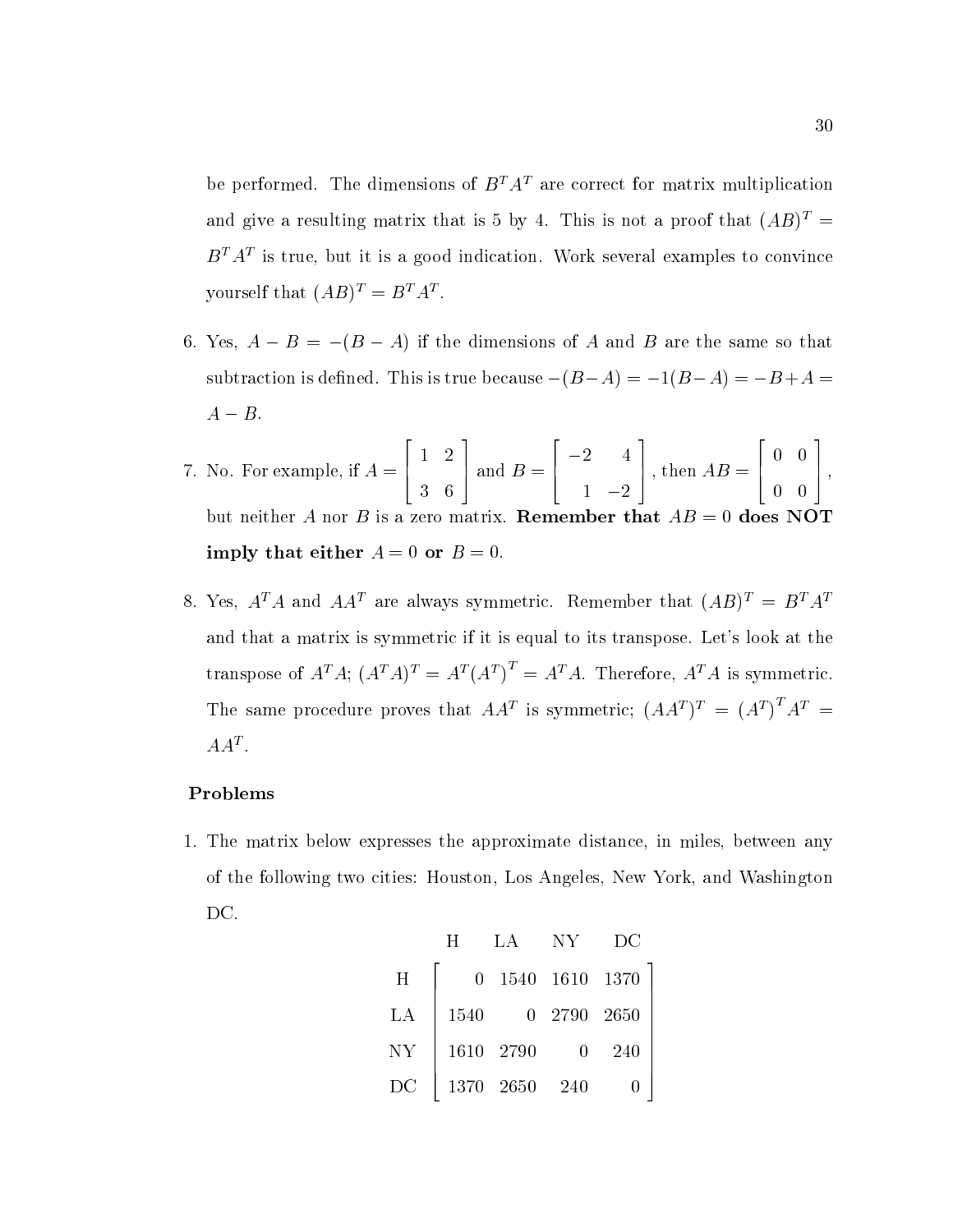- (a) What special kind of matrix is this (other than square and 4 by 4)?
- (b) If we want to know the same information in kilometers, what should we do? Remember, for our purposes here, one mile is equal to 1.6 kilometers.
- (c) What is the resulting matrix when you perform the operation that you suggested in part (b)?
- 2. Perform the operations requested below if they are possible using these matrices.

$$
A = \begin{bmatrix} 5 & 9 & 2 \\ 1 & 7 & 6 \\ 3 & 4 & 8 \end{bmatrix} \qquad B = \begin{bmatrix} 9 & 1 & 6 \\ 7 & 2 & 4 \\ 8 & 10 & 3 \end{bmatrix} \qquad C = \begin{bmatrix} 5 & 3 & 6 \end{bmatrix} \qquad D = \begin{bmatrix} 4 \\ 8 \\ 1 \end{bmatrix}
$$
  
(a) 4C (b) AD (c) DA (d) BC (e) 3CB  
(f) C(A + B) (g) AB (h) BA (i) CAD (j) DBC  
(k)  $AD + (CB)^T$  (l) DC (m) CD

3. The matrix G represents the average score for each student on tests, quizzes, and homework. Tests are 50% of the grade, quizzes are 30% and homework is 20%.

| T     | Q    | H    |      |       |
|-------|------|------|------|-------|
| Any   | $78$ | $80$ | $75$ |       |
| Bill  | $76$ | $90$ | $95$ |       |
| Chou  | $72$ | $70$ | $85$ | $= G$ |
| David | $60$ | $70$ | $80$ |       |
| Erica | $84$ | $80$ | $90$ |       |

- (a) Write the vector  $P$  expressing the percentages that would be used to find the final grade for each student.
- (b) Would  $GP$  or  $PG$  produce a matrix of the final grades?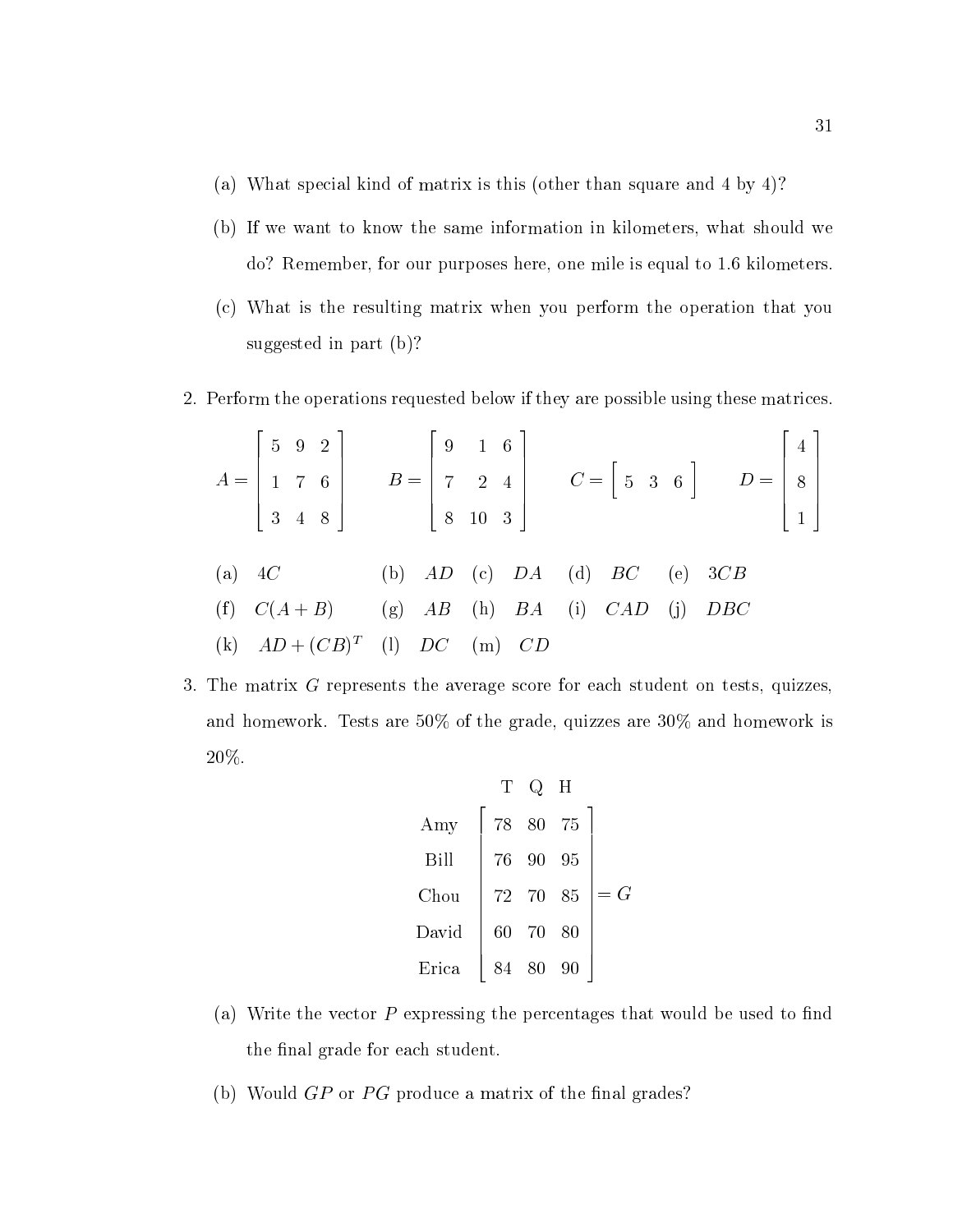- $(c)$  Using matrices, determine the final grade for each student. Please show your work.
- 4. Does  $c(Ax) = A(cx)$  where c is a scalar, A is a 2 by 2 matrix, and x is a dimension 2 column vector? Explain your answer.
- 5. Place the parentheses where needed to minimize the number of multiplications performed to work this problem. How many simple multiplications did it take to find  $T$ ?

$$
T = \begin{bmatrix} a \\ b \\ c \end{bmatrix} \begin{bmatrix} d & e & f \end{bmatrix} \begin{bmatrix} g \\ h \\ k \end{bmatrix} \begin{bmatrix} l & p & q \end{bmatrix}
$$

6. Does A = 22 P. L. M. S. L. M. S. L. M. S. L. M. S. L. M. S. L. M. S. L. M. S. L. M. S. L. M. S. L. M. S. L. M. S. L. M. 4 | Sa 4 3  $255$  5  $255$  5  $255$  5  $255$  5  $255$  5  $255$  5  $255$  5  $255$  5  $255$  5  $255$  5  $255$  5  $255$ and the state of the state of the state of the state of the state of the state of the state of the state of th satisfy the equation  $3A^2 - 2A =$  [17] <u>2000 - 2000 - 2000 - 2000 - 2000 - 2000 - 2000 - 2000 - 2000 - 2000 - 2000 - 2000 - 2000 - 2000 - 2000 - 200</u> 6 4 58 75 50 83 and the state of the state of the state of the state of the state of the state of the state of the state of th 7 5 ? Explain why A does or does not satisfy the equation. Note: For real numbers, a multiplied by itself n times can be written as  $a$  . Similarly, the matrix A multiplied by itself  $n$  times can be written as  $A^{\perp}$ . Therefore,  $A^{\perp}$  means  $AA$ .

#### Computer Program

Make changes and additions to your program from Chapter 2 so that it can also multiply matrices. A warning message should be displayed if the matrices are not of correct dimensions for the operation requested. Your program should be able to handle  $(AB - C + D)E$  and other similar problems. Remember that your program should be user-friendly and should have comments in the code. Again, write this program without using any commands that directly read, write, or manipulate matrices.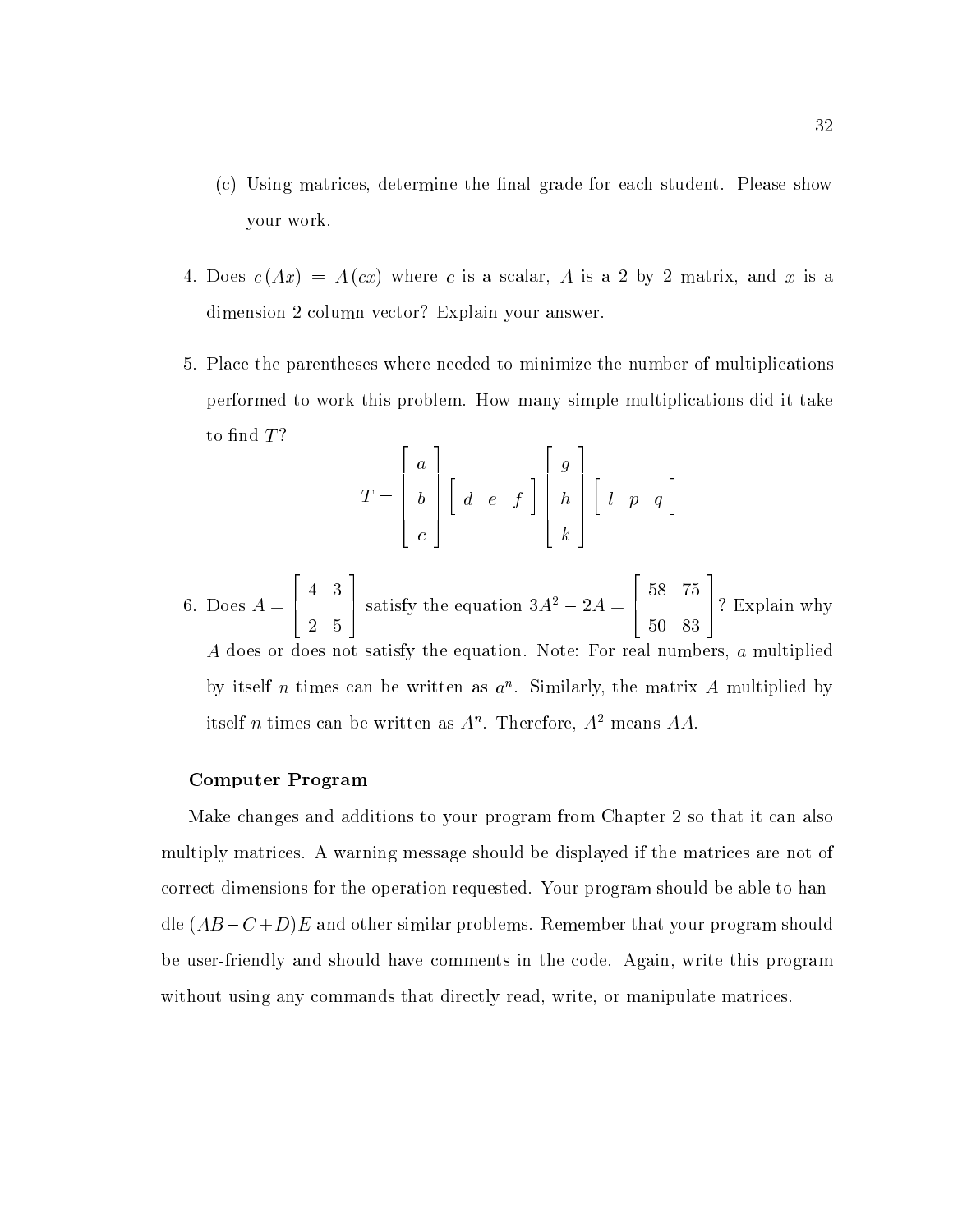# Chapter 4

# Equations

Solving equations is an important part of mathematics. If we are working with more than one unknown at a time, we need to solve systems of equations. You may already know how to solve a system of linear equations, but matrices provide a more compact way to arrive at the solution. Matrices are also easier to manipulate on a computer or calculator. Both of these facts will become more important when you work with larger systems.

Let's look at a system of linear equations. The system

$$
5x_1 + 3x_2 = 93
$$

$$
-4x_1 - 2x_2 = -66
$$

can be written in matrix form as  $AX = B$  where

$$
A = \begin{bmatrix} 5 & 3 \\ -4 & -2 \end{bmatrix}, \ X = \begin{bmatrix} x_1 \\ x_2 \end{bmatrix}, \text{ and } B = \begin{bmatrix} 93 \\ -66 \end{bmatrix}.
$$

However, you will usually see  $Ax = b$  rather than  $AX = B$  because most authors use small letters to represent vectors. You can multiply this out to convince yourself that  $AX = B$  does represent this system.

When you learned to solve systems of linear equations, you learned that

- (a) you arrive at the same solution no matter which equation you write first;
- (b) the solution doesn't change if you multiply an equation by a scalar other than zero; and
- (c) you can replace an equation with the sum of that equation and another equation without changing the solution.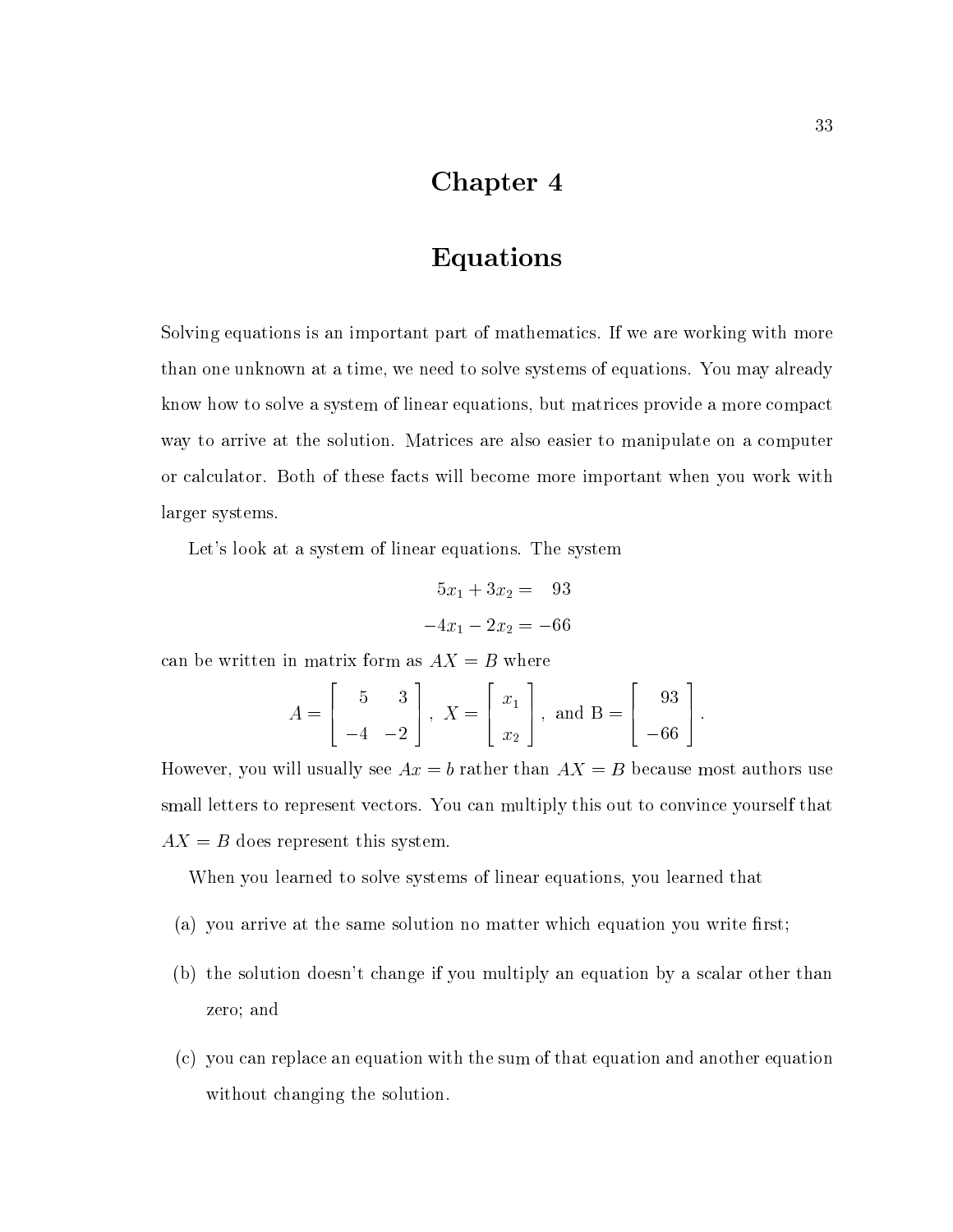These may not be exactly the words you used when you were solving a system of linear equations, but you did all these things. Experiment with the system above to convince yourself that these statements are true.

We can also solve this system entirely in matrix form. We use the same rules, and we call them **elementary row operations (EROs)**. The EROs tell us that we can

- (a) interchange any two rows;
- (b) multiply any row by a non-zero scalar; and
- (c) replace any row by the sum of that row and any other row.

Proper use of EROs will leave us with a system that has the same solution as our original system, but is much easier to solve. If you were presented the system

$$
x_1 = a
$$
  

$$
x_2 = b
$$

you would be able to "solve" it instantly because you only have to read off the solution. If this system was written using matrix notation, it would look like this:

$$
\left[\begin{array}{cc} 1 & 0 \\ 0 & 1 \end{array}\right] \left[\begin{array}{c} x_1 \\ x_2 \end{array}\right] = \left[\begin{array}{c} a \\ b \end{array}\right].
$$

The matrix  $\left[\begin{array}{cc} 1 & 0 \end{array}\right]$  is 1 0  $\sim$  1  $\sim$  1  $\sim$  1  $\sim$  1  $\sim$  1  $\sim$  1  $\sim$  1  $\sim$  1  $\sim$  1  $\sim$  1  $\sim$  1  $\sim$  1  $\sim$  1  $\sim$  1  $\sim$  1  $\sim$  1  $\sim$  1  $\sim$  1  $\sim$  1  $\sim$  1  $\sim$  1  $\sim$  1  $\sim$  1  $\sim$  1  $\sim$  1  $\sim$  1  $\sim$  1  $\sim$  1  $\sim$  1  $\sim$  1  $\sim$  1  $\sim$ 3  $\pm$  is the 2 by 2 identity matrix. Because you can just read off the solution when a system is in this form, our first goal is to transform our system into this form.

Let's solve the system above using matrices. We can represent this entire system with a 2 by 3 matrix which looks like this:  $\begin{bmatrix} 5 & 3 \end{bmatrix}$ 5 3 — — — <del>—</del> 20  $\begin{vmatrix} 93 \\ -66 \end{vmatrix}$ 93 93 93 94 95 96 97 98 99 66 3 7 5. This is called an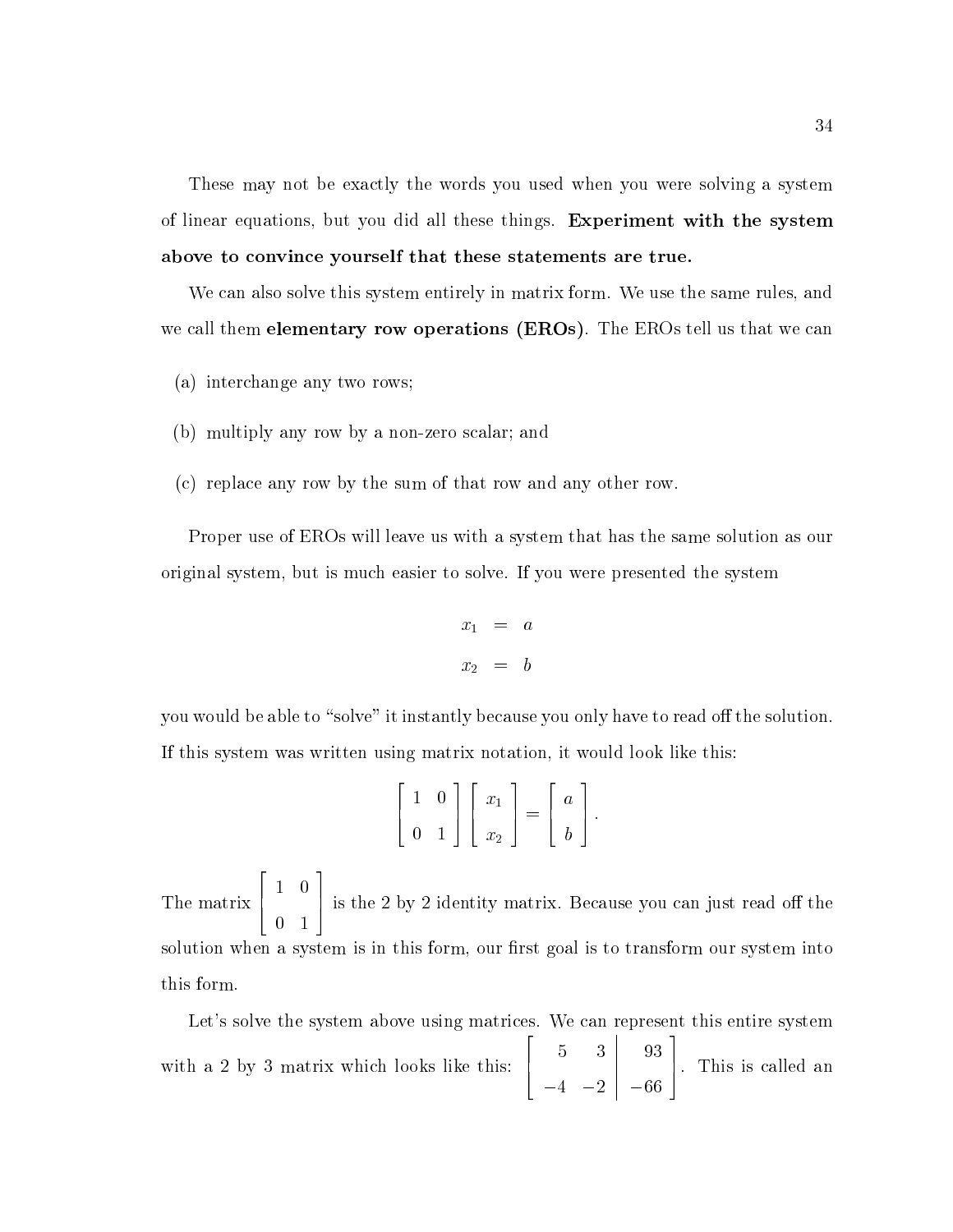augmented matrix because we combined 2 matrices (a matrix and a vector for this system). In this case, we combined the  $2$  by  $2$  coefficient matrix which is made of the coefficients for our unknowns and the 2 by 1 matrix from the right-hand side of the equations into one 2 by 3 matrix. In other words, we put A to the left of the bar and put b to the right of the bar. The application of an ERO to the augmented matrix does not change the solution set of the linear system that the augmented matrix represents because whatever you do to the left side of an equation, you also do to the right side. Therefore, we will arrive at the same solution whether we use augmented matrices or not, and augmented matrices are more compact to write. Using matrix notation, our goal is to transform our system into one that looks like the following:

| $\left[\left[\begin{array}{cc} 1 & 0 \\ 0 & 1 \end{array}\right] \middle  \left[\begin{array}{c} a \\ b \end{array}\right] \right].$ |  |  |
|--------------------------------------------------------------------------------------------------------------------------------------|--|--|
|                                                                                                                                      |  |  |

In other words, we want the identity matrix to the left of the bar and the solution to the right of the bar.

Remark 9 The bar is not a formal part of the matrix, so it is not necessary. It is placed there so that we can refer to the different parts of the augmented matrix and easily move back and forth between the augmented matrix and the linear system that it represents.

Let's use EROs to obtain a system of this form. It is a good idea to write notes to yourself about what you do in each step. This helps you locate and correct your mistake if you make one. It also helps you to explain your work. In this book,  $r1$ represents row 1.

$$
\begin{bmatrix} 5 & 3 & 93 \\ -4 & -2 & -66 \end{bmatrix}
$$
 Original augmented matrix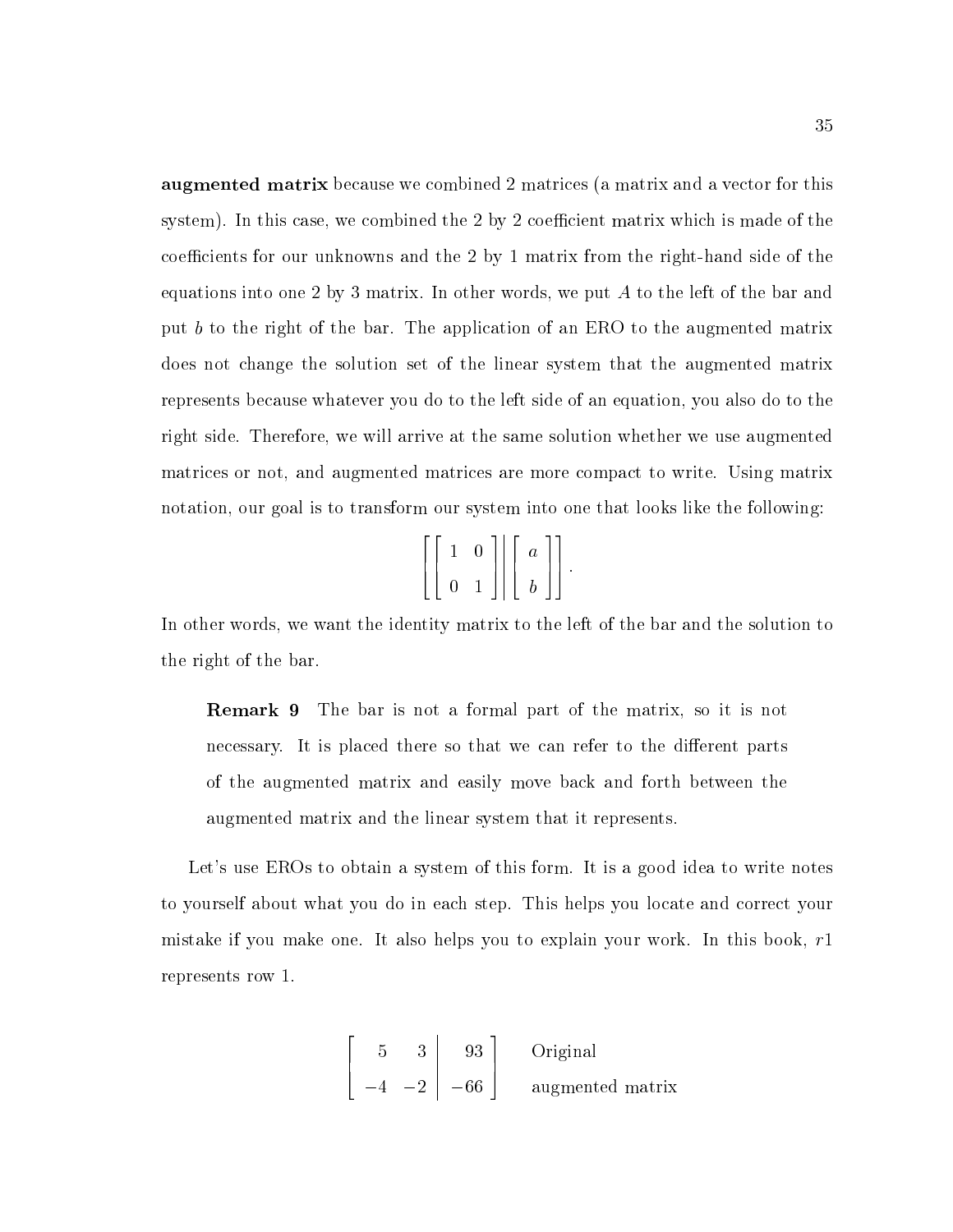$$
\begin{bmatrix} 1 & 0.6 & 18.6 \\ -4 & -2 & -66 \end{bmatrix} \quad r1 \div 5
$$
  

$$
\begin{bmatrix} 1 & 0.6 & 18.6 \\ 0 & 0.4 & 8.4 \end{bmatrix} \quad 4 * r1 + r2
$$
  

$$
\begin{bmatrix} 1 & 0.6 & 18.6 \\ 0 & 1 & 21 \end{bmatrix} \quad r2 \div 0.4
$$
  

$$
\begin{bmatrix} 1 & 0 & 6 \\ 0 & 1 & 21 \end{bmatrix} \quad -6 * r2 + r1
$$

When we convert this from augmented matrix notation back to the algebraic notation for a system of equations, it looks like this:

$$
1x_1 + 0x_2 = 6
$$

$$
0x_1 + 1x_2 = 21
$$

This tells us that  $x_1 = 6$  and  $x_2 = 21$ . Substitute this solution into the system to assure yourself that we are correct. If we systematically use elementary row operations to obtain the identity matrix to the left of the bar, we call this the Gauss-Jordan elimination method.

Now, let's solve the system

$$
5x_1 + 3x_2 = 70
$$
  

$$
-4x_1 - 2x_2 = -56
$$

using Gauss-Jordan elimination.

$$
\begin{bmatrix} 5 & 3 & 70 \ -4 & -2 & -56 \end{bmatrix}
$$
Original augmented matrix  

$$
\begin{bmatrix} 1 & 0.6 & 14 \ -4 & -2 & -56 \end{bmatrix}
$$
  $r1 \div 5$ 

<u>and the second contract of the second contract of the second contract of the second contract of the second con</u>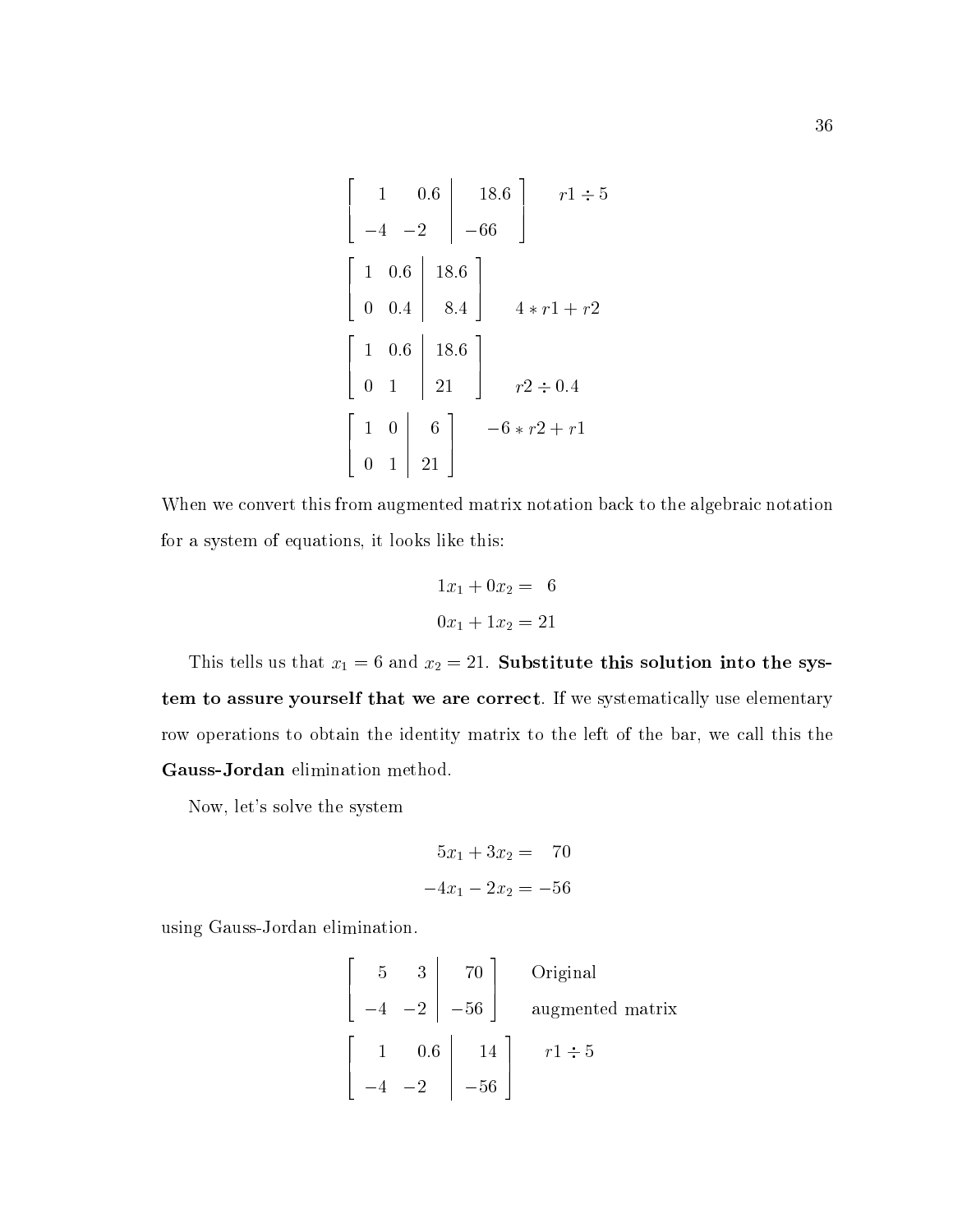$$
\begin{bmatrix} 1 & 0.6 & 14 \\ 0 & 0.4 & 0 \end{bmatrix}
$$
  
\n
$$
4 * r1 + r2
$$
  
\n
$$
\begin{bmatrix} 1 & 0.6 & 14 \\ 0 & 1 & 0 \end{bmatrix}
$$
  
\n
$$
r2 \div 0.4
$$
  
\n
$$
\begin{bmatrix} 1 & 0 & 14 \\ 0 & 1 & 0 \end{bmatrix}
$$
  
\n
$$
-0.6 * r2 + r1
$$

Look back at the two systems of equations that we solved. How are they similar? We performed the same steps both times because the steps involved in solving a system of equations depend only on the matrix that is to the left of the bar. If we want to solve a system of equations with the same matrix  $A$  for different  $b$  vectors that we will be given at a later time, it would be nice if we did not have to do Gauss-Jordan elimination every time.

Let's look at the scalar version of this equation,  $ax = b$ , to help us find a general method for matrices. We know that  $x = a^{-1}b$  if  $a \neq 0$  because  $a^{-1} = 1/a$  where  $a^{-1}$ is called the multiplicative inverse or the reciprocal. There is something analogous to this with matrices. It is also called the **inverse**. With scalars,  $a^{-1}a = aa^{-1} = 1$ .

**Definition 4.1** The matrix  $A^{-1}$  (called A inverse) is the **inverse** of a square matrix A if  $A^{-1}A = AA^{-1} = I$  where I is the identity matrix.

Once we find  $A^{-1}$ ,  $Ax = b$  can be solved by matrix multiplication rather than Gauss-Jordan elimination. We follow the algebraic steps below to find an expression for  $x$ :

$$
Ax = b
$$
  

$$
A^{-1}Ax = A^{-1}b
$$
  

$$
Ix = A^{-1}b
$$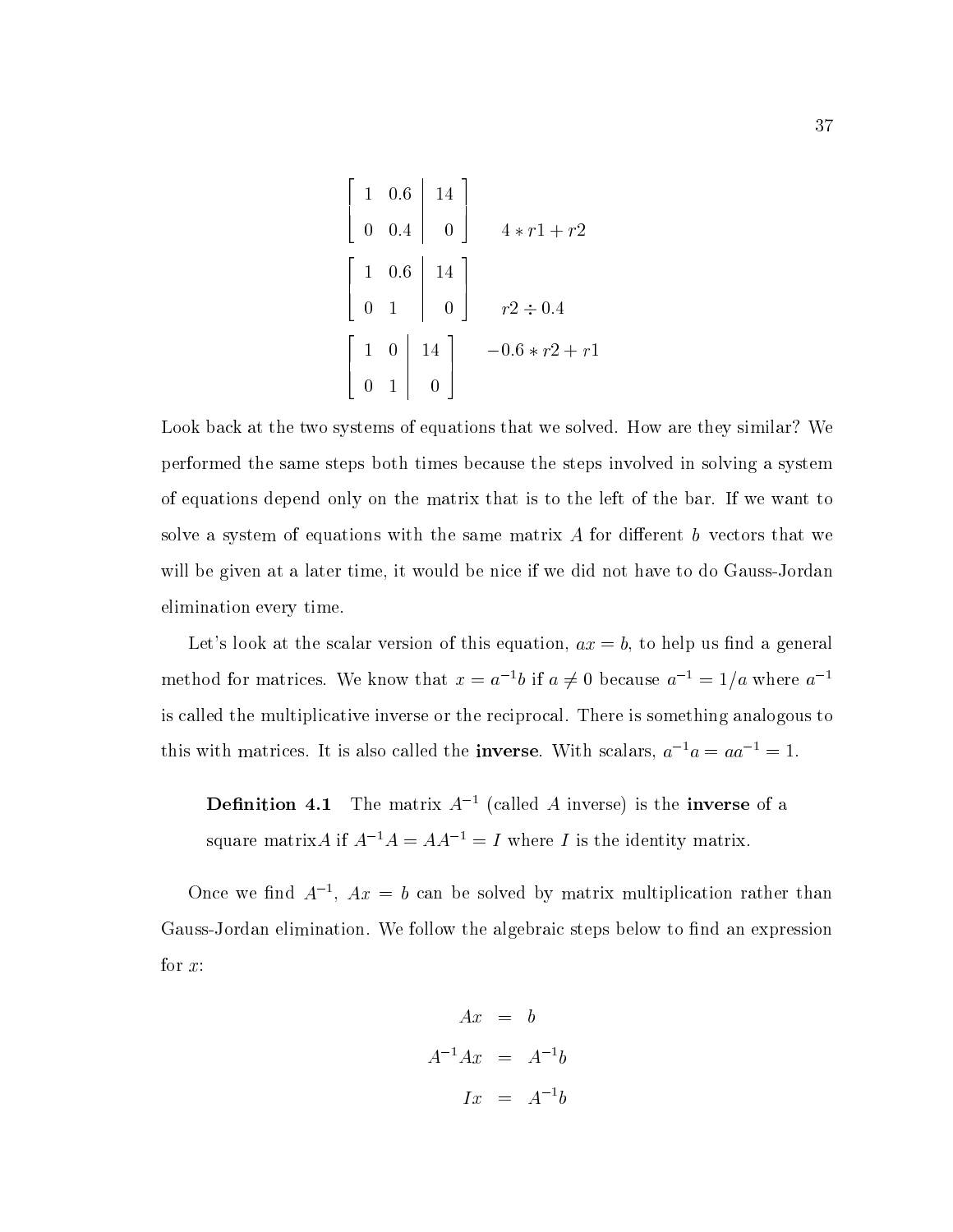$$
x = A^{-1}b
$$

This means that if we find A<sup>--</sup>, we only need to multiply to solve systems with the same matrix A for different b vectors. Please remember that  $A^{-1}b \neq bA^{-1}$ , so you must multiply in the correct order.

Remark 10 If we have all the b vectors at the time when we wish to solve the system, we can simply augment all the b vectors together on the right side of the bar. Then the solution for each b vector will fall in the column that originally contained that b vector. For example, if we wished to solve  $Ax = b$  and  $Ax = c$  for the same A matrix, we could use the augmented matrix  $\begin{bmatrix} a_1 & a_2 \end{bmatrix}$ a1 a2 a3 a4  $\begin{array}{|c|} \hline b_1 \ \hline b_2 \ \hline \end{array}$ b1 c1 b2 c2 and the second contract of the second contract of the second contract of the second contract of the second con 7 5 : When the matrix to the left of the bar reaches the identity matrix by use of EROs, the solution to  $Ax = b$  will be in the first column to the right of the bar, and the solution to  $Ax = c$  will be in the second column to the right of the bar. Now you may wonder why we would ever need an inverse. If we do not have all the right-hand sides at the time when we solve the problem, we would find  $A^{-1}$  and multiply as indicated earlier. This situation often occurs when the solution to one system is the right-hand side of the next system.

Let's find  $A^{-1}$  for the same matrix that we have been using,  $A = \begin{bmatrix} 1 & 1 \\ 1 & 1 \end{bmatrix}$ 6 4 5 3  $4.2$  2  $-$  2  $-$  2  $-$  2  $-$  2  $-$  2  $-$  2  $-$  2  $-$  2  $-$  2  $-$  2  $-$  2  $-$  2  $-$  2  $-$  2  $-$  2  $-$  2  $-$  2  $-$  2  $-$  2  $-$  2  $-$  2  $-$  2  $-$  2  $-$  2  $-$  2  $-$  2  $-$  2  $-$  2  $-$  2  $-$  2  $-$  2  $-$  2  $-$  2  $-$  2  $-$  2  $-$ 7 5. We can do this by solving the equation  $AX = I$  for the n by n matrix X. Because we know that  $AA^{-1} = I$ , we know that our solution, X, is the same as  $A^{-1}$ .

and the contract of the contract of the contract of the contract of the contract of the contract of the contract of the contract of the contract of the contract of the contract of the contract of the contract of the contra

 $\overline{\phantom{a}}$  22  $\overline{\phantom{a}}$  22  $\overline{\phantom{a}}$  22  $\overline{\phantom{a}}$  22  $\overline{\phantom{a}}$  22  $\overline{\phantom{a}}$  22  $\overline{\phantom{a}}$  22  $\overline{\phantom{a}}$  22  $\overline{\phantom{a}}$  22  $\overline{\phantom{a}}$  22  $\overline{\phantom{a}}$  22  $\overline{\phantom{a}}$  22  $\overline{\phantom{a}}$  22  $\overline{\phantom{a}}$  22  $\overline{\phantom{a}}$ 

| $5 \t3 \t1 \t0$                     |            | Original         |
|-------------------------------------|------------|------------------|
| $-4$ $-2$ 0 1                       |            | augmented matrix |
| $1 \t 0.6 \t 0.2 \t 0 \t r1 \div 5$ |            |                  |
| $-4$ $-2$                           | $\sqrt{0}$ |                  |

3

 $\overline{2}$  2  $\overline{2}$  2  $\overline{2}$  2  $\overline{2}$  2  $\overline{2}$  2  $\overline{2}$  2  $\overline{2}$  2  $\overline{2}$  2  $\overline{2}$  2  $\overline{2}$  2  $\overline{2}$  2  $\overline{2}$  2  $\overline{2}$  2  $\overline{2}$  2  $\overline{2}$  2  $\overline{2}$  2  $\overline{2}$  2  $\overline{2}$  2  $\overline{2}$  2  $\overline{2}$  2

3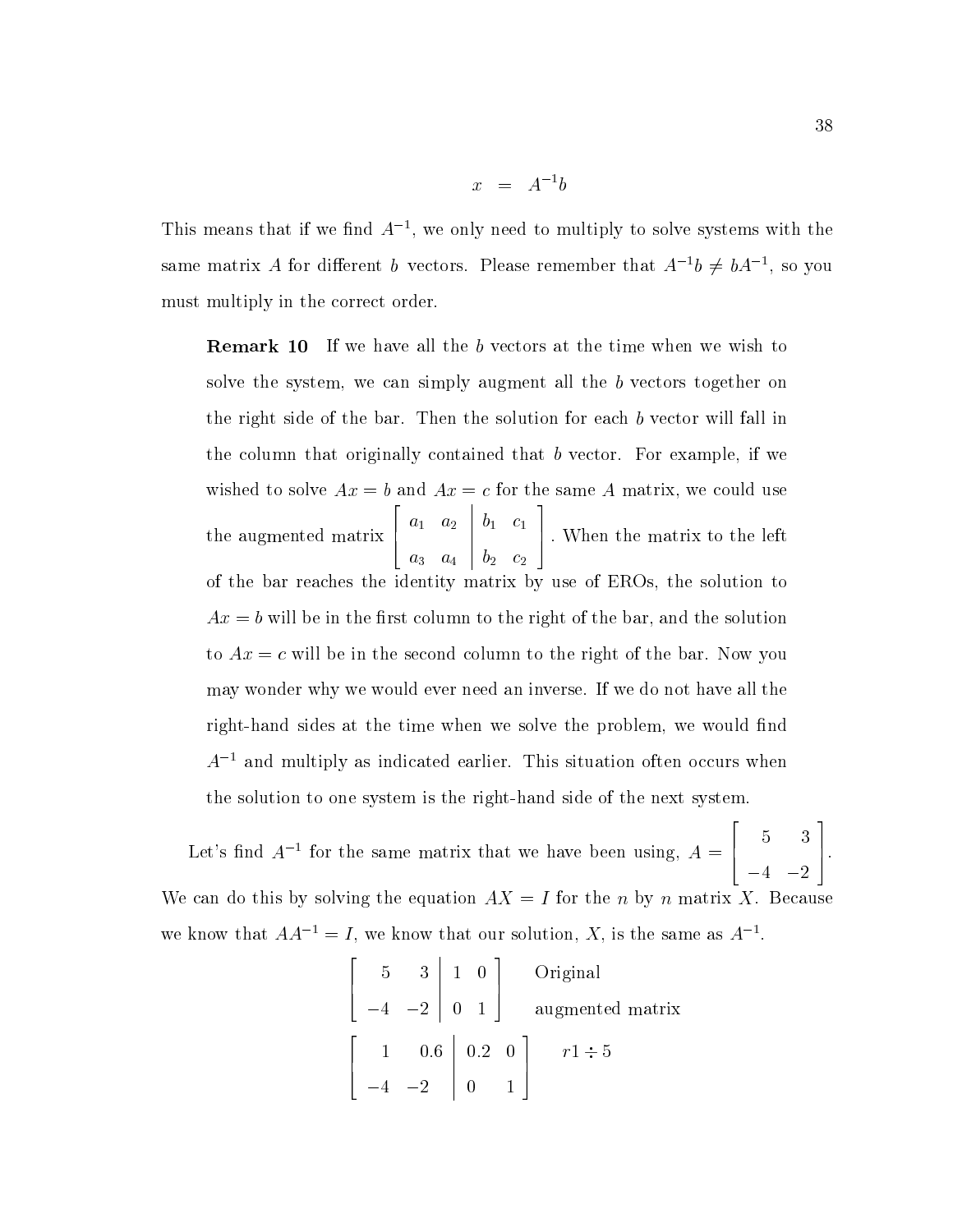$$
\begin{bmatrix} 1 & 0.6 & 0.2 & 0 \ 0 & 0.4 & 0.8 & 1 \end{bmatrix}
$$
  

$$
4 * r1 + r2
$$
  

$$
\begin{bmatrix} 1 & 0.6 & 0.2 & 0 \ 0 & 1 & 2 & 2.5 \end{bmatrix}
$$
  

$$
r2 \div 0.4
$$
  

$$
\begin{bmatrix} 1 & 0 & -1 & -1.5 \ 0 & 1 & 2 & 2.5 \end{bmatrix}
$$
  

$$
r0.6 * r2 + r1
$$

Notice that we used the exact same steps again. We now know that  $A^{-1}$  =  $\overline{\phantom{a}}$  22  $\overline{\phantom{a}}$  22  $\overline{\phantom{a}}$  22  $\overline{\phantom{a}}$  22  $\overline{\phantom{a}}$  22  $\overline{\phantom{a}}$  22  $\overline{\phantom{a}}$  22  $\overline{\phantom{a}}$  22  $\overline{\phantom{a}}$  22  $\overline{\phantom{a}}$  22  $\overline{\phantom{a}}$  22  $\overline{\phantom{a}}$  22  $\overline{\phantom{a}}$  22  $\overline{\phantom{a}}$  22  $\overline{\phantom{a}}$ 6 4 1 1:5  $2.5$  2:55  $\pm$  2:55  $\pm$  2:55  $\pm$  2:55  $\pm$  2:55  $\pm$  2:55  $\pm$  2:55  $\pm$  2:55  $\pm$  2:55  $\pm$  2:55  $\pm$  2:55  $\pm$  2:55  $\pm$  2:55  $\pm$  2:55  $\pm$  2:55  $\pm$  2:55  $\pm$  2:55  $\pm$  2:55  $\pm$  2:55  $\pm$  2:55  $\pm$  2:55  $\pm$  2:55 3 7 5 :

Remark 11 In computational mathematics, the inverse is very seldom found because other methods exist that serve the same purpose and require fewer steps. However, the inverse will serve our needs at this level and is important in the theory of matrices.

Using the Gauss-Jordan elimination method, let's find  $A^{-1}$  where  $A = \begin{bmatrix} 4 & 2 & 3 \end{bmatrix}$ .  $\begin{bmatrix} 4 & 2 & 3 \end{bmatrix}$  $\overline{a}$  and  $\overline{a}$  and  $\overline{a}$  and  $\overline{a}$  and  $\overline{a}$  and  $\overline{a}$  and  $\overline{a}$  and  $\overline{a}$  and  $\overline{a}$  and  $\overline{a}$  and  $\overline{a}$  and  $\overline{a}$  and  $\overline{a}$  and  $\overline{a}$  and  $\overline{a}$  and  $\overline{a}$  and  $\overline{a}$  and 4 2 3  $\Bigg\}$ .

|                |                         | $0 \t2 \t4 \t1 \t0 \t0$                         |                   | Original                               |
|----------------|-------------------------|-------------------------------------------------|-------------------|----------------------------------------|
|                |                         | $4 \t2 \t3 \t0 \t1 \t0$                         |                   | augmented                              |
|                |                         | 136001                                          |                   | matrix                                 |
|                |                         | $1 \t3 \t6 \t0 \t0 \t1$                         |                   | Switch $r1$ and $r3$ because we cannot |
|                |                         | $4\quad 2\quad 3\quad 0\quad 1\quad 0$          |                   | have a zero on the main diagonal, and  |
|                |                         |                                                 |                   | we would prefer 1 rather than 4.       |
|                |                         | $1 \quad 3 \quad 6 \mid 0 \quad 0 \quad 1 \mid$ |                   |                                        |
| $\overline{0}$ |                         | $-10$ $-21$ 0 1 $-4$                            |                   | $-4*r1+r2$                             |
| $\overline{0}$ | $\overline{\mathbf{2}}$ |                                                 | $4 \mid 1 \mid 0$ | $\overline{\phantom{0}}$               |

22 22 23 24 25 26 27 28 29 20 21 22 23 24 25 26 27 28 29 29 20 21 22 23 24 25 26 27 28 29 29 29 29 29 29 29 29

1 3 6

3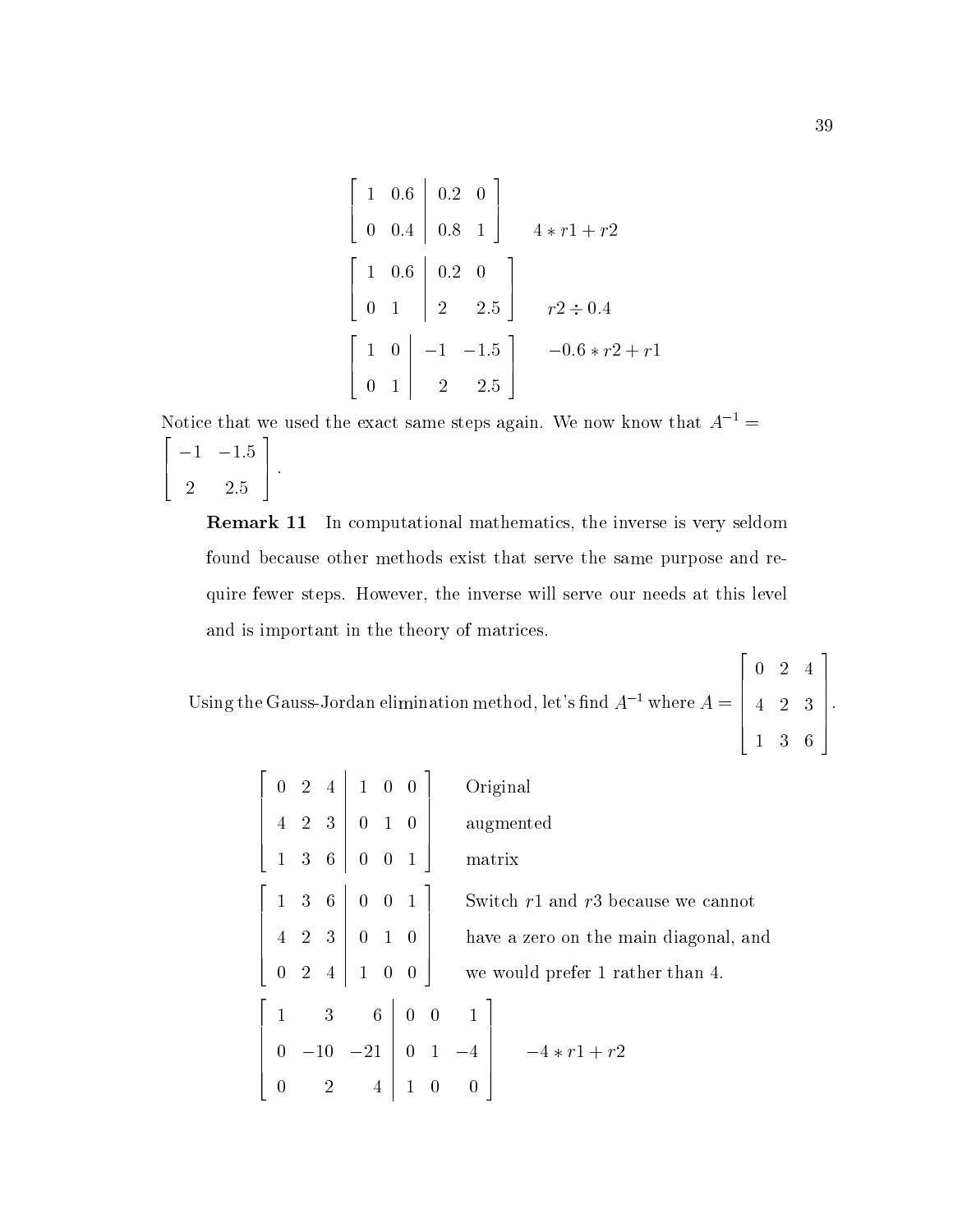$$
\begin{bmatrix}\n1 & 3 & 6 & 0 & 0 & 1 \\
0 & 1 & 2.1 & 0 & -0.1 & 0.4 \\
0 & 2 & 4 & 1 & 0 & 0\n\end{bmatrix}\n\begin{bmatrix}\n1 & 3 & 6 & 0 & 0 & 1 \\
0 & 1 & 2.1 & 0 & -0.1 & 0.4 \\
0 & 0 & -0.2 & 1 & 0.2 & -0.8\n\end{bmatrix}\n\begin{bmatrix}\n1 & 3 & 6 & 0 & 0 & 1 \\
0 & 1 & 2.1 & 0 & -0.1 & 0.4 \\
0 & 0 & 1 & -5 & -1 & 4\n\end{bmatrix}\n\begin{bmatrix}\n1 & 3 & 0 & 30 & 6 & -23 \\
0 & 1 & 0 & 10 & 5 & 2 \\
0 & 0 & 1 & -5 & -1 & 4\n\end{bmatrix}\n\begin{bmatrix}\n1 & 3 & 0 & 30 & 6 & -23 \\
0 & 1 & 0 & 10 & 5 & 2 \\
0 & 0 & 1 & -5 & -1 & 4\n\end{bmatrix}\n\begin{bmatrix}\n1 & 0 & 0 & -1.5 & 0 & 1 \\
-2 & 0 & 1 & 0 & 2 \\
0 & 0 & 1 & -5 & -1 & 4\n\end{bmatrix}\n\begin{bmatrix}\n2 & -2 & 1 & 0 & 1 \\
-2 & 0 & 1 & 0 & 1 \\
0 & 1 & 0 & 1 & 0 & 1 \\
0 & 0 & 1 & 0 & 1 & -5 \\
0 & 0 & 1 & 0 & 1 & -5\n\end{bmatrix}\n\begin{bmatrix}\n-2 & 0 & 1 & 0 \\
-2 & 0 & 1 & 0 \\
0 & 0 & 1 & 0 & 1 \\
0 & 0 & 1 & 0 & 1\n\end{bmatrix}\n\begin{bmatrix}\n-2 & 0 & 1 & 0 \\
-2 & 0 & 1 & 0 \\
0 & 0 & 1 & 0 & 1 \\
0 & 0 & 1 & 0 & 1\n\end{bmatrix}\n\begin{bmatrix}\n-2 & 0 & 1 & 0 \\
0 & 0 & 1 & 0 \\
0 & 0 & 1 & 0 & 1 \\
0 & 0 & 1 & 0 & 1\n\end{bmatrix}\n\begin{bmatrix}\n-2 & 0 & 1 & 0 \\
-2 & 0 & 1 & 0 \\
0 & 0 & 1 & 0 & 1 \\
0 & 0
$$

Therefore,  $A_1 \equiv 1$  to  $\Delta$  $\begin{bmatrix} 10.5 & 2 & -8 \ 10.5 & 2 & -8 \end{bmatrix}$ . Mu 10:5 2 8 5 1 4  $\Bigg| \cdot \Bigg| \text{Multi}$ . Multiply  $AA$  and  $A$   $^+A$  to convince

### yourself that they both multiply to  $I$ .

Did you notice that there was a pattern to our elimination? Look at the example with a 3 by 3 matrix to see if you can find the pattern.

- 1. Begin with the first row. Let  $i = 1$ .
- 2. Check to see if the pivot for row i is zero. The **pivot** is the element of the main diagonal that is on the current row. For instance, if you are working with row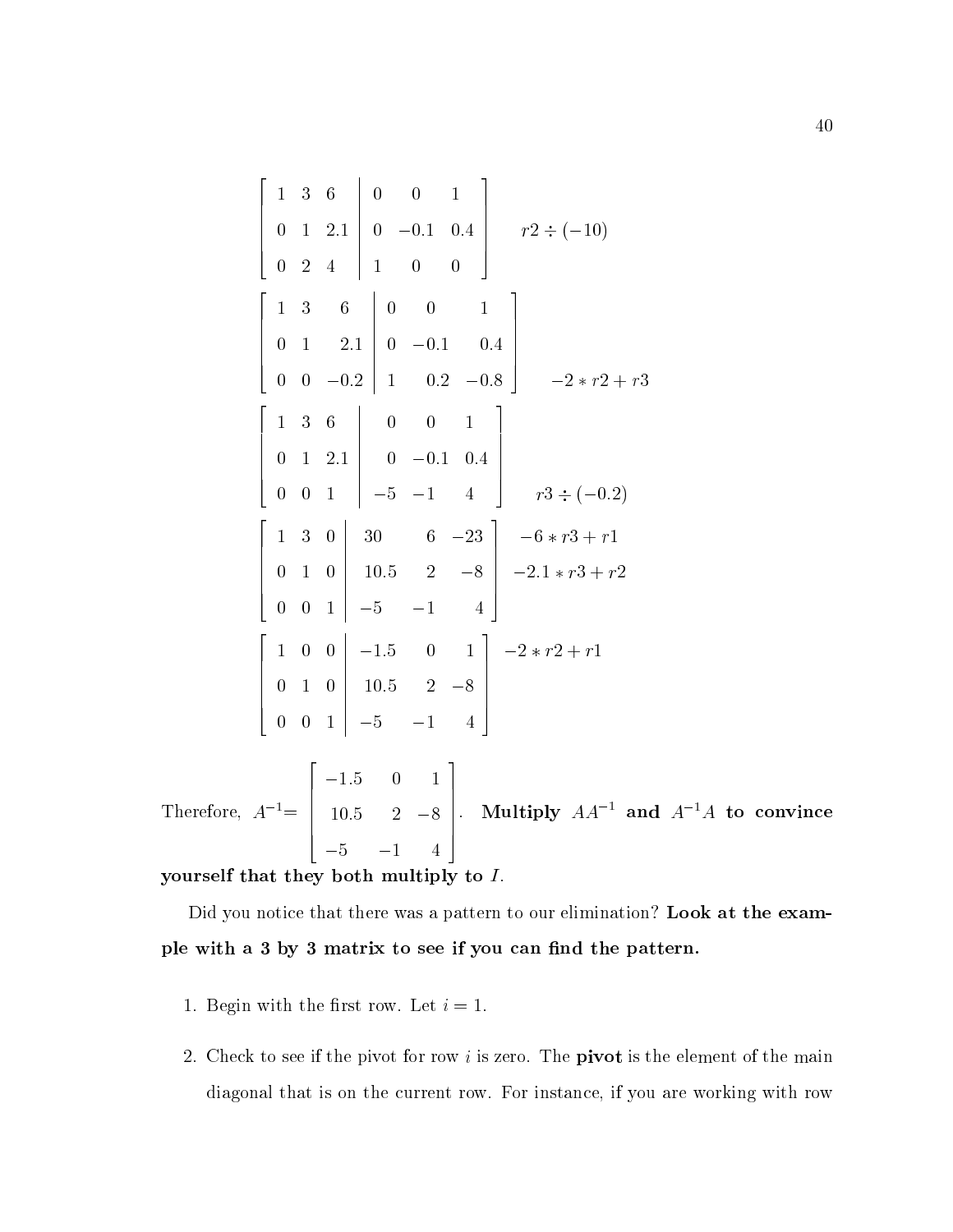$i$ , then the pivot element is  $a_{ii}$ . If the pivot is zero, exchange that row with a row below it that does not contain a zero in column  $i$ . If this is not possible, then an inverse to that matrix does not exist.

- 3. Divide every element of row i by the pivot.
- 4. For every row below row i, replace that row with the sum of that row and a multiple of row i so that each new element in column i below row i is zero.
- 5. Let  $i = i + 1$ . This means that you move to the next row and column. Repeat steps 2 through 5 until you have zeros for every element below the main diagonal. Now you have a matrix to the left of the bar that is called **upper triangular** because all the non-zero numbers fall in the triangle above and including the main diagonal.
- 6. Now we work to get zeros above the main diagonal. The index  $i$  should be equal to the number of rows.
- 7. For every row above row i, replace that row with the sum of that row and a multiple of row i so that each new element in column i above row i is zero. You will notice that the zeros below the main diagonal are still zeros.
- 8. Let  $i = i 1$ . This means that you move to the left one column and up a row. Repeat steps 6-8 until you have zeros for every element above the main diagonal. Since the zeros below the main diagonal did not change, you now have a diagonal matrix to the left of the bar because all the non-zero elements lie on the main diagonal. Since all the elements along the diagonal of this diagonal matrix are the number one, this matrix isthe identity matrix. Therefore, the matrix to the right of the bar is our solution.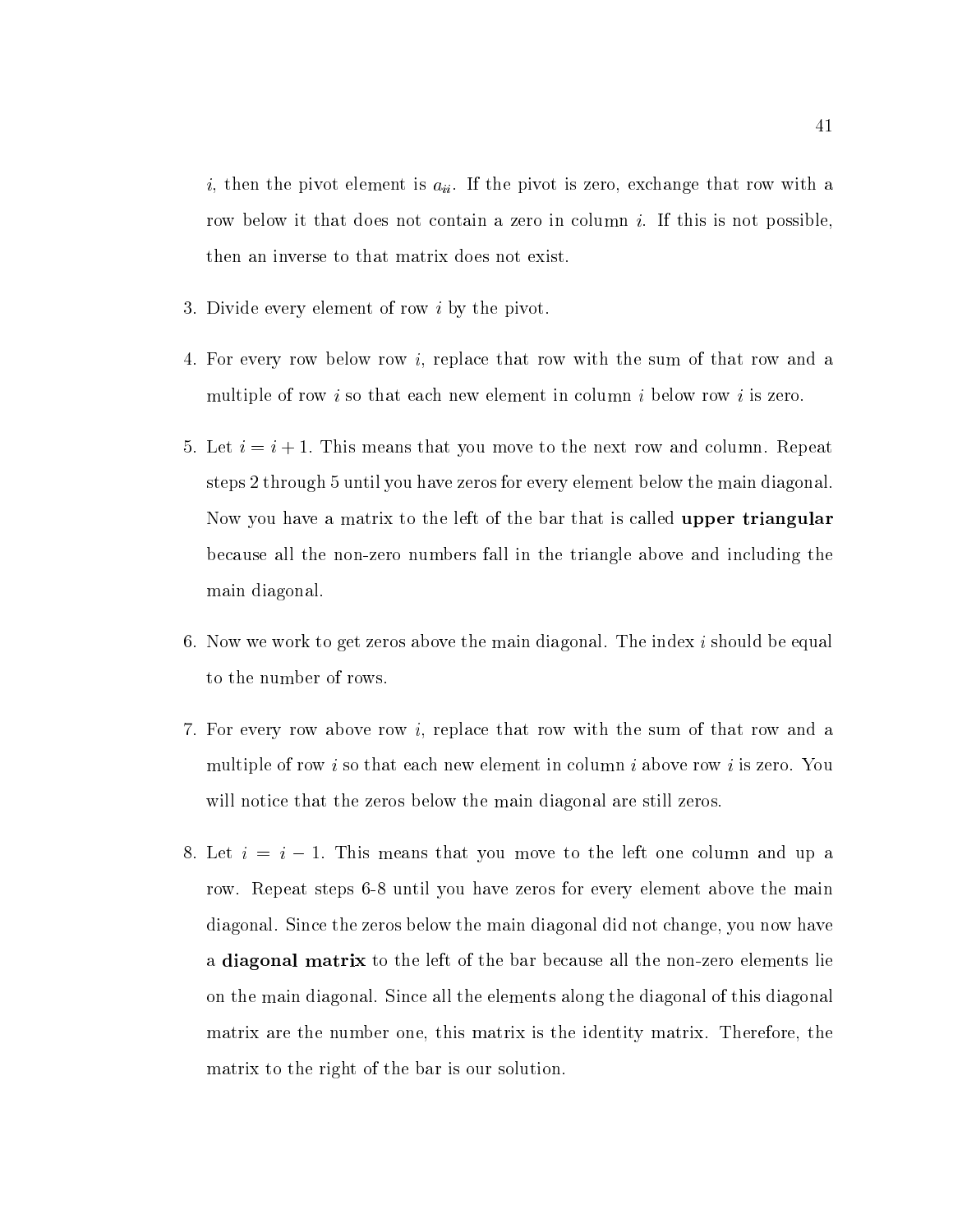**Remark 12** Notice that we obtain all the zeros below the main diagonal before we work to get any zeros above the main diagonal. Other books tell you to obtain all the zeros needed for a column above and below the diagonal before you move to the next column. That method makes the problem easier to code on a computer, but the method that we used often requires fewer calculations.

**WARINING:** We know that  $a^{-1}$  is not defined when  $a = 0$ . It is also true that  $A_\parallel$  - is not always defined. Is it possible to find a unique solution to the system if the  $\,$ matrix A does not have an inverse? No it is not. You willlearn more about this in Chapter 6.

We know that we can use the Gauss-Jordan elimination method to solve a system of equations using matrices, but we don't really have to do all that work if we are only trying to solve a system of linear equations. It is true that it is easy to solve a system if the identity matrix is to the left of the bar because you can just read off the answer. However, it is also fairly easy if the matrix to the left of the bar is upper triangular because you can read the last element of the solution and substitute it into the previous equation to obtain another element. Repeated use of substitution will yield the entire solution. Therefore there is a method called Gaussian elimination that stops row operations after you have an upper triangular matrix to the left of the bar. At that point, you use **back-substitution** to find the remaining values of the solution. This is very similar to the way you learned to solve systems of equations algebraically. Once you find a solution, you substitute it in everywhere to decrease the size of your system. Let's go back to our original 2 by 2 matrix example in this section.

$$
\begin{bmatrix} 5 & 3 & 93 \\ -4 & -2 & -66 \end{bmatrix}
$$
 Original augmented matrix

3

and the contract of the contract of the contract of the contract of the contract of the contract of the contract of the contract of the contract of the contract of the contract of the contract of the contract of the contra

 $\overline{\phantom{a}}$  22  $\overline{\phantom{a}}$  22  $\overline{\phantom{a}}$  22  $\overline{\phantom{a}}$  22  $\overline{\phantom{a}}$  22  $\overline{\phantom{a}}$  22  $\overline{\phantom{a}}$  22  $\overline{\phantom{a}}$  22  $\overline{\phantom{a}}$  22  $\overline{\phantom{a}}$  22  $\overline{\phantom{a}}$  22  $\overline{\phantom{a}}$  22  $\overline{\phantom{a}}$  22  $\overline{\phantom{a}}$  22  $\overline{\phantom{a}}$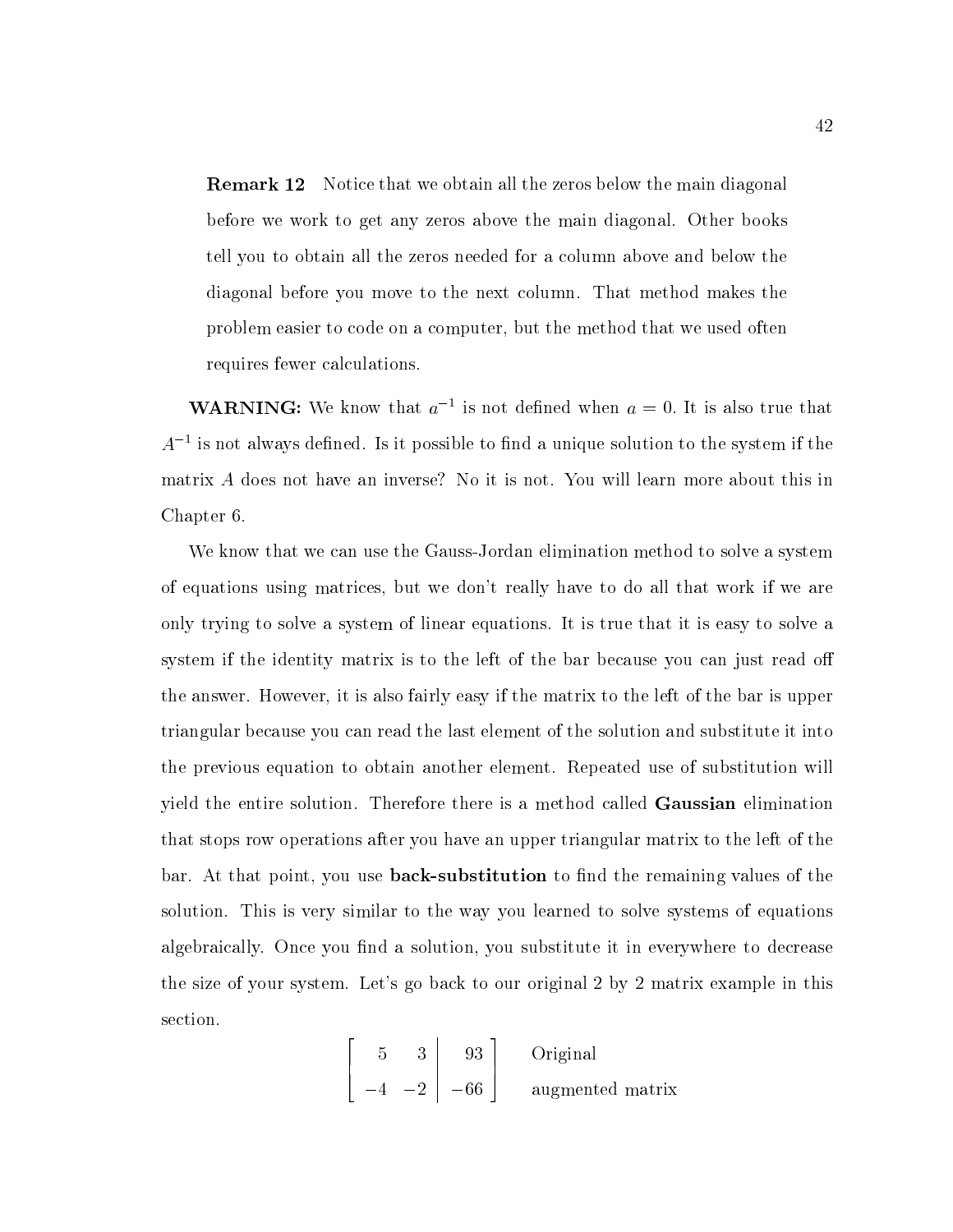$$
\begin{bmatrix} 1 & 0.6 & 18.6 \ -4 & -2 & -66 \ 0 & 0.4 & 8.4 \end{bmatrix} \begin{array}{c} r1 \div 5 \\ r1 \div 5 \end{array}
$$

$$
\begin{bmatrix} 1 & 0.6 & 18.6 \ 0 & 0.4 & 8.4 \end{bmatrix} \begin{array}{c} 4 \times r1 + r2 \ 4 \times r1 + r2 \end{array}
$$

$$
\begin{bmatrix} 1 & 0.6 & 18.6 \ 0 & 1 & 21 \end{bmatrix} \begin{array}{c} r2 \div 0.4 \end{array}
$$

In Gaussian elimination, we can stop performing row operations now since we have an upper triangular matrix to the left of the bar. When we translate from the augmented matrix into a system of equations, we get

$$
x_1 + 0.6x_2 = 18.6
$$
  

$$
x_2 = 21
$$

We can read from the second equation that  $x_2 = 21$ . We substitute 21 for  $x_2$  into the first equation to get  $x_1 + 0.6(21) = 18.6$ , so  $x_1 = 6$ . This is the same solution as before, and Gaussian elimination requires fewer operations than does Gauss-Jordan elimination. Try this with the 3 by 3 matrix to see that you get the same solution. You can see for a 3 by 3 or larger matrix that fewer steps are required. In fact, Gaussian elimination requires approximately  $n^3/3$  steps and Gauss-Jordan elimination requires approximately  $n^3/2$  steps. You can read more about this in the last chapter of this book.

## 4.1 Coding

Did you ever make up codes so that you could pass secret notes to your friends? See if you can figure out this coded phrase:  $69$   $108$   $130$   $159$   $-50$   $-86$   $-96$   $-124$  . Don't worry if you don't know it now; by the end of this chapter, you will be able to figure out the word. What sort of codes did you use? A very popular code is to give each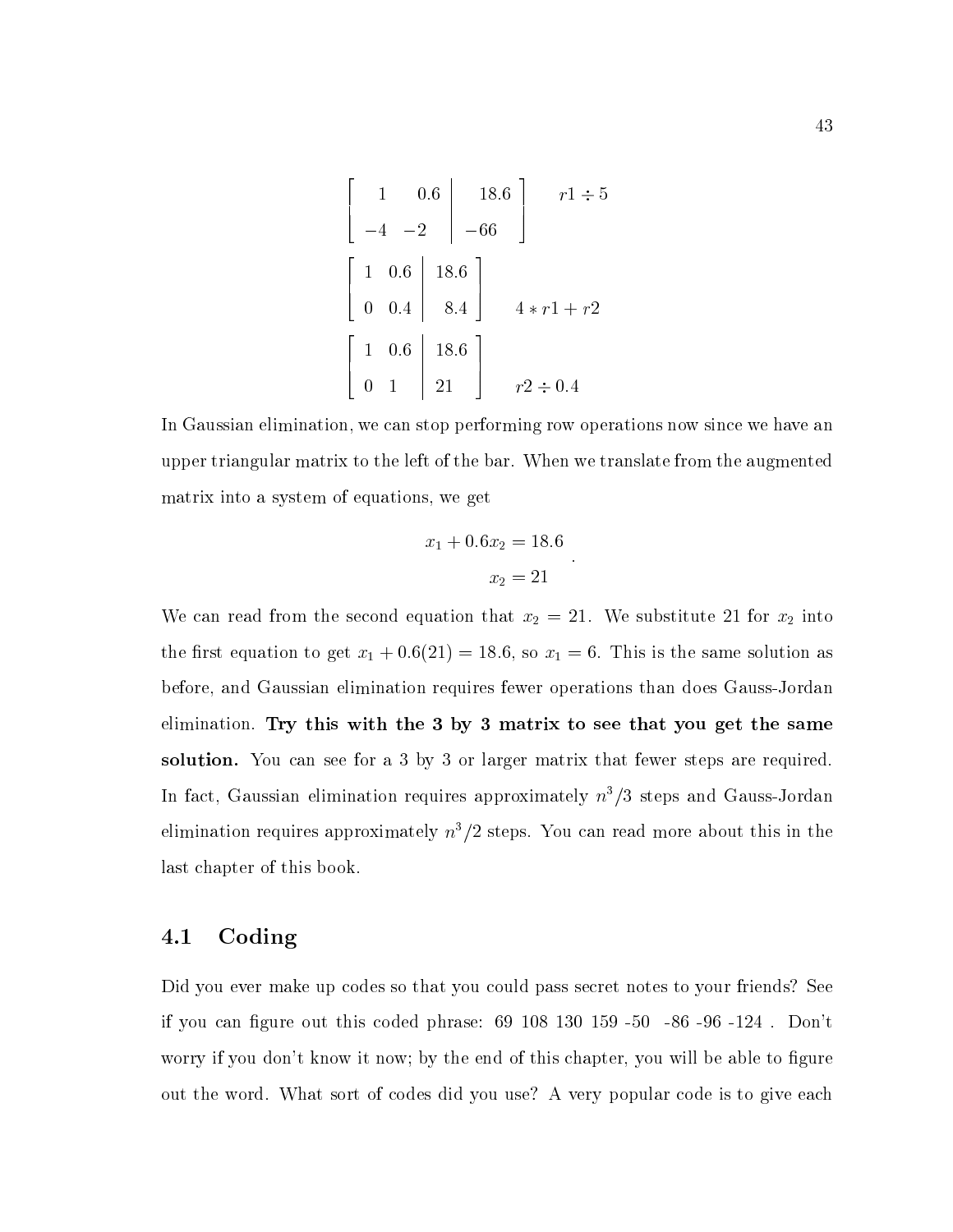letter of the alphabet a number.

H=8 Q=17 Z=26 I=9 R=18 space=27

Unfortunately, this code is so well-known, that your message would not be very secretive. Some people choose to shift the code above so that  $A=10, B=11,\ldots, R=1,\ldots,$ Z=9 or something similar. However, since each letter is represented by a particular number and that number always stands for the same letter, this type of code is also easily broken. We need a code that is more difficult to break but is still easy to encode and decode. Let's look at one way to do this.

In order to send a secret message, you and your friend need to pick a matrix that has an inverse to be your secret coding matrix. For this example, let's use A = 2 6 4 1 2 3 4 3  $\Gamma$ . Therefore,  $A^{-1} = \Gamma$  $\overline{\phantom{a}}$  22  $\overline{\phantom{a}}$  22  $\overline{\phantom{a}}$  22  $\overline{\phantom{a}}$  22  $\overline{\phantom{a}}$  22  $\overline{\phantom{a}}$  22  $\overline{\phantom{a}}$  22  $\overline{\phantom{a}}$  22  $\overline{\phantom{a}}$  22  $\overline{\phantom{a}}$  22  $\overline{\phantom{a}}$  22  $\overline{\phantom{a}}$  22  $\overline{\phantom{a}}$  22  $\overline{\phantom{a}}$  22  $\overline{\phantom{a}}$ **1** 2 1. 1:5 0:5 and the second contract of the second contract of the second contract of the second contract of the second con 7 5.

Now we need to pick a message to send. Let's send the word "Smiles". We will derive our secret code by multiplying  $AB$  where  $B$  is our message. Since  $A$  has two columns, B must have two rows (in order for matrix multiplications to work). Therefore, B must be a 2 by 3 matrix

$$
B = \left[ \begin{array}{ccc} S & M & I \\ L & E & S \end{array} \right].
$$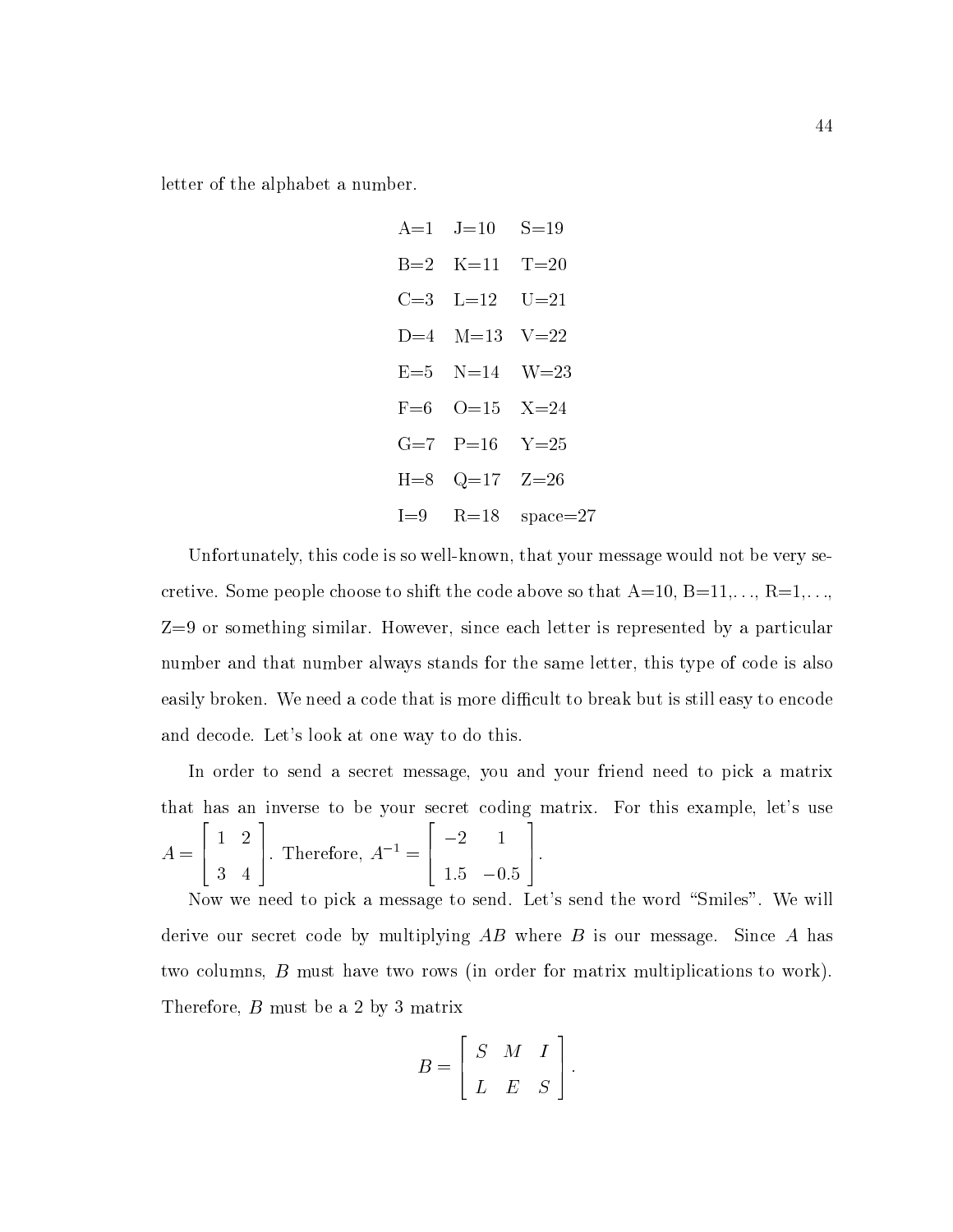Notice that we chose to write our message across the rows. We need to let our friend know this when we choose the secret coding matrix because we could have just as easily written our letters down the columms. Since we want this message to be coded, we need to pick up numbers for each letter. We will stick with the standard  $A=1$ , B=2, etc. Therefore,

$$
B = \left[ \begin{array}{rrr} 19 & 13 & 9 \\ 12 & 5 & 19 \end{array} \right].
$$

To code our message, we need to multiply AB. So

$$
AB = \begin{bmatrix} 1 & 2 \\ 3 & 4 \end{bmatrix} \begin{bmatrix} 19 & 13 & 19 \\ 12 & 5 & 19 \end{bmatrix} = \begin{bmatrix} 43 & 23 & 47 \\ 105 & 59 & 103 \end{bmatrix}.
$$

Since we want to add one more layer of secrecy to our code, we will write out the code in a line so that we don't give our "enemy" a clue that we used matrices to code and that our coding matrix had 2 rows. Now we can broadcast 43 23 47 105 59 103 in a public place if we want, and our message will be safe. When our friend receives our messages 43 23 47 105 59 103, she will want to decode it. She knows that our coding matrix was a series and a series and a series of the series of the series of the series of the series of the s 4. 1. 2 4 5, and she knows our method of coding (writing across the rows,  $AB =$  our code, and A=1, B=2, etc.) Since our coding matrix has two rows, our code, C, must also have twor rows. Therefore, she can convert our message back into the matrix

$$
C = \left[ \begin{array}{rrr} 43 & 23 & 47 \\ 105 & 59 & 103 \end{array} \right].
$$

To solve  $AB = C$ , she multiplies on the left by  $A^{-1}$  to get  $B = A^{-1}C$ . Therefore,

$$
B = \begin{bmatrix} -2 & 1 \\ 1.5 & -0.5 \end{bmatrix} \begin{bmatrix} 43 & 23 & 47 \\ 105 & 59 & 103 \end{bmatrix} = \begin{bmatrix} 19 & 13 & 9 \\ 12 & 5 & 19 \end{bmatrix}.
$$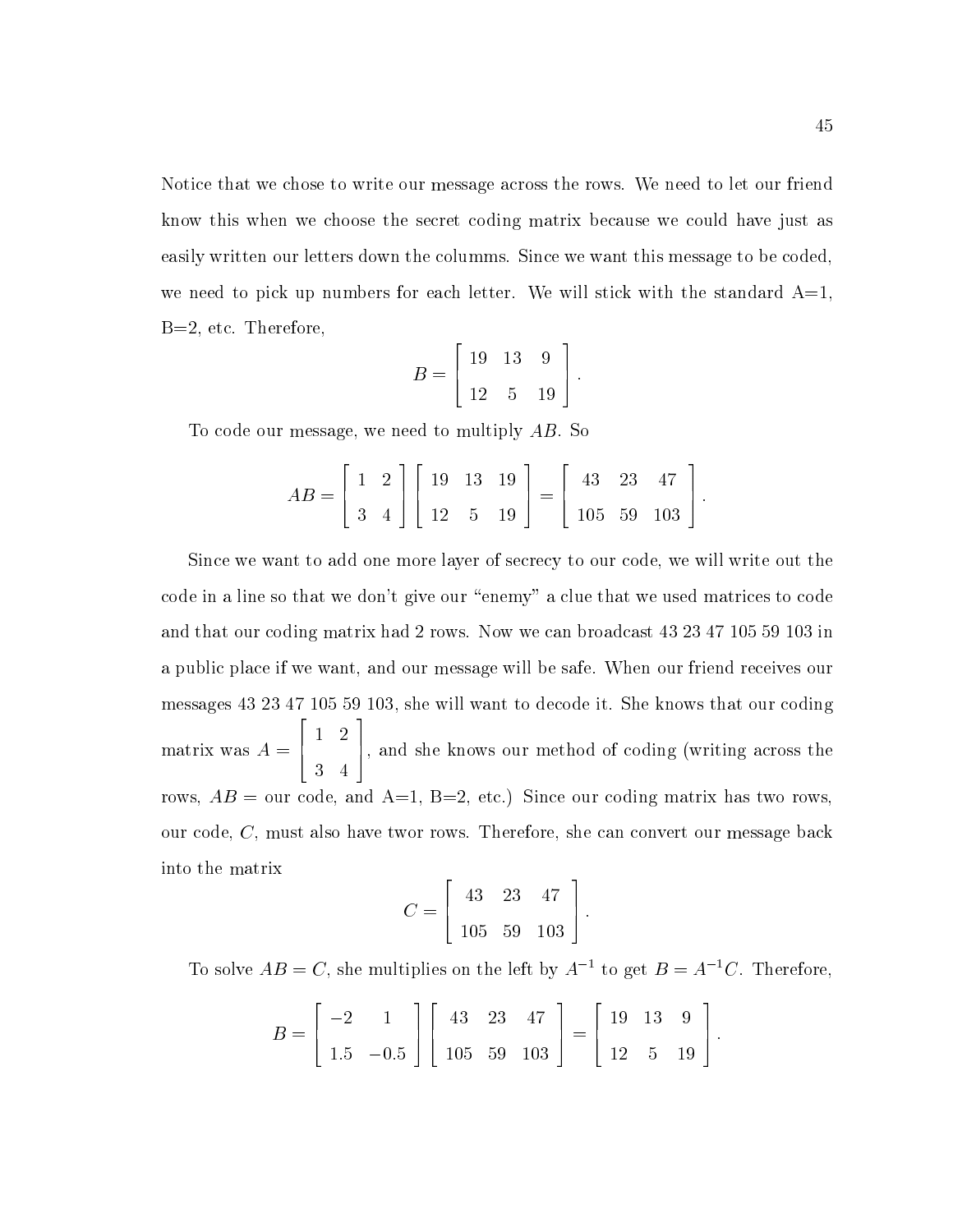She can convert this back into the matrix  $\begin{bmatrix} S & M \end{bmatrix}$ . S M IS A MONEY OF THE SERVICE OF THE SERVICE OF THE SERVICE OF THE SERVICE OF THE SERVICE OF THE SERVICE OF TH L E S 5 to get SMILES. If we use the same coding matrix to code the work SMIRK, we get

$$
C = \left[ \begin{array}{cc} 1 & 2 \\ 3 & 4 \end{array} \right] \left[ \begin{array}{ccc} 19 & 13 & 9 \\ 18 & 11 & 27 \end{array} \right] = \left[ \begin{array}{ccc} 55 & 35 & 63 \\ 129 & 83 & 135 \end{array} \right].
$$

If we look at all three words we have coded with this same coding matrix, we see SMILES 43 23 47 105 59 103

- SMIRK 55 35 63 129 83 135
- MILE 37 19 87 47

Notice that although these words share many letters, their codes are not similar at all. Also notice that the number 47 represents the letter I in SMILES and the letter E in MILE. These are some of the features that make this sort of code so difficult to break. Even if our "enemy" knew that we we were coding using matrices, he would not know what size coding matrix we used orwhich numbers were in that coding matrix. Since the numbers in the coding matrix can be any real numbers (even negative numbers and fractions0, it would take a LONG time to guess the correct matrix even with the help of a very fast computer.

The matrix

a material contracts of the contracts of the contracts of the contracts of the contracts of the contracts of the <u>2002 - John Stone Barbara and Stone Barbara and Stone Barbara and Stone Barbara and Stone Barbara and Stone Barbara and Stone Barbara and Stone Barbara and Stone Barbara and Stone Barbara and Stone Barbara and Stone Barba</u>  $\begin{array}{|ccc} 4 & 2 & 3 \end{array}$  2 4 2 3 3 6  $\vert$ 

was used to code the message 42 62 96 53 63 166 68 97 165. So to decode the message, we need to find  $A$  -. Since we computed it earlier in the chapter, we know that

 $\overline{\phantom{a}}$  2  $\overline{\phantom{a}}$  2  $\overline{\phantom{a}}$  2  $\overline{\phantom{a}}$  2  $\overline{\phantom{a}}$  2  $\overline{\phantom{a}}$  2  $\overline{\phantom{a}}$  2  $\overline{\phantom{a}}$  2  $\overline{\phantom{a}}$  2  $\overline{\phantom{a}}$  2  $\overline{\phantom{a}}$  2  $\overline{\phantom{a}}$  2  $\overline{\phantom{a}}$  2  $\overline{\phantom{a}}$  2  $\overline{\phantom{a}}$  2  $\overline{\phantom{a}}$ 

and the second contract of the second contract of the second contract of the second contract of the second con

$$
A^{-1} = \left[ \begin{array}{rrr} -1.5 & 0 & 1 \\ 10.5 & 2 & -8 \\ -5 & -1 & 4 \end{array} \right].
$$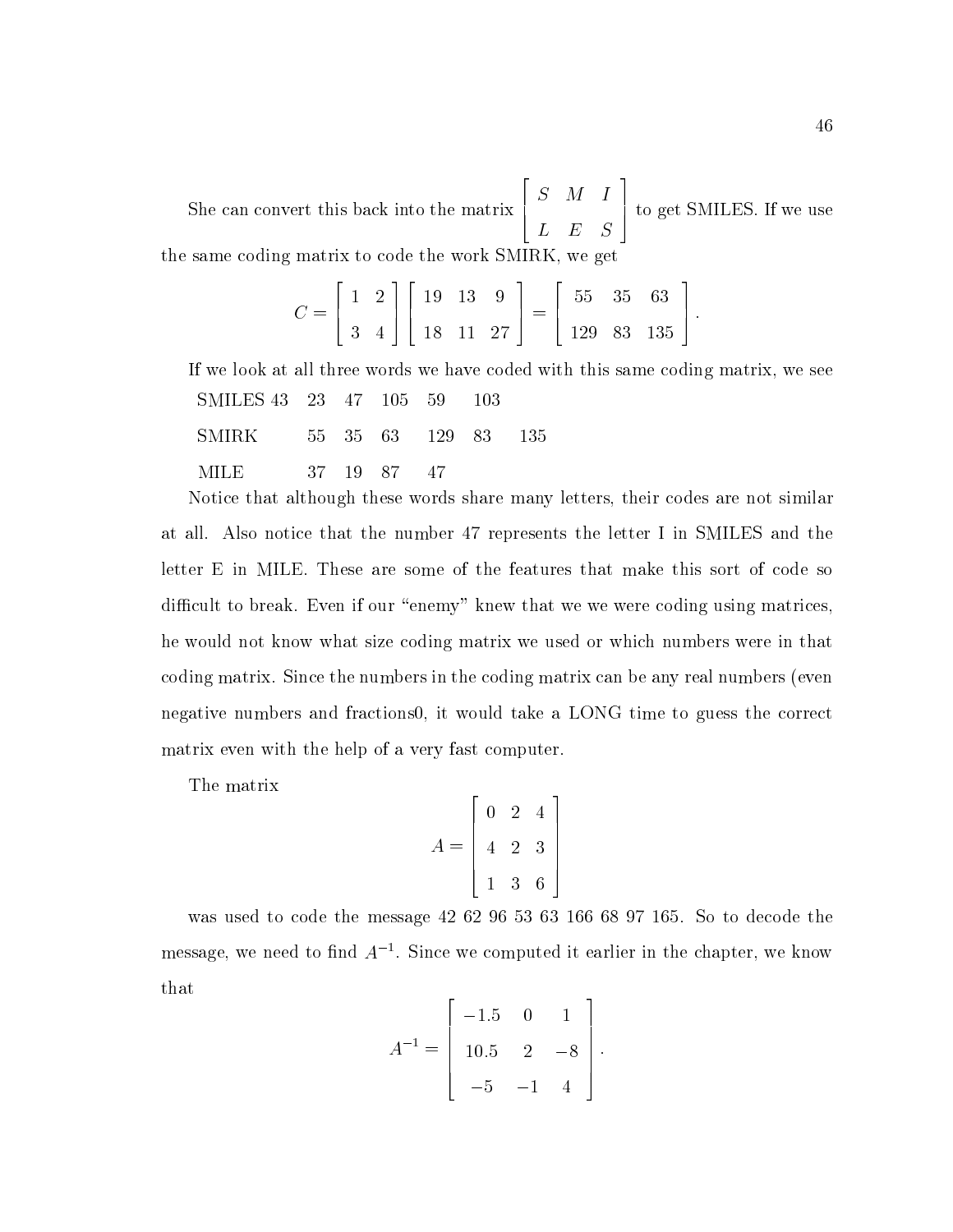Because we coded using a 3 by 3 matrix, we need to break our message into 3 rows. Therefore, our message should be written as

$$
B = \left[\begin{array}{ccc} 42 & 62 & 96 \\ 53 & 63 & 166 \\ 68 & 97 & 165 \end{array}\right].
$$

When we multiply  $A_1$ , we get

| $\begin{bmatrix} -1.5 & 0 & 1 \end{bmatrix} \begin{bmatrix} 42 & 62 & 96 \end{bmatrix} \begin{bmatrix} 5 & 4 & 21 \end{bmatrix}$ |  |  |  |  |  |
|----------------------------------------------------------------------------------------------------------------------------------|--|--|--|--|--|
| $10.5$ 2 8 $\begin{vmatrix} 53 & 63 & 166 \end{vmatrix}$ = $\begin{vmatrix} 3 & 1 & 20 \end{vmatrix}$                            |  |  |  |  |  |
| $\begin{bmatrix} -5 & -1 & 4 \end{bmatrix}$ 68 97 165 $\begin{bmatrix} 9 & 15 & 4 \end{bmatrix}$                                 |  |  |  |  |  |

which translates into the word "education." Now can you decode the message from the beginning of this section? It was encoded using the same format as the other and we used the coding matrix

$$
A = \left[ \begin{array}{cc} 5 & 3 \\ -4 & -2 \end{array} \right].
$$

Coding is a fun way to use matrices and their inverses, but it also has important practical applications when governments andother organizations try to transmit private messages over public systems such asa radio or satellite.

#### Questions

- 1. There is a formula that can be used to find the inverse of a 2 by 2 matrix. Look at A and A1 for several 2 by 2 matrices or perform Gauss-Jordan elimination on an augmented matrix formed from a general 2 by 2 matrix to find this formula.
- 2. Does a non-square matrix have an inverse?
- 3. An upper triangular matrix was described in the chapter. Describe and give an example of a lower triangular matrix.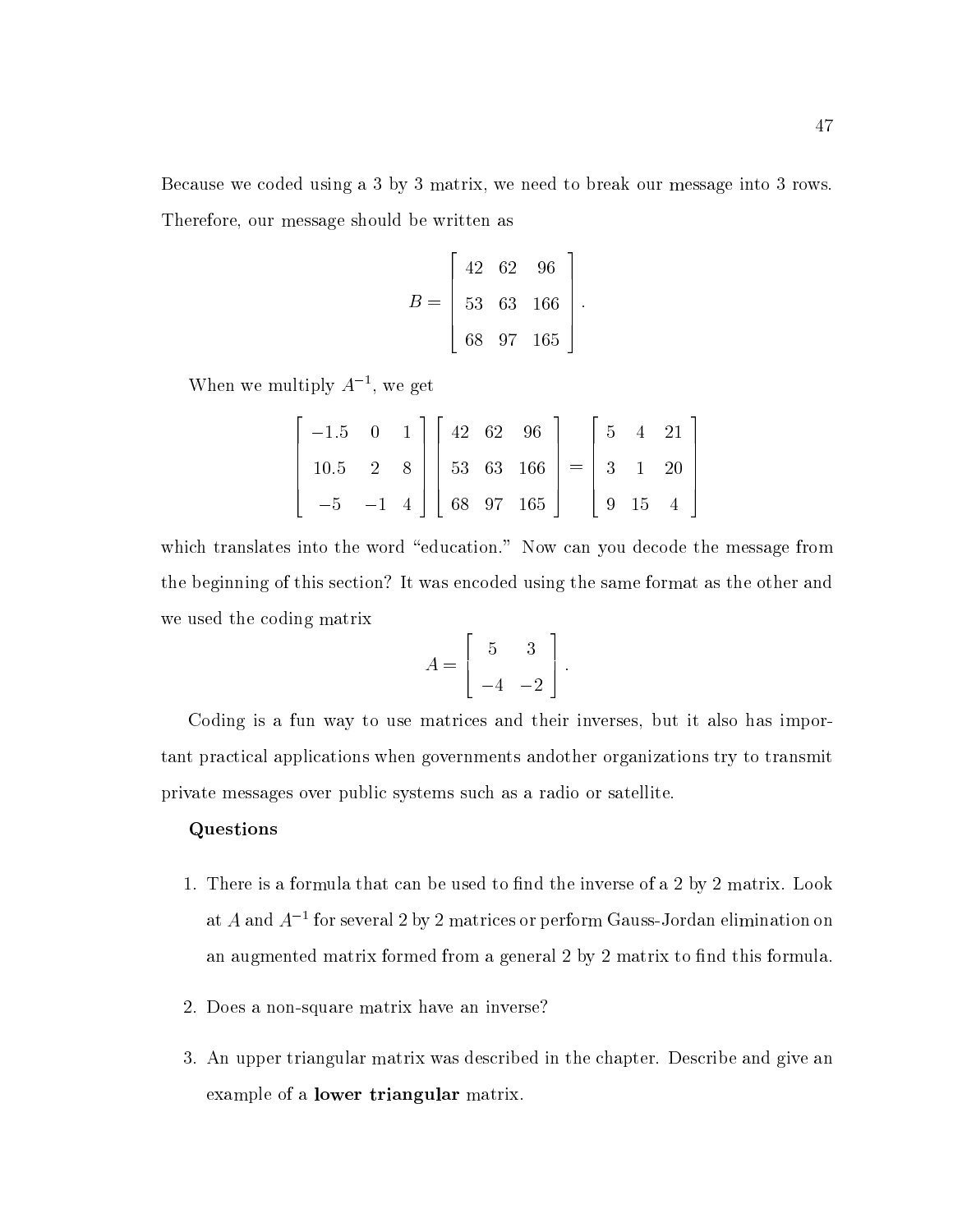4. IS  $(A^{\dagger})^{\dagger} \equiv (A^{\dagger})^{-1}$ .

## Extension Questions

- 5. Is  $x = A_L$  b always a solution to  $Ax = b$ ? You will probably need to read the answer to the second question before answering this one.
- 6. Is  $x = A_L$  b the only solution to  $Ax = b$  when there is a solution?

#### Answers

1. If 
$$
A = \begin{bmatrix} a & b \\ c & d \end{bmatrix}
$$
  
\n
$$
\begin{bmatrix} a & b & 1 & 0 \\ c & d & 0 & 1 \end{bmatrix}
$$
 Original augmented matrix  
\n
$$
\begin{bmatrix} 1 & \frac{b}{a} & \frac{1}{a} & 0 \\ c & d & 0 & 1 \end{bmatrix}
$$
  $r1 \div a$   
\n
$$
\begin{bmatrix} 1 & \frac{b}{a} & \frac{1}{a} & 0 \\ 0 & \frac{ad-bc}{a} & \frac{-c}{a} & 1 \end{bmatrix}
$$
  $-c * r1 + r2$   
\n
$$
\begin{bmatrix} 1 & \frac{b}{a} & \frac{1}{a} & 0 \\ 0 & 1 & \frac{-c}{ad-bc} & \frac{a}{ad-bc} \end{bmatrix}
$$
  $r2 \div \frac{ad-bc}{a}$   
\n
$$
\begin{bmatrix} 1 & 0 & \frac{d}{ad-bc} & \frac{-b}{ad-bc} \\ 0 & 1 & \frac{-c}{ad-bc} & \frac{a}{ad-bc} \end{bmatrix}
$$
  $\frac{-b}{a} * r2 + r1$ 

This can also be written as  $A^{-1} = \frac{1}{ad-bc}$ 6 4 d between the control of the control of the control of the control of the control of the control of the control of the control of the control of the control of the control of the control of the control of the control of th contract and contract and contract and contract and contract and contract and contract and contract and contract and 7 5 : This formula for the inverse of a 2 by 2 matrix is a good one to memorize.

 $\overline{\phantom{a}}$  22  $\overline{\phantom{a}}$  22  $\overline{\phantom{a}}$  22  $\overline{\phantom{a}}$  22  $\overline{\phantom{a}}$  22  $\overline{\phantom{a}}$  22  $\overline{\phantom{a}}$  22  $\overline{\phantom{a}}$  22  $\overline{\phantom{a}}$  22  $\overline{\phantom{a}}$  22  $\overline{\phantom{a}}$  22  $\overline{\phantom{a}}$  22  $\overline{\phantom{a}}$  22  $\overline{\phantom{a}}$  22  $\overline{\phantom{a}}$ 

3

2. No. Only square matrices can have an inverse such that  $A^{-1}A = AA^{-1} = I$ . However, there are one-sided inverses for some rectangular matrices, A, such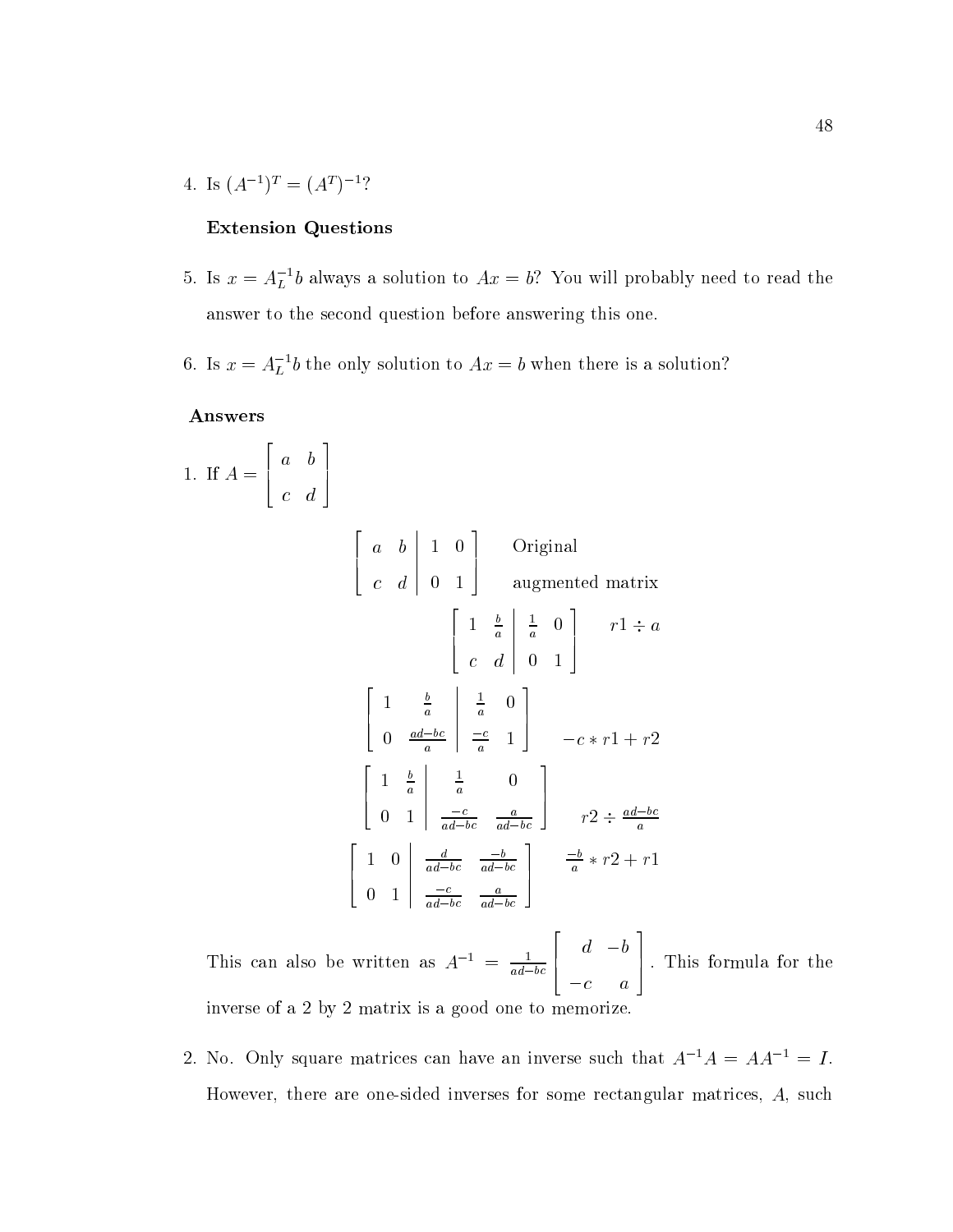that 
$$
A_L^{-1}A = I
$$
 or  $AA_R^{-1} = I$ . For example, if  $A = \begin{bmatrix} 1 & 2 & 1 \\ 2 & 5 & 1 \end{bmatrix}$  and  $B = \begin{bmatrix} 2 & -2 \\ -1 & 1 \\ 1 & 0 \end{bmatrix}$ , then  $AB = \begin{bmatrix} 1 & 0 \\ 0 & 1 \end{bmatrix}$  and  $BA = \begin{bmatrix} -2 & -6 & 0 \\ 1 & 3 & 0 \\ 1 & 2 & 1 \end{bmatrix}$ . This means

that  $B$  is a right inverse for  $A$ . It is a "right" inverse because  $A$  multiplied by  $B$  on the right produces an identity matrix. It is "an" inverse rather than "the" inverse because it is not unique. The matrix

$$
C = \begin{bmatrix} 2 & -5 \\ -1 & 2 \\ 1 & 1 \end{bmatrix}
$$

is also a right inverse of  $A.$  A left inverse can be represented by  $A_L^+$  and a right inverse can be represented by  $A_R^{\vphantom{\dagger}}$  .

Remark 13 If someone asks if matrix A has an inverse, he or she is referring to a matrix  $A^{-1}$  such that  $A^{-1}A = AA^{-1} = I$ . Therefore, unless the matrix A is square, just  $AB = I$  or  $BA = I$  is not sufficient proof that  $B$  is the inverse of  $A$ ; it is only proof that  $B$  is at least a one-sided inverse of A. However, if the matrix is square and  $BA = I$ or  $AB = I$ , then  $B = A^{-1}$  and  $A^{-1}A = AA^{-1} = I$ . You can find a proof of this in a college linear algebra text.

3. A lower triangular matrix has all the non-zero numbers on and below the main diagonal. All the numbers above the main diagonal are zero. An example is

$$
A = \left[ \begin{array}{rrr} 5 & 0 & 0 \\ 2 & 3 & 0 \\ 1 & 0 & 6 \end{array} \right].
$$

<u>2002 - John Stone Barbara and Stone Barbara and Stone Barbara and Stone Barbara and Stone Barbara and Stone Barbara and Stone Barbara and Stone Barbara and Stone Barbara and Stone Barbara and Stone Barbara and Stone Barba</u>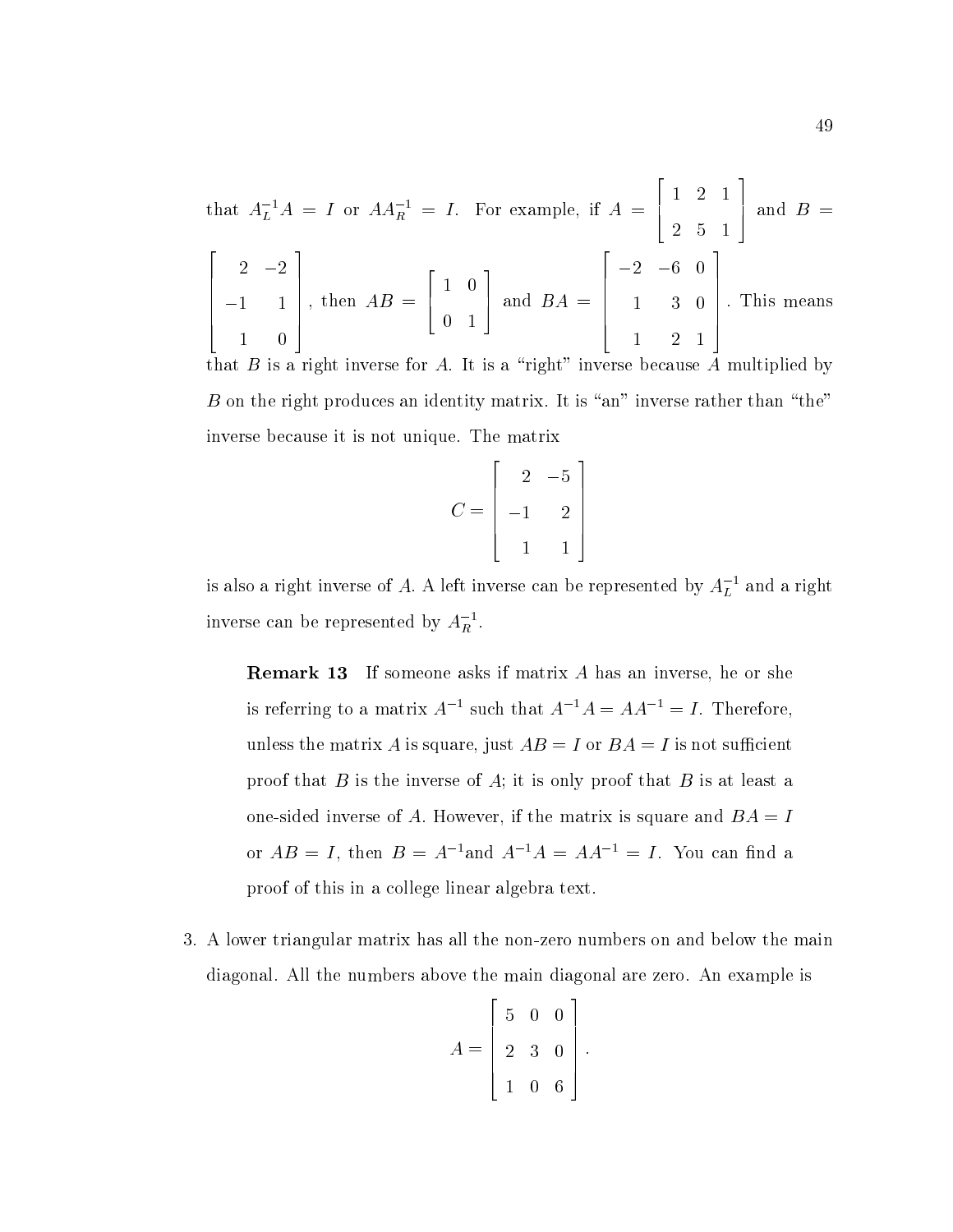Notice that there can be zeros on and/or below the main diagonal, but all the numbers above the main diagonal MUST be zero.

4. Yes, if the inverse exists,  $(A^{-1})^T = (A^T)^{-1}$ . Let's look at a 2 by 2 matrix for an example.

$$
A = \begin{bmatrix} a & b \\ c & d \end{bmatrix} A^{-1} = \frac{1}{ad - bc} \begin{bmatrix} d & -b \\ -c & a \end{bmatrix} (A^{-1})^T = \frac{1}{ad - bc} \begin{bmatrix} d & -c \\ -b & a \end{bmatrix}
$$

$$
A = \begin{bmatrix} a & b \\ c & d \end{bmatrix} A^T = \begin{bmatrix} a & c \\ b & d \end{bmatrix} (A^T)^{-1} = \frac{1}{ad - cb} \begin{bmatrix} d & -c \\ -b & a \end{bmatrix}
$$

Since  $cb = bc$ , these are equal. This only proves the 2 by 2 case. The following is a proof for the general case:

$$
AA^{-1} = I
$$

$$
(AA^{-1})^{T} = I^{T} = I
$$

$$
(A^{-1})^{T} A^{T} = I
$$

The last step follows because  $(AB)^T = B^T A^T$  as we showed in Chapter 3. This proof proves our point because if  $AB = I$ , then A is the inverse of B and B is the inverse of A. Therefore,  $(A^{-1})$  is the inverse of  $A^*$ .

- 5. No. Try to substitute this answer into the original equation  $Ax = b$ . You get  $A A_L^{\dagger}$   $\phi = b$ . This is only true for all  $\theta$  if A is square because  $A A_L^{\dagger} \neq I$  if A is not square. However,  $x = A_R$  b is always a solution to  $Ax = b$  because  $AA_R = I$ .
- 6. Yes, if there is a solution to  $Ax = 0,$   $x = A_L^{-}b$  will be the only solution. Suppose that there were two solutions,  $x_1$  and  $x_2$ , to  $Ax = b$ . Then the following must be true:

$$
Ax_1 = b \qquad \text{and} \qquad Ax_2 = b
$$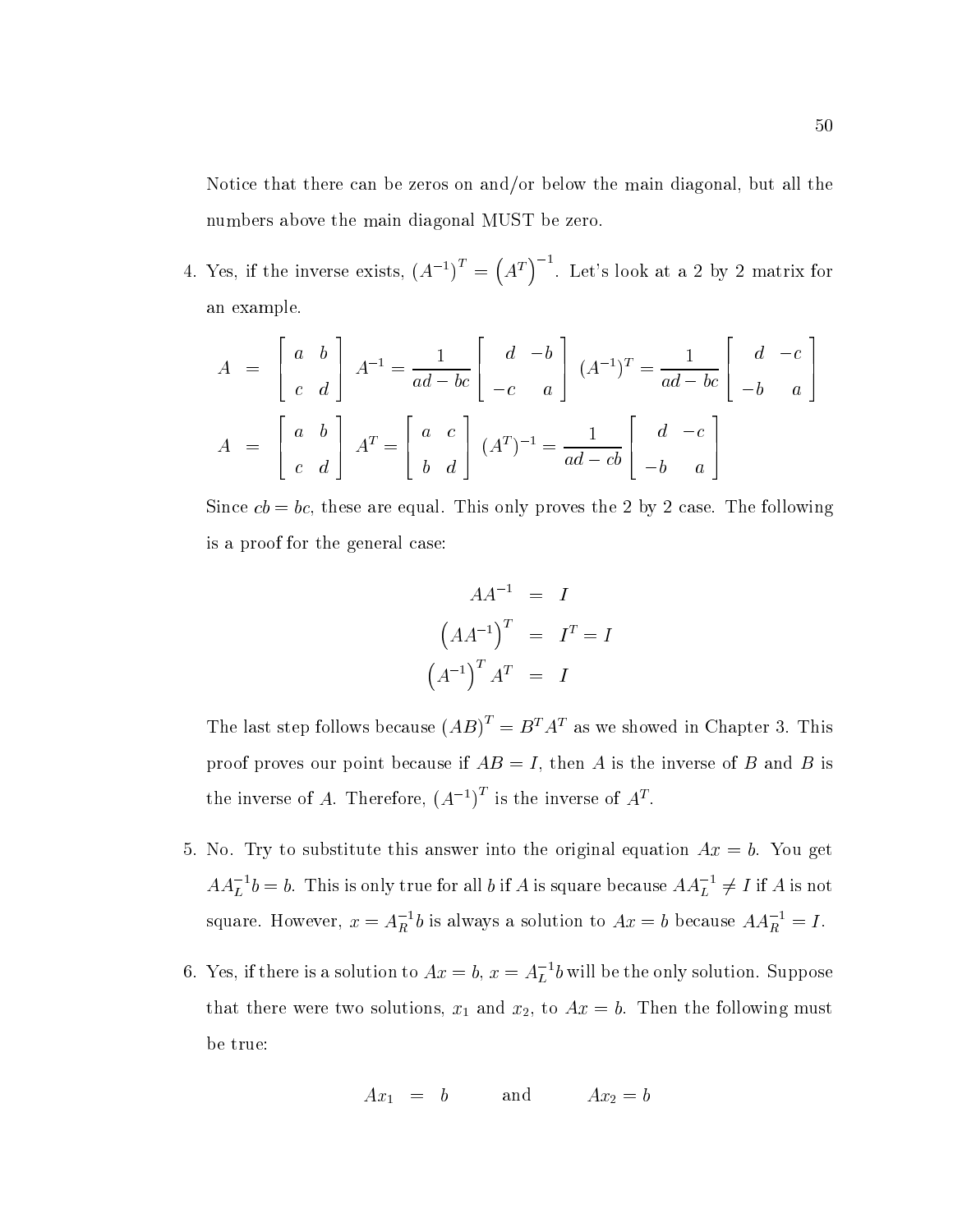$$
A_L^{-1}Ax_1 = A_L^{-1}b \text{ and } A_L^{-1}Ax_2 = A_L^{-1}b
$$
  

$$
x_1 = A_L^{-1}b \text{ and } x_2 = A_L^{-1}b
$$

Therefore,  $x_1 = x_2$ . This follows directly from our original assumption, but contradicts it. This means that our original assumption must be wrong. This is an example of proof by contradiction.

## Problems

- 1. If you know that  $Ax = b$  where A is a matrix and x and b are vectors, can you say for sure that  $x = A^{-1}b$ ? Why or why not?
- 2. If  $A^{-1}$  exists, what is  $(AA^{-1})(A^{-1}A)^T$ ?
- 3. Use elementary row operations on augmented matrices to solve these systems of equations for x. Use Gauss-Jordan elimination for (a) and (c). Use Gaussian elimination and back-substitution for (b) and (d).

(a) 
$$
3x_1 + 5x_2 = 2
$$
 and  $2x_1 + 4x_2 = 1$   
\n(b)  $2x_1 + 9x_2 = -3$  and  $x_1 + 3x_2 = 6$   
\n(c)  $Ax = b$  where  $A = \begin{bmatrix} 1 & 2 & 1 \\ 2 & 6 & 3 \\ 3 & 8 & 5 \end{bmatrix}$  and  $b = \begin{bmatrix} 2 \\ 3 \\ 4 \end{bmatrix}$   
\n(d)  $Ax = b$  where  $A = \begin{bmatrix} 2 & 3 & 1 \\ 1 & 3 & 3 \\ 3 & 3 & 1 \end{bmatrix}$  and  $b = \begin{bmatrix} 3 \\ 12 \\ 6 \end{bmatrix}$ 

4. Find the inverses of these matrices:

$$
\text{(a)}\ \ A = \left[\begin{array}{cc} 5 & 3 \\ 5 & 4 \end{array}\right]
$$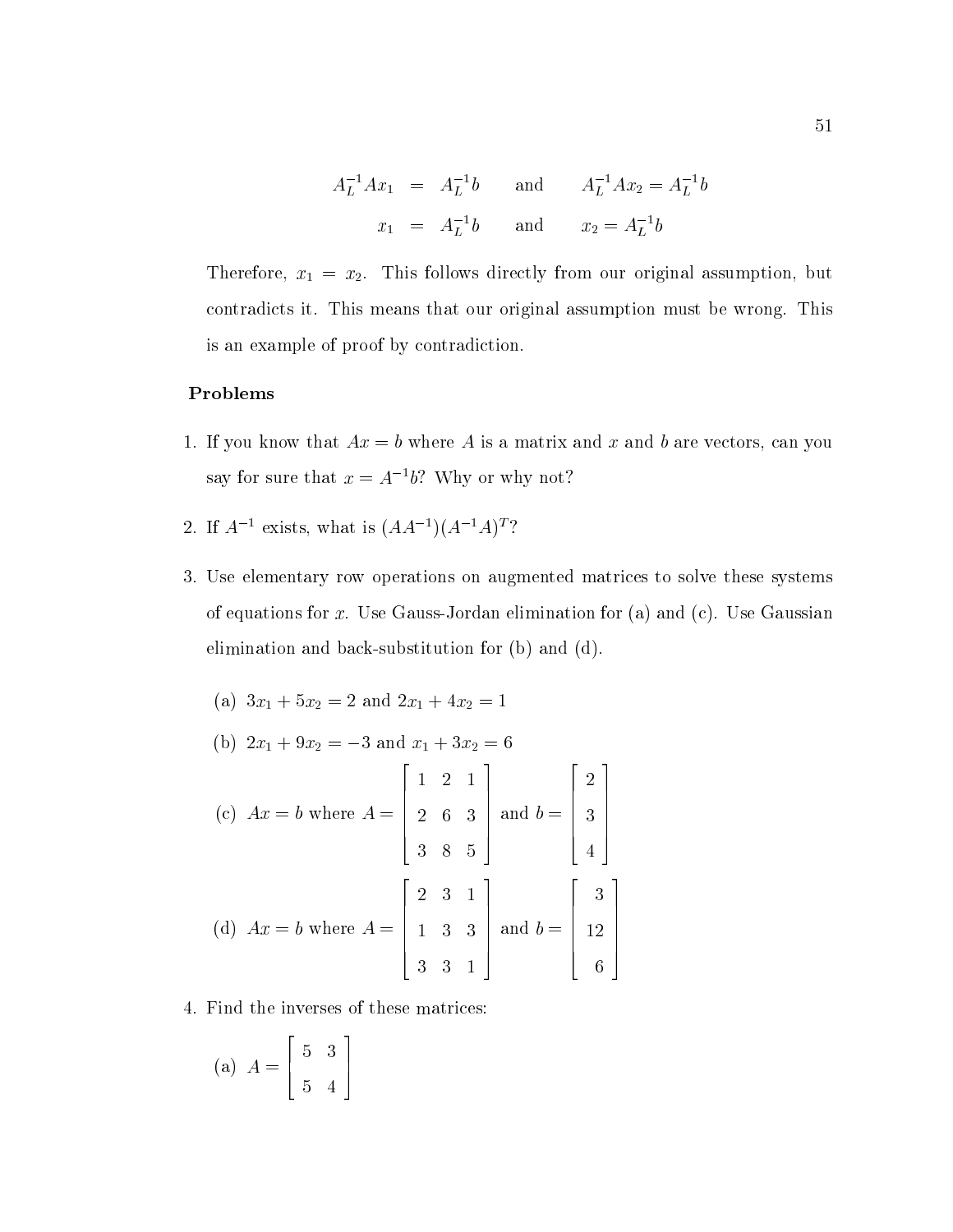(b) 
$$
A = \begin{bmatrix} 2 & 3 \\ 7 & 8 \end{bmatrix}
$$
  
(c)  $A = \begin{bmatrix} 0 & 1 & 0 \\ 2 & 2 & 1 \\ 3 & 3 & 1 \end{bmatrix}$ 

5. Use your solutions to problem 4 and the letter to number translation that sets  $A=1, B=2, etc.$  to decode these messages.

(a) 126 60 148 65 using 
$$
A = \begin{bmatrix} 5 & 3 \\ 5 & 4 \end{bmatrix}
$$
  
\n(b) 90 45 260 145 using  $A = \begin{bmatrix} 2 & 3 \\ 7 & 8 \end{bmatrix}$   
\n(c) 1 18 40 73 53 96 using  $A = \begin{bmatrix} 0 & 1 & 0 \\ 2 & 2 & 1 \\ 3 & 3 & 1 \end{bmatrix}$ 

- (d) Choose a matrix that has an inverse and encode your own message. Use the letter to number translation that sets  $A=1$ ,  $B=2$ , etc. and tell which matrix you used to encode your message.
- 6. Use your solutions to problem 4 to solve these systems for x if  $Ax = b$ .

(a) 
$$
A = \begin{bmatrix} 5 & 3 \\ 5 & 4 \end{bmatrix}
$$
  $b = \begin{bmatrix} 10 \\ 15 \end{bmatrix}$   
\n(b)  $A = \begin{bmatrix} 5 & 3 \\ 5 & 4 \end{bmatrix}$   $b = \begin{bmatrix} 1 \\ 2 \end{bmatrix}$   
\n(c)  $A = \begin{bmatrix} 2 & 3 \\ 7 & 8 \end{bmatrix}$   $b = \begin{bmatrix} -1 \\ 5 \end{bmatrix}$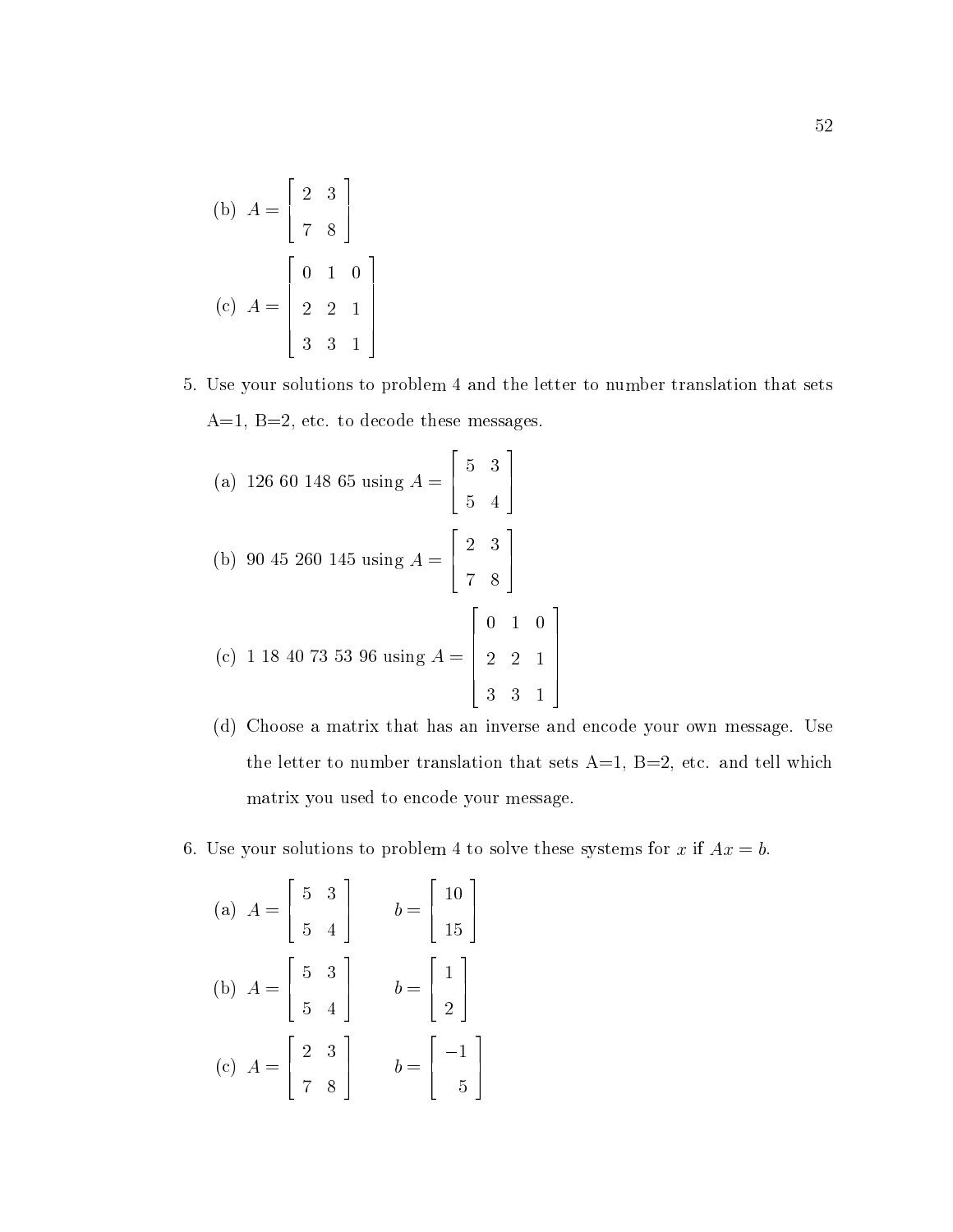(d) 
$$
A = \begin{bmatrix} 2 & 3 \\ 7 & 8 \end{bmatrix}
$$
  $b = \begin{bmatrix} 1 \\ -2 \end{bmatrix}$   
\n(e)  $A = \begin{bmatrix} 0 & 1 & 0 \\ 2 & 2 & 1 \\ 3 & 3 & 1 \end{bmatrix}$   $b = \begin{bmatrix} 3 \\ 4 \\ 1 \end{bmatrix}$   
\n(f)  $A = \begin{bmatrix} 0 & 1 & 0 \\ 2 & 2 & 1 \\ 3 & 3 & 1 \end{bmatrix}$   $b = \begin{bmatrix} -2 \\ 1 \\ -3 \end{bmatrix}$   
\n(g)  $A = \begin{bmatrix} 0 & 1 & 0 \\ 2 & 2 & 1 \\ 3 & 3 & 1 \end{bmatrix}$   $b = \begin{bmatrix} 5 \\ -2 \\ 3 \end{bmatrix}$ 

7. What is  $(A^{-1})^{-1}$ ? Hint: Think about the definition of the inverse of a matrix.

8. (a) What is the inverse of the matrix 
$$
\begin{bmatrix} a & 0 & 0 \ 0 & b & 0 \ 0 & 0 & c \end{bmatrix}
$$
 if  $a, b, c \neq 0$ ?

(b) Make a general statement about the inverse of a diagonal matrix.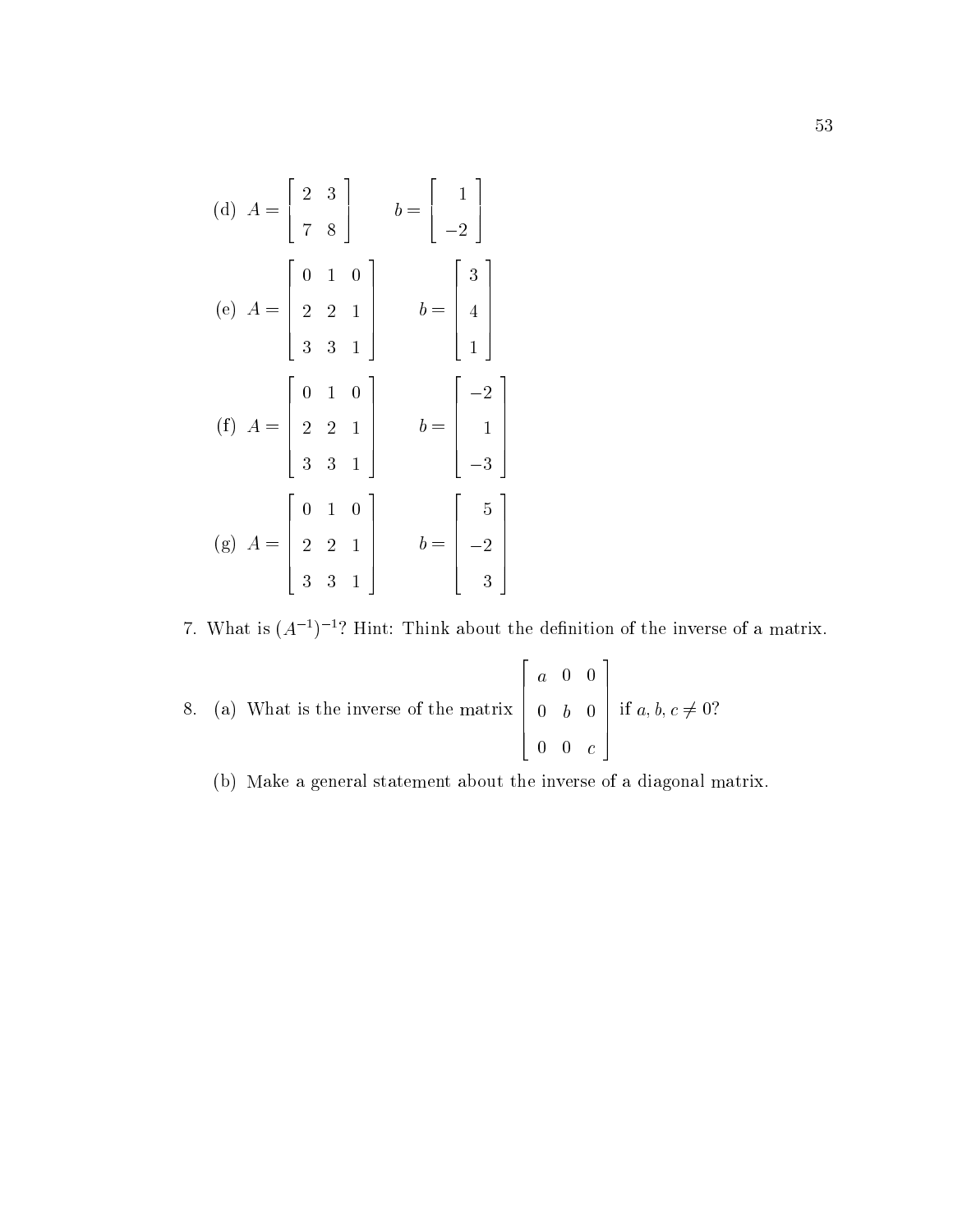# Chapter 5

# Determinants

The **determinant** of a square matrix is a real number that gives us valuable information about the matrix. Its definition is combersome, so it is in a special section at the end of this chapter. You will see some of the uses of the determinant in later chapters. For now, let's find out how to compute the determinant of a matrix so that we can use it later. The symbols  $\det(A)$  and  $|A|$  represent the determinant of A. In this case, the straight bars do NOT mean absolute value; they represent the determinant of the matrix. The determinant of a 1 by 1 matrix is simply the element of the matrix. If A is the 2 by 2 matrix,  $\begin{bmatrix} a & b \end{bmatrix}$ , a baransa da baransa da baransa a baransa a baransa a baransa a baransa a baransa a baransa a baransa a baran c de la construcción de la construcción de la construcción de la construcción de la construcción de la construcción de la construcción de la construcción de la construcción de la construcción de la construcción de la const 3 , then  $\det(A) = ad - bc$  is found this way:



You may remember  $ad - bc$  from the last chapter. If  $\det(A) \neq 0$ , then the inverse of the 2 by 2 matrix,  $A$ , is  $A^{-1} = \frac{1}{ad-bc}$  $\sim$  200  $\sim$  200  $\sim$  200  $\sim$  200  $\sim$  200  $\sim$  200  $\sim$  200  $\sim$  200  $\sim$  200  $\sim$  200  $\sim$ 6 4 d b contract the contract of the contract of the contract of the contract of the contract of the contract of the c 3 7 5, which can also be written as  $\overline{2}$  2  $\overline{2}$  2  $\overline{2}$  2  $\overline{2}$  2  $\overline{2}$  2  $\overline{2}$  2  $\overline{2}$  2  $\overline{2}$  2  $\overline{2}$  2  $\overline{2}$  2  $\overline{2}$  2  $\overline{2}$  2  $\overline{2}$  2  $\overline{2}$  2  $\overline{2}$  2  $\overline{2}$  2  $\overline{2}$  2  $\overline{2}$  2  $\overline{2}$  2  $\overline{2}$  2 for the contract of the contract of the contract of the contract of the contract of the contract of the contract of the contract of the contract of the contract of the contract of the contract of the contract of the contra d b 3 The contract of the contract of the contract of the contract of the contract of the contract of the contract of

$$
A^{-1} = \frac{1}{\det(A)} \begin{bmatrix} d & -b \\ -c & a \end{bmatrix}.
$$

We have already found the determinant for a 2 by 2 matrix, so let's look at the 3 by 3 matrix A  $\sim$  3 matrix  $\sim$  3 matrix  $\sim$  3 matrix  $\sim$  3 matrix  $\sim$ 22 P. L. Grand Construction of the Construction of the Construction of the Construction of the Construction of  $\begin{array}{|ccc} 4 & 2 & 3 \end{array}$ 0 2 4  $\sim$  3  $\sim$  3  $\sim$  3  $\sim$  3  $\sim$  3  $\sim$  3  $\sim$  3  $\sim$  3  $\sim$  3  $\sim$  3  $\sim$  3  $\sim$  3  $\sim$  3  $\sim$  3  $\sim$  3  $\sim$  3  $\sim$  3  $\sim$  3  $\sim$  3  $\sim$  3  $\sim$  3  $\sim$  3  $\sim$  3  $\sim$  3  $\sim$  3  $\sim$  3  $\sim$  3  $\sim$  3  $\sim$  3  $\sim$  3  $\sim$  3  $\sim$ 3  $\Bigg| \cdot \text{ In the } 2$ . In the 2 by 2 by 2 by 2 case, we subtracted products of the 2 by 2 case, we subtracted products of the 2 by 2 case, we subtracted products of the 2 by 2 case, we subtracted products of the 2 case, we subtracted products

diagonals from each other beginning with the main diagonal. If we do that with the 3 by 3 case, we will be leaving out 4 of the 9 numbers. Let's rewrite the first two

1 3 6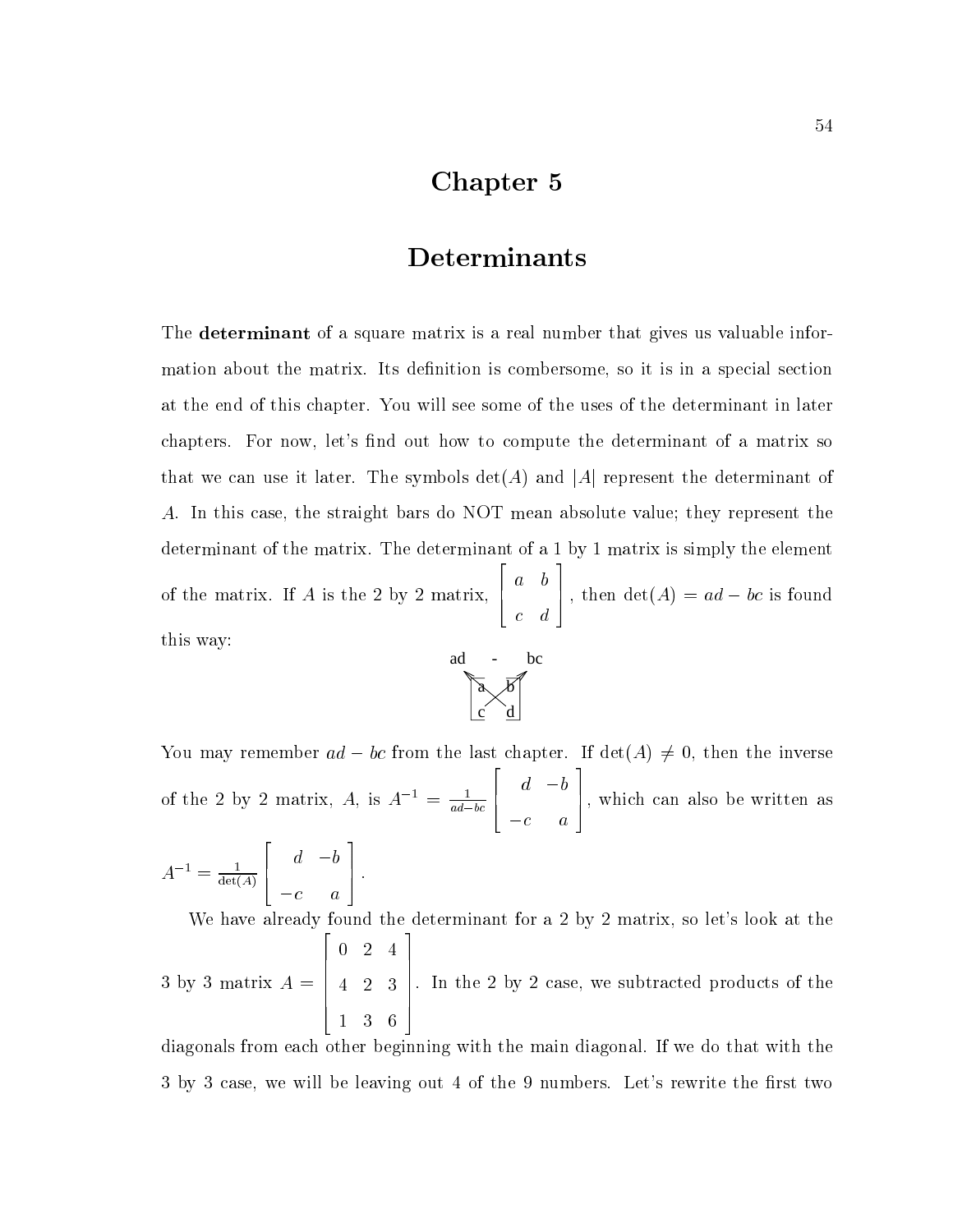columns of A so that each number of the original matrix falls on a diagonal. It looks like this:



If we only use the diagonals that have 3 numbers on them, we will be using every number that was in our original matrix the same number of times. The diagonals towards the upper left give us  $6 * 2 * 0 = 0$  and  $1 * 3 * 2 = 6$  and  $3 * 4 * 4 = 48$ . If we add these together, we get 54. Now let's look at the diagonals towards the upper right. They give us  $1 * 2 * 4 = 8$  and  $3 * 4 * 0 = 0$  and  $6 * 4 * 2 = 48$ . If we add these together, we get 56. Let's subtract the upper right from the upper left like we did with the 2 by 2 case. We obtain  $|A| = -2$ .

The method of finding the determinant for the 3 by 3 matrix that we showed you is called "repeat the columns" for obvious reasons. Look at the numbers you used and where they came from. See if you can find a way to determine these same numbers without writing down the columns each time. It could look like this:



One of our favorite high school teachers likes to call this the "spaghetti method." It is also called the "basket weave method."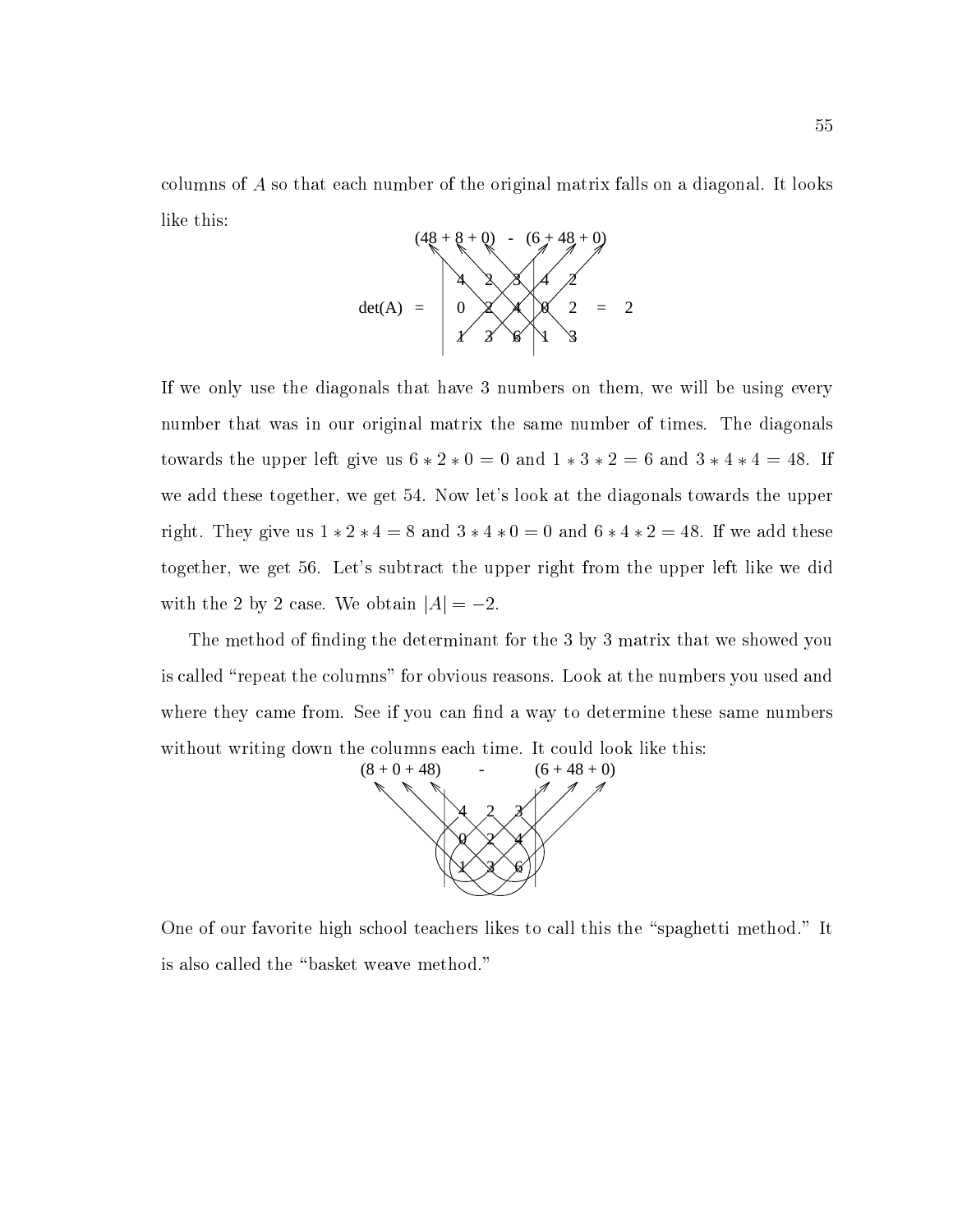## 5.1 Expansion by Minors

Neither of the two previous methods will work for an n by n system if n is larger than three, so we will use another method called expansion by minors. Actually, this method works for any size square matrix, so let's use the same 3 by 3 example with the new method. First, we need to learn some new notation. The real number  $M_{ij}$  is the determinant of a submatrix of dimension  $n-1$  by  $n-1$  which contains everything except row i and column j of the original matrix. The number  $M_{ij}$  is called the minor for element ij of the matrix. For example, if A = 22 22 23 24 25 26 27 28 29 20 21 22 23 24 25 26 27 28 29 29 20 21 22 23 24 25 26 27 28 29 29 29 29 29 29 29 29  $\begin{bmatrix} 0 & 2 & 4 \end{bmatrix}$ — <del>—</del> <del>—</del> 2 1 0 2 4 3 | and

we want to find  $M_{12}$ , we don't use row 1 or column 2 as shown below.

| 4                |   |  |  |  |  |
|------------------|---|--|--|--|--|
| $\boldsymbol{0}$ | 4 |  |  |  |  |
|                  | 6 |  |  |  |  |
|                  |   |  |  |  |  |

Therefore, M12 and M12 and M12 and M12 and M12 and M12 and M12 and M12 and M12 and M12 and M12 and M12 and M12  $\begin{array}{|c|c|c|}\n\hline\n0 & 4 \\
1 & 6\n\end{array}$  $\sim$  0  $\sim$  0  $\sim$  0  $\sim$  0  $\sim$  0  $\sim$  0  $\sim$  0  $\sim$  0  $\sim$  0  $\sim$  0  $\sim$  0  $\sim$  0  $\sim$  0  $\sim$  0  $\sim$  0  $\sim$  0  $\sim$  0  $\sim$  0  $\sim$  0  $\sim$  0  $\sim$  0  $\sim$  0  $\sim$  0  $\sim$  0  $\sim$  0  $\sim$  0  $\sim$  0  $\sim$  0  $\sim$  0  $\sim$  0  $\sim$  0  $\sim$ 1 6  $\vert$  = -4. We will also need something to determine the sign. We set  $s_{ij} = (-1)^{i+j}$  so that  $s_{ij}$  is always either positive one or negative one. For a 4 by 4 matrix, S = and the contract of the contract of the contract of the contract of the contract of the contract of the contract of the contract of the contract of the contract of the contract of the contract of the contract of the contra  $\begin{vmatrix} -1 & +1 \\ +1 & -1 \end{vmatrix}$ +1 1 +1 1 1 +1 1 +1 +1 1 +1 1 1 +1 1 +1  $\Bigg\}$ , so  $s_{12}$  is ; so s12 is informative one. The cofactor for  $\sim$ 

aij tijd is Cij is cijn means that City is constant controlled by the City is constant of  $\mathcal{A}$ can write  $\det(A) = a_{i1}C_{i1} + a_{i2}C_{i2} + ... + a_{in}C_{in} = a_{1j}C_{1j} + a_{2j}C_{2j} + ... + a_{nj}C_{nj}$ . This means that you take each element of a row or column and multiply it by its cofactor. When you add these terms together, you have the determinant of A. This is a lot

1 3 6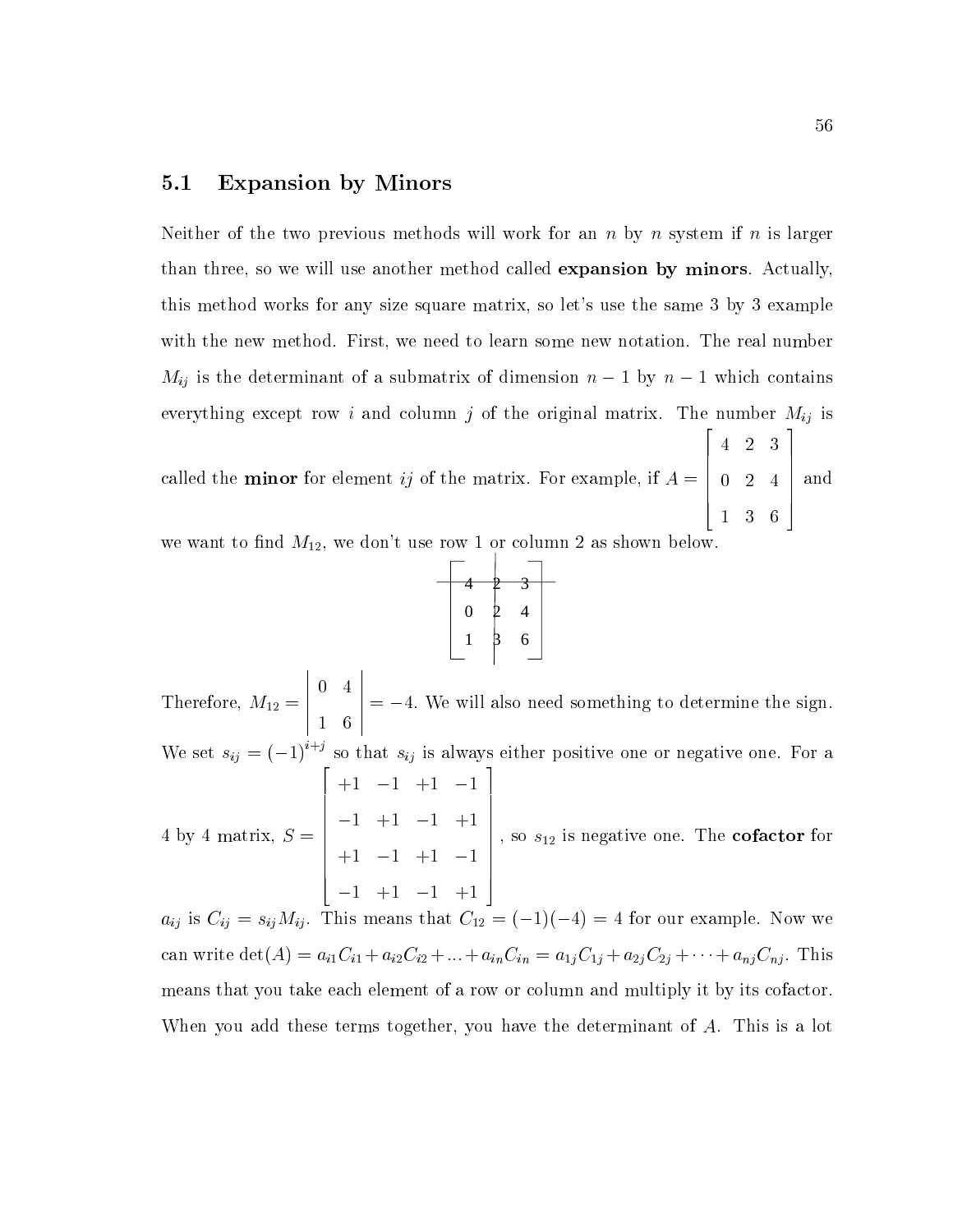easier to see than to explain, so let's find  $\det(A)$  for  $A = \begin{pmatrix} 0 & 2 & 4 \end{pmatrix}$ .  $\begin{bmatrix} 0 & 2 & 4 \end{bmatrix}$ 4 2 3  $\sim$   $\sim$   $-$ 1 3 6  $\Bigg| \cdot$  Choose . Choose any contract any contract any contract any contract any contract any contract any contract any contract of

row or column to work with. We will use the first column for the example, but any of them will work. For each position in that column, we will have  $a_{ij} s_{ij} M_{ij}$ .

$$
det(A) = a_{11}s_{11}M_{11} + a_{21}s_{21}M_{21} + a_{31}s_{31}M_{31}
$$
  
\n
$$
= 4(+1)\begin{vmatrix} 2 & 4 \\ 3 & 6 \end{vmatrix} + 0(-1)\begin{vmatrix} 2 & 3 \\ 3 & 6 \end{vmatrix} + 1(+1)\begin{vmatrix} 2 & 3 \\ 2 & 4 \end{vmatrix}
$$
  
\n
$$
= 4(12 - 12) - 0(12 - 9) + 1(8 - 6)
$$
  
\n
$$
= 4 * 0 - 0 * 3 + 1 * 2
$$
  
\n
$$
det(A) = 2
$$

This gives us the same number for the determinant that we found before. Did you notice that by choosing the first column or the second row, we only had to find 2 minors because we know that 0 times anything is 0. Generally, choosing the row or column with the most zeros will save you a lot of work.

Now, let's find the determinant of the 4 by 4 matrix,  $A = \square$ **2005 2006 2006 2006 2006**  $\begin{bmatrix} 0 & 2 & 1 \\ 9 & 7 & 4 \end{bmatrix}$ 5 4 6 3 0 2 1 0 1 0 1 1 0 1 1 1 1 0 1 1 0 1 1 0 1 1 0 1 0 1 0 1 0 1 0 1 0 1 0 1 0 1 0 1 0 1 0 1 0 1 0 1 0 1 0 1 0 1 0 1 0 1 0 1 0 1 0 1 0 1 0 1 0 1 0 1 0 1 0 1 0 1 0 1 0 1 0 1 0 1 0 1 0 1 0 1 0 1 0 1 0 1 0 1 0 1 0 1 0 1 0 1 0 1 0 1 9 7 4 6 2 8 1 3 3  $\Bigg\}$ . Let's . Let's

expand along the second row since it contains two zeros.

$$
\det(A) = 0(-1) \begin{vmatrix} 4 & 6 & 3 \\ 7 & 4 & 6 \\ 8 & 1 & 3 \end{vmatrix} + 2(+1) \begin{vmatrix} 5 & 6 & 3 \\ 9 & 4 & 6 \\ 2 & 1 & 3 \end{vmatrix} + 1(-1) \begin{vmatrix} 5 & 4 & 3 \\ 9 & 7 & 6 \\ 2 & 8 & 3 \end{vmatrix} + 0(+1) \begin{vmatrix} 5 & 4 & 6 \\ 9 & 7 & 4 \\ 2 & 8 & 1 \end{vmatrix}
$$
  
= 0 + 2[(60 + 72 + 27) - (24 + 30 + 162)] - 1[(105 + 48 + 216) - (42 + 240 + 108)] + 0  
= 2(-57) - (-21)  

$$
\det(A) = -93
$$

3

2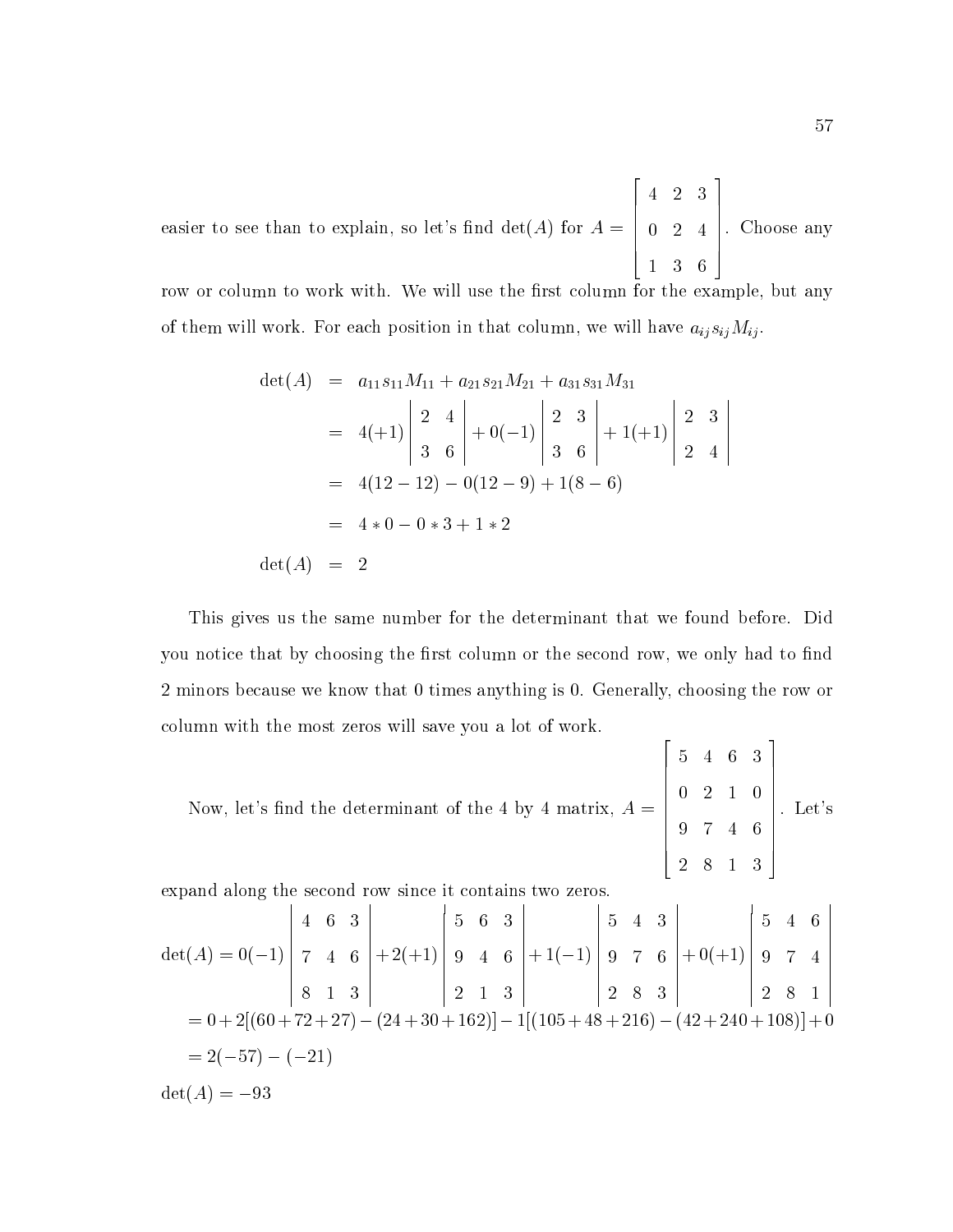Expansion by minors will allow you to find the determinant of a square matrix of any size. However, it requires a lot of operations when the matrix is large because each submatix used to determine a minor must be expanded. In fact, finding the determinant using this method requires n! operations which is a very large number when *n* is large because  $n! = n * (n - 1) * (n - 2) * ... * 2 * 1$ .

### 5.2 Using Gaussian Elimination

The determinant can also be found using EROs in a manner similar to Gaussian elimination. In order to use EROs to find the determinant of a matrix, you must know a few facts about the determinant:

- 1. Interchanging two rows changes the sign of the determinant.
- 2. Multiplying a row by a scalar multiplies the determinant by that scalar.
- 3. Replacing any row by the sum of that row and any other row does NOT change the determinant.
- 4. The determinant of a triangular matrix (upper or lower triangular) is the product of the diagonal elements.

You can demonstrate these facts to yourself using a 2 by 2 matrix. Just as using EROs does not change the solution to a system, EROs combined with these rules will allow us to find the determinant of the original matrix. The use of EROs results in a system that is equivalent to the original system, so if we apply these rules to the determinant as we change the system, we will find the determinant to the original coefficient matrix. Let's use these rules to find the determinant of a 2 by 2 matrix. As we work this problem, we will let  $D_i$  represent the determinant of the current matrix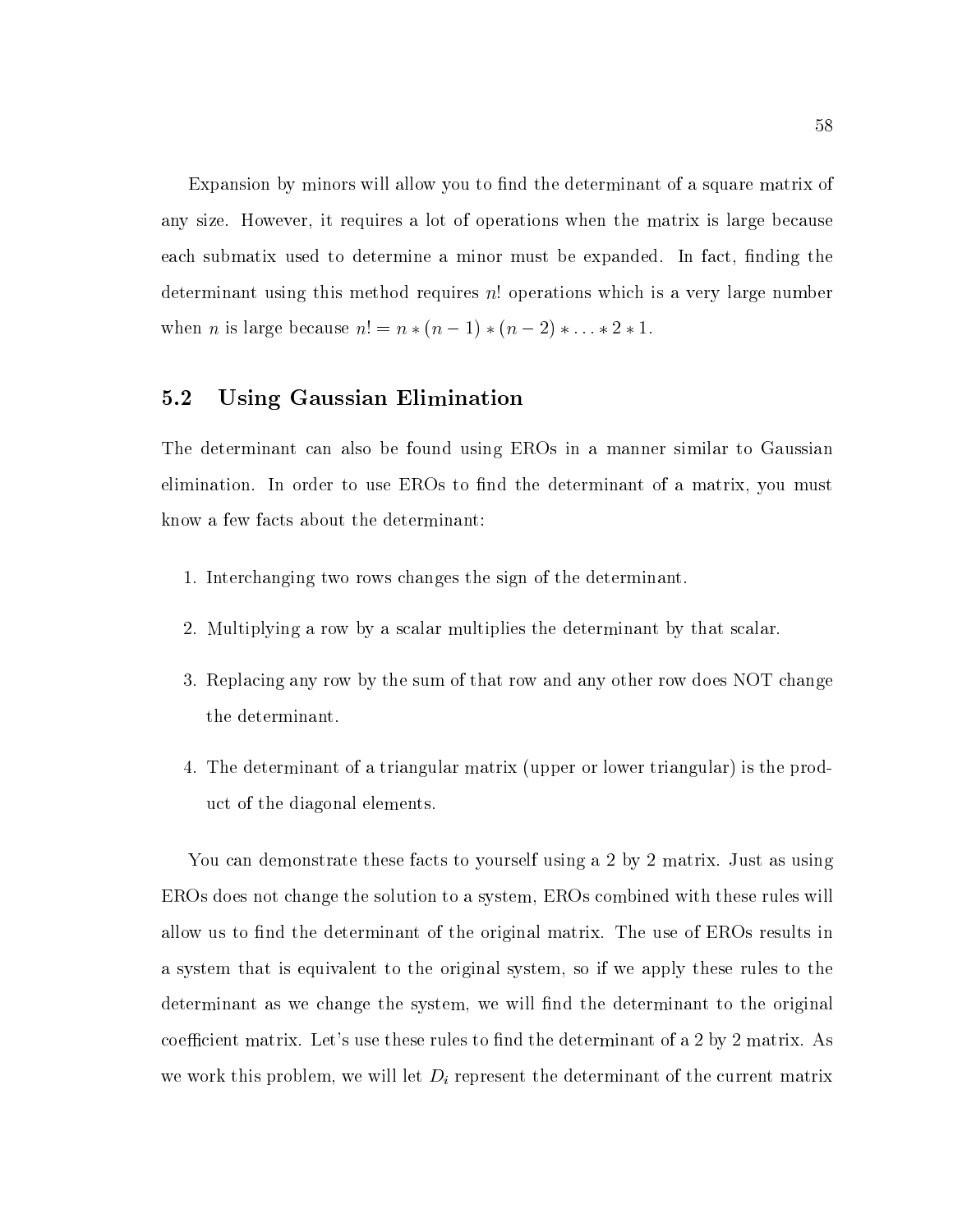yielded by EROs

$$
A = \begin{bmatrix} 5 & 3 \\ -4 & -2 \end{bmatrix}
$$
 Original  $D_1$  = det(A)  
matrix  

$$
\begin{bmatrix} 1 & 0.6 \\ -4 & -2 \end{bmatrix}
$$
  $r1 \div 5$   $D_2$  = det(A) ÷ 5  

$$
\begin{bmatrix} 1 & 0.6 \\ 0 & 0.4 \end{bmatrix}
$$
  $D_3$  = det(A) ÷ 5  

$$
D_3 = 0.4 \Rightarrow 0.4 = det(A) \div 5 \Rightarrow det(A) = 0.4 * 5 = 2
$$

When we check this result using the formulas that we know, we get  $\det(A) = 5(-2) (-4)3 = 2.$  Actually, we can solve for  $det(A)$  at any of the steps, but we work until we have a diagonal matrix because the determinant of a diagonal matrix is easy to find since it is simply the product of the diagonal elements.

Let's use this method to find the determinant of a 3 by 3 matrix.

$$
A = \begin{bmatrix} 0 & 2 & 4 \\ 4 & 2 & 3 \\ 1 & 3 & 6 \end{bmatrix}
$$
 Original  
matrix  

$$
\begin{bmatrix} 1 & 3 & 6 \\ 4 & 2 & 3 \\ 0 & 2 & 4 \end{bmatrix}
$$
 Switch r1 and r3  

$$
-D_2 = \det(A)
$$
  

$$
\begin{bmatrix} 1 & 3 & 6 \\ 0 & -10 & -21 \\ 0 & 2 & 4 \end{bmatrix}
$$

$$
-4 * r1 + r2 - D_3 = \det(A)
$$
  

$$
\begin{bmatrix} 1 & 3 & 6 \\ 0 & 2 & 4 \end{bmatrix}
$$

$$
r2 \div (-10) - D_4 = \det(A) \div (-10)
$$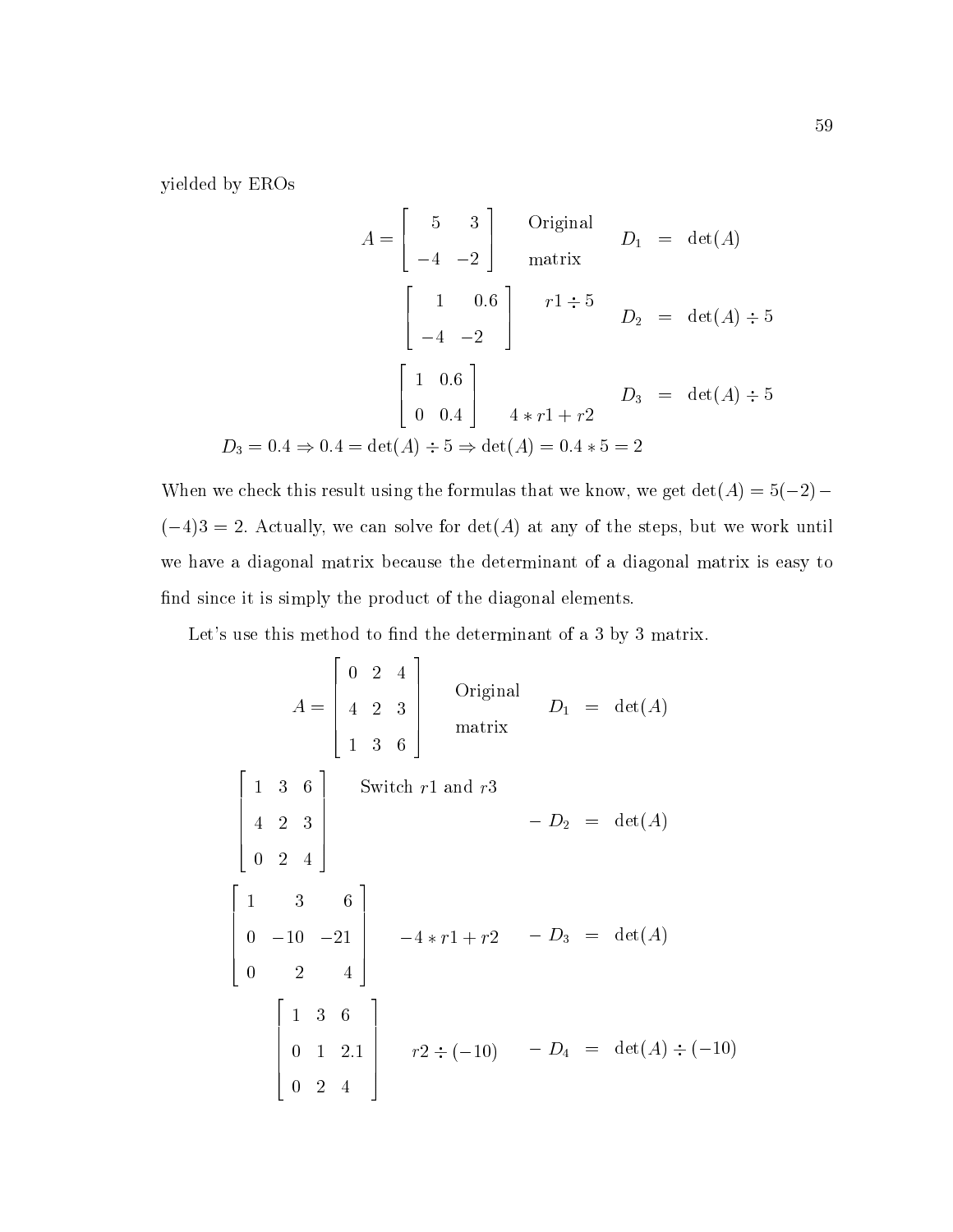$$
\begin{bmatrix} 1 & 3 & 6 \ 0 & 1 & 2.1 \ 0 & 0 & -0.2 \end{bmatrix} \qquad -D_5 = \det(A) \div (-10)
$$
  
\n
$$
-2 \times r2 + r3
$$
  
\n
$$
D_5 = -0.2
$$
  
\n
$$
\Rightarrow -(-0.2) = \det(A) \div (-10)
$$
  
\n
$$
\Rightarrow \det(A) = (-10) \times (0.2) = -2
$$

We can verify this with either of the methods that we learned earlier to find the determinant of a matrix.

Using only these small examples might lead you to think that it is slower to find the determinant using elementary row operations. However, it actually requires fewer steps for larger problems than does expansion by minors. Therefore, this method is used more often to find the determinant in computational mathematics.

### 5.3 Inverses and Solutions to Systems

Determinants also provide another way to solve the system  $Ax = b$ . The method we are going to describe is called Cramer's rule. We need one more bit of notation. We will call the matrix A with the  $i^{th}$  column replaced by the vector b,  $B_i$ . Let's use the example that we worked with in Chapter 4. Matrix  $A = \begin{bmatrix} 1 & 1 \\ 1 & 1 \end{bmatrix}$ 5 3 3 | and  $b =$ 

2 6 4  $\sim$  9  $\,$  1  $\,$  9  $\,$  9  $\,$  9  $\,$  9  $\,$  9  $\,$  9  $\,$  9  $\,$  9  $\,$  9  $\,$  9  $\,$  9  $\,$  9  $\,$  9  $\,$  9  $\,$  9  $\,$  9  $\,$  9  $\,$  9  $\,$  9  $\,$  9  $\,$  9  $\,$  9  $\,$  9  $\,$  9  $\,$  9  $\,$  9  $\,$  9  $\,$  9  $\,$  9  $\,$ 66 3 . Matrix  $B_1 =$  $\mathbb{R}^2$  . The contract of the contract of the contract of the contract of the contract of the contract of the contract of the contract of the contract of the contract of the contract of the contract of the contract of 6 4 93 3 66 2 3  $\perp$ . Notice that the first column of A was replaced  $\mathbb{R}^2$  . The contract of the contract of the contract of the contract of the contract of the contract of the contract of the contract of the contract of the contract of the contract of the contract of the contract of 3

by the vector b. Replace the second column of  $\alpha$  with  $\alpha$  and  $\alpha$  with b to get  $\alpha$  with b to get  $\alpha$ 6 4 - 931 - 932 - 933 - 933 - 933 - 933 - 933 - 933 - 933 - 933 - 933 - 933 - 933 - 933 - 933 - 933 - 933 - 933 - 933 - 933 - 933 - 933 - 933 - 933 - 933 - 933 - 933 - 933 - 933 - 933 - 933 - 933 - 933 - 933 - 933 - 933 - 933 -4 66 7 5. We need to find the determinants of each of these matrices. We find that  $|A|=2$  $|B_1| = 12$ , and  $|B_2| = 42$ . The formula for Cramer's rule is  $x_i = \frac{|B_i|}{|A|}$ . Therefore,

4 2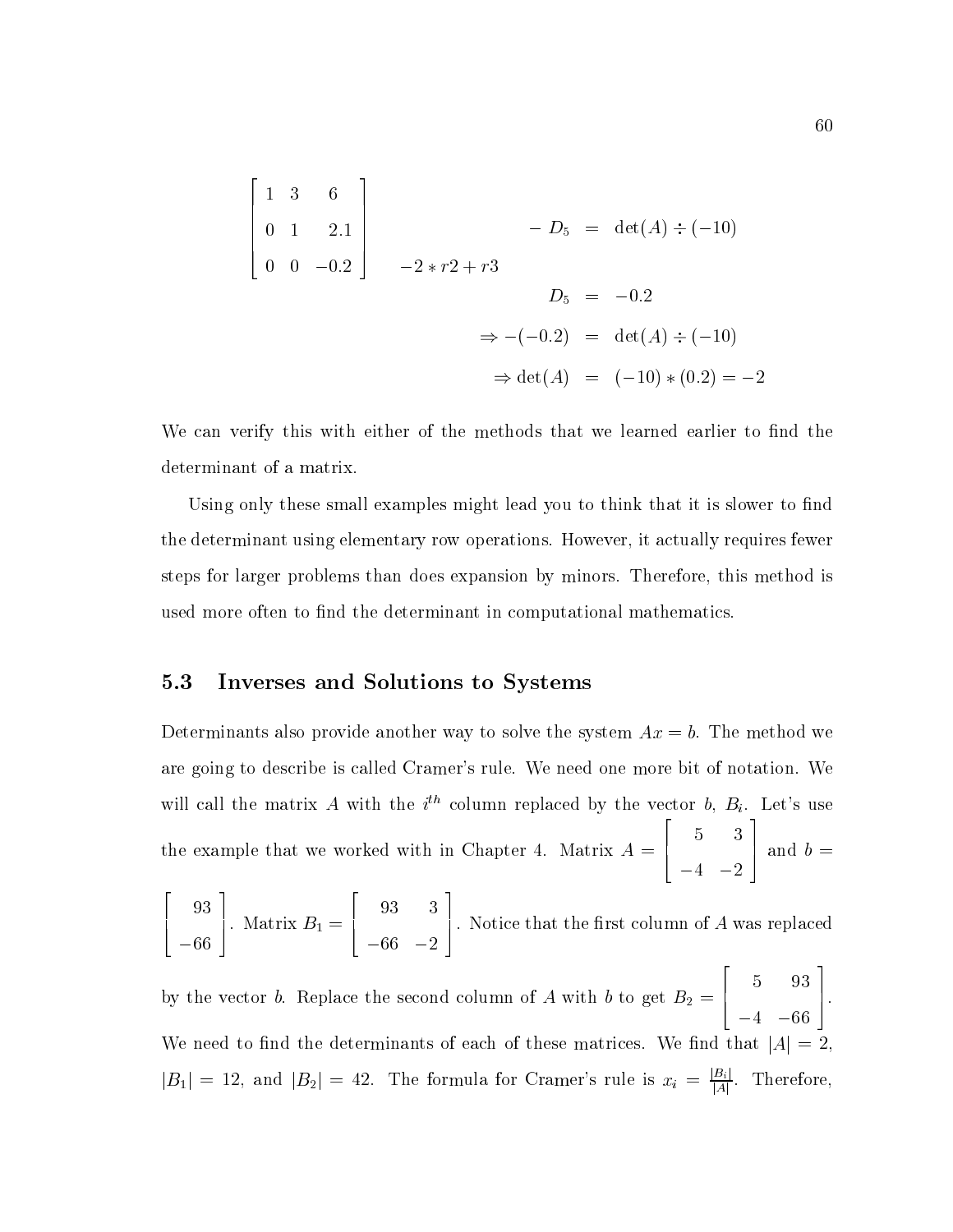$x_1 = \frac{1}{2} = 6$ , and  $x_2 = \frac{1}{2} = 21$ . You should be happy to see that this is the same solution that Gauss-Jordan and Gaussian elimination gave us. Cramer's rule is essentially never used in computational mathematics because you are required to compute  $n+1$  determinants, where n is the dimension of the square matrix, before you can find your solution for  $x$ . This requires a lot more work than Gaussian elimination, so Cramer's rule is usually used only to examine theoretical properties of matrices. You can read more about this in the last chapter of this book.

There is another way to find the inverse. We can use the cofactors and determinants that we used when we expanded by minors. If we place all the cofactors into a matrix and call it C, the formula for the inverse is  $(A^{-1})_{ij} = \frac{C_{ji}}{\det(A)}$  or  $A^{-1} = \frac{C^{-1}}{\det(A)}$ . Notice that in the first formula,  $i$  and  $j$  are reversed on the opposite sides of the equation. Transposing matrix  $C$  yields the same result in the second equation. Let's nd the inverse of the matrix A that we used in Chapter 4, where A = <u>2002</u> - Paul Barbara and Paul Barbara and Paul Barbara and Paul Barbara and Paul Barbara and Paul Barbara and P  $\begin{bmatrix} 4 & 2 & 3 \end{bmatrix}$ 0 2 4 4 2 3 1 3 6 3  $\Big\}$ . We have already found that  $\det(A) = -2$ , so let's find  $C<sup>T</sup>$ . Since we know how to transpose a matrix, let's start with finding C. The element  $c_{11} = (+1)$  $\begin{array}{|c|c|c|}\n\hline\n2 & 3 \\
3 & 6\n\end{array}$  $2$  3  $3$  3  $3$  3  $3$  3  $3$  3  $3$  3  $3$  3  $3$  3  $3$  3  $3$  3  $3$  3  $3$  3  $3$  3  $3$  3  $3$  3  $3$  3  $3$  3  $3$  3  $3$  3  $3$  3  $3$  3  $3$  3  $3$  3  $3$  3  $3$  3  $3$  3  $3$  3  $3$  3  $3$  3  $3$  3  $3$  3  $3$  3  $3$  3  $3$  3  $3$  3  $3$  3  $3$  3  $\sim$  6  $\,$  6  $\,$  6  $\,$  6  $\,$  6  $\,$  6  $\,$  6  $\,$  6  $\,$  6  $\,$  6  $\,$  6  $\,$  6  $\,$  6  $\,$  6  $\,$  6  $\,$  6  $\,$  6  $\,$  6  $\,$  6  $\,$  6  $\,$  6  $\,$  6  $\,$  6  $\,$  6  $\,$  6  $\,$  6  $\,$  6  $\,$  6  $\,$  6  $\,$  6  $\,$  6  $\,$  $\begin{bmatrix} 1 & 1 \\ 1 & 1 \end{bmatrix}$  $\overline{12}$  (1)  $\begin{array}{|c|c|} \hline 4 & 3 \\ \hline 1 & 6 \end{array}$ 4 3 1 6  $\Bigg\vert, \; c_{13}$ , c13 <sup>=</sup> (+1)  $\begin{vmatrix} 4 & 2 \\ 1 & 3 \end{vmatrix}$ 4 2 - - 1  $\Bigg\vert, \; c_{21}$ ,  $\omega$  is a contract of  $\omega$  $\begin{array}{|c|c|c|}\n\hline\n2 & 4 \\
3 & 6\n\end{array}$ 2 4 3 6  $\Bigg\vert,\,\,c_{22}$ , c22 <sup>=</sup> (+1)  $\begin{bmatrix} 0 & 4 \\ 1 & 6 \end{bmatrix}$ 0 4 1 6  $\begin{array}{c} \begin{array}{ccc} \end{array} \end{array}$ c23 <sup>=</sup> (1)  $\begin{bmatrix} 0 & 2 \\ 1 & 3 \end{bmatrix}$ 0 2 1 3  $\Bigg\vert, \; c_{31}$ , can also define  $\mathcal{A}$  $\begin{array}{|c|c|c|}\n\hline\n2 & 4 \\
\hline\n2 & 3\n\end{array}$ 2 4  $2^2$  3  $2^2$  3  $2^2$  3  $2^2$  3  $2^2$  3  $2^2$  3  $2^2$  3  $2^2$  3  $2^2$  3  $2^2$  3  $2^2$  3  $2^2$  3  $2^2$  3  $2^2$  3  $2^2$  3  $2^2$  3  $2^2$  3  $2^2$  3  $2^2$  3  $2^2$  3  $2^2$  3  $2^2$  3  $2^2$  3  $2^2$  3  $2^2$  3  $2^2$  3  $2^2$  3  $2^2$  $\Bigg\vert, \; c_{32}$ , c32 <sup>=</sup> (1)  $\begin{array}{|c|c|c|}\n\hline\n0 & 4 \\
4 & 3\n\end{array}$ 0 4 4 3  $\Bigg\vert, \; c_{33}$ ,  $\sim$   $\sim$  (+1)  $\sim$  (+1)  $\sim$  (+1)  $\sim$  (+1)  $\sim$  (+1)  $\sim$  (+1)  $\sim$  (+1)  $\sim$  (+1)  $\sim$  (+1)  $\sim$  (+1)  $\sim$  (+1)  $\sim$  (+1)  $\sim$  (+1)  $\sim$  (+1)  $\sim$  (+1)  $\sim$  (+1)  $\sim$  (+1)  $\sim$  (+1)  $\sim$  (+1)  $\sim$  (+1)  $\sim$  (+1)  $\sim$  $\begin{array}{|c|c|c|}\n\hline\n0 & 2 \\
4 & 2\n\end{array}$ 0 2 4 2  $\cdot$ Therefore, C =  $\sim$  200  $\sim$  200  $\sim$  200  $\sim$  200  $\sim$  200  $\sim$  200  $\sim$  200  $\sim$  200  $\sim$  200  $\sim$  200  $\sim$  $\begin{bmatrix} 0 & -4 \\ 0 & -4 \end{bmatrix}$ 3 21 10  $\sim$  2  $\sim$  2  $\sim$  2  $\sim$  2  $\sim$  2  $\sim$  2  $\sim$  2  $\sim$  2  $\sim$  2  $\sim$  2  $\sim$  2  $\sim$  2  $\sim$  2  $\sim$  2  $\sim$  2  $\sim$  2  $\sim$  2  $\sim$  2  $\sim$  2  $\sim$  2  $\sim$  2  $\sim$  2  $\sim$  2  $\sim$  2  $\sim$  2  $\sim$  2  $\sim$  2  $\sim$  2  $\sim$  2  $\sim$  2  $\sim$  2  $\sim$  $2.6$  16  $\pm$  16  $\pm$  16  $\pm$  16  $\pm$  16  $\pm$  16  $\pm$  16  $\pm$  16  $\pm$  16  $\pm$  16  $\pm$  16  $\pm$  16  $\pm$  16  $\pm$ 3  $\Bigg|$ . That m . That means that  $C_\pm = \pm 21$   $-4$ **2005 2006 2006 2006 2006**  $\begin{vmatrix} -21 & -4 \end{vmatrix}$ 3 0 2  $21$  4  $16$  16  $16$  16  $16$  16  $16$  16  $16$  16  $16$  16  $16$  16  $16$  16  $16$  16  $16$  16  $16$ 10 2 8 3  $\Bigg\}$ , so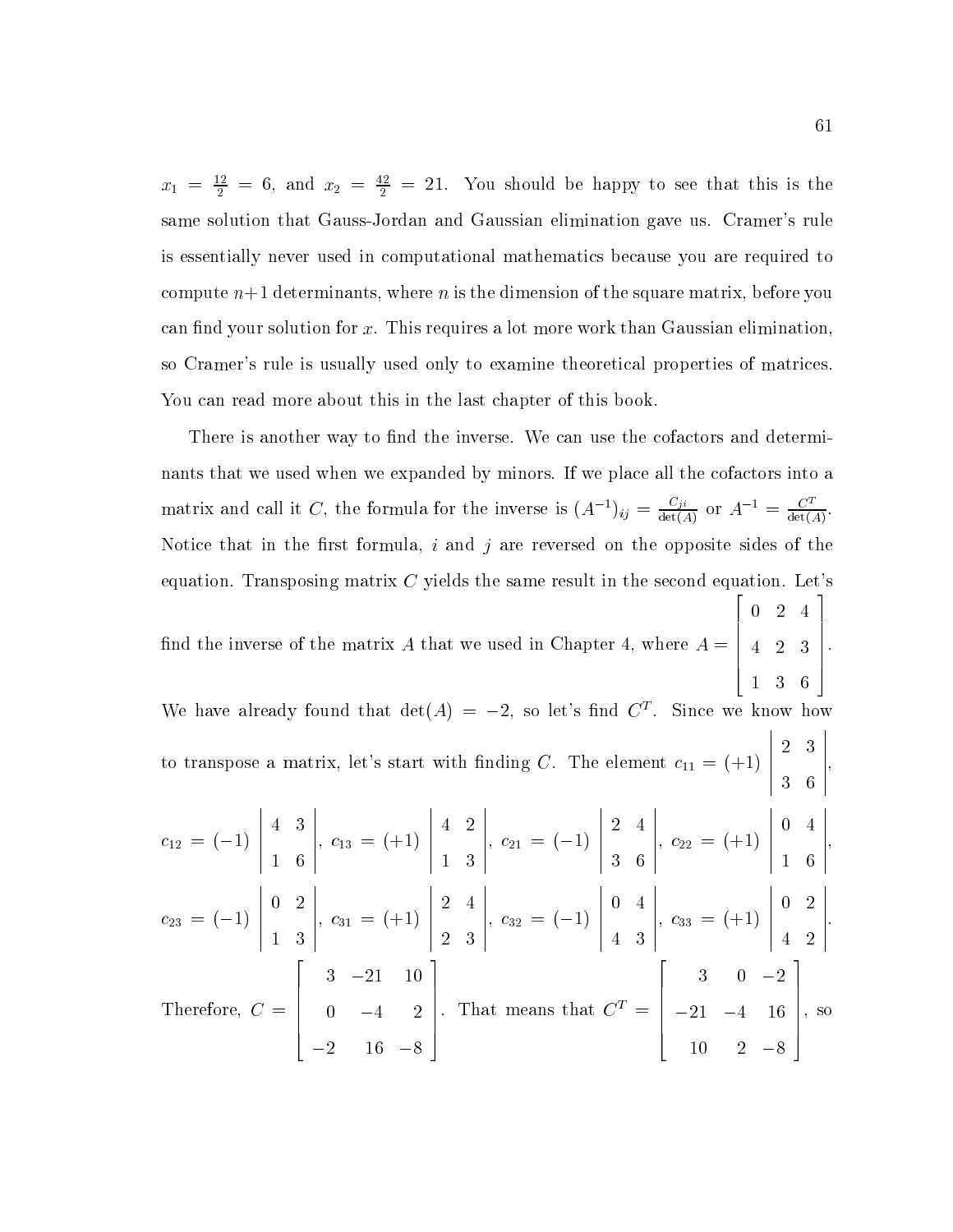$A$  = 1  $10^{\circ}$   $2^{\circ}$  $\sim$  200  $\sim$  200  $\sim$  200  $\sim$  200  $\sim$  200  $\sim$  200  $\sim$  200  $\sim$  200  $\sim$  200  $\sim$  200  $\sim$  $\begin{bmatrix} -1\frac{1}{2} & 0 & 1 \\ 10\frac{1}{2} & 2 & -8 \end{bmatrix}$ . This  $10\frac{1}{2}$  2 -8 | 1 1111 5 1 4 3  $\Bigg| \cdot$  This m . This method is not used of the method is not used of the contribution of the contribution of the contribution of the contribution of the contribution of the contribution of the contribution of the contribution of the co

you find  $n^2$  determinants of dimension  $n-1$  by  $n-1$  and 1 determinant of dimension *n* by *n*. This means that this method would require approximately  $\frac{n^5}{3}$  steps to compute the inverse if we computed the determinants with the best known algorithm. This is considerably more steps than are needed to compute the inverse using Gaussian elimination or Gauss-Jordan elimination: You can read more about this in Chapter 10.

### 5.4 Definition of the Determinant

We need some background knowledge before we can discuss the definition of the determinant. We want to form a product by choosing n elements where A is an n by n matrix. There will only be one element from each row and one element from each column in this product. For example, if one element of the product is  $a_{21}$ , then no other element in this product will be from row 2 or column 1. Let's look at a 3 by 3 matrix for an example.

$$
A = \left[ \begin{array}{ccc} a_{11} & a_{12} & a_{13} \\ a_{21} & a_{22} & a_{23} \\ a_{31} & a_{32} & a_{33} \end{array} \right]
$$

We know that we will use an element from each column, so, for consistency, we will order the product this way: a 1a 2a 3. We can be can be can be can be calculated by  $\mu$ we choose to begin with  $a_{31}$ , then we can choose from rows 1 and 2 for the remaining positions. One possible product formed by these rules is  $a_{31}a_{12}a_{23}$ . Another possible product is  $a_{11}a_{32}a_{23}$ . There are 3!, or  $3 * 2 * 1 = 6$ , of these products. For our n by n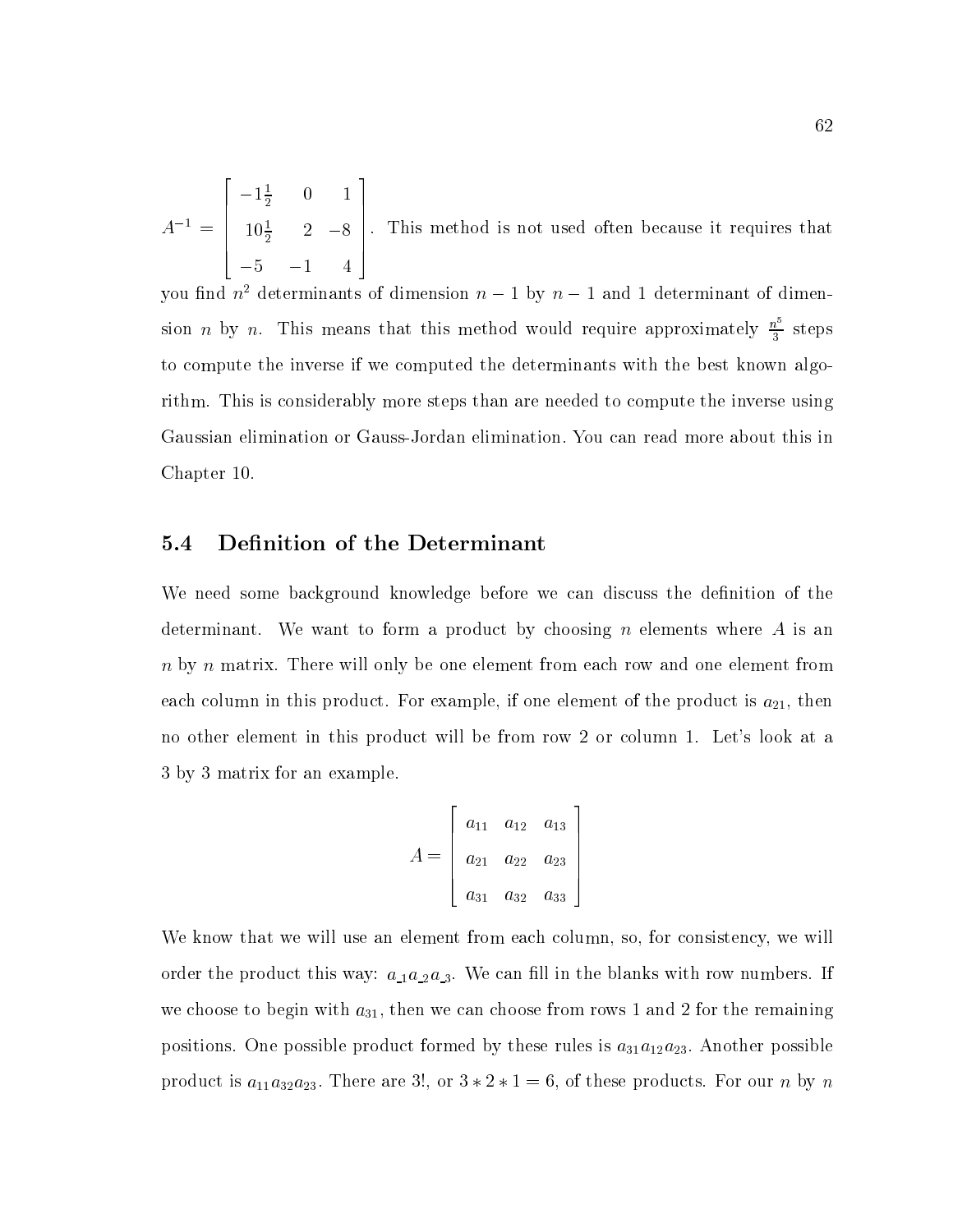matrix, there are n! possible products. All 6 possible products for this 3 by 3 matrix are:  $a_{11}a_{22}a_{33},\,a_{21}a_{32}a_{13},\,a_{31}a_{12}a_{23},\,a_{31}a_{22}a_{13},\,a_{21}a_{12}a_{33},\,{\rm and}\,\,a_{11}a_{32}a_{23}.$ 

Now, we need to determine which sign  $(+$  or  $-)$  should be attached to each product. To do this, you need to order the product with the column numbers increasing as we did above and look at the sequences of row numbers. For the product,  $a_{11}a_{22}a_{33}$ , we look at the row sequence  $(1,2,3)$ . We are looking for **inversions**, or numbers that are out of order. Since 1 comes before 2, 1 comes before 3, and 2 comes before 3 in the sequence, there are no inversions in this sequence. In the sequence  $(2,3,1)$ , which comes from the product  $a_{21}a_{32}a_{13}$ , there are two inversions because 2 is placed before 1 and 3 is placed before 1. There are also two inversions for the sequence from the product  $a_{31}a_{12}a_{23}$ . There are three inversions for  $(3,2,1)$  and one inversion each for  $(2,1,3)$  and  $(1,3,2)$ . If the number of inversions is even, then the sign attached to the product is positive. If the number of inversions is odd, then the sign attached to the product is negative. Notice that we did not say that the product was positive or negative. We simply are determining whether the product will be added or subtracted.

**Definition 5.1** The determinant of a square matrix is the sum of all the n! possible signed products formed from the matrix using each row and each column only once for each product. The sign to be attached to the product is the same as the one determined by the formula  $(-1)^N$ where  $N$  is the number of inversions as described above.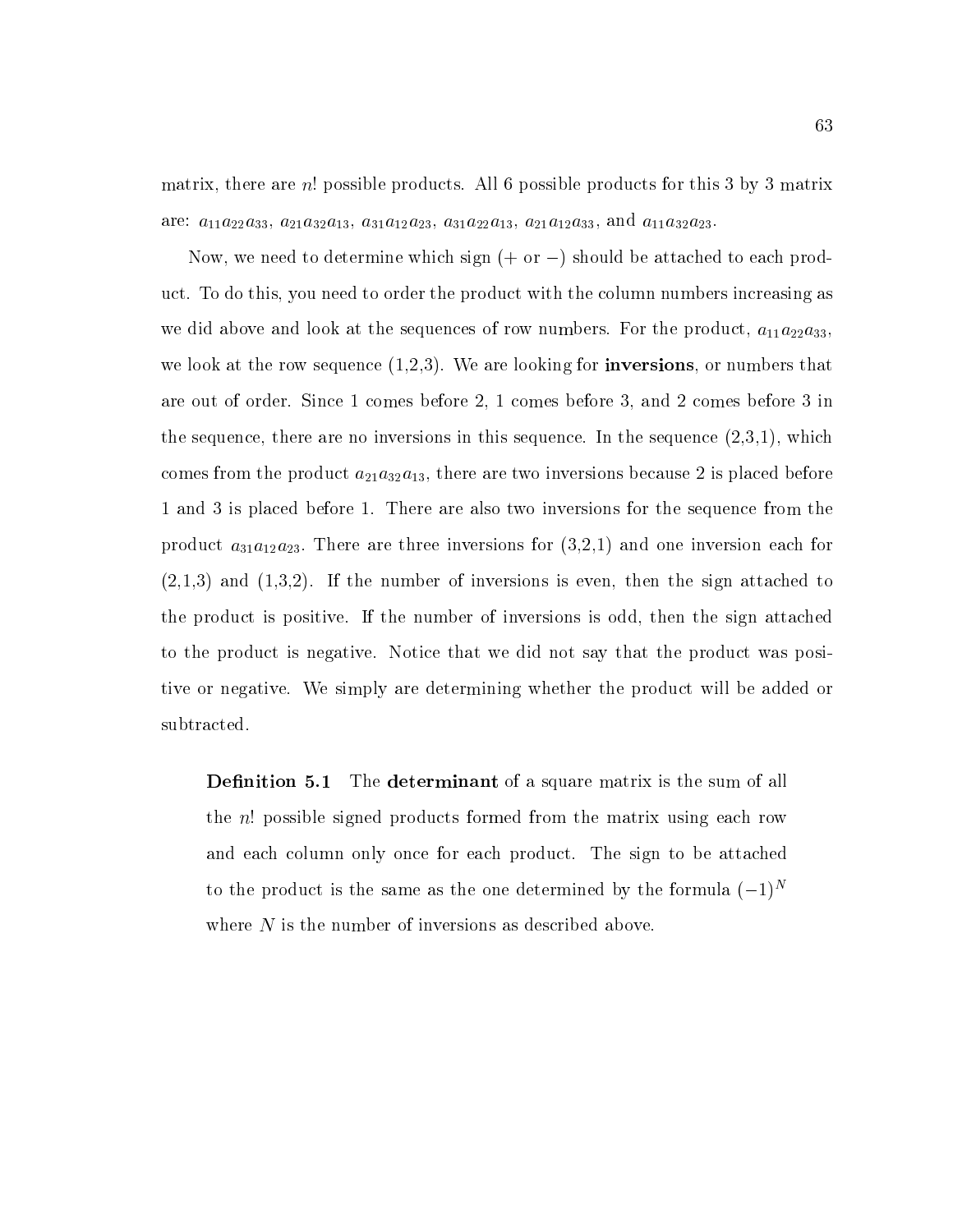The determinant of the generic 3 by 3 matrix is:  $a_{11}a_{22}a_{33} + a_{21}a_{32}a_{13} + a_{31}a_{12}a_{23}$  $a_{31}a_{22}a_{13}-a_{21}a_{12}a_{33}-a_{11}a_{32}a_{23}$ . For the matrix,

$$
A = \left[ \begin{array}{rrr} 0 & 2 & 4 \\ 4 & 2 & 3 \\ 1 & 3 & 6 \end{array} \right],
$$

the determinant is  $(0 * 2 * 6) + (4 * 3 * 4) + (1 * 2 * 3) - (1 * 2 * 4) - (4 * 2 * 6) - (0 * 3 * 3) =$  $0 + 48 + 6 - 8 - 48 - 0 = -2$  which is the same as we calculated at the beginning of the chapter.

Since this definition is cumbersome to follow, we generally do not compute the determinant by the definition, but it is good to know why the short cuts that we learned at the beginning of the chapter are valid. The determinant is also a good example of an abstract idea that has very important practical uses.

#### Questions

- 1. Can the determinant of a 2 by 2 matrix be found using expansion by minors?
- 2. Can you find the determinant of 5 by 5 or larger matrices? If so, how? If not, why not?

#### Answers

- 1. Yes, because the determinant of a 1 by 1 matrix is just the element of the matrix.
- 2. You can work larger examples, but you willhave to expand the submatrices used to find the minors also because they will be larger than 3 by 3.

### Problems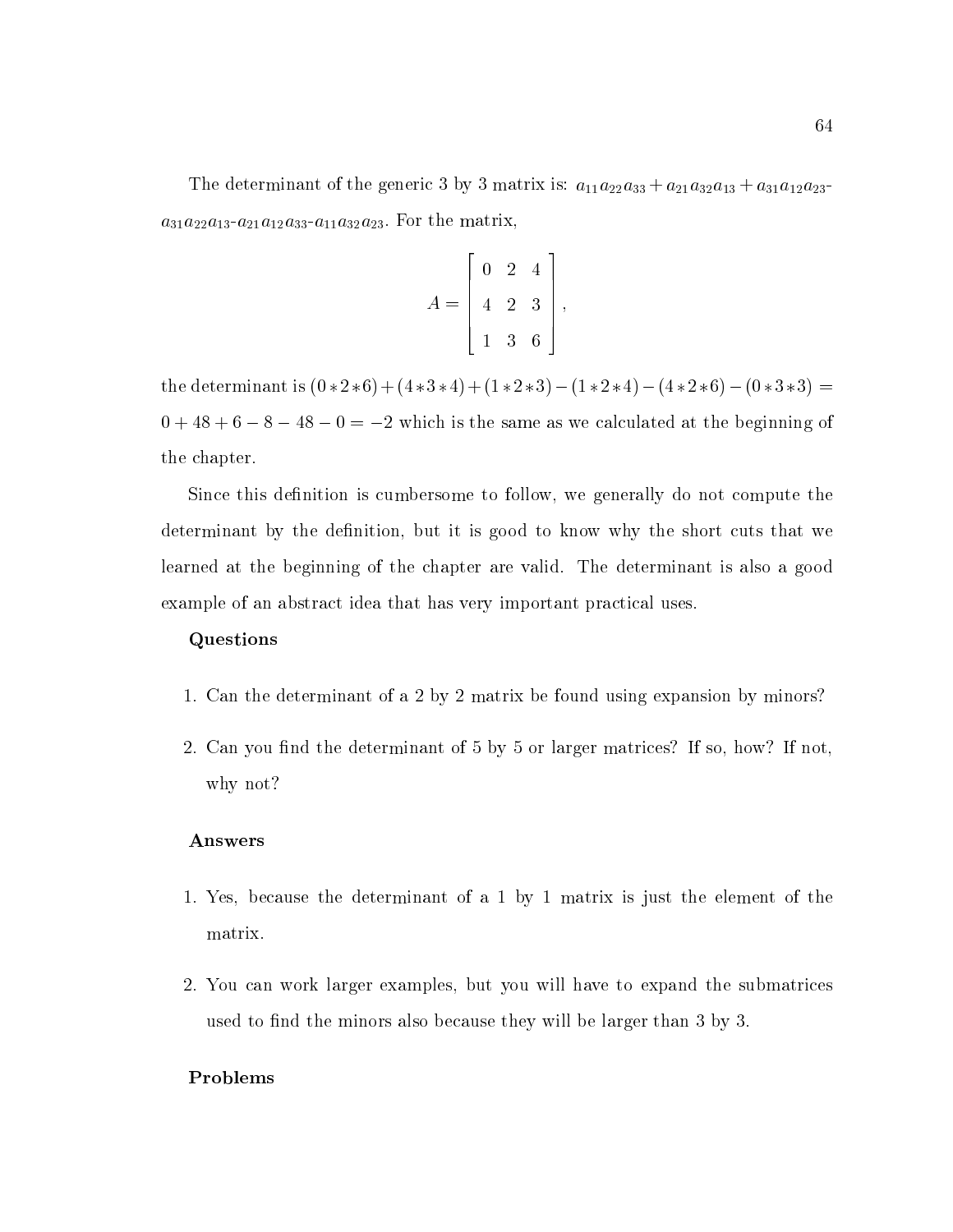. Find the determinants of these matrices. Show we have the determinants of the show

|     | (a) $\begin{bmatrix} 3 & 4 \\ 1 & -2 \end{bmatrix}$                                                                                                                                                                    |
|-----|------------------------------------------------------------------------------------------------------------------------------------------------------------------------------------------------------------------------|
|     | (b) $\begin{bmatrix} 5 & -2 \\ 3 & 6 \end{bmatrix}$                                                                                                                                                                    |
|     | (c) $\begin{bmatrix} 3 & 0 & 4 \\ 6 & 2 & -1 \\ 5 & -7 & 3 \end{bmatrix}$                                                                                                                                              |
|     | (d) $\begin{bmatrix} 2 & -3 & 1 \\ 7 & 0 & 5 \\ -5 & 2 & 4 \end{bmatrix}$                                                                                                                                              |
|     | (e) $\begin{bmatrix} 5 & 0 & 1 \\ 0 & 9 & 1 \\ 3 & -5 & 0 \end{bmatrix}$                                                                                                                                               |
|     | (f) $\begin{bmatrix} 3 & -2 & 7 & 6 \\ -4 & 0 & 2 & 1 \\ 5 & 2 & 0 & -2 \\ 2 & 0 & -1 & 0 \end{bmatrix}$                                                                                                               |
| (g) | $\overline{2}$<br>$1 \t 8 \t -3$<br>3<br>9<br>$\overline{0}$<br>$\mathbf{1}$<br>$\overline{2}$<br>$\sqrt{6}$<br>$\overline{0}$<br>$\overline{4}$<br>$\overline{4}$<br>$\overline{2}$<br>$\mathbf{1}$<br>$\overline{0}$ |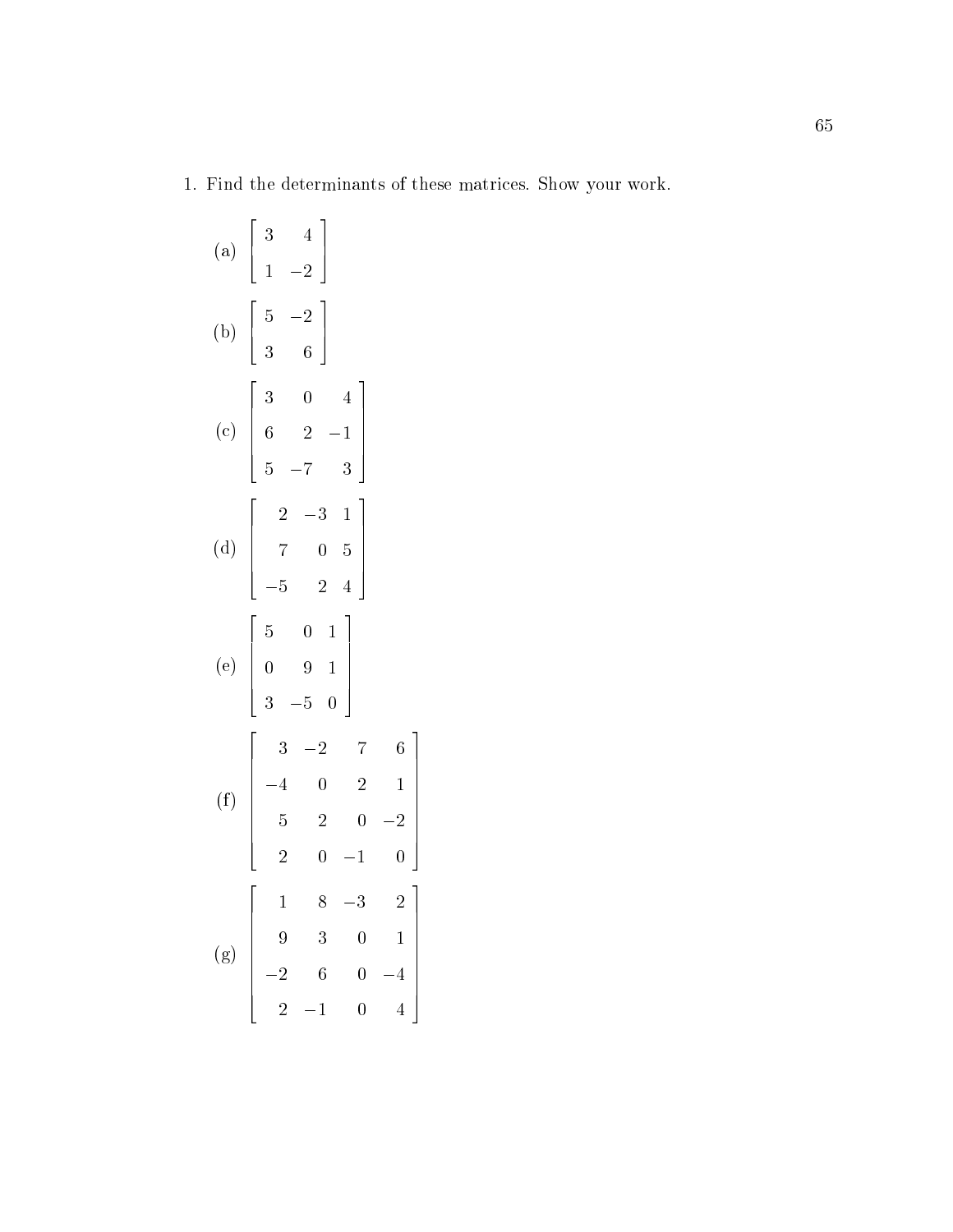(h)
$$
\begin{bmatrix} 7 & 3 & 1 & 0 \ -2 & -5 & 6 & 2 \ 0 & 8 & -3 & 1 \ 2 & 0 & 0 & -1 \end{bmatrix}
$$

$$
\begin{bmatrix} 1 & 0 & 2 & 0 & 4 \ 6 & 0 & 9 & 3 & 7 \ 3 & 0 & 5 & 0 & 1 \ 5 & 2 & 7 & 9 & 8 \ 6 & 0 & 4 & 0 & 3 \end{bmatrix}
$$

2. Use Cramer's rule to solve these systems of equations:

(a)

$$
2x_1 + 3x_2 - 5x_3 = -11
$$

$$
-4x_1 - x_2 + 3x_3 = 3
$$

$$
3x_1 - 2x_2 + x_3 = 7
$$

(b)

$$
x_1 - 5x_2 + 7x_3 = -10
$$

$$
9x_2 + 2x_3 = 7
$$

$$
x_1 + 3x_2 - x_3 = 6
$$

3. Find the inverse of matrix  $A$  using cofactors and determinants. Verify that you found the inverse by checking that I is the product matrix of  $AA^{-1}$  or  $A^{-1}A$ . Remember, since  $A$  is square, you do not have to check both because if  $AA^{-1}$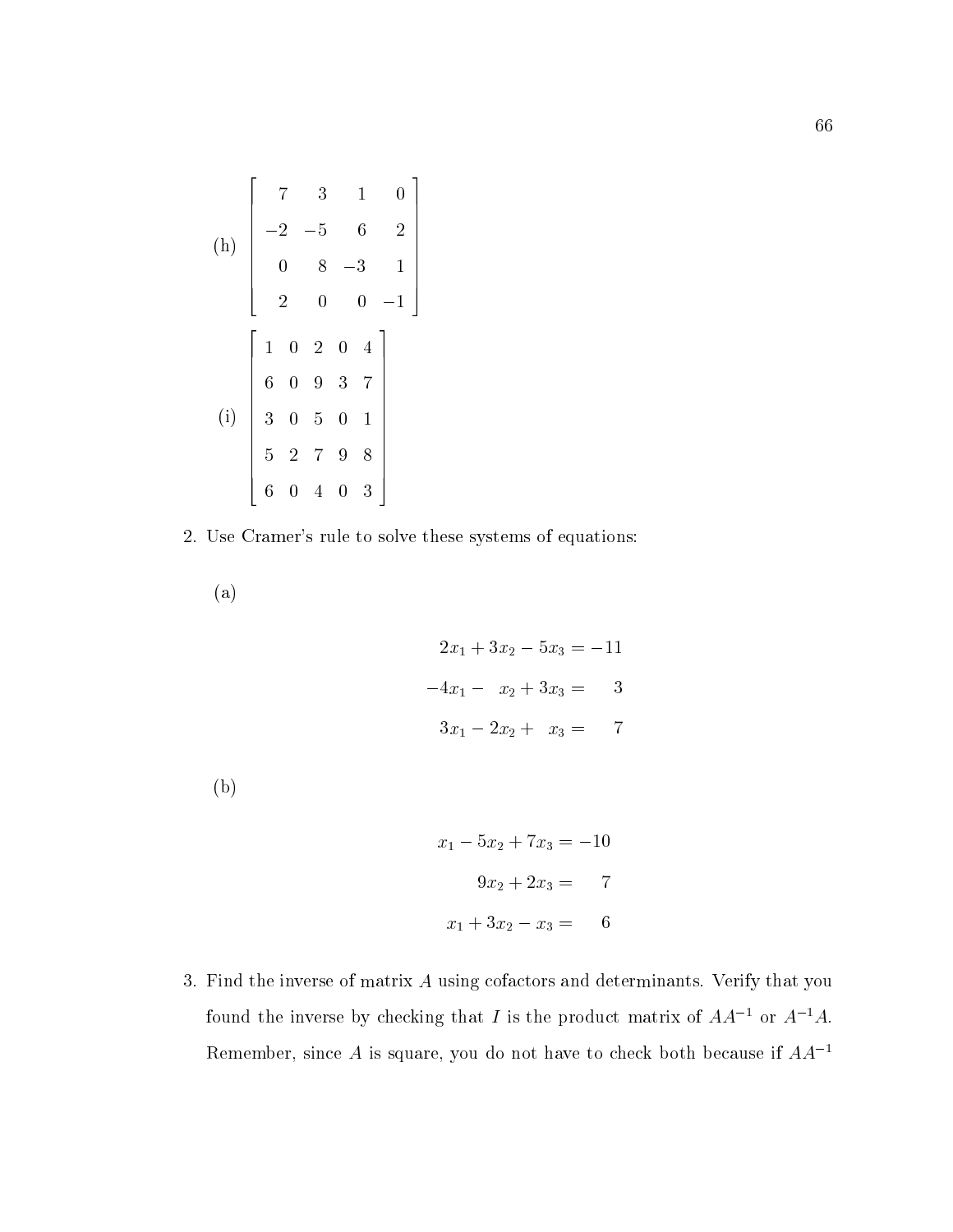or  $A^{-1}A$  is the identity matrix, then so is the other.

$$
A = \begin{bmatrix} 1 & 3 & -1 \\ 4 & -1 & 3 \\ 3 & -2 & 1 \end{bmatrix}
$$

- 4. Prove whether the following statements are true or false for 2 by 2 matrices. Remember that a counterexample establishes that a statement is false.
	- (a)  $\det(AB) = \det(A) \det(B)$
	- (b)  $det(A^{-1}) = \frac{det(A)}{det(A)}$
	- (c) det $(A + B) = det(A) + det(B)$
	- (d) det( $A_{\perp}$ )  $=$  det( $A_{\perp}$ )

Remark 14 In general, you may NOT assume that a statement is true for all matrices just because it is true for 2 by 2 matrices, but for the examples in this question, those that are true for 2 by 2 matrices are true for all matrices if the dimensions allow the operations to be performed.

5. Show that the determinant of an upper triangular matrix is the product of the diagonal entries.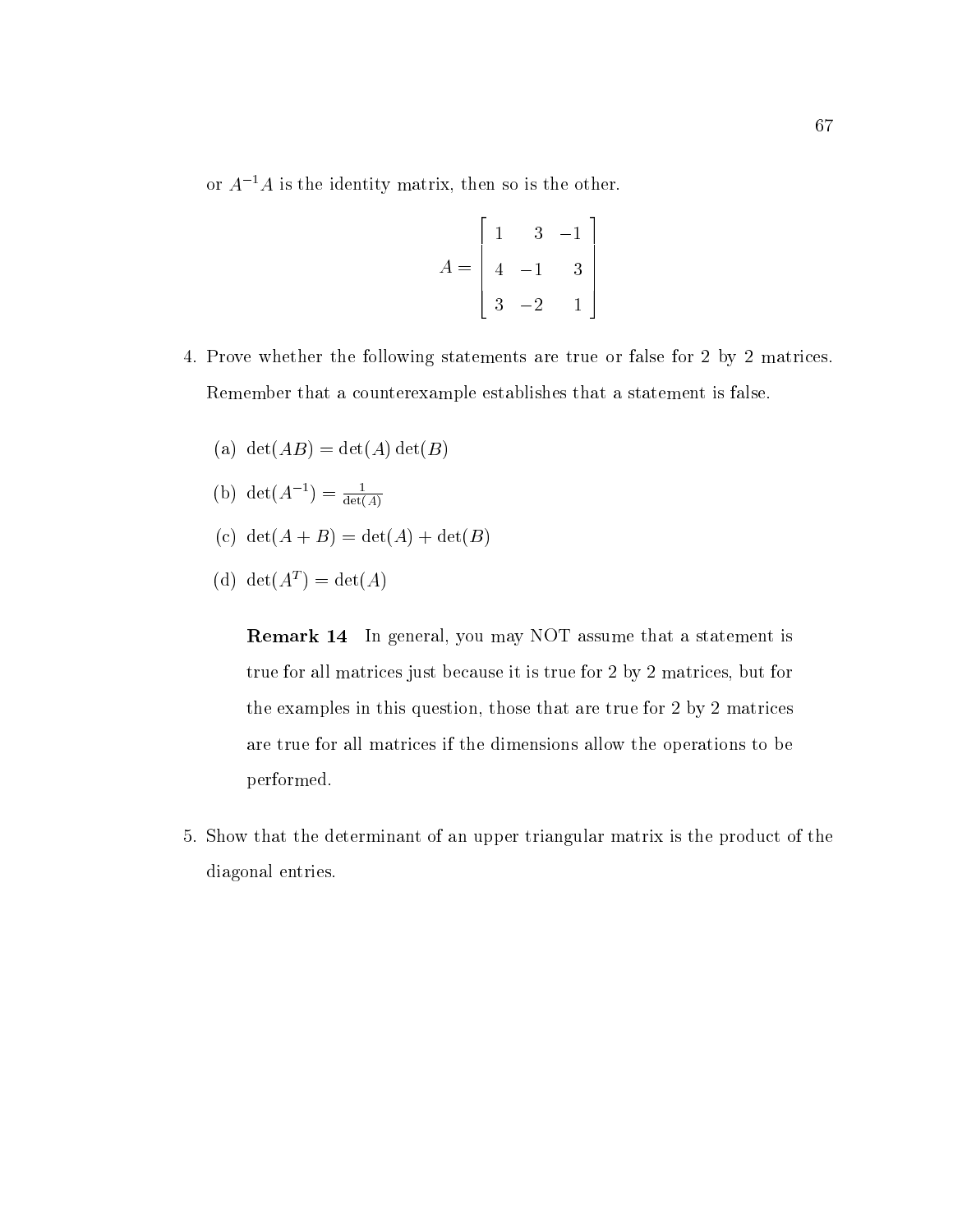# Chapter 6

### Consistent and Inconsistent Systems

When you solve a system of linear equations, what does your solution set (all of your solutions) describe geometrically? In each problem involving 2 by 2 matrices that we solved, our solution set was the point of intersection of the two lines represented by the equations in our system. In each problem with 3 by 3 matrices, the solution set was the point of intersection of 3 planes. However, a system of linear equations does not always have a point as the solution set.

If you solve the system

$$
x_1 + 2x_2 = 4
$$

$$
2x_1 + 4x_2 = 8
$$

algebraically, what do you get? You have an infinite number of solutions along the line  $x_1 = 4 - 2x_2$  because any solution to the first equation, also solves the second equation. Therefore, you can choose any value for one of the variables, and you will be able to find a value for the other variable so that both equations are satisfied. This is called a consistent system because there is a solution. It is further categorized as an **underdetermined** system because there is not enough information to determine a unique solution.

**Definition 6.1** A system is **consistent** if there is at least one solution.

**Definition 6.2** A system is **underdetermined** when there are an infinite number of solutions.

For a linear system, if there are two or more solutions, then there are an infinite number of solutions. These solutions all lie on the same line. Geometrically, this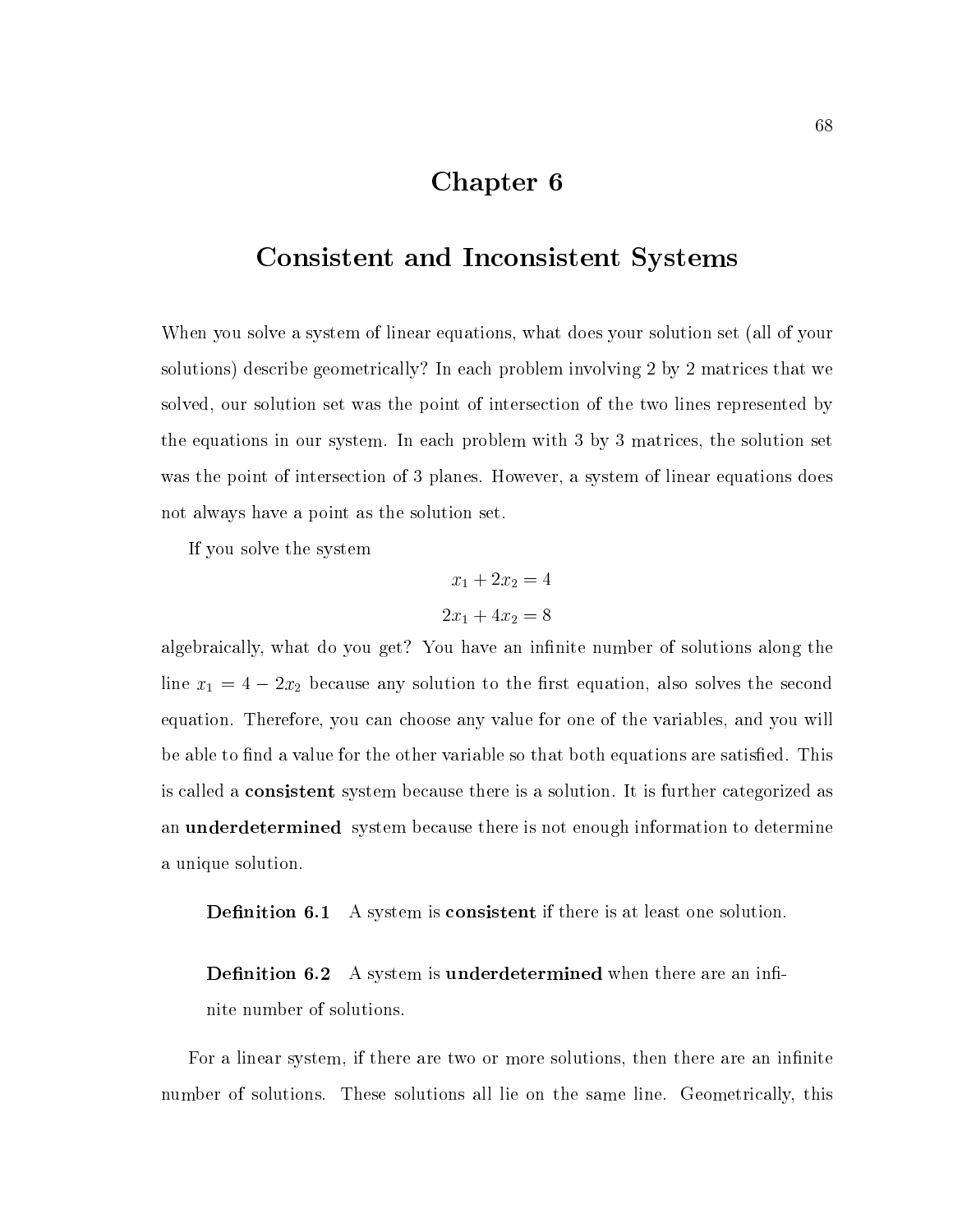system represents a line because both equations are representations of the same line. Try to solve this system with Gaussian elimination. What do you get? We get 2 6 4 1 2 0 0 0 1  $\left[\begin{array}{c} 4 \\ 0 \end{array}\right]$ and the contract of the contract of the contract of the contract of the contract of the contract of the contract of  $\sim$  1  $\sim$  1  $\sim$  1  $\sim$  1  $\sim$  1  $\sim$  1  $\sim$  1  $\sim$  1  $\sim$  1  $\sim$  1  $\sim$  1  $\sim$  1  $\sim$  1  $\sim$  1  $\sim$  1  $\sim$  1  $\sim$  1  $\sim$  1  $\sim$  1  $\sim$  1  $\sim$  1  $\sim$  1  $\sim$  1  $\sim$  1  $\sim$  1  $\sim$  1  $\sim$  1  $\sim$  1  $\sim$  1  $\sim$  1  $\sim$  1  $\sim$ and the second contract of the second contract of the second contract of the second contract of the second con 7 5, because the second equation is <sup>a</sup> multiple of the rst. The second equation requires that  $0x_1 + 0x_2 = 0$  which is always true. Therefore, our second equation made no additional requirements beyond what the first equation requires. When Gaussian elimination on a system with a square coefficient matrix leaves you with zeros across an entire row of the augmented matrix and there are no rows with zeros to the left of the bar and a non-zero number to the right of the bar, you know that you have a consistent system that is underdetermined. We move the zero row or rows to the bottom of the matrix. When we try to get zeros above the main diagonal in Gauss-Jordan elimination, we do not try to get zeros in a column if the diagonal element of that column is zero. Try this next system before reading further!

$$
2x_1 + 4x_2 + 5x_3 = 47
$$
  
\n
$$
3x_1 + 10x_2 + 11x_3 = 104
$$
  
\n
$$
3x_1 + 2x_2 + 4x_3 = 37
$$

What is the solution to the system? Our work and solution are below.

| $\overline{2}$ | $\overline{4}$ | 5              | 47     | Original            |
|----------------|----------------|----------------|--------|---------------------|
| 3              | 10             | 11             | 104    | Augmented           |
| 3              | $\sqrt{2}$     | $\overline{4}$ | $37\,$ | Matrix              |
| $\mathbf{1}$   | $\overline{2}$ | 2.5            |        | 23.5<br>$r1 \div 2$ |
| 3              | 10             | 11             | 104    |                     |
| 3              | 2              |                | 37     |                     |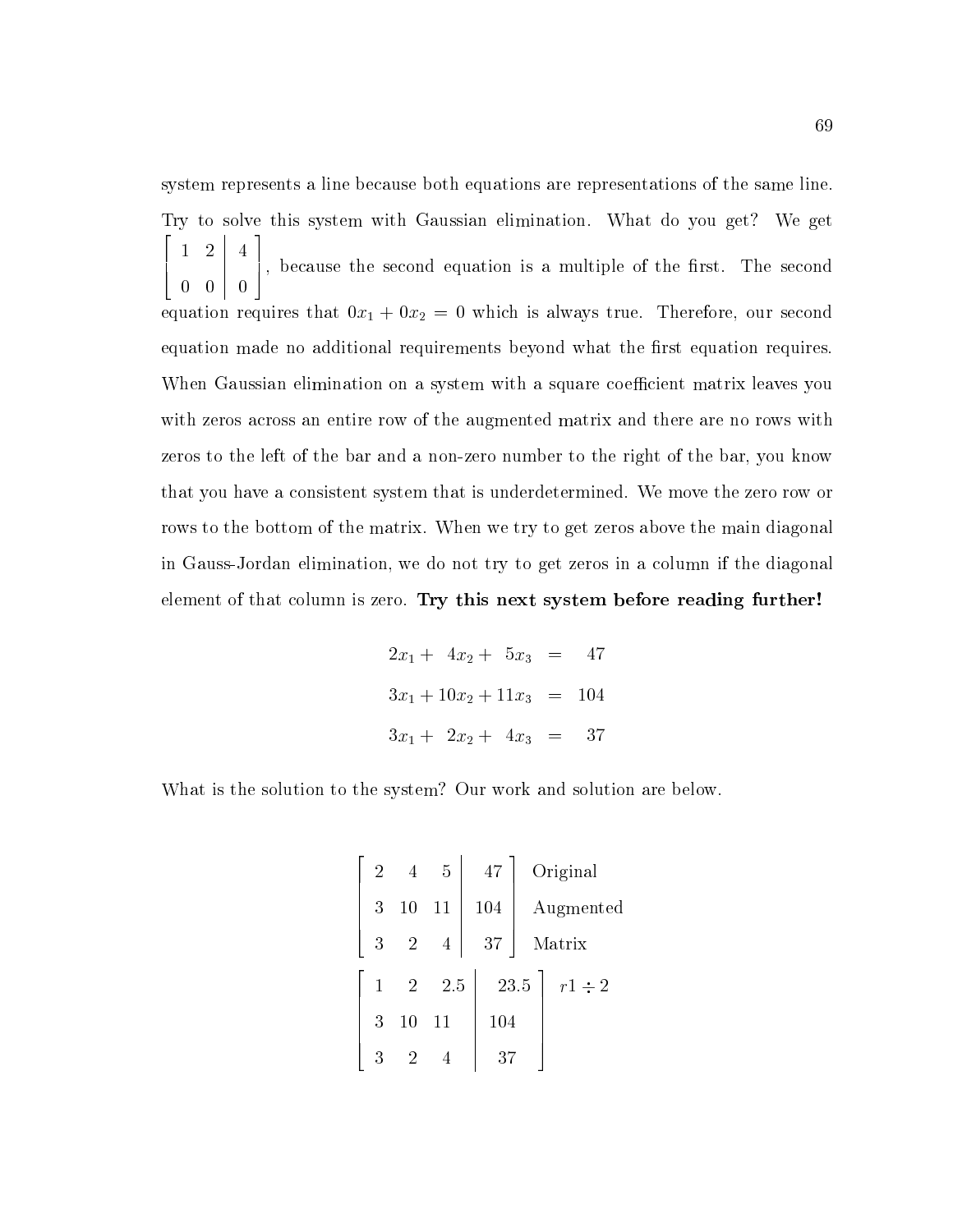$$
\begin{bmatrix}\n1 & 2 & 2.5 & 23.5 \\
0 & 4 & 3.5 & 33.5 \\
0 & -4 & -3.5 & -33.5\n\end{bmatrix}\n\xrightarrow{-3 * r1 + r2}\n\begin{bmatrix}\n1 & 2 & 2.5 & 23.5 \\
0 & 1 & .875 & 8.375 \\
0 & -4 & -3.5 & -33.5\n\end{bmatrix}\n\xrightarrow{r2 \div 4}\n\begin{bmatrix}\n1 & 2 & 2.5 & 23.5 \\
0 & 1 & .875 & 8.375 \\
0 & 0 & 0 & 0\n\end{bmatrix}\n\begin{bmatrix}\n1 & 2 & 2.5 & 8.375 \\
0 & 1 & .875 & 8.375 \\
0 & 0 & 0 & 0\n\end{bmatrix}\n\begin{bmatrix}\n4 * r2 + r3 \\
4 * r2 + r3 \\
0 & 1 & 0.875 & 8.375 \\
0 & 0 & 0 & 0\n\end{bmatrix}
$$

This tells us that  $x_1 = 6.75 - .75x_3$  and  $x_2 = 8.375 - .875x_3$ . That means that we can choose whatever number we want for one element of  $x$  and get corresponding valid solutions for the other two. For instance, if we choose  $x_3$  to be 1, then  $x_1 = 6$ and  $x_2 = 7.5$ . Instead, we may choose  $x_1 = 6.75$  then  $x_2 = 8.375$  and  $x_3 = 0$ . There are an infinite number of solutions that we can find in this manner. Notice that this system is also consistent and underdetermined.

What do you get if you try to solve

$$
x_1 + 2x_2 = 4
$$

$$
2x_1 + 4x_2 = 9
$$

algebraically? The result is a requirement that you know cannot be satisfied. We get  $0 = 1$  (you may arrive at a different contradictory requirement). This system is called inconsistent.

Definition 6.3 A system is inconsistent if it has no solutions.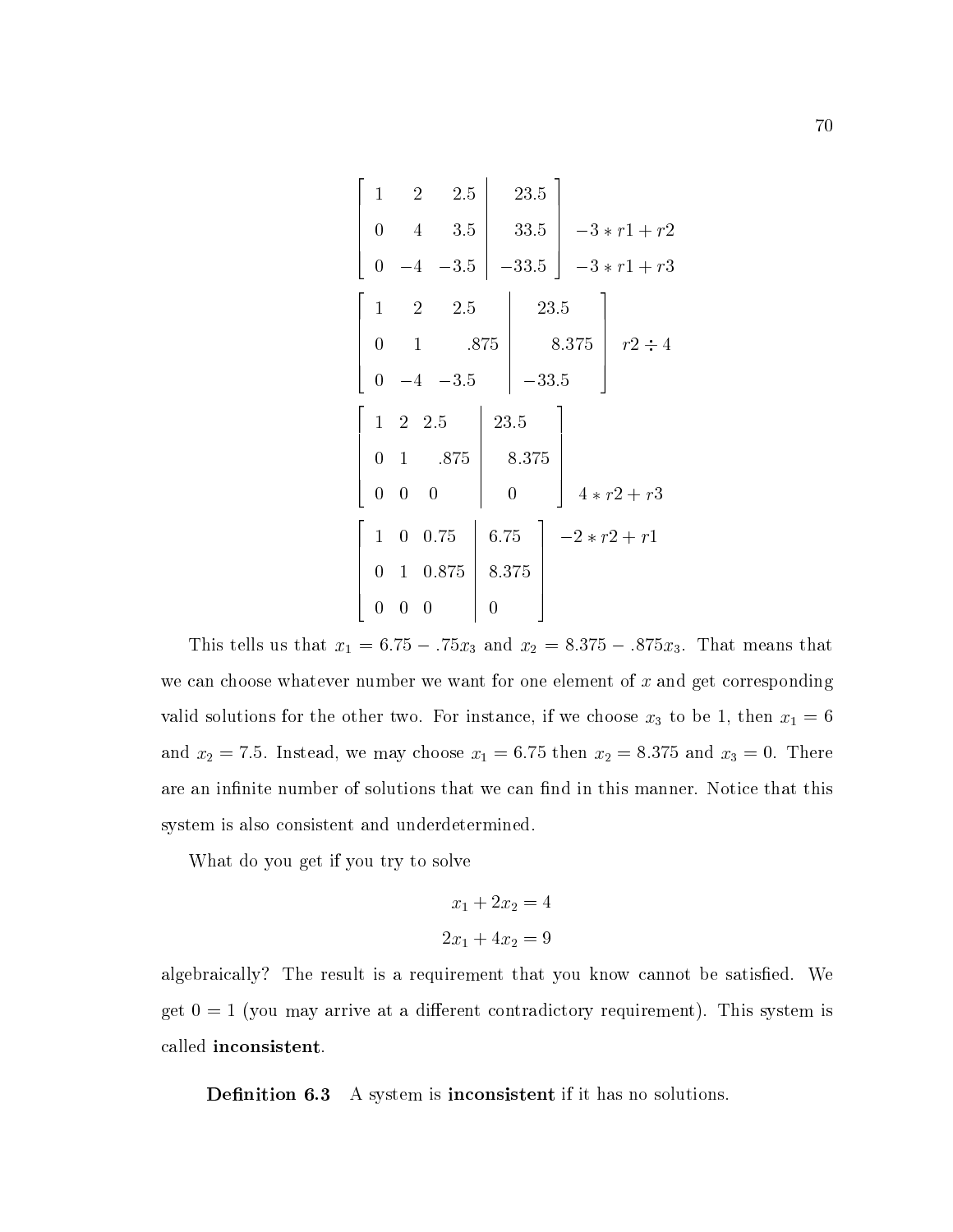If you graph these lines, you will see that they are parallel. Try to solve this system using Gaussian elimination. Our work follows:

$$
\begin{bmatrix} 1 & 2 & 4 \ 2 & 4 & 9 \end{bmatrix}
$$
 Original  
Augmented Matrix  

$$
\begin{bmatrix} 1 & 2 & 4 \ 0 & 0 & 1 \end{bmatrix}
$$
 
$$
-2*r1 + r2
$$

This requires that  $0x_1 + 0x_2 = 1$ . We know that this cannot be true. When using Gaussian elimination on a system, if you have zeros in an entire row to the left of the bar and do not have a zero to the right of the bar on that row, you know that you have an inconsistent system. Therefore, there is no point where the lines (or planes if you are in higher dimensions) intersect, so the system does not have a solution.

With underdetermined and inconsistent systems, you will never be able to get an identity matrix to the left of the bar of the augmented matrix. Therefore, we will not be able to find an inverse for the coefficient matrix. The only coefficient matrices that have inverses are those that have a unique point as the solution to the system, and the only coefficient matrices that have a unique point as the solution to the system are those that have inverses. These systems are consistent because they have a solution and **uniquely determined** because there is exactly one solution. This type of system was explored in Chapter 4.

**Definition 6.4** A system is uniquely determined if there is exactly one solution to the system.

Remark 15 Many pre-calculus texts refer to underdetermined systems as dependent systems and to uniquely determined systems as independent systems.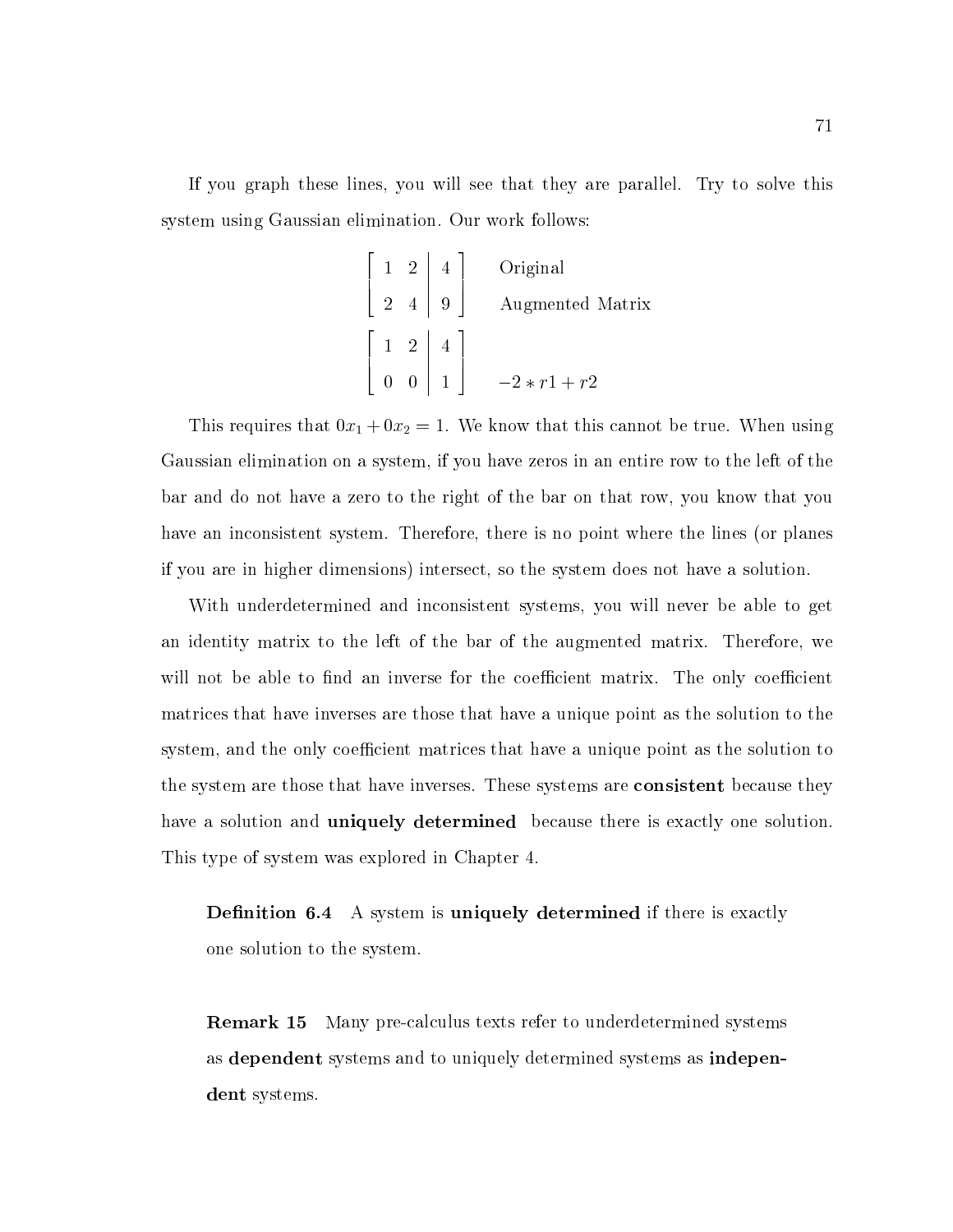For the examples above, find the determinant of  $A$  in each case. Can you draw a conclusion from this data that relates the determinant of  $A$  to whether or not the system has a unique solution? If not, solve some additional systems and try again to draw a conclusion.

Using determinants, we can check to see if a system is uniquely determined. If the determinant of the coefficient matrix is not equal to zero, the system is uniquely determined. Thinking of the systems that involve 2 by 2 matrices, can you tell why systems with determinants equal to zero are not uniquely determined? Remember that the formula for the inverse of a 2 by 2 matrix is  $\frac{d}{det(A)}$  $\overline{\phantom{a}}$  2  $\overline{\phantom{a}}$  2  $\overline{\phantom{a}}$  2  $\overline{\phantom{a}}$  2  $\overline{\phantom{a}}$  2  $\overline{\phantom{a}}$  2  $\overline{\phantom{a}}$  2  $\overline{\phantom{a}}$  2  $\overline{\phantom{a}}$  2  $\overline{\phantom{a}}$  2  $\overline{\phantom{a}}$  2  $\overline{\phantom{a}}$  2  $\overline{\phantom{a}}$  2  $\overline{\phantom{a}}$  2  $\overline{\phantom{a}}$  2  $\overline{\phantom{a}}$ 6 4 d between the control of the control of the control of the control of the control of the control of the control of the control of the control of the control of the control of the control of the control of the control of th contract and contract and contract and contract and contract and contract and contract and contract and contract and and the second contract of the second contract of the second contract of the second contract of the second con | Does  $\frac{1}{\det(A)}$ have a meaning if  $det(A) = 0$ ? No, it does not. This is another illustration of the fact that the square matrix represented by A in  $Ax = b$  for an inconsistent or underdetermined systems does not have an inverse. You willsee that this holds true for all the problems that you do. If  $\det(A) \neq 0$ , the system is uniquely determined and A is invertible. If  $det(A) = 0$ , the system is either underdetermined or inconsistent; therefore, A is not invertible. In practice, the determinant is not used to test systems in this manner because other methods require fewer steps. However, these relationships are very important to the theory of matrices.

**Remark 16** In this section, occasionally, we refer to systems that have square coefficient matrices. This is only for simplicity. All of these classifications also apply to matrices with non-square coefficient matrices. However, we cannot take the determinant of a non-square matrix. Also, we cannot rely entirely upon the appearance of the last row of the system after Gaussian elimination eventhough that information is still valuable.

Here is a visual breakdown of the information that you have been given. This breakdown assumes a square coefficient matrix.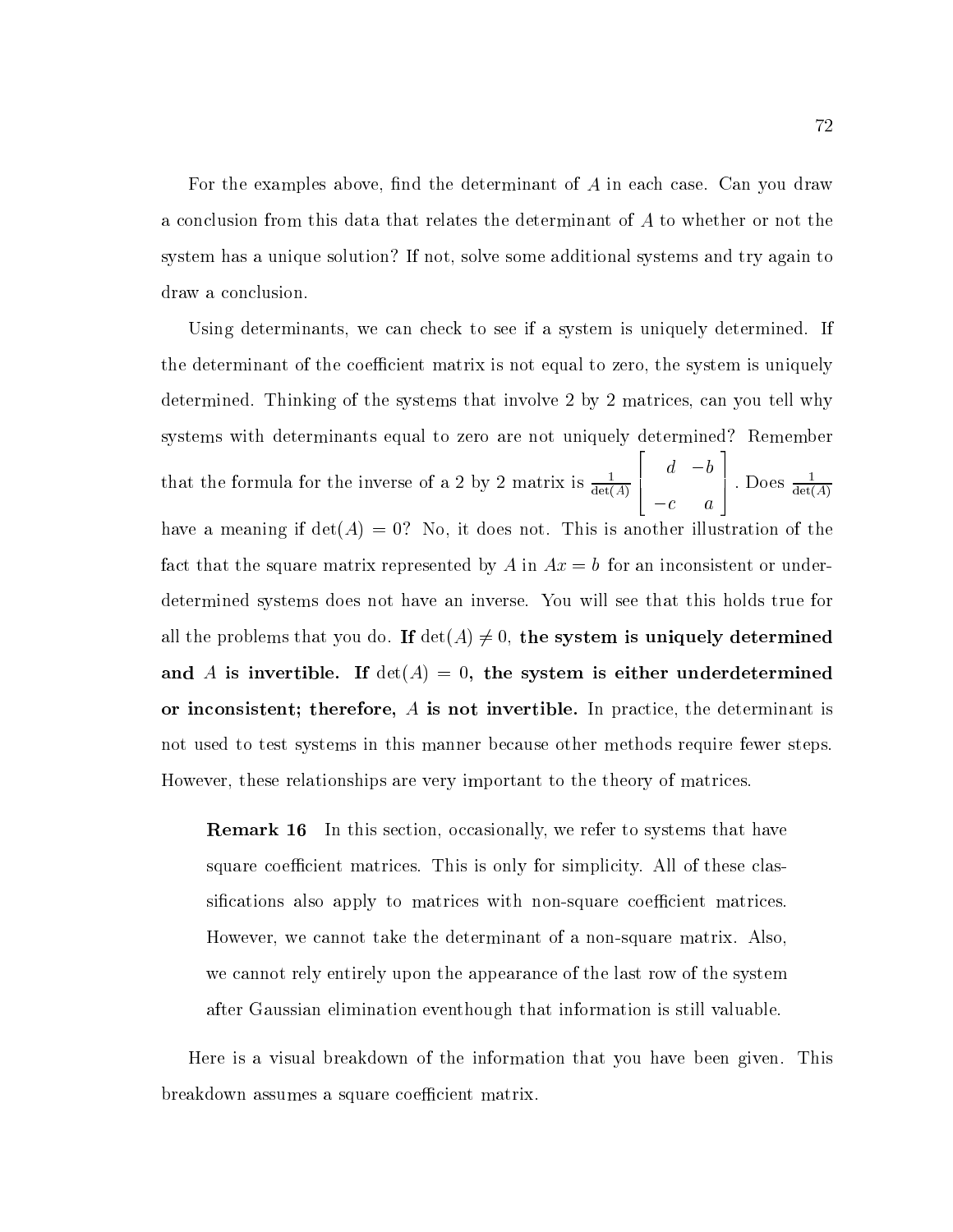

Note: A system is inconsistent if ANY row of the matrix has zeros left of the bar and a non-zero number right of the bar. Therefore, the matrix

**2005 2006 2006 2006 2006** 6 6  $\begin{array}{cc} 0 & 0 \end{array}$ design and the contract of the contract of the contract of the contract of the contract of the contract of the and the contract of the contract of the contract of the contract of the contract of the contract of the contract of the contract of the contract of the contract of the contract of the contract of the contract of the contra 1 0 3 0 0 0 0 0 0  $6<sup>1</sup>$  $\mathbf{1}$  and  $\mathbf{1}$  and  $\mathbf{1}$ and the contract of the contract of the contract of the contract of the contract of the contract of the contract of  $\begin{array}{cc} \end{array}$    0 2 7 7 would be inconsistent eventhough the entire last row contains only 3 The contract of the contract of the contract of the contract of the contract of the contract of the contract of The contract of the contract of the contract of the contract of the contract of the contract of the contract of The contract of the contract of the contract of the contract of the contract of the contract of the contract of the contract of the contract of the contract of the contract of the contract of the contract of the contract o zeros.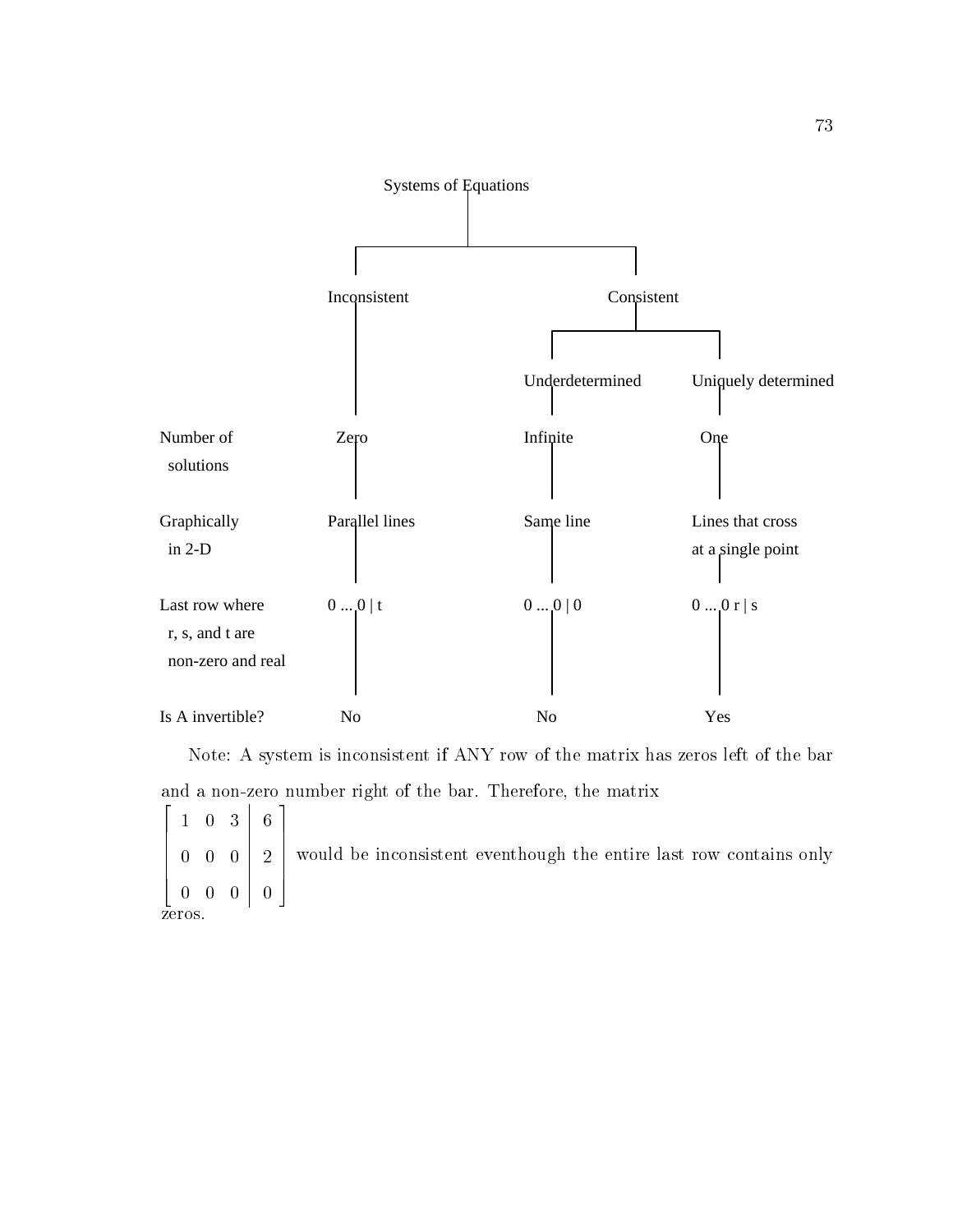### Problems

- 1. Classify these systems as either consistent or inconsistent. If the system is consistent, further categorize it as underdetermined or uniquely determined. Explain why the system fits into that category. Also, explain what this means graphically for each system.
	- (a)  $2x_1 + 3x_2 = 9$  and  $3x_1 + 4\frac{1}{2}x_2 = 13$ (b)  $3x_1 + 4x_2 = 7$  and  $9x_1 + 12x_2 = 21$ (c)  $2x_1 + 3x_2 = 8$  and  $3x_1 + 4x_2 = 11$ (d) Ax  $\mathcal{A}$  and  $\mathcal{A}$  are A  $\mathcal{A}$  and  $\mathcal{A}$ **2005 2006 2006 2006 2006**  $\begin{bmatrix} 2 & 1 & 0 \end{bmatrix}$ 1 3 4 2 1 6 1 7 0 3 and  $b =$ and b  $\mathbf{B}$  and b  $\mathbf{B}$  and b  $\mathbf{B}$  and b  $\mathbf{B}$  and b  $\mathbf{B}$ 2022 - 2022 - 2022 - 2022 - 2022 - 2022 - 2022 - 2022 - 2022 - 2022 - 2022 - 2022 - 2022 - 2022 - 2022 - 2022 6 6 6 6 6 4  $-$  5  $-$  5  $-$  5  $-$  5  $-$  5  $-$  5  $-$  5  $-$  5  $-$  5  $-$  5  $-$  5  $-$  5  $-$  5  $-$  5  $-$  5  $-$  5  $-$  5  $-$  5  $-$  5  $-$  5  $-$  5  $-$  5  $-$  5  $-$  5  $-$  5  $-$  5  $-$  5  $-$  5  $-$  5  $-$  5  $-$  5  $-$  5  $-$  5  $-$  5  $-$  5  $-$  5  $-$  5  $\sim$  1  $\sim$  1  $\sim$  $3.33$  3  $3.33$  3  $3.33$  3  $3.33$  3  $3.33$  3  $3.33$  3  $3.33$  3  $3.33$  3  $3.33$  3  $3.33$  3  $3.33$  3  $3.33$  3  $3.33$  3  $3.33$  3  $3.33$  3  $3.33$  3  $3.33$  3  $3.33$  3  $3.33$  3  $3.33$  3  $3.33$  3  $3.33$  3  $3.33$  3  $3.33$  3  $3.33$ 3  $\vert$ (e) Ax  $e$  and  $e$  and  $e$  and  $e$  and  $e$  where  $\theta$  and  $e$  where  $\theta$  and  $e$  where  $\theta$  and  $e$  and  $e$ **2005 2006 2006 2006 2006**  $\begin{vmatrix} 5 & 2 \end{vmatrix}$ 2 3 4  $\sim$  2  $\sim$  2  $\sim$  2  $\sim$  2  $\sim$  2  $\sim$  2  $\sim$  2  $\sim$  2  $\sim$  2  $\sim$  2  $\sim$  2  $\sim$  2  $\sim$  2  $\sim$  2  $\sim$  2  $\sim$  2  $\sim$  2  $\sim$  2  $\sim$  2  $\sim$  2  $\sim$  2  $\sim$  2  $\sim$  2  $\sim$  2  $\sim$  2  $\sim$  2  $\sim$  2  $\sim$  2  $\sim$  2  $\sim$  2  $\sim$  2  $\sim$ 0 11 18 3 and  $b =$ and b = 2  $\begin{bmatrix} 7 \end{bmatrix}$  $\sim$  1.  $\sim$  1.  $\sim$  1.  $\sim$  1.  $\sim$  1.  $\sim$  1.  $\sim$  1.  $\sim$  1.  $\sim$  1.  $\sim$  1.  $\sim$  1.  $\sim$  1.  $\sim$  1.  $\sim$  1.  $\sim$  1.  $\sim$  1.  $\sim$  1.  $\sim$  1.  $\sim$  1.  $\sim$  1.  $\sim$  1.  $\sim$  1.  $\sim$  1.  $\sim$  1.  $\sim$  1.  $\sim$  1.  $\sim$  1.  $\sim$  7 <u>– – 11. oktober – 11. oktober – 11. oktober – 11. oktober – 11. oktober – 11. oktober – 11. oktober – 11. oktober – 11. oktober – 11. oktober – 11. oktober – 11. oktober – 11. oktober – 11. oktober – 11. oktober – 11. okt</u> 3  $\Big\}$ (f ) axis are a set of the property of  $\mathbf{r}$  and  $\mathbf{r}$  and  $\mathbf{r}$  are a set of  $\mathbf{r}$  $\overline{\phantom{a}}$  22  $\overline{\phantom{a}}$  22  $\overline{\phantom{a}}$  22  $\overline{\phantom{a}}$  22  $\overline{\phantom{a}}$  22  $\overline{\phantom{a}}$  22  $\overline{\phantom{a}}$  22  $\overline{\phantom{a}}$  22  $\overline{\phantom{a}}$  22  $\overline{\phantom{a}}$  22  $\overline{\phantom{a}}$  22  $\overline{\phantom{a}}$  22  $\overline{\phantom{a}}$  22  $\overline{\phantom{a}}$  22  $\overline{\phantom{a}}$  $\begin{bmatrix} 1 & \frac{1}{2} & 1\frac{1}{2} \end{bmatrix}$ — <del>—</del> <del>—</del> <del>—</del>  $1 \frac{1}{2}$   $1\frac{1}{2}$   $\alpha$ <sup>114</sup> <u>2001 - Andrea Station Andrea Station Andrea Station Andrea Station Andrea Station Andrea Station Andrea Station Andrea Station Andrea Station Andrea Station Andrea Station Andrea Station Andrea Station Andrea Station Andr</u> 6 3 9 3 and  $b =$ and b = 2  $\left| \begin{array}{c} -\frac{1}{2} \end{array} \right|$ 3 3  $\vert$ (g) Ax = b where A =  $\overline{\phantom{a}}$  22  $\overline{\phantom{a}}$  22  $\overline{\phantom{a}}$  22  $\overline{\phantom{a}}$  22  $\overline{\phantom{a}}$  22  $\overline{\phantom{a}}$  22  $\overline{\phantom{a}}$  22  $\overline{\phantom{a}}$  22  $\overline{\phantom{a}}$  22  $\overline{\phantom{a}}$  22  $\overline{\phantom{a}}$  22  $\overline{\phantom{a}}$  22  $\overline{\phantom{a}}$  22  $\overline{\phantom{a}}$  22  $\overline{\phantom{a}}$  $\begin{bmatrix} 1 & 2 & 3 \end{bmatrix}$ 2 3 4 1 2 3 3 4 <sup>1</sup> <sup>2</sup> <sup>6</sup> and the second contract of the second contract of the second contract of the second contract of the second con and  $b =$ and b = 2 6 6 6 6 6 4 9  $\sim$  600  $\sim$  600  $\sim$  600  $\sim$  600  $\sim$  600  $\sim$  600  $\sim$  600  $\sim$  600  $\sim$  600  $\sim$  600  $\sim$  600  $\sim$  600  $\sim$  600  $\sim$  600  $\sim$  600  $\sim$  600  $\sim$  600  $\sim$  600  $\sim$  600  $\sim$  600  $\sim$  600  $\sim$  600  $\sim$  600  $\sim$  600  $\sim$   $\sim$  13  $\sim$  13  $\sim$  13  $\sim$  13  $\sim$  13  $\sim$  13  $\sim$  13  $\sim$  13  $\sim$  13  $\sim$  13  $\sim$  13  $\sim$  13  $\sim$  13  $\sim$  13  $\sim$  13  $\sim$  13  $\sim$  13  $\sim$  13  $\sim$  13  $\sim$  13  $\sim$  13  $\sim$  13  $\sim$  13  $\sim$  13  $\sim$  13  $\sim$  13  $\sim$  13  $\sim$  3  $\vert$
- 2. Which of the matrices in problem 1 are invertible?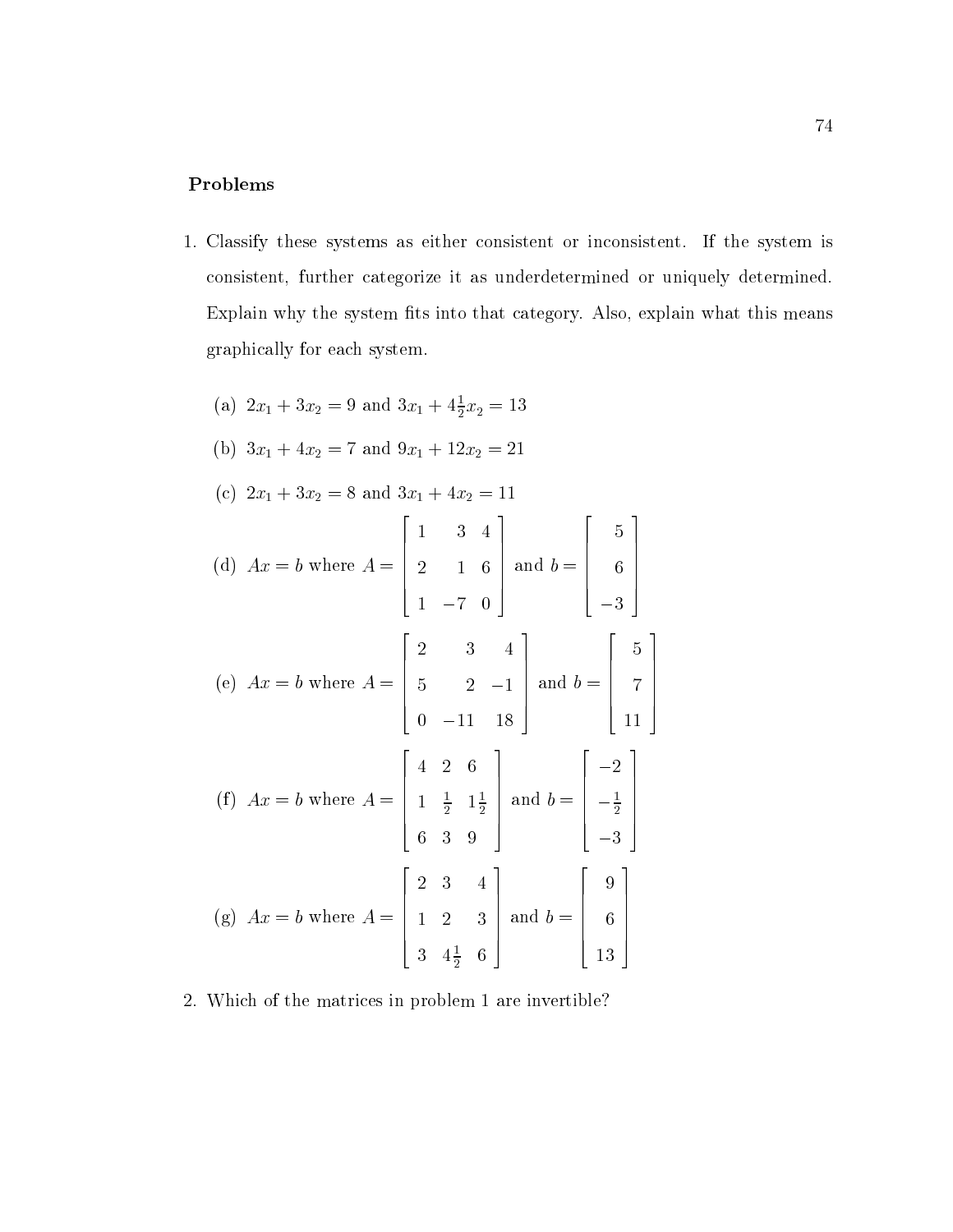# First Review

1. What are the dimensions of matrix A?

$$
A = \left[ \begin{array}{rrr} 3 & 2 & 5 \\ 7 & 1 & 0 \end{array} \right]
$$

- 2. Construct a generic 3 by 4 matrix, B, using the correct subscripted notation. (Hint: The element in the upper left corner is  $b_{11}$ .)
- 3. (a) Put the following information into a 2 by 3 matrix and label it. Keith scored 94 on his test and had a 99 homework average. Juan received 75 on his test and averaged 80 on homework. Yolanda's homework average was 90, but she scored 70 on the test.
	- (b) Transpose the matrix in problem 3a and attach labels.
- 4. Consider the matrices

$$
A = \begin{bmatrix} 4 & 3 & 9 \\ 0 & -1 & 5 \\ 10 & 2 & -8 \end{bmatrix} \text{ and } B = \begin{bmatrix} 9 & -2 & 6 \\ 8 & 0 & 1 \\ -3 & 12 & 7 \end{bmatrix}.
$$

- (a) What is  $A + B$ ?
- (b) What is  $A^T + B$ ?
- 5. If matrix B is symmetric does  $A + B = A + B<sup>T</sup>$ ? Why or why not?
- 6. To raise money, our high school band decided to sell candy. They sold candy with nuts  $(N)$  and plain chocolate  $(P)$ . Hoping to inspire people to sell candy, the band director held a contest among the grade levels to see which grade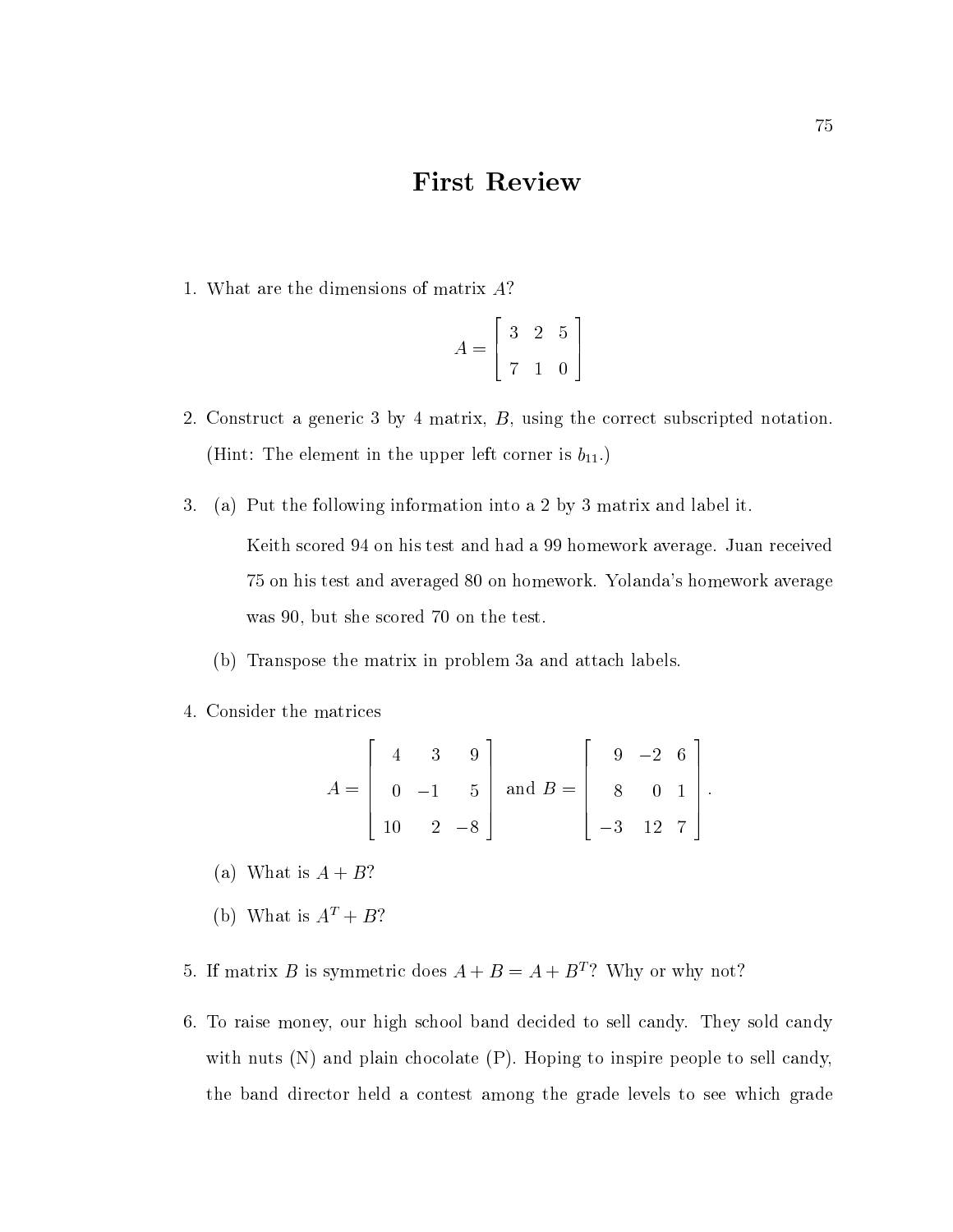would sell the most candy. The contest lasted for 3 weeks. Here are the results from the first two weeks. The numbers represent packages sold:

| N       | P                                                                                             | N    | P                                                                                       |      |
|---------|-----------------------------------------------------------------------------------------------|------|-----------------------------------------------------------------------------------------|------|
| French. | \n $\begin{bmatrix}\n 400 & 350 \\  300 & 350 \\  350 & 300 \\  200 & 250\n \end{bmatrix}$ \n | = W1 | \n $\begin{bmatrix}\n 300 & 300 \\  200 & 250 \\  300 & 200 \\  5r.\n \end{bmatrix}$ \n | = W2 |
| Sr.     | \n $\begin{bmatrix}\n 350 & 300 \\  200 & 250 \\  250 & 200\n \end{bmatrix}$ \n               | = W2 |                                                                                         |      |

- (a) How much of each kind of candy had each grade level sold by the end of the second week?
- (b) Which grade level was leading the contest?
- (c) By the end of the third week, the totals were:

| N      | P                                                                                    |
|--------|--------------------------------------------------------------------------------------|
| Frank. | \n $\begin{bmatrix}\n 1000 & 850 \\  700 & 750 \\  900 & 700\n \end{bmatrix} = T$ \n |
| Sr.    | \n $\begin{bmatrix}\n 900 & 700 \\  600 & 600\n \end{bmatrix} = T$ \n                |

How much of each kind of candy did each grade level sell during the third week?

- (d) How many packages of plain chocolate were sold during the three-week period by the band?
- (e) If the band makes 30 cents prot from each package of candy with nuts and makes 20 cents profit from each package of plain chocolate, how much profit did each grade level make? Answer this question using matrices.
- (f ) How much total prot did the band make from this venture? Please write your answer in dollars.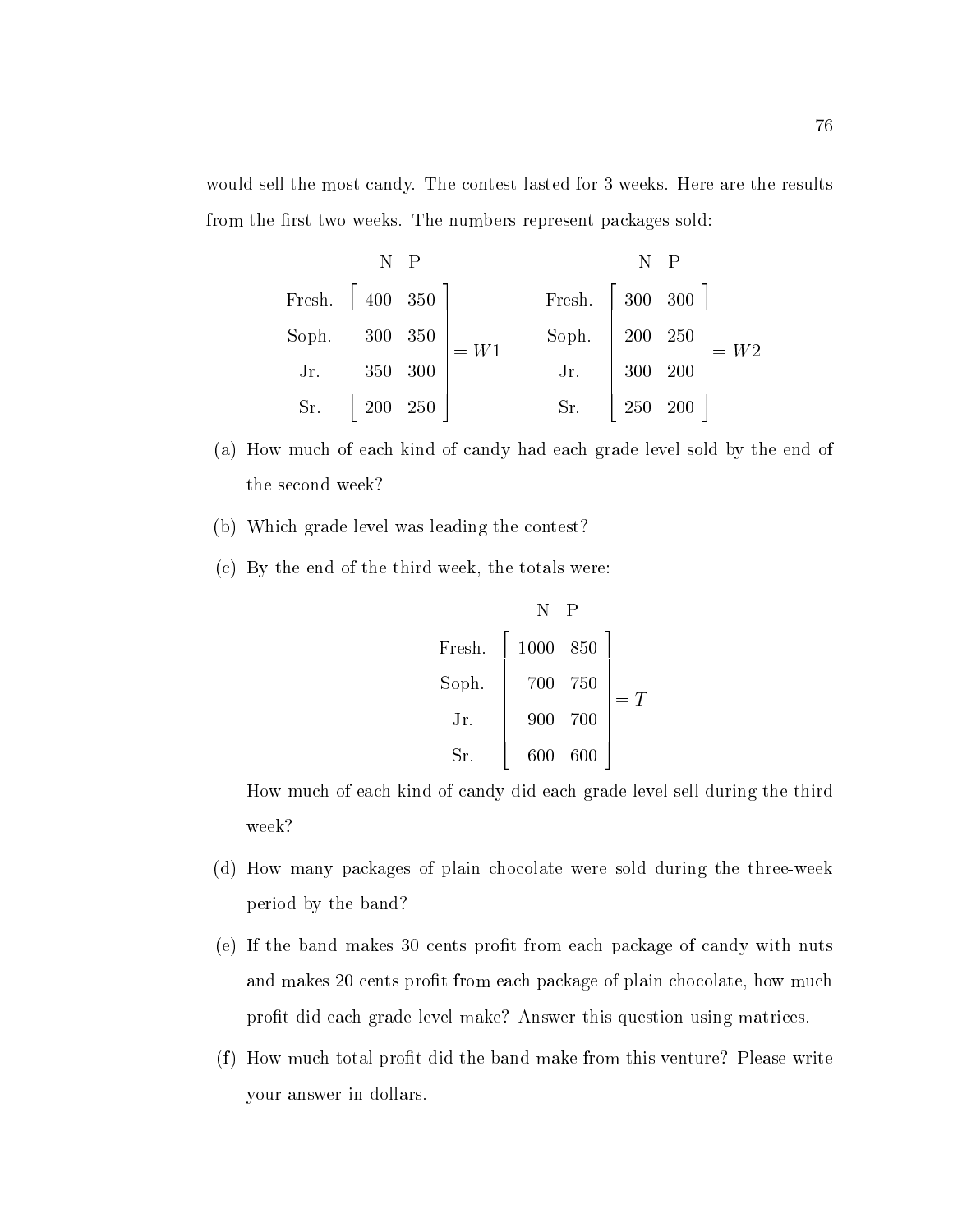7. Consider the following matrices:

$$
A = \begin{bmatrix} 4 & 7 & 8 \\ -3 & 1 & 2 \end{bmatrix} \qquad B = \begin{bmatrix} 5 & -2 & 6 \\ 0 & 9 & 3 \end{bmatrix}
$$

- (a) Is  $AB$  defined? If yes, what is it? If no, why not?
- (b) Using two of  $A$ ,  $A^*$ ,  $D$ , and  $D^*$  form a product that is a  $\bar{z}$  by  $\bar{z}$  matrix. For instance, AAT is a 2 by 2 matrix. Find two more examples of this.

8. For

$$
A = \begin{bmatrix} 2 & 5 & 7 & 8 \\ 0 & -8 & 3 & -1 \\ 9 & 1 & -2 & 4 \end{bmatrix} \text{ and } B = \begin{bmatrix} 5 & 7 & 10 \\ 6 & 3 & -1 \\ 0 & 4 & 2 \\ 1 & 8 & 9 \end{bmatrix}
$$

find  $AB$ .

9. Solve this system of equations using Gauss-Jordan elimination:

$$
x_1 + 3x_2 - x_3 = -2
$$
  

$$
2x_1 + 3x_2 + x_3 = 2
$$
  

$$
3x_1 + 6x_2 + x_3 = 3
$$

10. Solve this system of equations using Gaussian elimination:

$$
4x_1 + 2x_2 - x_3 = -8
$$
  
\n
$$
3x_1 - x_2 + 2x_3 = -3
$$
  
\n
$$
x_1 + 5x_3 = 8
$$
  
\n11. Find the inverse of this matrix:  
\n
$$
\begin{bmatrix}\n1 & 8 & 4 \\
2 & 1 & 3 \\
-1 & 2 & 1\n\end{bmatrix}
$$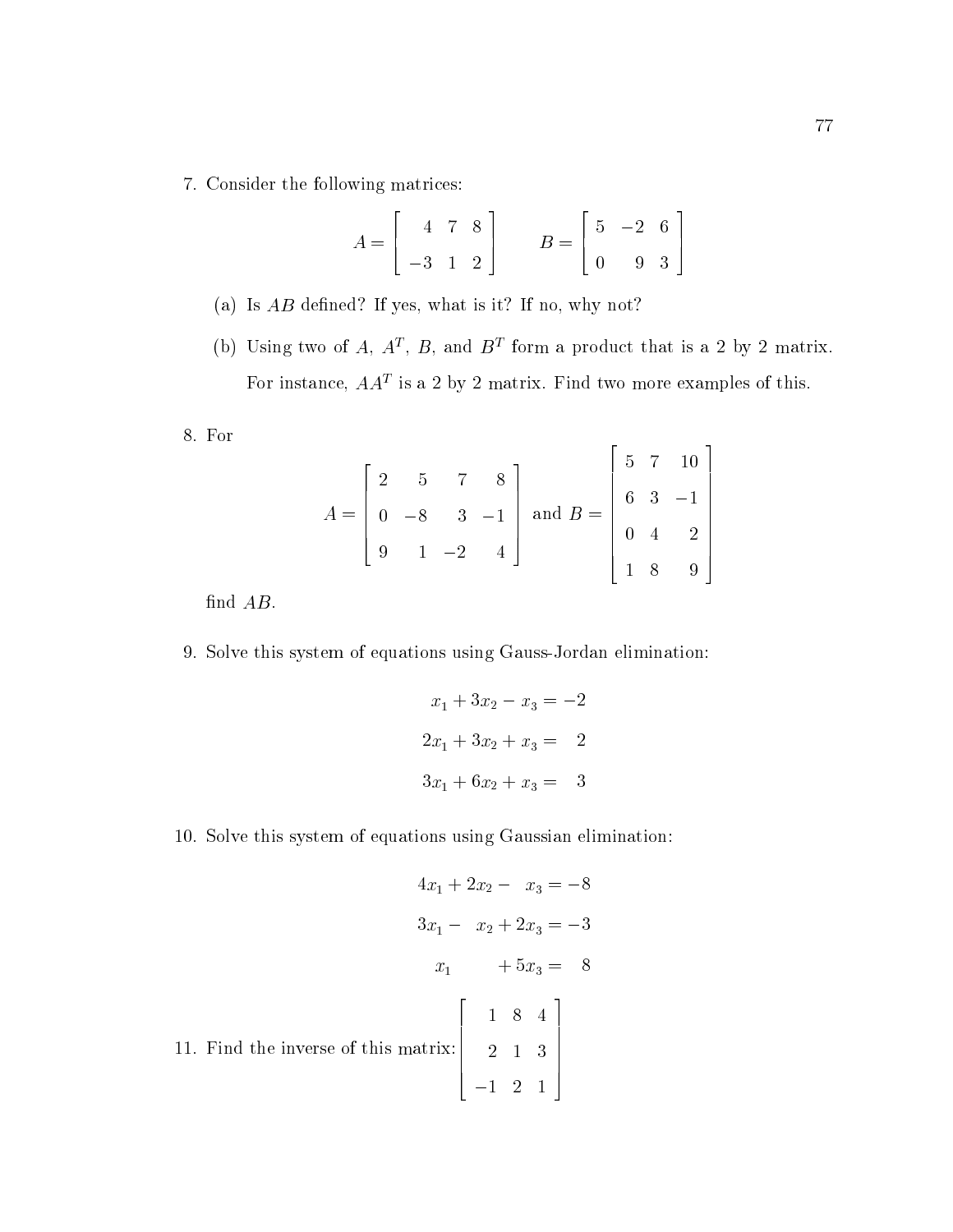- 12. Does the inverse of a matrix always exist? Explain.
- 13. Find the determinant of these matrices. Show your work when possible.

(a) 
$$
\begin{bmatrix} 4 & 6 \ -1 & -2 \end{bmatrix}
$$
  
\n(b) 
$$
\begin{bmatrix} 4 & 8 & 2 \ -1 & 0 & 3 \ 9 & 6 & 1 \end{bmatrix}
$$
  
\n(c) 
$$
\begin{bmatrix} 7 & 9 & 2 & -6 \ -5 & 4 & 0 & 4 \ 2 & 1 & 1 & 6 \ 3 & 7 & 0 & 2 \end{bmatrix}
$$
  
\n(d) 
$$
\begin{bmatrix} 6 & 6 & 0 & 0 & 1 \ -9 & -8 & 0 & 4 & 7 \ 5 & 6 & 2 & 5 & 9 \ 0 & 3 & 0 & 0 & 0 \ 1 & 10 & 0 & 0 & 1 \end{bmatrix}
$$

14. Identify the following as consistent or inconsistent. If the system is consistent, further categorize it as underdetermined or uniquely determined. Explain.

The contract of the contract of the contract of the contract of the contract of the contract of the contract of the contract of the contract of the contract of the contract of the contract of the contract of the contract o

(a) 
$$
Ax = b
$$
 where  $A = \begin{bmatrix} 2 & 1 & 3 \\ 7 & 6 & 11 \\ 3 & 4 & 5 \end{bmatrix}$  and  $b = \begin{bmatrix} 4 \\ 10 \\ 2 \end{bmatrix}$   
\n(b)

$$
2x_1 + 3x_2 + x_3 = 10
$$
  

$$
4x_1 + 2x_2 = 10
$$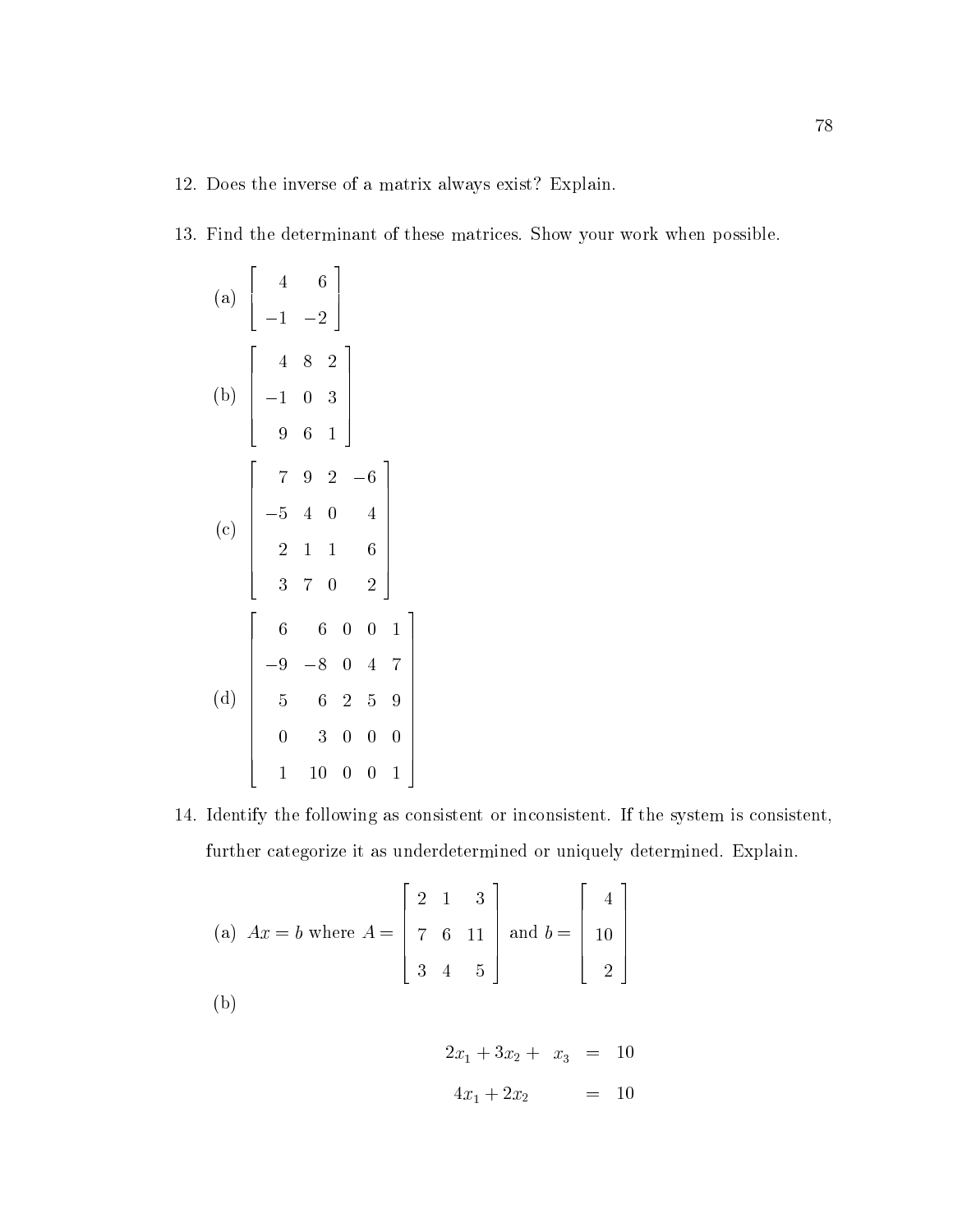$$
3x_1 + 2x_2 + 4x_3 = 20
$$

(c)

$$
7x_1 + 7x_2 + 11x_3 = 10
$$
  
\n
$$
x_1 + 2x_2 + 3x_3 = 4
$$
  
\n
$$
4x_1 + x_2 + 2x_3 = 3
$$
  
\n(d) 
$$
Ax = b \text{ where } A = \begin{bmatrix} 5 & -1 & 3 \\ 2 & 1 & 4 \\ 3 & 5 & 1 \end{bmatrix} \text{ and } b = \begin{bmatrix} 13 \\ 8 \\ 7 \end{bmatrix}
$$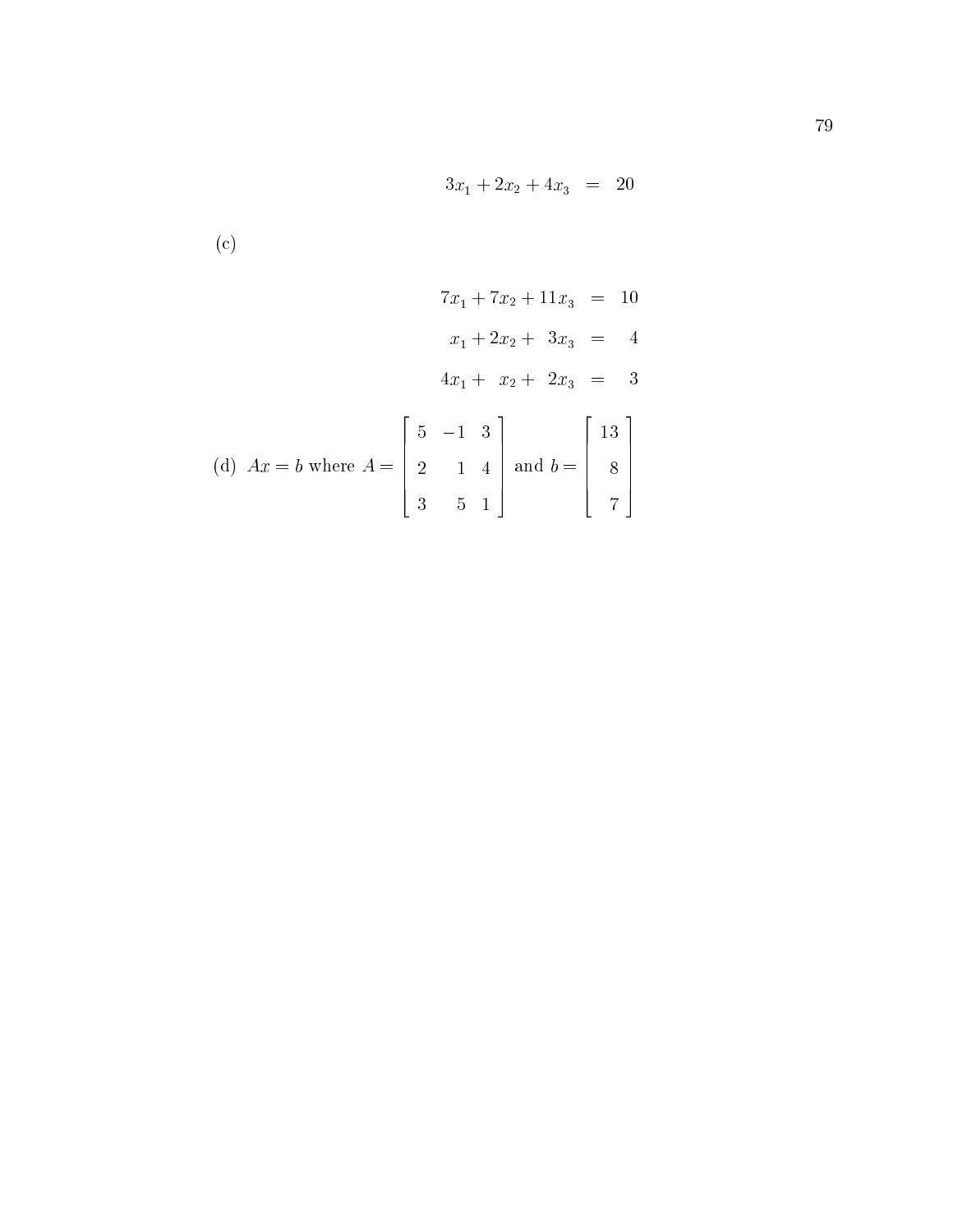# Chapter 7

# Markov Chains

In College Town, Pizza Company gets a lot of business. They get so many calls each night that they have to operate three kitchens to fill all the orders. They decided to spread the kitchens out so that each one is near one of the housing sections of the university. Since the same people own all three branches of Pizza Company, they only hired one set of delivery drivers to serve all three kitchens. After a driver makes a delivery, he or she goes to the nearest kitchen to pick up the next order. Therefore, the location of a delivery person's next order depends only on his or her present location. The kitchens are logically named according to their area of campus. Of the calls to kitchen A, 30% are delivered in area A, 30% go to area B, and 40% go to area C. Of the orders placed at kitchen B, 40% go to area A, 40% go to area B, and 20% go to area C. Of the calls to kitchen C, 50% go to area A, 30% go to area B, and 20% go to area C. The picture below depicts the situation.



As you might guess, this information will be easier to read if we write it in matrix form. We will call this matrix  $S$  because it expresses the probability of movement (transition) from one state to the next. A state is the condition or location of an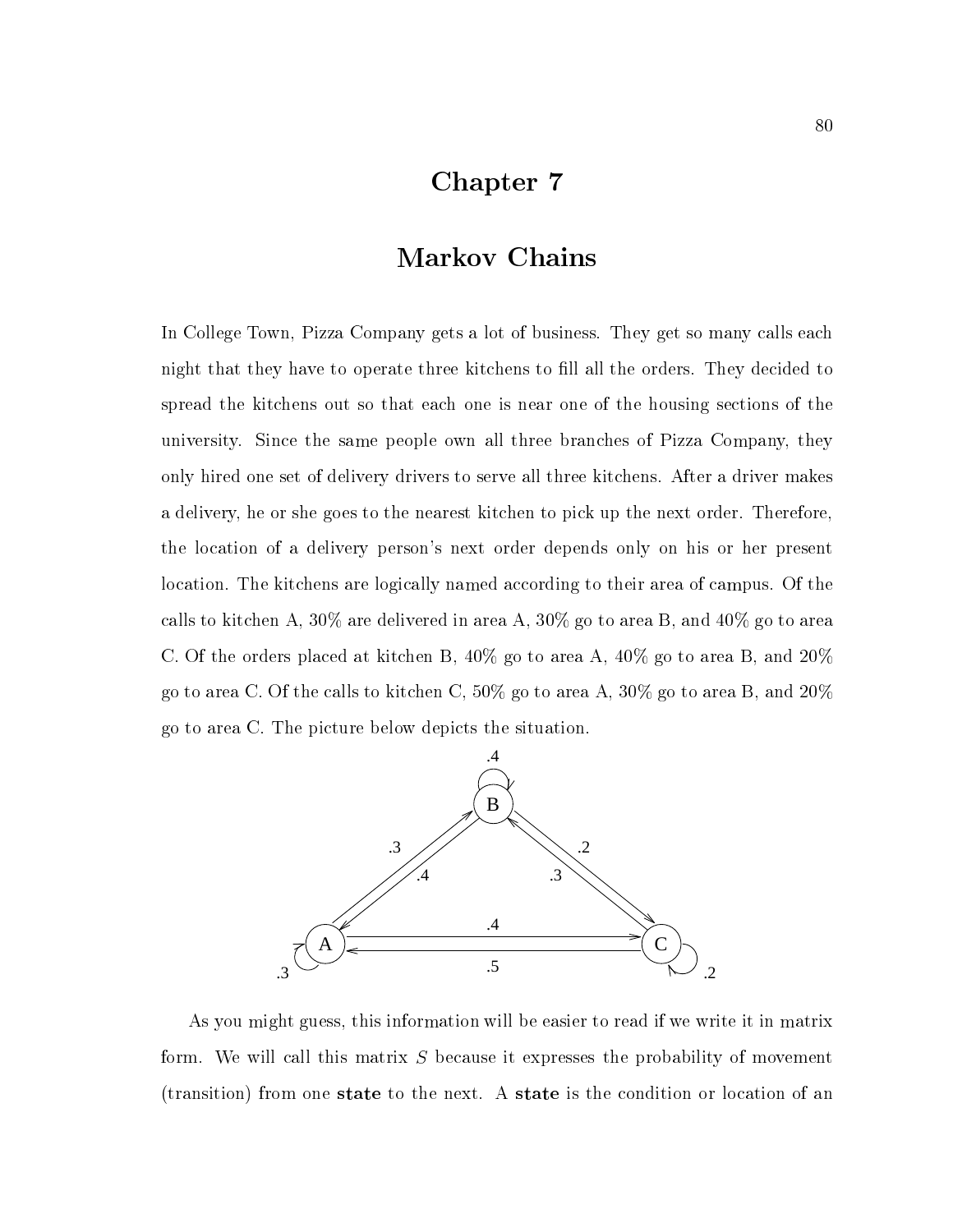ob ject in the system at a particular time. Therefore, our diagram is called a state diagram. Matrices of this type are called transition matrices. Our labeled transition matrix looks like this:

$$
\begin{bmatrix}\nA & B & C \\
A & 3 & 3 & 4 \\
B & 4 & 4 & 2 \\
C & 5 & 3 & 2\n\end{bmatrix} = S
$$

For each element,  $S_{ij}$ , i represents the starting location, and j represents the ending location for that move. This means that the row is the beginning location, and the column is the ending location after one move. We will want to learn things about what will happen in the future to Pizza Company, and this situation has the attributes necessary for what is called a Markov chain. Therefore, we will model the problem as a Markov chain in order to obtain information about the future.

A problem can be considered a (homogeneous) Markov chain if it has the following properties:

- (a) For each time period, every object (person) in the system is in exactly one of the defined states. At the end of each time period, each object either moves to a new state or stays in that same state for another period.
- (b) The objects move from one state to the next according to the transition probabilities which depend only on the current state (they do not take any previous history into account). The total probability of movement from a state (movement from a state to the same state does count as movement) must equal one.
- (c) The transition probabilities do not change over time (the probability of going from state A to state B today is the same as it will be at any time in the future).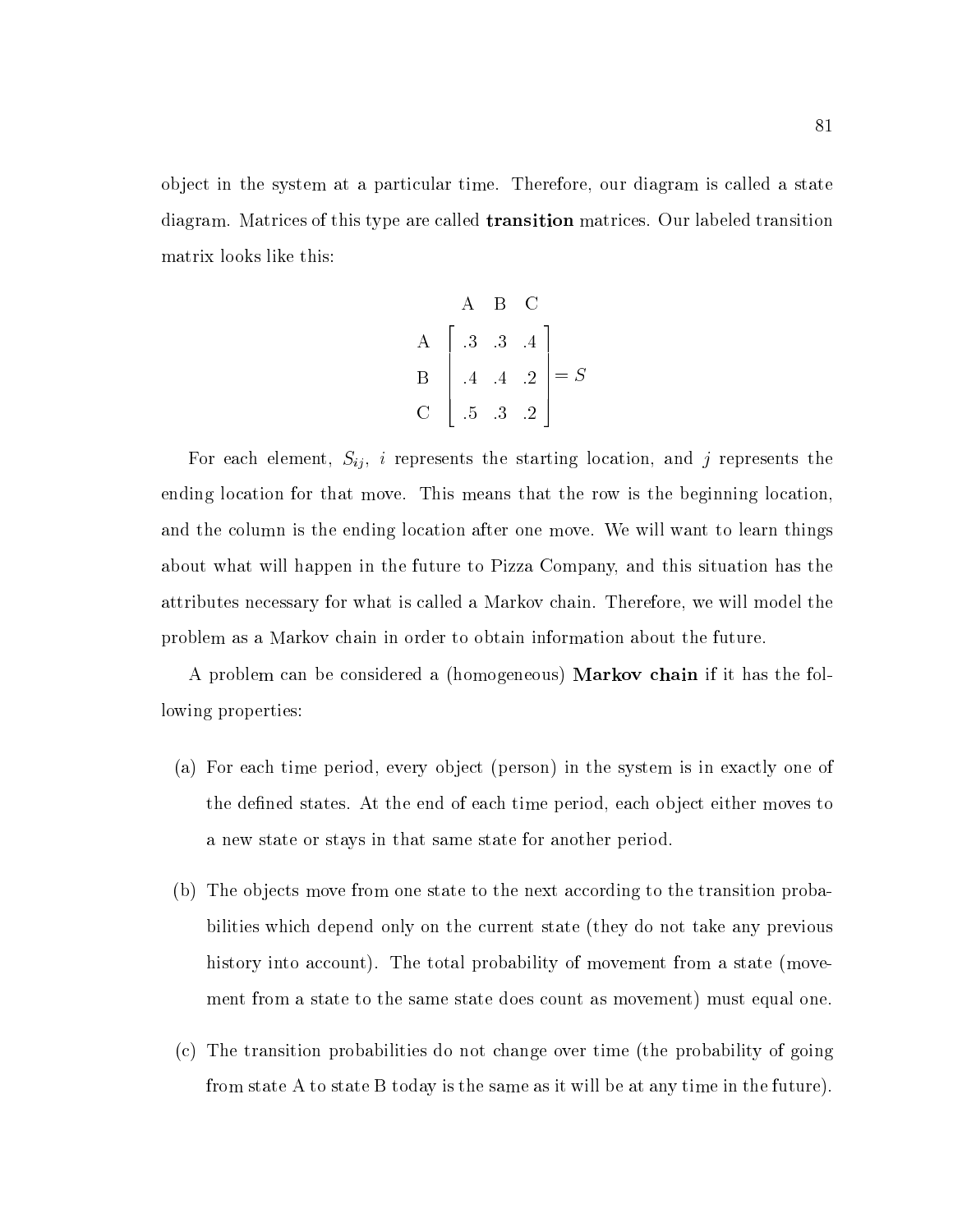Remark 17 Requirement (c) is not a requirement of Markov chains in general. It is a requirement for a special kind of Markov chain called a homogeneous Markov chain. We will be studying only homogeneous Markov chains in this book, so we will use the term Markov chain to refer to a homogeneous Markov chain.

The transition matrix used to model the Markov chain will have the following properties:

- (a) Each element of the transition matrix is a probability; therefore, each is a number between 0 and 1, inclusive.
- (b) The elements of each row of the transition matrix sum to 1. This is due to property (b) of a Markov Chain.
- (c) The transition matrix must be square because it has a row and a column for each state.

We will assume that it takes each delivery person the same amount of time to make one delivery. Therefore, after one delivery, of the cars that began in A, 30% will again be in A, 30% will be in B, and 40% will be in C. Since we only have three locations, and each delivery person must be somewhere after each delivery, the probability that a car is in one of those three locations must be one. This is why each row sums to 1. Because we are dealing with probabilities, each entry must be between 0 and 1, inclusive. The most important fact that lets us model this situation as a Markov chain is that the next location for delivery depends only on the current location, not previous history. It is also true that our matrix of probabilities does not change during the time we are observing.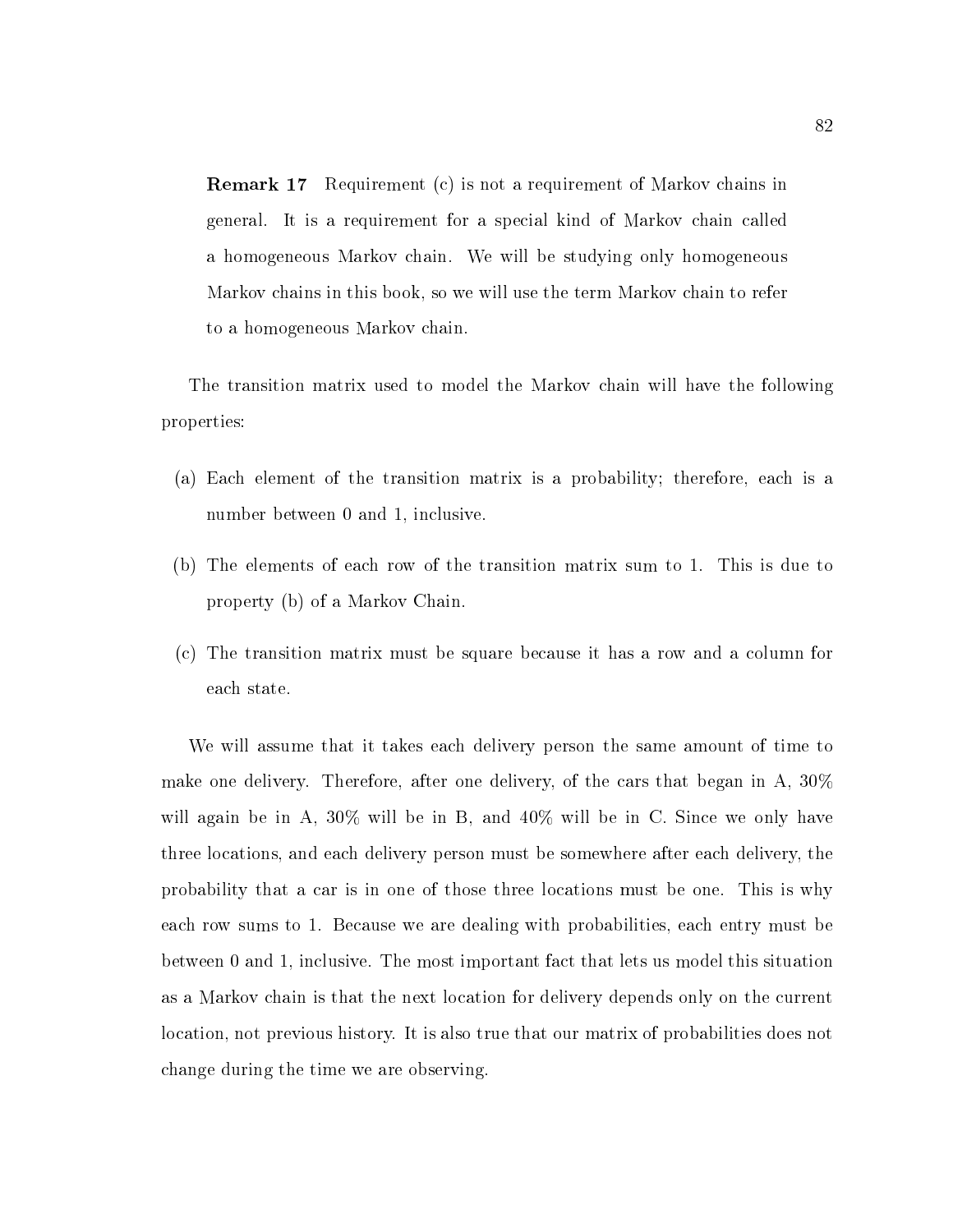Remark 18 Some assumptions are not completely accurate, but if we did not make assumptions to generalize the problem, we would not have the ability to approximate a solution to the problem. We just need to make sure that our assumptions are reasonable. The assumption that each delivery takes the same amount of time is reasonable if you consider that the average delivery times should be nearly equal.

Now that you know the background, we can begin the fun part. Do you know what the probability matrix would look like that describes where a car would be after exactly 2 deliveries? What about 3, 4, or 5 deliveries? Can you predict the probability matrix for the cars after a night of deliveries?

Well, lets start with a simpler question. If you begin at kitchen C, what is the probability that you will be in area B after 2 deliveries? Think about how you can get to B. We can go from C to C, then from C to B. We can go from C to B, then from B to B. We can go from C to A, then from A to B. We will let  $P(CB)$  represent the probability of going from C to B in one delivery. Let's write this probability in our shorthand notation. Do you remember how probabilities work? If two (or more) independent events must both (all) happen, we multiply their probabilities together. If there are two (or more) distinct events that would both (all) work, we add the probabilities of those events together.

Remark 19 Notice that we said we can multiply probabilities together if the events are independent. We know that our events are independent of one another because someone in area A is equally likely to order a pizza whether or not someone in area B or C ordered a pizza. If our events were not independent, we would not be able to simply multiply the probabilities.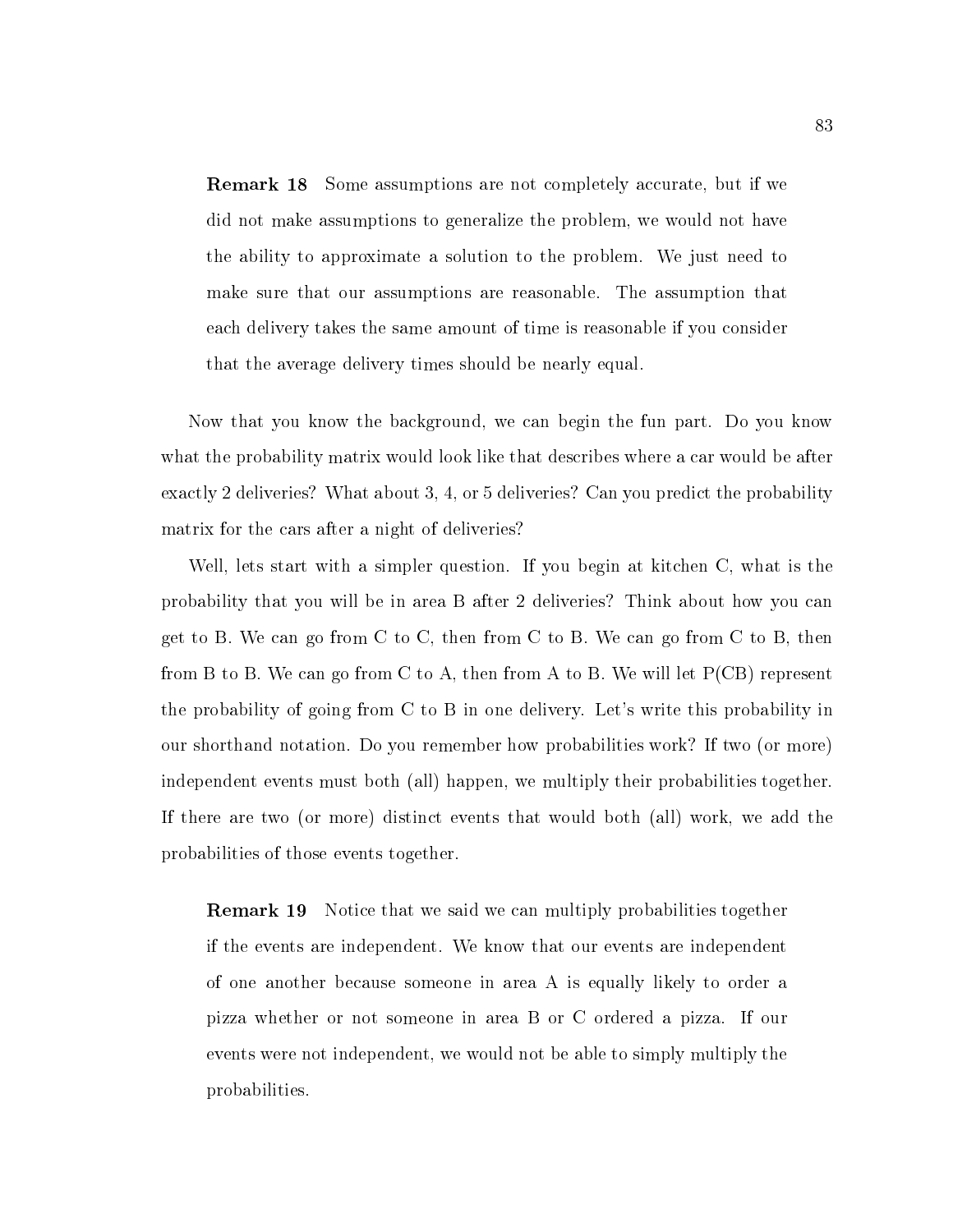This gives us  $P(CA)P(AB) + P(CB)P(BB) + P(CC)P(CB)$  for the probability that a delivery person goes from C to B in 2 deliveries. Let us substitute numbers into our formula. We get  $(.5)(.3) + (.3)(.4) + (.2)(.3) = .33$ . This tells us that if we begin at kitchen C, we have a 33% chance of being in kitchen B after 2 deliveries. Let us try this for another pair. If we begin at kitchen B, what is the probability of being at kitchen B after 2 deliveries? Try this before you read further! The probability of going from kitchen B to kitchen B in two deliveries is  $P(BA)P(AB)$  +  $P(BB)P(BB) + P(BC)P(CB) = (.4)(.3) + (.4)(.4) + (.2)(.3) = .34$ . Now it wasn't so bad calculating where you would be after 2 deliveries, but what if you need to know where you will be after 5 deliveries? That would take a LONG time. There must be an easier way, right? Look carefully at where these numbers come from. Do they fallinto rows or columns? As you might suspect, they are the result of matrix multiplication. Going from C to B in 2 deliveries is the same as taking the inner product of row 3 and column 2. Going from B to B in 2 deliveries is the same as taking the inner product of row 2 and column 2. If you multiply S by S, you will get the same answers that you got for these two questions and the rest of the probability matrix after 2 deliveries.

$$
\begin{bmatrix}\n & A & B & C \\
A & .33 & .26 \\
B & .38 & .34 & .28 \\
C & .37 & .33 & .30\n\end{bmatrix} = S^2
$$

You will notice that the elements on each row still add to 1 and each element is between 0 and 1, inclusive. Since we are modeling our problem with a Markov chain, this is essential. This matrix indicates the probabilities of going from kitchen  $i$  to kitchen j in exactly 2 deliveries.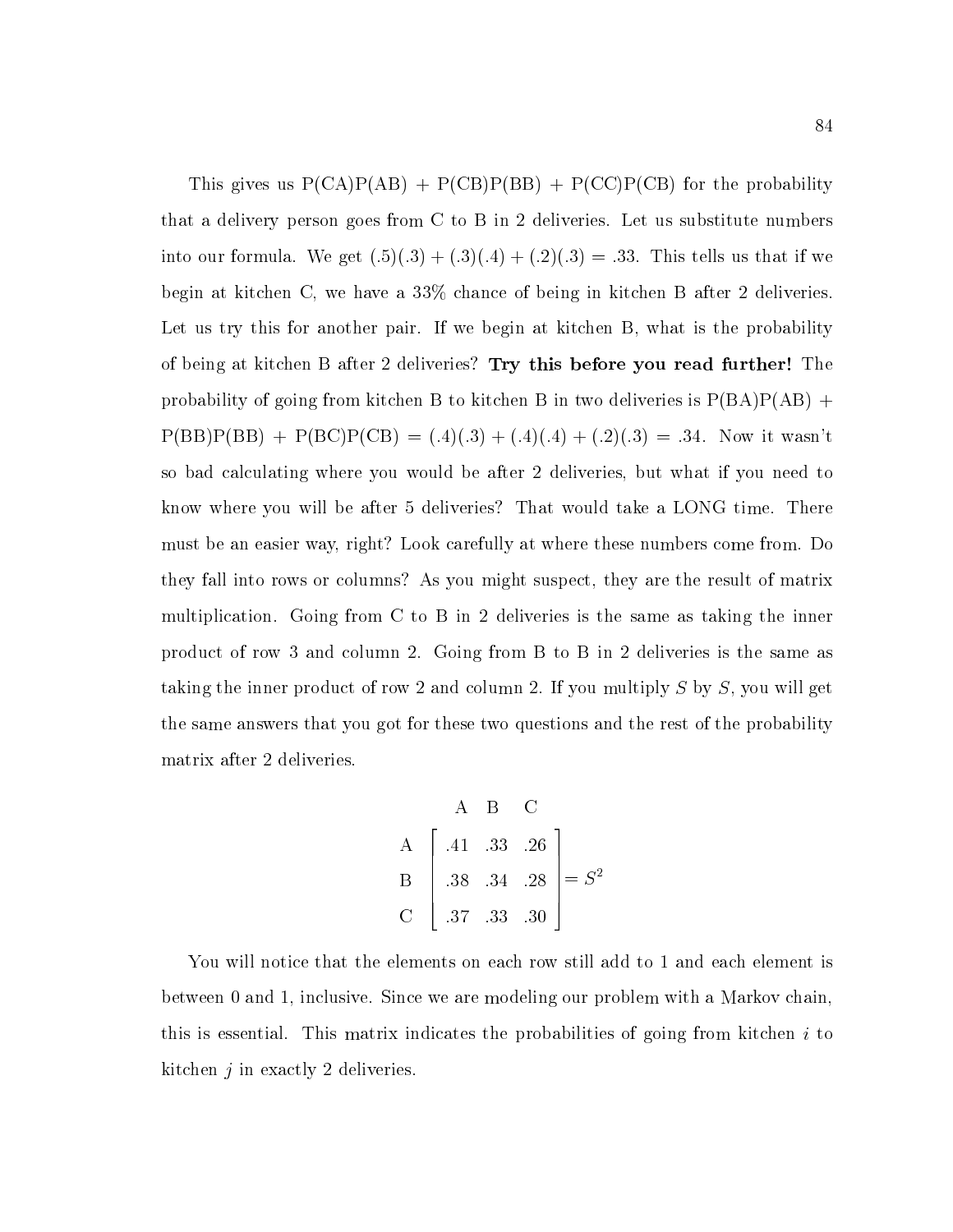Now that we have this matrix, it should be easier to find where we will be after 3 deliveries. We will let  $p(AB)$  represent the probability of going from A to B in 2 deliveries. Let's find the probability of going from C to B in 3 deliveries. The probability is  $p(CA)P(AB) + p(CB)P(BB) + p(CC)P(CB) = (.37)(.3) + (.33)(.4) +$  $(.3)(.3) = .333$ . Where do these numbers come from? This probability is the inner product of row three of  $S^2$  and column two of S. Therefore, if we multiply  $S^2$  by S, we will get the probability matrix for 3 deliveries.

$$
S^{2}S = SSS = S^{3} = \begin{bmatrix} .385 & .333 & .282 \\ .390 & .334 & .276 \\ .393 & .333 & .274 \end{bmatrix}
$$

By now, you probably know how we find the matrix of probabilities for 4, 5 or more deliveries. Notice that the elements on each row still add to 1. Therefore, it is important that you do not round your answers. Keep as many decimal places as possible to retain accuracy.

$$
S^{4} = \begin{bmatrix} .3897 & .3333 & .2770 \\ .3886 & .3334 & .2780 \\ .3881 & .3333 & .2786 \end{bmatrix}
$$

$$
S^{5} = \begin{bmatrix} .38873 & .33333 & .27794 \\ .38894 & .33334 & .27772 \\ .38905 & .33333 & .27762 \end{bmatrix}
$$

$$
S^{6} = \begin{bmatrix} .388921 & .333333 & .277746 \\ .388878 & .333334 & .277788 \\ .388857 & .333333 & .277810 \end{bmatrix}
$$

 The contract of the contract of the contract of the contract of the contract of the contract of the contract of The contract of the contract of the contract of the contract of the contract of the contract of the contract of The contract of the contract of the contract of the contract of the contract of the contract of the contract of The contract of the contract of the contract of the contract of the contract of the contract of the contract of The contract of the contract of the contract of the contract of the contract of the contract of the contract of

55.55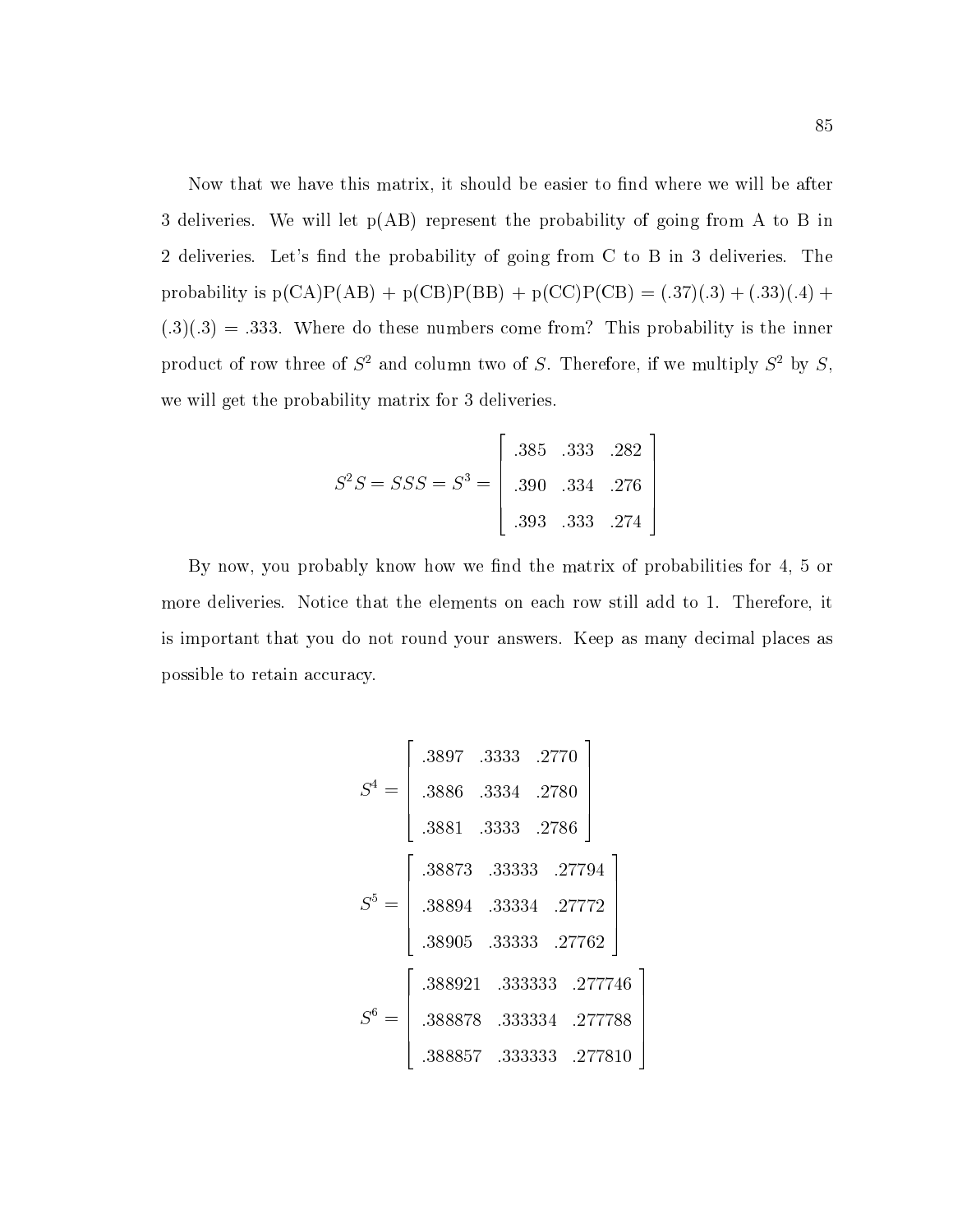$$
S^{7} = \begin{bmatrix} .3888825 & .3333333 & .2777842 \\ .3888910 & .3333334 & .2777756 \\ .3888953 & .3333333 & .2777714 \end{bmatrix}
$$

**2005 2006 2006 2006 2006** 

What do you notice about these matrices as we take into account more and more deliveries? The numbers in each column seems to be converging to a particular number. Think about what this tells us about our long term probabilities. This tells us that after a large number of deliveries, it no longer matters which kitchen we were in when we started. At the end of the evening, we have a  $38.\overline{8}\%$  chance of being at kitchen A,  $33.\overline{3}\%$  chance of being at kitchen B, and  $27.\overline{7}\%$  chance of being in kitchen C. This convergence will happen with most of the transition matrices that we consider.

Remark 20 If all the entries of the transition matrix are between 0 and 1 EXCLUSIVELY, then convergence is guaranteed to take place. Convergence may take place when 0 and 1 are in the transition matrix, but convergence is no longer guaranteed. For an example, look at the matrix  $A = \begin{bmatrix} 1 \\ 1 \end{bmatrix}$ . Il 22 P  $\sim$  1  $\sim$  1  $\sim$  1  $\sim$  1  $\sim$  1  $\sim$  1  $\sim$  1  $\sim$  1  $\sim$  1  $\sim$  1  $\sim$  1  $\sim$  1  $\sim$  1  $\sim$  1  $\sim$  1  $\sim$  1  $\sim$  1  $\sim$  1  $\sim$  1  $\sim$  1  $\sim$  1  $\sim$  1  $\sim$  1  $\sim$  1  $\sim$  1  $\sim$  1  $\sim$  1  $\sim$  1  $\sim$  1  $\sim$  1  $\sim$  1  $\sim$ 1 0 3 7 5 : Think about the situation that this matrix represents in order to understand why  $A<sup>k</sup>$  oscillates as k grows.

Sometimes, you will be given a vector of initial distributions to describe how many or what part of the ob jects are in each state in the beginning. Using this vector, you can find out how many or what part of the objects are in each state at any later time. If the initial distribution vector is a vector of decimals, it tells what part of the total number of objects are in each state in the beginning. It contains only numbers between 0 and 1, inclusive, and the elements in the row sum to one. Alternatively, the vector of initial distributions could contain the actual number of objects or people in

3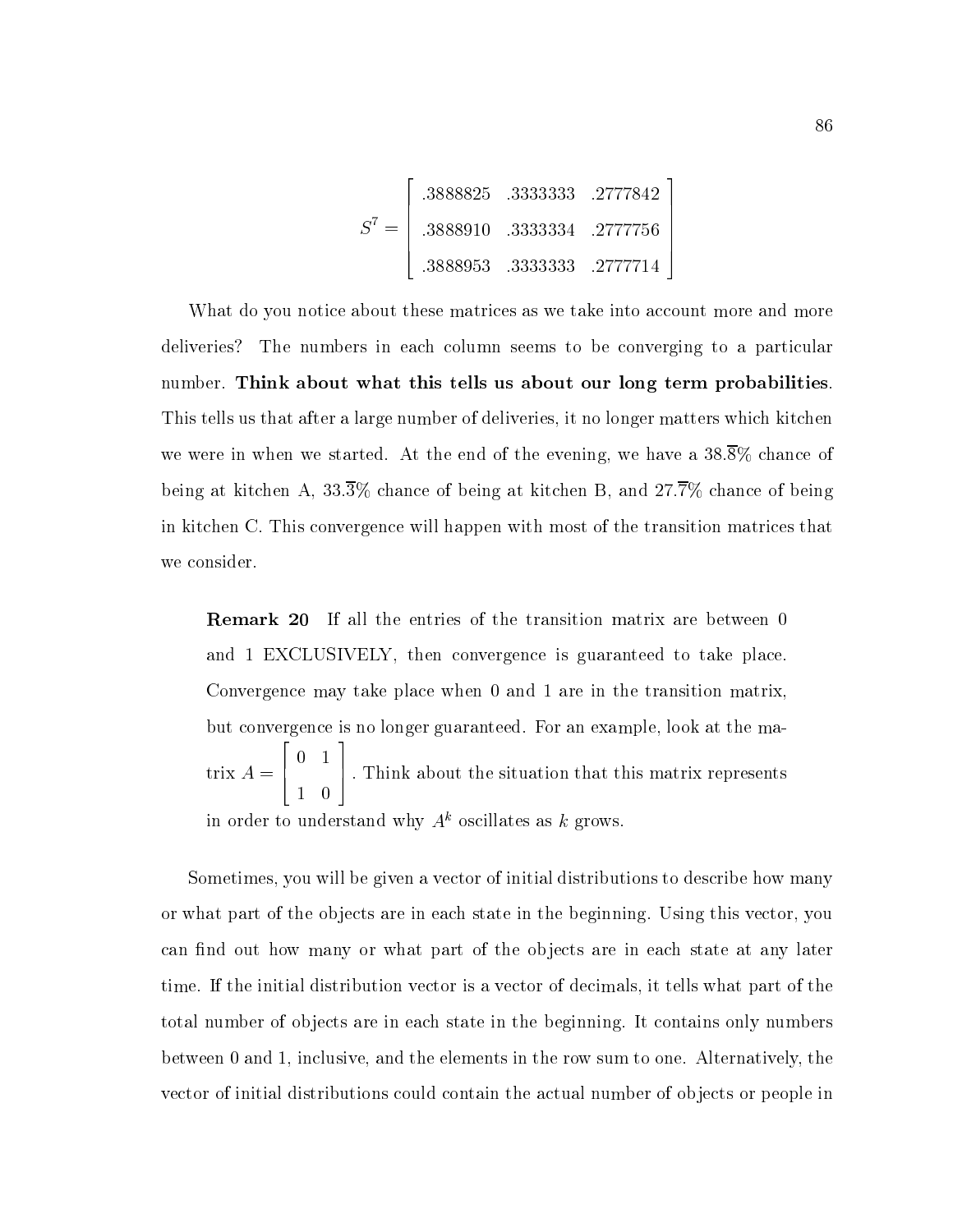each state in the beginning. In this case, all the elements will be nonnegative and the elements in each row will add to the total number of objects or people in the entire system. For our example, the vector of initial distributions can tell you what part of the drivers originally begin in each area. If we start out with a uniform distribution, we will have  $\frac{1}{3}$  of our delivery cars in each area. After one delivery, the distribution will be 40% of our deliveries in area A,  $33.\overline{3}\%$  in area B, and  $26.\overline{6}\%$  in area C. We find this by multiplying our initial distribution matrix by our transition matrix.

$$
\begin{bmatrix} .3 & .3 & .3 \\ .3 & .3 & .3 \end{bmatrix} \begin{bmatrix} .3 & .3 & .4 \\ .4 & .4 & .2 \\ .5 & .3 & .2 \end{bmatrix} = \begin{bmatrix} .4 & .3 & .2\overline{6} \end{bmatrix}
$$

3

 $\sim$  200  $\sim$  200  $\sim$  200  $\sim$  200  $\sim$  200  $\sim$  200  $\sim$  200  $\sim$  200  $\sim$  200  $\sim$  200  $\sim$ 

After the entire evening, we said that the fractions would converge to particular numbers so that the area from which we start doesn't matter. After many deliveries, we will obtain the same right-hand side no matter with which initial distribution we start. For example,

$$
\begin{bmatrix} .3 & .3 & .3 \end{bmatrix} \begin{bmatrix} .3\overline{8} & .3\overline{3} & .2\overline{7} \\ .3\overline{8} & .3\overline{3} & .2\overline{7} \\ .3\overline{8} & .3\overline{3} & .2\overline{7} \end{bmatrix} = \begin{bmatrix} .3\overline{8} & .3\overline{3} & .2\overline{7} \end{bmatrix}.
$$

Notice that the right-hand side is the same as one of the rows of our transition matrix after many deliveries. This is exactly what we expected because we said that 38.8% of the people will be in area A after many deliveries regardless of what percentage of the people were in area A in the initial distribution. Check this with several initial distributions to convince yourself of the truth of this statement.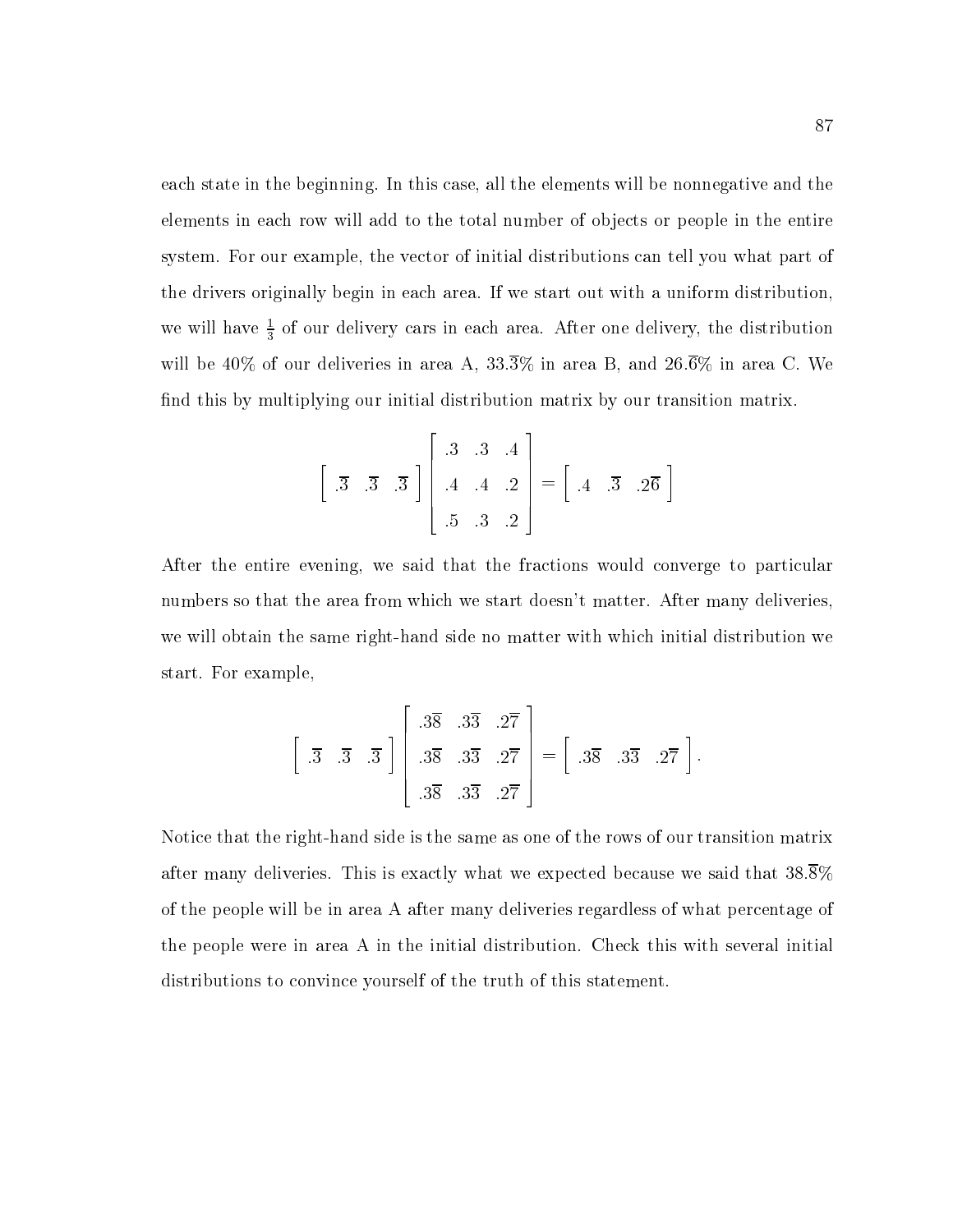If the initial distribution indicates the actual number of people in the system, our system can be represented by the following after one delivery:

$$
\begin{bmatrix} 18 & 18 & 18 \end{bmatrix} \begin{bmatrix} .3 & .3 & .4 \\ .4 & .4 & .2 \\ .5 & .3 & .2 \end{bmatrix} = \begin{bmatrix} 21.6 & 18 & 14.4 \end{bmatrix}
$$

Did you notice that we now have a fractional number of people in areas A and C after one delivery? We know that this cannot happen, but this gives us a good idea of approximately how many delivery people are in each area. After many deliveries, the right-hand side of this equality will also be very close to a particular vector. For example,

$$
\begin{bmatrix} 18 & 18 & 18 \end{bmatrix} \begin{bmatrix} .3\overline{8} & .3\overline{3} & .2\overline{7} \\ .3\overline{8} & .3\overline{3} & .2\overline{7} \\ .3\overline{8} & .3\overline{3} & .2\overline{7} \end{bmatrix} = \begin{bmatrix} 21 & 18 & 15 \end{bmatrix}
$$

The particular vector that the product converges to is the total number of people in the system (54 in this case) times any row of the matrix that  $A<sup>k</sup>$  converges to as k grows,

$$
54\left[\begin{array}{cc} .3\overline{8} & .3\overline{3} & .2\overline{7} \end{array}\right] = \left[\begin{array}{cc} 21 & 18 & 15 \end{array}\right].
$$

Try some examples to convince yourself that the vector indicating the number of people in each area after many deliveries will not change if people are moved from one state to another in the initial distribution. Also notice that the number of people in the entire system never changes. People move from place to place, but the system never loses or gains people.

Remark 21 It is usual to associate the word vector with a column vector, so a row vector is a transposed vector. Therefore, we will write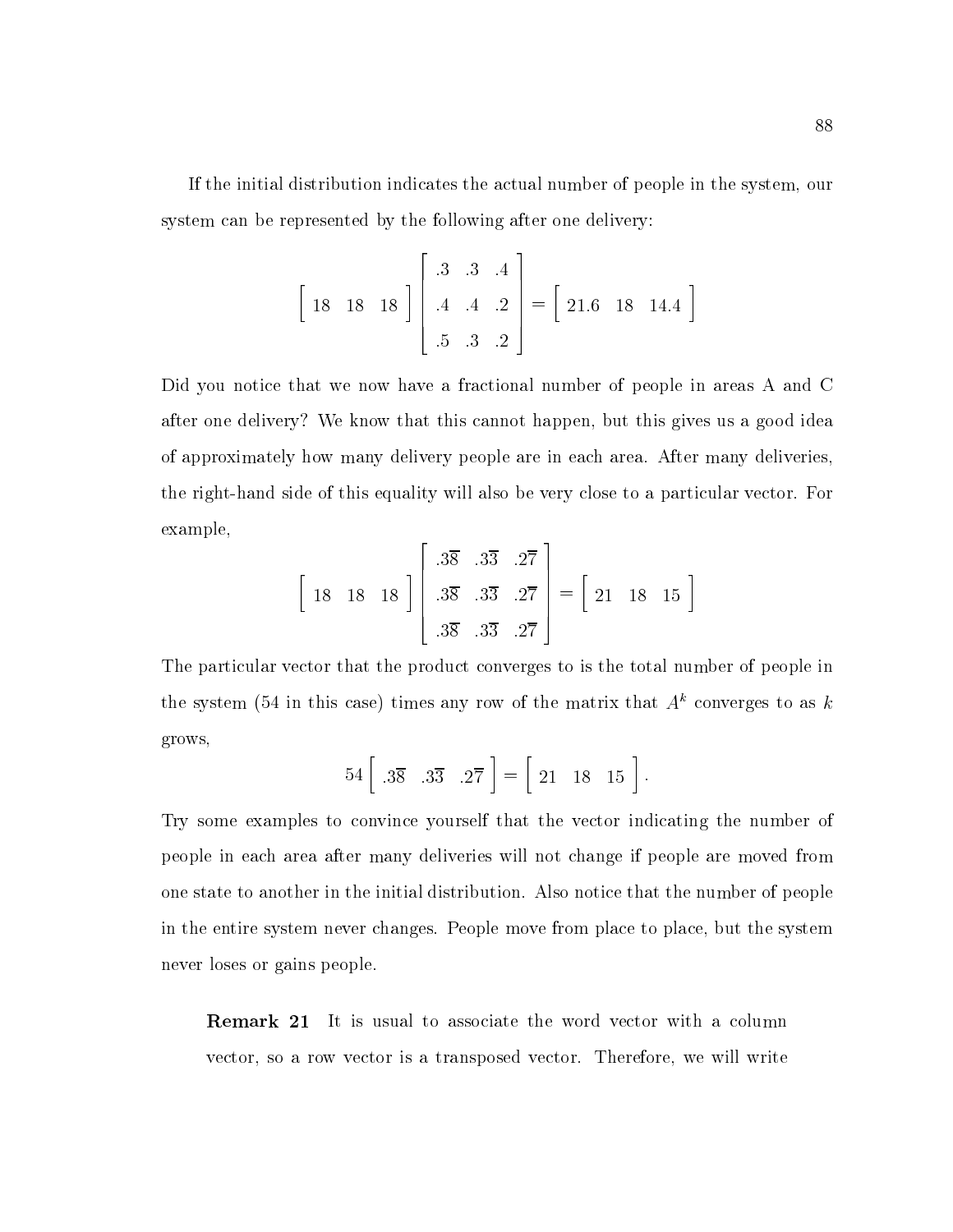$$
\begin{bmatrix} 18 & 18 & 18 \end{bmatrix} \begin{bmatrix} .3 & .3 & .4 \ .4 & .4 & .2 \ .5 & .3 & .2 \end{bmatrix} = \begin{bmatrix} 21.6 & 18 & 14.4 \end{bmatrix} \text{ as } x^T A = b^T \text{ and}
$$

$$
\begin{bmatrix} .3\overline{8} & .3\overline{3} & .2\overline{7} \\ .3\overline{8} & .3\overline{3} & .2\overline{7} \\ .3\overline{8} & .3\overline{3} & .2\overline{7} \end{bmatrix} = \begin{bmatrix} 21 & 18 & 15 \end{bmatrix} \text{ as } x^T A^k = b^T \text{ where } k
$$

is a large whole number.

**Remark 22** Some authors set up transition matrices so that j represents the starting location and i represents the ending location. In these cases, the columns add to one. For this case, the entire equation is transposed, so instead of  $x_A \equiv b$  where x is the column vector of initial distribution and b is the column vector of distributions after  $k$  steps, the equation is  $(A^k)^T x = b.$ 

### Questions

- 1. Using the data from our example, if Pizza Company has the money to enlarge one of their kitchens, which kitchen should they enlarge?
- 2. If they have to close a kitchen, which one should they close?

#### Answers

- 1. Since almost 39% of their business comes from area A, Pizza Company should enlarge kitchen A.
- 2. Since the least amount of their business comes from area C, that should be the first to close.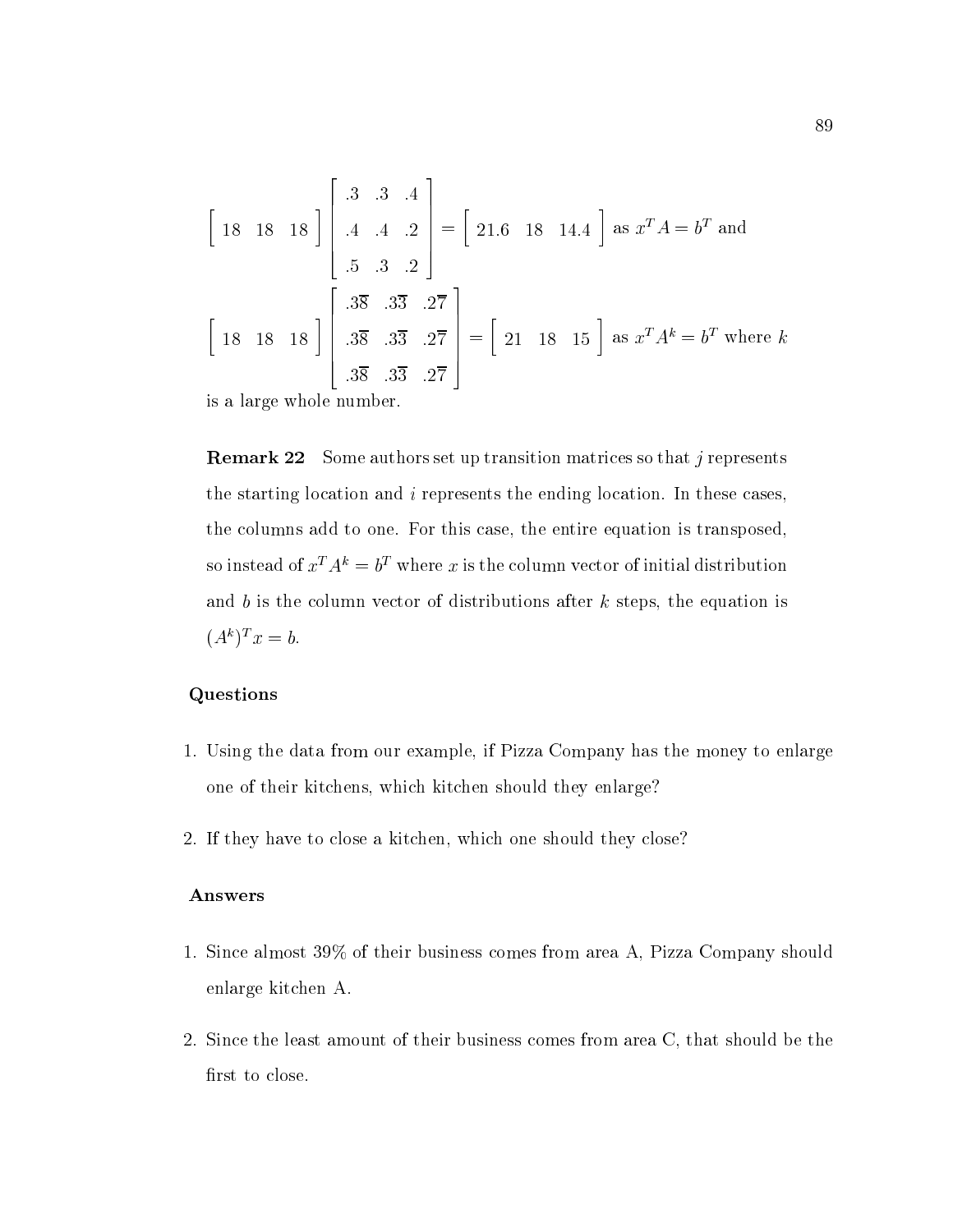### Problems

1. Set up a matrix, similar to the matrices we used in this chapter, that corresponds to this state diagram:



2. (a) Draw a picture corresponding to this transition matrix:

$$
\begin{bmatrix}\n & A & B & C & D \\
 & .25 & .15 & .2 & .4 \\
 & 0 & .5 & .5 & 0 \\
 & 0 & 0 & 1 & 0 \\
 & .3 & .4 & .1 & .2\n\end{bmatrix}
$$

- (b) Look closely at C in your picture. What do you notice that is strange about the way information flows near C? What effect do you think this might have on the long-range distribution of matter in this system?
- 3. Which of the following are transition matrices? Explain.

$$
(a) \begin{bmatrix} .4 & .3 & .3 \\ .2 & .4 & .4 \\ .6 & .1 & .3 \end{bmatrix}
$$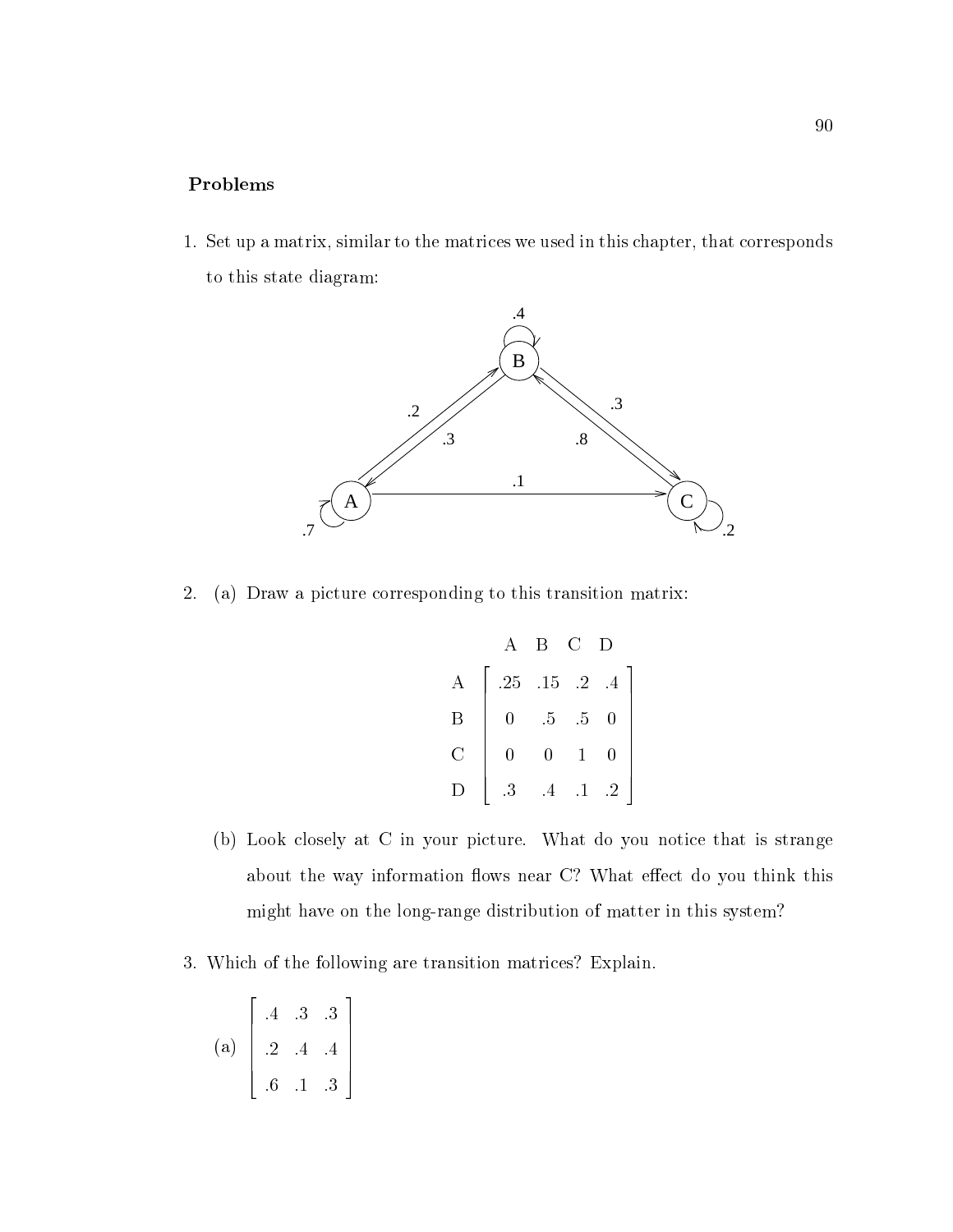(b) 
$$
\begin{bmatrix} .2 & .3 & .5 \\ .6 & .1 & .2 \\ .7 & .1 & .3 \end{bmatrix}
$$
  
(c) 
$$
\begin{bmatrix} .25 & .15 & .3 & .4 \\ .5 & 0 & .15 & .3 \\ .15 & .35 & .4 & .2 \\ .1 & .5 & .2 & .2 \end{bmatrix}
$$

- 4. Which of these situations can be modeled by a homogeneous Markov chain? If they cannot be modeled by a Markov chain, explain why not.
	- (a) The picture represents the probability that a delivery truck that is currently in region  $i$  (A, B, or C) will be in region  $j$  (A, B, or C) for the next time period.



(b) The picture represents the probability that a person eating meal  $i$  (H, S, or P) for lunch today will eat meal  $j$  (H, S, or P) for lunch tomorrow. The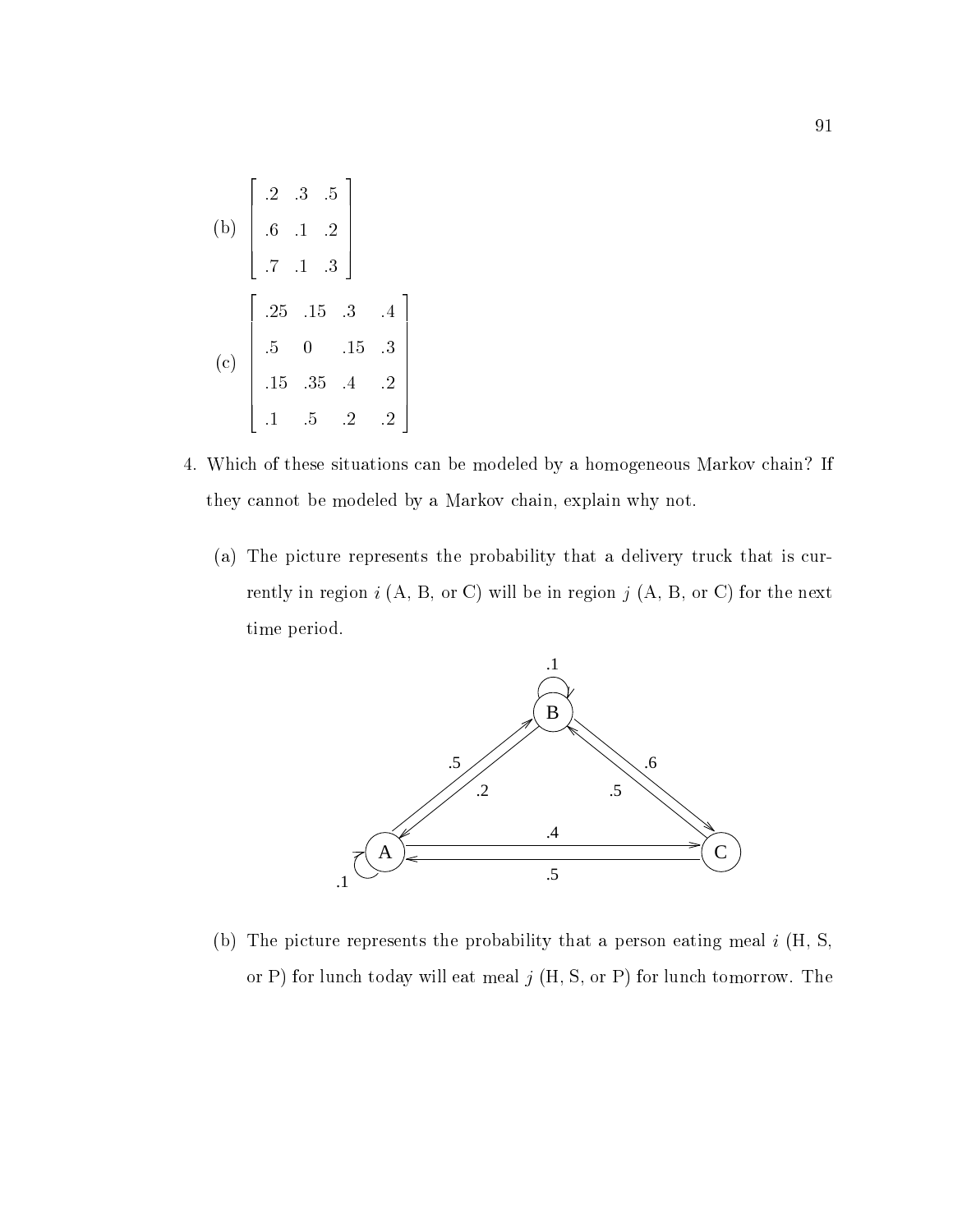letter H stands for hamburger, S stands for salad, and P stands for pizza.



5. Look at the questions in problem 4. Write a sample transition matrix for the problem or problems that can be modeled using a Markov chain.

6.

Assume  $S$  is the transition matrix

$$
\begin{bmatrix}\nA & B & C \\
A & 2 & .3 & .5 \\
B & .4 & .4 & .2 \\
C & .4 & .6 & 0\n\end{bmatrix} = S
$$

- (a) What is the probability of going from state A to state B in one step?
- (b) What is the probability of going from state B to state C in exactly two steps?
- (c) What is the probability of going from state C to state A in exactly three steps?
- (d) Give the transition matrix,  $S_2$ , for two steps  $(S_2$  would give the probabilities of going from state  $i$  to state  $j$  in exactly 2 steps).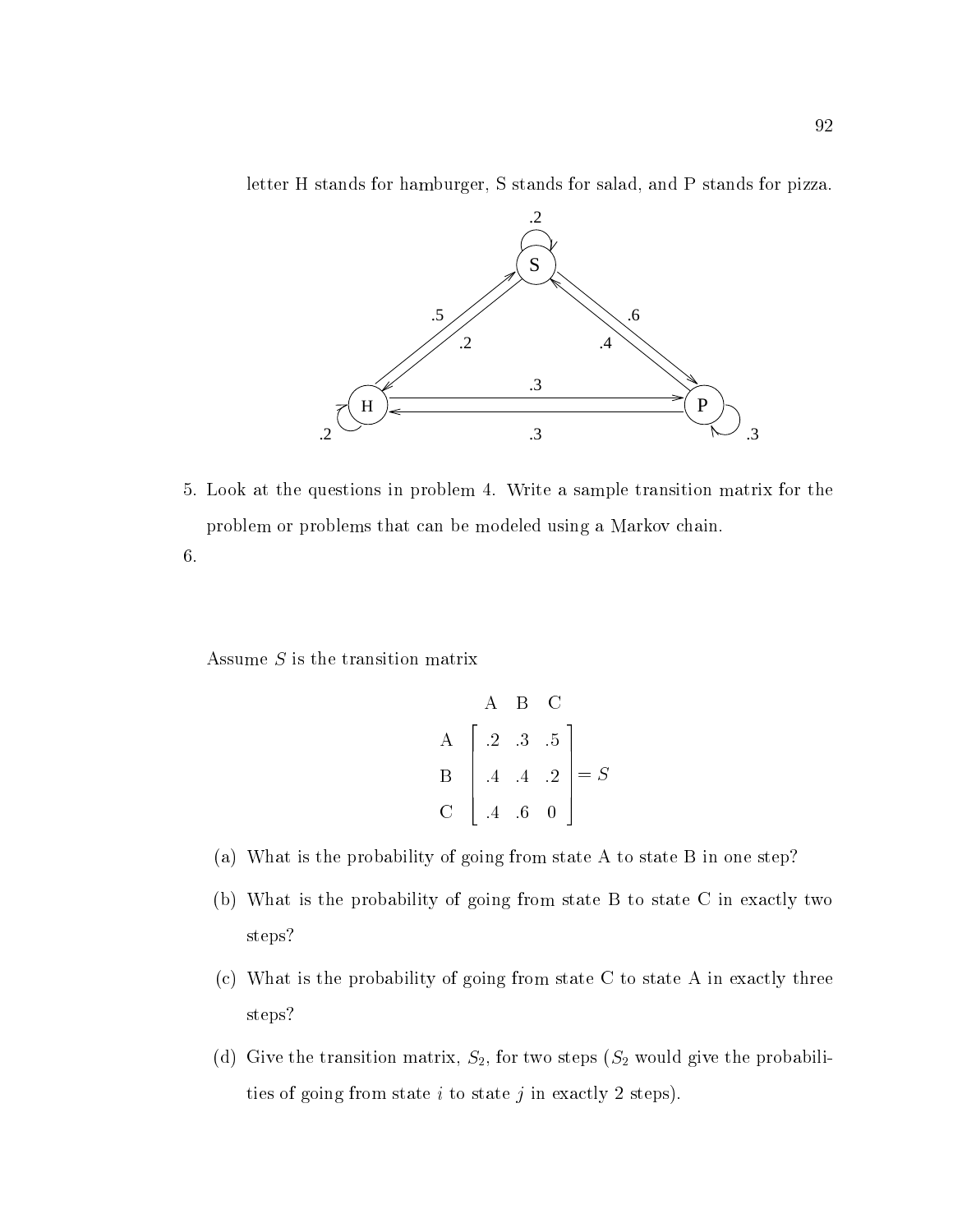- (e) Give the transition matrix for three steps.
- $(f)$  Give the transition matrix for four steps.
- (g) To what matrix do these transition matrices appear to converge after a large number of steps? Your solution should be accurate to two decimal places.
- 7. A math teacher, not wanting to be predictable, decided to assign homework based on probabilities. On the first day of class, she drew this picture on the board to tell the students whether to expect a full assignment, a partial assignment, or no assignment the next day.



- (a) Construct and label the transition matrix that corresponds to this drawing. Label it A:
- (b) If students have a full assignment today, what is the probability that they will have a full assignment again tomorrow.
- (c) If students have no assignment today, what is the probability that they will have no assignment again tomorrow.
- (d) Today is Wednesday and students have a partial assignment. What is the probability that they will have no homework on Friday?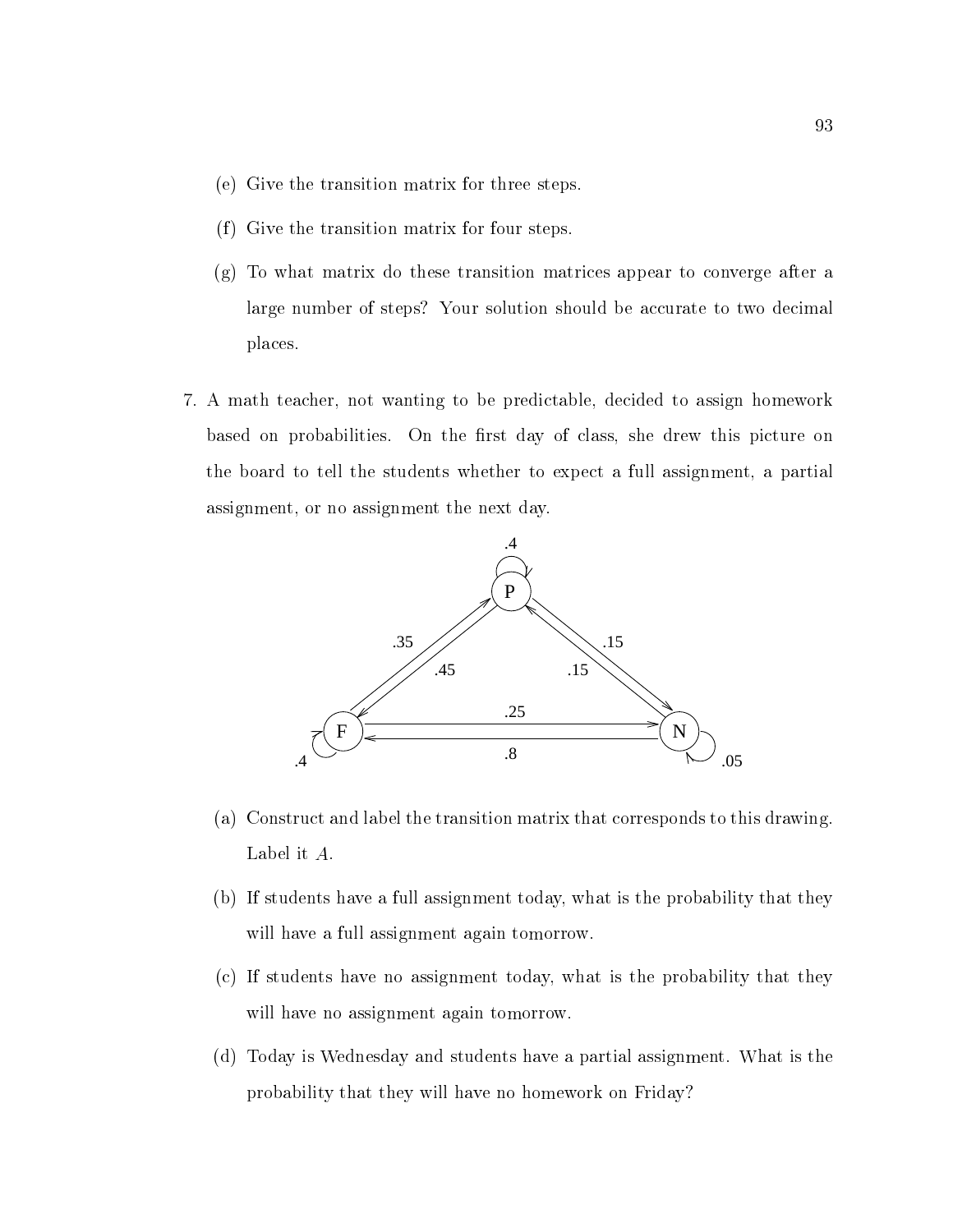- (e) Matrix A is the transition matrix for one day. Find the transition matrix for two days (for example, if today is Monday, what are the chances of getting each kind of assignment on Wednesday?).
- $(f)$  Find the transition matrix for three days.
- (g) If you have no homework this Friday, what is the is the probability that you will have no homework next Friday (since we are only considering school days, there are only 5 days in a week)? Give your answer accurate to two decimal places.
- (h) Find, to two decimal places, the matrix to which matrix A would appear to converge after many days.
- (i) Explain the meaning of your solution to problem 7h.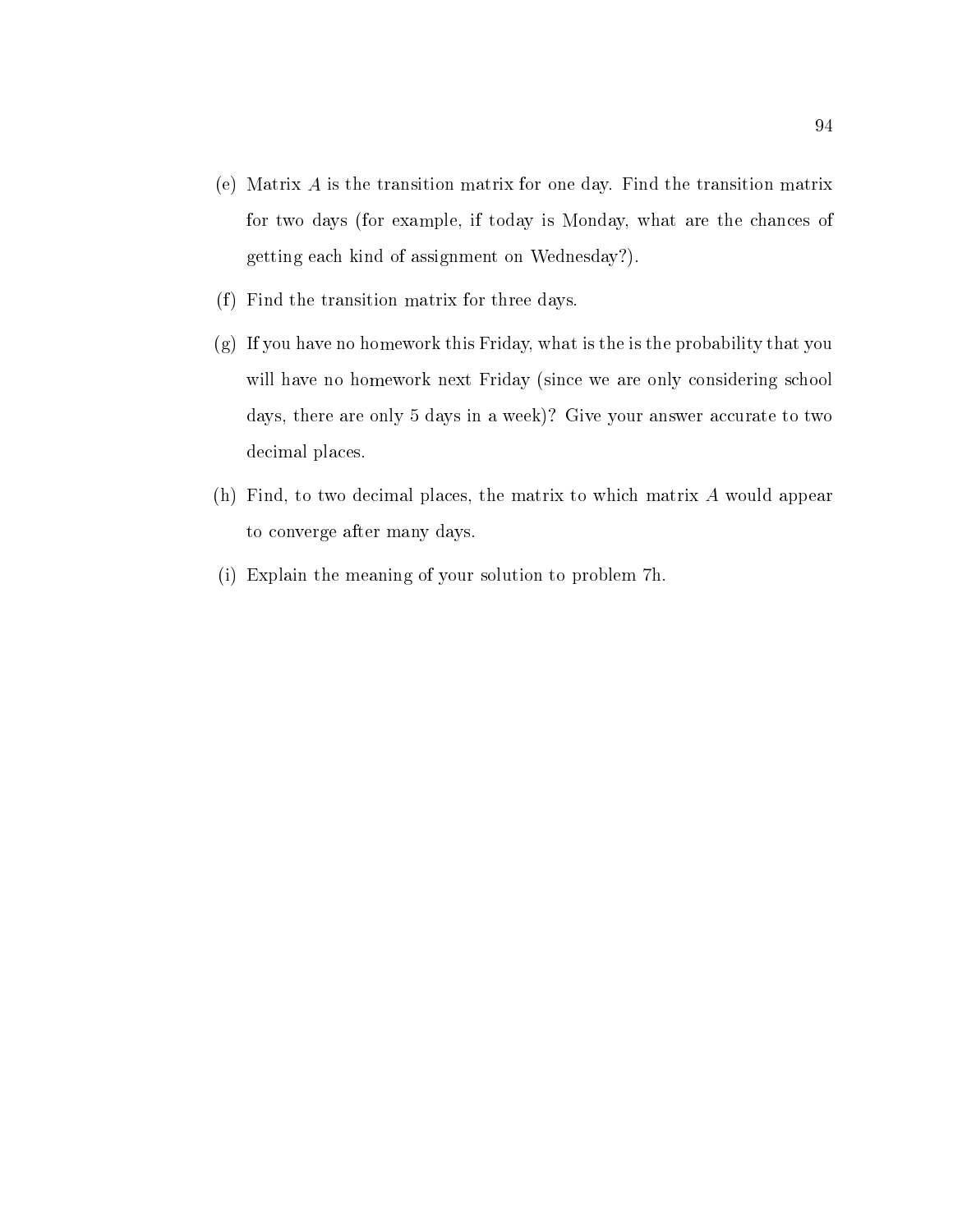# Chapter 8

### Least Squares Approximation

Suppose you are in a science class and you receive these instructions:

Find the temperature of the water (in degrees Celsius) at the times 1, 2, 3, 4, and 5 seconds after you have applied heat to the container. Conduct your experiment carefully. Graph each data point with time on the x-axis and temperature on the y-axis. Your data should follow a straight line. Find the equation of this line.

The data from the experiment looks like this when charted and graphed:



Notice that our data points don't fall exactly on a straight line as they were supposed to, so how are we going to find the slope and intercept of the line?

This is a common problem with experimental sciences because the data points that we measure seldom fall on a straight line. Therefore, scientists try to find an approximation. In this case, they would try to find the line that best fits the data in some sense. The first problem is to define "best fit." It is convenient to define an error as a distance from the actual value of  $y$  for  $x$  (the value that was measured in the experiment) to the predicted value of  $y$  for  $x$ . Therefore, it seems reasonable that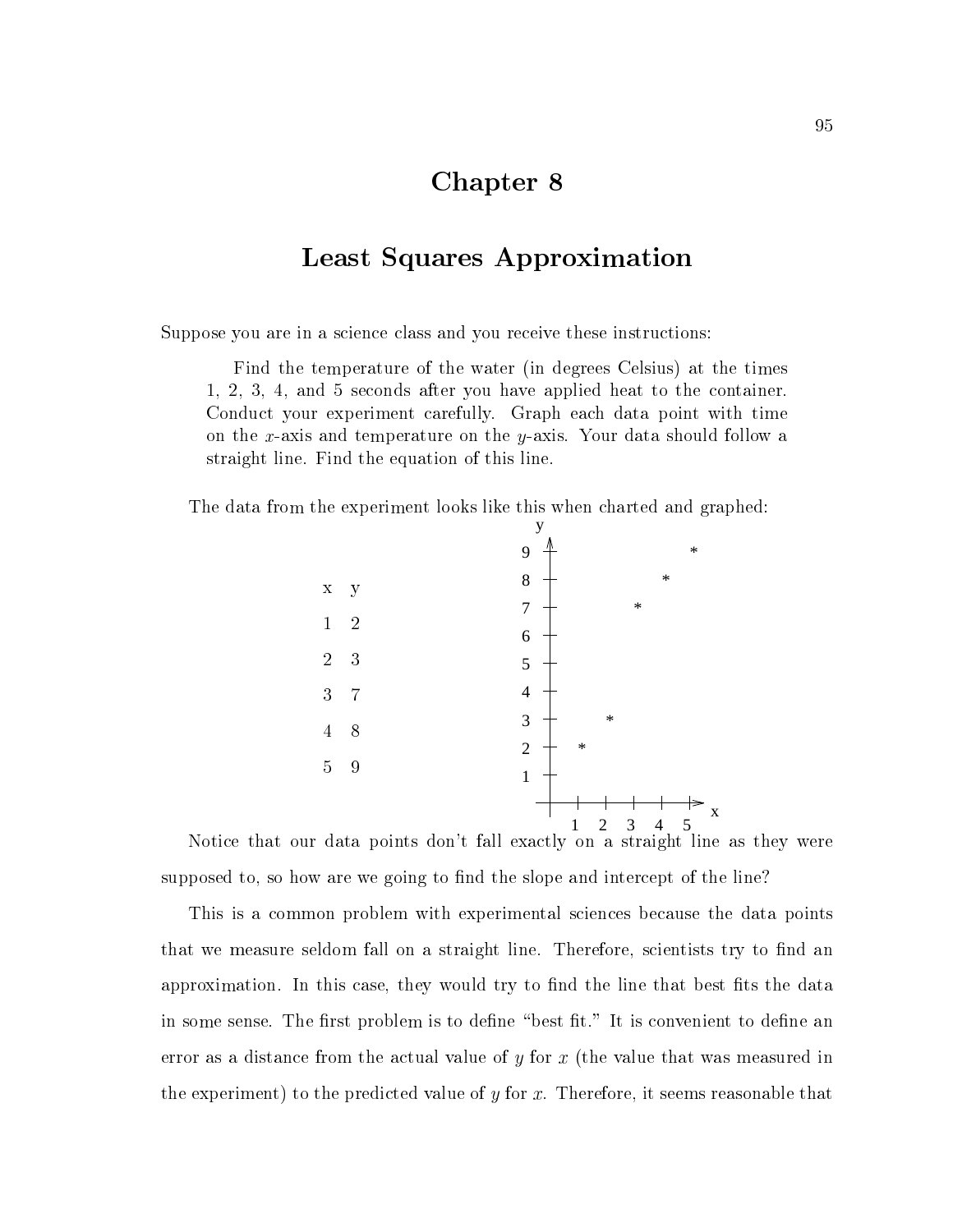the "best fit" line would somehow minimize the errors, but how? You could minimize the sum of the absolute values of the errors; this is called the  $\ell_1$  fit. It would also be reasonable to find the biggest error for each line and choose the line that minimizes this quantity; this is called the  $\ell_{\infty}$  fit. However, the fit that is used most often is the  $\ell_2$  fit which is called the **least squares fit**. This method is called the least squares fit because it finds the line that minimizes the sum of the squares of the errors. Gauss developed this method to solve a problem when he was a young man (about the age of a high-school senior) to help his friend solve a chemistry problem. This is the fit that is most often used because it is the only one that can be found by solving a system of linear equations.

You have just read a lot of new information, so let's illustrate the concepts with our example. We have the graph of the data above. Now we need to guess which line best fits our data. If we assume that the first two points are correct and choose the line that goes through them, we get the line  $y = 1 + x$ . If we substitute our points into this equation, we get the following chart. The points and line are graphed below.



Therefore, the sum of the squares of the errors is 27. Do you think that we can do better than this?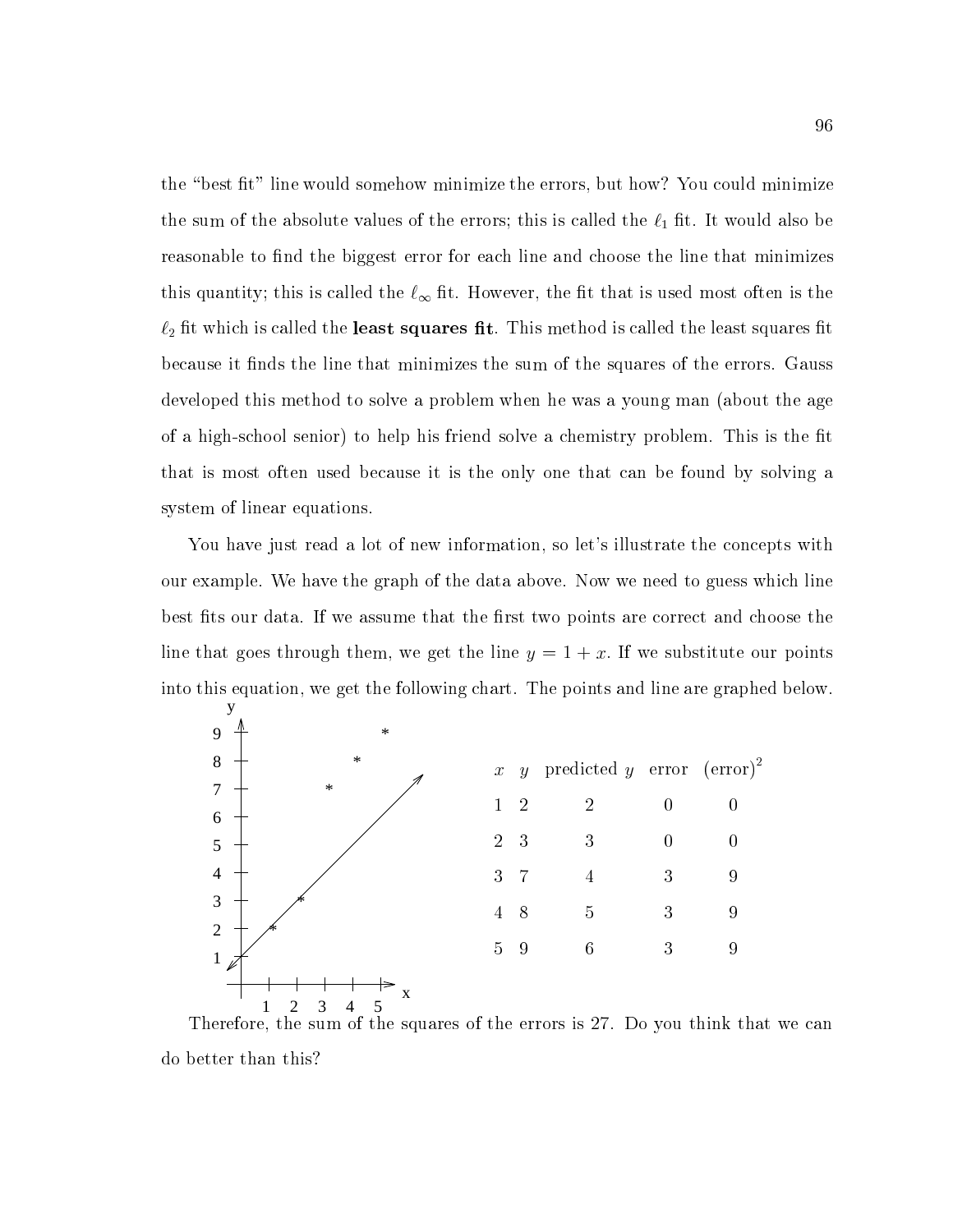If we choose the line that goes through the points when  $x = 3$  and 4, we get the line  $y = 4 + x$ . Will we get a better fit? Let's look at it.



The sum of the squares of the error is 18. That is a better t, but can we do even better?

Let's try the line that is half way between these two lines. The equation would be  $y = 2.5 + x$ . It looks like this:



The sum of the squares of the error is 11.25 with this line, so this is the best line yet. Can we do better? It doesn't seem very scientific or efficient to keep guessing at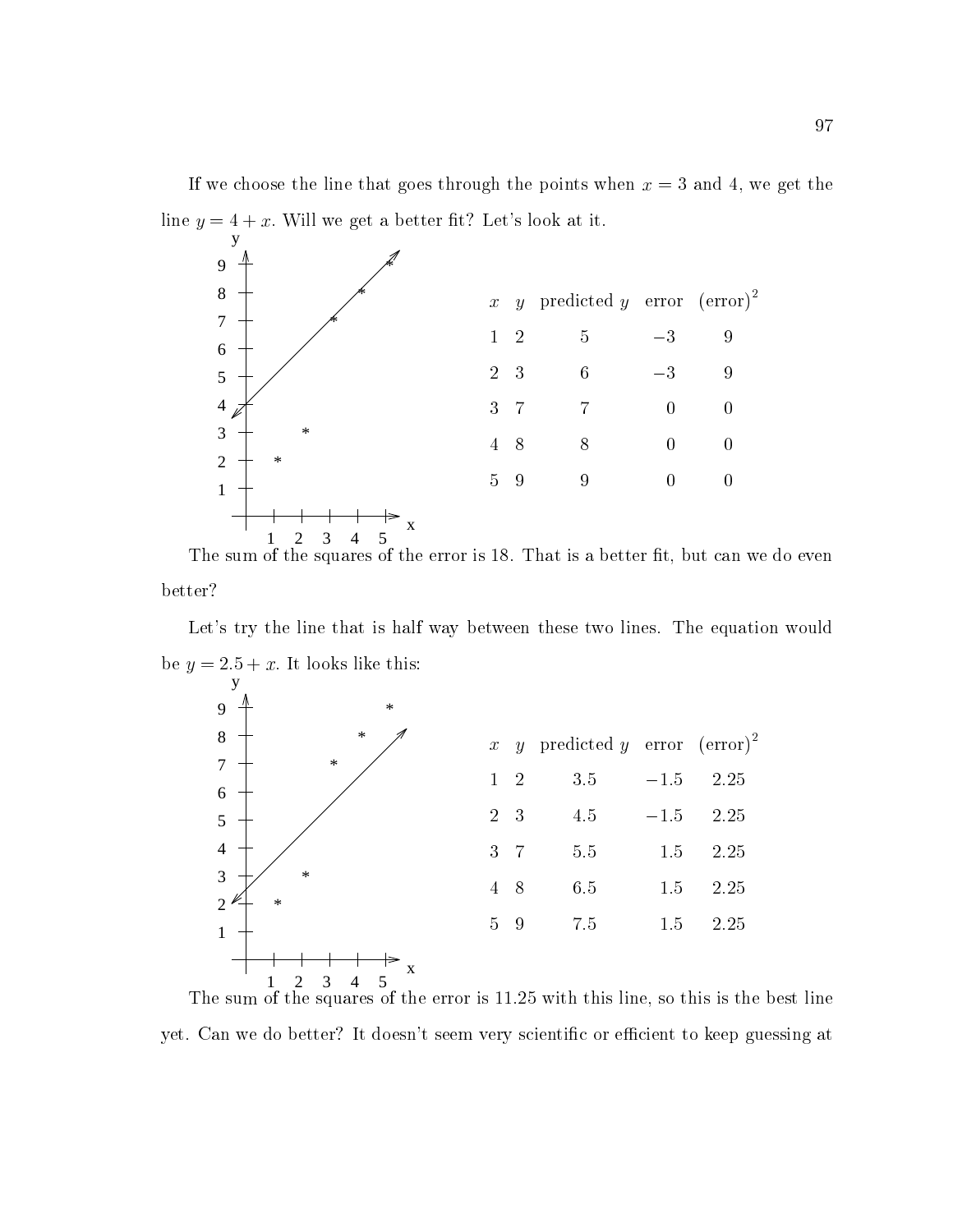which line would give the best fit. Surely there is a methodical way to determine the best fit line. Let's think about what we want.

A line in slope-intercept form looks like  $c_0 + c_1 x = y$  where  $c_0$  is the y-intercept and  $c_1$  is the slope. We want to find  $c_0$  and  $c_1$  such that  $c_0 + c_1x_i = y_i$  is true for all our data points:

$$
c_0 + 1c_1 = 2
$$
  
\n
$$
c_0 + 2c_1 = 3
$$
  
\n
$$
c_0 + 3c_1 = 7
$$
  
\n
$$
c_0 + 4c_1 = 8
$$
  
\n
$$
c_0 + 5c_1 = 9
$$

We know that there may not exist  $c_0$  and  $c_1$  that fit all these equations, so we try to find the best fit. We can write these equations in the form  $Xc = y$  (these are just new letters for our familiar equation  $Ax = b$ ) where

$$
X = \begin{bmatrix} 1 & 1 \\ 1 & 2 \\ 1 & 3 \\ 1 & 4 \\ 1 & 5 \end{bmatrix}, c = \begin{bmatrix} c_0 \\ c_1 \end{bmatrix}, \text{ and } y = \begin{bmatrix} 2 \\ 3 \\ 7 \\ 8 \\ 9 \end{bmatrix}.
$$

In general, we cannot solve this system because the system is usually inconsistent because it is overdetermined. In other words, we have more equations than unknowns (the unknowns are the two variables,  $c_0$  and  $c_1$ , for which we are trying to solve). There is a system of equations called the **normal equations** that can be used to find least squares solution to systems with more equations than unknowns.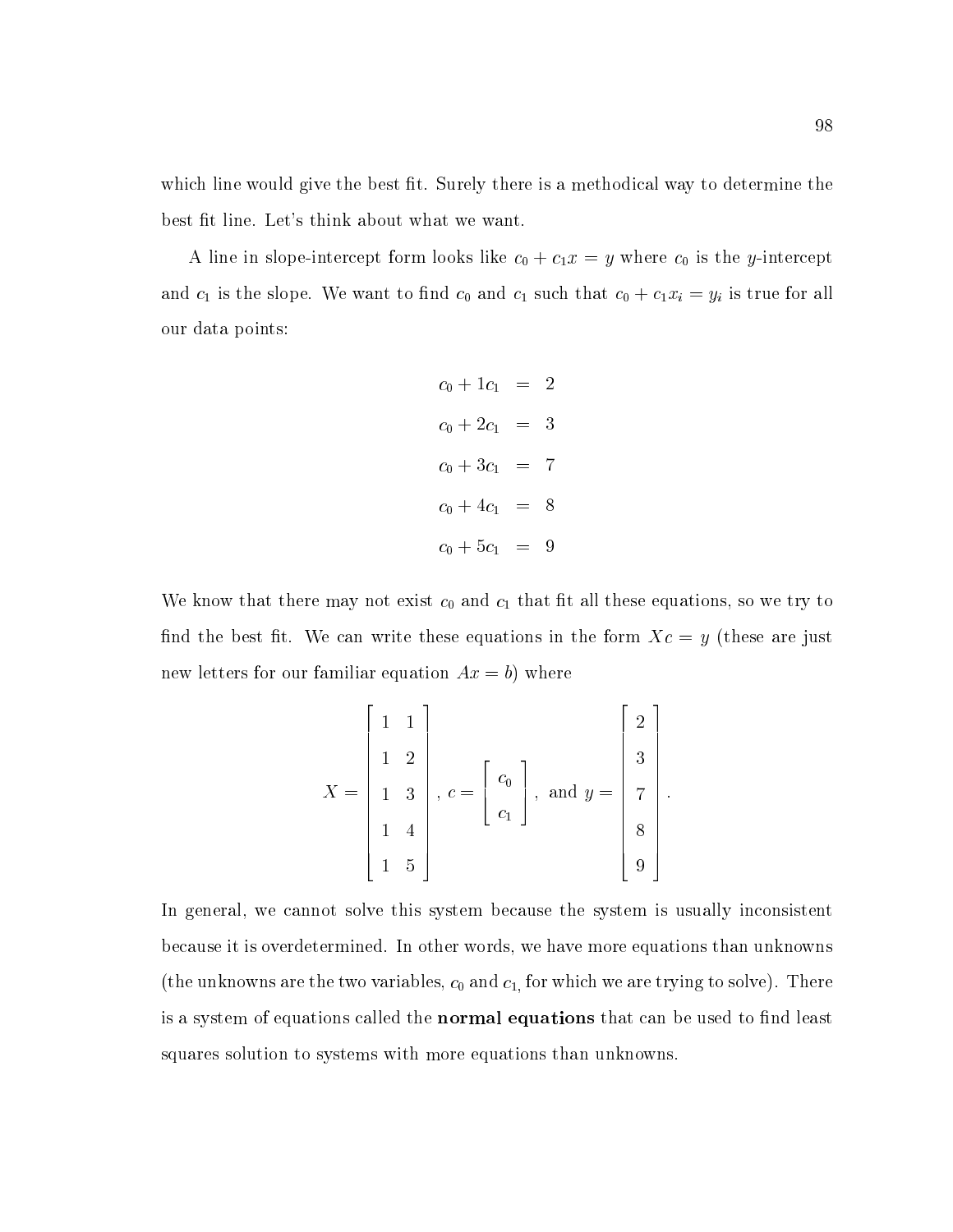**I neorem 8.1** For the system  $AC = y$ , c is a least-squares solution (ie., it minimizes the sum of the squares of the errors), if and only if  $c$  is a solution of the normal equations  $X^T X c = X^T y$ .

**Remark 23** It is important to remember that the solution to the normal equations is only an approximate solution for  $Xc = y$ . In general, it is not an exact solution because  $Xc = y$  may be inconsistent, so it may not have a solution. In other words, there may not exist a vector, c, that makes  $Xc = y$  a true statement. Therefore, we use the normal equations to find an approximate solution.

The normal equations will give us the "best fit" line (or curve) every time according to the way we defined "best fit." The proof of this is at the end of this chapter. Let's try applying the normal equations to our system. First, we multiply so that we have a system that we can solve.

$$
\begin{bmatrix}\n1 & 1 & 1 & 1 & 1 \\
1 & 1 & 1 & 1 & 1 \\
1 & 2 & 3 & 4 & 5\n\end{bmatrix}\n\begin{bmatrix}\n1 & 1 \\
1 & 2 \\
1 & 3 \\
1 & 4 \\
1 & 5\n\end{bmatrix}\n\begin{bmatrix}\nc_0 \\
c_1\n\end{bmatrix} =\n\begin{bmatrix}\n1 & 1 & 1 & 1 & 1 \\
1 & 2 & 3 & 4 & 5\n\end{bmatrix}\n\begin{bmatrix}\n2 \\
3 \\
7 \\
8 \\
9\n\end{bmatrix}
$$
\n
$$
\begin{bmatrix}\n5 & 15 \\
15 & 55\n\end{bmatrix}\n\begin{bmatrix}\nc_0 \\
c_1\n\end{bmatrix} =\n\begin{bmatrix}\n29 \\
106\n\end{bmatrix}
$$

Now we can work with the augmented matrix and use Gauss-Jordan elimination to find the solution of the normal equations. This solution will be the coefficients of the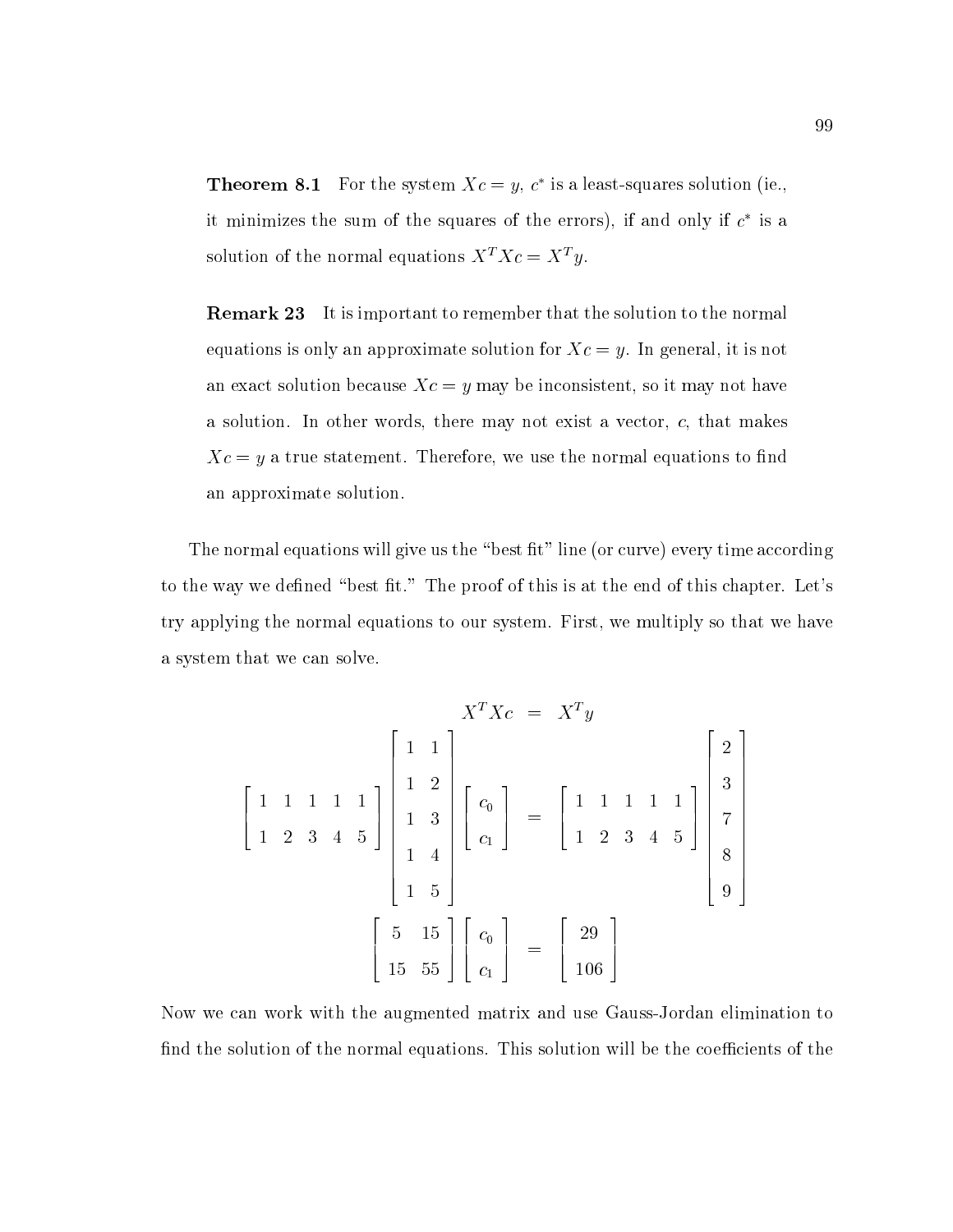line which give the best fit in the least squares sense.

$$
\begin{bmatrix} 5 & 15 & 29 \ 15 & 55 & 106 \end{bmatrix} \xrightarrow{\text{Augmented}} \implies \begin{bmatrix} 1 & 3 & 5.8 \ 15 & 55 & 106 \end{bmatrix} \xrightarrow{r1 \div 5}
$$

$$
\begin{bmatrix} 1 & 3 & 5.8 \ 0 & 10 & 19 \ 0 & 1 & 19 \end{bmatrix} \xrightarrow{-15 * r1 + r2} \implies \begin{bmatrix} 1 & 3 & 5.8 \ 0 & 1 & 1.9 \end{bmatrix} \xrightarrow{r2 \div 10}
$$

$$
\begin{bmatrix} 1 & 0 & 0.1 \ 0 & 1 & 1.9 \end{bmatrix} \xrightarrow{-3 * r2 + r1} \implies \begin{bmatrix} c_0 \ c_1 \end{bmatrix} = \begin{bmatrix} 0.1 \ 1.9 \end{bmatrix}
$$

When we graph and chart the line  $y = 0.1 + 1.9x$ , we get:



The sum of thesquares of the error is 2.7. This is a great improvement over our

$$
\text{points, we solve } X^T X c = X^T y \text{ with } X = \begin{bmatrix} 1 & x_1 \\ 1 & x_2 \\ \vdots & \vdots \\ 1 & x_{n-1} \\ 1 & x_n \end{bmatrix}, c = \begin{bmatrix} c_0 \\ c_1 \\ \vdots \end{bmatrix} \text{ and } y = \begin{bmatrix} y_1 \\ y_2 \\ \vdots \\ y_{n-1} \\ y_n \end{bmatrix}.
$$

The ellipse marks (written as  $\ldots$ , or  $\ldots$ ) tell you to continue in the same pattern.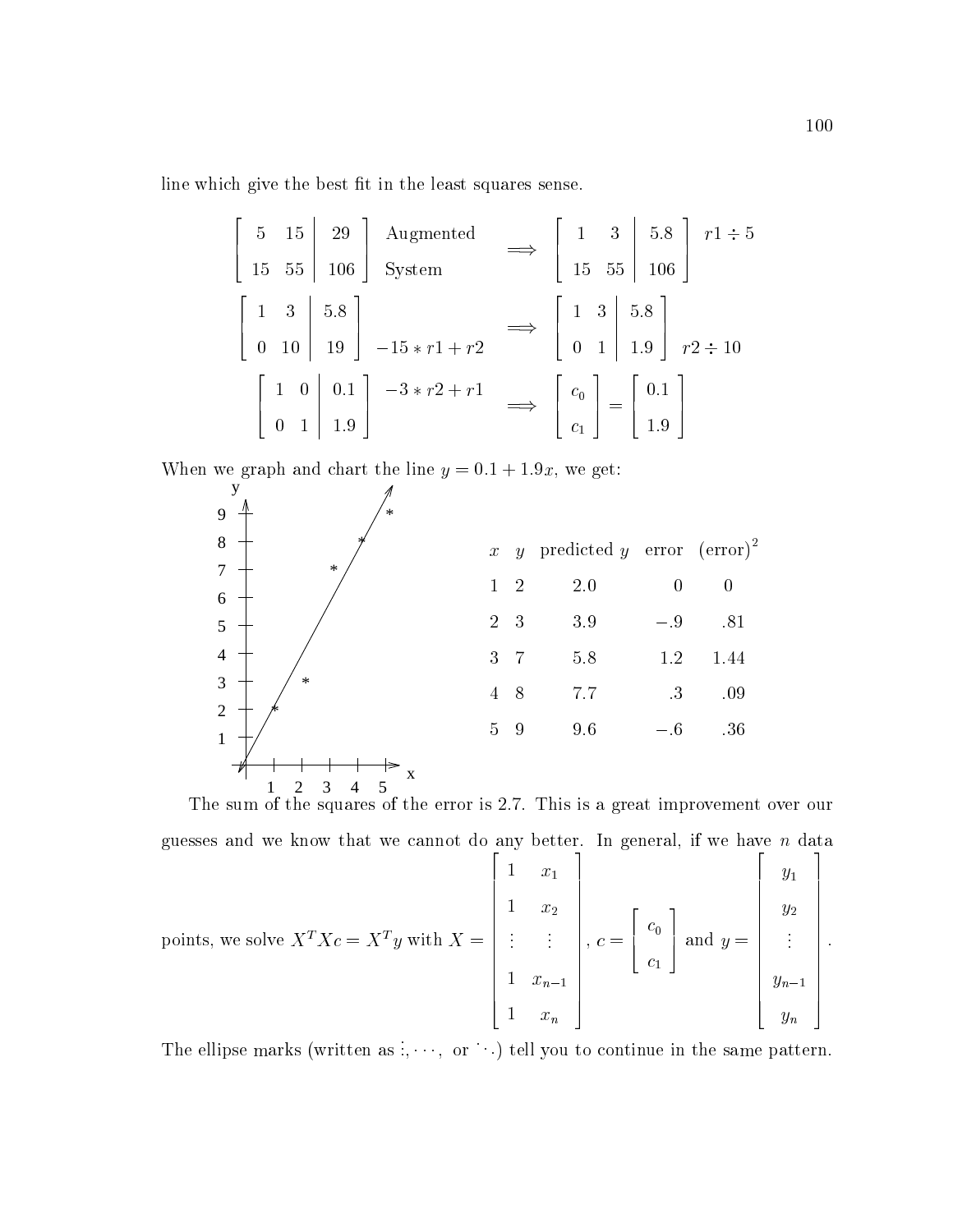What if we are told that our data is not supposed to fit a straight line, but instead falls in the shape of a parabola? Consider the following data from another experiment:



We can nd the curve that best ts our data in a similar manner. The general equation for a parabola is  $c_0 + c_1 x + c_2 x^2 = y$ . Therefore, we want to find the values of the coefficients,  $c_1$ ,  $c_2$ , and  $c_3$ , so that the curve we find best fits these equations:

$$
c_0 - 1c_1 + 1c_2 = 3
$$
  
\n
$$
c_0 + 0c_1 + 0c_2 = 1
$$
  
\n
$$
c_0 + 1c_1 + 1c_2 = -1
$$
  
\n
$$
c_0 + 2c_1 + 4c_2 = 1
$$
  
\n
$$
c_0 + 3c_1 + 6c_2 = 3
$$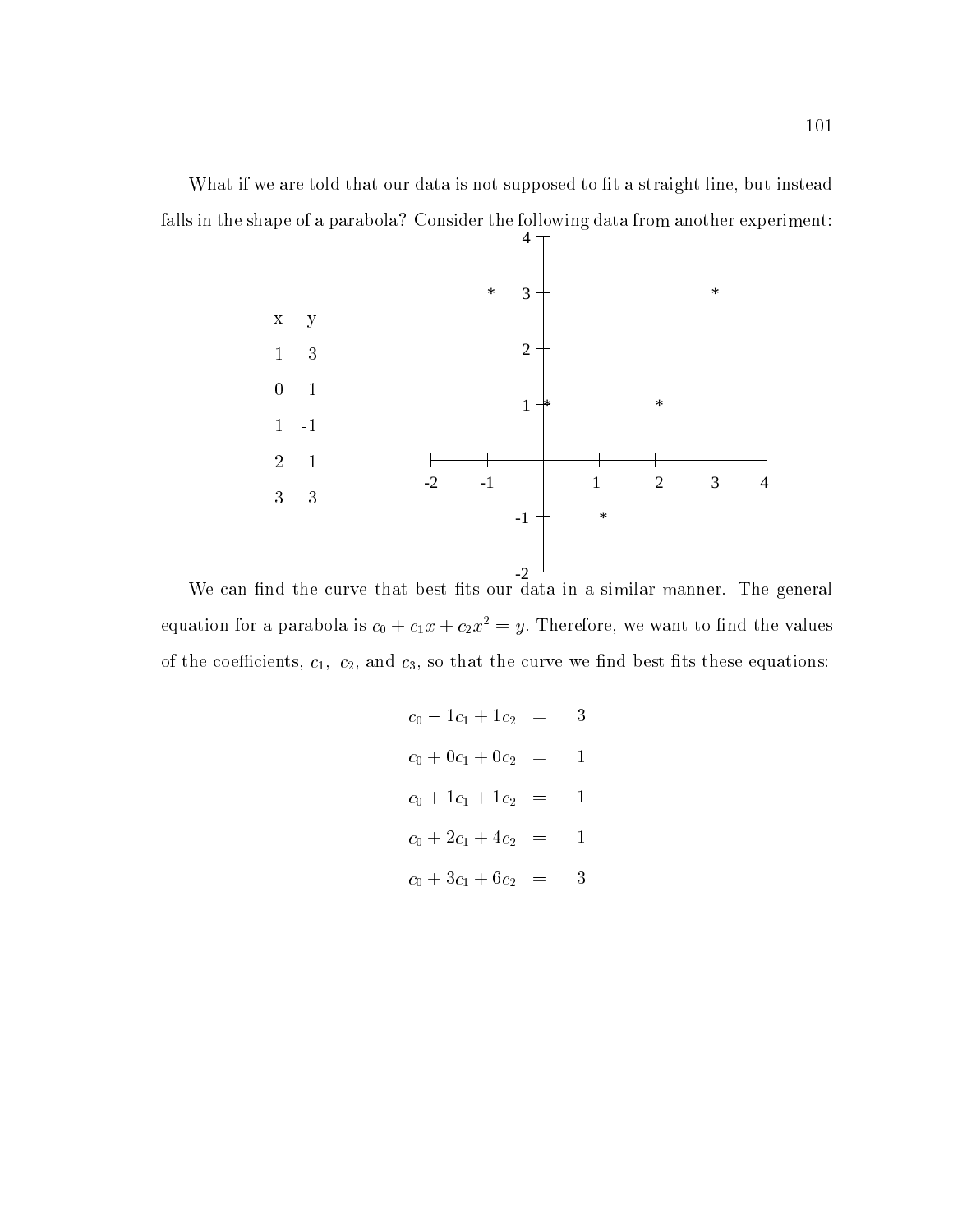Let us use the normal equations with 
$$
X = \begin{bmatrix} 1 & -1 & 1 \\ 1 & 0 & 0 \\ 1 & 1 & 1 \\ 1 & 2 & 4 \\ 1 & 3 & 9 \end{bmatrix}
$$
,  $c = \begin{bmatrix} c_0 \\ c_1 \\ c_2 \end{bmatrix}$ , and  $y = \begin{bmatrix} 3 \end{bmatrix}$ 

 $\begin{bmatrix} 1 \\ -1 \\ 1 \end{bmatrix}.$  $\sim$  100  $\sim$  100  $\sim$  100  $\sim$  100  $\sim$  100  $\sim$  100  $\sim$  100  $\sim$  100  $\sim$  100  $\sim$  100  $\sim$  100  $\sim$  100  $\sim$  100  $\sim$  100  $\sim$  100  $\sim$  100  $\sim$  100  $\sim$  100  $\sim$  100  $\sim$  100  $\sim$  100  $\sim$  100  $\sim$  100  $\sim$  100  $\sim$   $\sim$  100  $\sim$  100  $\sim$  100  $\sim$  100  $\sim$  100  $\sim$  100  $\sim$  100  $\sim$  100  $\sim$  100  $\sim$  100  $\sim$  100  $\sim$  100  $\sim$  100  $\sim$  100  $\sim$  100  $\sim$  100  $\sim$  100  $\sim$  100  $\sim$  100  $\sim$  100  $\sim$  100  $\sim$  100  $\sim$  100  $\sim$  100  $\sim$  33 and 33 and 33 and 34 and 35 and 36 and 36 and 36 and 36 and 36 and 36 and 36 and 36 and 36 and 36 and 36 

$$
X^{T}Xc = X^{T}y
$$
\n
$$
\begin{bmatrix}\n1 & 1 & 1 & 1 & 1 \\
-1 & 0 & 1 & 2 & 3 \\
1 & 0 & 1 & 4 & 9\n\end{bmatrix}\n\begin{bmatrix}\n1 & -1 & 1 \\
1 & 0 & 0 \\
1 & 1 & 1 \\
1 & 2 & 4 \\
1 & 3 & 9\n\end{bmatrix}\n\begin{bmatrix}\nc_0 \\
c_1 \\
c_2\n\end{bmatrix} =\n\begin{bmatrix}\n1 & 1 & 1 & 1 & 1 \\
-1 & 0 & 1 & 2 & 3 \\
1 & 0 & 1 & 4 & 9\n\end{bmatrix}\n\begin{bmatrix}\n1 \\
-1 \\
-1 \\
1 \\
1\n\end{bmatrix}
$$
\n
$$
\begin{bmatrix}\n5 & 5 & 15 \\
5 & 15 & 35 \\
15 & 35 & 99\n\end{bmatrix}\n\begin{bmatrix}\nc_0 \\
c_1 \\
c_2\n\end{bmatrix} =\n\begin{bmatrix}\n7 \\
7 \\
33\n\end{bmatrix}
$$

Now we can augment the matrix and solve using Gaussian elimination.

$$
\begin{bmatrix} 5 & 5 & 15 & 7 \ 5 & 15 & 35 & 7 \ 15 & 35 & 99 & 33 \end{bmatrix} \begin{array}{c} \text{Augmented} \\ \text{Matrix} \end{array} \implies \begin{bmatrix} 1 & 1 & 3 & 1\frac{2}{5} & 7 \ 5 & 15 & 35 & 7 \ 15 & 35 & 99 & 33 \end{bmatrix} \begin{array}{c} r1 \div 5 \\ 7 \\ 33 \end{array}
$$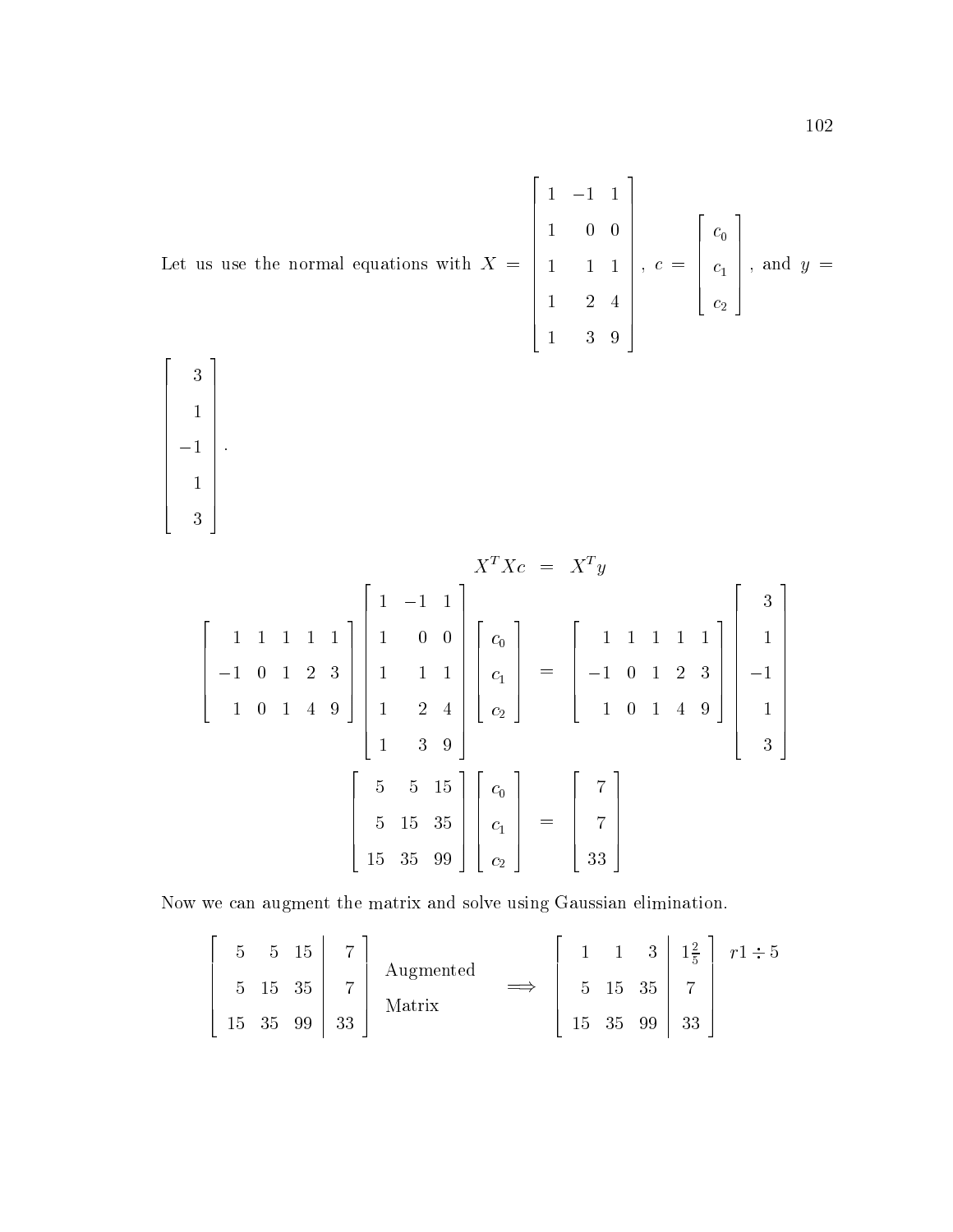$$
\begin{bmatrix} 1 & 1 & 3 & | & 1\frac{2}{5} \\ 0 & 10 & 20 & | & 0 \\ 0 & 20 & 54 & | & 12 \end{bmatrix} \xrightarrow{-5*r1+r2} \xrightarrow{\Longrightarrow} \begin{bmatrix} 1 & 1 & 3 & | & 1\frac{2}{5} \\ 0 & 1 & 2 & | & 0 \\ 0 & 20 & 54 & | & 12 \end{bmatrix} \xrightarrow{r2 \div 10}
$$

$$
\begin{bmatrix} 1 & 1 & 3 & | & 1\frac{2}{5} \\ 0 & 1 & 2 & | & 0 \\ 0 & 0 & 14 & | & 12 \end{bmatrix} \xrightarrow{-20*r2+r3} \xrightarrow{\Longrightarrow} \begin{bmatrix} 1 & 1 & 3 & | & 1\frac{2}{5} \\ 0 & 1 & 2 & | & 0 \\ 0 & 0 & 1 & | & \frac{6}{7} \end{bmatrix} \xrightarrow{r3 \div 14}
$$

Back-substitution yields the coefficients

$$
c_2 = \frac{6}{7}
$$
  
\n
$$
c_1 + 2\left(\frac{6}{7}\right) = 0 \Rightarrow c_1 = -1\frac{5}{7}
$$
  
\n
$$
c_0 + \left(-1\frac{5}{7}\right) + 3\left(\frac{6}{7}\right) = 1\frac{2}{5} \Rightarrow c_0 = \frac{19}{35}
$$
  
\n
$$
\begin{bmatrix} c_0 \\ c_1 \\ c_2 \end{bmatrix} = \begin{bmatrix} \frac{19}{35} \\ -1\frac{5}{7} \\ \frac{6}{7} \end{bmatrix}
$$

These coefficients indicate that the curve we want is  $y = \frac{19}{35} - 1\frac{5}{7}x + \frac{6}{7}x^2$ . Let's graph this curve and fill in our chart:

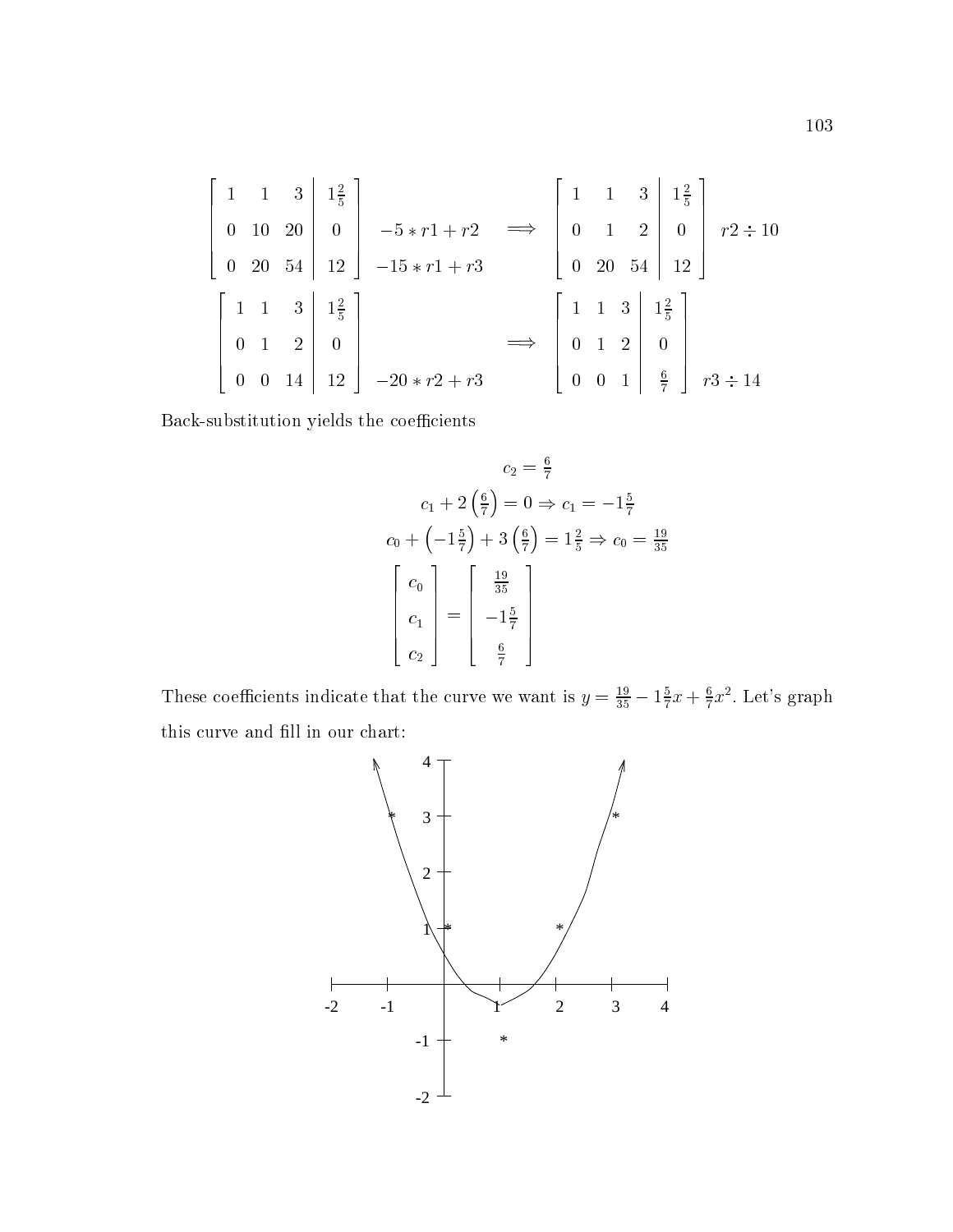| $\boldsymbol{x}$ | $\boldsymbol{y}$ | expected y error $(\text{error})^2$ |                  |                    |
|------------------|------------------|-------------------------------------|------------------|--------------------|
|                  | 3                | $3\frac{4}{35}$                     | $\frac{-4}{35}$  | 16<br>1225         |
|                  |                  | $\frac{19}{35}$                     | $\frac{16}{35}$  | $\frac{256}{1225}$ |
|                  | —1               | $\frac{-11}{35}$                    | $\frac{-24}{35}$ | $\frac{576}{1225}$ |
| 2                |                  | $\frac{19}{35}$                     | $\frac{16}{35}$  | $\frac{256}{1225}$ |
| 3                | 3                | $3\frac{4}{35}$                     | $\frac{-4}{35}$  | $\tfrac{16}{1225}$ |

We find that the sum of the squared errors is  $\frac{37}{35}$ . Using our definition of least squares "best fit," you will not be able to find a parabola that fits the data better than this one. In general, to find the parabola that best fits the data, you use the normal equations  $X^T X c = X^T y$  with

$$
X = \begin{bmatrix} 1 & x_1 & x_1^2 \\ 1 & x_2 & x_2^2 \\ \vdots & \vdots & \vdots \\ 1 & x_{n-1} & x_{n-1}^2 \\ 1 & x_n & x_n^2 \end{bmatrix}, \mathbf{c} = \begin{bmatrix} c_0 \\ c_1 \\ c_2 \end{bmatrix}, \text{ and } \mathbf{y} = \begin{bmatrix} y_1 \\ y_2 \\ \vdots \\ y_{n-1} \\ y_n \end{bmatrix}.
$$

Notice that the normal equations used to find the best fit line and the best fit parabola have the same form. Do you think that we could expand this to higher degree polynomials? Yes, we can. In general, we use the normal equations  $X^T X c = X^T y$ with

$$
X = \begin{bmatrix} 1 & x_1 & x_1^2 & \cdots & x_1^m \\ 1 & x_2 & x_2^2 & \cdots & x_2^m \\ \vdots & \vdots & \vdots & \ddots & \vdots \\ 1 & x_{n-1} & x_{n-1}^2 & \cdots & x_{n-1}^m \\ 1 & x_n & x_n^2 & \cdots & x_n^m \end{bmatrix}, \ c = \begin{bmatrix} c_0 \\ c_1 \\ \vdots \\ c_{m-1} \\ c_m \end{bmatrix}, \text{ and } y = \begin{bmatrix} y_1 \\ y_2 \\ \vdots \\ y_{n-1} \\ y_n \end{bmatrix},
$$

where  $m$  represents the degree of the polynomial curve that you wish to fit and  $n$ represents the number of data points. The least squares "best fit" curve for these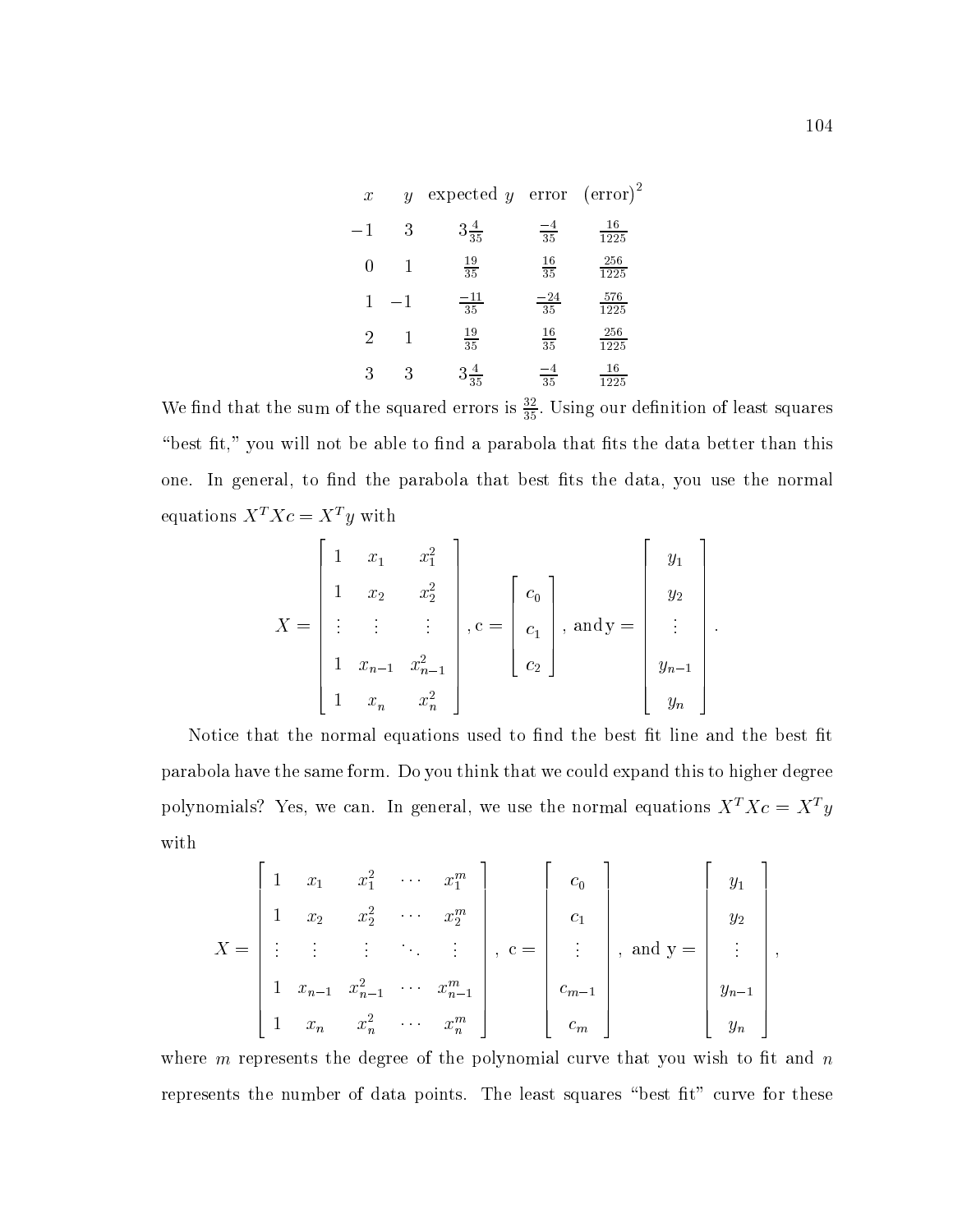equations is  $c_0 + c_1 x + c_2 x^2 + \ldots + c_{m-1} x^{m-1} + c_m x^m$ . Remember that the degree is the highest power of the variable in your equation. A line is a first degree polynomial and a parabola is a second degree polynomial.

If we can find the best fit curve for any degree polynomial, why don't we always use a higher degree polynomial and fit the data better? After all, if we have  $n$  data points and fit them to a polynomial of degree  $n-1$ , we will have a perfect fit every time because our systems would not be inconsistent. However, our goal is not just to find a curve that fits the data closely. Usually, we want the curve to predict what would happen between our data points. If we choose a curve that exactly fits all our data points, we are incorporating the error in our measurements into our model unless the model fits the data exactly (which occurs only rarely.) Unfortunately, there is no set rule for deciding what degree polynomial should be used to fit the data. However, first and second degree polynomials provide the simplest models and should fit most of your data until you start modeling more complicated systems.

If you notice, we said that we usually fit a curve so that we can predict what would happen between our data points. Predicting an outcome between data points is called interpolation. Why didn't we say anything about predicting the behavior beyond our data points? Predicting an outcome beyond the data is called extrapolation. It is usually dangerous to extrapolate much beyond the data because we have no indication that the data will continue to follow the same curve since our curve was only fit to the data. For example, we measured the height of a teenage boy every year for a few years and charted his growth. The growth appeared linear, so we fit a line to the data and got  $y = 32 + 2.25x$ . We have graphed the data with age on the x-axis and height on the y-axis.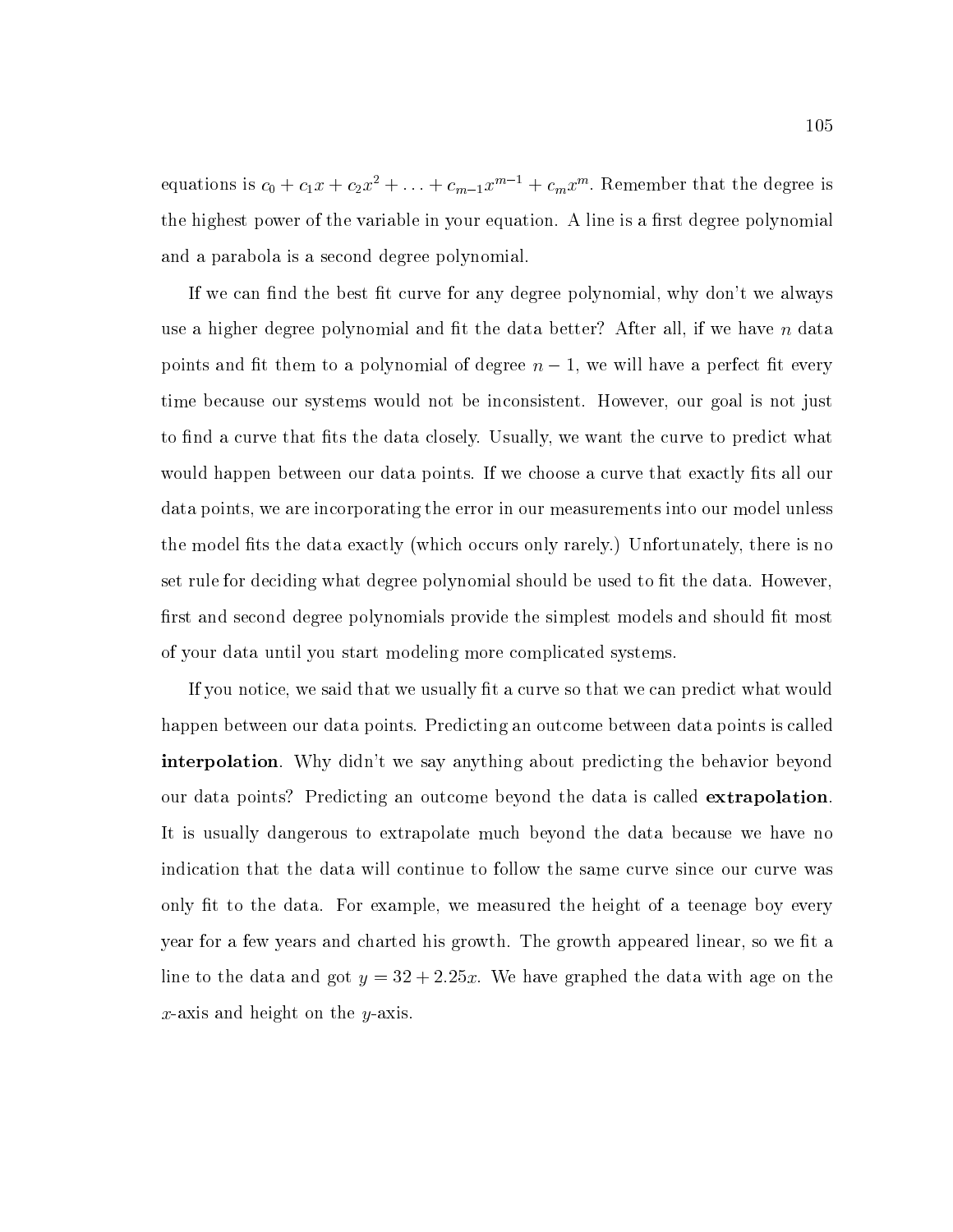

If we extrapolate back several years, this young man was over two and a half feet tall when he was born. According to this model, he will never stop growing, so he will be 8 feet 4 inches tall by the time he is 30 and almost 14 feet tall by the time he is 60. Do you think that this is an accurate prediction?

If the temperature at the airport on the 4th of July was in the 90's for two years in a row, would it be reasonable to predict that the temperature in January between those years was also in the 90's? No, it would not. We have two problems with this model. One problem is that we only have 2 data points. You can always find a line that fits the two points, but there is no reason to believe that the relationship between the day of the year and the temperature is a linear relationship. Also, we didn't take into account other factors that could affect our model such as the pattern of the seasons. These are problems that can arise when you model a situation. When we start modeling situations and using least squares to make predictions, we are entering the world of statistics. That means that we must think about what the data represents rather than just apply the normal equations. There are many interesting applications of statistics that you can explore in another course. However, using matrices, you already know one way to find a "best fit" curve for your data.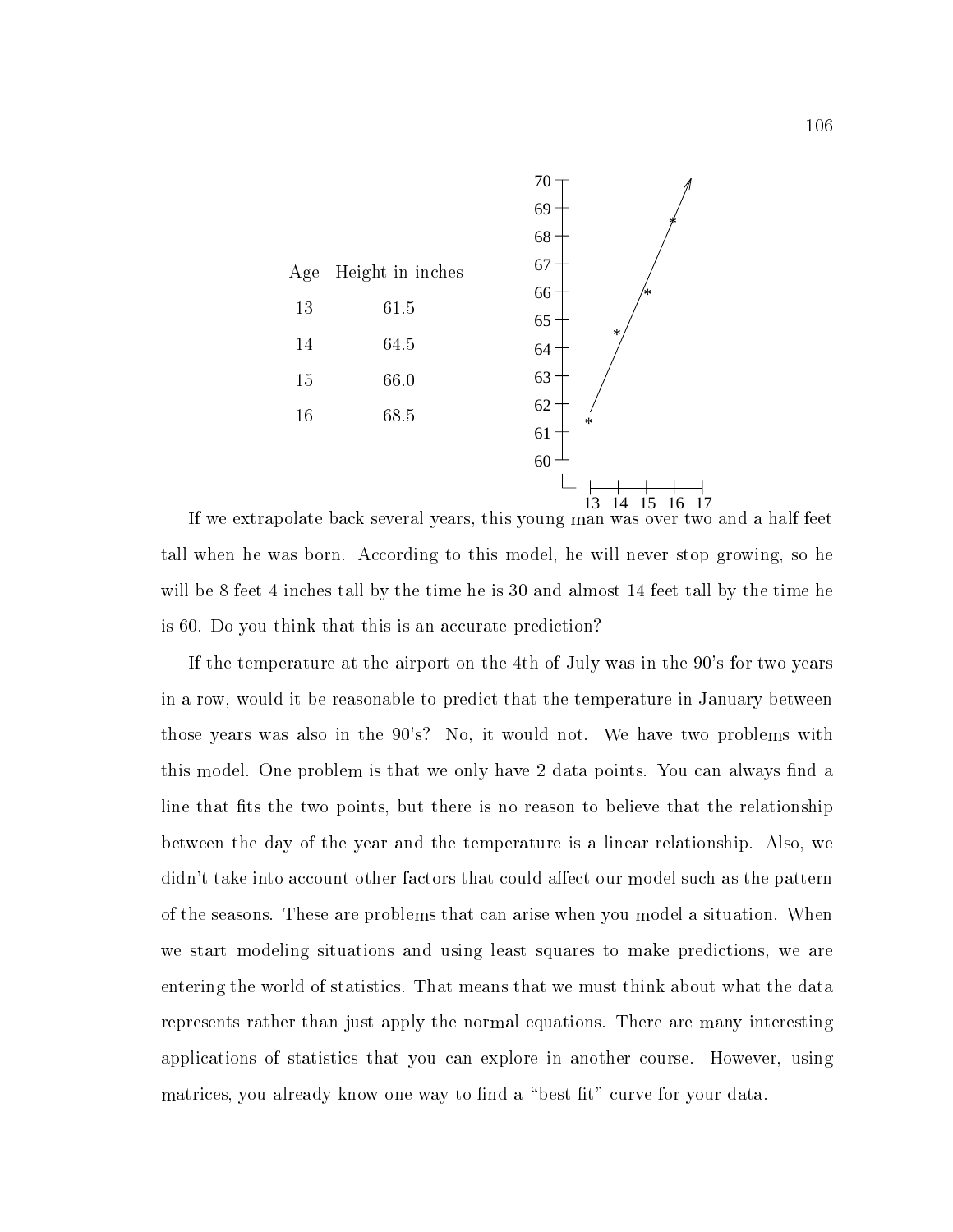### 8.1 Proof of Normal Equations

We are interested in the fact that a solution to the normal equations is a least squares solution. We will prove this fact, but will not prove the theorem in the other direction. In this proof, y represents the solution of the normal equations (solution of  $A<sup>T</sup> A y =$  $A^{\perp}$   $\theta$ ) and  $x$  is any  $n$ -vector.

The length of the vector x is defined to be  $||x|| = \sqrt{\langle x, x \rangle} = \sqrt{x_1^2 + x_2^2 + \ldots + x_n^2}$ , so the squared length of the vector is  $||x||^2 = \langle x, x \rangle = x^2 \cdot x = x_1^2 + x_2^2 + \cdots + x_n^2$ . The square of the length of the vector  $Ax - b$ ,  $||Ax - b||$ , is the sum of the squares of the errors since each element of  $Ax - b$  for data fitting represents the error at a point. We want to prove that the sum of the squares of the error for y is less than or equal to the sum of the squares of the error for  $x$ . In other words, we want to prove that  $||Ay - b|| \le ||Ax - b||$  Notice that the steps of the proof are numbered. Explanations for each step follow the proof.

To begin with; we have

$$
0 \le ||Ax - Ay||^2 \tag{1}
$$

$$
= (Ax - Ay)^{T} (Ax - Ay)
$$
 (2)

$$
= (xT AT - yT AT)(Ax - Ay)
$$
\n(3)

$$
= xT AT A x - xT AT A y - yT AT A x + yT AT A y.
$$
 (4)

$$
x^T A^T A y + y^T A^T A x \le x^T A^T A x + y^T A^T A y \tag{5}
$$

equivalently;

so

$$
2x^{T}A^{T}Ay \le x^{T}A^{T}Ax + y^{T}A^{T}Ay \tag{6}
$$

Now; by adding and subtracting like terms; we obtain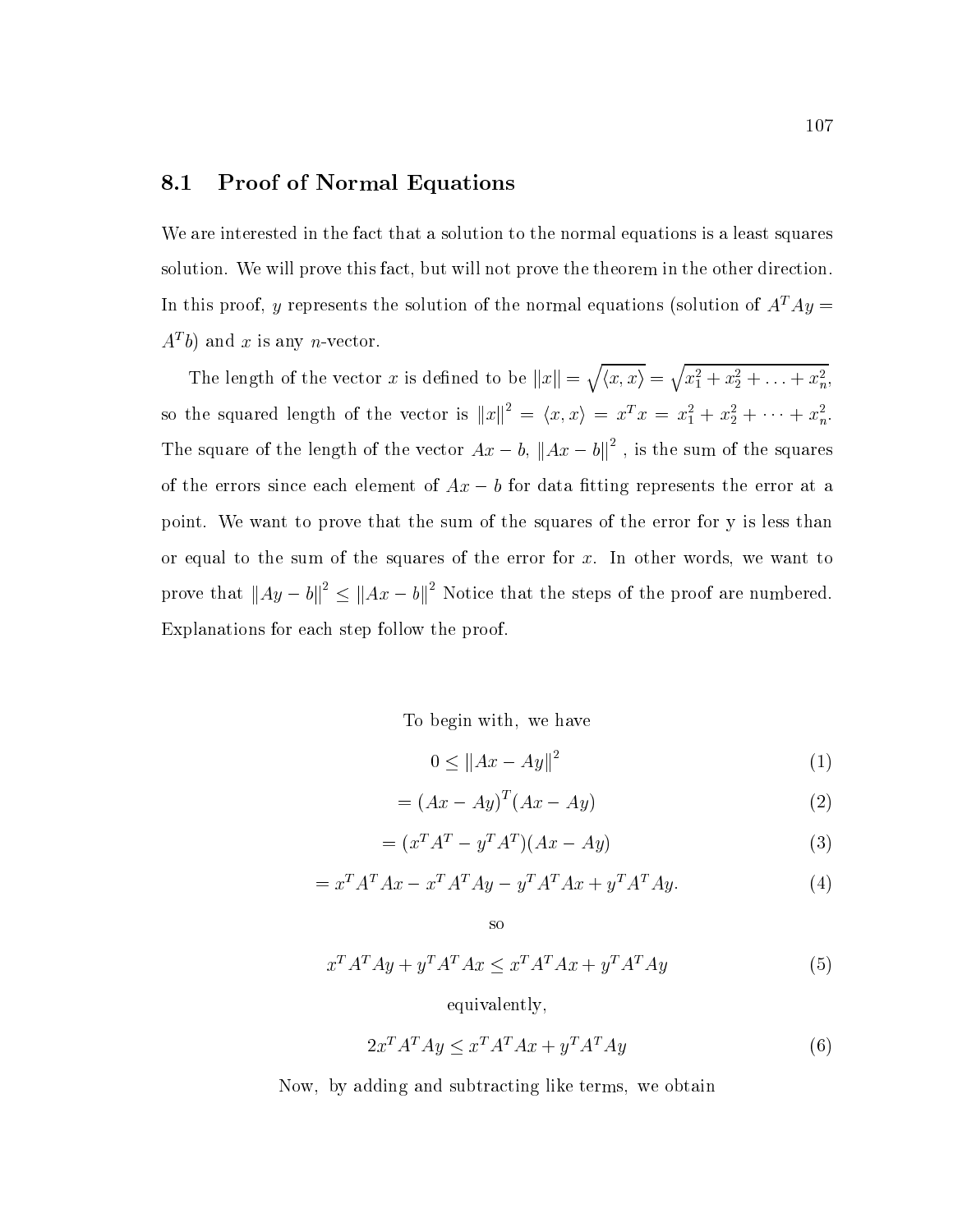$$
2x^{T}A^{T}Ay - 2y^{T}A^{T}Ay - 2x^{T}A^{T}b + 2y^{T}A^{T}b
$$
  

$$
\leq x^{T}A^{T}Ax + y^{T}A^{T}Ay - 2y^{T}A^{T}Ay - 2x^{T}A^{T}b + 2y^{T}A^{T}b + b^{T}b - b^{T}b
$$
 (7)

which we can rewrite as

$$
2((x^{T} - y^{T})(A^{T}Ay) - (x^{T} - y^{T})(A^{T}b))
$$
  
 
$$
\leq (x^{T}A^{T}Ax - 2x^{T}A^{T}b + b^{T}b) - (y^{T}A^{T}A - 2y^{T}A^{T}b + b^{T}b)
$$
(8)

or

$$
2(x^{T} - y^{T})(A^{T}Ay - A^{T}b) \le (Ax - b)^{T}(Ax - b) - (Ay - b)^{T}(Ay - b).
$$
 (9)

It follows that

$$
0 \le (Ax - b)^{T} (Ax - b) - (Ay - b)^{T} (Ay - b).
$$
 (10)

Hence

$$
(Ay - b)^{T} (Ay - b) \le (Ax - b)^{T} (Ax - b)
$$
\n(11)

and

$$
||Ay - b||^2 \le ||Ax - b||^2. \tag{12}
$$

- 1. This is the sum of numbers that have been squared. Squared numbers can not be negative, so the sum of them can not be negative either.
- 2.  $||x||^2 = x^2 x$
- 3.  $(M N)^T = M^T N^T$  and  $(RS)^T = S^T R^T$
- 4. Multiply binomials but remember that the order of multiplication matters. FOIL is one method to multiply binomials.
- 5. Rearrange the terms
- 6. All the terms are 1 by 1 matrices, which we consider to be the same as real numbers. Transposing a real number does not change it.  $(x^T A^T A y)^T = y^T A^T A x$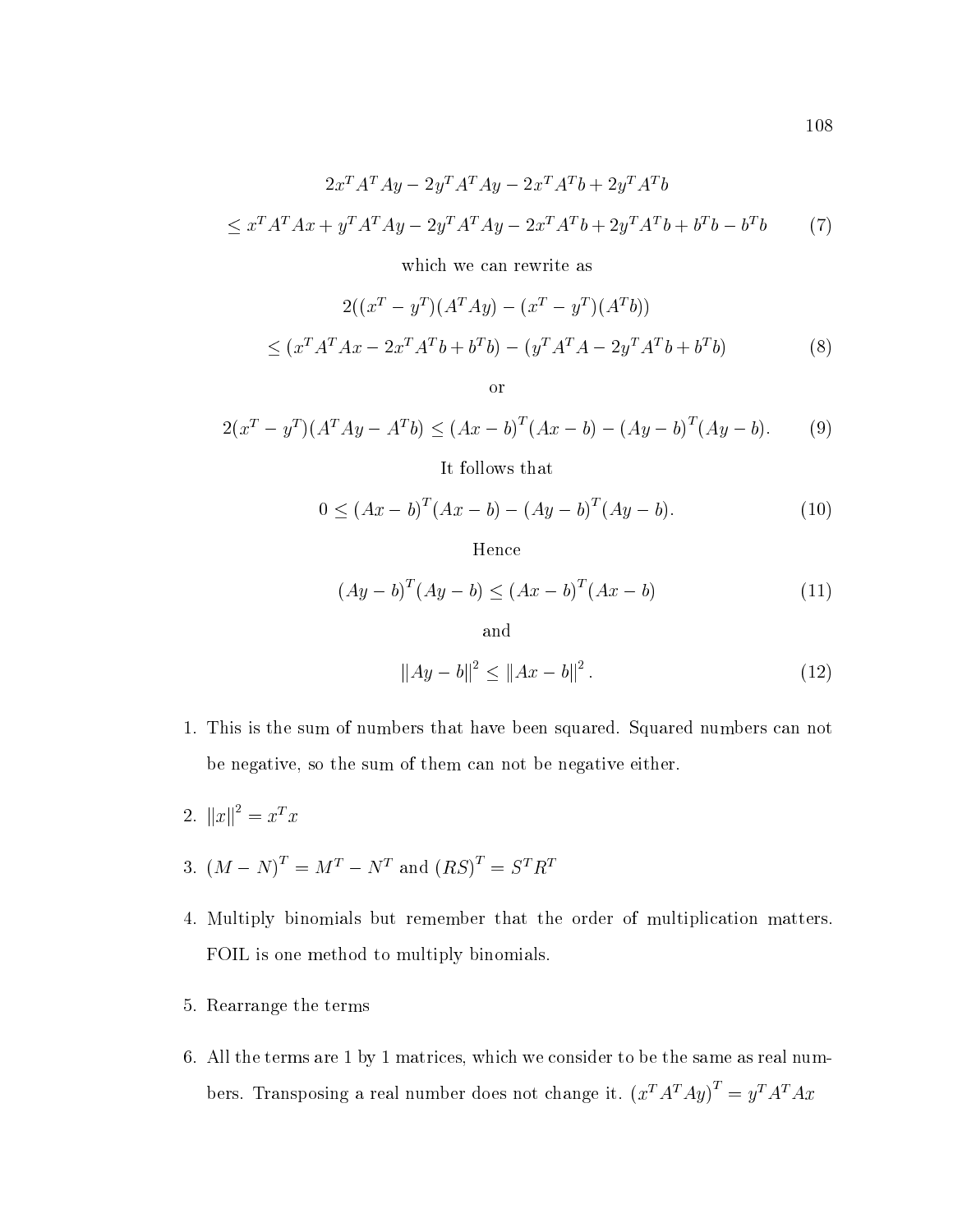- T. We subtracted  $2y$  A  $Ay$  and  $2x$  A  $y$  from both sides and added  $2y$  A  $y$  to both sides of the inequality. Since we added and subtracted the same terms from both sides of the inequality, we did not change the inequality. We also added zero to the right-hand side of the inequality in the form of  $b^+b^-\bar{b}^-\bar{b}$ . We did all this so that we can factor to get what we want. This is similar to completing the square.
- 8. Factor out the two from every term of the left-hand side. Then factor out  $(x^2 - y^2)$  from the first two and last two terms of the left-hand side. On the  $y$ right-hand side, rearrange the terms.
- 9. On the left-hand side, factor out ( $x^2 y^2$  ). On the right-hand side, factor both trinomials.
- 10. The left-hand side reduces to zero because  $A$   $Ay \equiv A_0$ .
- 11. Rearrange the inequality
- 12.  $x^T x = ||x||^2$

#### Question

So far, we have used the normal equations only to fit data to polynomials. Are the normal equations restricted to polynomials?

#### Answer

No, the normal equations are not restricted to polynomials. They can be used for any function of one variable. For example, we could find the curve that best fits the function  $y = c_0 + \frac{1}{x}$  for certain data points. We would solve  $X^T X c = X^T y$  with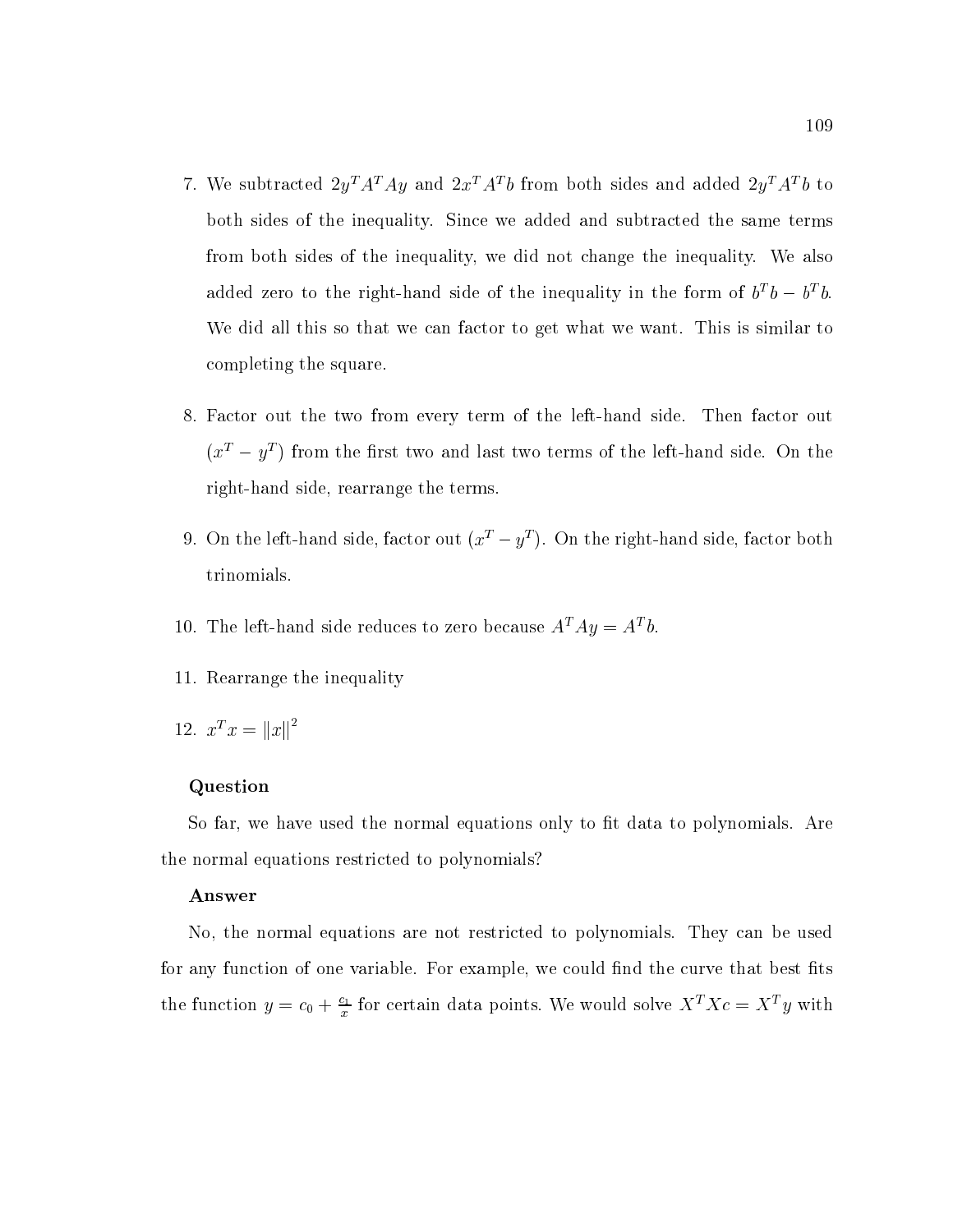$$
X = \begin{bmatrix} 1 & \frac{1}{x_1} \\ \frac{1}{x_2} & \frac{1}{x_2} \\ \vdots & \vdots & \vdots \\ 1 & \frac{1}{x_n-1} \\ 1 & \frac{1}{x_n} \end{bmatrix}, c = \begin{bmatrix} c_0 \\ c_1 \end{bmatrix} \text{ and } y = \begin{bmatrix} y_1 \\ y_2 \\ \vdots \\ y_{n-1} \\ y_n \end{bmatrix}.
$$
 The procedures would be the same as fitting data to a straight line except that we use  $\frac{1}{x}$  instead of  $x$ .

#### Problems

1. (a) Graph the following points. Find and graph the line (accurate to one decimal place) that best fits the data according to the least squares definition presented in this chapter. Find the sum of the squared errors.

$$
\begin{array}{ccc}\nx & y \\
-2 & 6 \\
0 & 3 \\
2 & 0\n\end{array}
$$

(b) Follow the directions for part (a) with the following data:

$$
\begin{array}{ccc}\nx & y \\
-2 & 6 \\
0 & 4 \\
2 & 0\n\end{array}
$$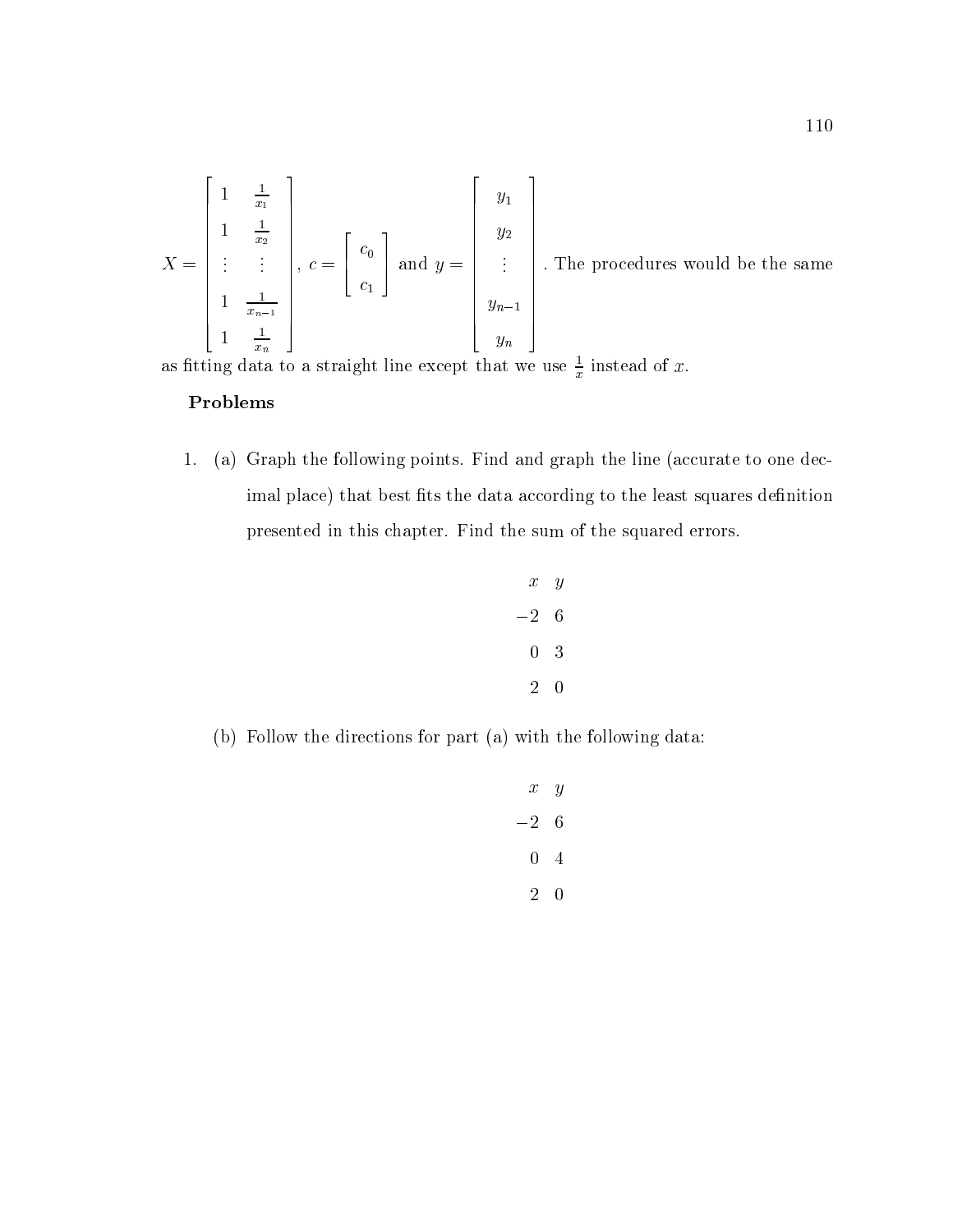(c) Follow the directions for part (a) with the following data:

| $x \ y$        |   |  |
|----------------|---|--|
| $-2$           | 6 |  |
| $-1$ 5         |   |  |
| $0\quad 4$     |   |  |
| $1 \quad 1$    |   |  |
| 2 <sup>1</sup> | 0 |  |

2. Find the line that best fits this data:

| $x \ y$    |             |  |
|------------|-------------|--|
| $-28$      |             |  |
| $0\quad 6$ |             |  |
|            | $1\quad 5$  |  |
|            | $2 \quad 3$ |  |

 $3.$  Find the line that best fits this data:  $\,$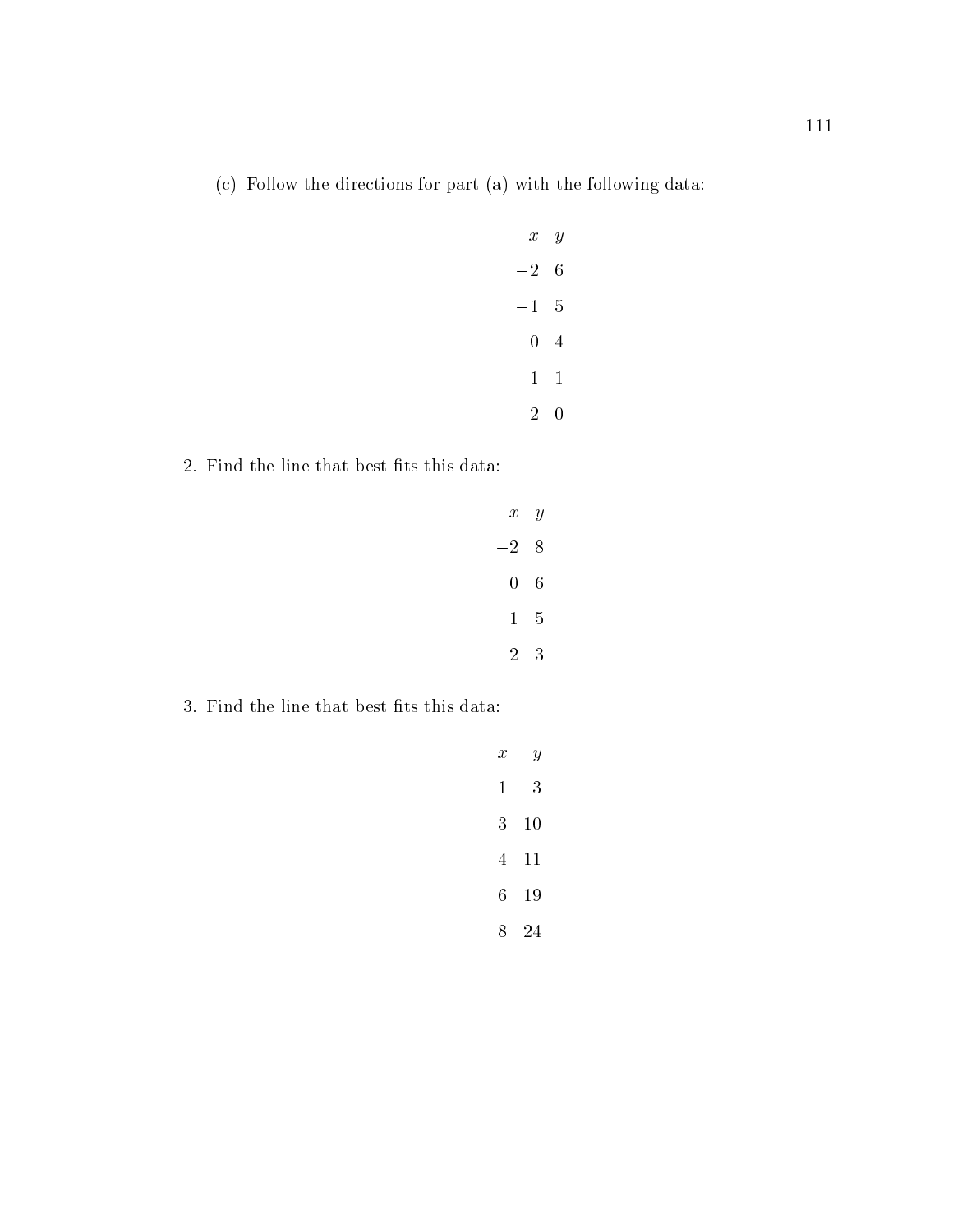4. Find the parabola that best fits this data and give the sum of the squared errors (use two decimal places):

| $\boldsymbol{x}$ | Y            |  |
|------------------|--------------|--|
| $-2\quad 16$     |              |  |
| 0                | 0            |  |
|                  | $2 \quad 11$ |  |
|                  | $3\quad 26$  |  |

5. Find the parabola that best fits this data:

| $\boldsymbol{x}$ | $\boldsymbol{y}$ |  |
|------------------|------------------|--|
| $-2$ 10          |                  |  |
| $-1$             | 6                |  |
| 0                | 4                |  |
| 1                | 1                |  |
| 2                | 3                |  |

6. Using the following data, find the best fit straight line and the best fit parabola. Your solutions should be accurate to four decimal places.

| $\mathcal{X}^-$ | $\boldsymbol{y}$ |  |
|-----------------|------------------|--|
| $-3$            | 0                |  |
| $^{-1}$         | 3                |  |
| 0               | 6                |  |
| 1               | 8                |  |
| 2               | 9                |  |
|                 |                  |  |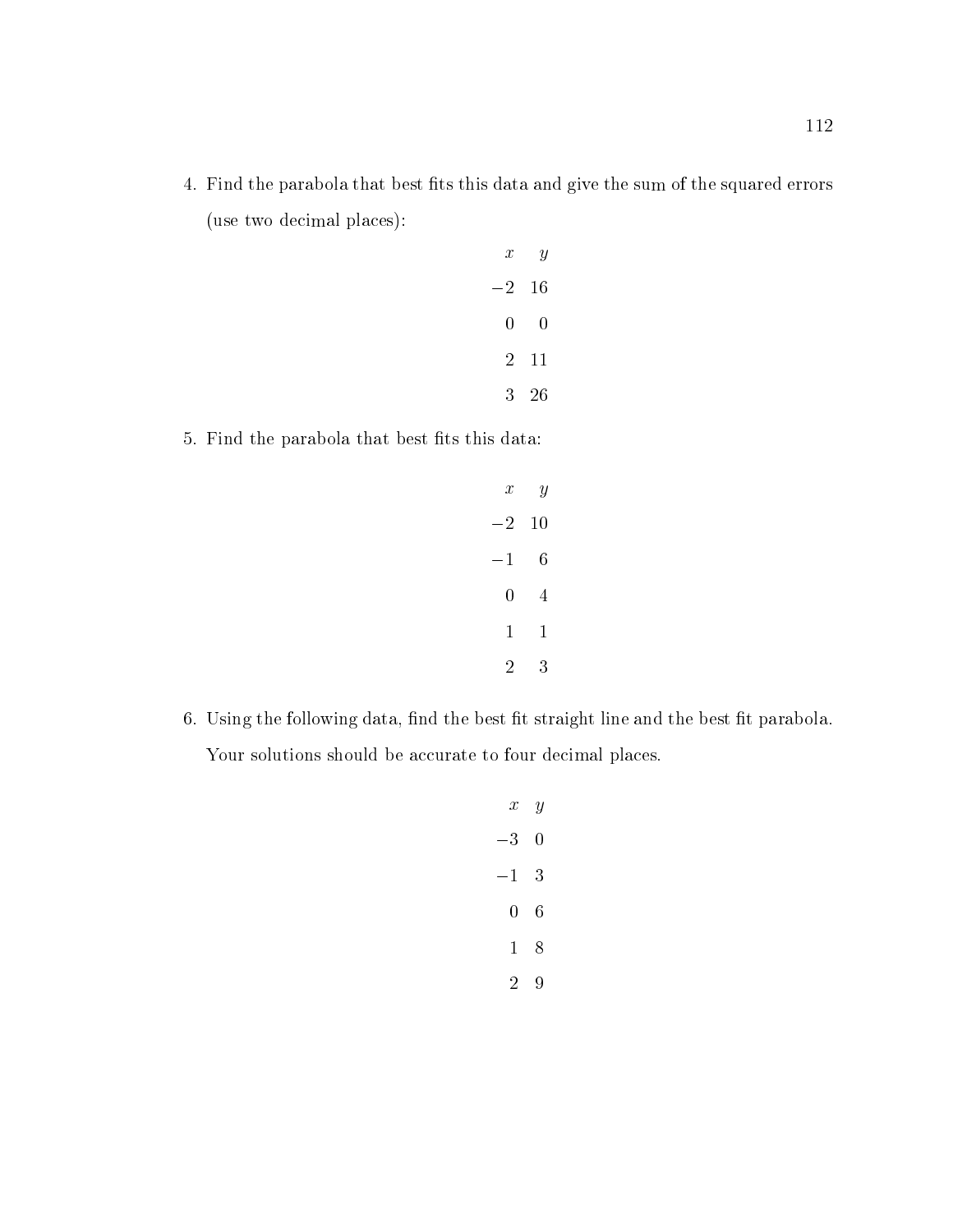7. Find the matrix  $X$  and the vector  $y$  that would be used in the normal equations to find the best fit cubic (third degree) polynomial to the following data:

| $\boldsymbol{x}$ | Y            |  |
|------------------|--------------|--|
| $-2$             | 44           |  |
| $-1$             | 11           |  |
| 0                | 3            |  |
| $\mathbf{1}$     | $\mathbf{1}$ |  |
| 3                | $-91$        |  |

8. On a sunny day, measure the height of 5 objects and record those as  $x$  values. Measure the shadows of your objects and record those as  $y$  values. It is best if you take the measurements all at the same time and not around noon. Label your data and graph it. Find the best fit line through the data.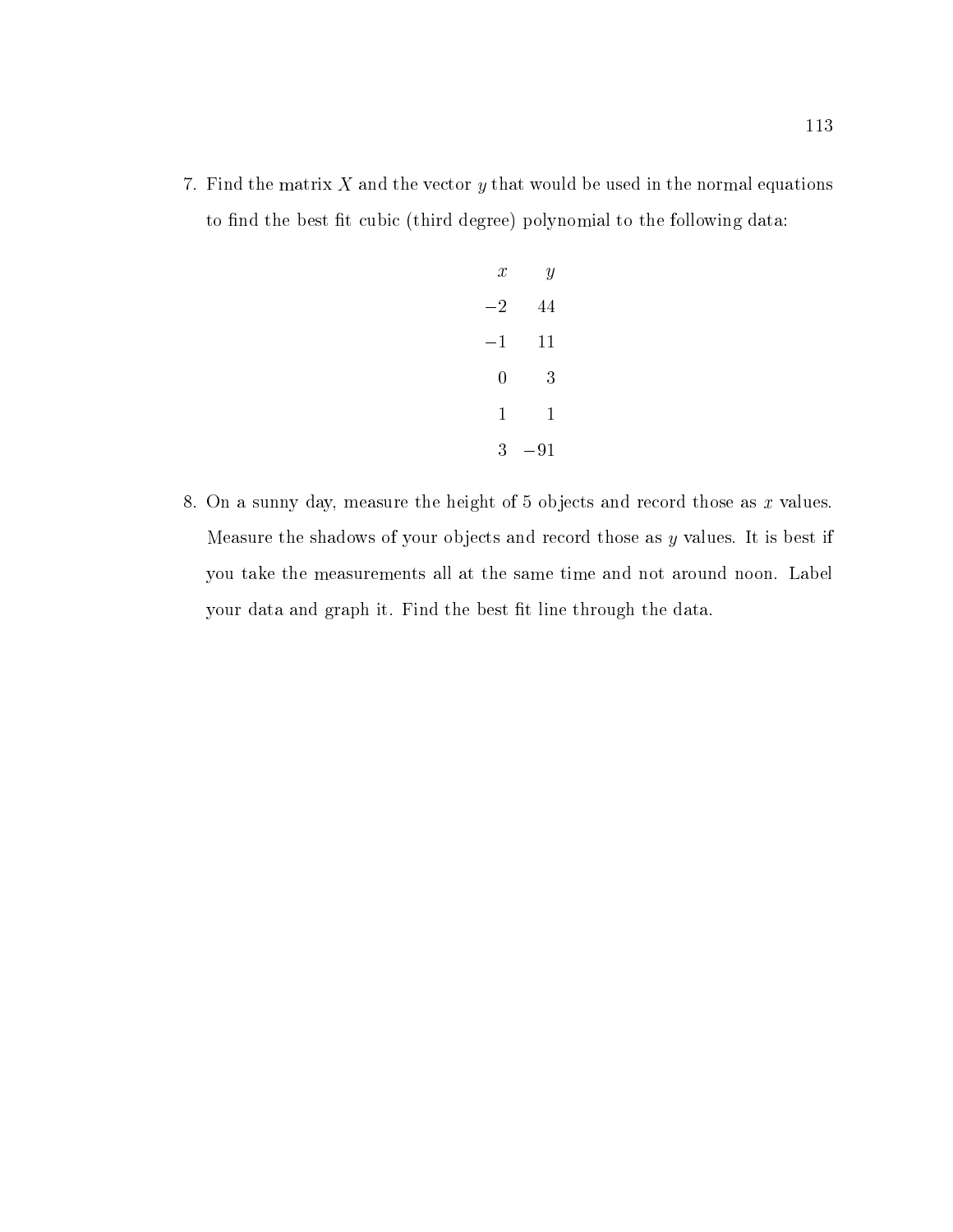## Chapter 9

## Eigenvalues and Eigenvectors

Have you ever heard the words eigenvalue and eigenvector? They are derived from the German word "eigen" which means "proper" or "characteristic." An eigenvalue of a square matrix is a scalar that is usually represented by the Greek letter  $\lambda$  (pronounced lambda). As you might suspect, an eigenvector is a vector. Moreover, we require that an eigenvector be a non-zero vector, in other words, an eigenvector can not be the zero vector. We will denote an eigenvector by the small letter  $x$ . All eigenvalues and eigenvectors satisfy the equation  $Ax = \lambda x$  for a given square matrix, A.

Remark 24 Remember that, in general, the word scalar is not restricted to real numbers. We are only using real numbers as scalars in this book, but eigenvalues are often complex numbers.

**Definition 9.1** Consider the square matrix A. We say that  $\lambda$  is an eigenvalue of A if there exists a non-zero vector x such that  $Ax = \lambda x$ . In this case, x is called an **eigenvector** (corresponding to  $\lambda$ ), and the pair  $(\lambda, x)$  is called an **eigenpair** for A.

Let's look at an example of an eigenvalue and eigenvector. If you were asked if  $x =$ 2022 - 2022 - 2022 - 2022 - 2022 - 2022 - 2022 - 2022 - 2022 - 2022 - 2022 - 2022 - 2022 - 2022 - 2022 - 2022 6 4 the contract of the contract of the contract of the contract of the contract of the contract of the contract of  $2.22$  and  $2.22$  and  $2.22$  and  $2.22$  and  $2.22$  and  $2.22$  and  $2.22$  and  $2.22$  and  $2.22$  and  $2.22$  and  $2.22$  and  $2.22$  and  $2.22$  and  $2.22$  and  $2.22$  and  $2.22$  and  $2.22$  and  $2.22$  and  $2.22$  and  $2.22$  and 3 | is an eigenvector corresponding to the eigenvalue  $\lambda = 0$  for  $A =$  [  $\sim$  200  $\sim$  200  $\sim$  200  $\sim$  200  $\sim$  200  $\sim$  200  $\sim$  200  $\sim$  200  $\sim$  200  $\sim$  200  $\sim$ 6 4  $\sim$  3  $\sim$  3  $\sim$  3  $\sim$  3  $\sim$  3  $\sim$  3  $\sim$  3  $\sim$  3  $\sim$  3  $\sim$  3  $\sim$  3  $\sim$  3  $\sim$  3  $\sim$  3  $\sim$  3  $\sim$  3  $\sim$  3  $\sim$  3  $\sim$  3  $\sim$  3  $\sim$  3  $\sim$  3  $\sim$  3  $\sim$  3  $\sim$  3  $\sim$  3  $\sim$  3  $\sim$  3  $\sim$  3  $\sim$  3  $\sim$  3  $\sim$ 2 1 3 7 5, you could find out by substituting x,  $\lambda$ , and A into the equation  $Ax = \lambda x$ .

$$
\begin{bmatrix} 6 & 3 \ -2 & -1 \end{bmatrix} \begin{bmatrix} 1 \ 0 \ -2 \end{bmatrix} = 0 \begin{bmatrix} 1 \ -2 \end{bmatrix}
$$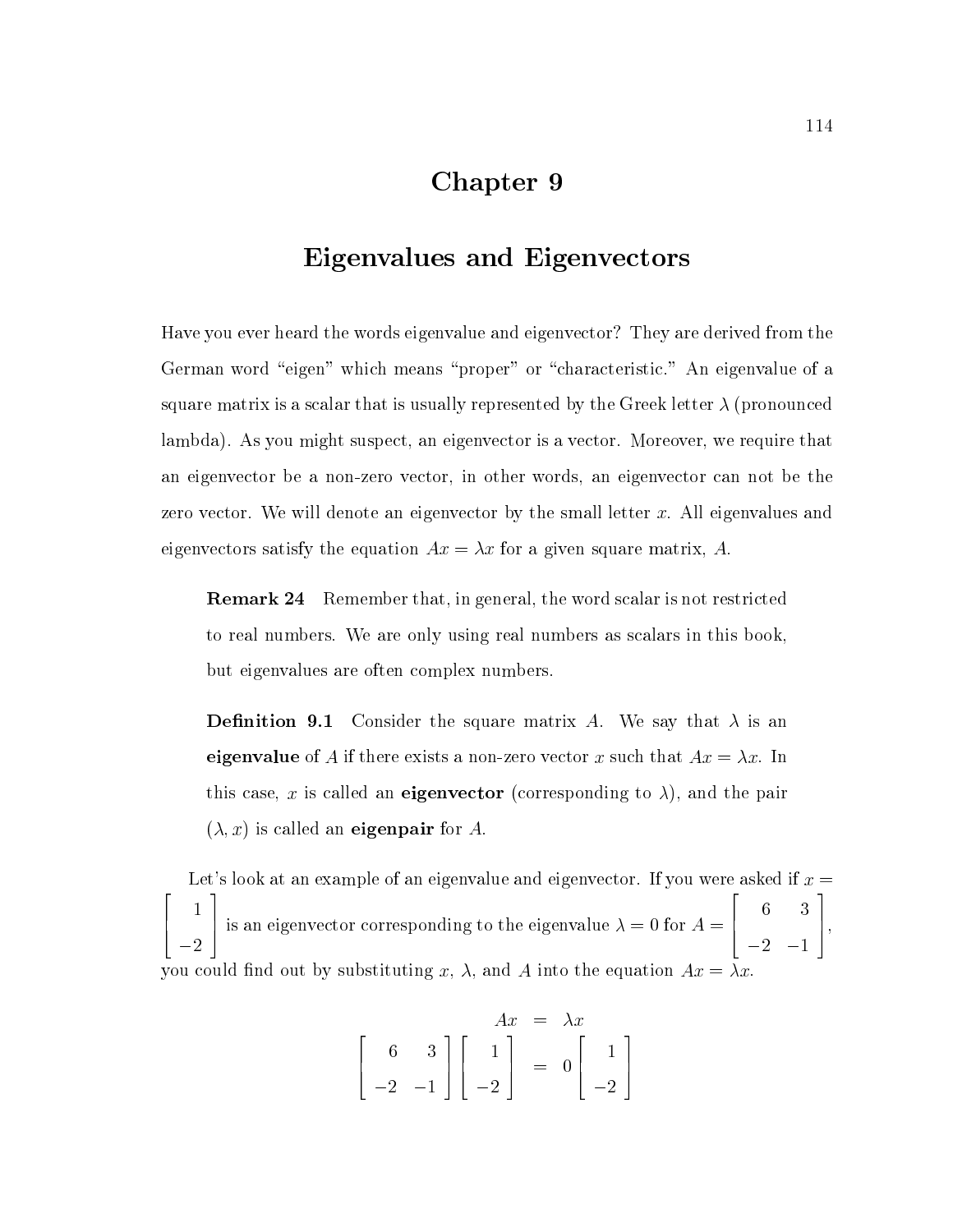$$
\left[\begin{array}{c}0\\0\end{array}\right] = \left[\begin{array}{c}0\\0\end{array}\right]
$$

Therefore,  $\lambda$  and x are an eigenvalue and an eigenvector, respectively, for A.

Now that you have seen an eigenvalue and an eigenvector, let's talk a little more about them. Why did we require that an eigenvector not be zero? If the eigenvector was zero, the equation  $Ax = \lambda x$  would yield  $0 = 0$ . Since this equation is always true, it is not an interesting case. Therefore, we define an eigenvector to be a nonzero vector that satisfies  $Ax = \lambda x$ . However, as we showed in the previous example, an eigenvalue can be zero without causing a problem. We usually say that x is an eigenvector corresponding to the eigenvalue  $\lambda$  if they satisfy  $Ax = \lambda x$ . Since each eigenvector is associated with an eigenvalue, we often refer to an x and  $\lambda$  that correspond to one another as an eigenpair. Did you notice that we called  $x$  "an" eigenvector rather than "the" eigenvector corresponding to  $\lambda$ ? This is because any non-zero, scalar multiple of an eigenvector is also an eigenvector. If you let c represent a scalar, then we can prove this fact through the following steps.

$$
A(cx) = cAx = c\lambda x = \lambda(cx)
$$

Since any non-zero, scalar multiple of an eigenvector is also an eigenvector,  $\left[\begin{array}{c} 2 \end{array}\right]$ <u>2002 - Andrea San Andrea San Andrea San Andrea San Andrea San Andrea San Andrea San Andrea San Andrea San Andr</u> the contract of the contract of the contract of the contract of the contract of the contract of the contract o 3 7 5 and  $\left[\begin{array}{c} -1 \end{array}\right]$  are al <u>2000 - 2000 - 2000 - 2000 - 2000 - 2000 - 2000 - 2000 - 2000 - 2000 - 2000 - 2000 - 2000 - 2000 - 2000 - 200</u> 3 are also eigenvectors corresponding to  $\lambda = 0$  when  $A = \lceil$ **2005 2006 2006 2006 2006** 6 4  $\sim$  3  $\,$  3  $\,$  3  $\,$  3  $\,$  3  $\,$  3  $\,$  3  $\,$  3  $\,$  3  $\,$  3  $\,$  3  $\,$  3  $\,$  3  $\,$  3  $\,$  3  $\,$  3  $\,$  3  $\,$  3  $\,$  3  $\,$  3  $\,$  3  $\,$  3  $\,$  3  $\,$  3  $\,$  3  $\,$  3  $\,$  3  $\,$  3  $\,$  3  $\,$  3  $\,$  3  $\,$  $\overline{\phantom{a}}$  2 1  $\overline{\phantom{a}}$  1  $\overline{\phantom{a}}$  1  $\overline{\phantom{a}}$  1  $\overline{\phantom{a}}$  1  $\overline{\phantom{a}}$  1  $\overline{\phantom{a}}$  1  $\overline{\phantom{a}}$  1  $\overline{\phantom{a}}$  1  $\overline{\phantom{a}}$  1  $\overline{\phantom{a}}$  1  $\overline{\phantom{a}}$  1  $\overline{\phantom{a}}$  1  $\overline{\phantom{a}}$  1  $\overline{\phantom{a}}$  1  $\overline{\phantom{a$ 3 7 5 :

You have already computed eigenvectors in this course. When we studied Markov chains, you computed an eigenvector corresponding to  $A<sup>T</sup>$  when you found the matrix to which the probabilities seemed to converge after many steps. Any row of that matrix is an eigenvector for  $A<sup>T</sup>$  because all the rows of that matrix are the same. We write that row as a column vector when we use it as an eigenvector. The eigenvector that you found is called the dominant eigenvector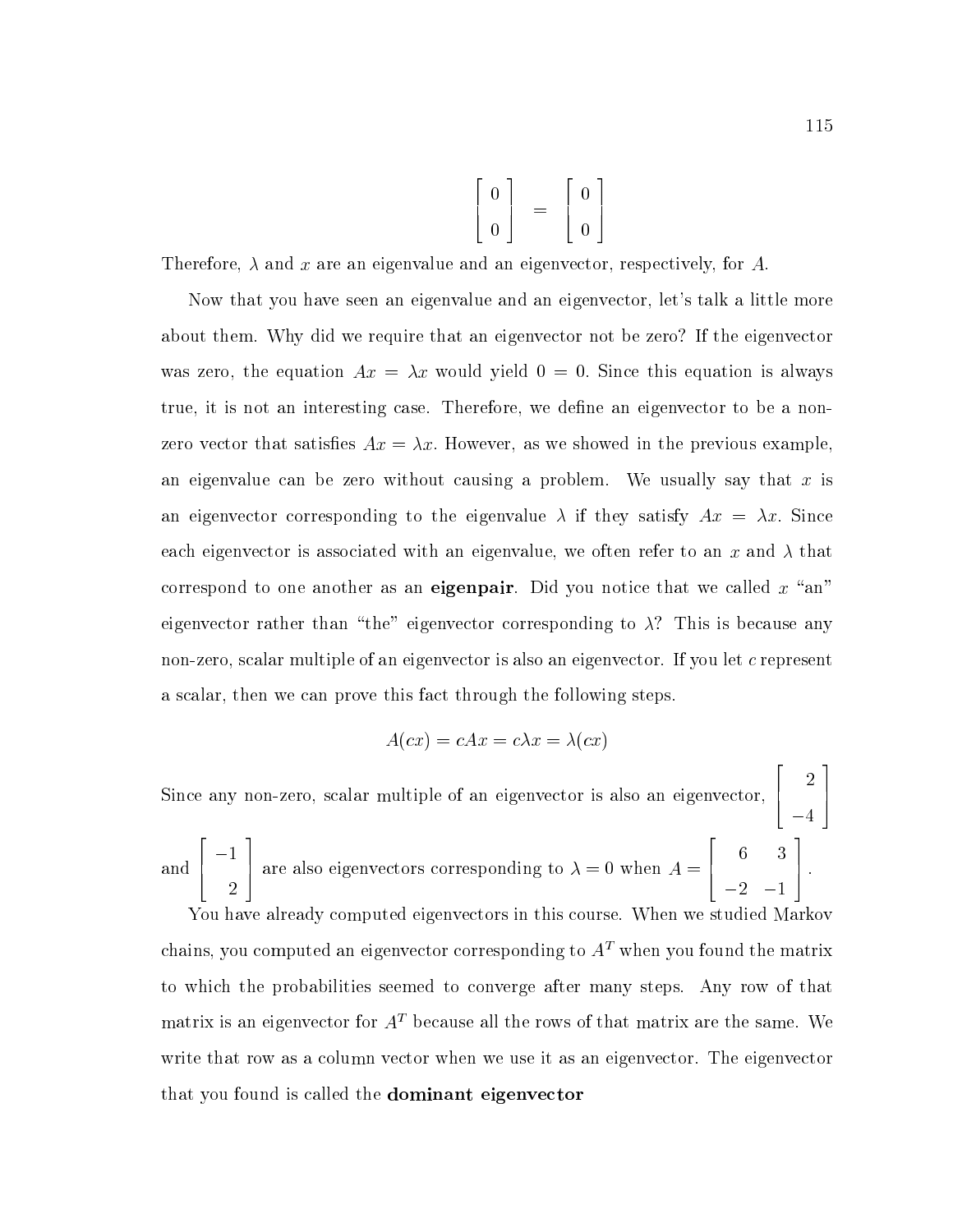**Definition 9.2** The **dominant eigenvector** of a matrix is an eigenvector corresponding to the eigenvalue of largest magnitude (for real numbers, largest absolute value) of that matrix.

Although we only found one eigenvector, we found a very important eigenvector. Many of the \real world" applications are primarily interested in the dominant eigenpair. The method that you used to find this eigenvector is called the **power** method. The power method will be explained later in this chapter. An eigenvector corresponding to the transpose of a transition matrix is the transpose of any row of the matrix that  $A^k$  converges to as k grows, these rows are all the same. The dominant eigenvalue is always 1 for a transition matrix. Let's look at the example  $\sim$  200  $\sim$  200  $\sim$  200  $\sim$  200  $\sim$  200  $\sim$  200  $\sim$  200  $\sim$  200  $\sim$  200  $\sim$  200  $\sim$ 3

that we used in the Markov chain chapter. Consider the matrix A =  $\begin{bmatrix} .4 & .4 & .4 \end{bmatrix}$ :3 :3 :4 :4 :4 :2  $\Bigg\}$ .

and the second contract of the second contract of the second contract of the second contract of the second con

 $\overline{\phantom{a}}$  22  $\overline{\phantom{a}}$  22  $\overline{\phantom{a}}$  22  $\overline{\phantom{a}}$  22  $\overline{\phantom{a}}$  22  $\overline{\phantom{a}}$  22  $\overline{\phantom{a}}$  22  $\overline{\phantom{a}}$  22  $\overline{\phantom{a}}$  22  $\overline{\phantom{a}}$  22  $\overline{\phantom{a}}$  22  $\overline{\phantom{a}}$  22  $\overline{\phantom{a}}$  22  $\overline{\phantom{a}}$  22  $\overline{\phantom{a}}$ 

II K is large,  $A \approx 1.38$  33.  $3\overline{8}$  .33 :38 :33 :27 :38 :33 :27 :38 :33 :27  $\Bigg\}$ . Therefo : Therefore, and the corresponding to the theory and the there is the corresponding to the corresponding to the corresponding to the corresponding to the corresponding to the corresponding to the corresponding to the corre dominant eigenvalue, is a state of the state of the state of the state of the state of the state of the state o 2  $\Bigg| .3\overline{3} \Bigg| . \hspace{0.1cm} \mathrm{L}$ :38 :33 :27 and the second contract of the second contract of the second contract of the second contract of the second con  $\Bigg\vert$  . Let's se . Let's see if  $A<sup>T</sup> x = \lambda x$  holds true.  $\overline{\phantom{a}}$  22  $\overline{\phantom{a}}$  22  $\overline{\phantom{a}}$  22  $\overline{\phantom{a}}$  22  $\overline{\phantom{a}}$  22  $\overline{\phantom{a}}$  22  $\overline{\phantom{a}}$  22  $\overline{\phantom{a}}$  22  $\overline{\phantom{a}}$  22  $\overline{\phantom{a}}$  22  $\overline{\phantom{a}}$  22  $\overline{\phantom{a}}$  22  $\overline{\phantom{a}}$  22  $\overline{\phantom{a}}$  22  $\overline{\phantom{a}}$  $\begin{bmatrix} .3 & .4 & .4 \end{bmatrix}$ :3 :4 :5 :3 :4 :3 :4 :2 :2 3  $\Bigg| \Bigg| .3\overline{3} \Bigg] =$ 2  $\Bigg| .3\overline{3} \Bigg] =$ :38 : 1 :33 :27 3  $\Bigg| = 1 \Bigg| .3\overline{3}$ = 1 2  $\Bigg\vert .3\overline{3} \Bigg\vert .$ :38 :33 :27 and the second contract of the second contract of the second contract of the second contract of the second con  $\Bigg\}$ .

Yes, the equation holds, so we have found an eigenpair corresponding to the transpose of the transition matrix.

:5 :3 :2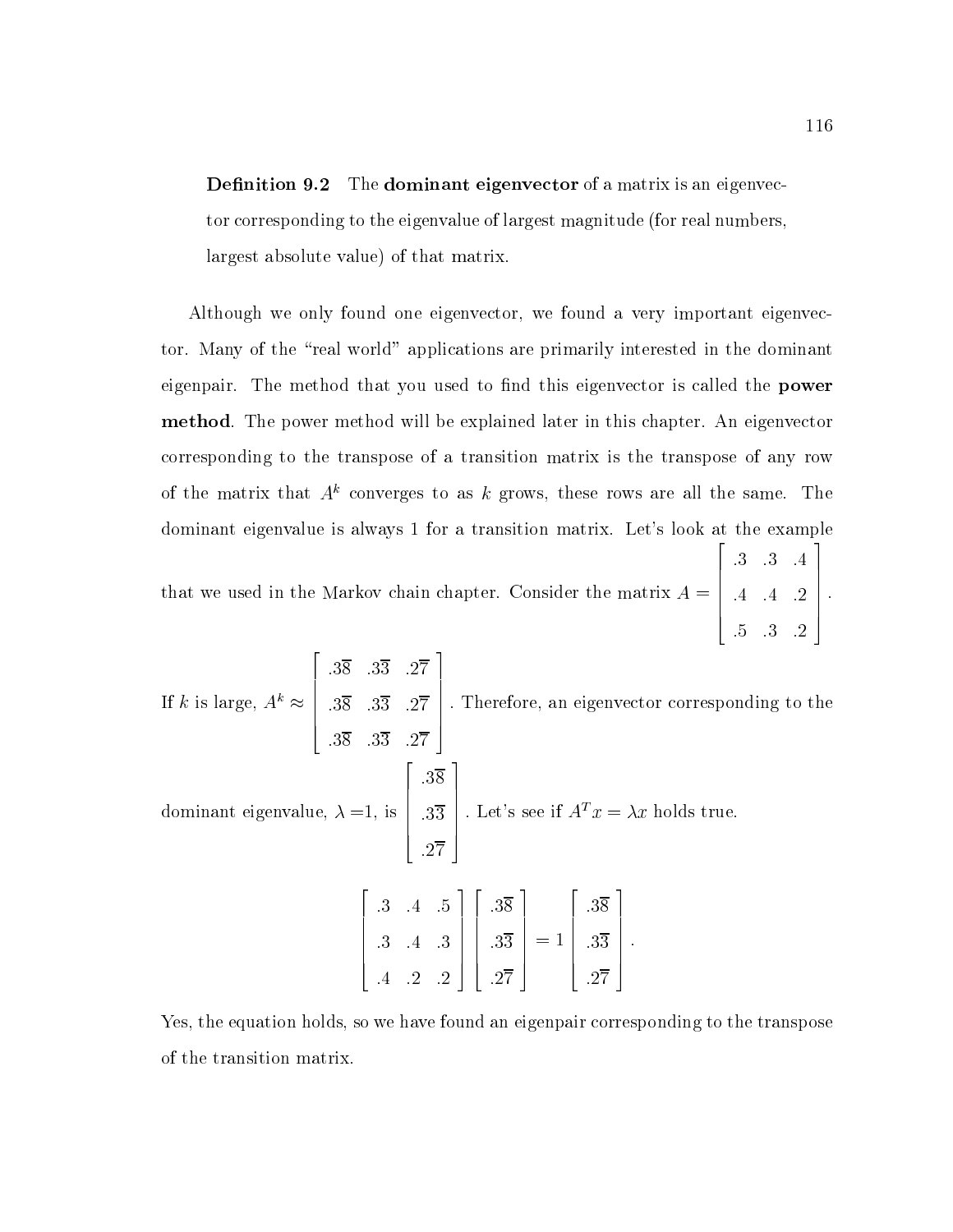Remark 25 For a transition matrix, the dominant eigenvalue is always 1. An eigenvector corresponding to  $\lambda = 1$  for  $A$  is the transpose of any row of  $A$  –where  $A$  is the matrix to which  $A$  –converges as  $\kappa$  grows. The matrix for which we are finding an eigenpair must have been set up so that the columns (not the rows) add to 1 for the eigenvector to be read from  $A$ ; this is why we are dealing with  $A$  -filstead of  $A$ . These rules will require some modication if we are not dealing with a transition matrix.

If we do not have a transition matrix, can we still use the power method? Yes we can, but we need to modify the steps a bit because the dominant eigenvalue will not necessarily be the number one. Let us explain how to use the power method. An example follows the remarks to help clarify these steps.

- 1. Choose a vector and call it  $x_0$ . Set  $i = 0$ .
- 2. Multiply to get the next approximation for x using the formula  $x_{i+1} = Ax_i$ .
- 3. Divide every term in  $x_{i+1}$  by the last element of the vector and call the new vector  $x_{i+1}$ .
- 4. Repeat steps 2 and 3 until  $x_i$  and  $x_{i+1}$  agree to the desired number of digits.
- 5. The vector obtained in step 4 is an approximate eigenvector corresponding to the dominant eigenvalue. We will call it  $x$ .
- 6. An approximation to the dominant eigenvalue is  $\frac{x-Ax}{x^Tx}$ . This is called the  ${\rm Rayleigh}$ quotient of  $x$ .

Remark 26 Because any constant multiple of an eigenvector is an eigenvector, we did not have to divide by the last element in the vector in step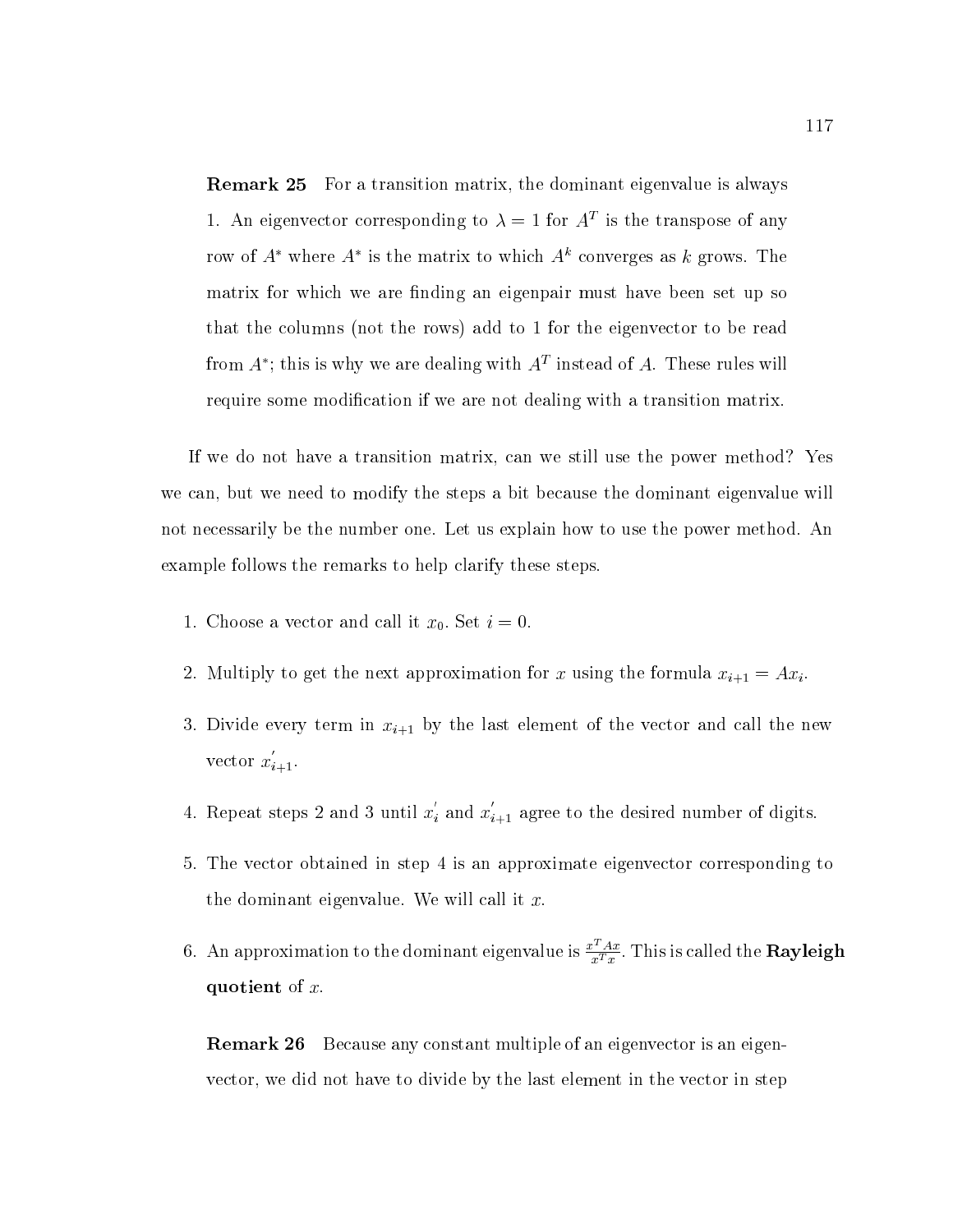3. We could have divided by any element or not divided at all. We divided so that our vector would not grow too large and we could tell when we had converged. We divided by the last element of the vector so that we would have a well-defined algorithm for using the power method. The choice of the last element over any of the others was arbitrary. Therefore, if the last element is zero, divide by another element of the vector for that entire problem. When people program the power method on a computer, they usually divide by  $||x||_2 = \sqrt{x_1^2 + x_2^2 + \ldots + x_n^2}$ , which is defined as the length of the vector, so that they don't have to worry about whether or not an element is zero.

Remark 27 Some calculators will not let you divide a vector by a constant. On those calculators, you can multiply by the multiplicative inverse (reciprocal) of the constant.

Remark 28 You will probably not be able to directly input the Rayleigh quotient into your calculator. It will consider the numerator and denominator as 1 by 1 matrices. We consider 1 by 1 matrices to be the same as real numbers, but your calculator may not consider them the same. Since you cannot divide matrices, your calculator will probably give you an error message.

You have seen the steps to the power method. Let's demonstrate those steps on the matrix  $\mathbf{A} = \mathbf{A} \mathbf{A} + \mathbf{A} \mathbf{A} + \mathbf{A} \mathbf{A} + \mathbf{A} \mathbf{A} + \mathbf{A} \mathbf{A} + \mathbf{A} \mathbf{A} + \mathbf{A} \mathbf{A} + \mathbf{A} \mathbf{A} + \mathbf{A} \mathbf{A} + \mathbf{A} \mathbf{A} + \mathbf{A} \mathbf{A} + \mathbf{A} \mathbf{A} + \mathbf{A} \mathbf{A} + \mathbf{A} \mathbf{A} + \mathbf{A} \mathbf{A} + \mathbf{A} \$ 22 P 6 4  $\sim$  6  $\sim$  6  $\sim$  6  $\sim$  6  $\sim$  6  $\sim$  6  $\sim$  6  $\sim$  6  $\sim$  6  $\sim$  6  $\sim$  6  $\sim$  6  $\sim$  6  $\sim$  6  $\sim$  6  $\sim$  6  $\sim$  6  $\sim$  6  $\sim$  6  $\sim$  6  $\sim$  6  $\sim$  6  $\sim$  6  $\sim$  6  $\sim$  6  $\sim$  6  $\sim$  6  $\sim$  6  $\sim$  6  $\sim$  6  $\sim$  6  $\sim$  $14.4$  4.4  $\pm$  4.4  $\pm$  4.4  $\pm$  4.4  $\pm$  4.4  $\pm$  4.4  $\pm$  4.4  $\pm$  4.4  $\pm$  4.4  $\pm$  4.4  $\pm$  4.4  $\pm$  4.4  $\pm$  4.4  $\pm$  4.4  $\pm$  4.4  $\pm$  4.4  $\pm$  4.4  $\pm$  4.4  $\pm$  4.4  $\pm$  4.4  $\pm$  4.4  $\pm$  4.4  $\pm$  4.4  $\pm$  4.4  $\pm$ 3 | For step 1, we arbitrarily chose  $x_0 = |$  | Let's <u>2000 - 2000 - 2000 - 2000 - 2000 - 2000 - 2000 - 2000 - 2000 - 2000 - 2000 - 2000 - 2000 - 2000 - 2000 - 200</u>  $\vert$   $\vert$  . Let  $\sim$  1.1  $\sim$  1.1  $\sim$  1.1  $\sim$  1.1  $\sim$  1.1  $\sim$  1.1  $\sim$  1.1  $\sim$  1.1  $\sim$  1.1  $\sim$  1.1  $\sim$  1.1  $\sim$  1.1  $\sim$  1.1  $\sim$  1.1  $\sim$  1.1  $\sim$  1.1  $\sim$  1.1  $\sim$  1.1  $\sim$  1.1  $\sim$  1.1  $\sim$  1.1  $\sim$  1.1  $\sim$  1.1  $\sim$  1.1  $\sim$  <u>1986 - Andrea Stein, Amerikaansk politiker († 1958)</u> 3 7 5 : Let's make <sup>a</sup> chart for steps 2 and 3.

$$
x_1 = Ax_0 = \begin{bmatrix} 3 & 6 \\ 1 & 4 \end{bmatrix} \begin{bmatrix} 1 \\ 1 \end{bmatrix} = \begin{bmatrix} 9 \\ 5 \end{bmatrix} \Rightarrow x_1' = \begin{bmatrix} 1.8 \\ 1 \end{bmatrix}
$$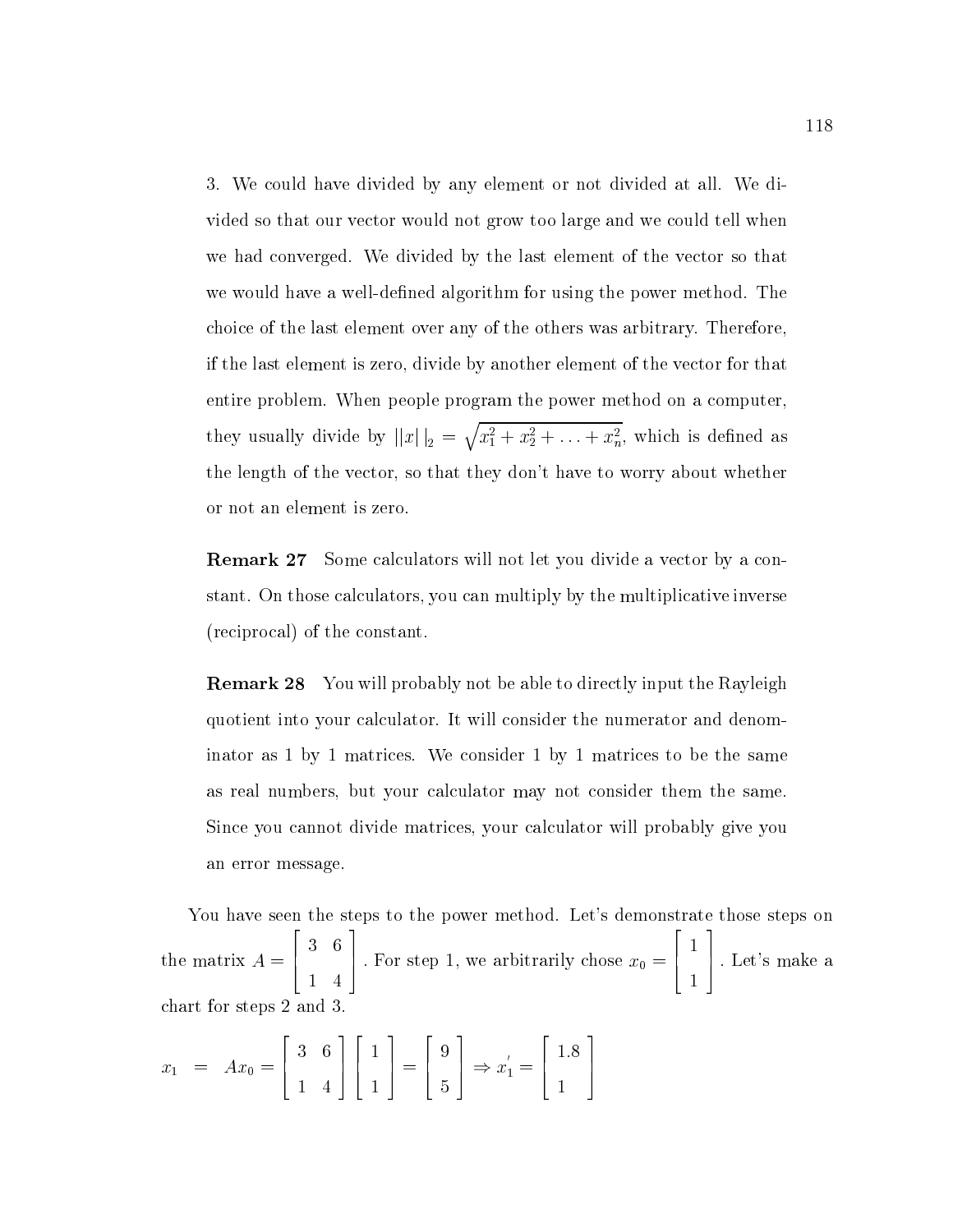$$
x_2 = Ax_1 = \begin{bmatrix} 3 & 6 \\ 1 & 4 \end{bmatrix} \begin{bmatrix} 1.8 \\ 1 \end{bmatrix} = \begin{bmatrix} 11.4 \\ 5.8 \end{bmatrix} \Rightarrow x_2' = \begin{bmatrix} 1.965517241 \\ 1 \end{bmatrix}
$$
  
\n
$$
x_3 = Ax_2 = \begin{bmatrix} 3 & 6 \\ 1 & 4 \end{bmatrix} \begin{bmatrix} 1.965517241 \\ 1 \end{bmatrix} = \begin{bmatrix} 11.89655172 \\ 5.96551724 \end{bmatrix} \Rightarrow x_3' = \begin{bmatrix} 1.994219653 \\ 1 \end{bmatrix}
$$
  
\n
$$
x_4 = Ax_3 = \begin{bmatrix} 3 & 6 \\ 1 & 4 \end{bmatrix} \begin{bmatrix} 1.994219653 \\ 1 \end{bmatrix} = \begin{bmatrix} 11.98265896 \\ 5.99421965 \end{bmatrix} \Rightarrow x_4' = \begin{bmatrix} 1.99903568 \\ 1 \end{bmatrix}
$$

Therefore, it looks like an eigenvector is  $\mathcal{F}$  and it looks like an eigenvector is  $\mathcal{F}$  4 and the control of the control of the control of the control of the control of the control of the control of the  $\sim$  1.1  $\sim$  1.1  $\sim$  1.1  $\sim$  1.1  $\sim$  1.1  $\sim$  1.1  $\sim$  1.1  $\sim$  1.1  $\sim$  1.1  $\sim$  1.1  $\sim$  1.1  $\sim$  1.1  $\sim$  1.1  $\sim$  1.1  $\sim$  1.1  $\sim$  1.1  $\sim$  1.1  $\sim$  1.1  $\sim$  1.1  $\sim$  1.1  $\sim$  1.1  $\sim$  1.1  $\sim$  1.1  $\sim$  1.1  $\sim$  5 : The corresponding eigenvalue is:

<u>2002 - 2003 - 2004 - 2005 - 2006 - 2006 - 2006 - 2006 - 2006 - 2006 - 2006 - 2006 - 2006 - 2006 - 2006 - 200</u>

$$
\frac{x^T A x}{x^T x} = \frac{\begin{bmatrix} 2 & 1 \end{bmatrix} \begin{bmatrix} 3 & 6 \ 1 & 4 \end{bmatrix} \begin{bmatrix} 2 \ 1 \end{bmatrix}}{\begin{bmatrix} 2 & 1 \end{bmatrix} \begin{bmatrix} 2 \ 1 \end{bmatrix}} = \frac{\begin{bmatrix} 30 \ 5 \end{bmatrix}} \Rightarrow \lambda = 6
$$

Let's try to find the dominant eigenpair of another matrix. Consider the matrix A = <u>2000 - 2000 - 2000 - 2000 - 2000 - 2000 - 2000 - 2000 - 2000 - 2000 - 2000 - 2000 - 2000 - 2000 - 2000 - 2000 - 2000 - 2000 - 2000 - 2000 - 2000 - 2000 - 2000 - 2000 - 2000 - 2000 - 2000 - 2000 - 2000 - 2000 - 2000 - 2000</u> 4 6 2 |  $\Delta$  Again, we will choose  $x_0 =$  | |, but  $\vert \vert$ , but <u>1986 - Andrea San Andrea San Andrea San Andrea San Andrea San Andrea San Andrea San Andrea San Andrea San Andr</u>  $\sim$  1.1  $\sim$  1.1  $\sim$  1.1  $\sim$  1.1  $\sim$  1.1  $\sim$  1.1  $\sim$  1.1  $\sim$  1.1  $\sim$  1.1  $\sim$  1.1  $\sim$  1.1  $\sim$  1.1  $\sim$  1.1  $\sim$  1.1  $\sim$  1.1  $\sim$  1.1  $\sim$  1.1  $\sim$  1.1  $\sim$  1.1  $\sim$  1.1  $\sim$  1.1  $\sim$  1.1  $\sim$  1.1  $\sim$  1.1  $\sim$  5 ; but we could have chosen any vector of dimension 2. Let's look at the chart for steps 2 and 3.

$$
x_1 = \begin{bmatrix} 2 & 6 \\ 2 & -2 \end{bmatrix} \begin{bmatrix} 1 \\ 1 \end{bmatrix} = \begin{bmatrix} 8 \\ 0 \end{bmatrix} \Rightarrow x_1' = \begin{bmatrix} 1 \\ 0 \end{bmatrix}
$$

We divided by 8 to get  $x_1$ . We are allowed to do this because, as Remark 26 states, we can divide by any element in the vector as long as we are consistent with our choice throughout the problem.

$$
x_2 = \begin{bmatrix} 2 & 6 \\ 2 & -2 \end{bmatrix} \begin{bmatrix} 1 \\ 0 \end{bmatrix} = \begin{bmatrix} 2 \\ 2 \end{bmatrix} \Rightarrow x'_2 = \begin{bmatrix} 1 \\ 1 \end{bmatrix}
$$

Notice that  $x_2 = x_0$ . This means that our vectors will just continue in a cycle and never converge. The power method only works if there is one eigenvalue whose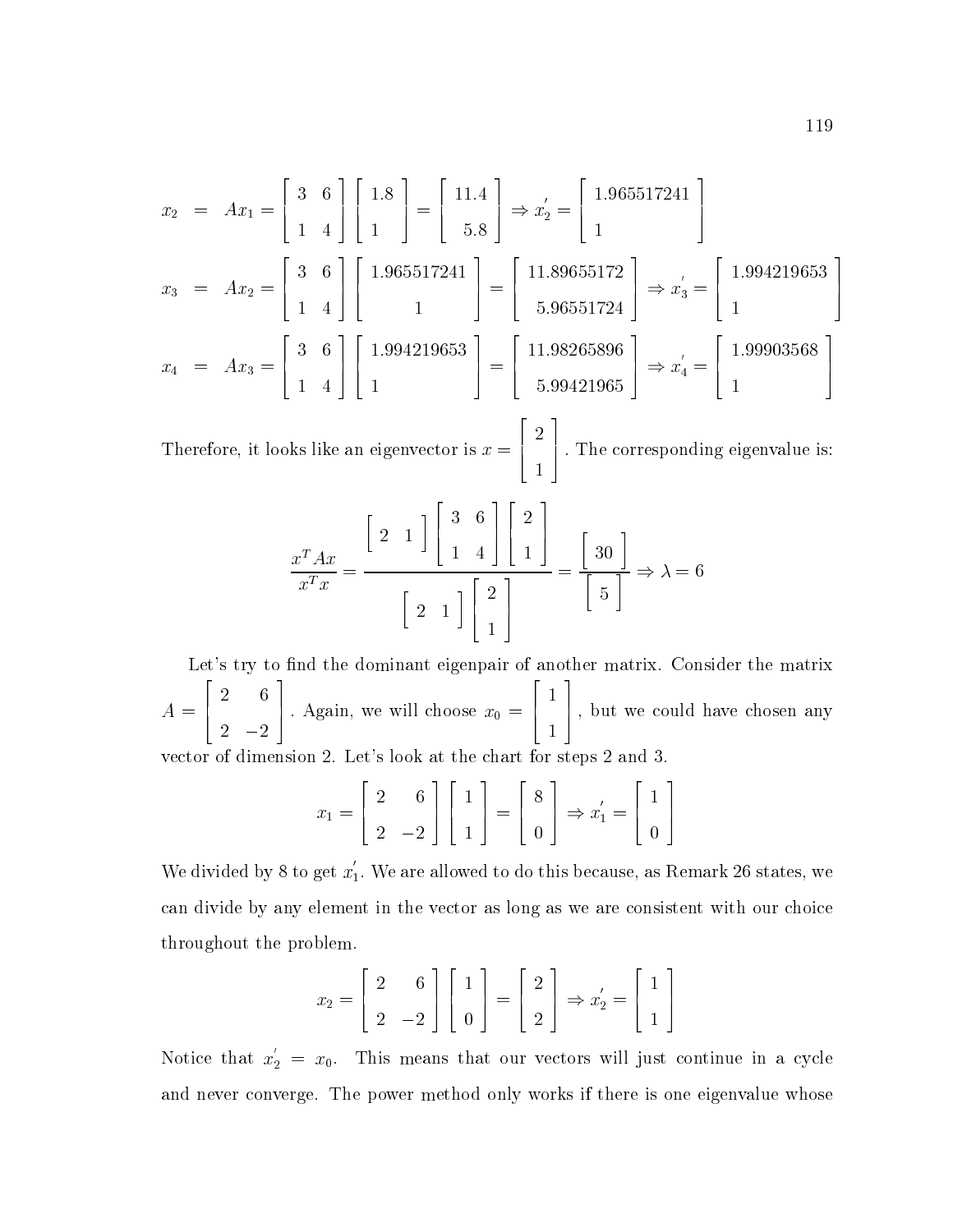absolute value is strictly larger than the absolute value of the other eigenvalues. Even when the power method works, convergence might be slow.

The power method found one very important eigenpair, but what should we do if we want to find all the eigenpairs? We know that  $Ax = \lambda x$  for all eigenpairs. We can transform this equation into a form that will help us. When we learned about the identity matrix, we learned that  $Ix = x$  for any x. Therefore,  $Ax = \lambda Ix$ . We can use algebra steps from here.

$$
Ax = \lambda Ix
$$
  

$$
Ax - \lambda Ix = 0
$$
  

$$
(A - \lambda I)x = 0
$$

We know that  $x = 0$  would solve this equation, but we defined an eigenvector to be non-zero, so if there is an eigenvector solution to the equation  $(A - \lambda I)x = 0$ , then there must be more than one solution to the equation. We learned in Chapter 6 that the system has a unique solution if  $\det(A - \lambda I) \neq 0$ . Therefore, we know that if there is a non-zero solution to  $(A - \lambda I)x = 0$ , then  $\det(A - \lambda I) = 0$ . The equation  $\det(A - \lambda I) = 0$  even has a name. It is called the **characteristic equation**. We can solve the characteristic equation to find all the eigenvalues of certain matrices. There will be as many eigenvalues as there are rows in the matrix (or columns since the matrix must be square), but some of the eigenvalues might be identical to each other.

Let's find both of the eigenvalues of the matrix  $A = \begin{bmatrix} 1 & 1 \end{bmatrix}$ . 6 4 3 6  $-1$   $-1$ 7 5 :

$$
A - \lambda I = \begin{bmatrix} 3 - \lambda & 6 \\ 1 & 4 - \lambda \end{bmatrix}
$$
  
det $(A - \lambda I)$  =  $(3 - \lambda)(4 - \lambda) - 6$ 

2

3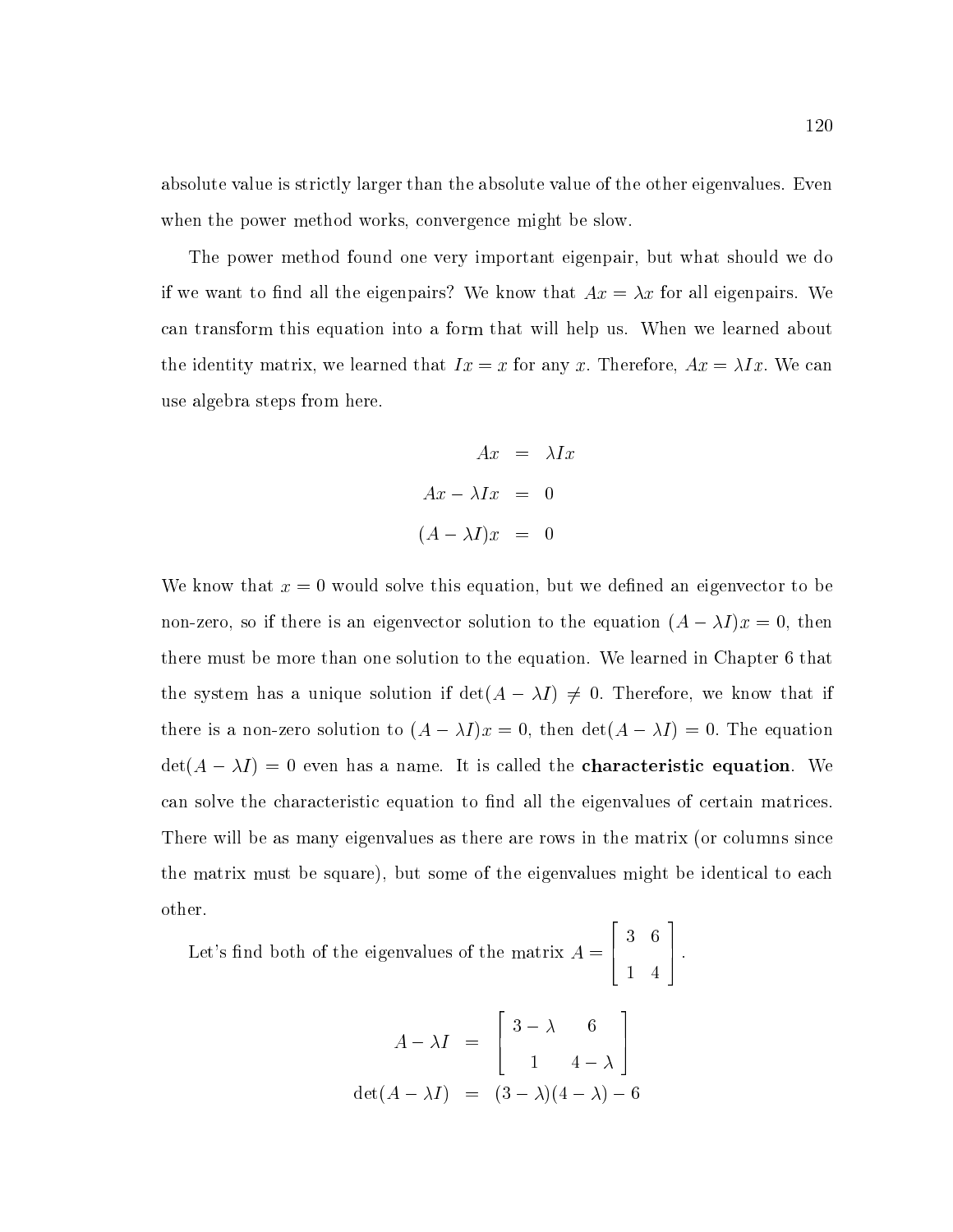$$
= \lambda^2 - 7\lambda + 6
$$

$$
= (\lambda - 6)(\lambda - 1)
$$

Therefore,  $\lambda = 6$  or  $\lambda = 1$ . We now know our eigenvalues. Remember that all eigenvalues are paired with an eigenvector. Therefore, we can substitute our eigenvalues, one at a time, into the formula  $(A - \lambda I)x = 0$  and solve to find a corresponding eigenvector.

Let's find an eigenvector corresponding to  $\lambda = 6$ .

$$
\begin{pmatrix}\n(3 & 6) \\
1 & 4\n\end{pmatrix} -\n\begin{pmatrix}\n6 & 0 \\
0 & 6\n\end{pmatrix} x =\n\begin{pmatrix}\n0 \\
0\n\end{pmatrix}
$$
\n
$$
\begin{bmatrix}\n-3 & 6 \\
1 & -2\n\end{bmatrix} x =\n\begin{bmatrix}\n0 \\
0\n\end{bmatrix}
$$

 $\sim$  200  $\sim$  200  $\sim$  200  $\sim$  200  $\sim$  200  $\sim$  200  $\sim$  200  $\sim$  200  $\sim$  200  $\sim$  200  $\sim$ 

$$
\begin{bmatrix} -3 & 6 & 0 \ 1 & -2 & 0 \end{bmatrix}
$$
 Augmented  
\n
$$
\begin{bmatrix} 1 & -2 & 0 \ 1 & -2 & 0 \ 0 & 0 & 0 \end{bmatrix}
$$
  $r1 \div (-3)$   
\n
$$
\begin{bmatrix} 1 & -2 & 0 \ 0 & 0 & 0 \end{bmatrix}
$$
  $-1 * r1 + r2$ 

 

Notice that this system is underdetermined. Therefore, there are an infinite number of solutions. So, any vector that solves the equation x1 2x2 <sup>=</sup> <sup>0</sup> is an eigenvector 2 3 corresponding to  $\lambda = 6$  when  $A = [$  [.e. 6 4 dependence in the local method for finding the 10 have a consistent method for finding an eigenvector, let's choose the solution in which  $x_2 = 1$ . We can use back-substitution to find that  $x_1 - 2(1) = 0$  which implies that  $x_1 = 2$ . This tells us that  $\begin{bmatrix} 2 \end{bmatrix}$  is an and the control of the control of the control of the control of the control of the control of the control of the  $\sim$  1.1  $\sim$  1.1  $\sim$  1.1  $\sim$  1.1  $\sim$  1.1  $\sim$  1.1  $\sim$  1.1  $\sim$  1.1  $\sim$  1.1  $\sim$  1.1  $\sim$  1.1  $\sim$  1.1  $\sim$  1.1  $\sim$  1.1  $\sim$  1.1  $\sim$  1.1  $\sim$  1.1  $\sim$  1.1  $\sim$  1.1  $\sim$  1.1  $\sim$  1.1  $\sim$  1.1  $\sim$  1.1  $\sim$  1.1  $\sim$  5 is an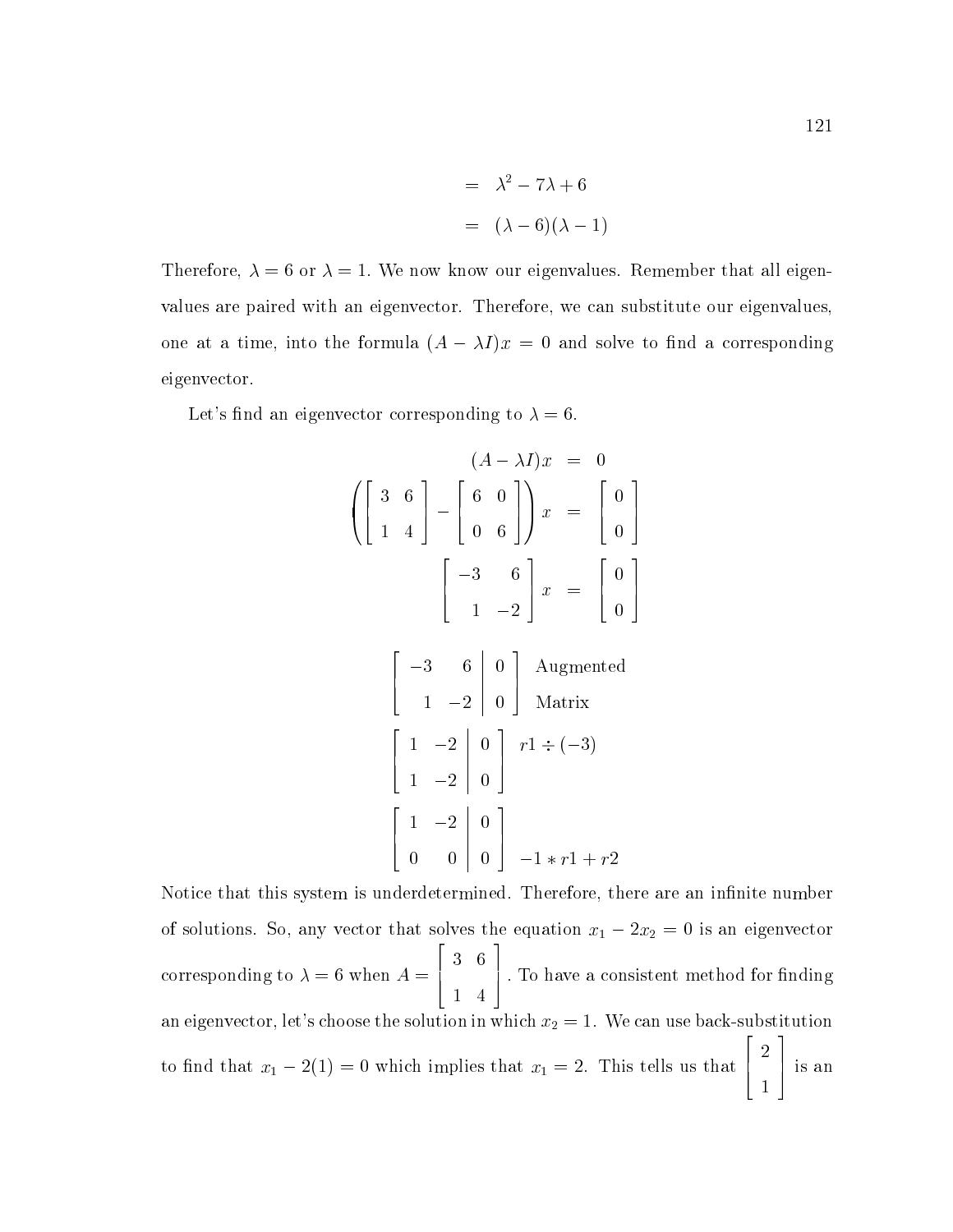eigenvector corresponding to = 6 when A = 4 6 4 5 : This is the same solution that we found when we used the power method to find the dominant eigenpair.

Let's find an eigenvector corresponding to  $\lambda = 1$ .

$$
\begin{pmatrix}\nA - \lambda I)x &= 0 \\
1 & 4\n\end{pmatrix}
$$
\n
$$
\begin{pmatrix}\n3 & 6 \\
1 & 4\n\end{pmatrix} - \begin{pmatrix}\n1 & 0 \\
0 & 1\n\end{pmatrix}\n\begin{pmatrix}\nx &= \begin{pmatrix}\n0 \\
0\n\end{pmatrix}\n\end{pmatrix}
$$
\n
$$
\begin{bmatrix}\n2 & 6 \\
1 & 3\n\end{bmatrix} x = \begin{bmatrix}\n0 \\
0\n\end{bmatrix}
$$

$$
\begin{bmatrix} 2 & 6 & 0 \ 1 & 3 & 0 \end{bmatrix}
$$
 Augmented  
Matrix  

$$
\begin{bmatrix} 1 & 3 & 0 \ 1 & 3 & 0 \end{bmatrix}
$$
  $r1 \div 2$   

$$
\begin{bmatrix} 1 & 3 & 0 \ 0 & 0 & 0 \end{bmatrix}
$$
  $-1 * r1 + r2$ 

Notice that this system is underdetermined. This will always be true when we are finding an eigenvector using this method. So, any vector that solves the equation  $\begin{array}{ccccccccccc}\n1 & -3 & - & & 0 & & 1 & 0 & & 0 \\
\hline\n2 & 3 & - & & 0 & & 1 & 0 & 0\n\end{array}$  4 6  $-1$   $-1$  | Again, let's choose the eigenvector in which the last element of  $x$  is 1.

Therefore, 
$$
x_2 = 1
$$
 and  $x_1 + 3(1) = 0$ , so  $x_1 = -3$ . This tells us that  $\begin{bmatrix} -3 \\ 1 \end{bmatrix}$  is an

eigenvector corresponding to  $\lambda = 1$  when  $A = [$  6 4 5 : Using the characteristic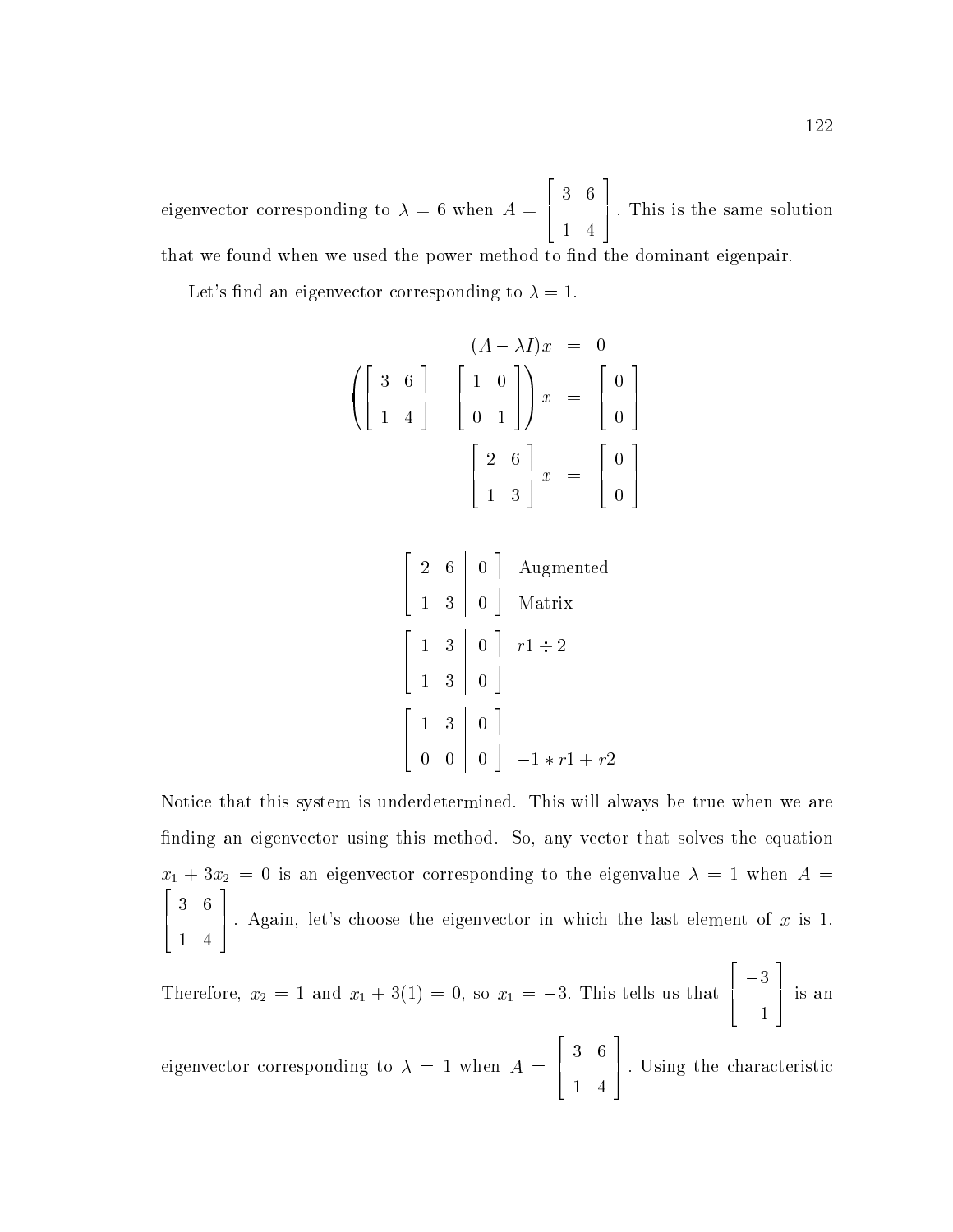equation and Gaussian elimination, we are able to find all the eigenvalues to the matrix and corresponding eigenvectors.

<u>2000 - 2000 - 2000 - 2000 - 2000 - 2000 - 2000 - 2000 - 2000 - 2000 - 2000 - 2000 - 2000 - 2000 - 2000 - 200</u>

Let's find the eigenpairs for the matrix  $A = |$  4 6 2 5 for which the power method fails.

$$
A - \lambda I = \begin{bmatrix} 2 - \lambda & 6 \\ 2 & -2 - \lambda \end{bmatrix}
$$
  
det $(A - \lambda I)$  =  $(2 - \lambda)(-2 - \lambda) - 12$   
=  $\lambda^2 - 16$   
=  $(\lambda - 4)(\lambda + 4)$ 

Therefore,  $\lambda = 4$  or  $\lambda = -4$ . The power method does not work because  $|4| = |-4|$ . In other words, there is not a unique dominant eigenvalue.

Let's find an eigenvector corresponding to  $\lambda = 4$ .

$$
(A - \lambda I)x = 0
$$
  
\n
$$
\left( \begin{bmatrix} 2 & 6 \\ 2 & -2 \end{bmatrix} - \begin{bmatrix} 4 & 0 \\ 0 & 4 \end{bmatrix} \right) x = \begin{bmatrix} 0 \\ 0 \end{bmatrix}
$$
  
\n
$$
\left( \begin{bmatrix} -2 & 6 \\ 2 & -6 \end{bmatrix} x = \begin{bmatrix} 0 \\ 0 \end{bmatrix} \right)
$$
  
\n
$$
\left( \begin{bmatrix} -2 & 6 & 0 \\ 2 & -6 & 0 \end{bmatrix} \right)
$$
 Augmented  
\nMatrix

$$
\begin{bmatrix} 1 & -3 & 0 \\ 2 & -6 & 0 \end{bmatrix} \begin{array}{l} r1 \div (-2) \\ r1 \div (-2) \end{array}
$$
\n
$$
\begin{bmatrix} 1 & -3 & 0 \\ 0 & 0 & 0 \end{bmatrix} \begin{array}{l} -2 \times r1 + r2 \end{array}
$$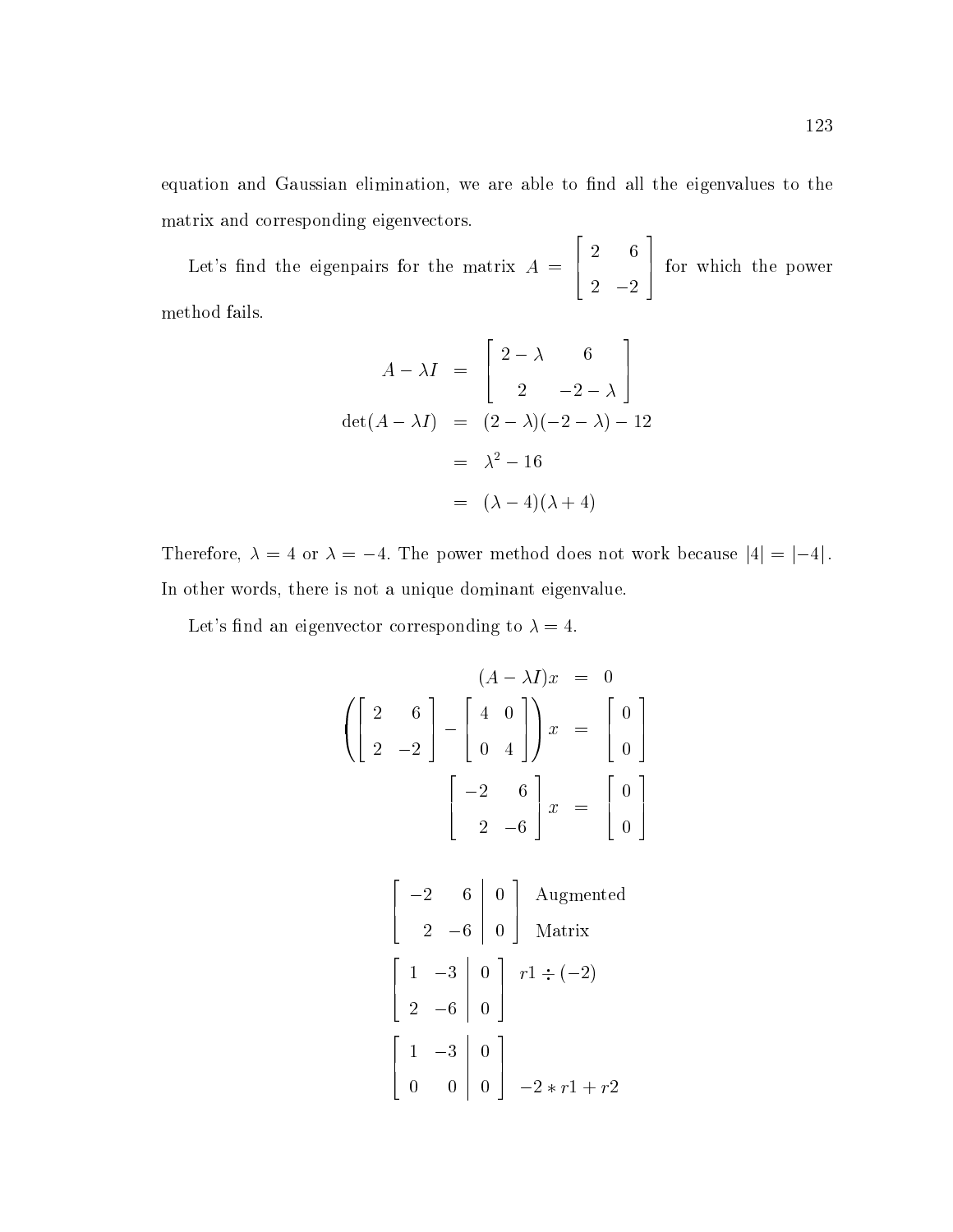Since the system is underdetermined, we have an infinite number of solutions. Let's choose the solution in which  $x_2 = 1$ . We can use back-substitution to find that  $x_1 - 3(1) = 0$  which implies that  $x_1 = 3$ . This tells us that  $\begin{bmatrix} 3 \end{bmatrix}$  is an the contract of the contract of the contract of the contract of the contract of the contract of the contract o 5 is an eigenvector corresponding to  $\mathbf{f}(\mathbf{A})$  and  $\mathbf{f}(\mathbf{A})$  and  $\mathbf{f}(\mathbf{A})$  and  $\mathbf{f}(\mathbf{A})$  and  $\mathbf{f}(\mathbf{A})$  and  $\mathbf{f}(\mathbf{A})$  and  $\mathbf{f}(\mathbf{A})$  and  $\mathbf{f}(\mathbf{A})$  and  $\mathbf{f}(\mathbf{A})$  and  $\mathbf{f}(\mathbf{A})$  and  $\mathbf{f}(\mathbf{A})$  4 6 2 5 :

Let's find an eigenvector corresponding to  $\lambda = -4$ .

$$
\begin{pmatrix}\n2 & 6 \\
2 & -2\n\end{pmatrix} -\n\begin{pmatrix}\n-4 & 0 \\
0 & -4\n\end{pmatrix} x =\n\begin{pmatrix}\n0 \\
0\n\end{pmatrix}
$$
\n
$$
\begin{bmatrix}\n6 & 6 \\
2 & 2\n\end{bmatrix} x =\n\begin{bmatrix}\n0 \\
0\n\end{bmatrix}
$$

$$
\begin{bmatrix} 6 & 6 & 0 \ 2 & 2 & 0 \end{bmatrix}
$$
 Augmented  
Matrix  

$$
\begin{bmatrix} 1 & 1 & 0 \ 2 & 2 & 0 \end{bmatrix}
$$
  $r1 \div 6$   

$$
\begin{bmatrix} 1 & 1 & 0 \ 0 & 0 & 0 \end{bmatrix}
$$
  $-2 * r1 + r2$ 

Again, let's choose the eigenvector in which the last element of  $x$  is 1. Therefore,  $x_2 = 1$  and  $x_1 + 1(1) = 0$ , so  $x_1 = -1$ . This tells us that  $\begin{bmatrix} -1 \end{bmatrix}$  is an the contract of the contract of the contract of the contract of the contract of the contract of the contract o 5 is an eigenvector corresponding to the annual corresponding to the second contract of the second contract of the second contract of the second contract of the second contract of the second contract of the second contract of the second contr <u>2000 - 2000 - 2000 - 2000 - 2000 - 2000 - 2000 - 2000 - 2000 - 2000 - 2000 - 2000 - 2000 - 2000 - 2000 - 2000 - 2000 - 2000 - 2000 - 2000 - 2000 - 2000 - 2000 - 2000 - 2000 - 2000 - 2000 - 2000 - 2000 - 2000 - 2000 - 2000</u> 4 6 2 5 : Using the characteristic equation and Gaussian elimination, we are able to find both of the eigenvalues to the matrix and corresponding eigenvectors.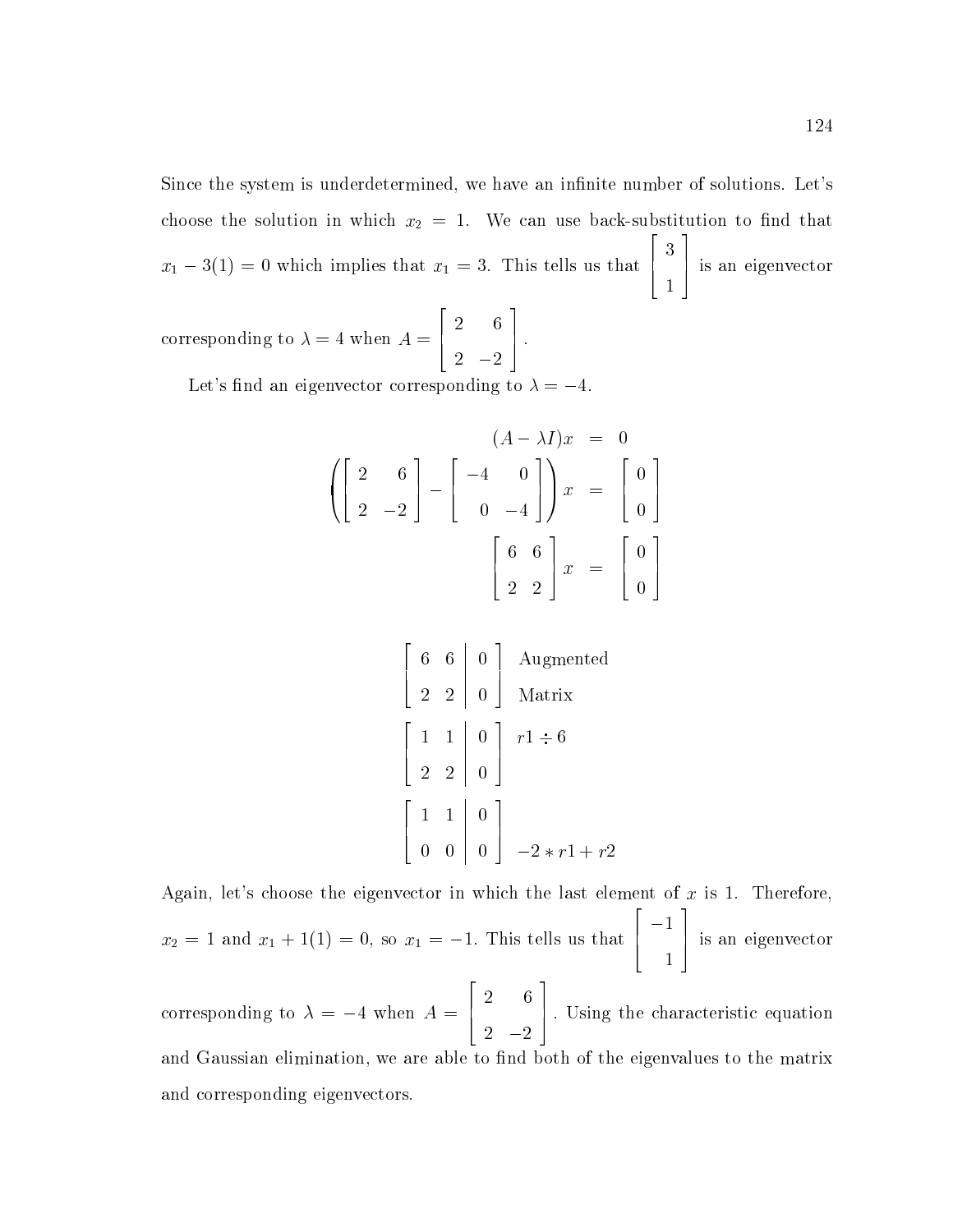We can find eigenpairs for larger systems using this method, but the characteristic equation gets impossible to solve directly when the system gets too large. We could use approximations that get close to solving the characteristic equation, but there are better ways to find eigenpairs that you will study in the future. However, these two methods give you an idea of how to find eigenpairs.

Another matrix for which the power method will not work is the matrix  $A =$ 2 6 4  $\sim$  0  $\sim$  0  $\sim$  0  $\sim$  0  $\sim$  0  $\sim$  0  $\sim$  0  $\sim$  0  $\sim$  0  $\sim$  0  $\sim$  0  $\sim$  0  $\sim$  0  $\sim$  0  $\sim$  0  $\sim$  0  $\sim$  0  $\sim$  0  $\sim$  0  $\sim$  0  $\sim$  0  $\sim$  0  $\sim$  0  $\sim$  0  $\sim$  0  $\sim$  0  $\sim$  0  $\sim$  0  $\sim$  0  $\sim$  0  $\sim$  0  $\sim$ 0 5 3 7 5 ; because the eigenvalues are both the real number 5. The method that we showed you earlier will yield the eigenvector  $\left[\begin{array}{c} 0 \end{array}\right]$  to c  $\sim$  1  $\sim$  1  $\sim$  1  $\sim$  1  $\sim$  1  $\sim$  1  $\sim$  1  $\sim$  1  $\sim$  1  $\sim$  1  $\sim$  1  $\sim$  1  $\sim$  1  $\sim$  1  $\sim$  1  $\sim$  1  $\sim$  1  $\sim$  1  $\sim$  1  $\sim$  1  $\sim$  1  $\sim$  1  $\sim$  1  $\sim$  1  $\sim$  1  $\sim$  1  $\sim$  1  $\sim$  1  $\sim$  1  $\sim$  1  $\sim$  1  $\sim$  $\sim$  1.1  $\sim$  1.1  $\sim$  1.1  $\sim$  1.1  $\sim$  1.1  $\sim$  1.1  $\sim$  1.1  $\sim$  1.1  $\sim$  1.1  $\sim$  1.1  $\sim$  1.1  $\sim$  1.1  $\sim$  1.1  $\sim$  1.1  $\sim$  1.1  $\sim$  1.1  $\sim$  1.1  $\sim$  1.1  $\sim$  1.1  $\sim$  1.1  $\sim$  1.1  $\sim$  1.1  $\sim$  1.1  $\sim$  1.1  $\sim$  3 7 5 to correspond to the eigenvalue  $\lambda = 5. \,\,$  Other methods will reveal, and you can check, that  $\left[\begin{array}{c} 1 \end{array}\right]$  is als  $\sim$  1.1  $\sim$  1.1  $\sim$  1.1  $\sim$  1.1  $\sim$  1.1  $\sim$  1.1  $\sim$  1.1  $\sim$  1.1  $\sim$  1.1  $\sim$  1.1  $\sim$  1.1  $\sim$  1.1  $\sim$  1.1  $\sim$  1.1  $\sim$  1.1  $\sim$  1.1  $\sim$  1.1  $\sim$  1.1  $\sim$  1.1  $\sim$  1.1  $\sim$  1.1  $\sim$  1.1  $\sim$  1.1  $\sim$  1.1  $\sim$   $\sim$  0.000  $\sim$  0.000  $\sim$  0.000  $\sim$  0.000  $\sim$  0.000  $\sim$  0.000  $\sim$  0.000  $\sim$  0.000  $\sim$  0.000  $\sim$  0.000  $\sim$  0.000  $\sim$  0.000  $\sim$  0.000  $\sim$  0.000  $\sim$  0.000  $\sim$  0.000  $\sim$  0.000  $\sim$  0.000  $\sim$  0.000  $\sim$  0.000 3 7 5 is also an eigenvector of A corresponding to  $\lambda = 5$ . Notice that these two eigenvectors are not multiples of one another. If the same eigenvalue is repeated  $p$  times for a particular matrix, then there can be as many as  $p$  different eigenvectors that are not multiples of each other that correspond to that eigenvalue.

We said that eigenvalues are often complex numbers. However, if the matrix A is symmetric, then the eigenvalues will always be real numbers. As you can see from the problems that we worked, eigenvalues can also be real when the matrix is not symmetric, but keep in mind that they are not guaranteed to be real.

Did you know that the determinant of a matrix is related to the eigenvalues of the matrix? The product of the eigenvalues of a square matrix is equal to the determinant of that matrix. Let's look at the two matrices that we have been working with. For A = 2 6 4 3 6 3 **1 5**  $\sim$  5  $\sim$  5  $\sim$  5  $\sim$ 

Product of eigenvalues  $= det(A)$ 

1 4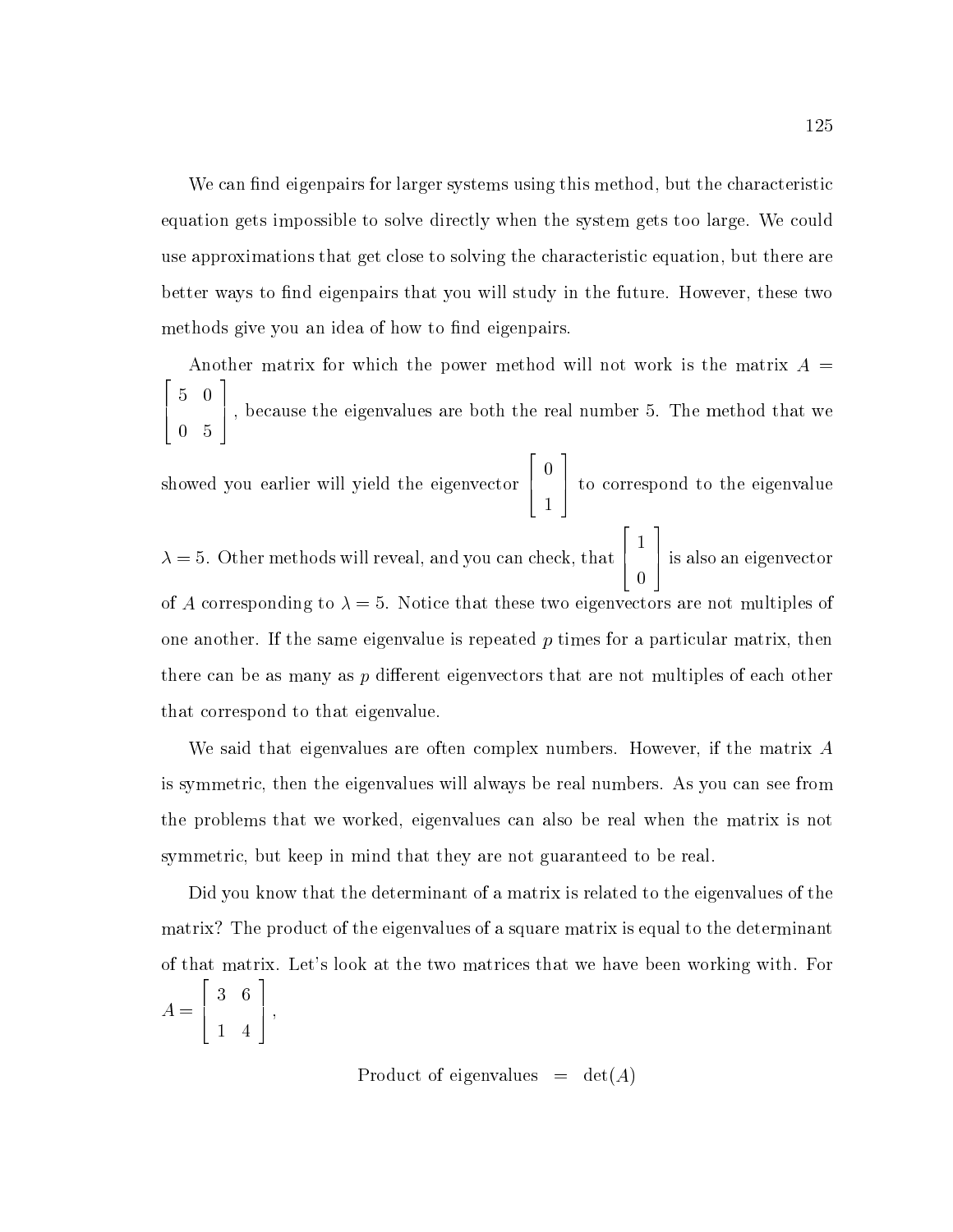$6 * 1 = 12 - 6$  $6 = 6$ 3 2 6 1. **5 seconds** For A  $=$  A  $=$  A  $=$  A  $=$  A  $=$  A  $=$  A  $=$  A  $=$  A  $=$  A  $=$  A  $=$  A  $=$  A  $=$  A  $=$  A  $=$  A  $=$  A  $=$  A  $=$  A  $=$  A  $=$  A  $=$  A  $=$  A  $=$  A  $=$  A  $=$  A  $=$  A  $=$  A  $=$  A  $=$  A  $=$  A  $=$  A  $=$  A  $=$  A  $=$  A  $=$  A  $=$  A 2 2 Product of eigenvalues  $= det(A)$  $4*(-4) = -4 - 12$  $-16 = -16$ 

2

6 4

You can use this as a check to see that you have the correct eigenvalues and determinant for the matrix A:

Now that we know how to find eigenpairs, we might want to know what uses they have. The interesting uses come from larger systems, so we will just discuss them rather than solve them. Have you ever seen the video of the collapse of the Tacoma Narrows Bridge? The Tacoma Bridge was built in 1940. From the beginning, the bridge would form small waves like the surface of a body of water. This accidental behavior of the bridge brought many people who wanted to drive over this moving bridge. Most people thought that the bridge was safe despite the movement. However, about four months later, the oscillations (waves) became bigger. At one point, one edge of the road was 28 feet higher than the other edge. Finally, this bridge crashed into the water below. One explanation for the crash is that the oscillations of the bridge were caused by the frequency of the wind being too close to the natural frequency of the bridge. The natural frequency of the bridge is the eigenvalue of smallest magnitude of a system that models the bridge. This is why eigenvalues are very important to engineers when they analyze structures. (Differential Equations and Their Applications, 1983, pp. 171-173).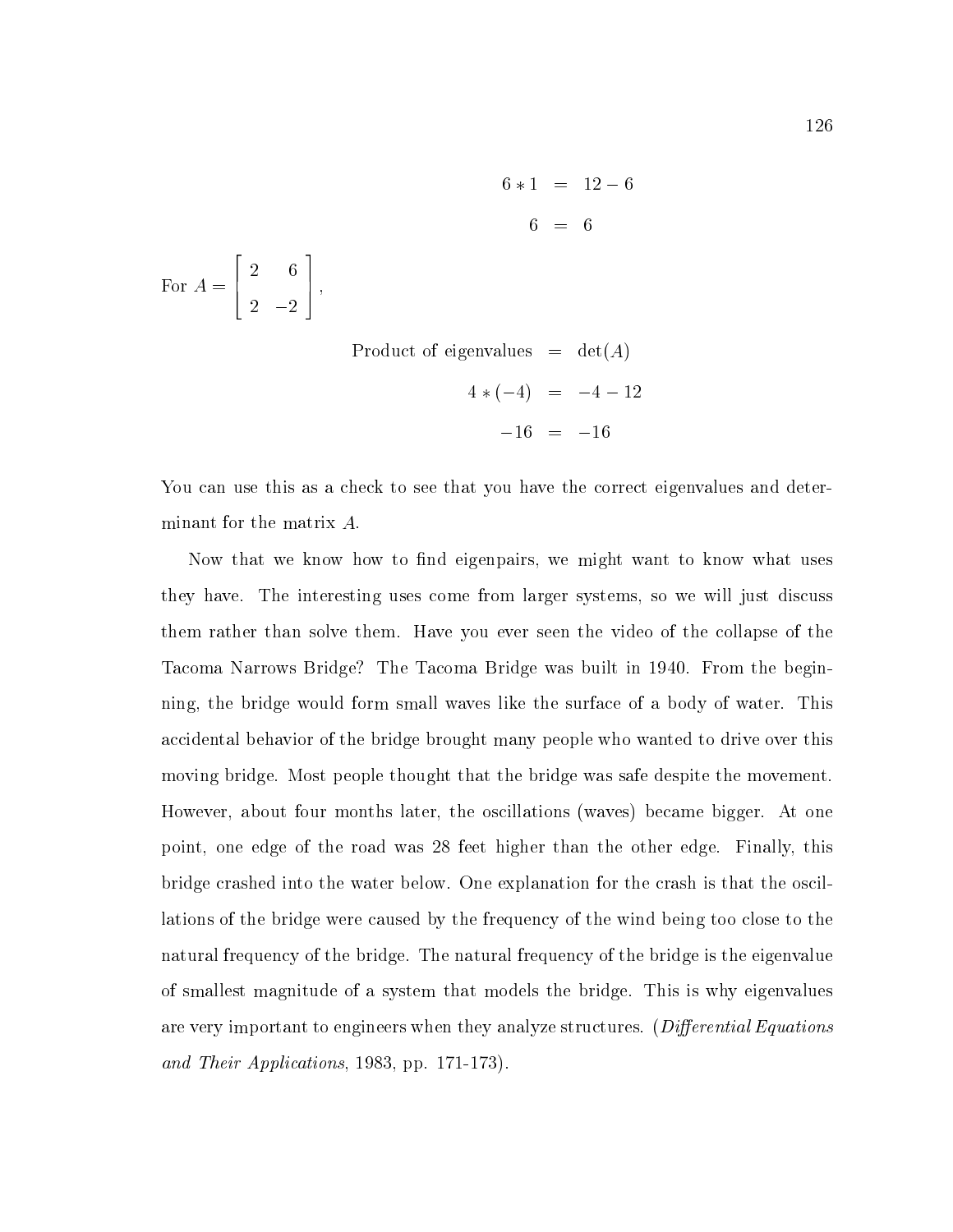Remark 29 The eigenvalue of smallest magnitude of a matrix is the same as the inverse (reciprocal) of the dominant eigenvalue of the inverse of the matrix. Since most applications of eigenvalues need the eigenvalue of smallest magnitude, the inverse matrix is often solved for its dominant eigenvalue. This is why the dominant eigenvalue is so important.

Also, a bridge in Manchester, England collapsed in 1831 because of con
icts between frequencies. However, this time, the natural frequency of the bridge was matched by the frequency caused by soldiers marching in step. Large oscillations occurred and the bridge collapsed. This is why soldiers break cadence when crossing a bridge.

Frequencies are also used in electrical systems. When you tune your radio, you are changing the resonant frequency until it matches the frequency at which your station is broadcasting. Engineers used eigenvalues when they designed your radio.

Frequencies are also vital in music performance. When instruments are tuned, their frequencies are matched. It is the frequency that determines what we hear as music. Although musicians do not study eigenvalues in order to play their instruments better, the study of eigenvalues can explain why certain sounds are pleasant to the ear while others sound "flat" or "sharp." When two people sing in harmony, the frequency of one voice is a constant multiple of the other. That is what makes the sounds pleasant. Eigenvalues can be used to explain many aspects of music from the initial design of the instrument to tuning and harmony during a performance. Even the concert halls are analyzed so that every seat in the theater receives a high quality sound.

Car designers analyze eigenvalues in order to damp out the noise so that the occupants have a quiet ride. Eigenvalue analysis is also used in the design of car stereo systems so that the sounds are directed correctly for the listening pleasure of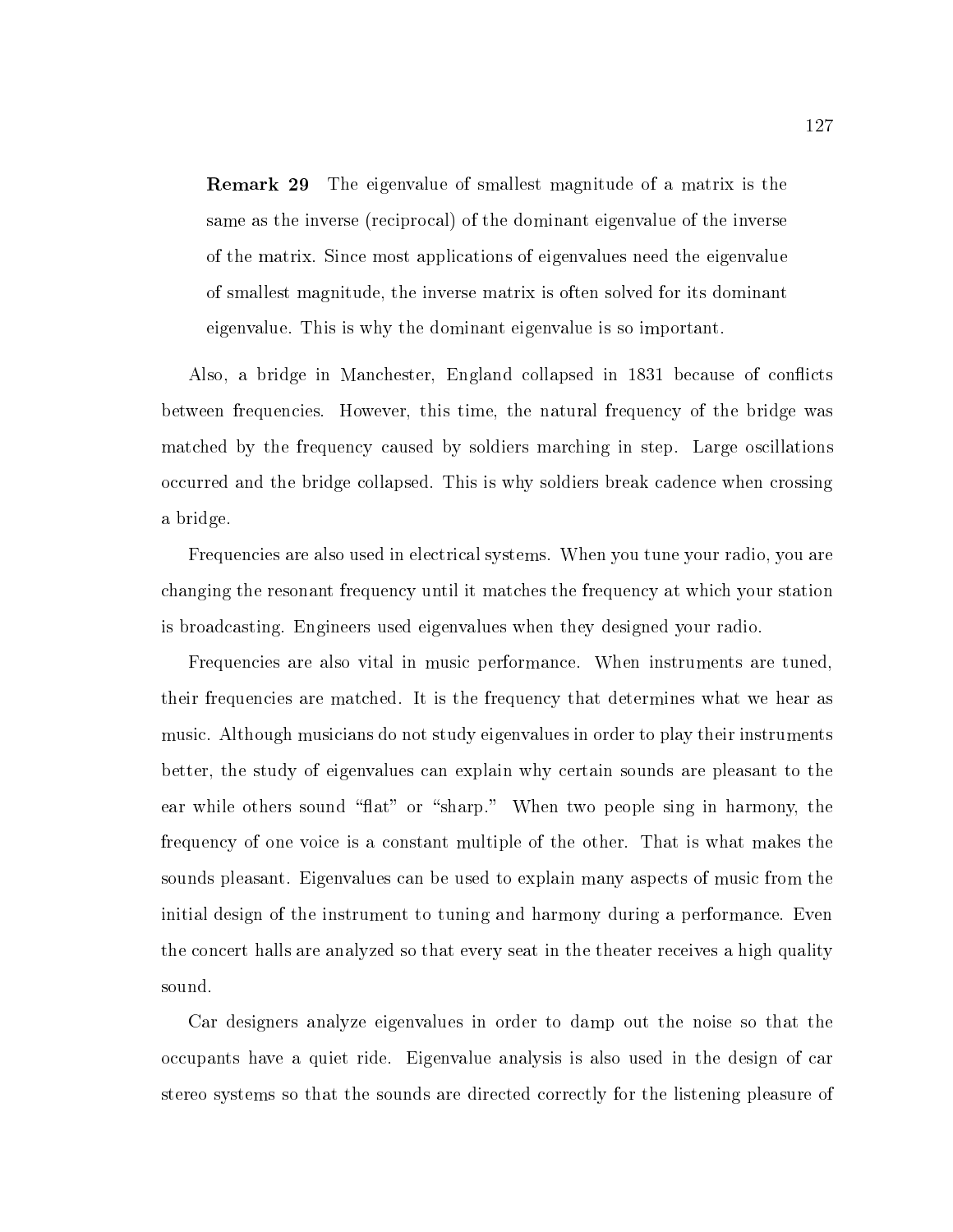the passengers and driver. When you see a car that vibrates because of the loud booming music, think of eigenvalues. Eigenvalue analysis can indicate what needs to be changed to reduce the vibration of the car due to the music.

Eigenvalues are not only used to explain natural occurrences, but also to discover new and better designs for the future. Some of the results are quite surprising. If you were asked to build the strongest column that you could to support the weight of a roof using only a specied amount of material, what shape would that column take? Most of us would build a cylinder like most other columns that we have seen. However, Steve Cox of Rice University and Michael Overton of New York University proved, based on the work of J. Keller and I. Tadjbakhsh, that the column would be stronger if it was largest at the top, middle, and bottom. At the points  $\frac{1}{4}$  of the way from either end, the column could be smaller because the column would not naturally buckle there anyway. A cross-section of this column would look like this:



Does that surprise you? This new design was discovered through the study of the eigenvalues of the system involving the column and the weight from above. Note that this column would not be the strongest design if any signicant pressure came from the side, but when a column supports a roof, the vast ma jority of the pressure comes directly from above.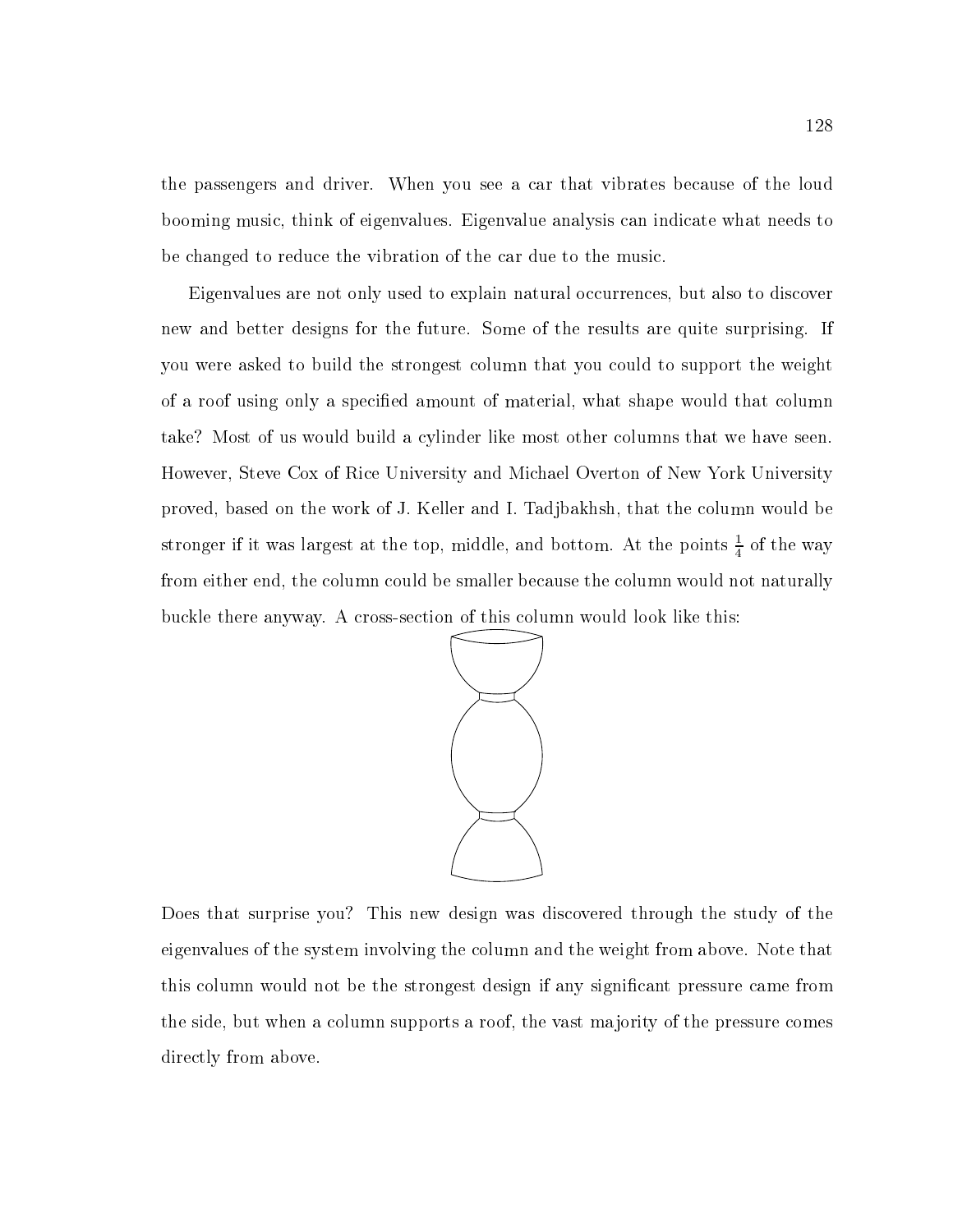Eigenvalues can also be used to test for cracks or deformities in a solid. Can you imagine if every inch of every beam used in construction had to be tested? The problem is not as time consuming when eigenvalues are used. When a beam is struck, its natural frequencies (eigenvalues) can be heard. If the beam "rings," then it is not flawed. A dull sound will result from a flawed beam because the flaw causes the eigenvalues to change. Sensitive machines can be used to "see" and "hear" eigenvalues more precisely.

Oil companies frequently use eigenvalue analysis to explore land for oil. Oil, dirt, and other substances all give rise to linear systems which have different eigenvalues, so eigenvalue analysis can give a good indication of where oil reserves are located. Oil companies place probes around a site to pick up the waves that result from a huge truck used to vibrate the ground. The waves are changed asthey pass through the different substances in the ground. The analysis of these waves directs the oil companies to possible drilling sites.

There are many more uses for eigenvalues, but we only wanted to give you a sampling of their uses. When you study science or engineering in college, you will become quite familiar with eigenvalues and their uses. There are also numerical difficulties that can arise when data from real-world problems are used. Some of these difficulties are discussed in Chapter 10.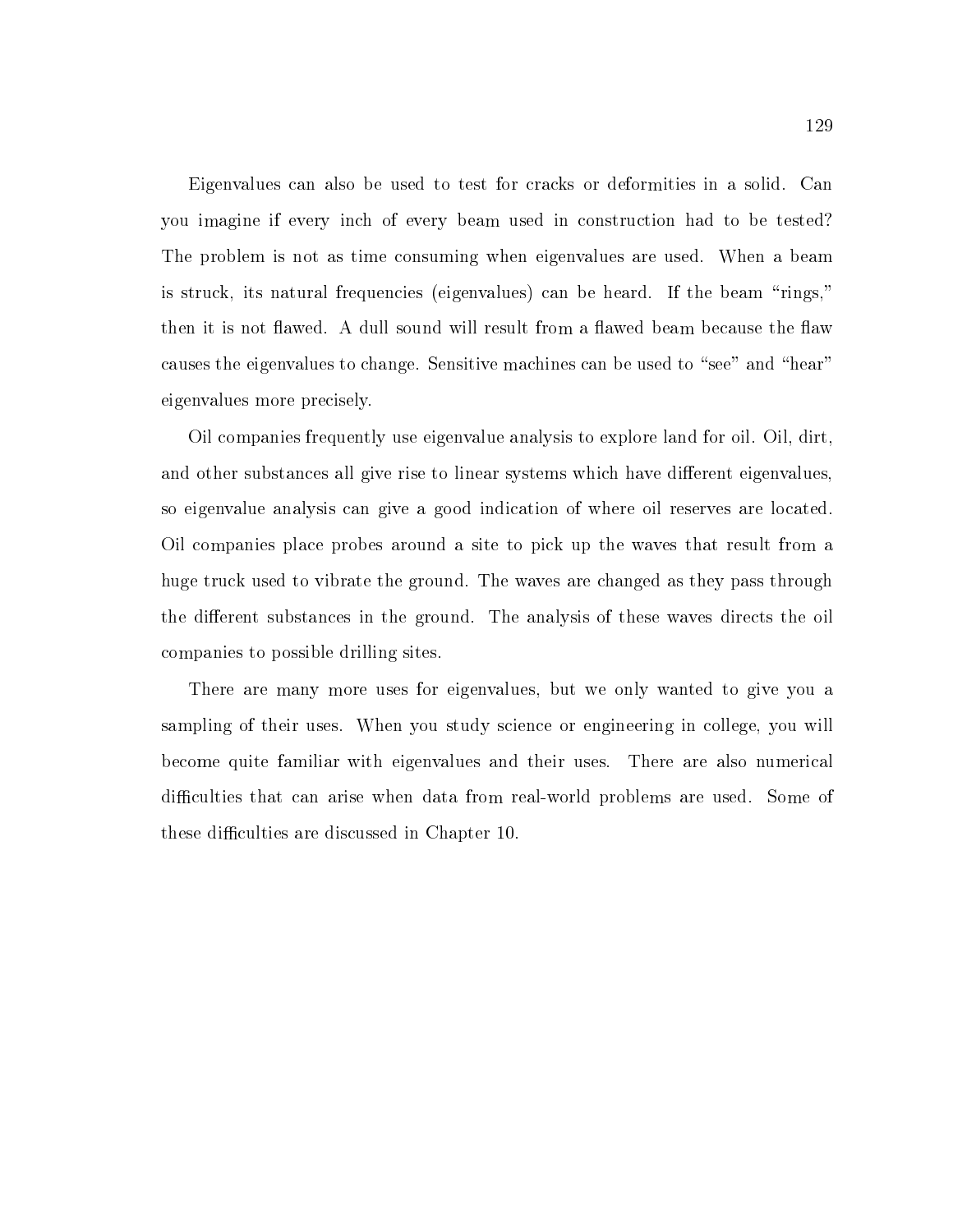#### Problems

1. Use the power method to find the dominant eigenpair for the transpose of the matrix A = **2005 2006 2006 2006 2006**  $\begin{bmatrix} .4 & .4 & .4 \end{bmatrix}$ :2 :3 :5 :4 :4 :2 :4 :6 0 3 which  $w_i$ which was used in problem 6 of Chapter 7. Given 6 of Chapter 7. Given 7. Given 7. Given 7. Given 7. Given 7. G

your solution accurate to two decimal places.

2. Use the power method to find the dominant eigenpair for the transpose of the matrix A =  $\overline{2}$  2  $\overline{2}$  2  $\overline{2}$  2  $\overline{2}$  2  $\overline{2}$  2  $\overline{2}$  2  $\overline{2}$  2  $\overline{2}$  2  $\overline{2}$  2  $\overline{2}$  2  $\overline{2}$  2  $\overline{2}$  2  $\overline{2}$  2  $\overline{2}$  2  $\overline{2}$  2  $\overline{2}$  2  $\overline{2}$  2  $\overline{2}$  2  $\overline{2}$  2  $\overline{2}$  2  $\begin{vmatrix} .45 & .4 \end{vmatrix}$ :4 :35 :25 :45 :4 :15 :8 :15 :05 3 which  $w\in$ which was used in problem 7 of Chapter 7. Given 7 of Chapter 7. Given 7. Given 7. Given 7. Given 7. Given 7. G

your solution accurate to two decimal places.

3. Use the power method to find the dominant eigenpair for  $A = [$  [  $]$  .  $\begin{array}{c} \begin{array}{c} \hline \hline \hline \hline \hline \hline \hline \hline \hline \end{array} \end{array}$ 4 8

4. Use the power method to nd the dominant eigenpair for A = 6 4 3 2:5 1 1:5 7 5 :

- $\mathbf{S}$ . Use the characteristic equation to the eigenvalues of A  $\mathbf{A}$  =  $\mathbf{A}$ 6 4 3 5 7 5 1 1 and a corresponding eigenvector for each.
- 6. Use the characteristic equation to find all the eigenvalues of  $A = \lceil \cdot \cdot \cdot \rceil$ 5 0 7 5 2 2 and a corresponding eigenvector for each.
- 7. Use the characteristic equation to find all the eigenvalues of  $A = [$ 3 7 7 5 2 2 and a corresponding eigenvector for each.

2

22 July 2012 12:20:20 12:20 12:20 12:20 12:20 12:20 12:20 12:20 12:20 12:20 12:20 12:20 12:20 12:20 12:20 12:20

3

and the second contract of the second contract of the second contract of the second contract of the second con

3

and the second contract of the second contract of the second contract of the second contract of the second con

3

<u>2000 - 2000 - 2000 - 2000 - 2000 - 2000 - 2000 - 2000 - 2000 - 2000 - 2000 - 2000 - 2000 - 2000 - 2000 - 2000 - 2000 - 2000 - 2000 - 2000 - 2000 - 2000 - 2000 - 2000 - 2000 - 2000 - 2000 - 2000 - 2000 - 2000 - 2000 - 2000</u>

22 July 2012 12:25

<u>2000 - 2000 - 2000 - 2000 - 2000 - 2000 - 2000 - 2000 - 2000 - 2000 - 2000 - 2000 - 2000 - 2000 - 2000 - 200</u>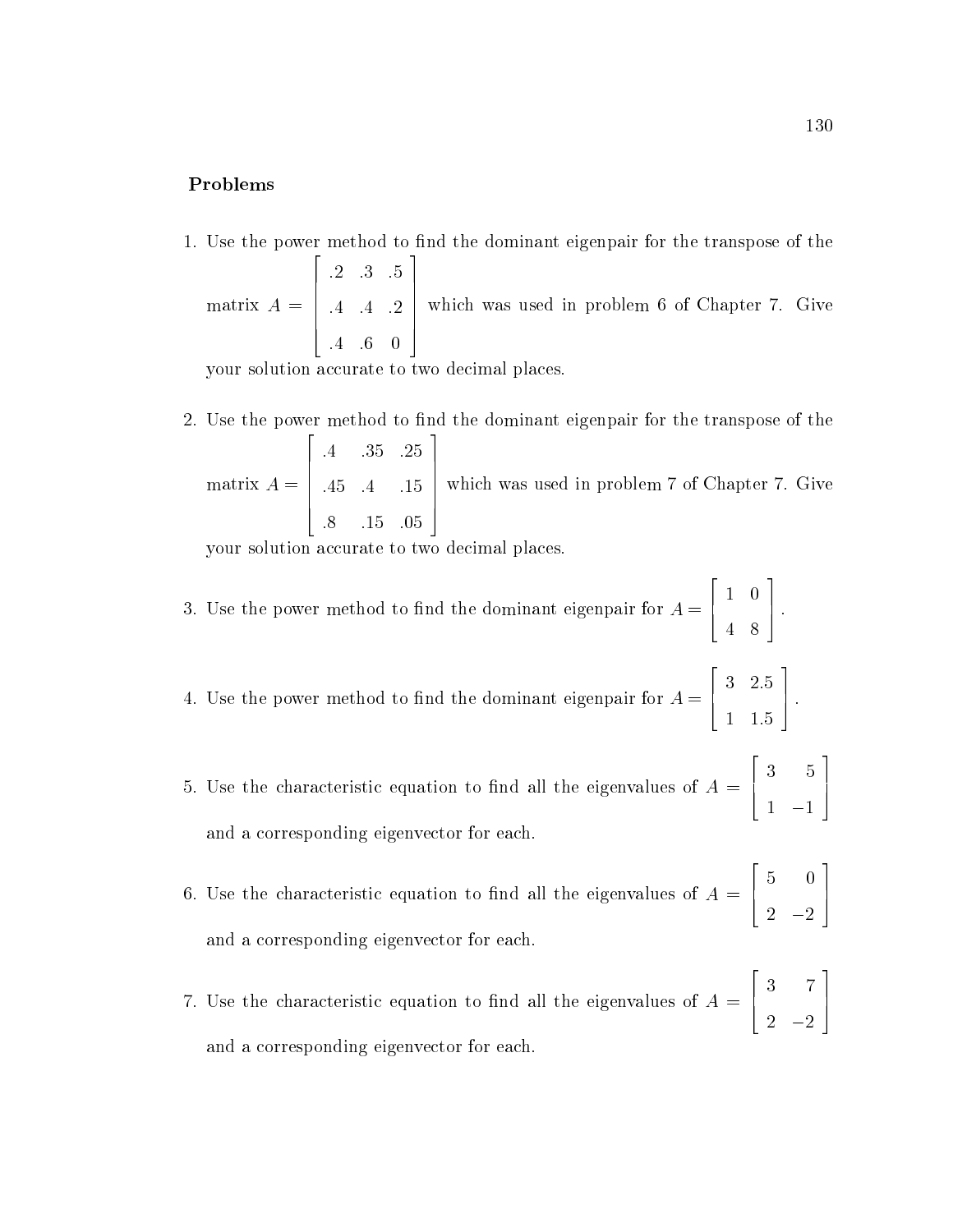a. If you have a set of the set of the set of the set of the set of the set of the set of the set of the set of the set of the set of the set of the set of the set of the set of the set of the set of the set of the set of  $\begin{bmatrix} 2 \\ 2 \\ -1 \end{bmatrix}$  is an <u>2000 - 2000 - 2000 - 2000 - 2000 - 2000 - 2000 - 2000 - 2000 - 2000 - 2000 - 2000 - 2000 - 2000 - 2000 - 200</u> the contract of the contract of the contract of the contract of the contract of the contract of the contract o  $\sim$  1.1  $\sim$  1.1  $\sim$  1.1  $\sim$  1.1  $\sim$  1.1  $\sim$  1.1  $\sim$  1.1  $\sim$  1.1  $\sim$  1.1  $\sim$  1.1  $\sim$  1.1  $\sim$  1.1  $\sim$  1.1  $\sim$  1.1  $\sim$  1.1  $\sim$  1.1  $\sim$  1.1  $\sim$  1.1  $\sim$  1.1  $\sim$  1.1  $\sim$  1.1  $\sim$  1.1  $\sim$  1.1  $\sim$  1.1  $\sim$   $\left| \begin{array}{c} 1 \\ 1 \\ 1 \end{array} \right|$  is an eig is an eigenvector corresponding to  $\mathcal{N}$  and 3 more eigenvectors  $\mathcal{N}$  more eigenvectors eigenvectors eigenvectors eigenvectors eigenvectors eigenvectors eigenvectors eigenvectors eigenvectors eigenvectors eigenvect

2022 - 2022 - 2022 - 2022 - 2022 - 2022 - 2022 - 2022 - 2022 - 2022 - 2022 - 2022 - 2022 - 2022 - 2022 - 2022

3

that corresponds to  $\mathbb{R}^n$  . The set of  $\mathbb{R}^n$  is the set of  $\mathbb{R}^n$  is the set of  $\mathbb{R}^n$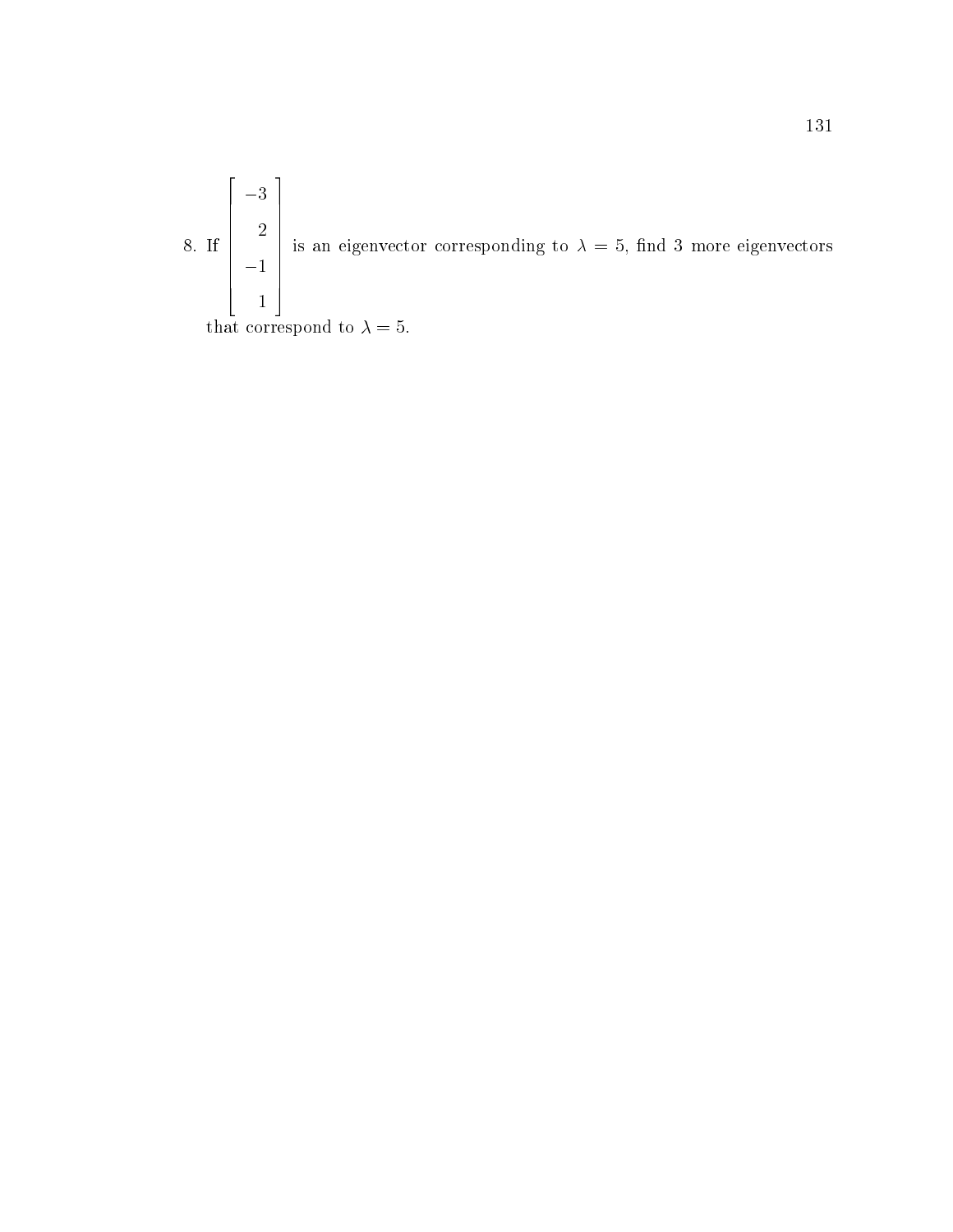### Chapter 10

# Numerical Challenges

Since you have successfully worked so many problems with matrices, you may be wondering why people still need to study them. The methods for dealing with matrices that you have learned work nicely for most small matrices, but difficulties are encountered when the matrices are larger. Can you imagine solving by hand a system of equations in which A was of dimension 10 by 10? That would take a dreadfully long time. However, a computer can solve this system quickly. Does that mean that a computer can solve all systems? What if the system involved a matrix with dimensions of  $100,000$  by  $100,000$ ? The computer could have difficulty with this system. You might be thinking that this is a ridiculous size for a system of equations, but systems this size and larger are needed in most industrial applications. For example, the major airlines need systems of this size to schedule flights and crews. Also, large systems are needed when an oil or water reservoir is simulated to learn about how to best pump the liquid or perform an environmental cleanup.

One problem is that the system might be too large for the computer's memory to hold all the information at one time. This means that new algorithms must be found that require less of the problem to be stored in memory at one time. These new algorithms still need to arrive at the correct solution in a reasonable amount of time.

The amount of work (the number of individual additions, subtractions, multiplications, or divisions) needed to solve a system also depends on the size of the system (among other properties such as the percentage of zeros in the matrix and where the non-zero numbers are in the matrix). Even if the computer can solve this system,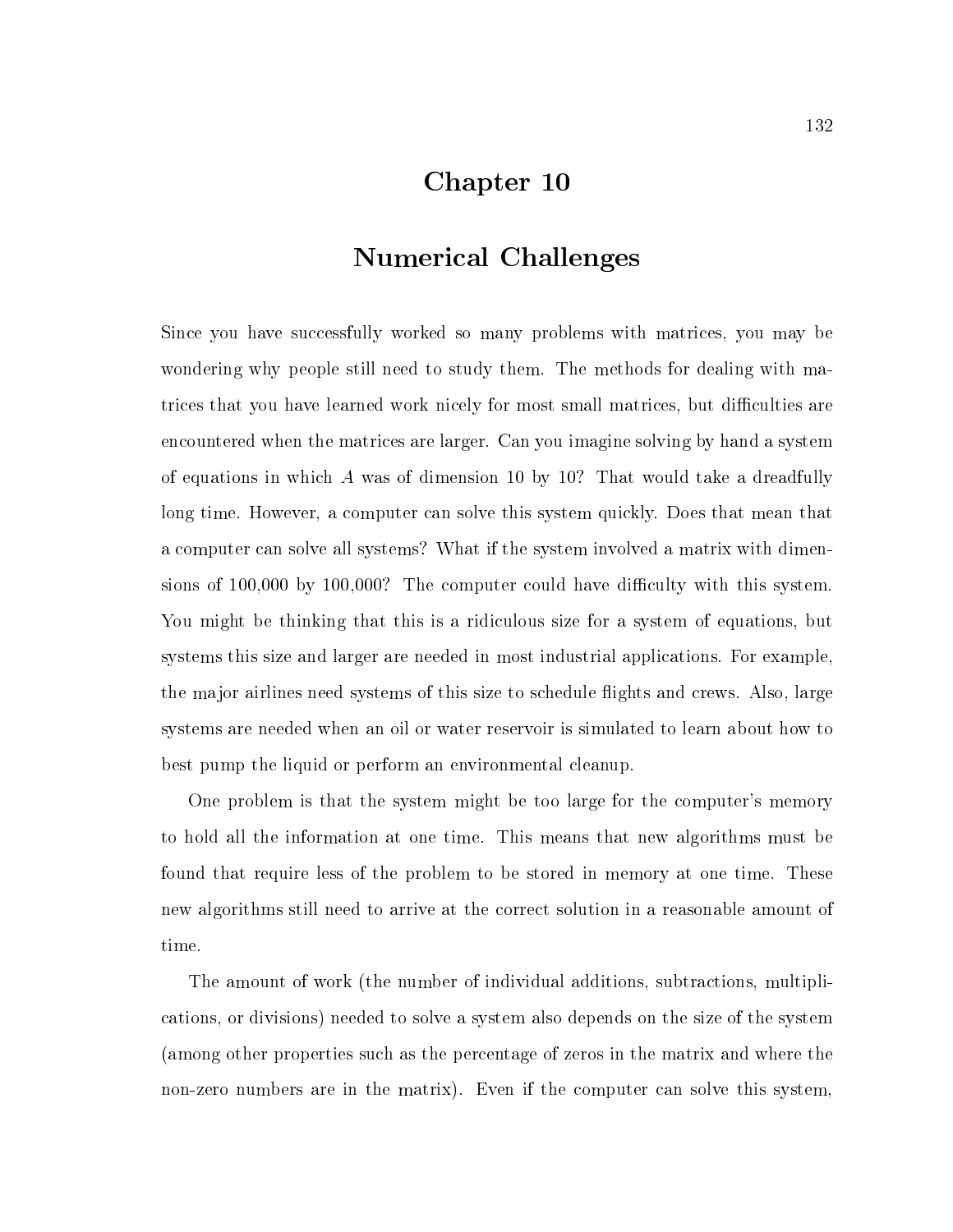will it be able to do it in a reasonable amount of time? In many ways, Gaussian elimination is our method of choice for solving linear systems. Yet, even Gaussian elimination may take days, months, or even years to solve very large linear systems on the world's fastest computers. Researchers are working to find algorithms that will solve systems with less work. They are also working in the field of parallel computing in which the problem is broken down into parts. Parts that do not depend on one another can be sent to separate processing units so that those parts of the problem can be processed at the same time. Computers are already extremely fast, so the room that is left for improvement lies mostly in improving algorithms. There are also many problems that still cannot be solved. These are reasons why researchers are needed in the mathematical sciences.

Roundoff error is probably the biggest detriment to effective computation because it can affect small problems as well as large ones. If you try to turn the fraction  $\frac{1}{3}$ into a decimal, you can carry out the approximation as far as you want. However, a computer has only a set number of digits that it can store for each number. Therefore, the fraction  $\frac{2}{3}$  has to be rounded at some point. For a single number, this rounding is not too signicant, but it becomes important when operations are performed with rounded numbers. Most computers store numbers in a manner similar to scientific notation called normal notation. In normal notation, a number is written as  $m \times 10^{\circ}$ where  $0.1 \leq |m| < 1$ . (In scientific notation,  $1 \leq |m| < 10$ ). In this equation, m stands for mantissa and a stands for abscissa. The number 1234 is represented as  $0.1254 \times 10^{+1}$ . (Since most computers work in the binary system rather than the decimal system, this is not entirely accurate, but it will suffice to demonstrate roundoff error). The mantissa of this example is 0.1234. The abscissa is 4. For demonstration purposes, let us pretend that our computer stores 4-digit mantissas and 2-digit ab-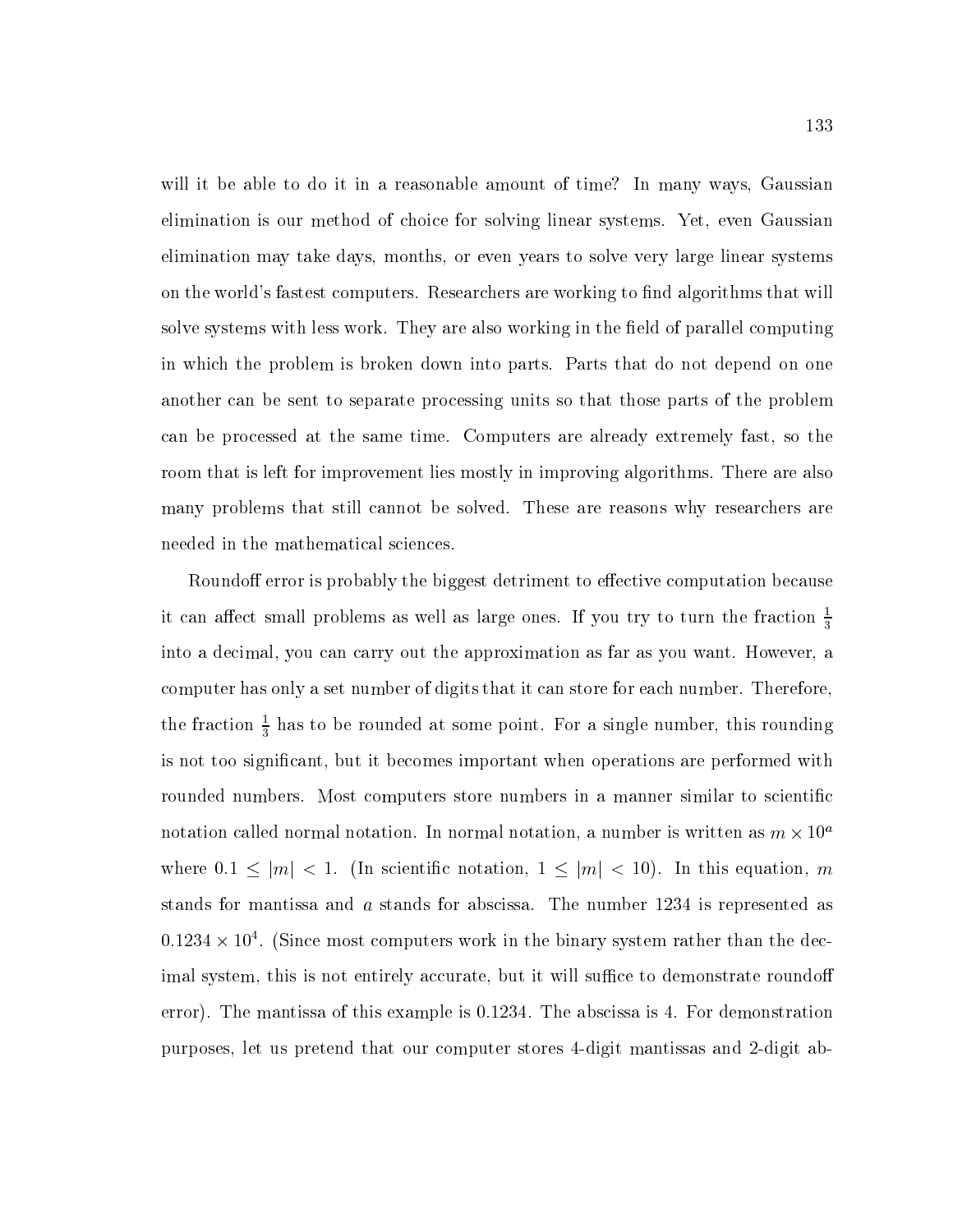scissas (the sign of the number is not included in the 4 digits of the mantissa on our fictional computer).

Let's add  $10 + .00001$ . The exact arithmetic solution is 10.00001. Our computer stores this as 0.1000  $\times$  10  $\,$  + 0.1000  $\times$  10  $\,$  . When added, this yields 0.1000001  $\times$  10  $\,$  . However, our computer will only store a 4 digit mantissa, so this rounds to 0.1000  $\times$  10 $^\circ$ which is the first addend of our problem. This means that our solution does not reflect that we added  $0.1000 \times 10^{-4}$  at all. Our solution is only on by  $0.1000 \times 10^{-4}$  which  $\max$  not be much, but suppose that we want to add the number 0.1000  $\times$  10  $^{-1}$  ten thousand times to the number 10 rather than just once. The exact solution is 11, but our computer still gives the solution as 10 because each time that we add  $0.1000 \times 10^{-4}$ to our solution, it doesn't make a difference. The source of this problem is that the two numbers that we are adding are of such different magnitudes. We can correct  $\overline{\rm{u}}$  problem by summing 0.1000  $\times$  10  $^{-1}$  ten thousand times before we add the result to 10. This will yield a much closer solution. Roundoff problems can be minimized by paying attention to details like the order of magnitude of the numbers, but they cannot be eliminated.

Subtractive cancellation is another big problem when dealing with computers. When you subtract two numbers that are very close to each other, an error is introduced. Suppose we want to perform this operation on our fictional computer:  $0.5555 - 0.5554$ . Of course, the accurate solution is 0.0001, but that is not necessarily what the computer obtains. The computer represents this as 0.5555  $\times$  10  $-$  0.5554  $\times$  $10^\circ$ . The subtraction yields  $0.0001 \times 10^\circ$ , but the computer stores this number in  $\rm{normal}$  form, so it should be stored as  $0.1 \times 10^{-5}$  . However, the computer hils all  $4$ digits of the mantissa. Since there is no accurate information for the other 3 digits of the mantissa, some computers ll the slots with random digits rather than zeros. Therefore, the solution is stored as  $0.1ddd \times 10^{-3}$ , where the d's are random digits.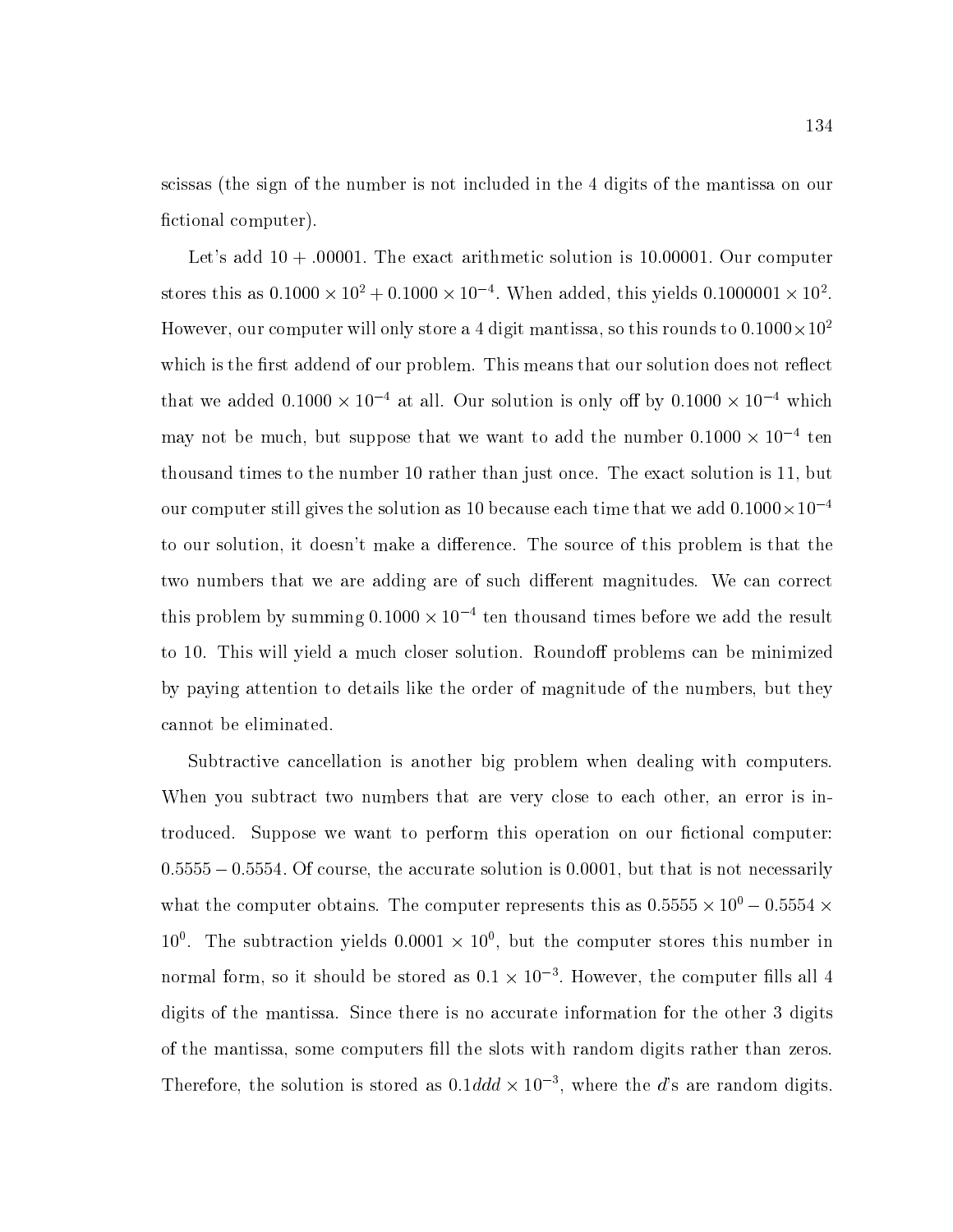Because of this error, we try to avoid subtracting numbers that are too close to each other.

We can also run into problems when we solve systems of equations. Let's look at the system

$$
0.0001x_1 + 10x_2 = 10
$$
  

$$
10x_1 + 10x_2 = 20
$$

When we try to solve this system on our fictional computer, we run into problems.

$$
\begin{bmatrix}\n0.0001 & 10 & 10 \\
10 & 10 & 20\n\end{bmatrix}\n\begin{bmatrix}\n\text{Augmented} \\
\text{Matrix} \\
10 & 10 & 10\n\end{bmatrix}\n\begin{bmatrix}\n1 & 100,000 & 100,000 \\
20 & 10 & 20\n\end{bmatrix}\n\begin{bmatrix}\n1 & 100,000 & 100,000 \\
0 & -999,990 & -999,980\n\end{bmatrix}\n\begin{bmatrix}\n1 & 100,000 & 100,000 \\
0 & 0.99999 & 0.99998\n\end{bmatrix}\n\begin{bmatrix}\n1 & 100,000 & 100,000 \\
0 & 1.000 & 1.000\n\end{bmatrix}\n\begin{bmatrix}\n\text{Rounded to} \\
\text{Quart} \\
\text{Quart} \\
\text{Quart} \\
\text{Quart} \\
\text{Quart} \\
\text{Quart} \\
\text{Quart} \\
\text{Quart} \\
\text{Quart} \\
\text{Quart} \\
\text{Quart} \\
\text{Quart} \\
\text{Quart} \\
\text{Quart} \\
\text{Quart} \\
\text{Quart} \\
\text{Quart} \\
\text{Quart} \\
\text{Quart} \\
\text{Quart} \\
\text{Quart} \\
\text{Quart} \\
\text{Quart} \\
\text{Quart} \\
\text{Quart} \\
\text{Quart} \\
\text{Quart} \\
\text{Quart} \\
\text{Quart} \\
\text{Quart} \\
\text{Quart} \\
\text{Quart} \\
\text{Quart} \\
\text{Quart} \\
\text{Quart} \\
\text{Quart} \\
\text{Quart} \\
\text{Quart} \\
\text{Quart} \\
\text{Quart} \\
\text{Quart} \\
\text{Quart} \\
\text{Quart} \\
\text{Quart} \\
\text{Quart} \\
\text{Quart} \\
\text{Quart} \\
\text{Quart} \\
\text{Quart} \\
\text{Quart} \\
\text{Quart} \\
\text{Quart} \\
\text{Quart} \\
\text{Quart} \\
\text{Quart} \\
\text{Quart} \\
\text{Quart} \\
\text{Quart} \\
\text{Quart} \\
\text{Quart} \\
\text{Quart} \\
\text{Quart} \\
\text{Quart} \\
\text{Quart} \\
\text{Quart} \\
\text{Quart} \\
\text
$$

If you substitute this into the original equation, you can see that we definitely have a wrong solution. However, if we switch the order of the rows, we will get the right solution.

$$
\left[\begin{array}{cc|c} 0.0001 & 10 & 10 \\ 10 & 10 & 20 \end{array}\right] \begin{array}{c} \text{Augmented} \\ \text{Matrix} \end{array}
$$

<u>2005 - Johann Stone, amerikan bahasa perangan pada sebagai personal perangan perangan perangan perangan perang</u>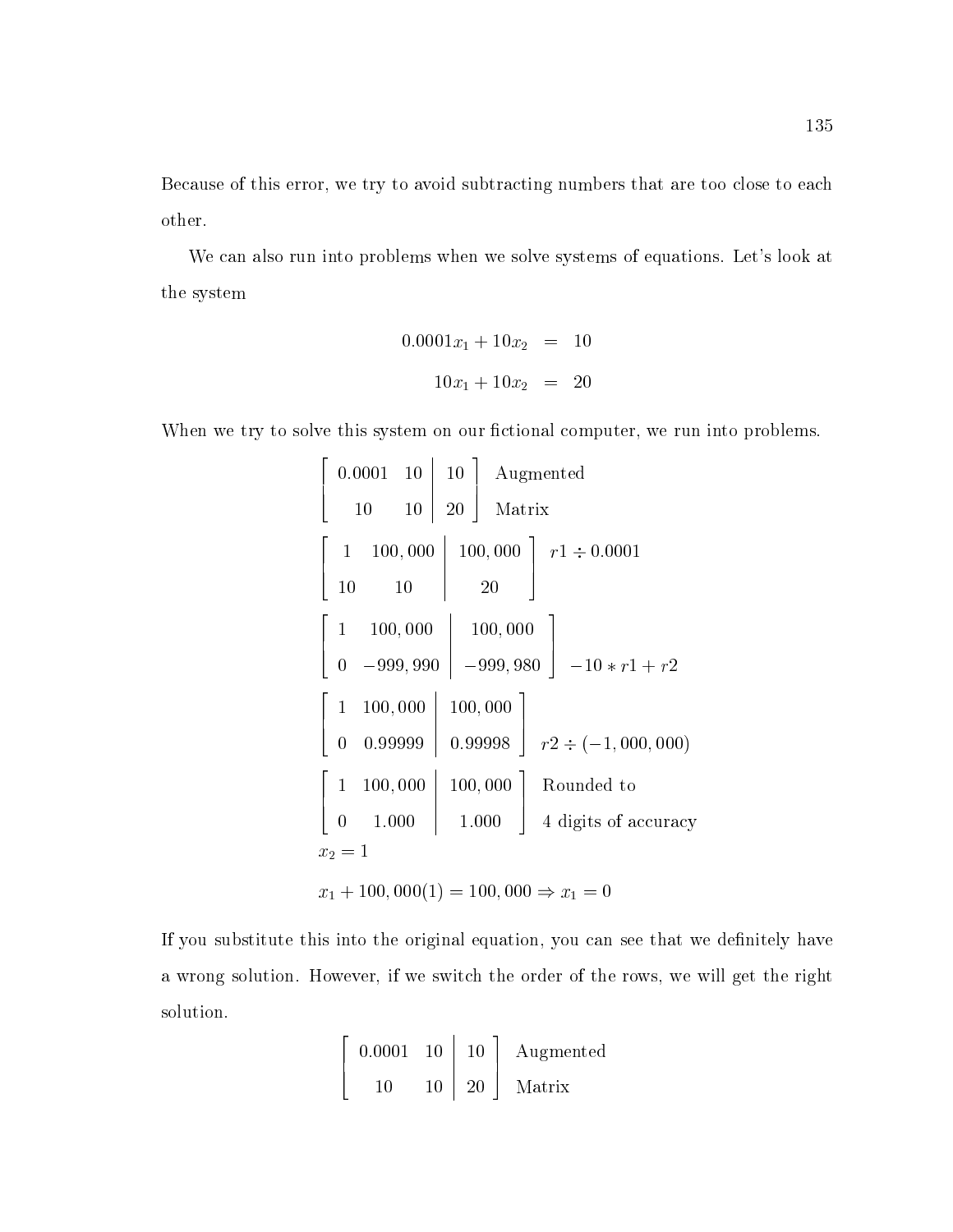$$
\begin{bmatrix}\n10 & 10 & 20 \\
0.0001 & 10 & 10\n\end{bmatrix}\n\begin{bmatrix}\n\text{Switch the order} \\
0.0001 & 10 & 10\n\end{bmatrix}
$$
\n
$$
\begin{bmatrix}\n1 & 1 & 2 \\
0.0001 & 10 & 10\n\end{bmatrix}\n\begin{bmatrix}\nr1 \div 10 \\
0.9.9999 & 9.9998\n\end{bmatrix}\n\begin{bmatrix}\n1 & 1 & 2 \\
-0.0001 * r1 + r2\n\end{bmatrix}
$$
\n
$$
\begin{bmatrix}\n1 & 1 & 2 \\
0 & 1 & 0.9998999999 \\
0 & 1 & 1.000\n\end{bmatrix}\n\begin{bmatrix}\n1 & 1 & 2 \\
R \text{ounded to} \\
0 & 1 & 1.000\n\end{bmatrix}\n\begin{bmatrix}\n\text{Rounded to} \\
\text{d digits of accuracy} \\
x_2 = 1\n\end{bmatrix}
$$
\n
$$
x_1 + 1(1) = 2 \Rightarrow x_1 = 1
$$

 

You can check, by substituting into the original equation, that this yields the correct solution. The first time that we worked this problem, we magnified the rounding errors in our data because we divided by .0001, which is the same as multiplying by 10,000. This is what caused our error.

You have seen many ways that errors can be introduced into a solution. Although very little error is introduced in each step, the errors accumulate when calculations are performed with rounded data. At each step, the error could increase. Therefore, an error of only 0.1×10 – per step could easily make our solution maccurate if we perform enough steps before arriving at the solution.

### 10.1 Operation Counts

We mentioned earlier that we would be interested in the number of steps that it takes to solve a system with a particular algorithm. Since each step is an arithmetic opera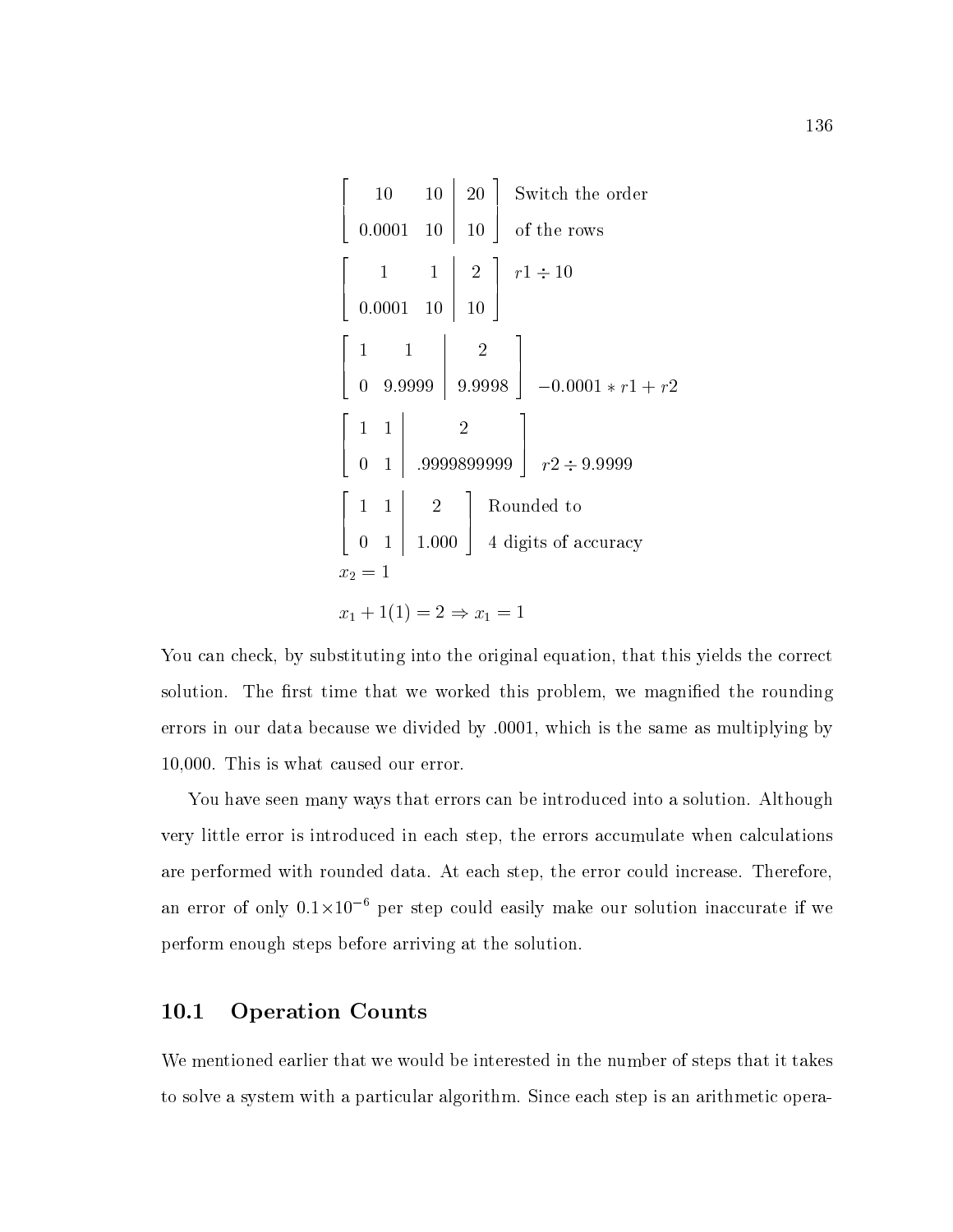tion, when we count the steps, we are counting the operations. Addition/subtraction steps are a lot quicker to compute than multiplication/division steps. Also, there are usually approximately the same number of addition/subtraction steps as multiplication/division steps in an algorithm. Therefore, since operation counts are only an approximation, we will only consider the multiplication/division steps.

We told you that Gaussian elimination requires fewer steps than Gauss-Jordan elimination, so we would like to show you how big of a difference that can make. Gaussian elimination requires approximately  $\frac{n}{3} + n^2 - \frac{n}{3}$  multiplication/division steps. Gauss-Jordan requires approximately  $\frac{n^3}{2} + \frac{n^2}{2}$  multiplication/division steps (*Elementary* Linear Algebra, 1974, p. 38-39). Let's compute the approximate number of multiplcation steps needed for several values of n.

| Gauss Gauss - Jordan |                  | $\, n$            |
|----------------------|------------------|-------------------|
| 6                    | $\boldsymbol{6}$ | $\overline{2}$    |
| 18                   | 17               | 3                 |
| 40                   | 36               | $\overline{4}$    |
| 75                   | 65               | $\overline{5}$    |
| 126                  | 106              | $6\phantom{.}6$   |
| 550                  | 430              | 10                |
| 505,000              | 343,300          | 100               |
| 500, 500, 000        | 334, 333, 000    | 1000              |
| $\frac{n^3}{2}$      | $\frac{n^3}{3}$  | $_{\rm large\;n}$ |

The last line indicates an approximation for large  $n$  because the terms that have powers less than 3 are small compared to the third order term. For small systems, the two methods do not differ much, but the difference is drastic for large systems.

We could also look at the efficiency of Cramer's rule, but it depends on how we compute the determinant. We must compute  $n + 1$  determinants, but the method of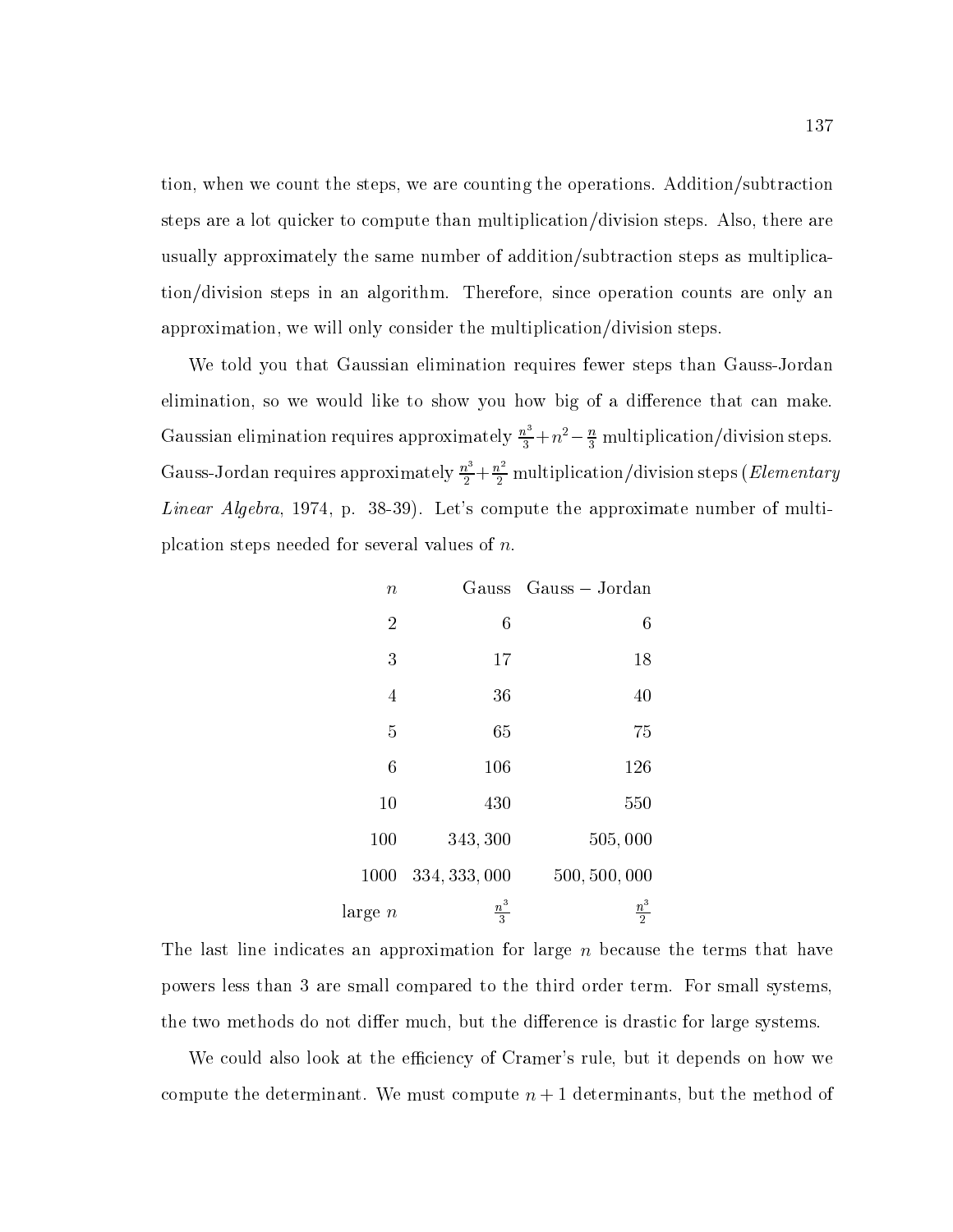computation makes a difference. The computation of the determinant for an  $n$  by  $n$ matrix using expansion by minors requires  $n!$  multiplications/divisions because there are  $n$  minors required for the first expansion and each submatrix needed to determine the minor must also be expanded in the same manner until the submatrices are 3 by 3 or smaller. If we use expansion by minors to compute the determinant, then Cramer's rule requires approximately  $(n + 1)!$  multiplications/divisions. If we compute the determinant using Gaussian elimination, then Cramer's rule requires approximately  $\frac{n^4}{3}$ multiplications/divisions because Gaussian elimination for each determinant requires approximately  $\frac{n^3}{3}$  multiplications/divisions and  $n + 1$  determinants are needed. This is why we said that Cramer's rule is a theoretical tool, not a computational tool. Let's look at the number of multiplications/divisions required for several values of  $n$ for each method.

| Expansion by Minors Using Gaussian Elimination |                  | $\,n$          |
|------------------------------------------------|------------------|----------------|
| 6                                              | $\overline{2}$   | $\overline{2}$ |
| 27                                             | $\boldsymbol{6}$ | 3              |
| 86                                             | 24               | 4              |
| 208                                            | 120              | 5              |
| 432                                            | 720              | 6              |
| 3334                                           | 518,400          | 10             |
| 2,083,333                                      | $3 * 10^{64}$    | 50             |

Factorials grow so quickly, that our calculators will not even store enough digits to compute the number of operations needed to use expansion by minors in Cramer's rule for  $n = 100$ . We certainly don't want to use an algorithm that requires that many operations when we have better options.

Although this chapter presents many problems that can occur when solving systems or using computers, it was not intended to discourage you. The methods that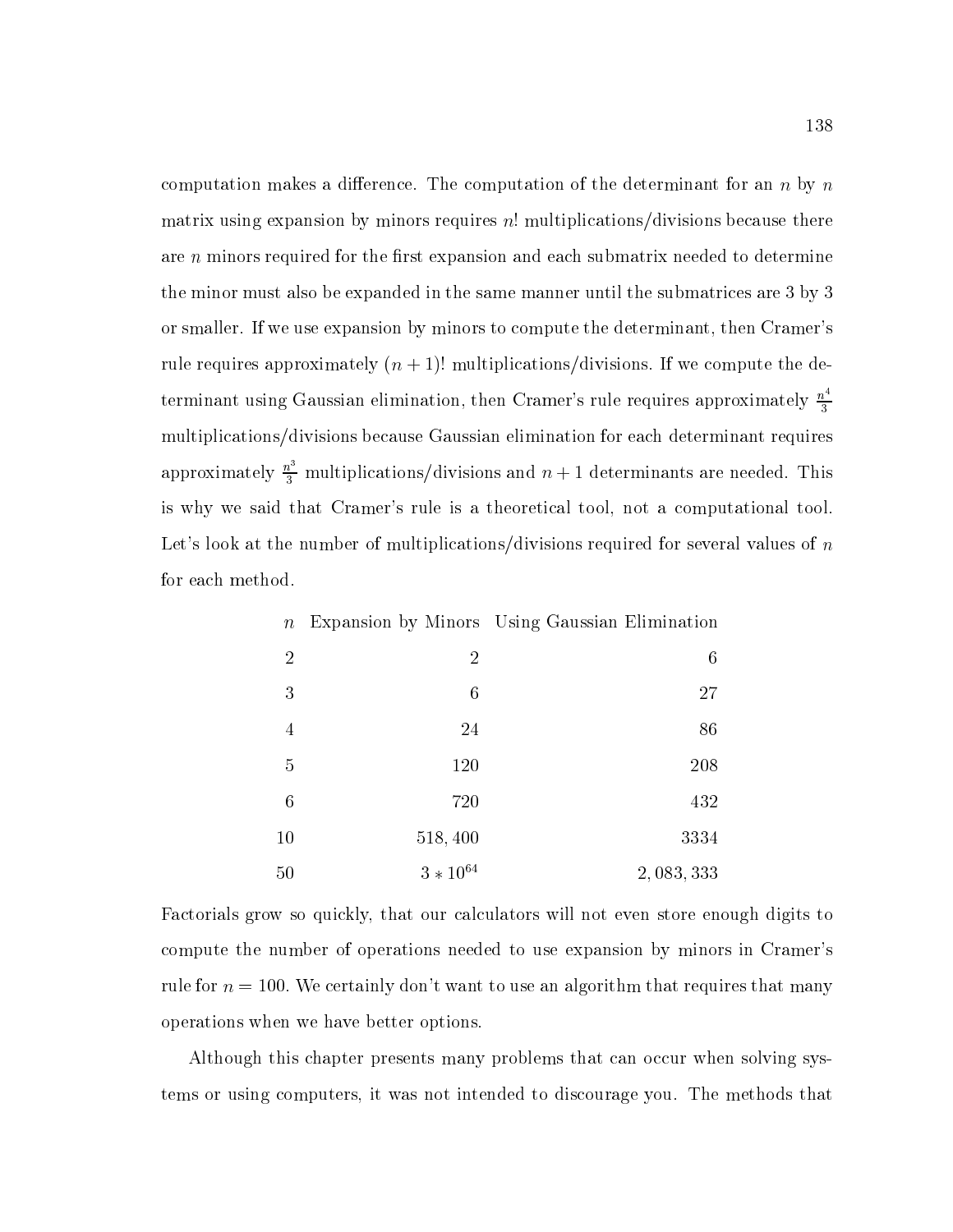you learned in the previous chapters will work for most matrices that are not too large. However, you do need to be aware of some of the pitfalls of calculations so that you can avoid them. These problems are part of the reason for the national need for researchers in the field of computational mathematics. Hopefully, your eyes have been opened to an exciting possible career.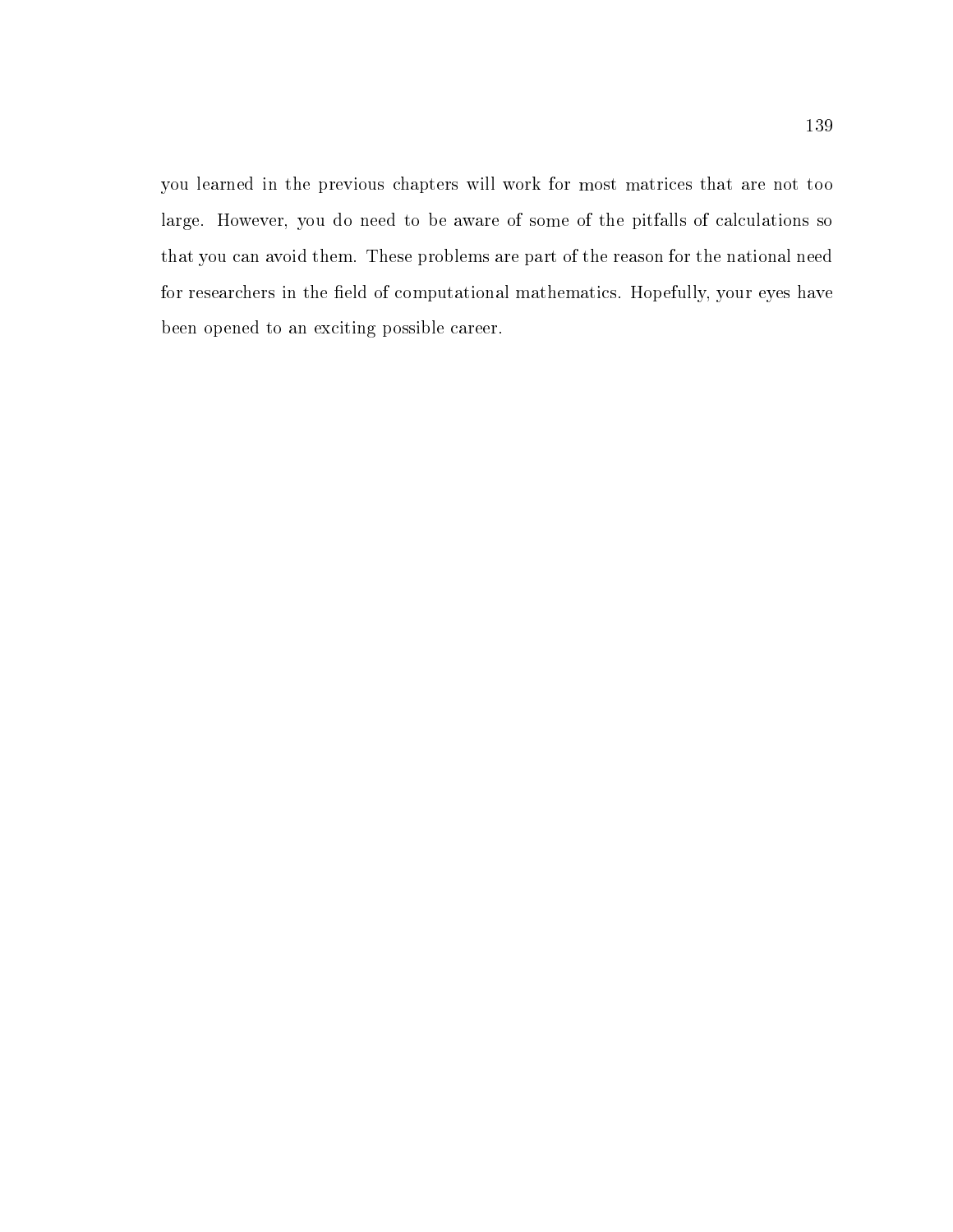# Second Review

1. A school district has 3 high schools. At the end of each year, teachers can be moved from one school to another. The picture below depicts the probability that a teacher will move from one school to another this year.



- (a) Construct and label the transition matrix that corresponds to this picture. Name the matrix A:
- (b) If a teacher works in school A this year, what is the probability that he or she will work in school C next year?
- (c) If a teacher works in school C this year, what is the probability that he or she will work in school B in the year after next (i.e., 2 years from now)?
- (d) Matrix A is the transition matrix for one year. Find the transition matrix for two years.
- (e) Find the transition matrix for three years.
- (f) Find, to two decimal places, the matrix to which  $A$  appears to converge after many years.
- (g) Explain the meaning of your solution to problem 1f.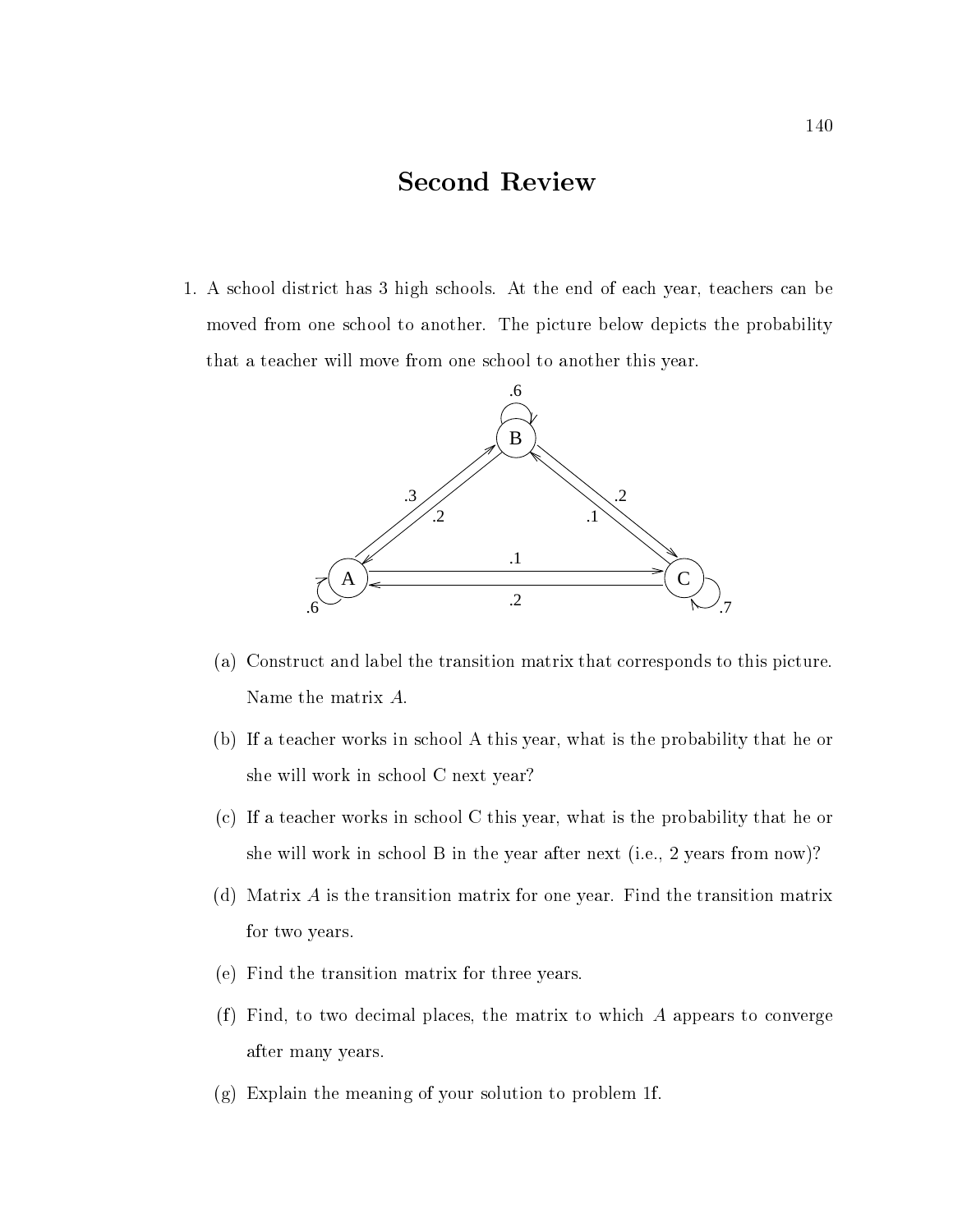2. (a) Using the following data and the normal equation, find the "best fit" straight line, accurate to one decimal place, to the points.

| $\boldsymbol{x}$ | Y         |  |
|------------------|-----------|--|
| $\mathbf 1$      | 3         |  |
| $\overline{2}$   | 5         |  |
| 4                | <b>10</b> |  |
| 5                | 13        |  |
| 7                | 14        |  |

(b) Using the following data and the normal equation, find the "best fit" straight line, accurate to one decimal place, to the points.

| $\boldsymbol{x}$ | $\boldsymbol{y}$ |  |
|------------------|------------------|--|
| $^{-1}$          | $-4$             |  |
| 1                | 1                |  |
| $\overline{2}$   | $\overline{4}$   |  |
| 3                | 7                |  |
| 4                | 11               |  |

3. (a) Using the following data and the normal equation, find the "best fit" parabola, accurate to one decimal place, to the points.

| $\boldsymbol{x}$ | Y           |  |
|------------------|-------------|--|
| $-3$             | 8           |  |
| $-1$             | $-3$        |  |
| 0                | $^{\rm -1}$ |  |
| $\overline{2}$   | 13          |  |
| 4                | 40          |  |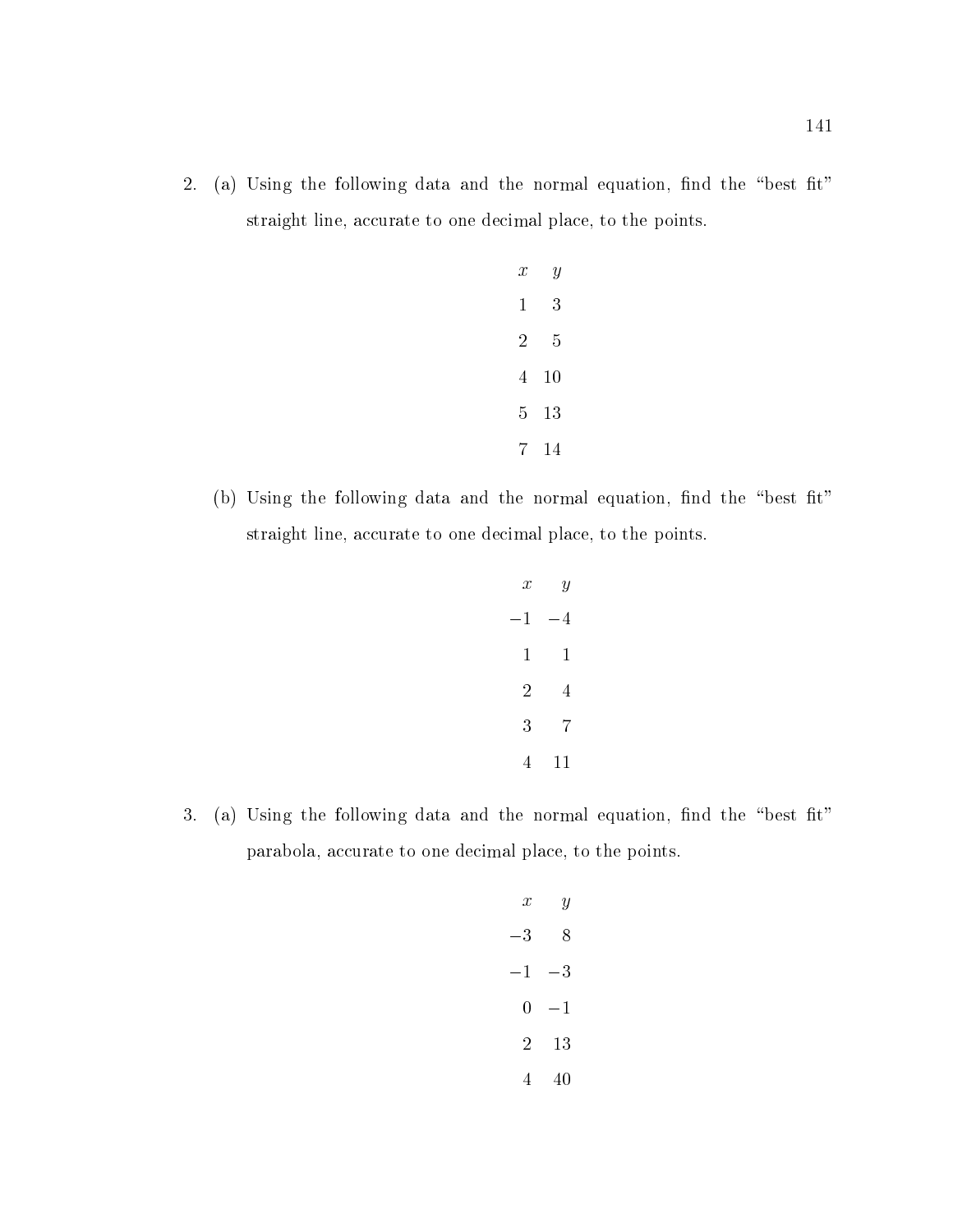(b) Using the following data and the normal equation, find the "best fit" parabola, accurate to one decimal place, to the points.

| $\mathcal{X}$ | Y  |  |
|---------------|----|--|
| $-2$          | 18 |  |
| $-1$          | 6  |  |
| 0             | 0  |  |
| 2             | 10 |  |
| 4             | 40 |  |

- 4. (a) Use the power method to find the dominant eigenpair of the matrix  $A$  from problem 1.
	- (b) Use the power method to find the dominant eigenpair of the matrix  $\overline{2}$  2  $\overline{2}$  2  $\overline{2}$  2  $\overline{2}$  2  $\overline{2}$  2  $\overline{2}$  2  $\overline{2}$  2  $\overline{2}$  2  $\overline{2}$  2  $\overline{2}$  2  $\overline{2}$  2  $\overline{2}$  2  $\overline{2}$  2  $\overline{2}$  2  $\overline{2}$  2  $\overline{2}$  2  $\overline{2}$  2  $\overline{2}$  2  $\overline{2}$  2  $\overline{2}$  2 6 4  $\sim$  6  $\,$  6  $\,$  6  $\,$  6  $\,$  6  $\,$  6  $\,$  6  $\,$  6  $\,$  6  $\,$  6  $\,$  6  $\,$  6  $\,$  6  $\,$  6  $\,$  6  $\,$  6  $\,$  6  $\,$  6  $\,$  6  $\,$  6  $\,$  6  $\,$  6  $\,$  6  $\,$  6  $\,$  6  $\,$  6  $\,$  6  $\,$  6  $\,$  6  $\,$  6  $\,$  6  $\,$ 2 1 3 7 5 :
	- (c) Use the characteristic equation to find both of the eigenpairs of the matrix 22 July 2012 12:25 6 4 2 4 1 3 and the second contract of the second contract of the second contract of the second contract of the second con 7 5 :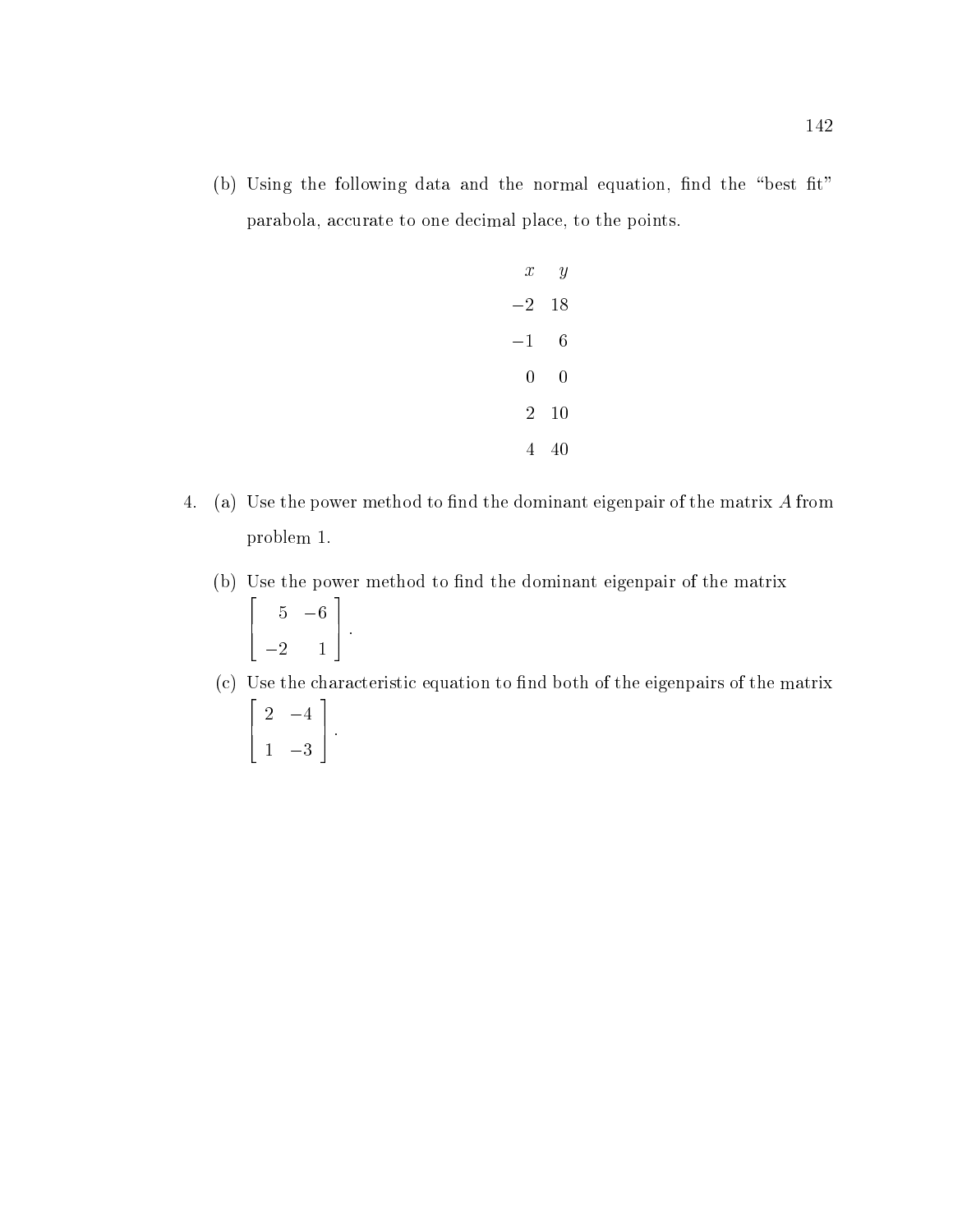# Matrix Test 1A

- 1. On average, Heather spends 3 hours on homework, 4 hours watching TV, and hours sleeping each day. Reena watches 1 hour of TV, sleeps 6 hours, and spends 5 hours doing homework. Edwin works on homework for an hour and sleeps for 9 hours. Mark sleeps 7 hours a day, watches 3 hours of TV, and spends 2 hours on homework.
	- (a) Put the information into a 4 by 3 matrix and label it.
	- (b) Transpose the matrix from problem 1a and attach labels.
	- (c) If Edwin spends 5 hours a day with his computer and no one else works on a computer daily, convert the matrix from problem 1a into a 4 by 4 matrix and attach labels.

2. What is the sum 
$$
\begin{bmatrix} 4 & -1 \\ 7 & 2 \end{bmatrix} + \begin{bmatrix} -6 & 5 \\ -3 & -1 \end{bmatrix}
$$
?  
3. What is the product  $\begin{bmatrix} 3 & -7 \\ 4 & 9 \end{bmatrix} \begin{bmatrix} 5 & -6 \\ 4 & 2 \end{bmatrix}$ ?  
4. Find the inverse of the matrix  $\begin{bmatrix} 4 & 6 \\ 1 & 2 \end{bmatrix}$ 

5. Give the two major steps needed to nd the inverse of this matrix  $\begin{bmatrix} 1 & 2 \end{bmatrix}$  $\sim$  1  $\sim$  1  $\sim$  1  $\sim$  1  $\sim$  1  $\sim$  1  $\sim$  1  $\sim$  1  $\sim$  1  $\sim$  1  $\sim$  1  $\sim$  1  $\sim$  1  $\sim$  1  $\sim$  1  $\sim$  1  $\sim$  1  $\sim$  1  $\sim$  1  $\sim$  1  $\sim$  1  $\sim$  1  $\sim$  1  $\sim$  1  $\sim$  1  $\sim$  1  $\sim$  1  $\sim$  1  $\sim$  1  $\sim$  1  $\sim$  1  $\sim$  2 1  $\vert -2 \vert 2 \vert 3 \vert$ 

OR actually find the inverse. (Only answer one of the questions. Both questions are worth the same number of points, so it doesn't matter which you answer).

 $\overline{\phantom{a}}$  22  $\overline{\phantom{a}}$  22  $\overline{\phantom{a}}$  22  $\overline{\phantom{a}}$  22  $\overline{\phantom{a}}$  22  $\overline{\phantom{a}}$  22  $\overline{\phantom{a}}$  22  $\overline{\phantom{a}}$  22  $\overline{\phantom{a}}$  22  $\overline{\phantom{a}}$  22  $\overline{\phantom{a}}$  22  $\overline{\phantom{a}}$  22  $\overline{\phantom{a}}$  22  $\overline{\phantom{a}}$  22  $\overline{\phantom{a}}$ 

and the second contract of the second contract of the second contract of the second contract of the second con  $77.77$   $\sim$  500  $\pm$  500  $\pm$  500  $\pm$  500  $\pm$  500  $\pm$  500  $\pm$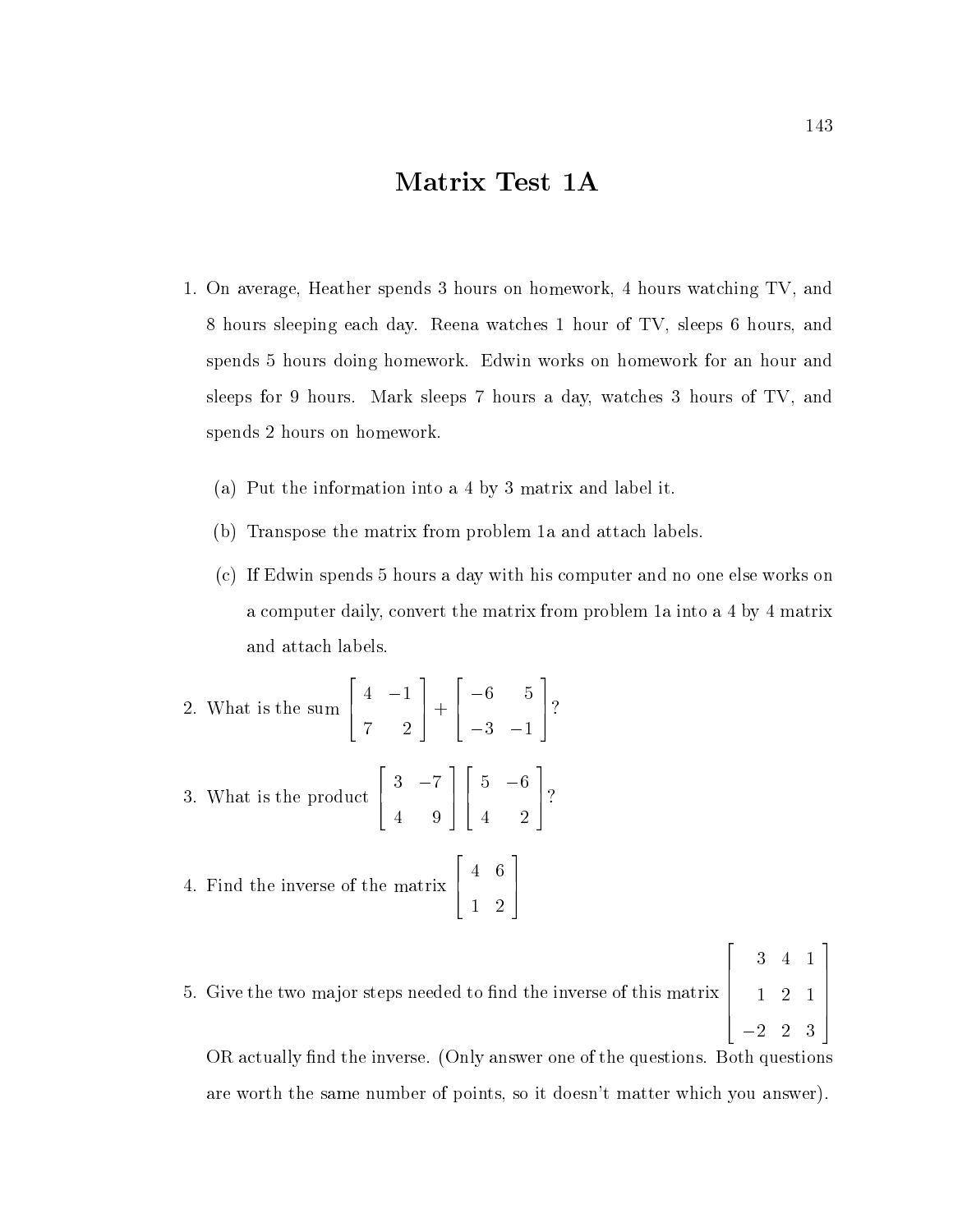- 6. Construct a symmetric matrix and explain why it is symmetric.
- 7. Solve this system using Gaussian elimination or Gauss-Jordan elimination and tell which method you used.

$$
2x_1 + x_2 + 3x_3 = 11
$$
  
\n
$$
4x_1 - x_2 + 2x_3 = 5
$$
  
\n
$$
3x_2 + 2x_3 = 13
$$
  
\n8. Find the determinant of the matrix  
\n
$$
\begin{bmatrix}\n7 & 2 & 5 & 3 \\
1 & 0 & 2 & 0 \\
8 & 0 & -2 & 4 \\
-3 & 0 & 4 & 1\n\end{bmatrix}
$$

9. Label each of these systems as consistent or inconsistent. If the system is consistent, further categorize it as underdetermined or uniquely determined. Explain why each system is categorized as it is.

(a) 
$$
Ax = b
$$
 where  $A = \begin{bmatrix} 2 & 1 \\ 3 & -2 \end{bmatrix}$  and  $b = \begin{bmatrix} 10 \\ 1 \end{bmatrix}$   
\n(b)  $3x_1 + 4.5x_2 = 6$   
\n $2x_1 + 3x_2 = 4$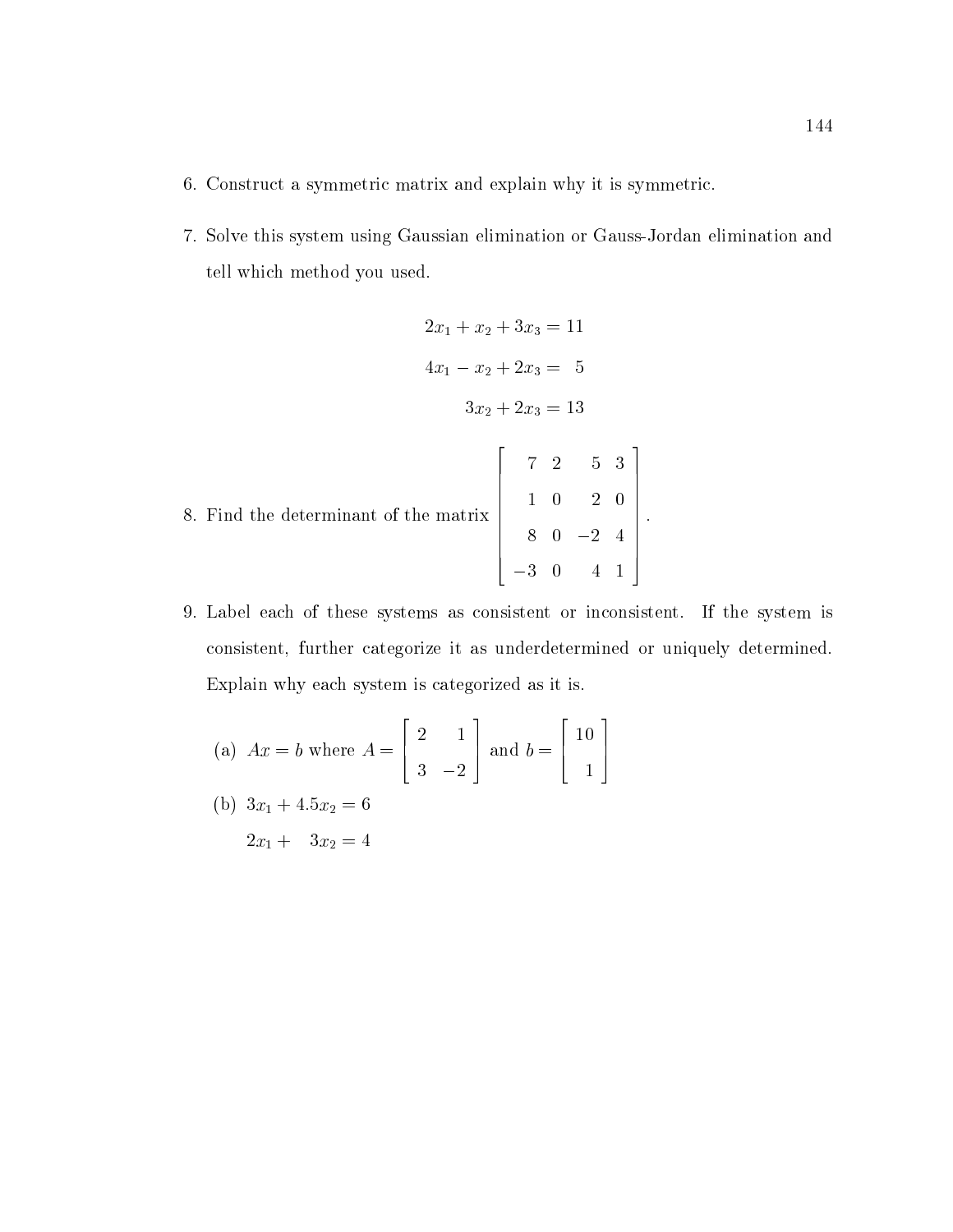## Matrix Test 1B

- 1. On average, Gail spends 3 hours a day at her job, 2 hours studying, an hour watching TV, and 8 hours sleeping. Kerry spends 2 hours watching TV, 3 hours studying, 2 hours working, and 7 hours sleeping. Brad spends 5 hours a day working, 4 hours studying, and 6 hours sleeping.
	- (a) Put the information into a 3 by 4 matrix and label it.
	- (b) Transpose the matrix from problem 1a and attach labels.
	- (c) Adam works 12 hours a day and sleeps 7 hours. Convert the matrix from problem 1a into a 4 by 4 matrix and attach labels.

2. What is the sum 
$$
\begin{bmatrix} 2 & 5 \\ 6 & -1 \end{bmatrix} + \begin{bmatrix} 2 & 4 \\ 3 & 4 \end{bmatrix}
$$
?  
3. What is the product  $\begin{bmatrix} 2 & -5 \\ 3 & 8 \end{bmatrix} \begin{bmatrix} 7 & -4 \\ 0 & 5 \end{bmatrix}$ ?  
4. Find the inverse of the matrix  $\begin{bmatrix} 5 & 4 \\ -2 & -1 \end{bmatrix}$ .

5. Give the two major steps needed to nd the inverse of this matrix **2006 2006 2006 2006**  $\begin{vmatrix} 3 & -1 & 2 \end{vmatrix}$  2 1 1 2 3 1  $77.77$  The contract of the contract of the contract of the contract of the contract of the contract of the contract of The contract of the contract of the contract of the contract of the contract of the contract of the contract of the contract of the contract of the contract of the contract of the contract of the contract of the contract of

OR actually find the inverse. (Only answer one of the questions. Both questions are worth the same number of points, so it doesn't matter which you answer).

6. Construct a symmetric matrix and explain why it is symmetric.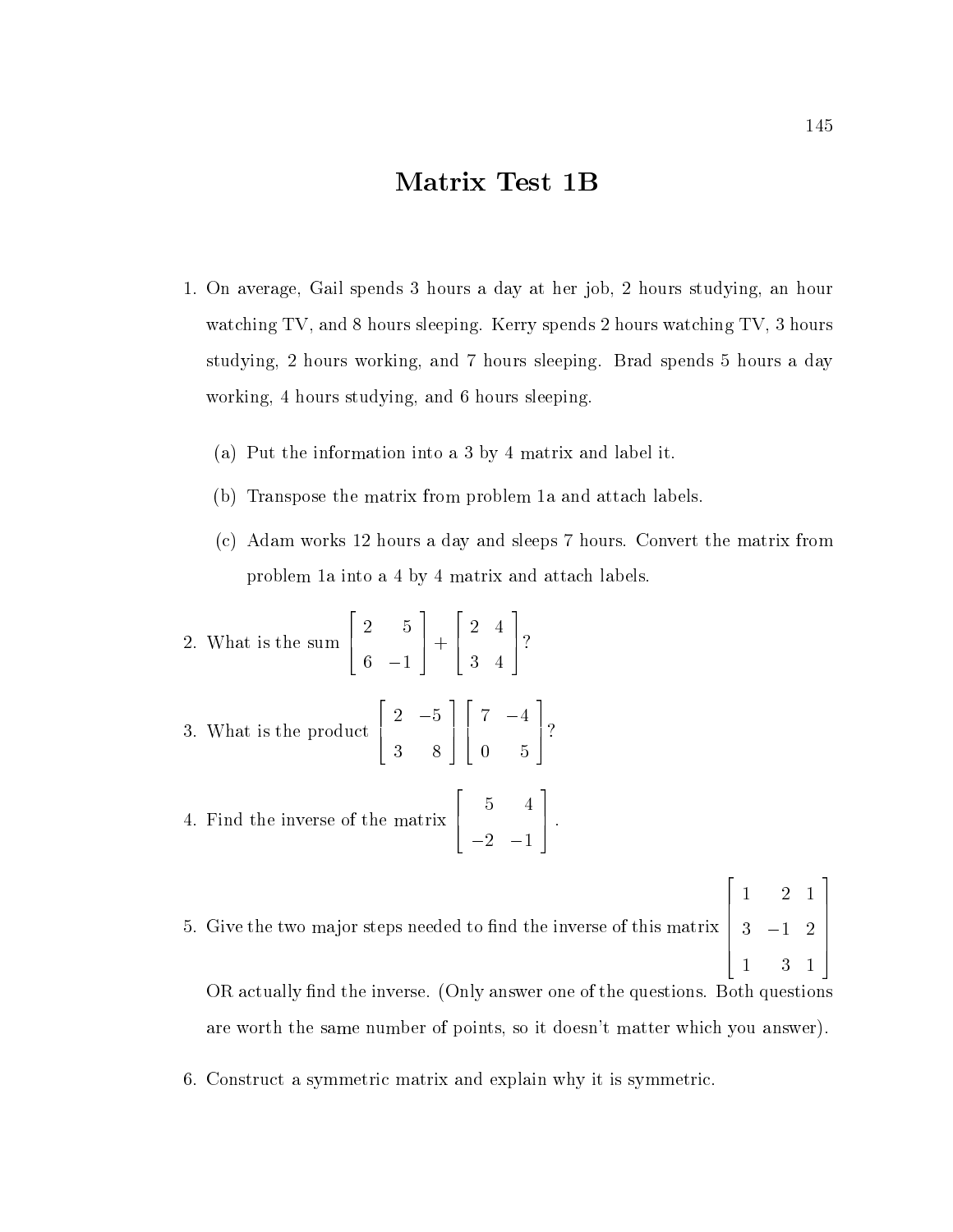7. Solve this system using Gaussian elimination or Gauss-Jordan elimination and tell which method you used.

$$
3x_1 - x_2 + 4x_3 = 11
$$
  
\n
$$
2x_2 - x_3 = 3
$$
  
\n
$$
x_1 - 3x_2 + 2x_3 = -1
$$
  
\n8. Find the determinant of the matrix 
$$
\begin{bmatrix} 3 & -4 & 0 & 3 \\ 2 & 5 & 0 & 5 \\ 5 & 1 & 2 & 6 \\ 1 & 0 & 0 & 2 \end{bmatrix}.
$$

9. Label each of these systems as consistent or inconsistent. If the system is consistent, further categorize it as underdetermined or uniquely determined. Explain why each system is categorized as it is.

(a) 
$$
Ax = b
$$
 where  $A = \begin{bmatrix} 3 & 7.5 \\ 2 & 5 \end{bmatrix}$  and  $b = \begin{bmatrix} 9 \\ 8 \end{bmatrix}$   
\n(b)  $5x_1 - x_2 = 9$   
\n $3x_1 + x_2 = 7$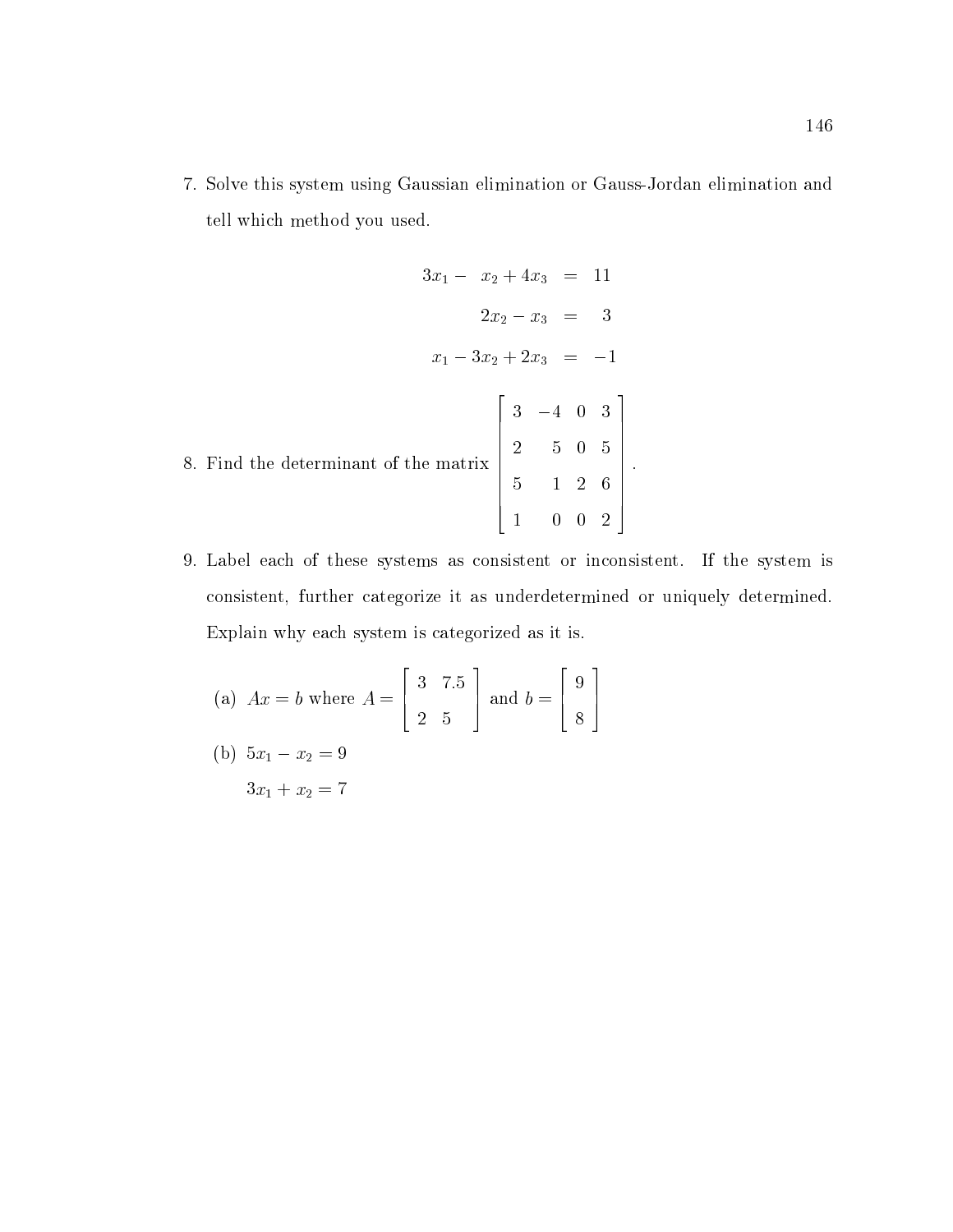# Matrix Test 1C

1. Complete the following using matrices. When you create a matrix, label it. If a matrix does not clearly answer the question, please write a sentence to explain your answer.

Shelly and Clint make dog houses. They call their company Canine Cabins. Shelly builds the walls. Clint builds the roof and floor. Then Clint attaches the roof and floor to the walls and Shelly paints it. Canine Cabins come in two sizes. The walls of a small house require 25 square feet of wood and 1 hour of labor. The roof and floor require 15 square feet of wood and an hour of labor. The walls of a large house require 70 square feet of wood and an hour of labor. The roof and floor of a large house use 30 square feet of wood and an hour of labor.

- (a) Compile this information into two2by 3 matrices (remember that we have not used paint yet, but we will). You willhave one matrix for walls and one for roof and floor.
- (b) Using the matrices, determine how much wood, paint, and labor are used for each house before they are assembled if we build one large and one small house.
- (c) A completed small houses requires 40 square feet of wood, 1 pint of paint, and 3.5 hours of labor. A large house requires 100 square feet of wood, 1.5 pints of paint, and 4 hours labor. Form the 2 by 3 matrix that represents the total units of each material required to complete each size of house.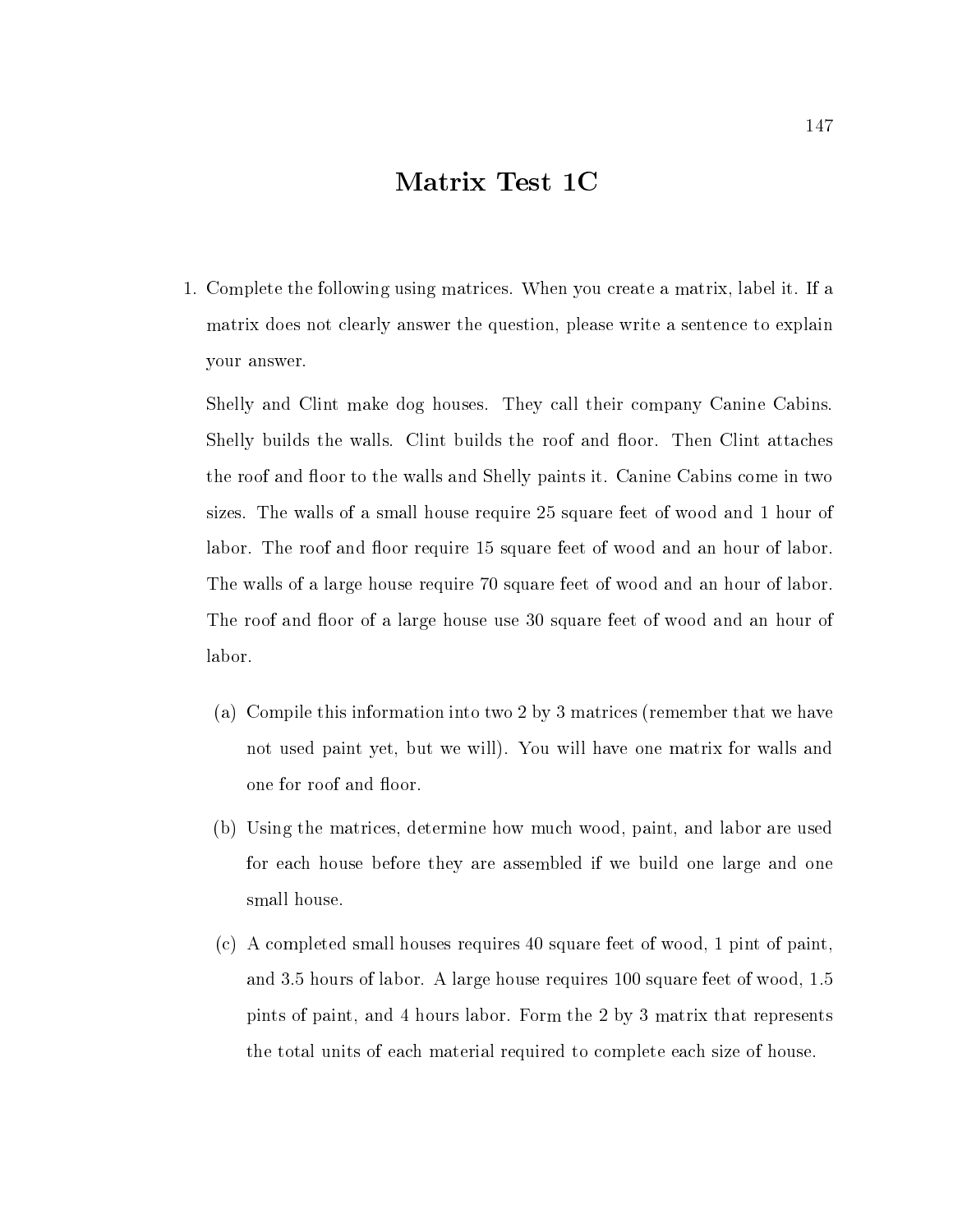- (d) Determine how much wood, paint, and time are required to attach the roof and floor to the walls and paint the house for each size.
- (e) If wood costs \$0.50 per square foot, paint costs \$6 per pint, and Shelly and Clint earn \$8 per hour, how much does each size house cost to produce?
- (f) This month, Canine Cabins had orders for 30 small houses and 20 large houses. How much of each material do they need to fill the orders?
- $(g)$  How much money will they need to buy the material to fill the orders?
- 2. If A is a 3 by 4 matrix, B is 2 by 4, and C is 2 by 3, list all the ways using  $(A)$ or  $A$  ), ( $D$  or  $D$  ), and ( $C$  or  $C$  ) that you can multiply these three matrices together. Each matrix or its transpose must be used exactly once in each multiplication.
- 3. Given

$$
A = \begin{bmatrix} 1 & 2 & 1 \\ 3 & -1 & 2 \\ 3 & 1 & 2 \end{bmatrix} \text{ and } b = \begin{bmatrix} 2 \\ 11 \\ 9 \end{bmatrix}
$$

- (a) Find the determinate of A.
- (b) Solve the system  $Ax = b$  using Gaussian elimination or Gauss-Jordan elimination. Specify which you are using.
- (c) Find the inverse of A.
- (d) How would you prove that your solution to problem 3c is actually the inverse of A?
- 4. Create a matrix for which an inverse does not exist and explain why an inverse does not exist.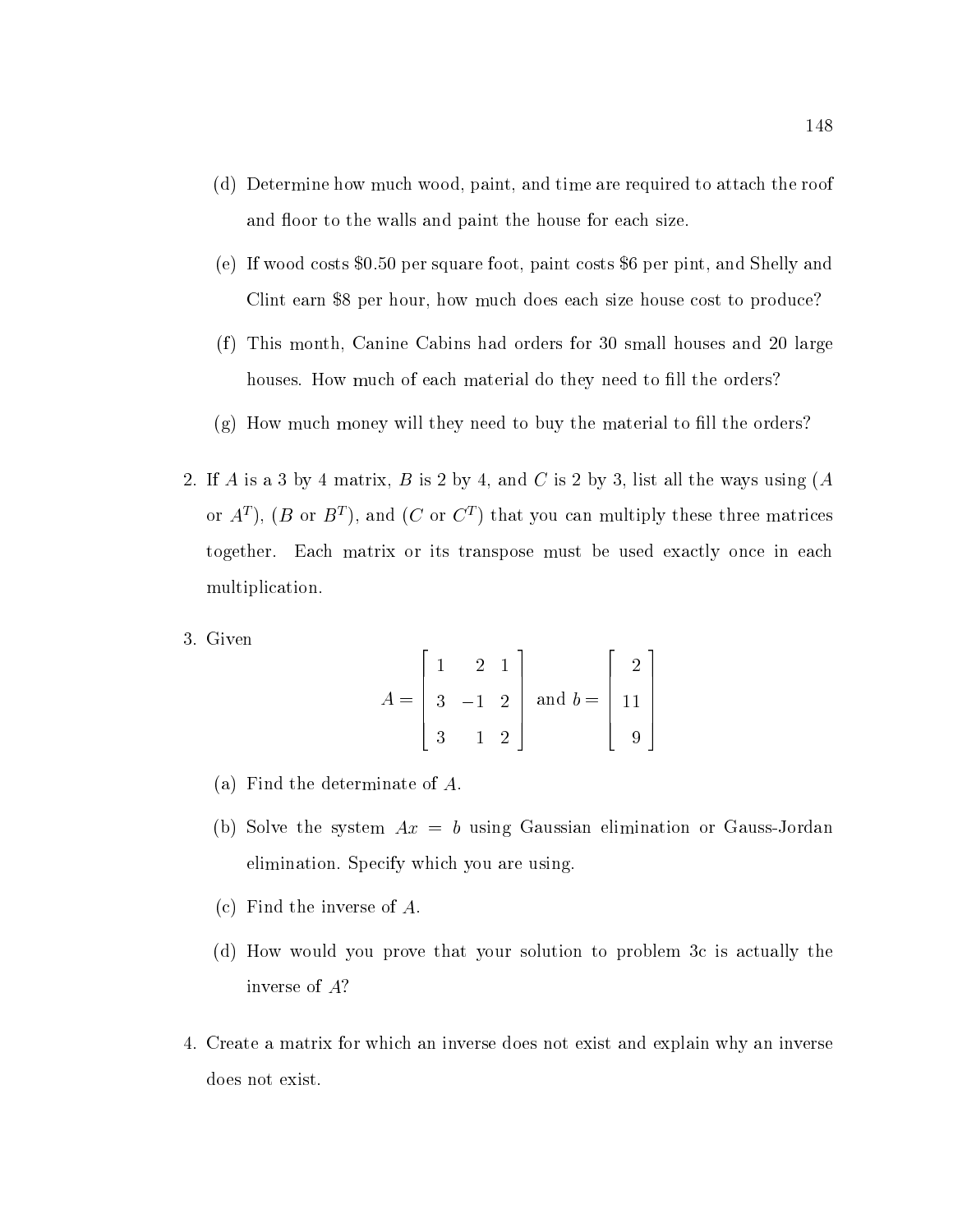- 5. Create a system for each of the following descriptions and explain why the system fits the description.
	- (a) Consistent and underdetermined
	- (b) Consistent and uniquely determined
	- (c) Inconsistent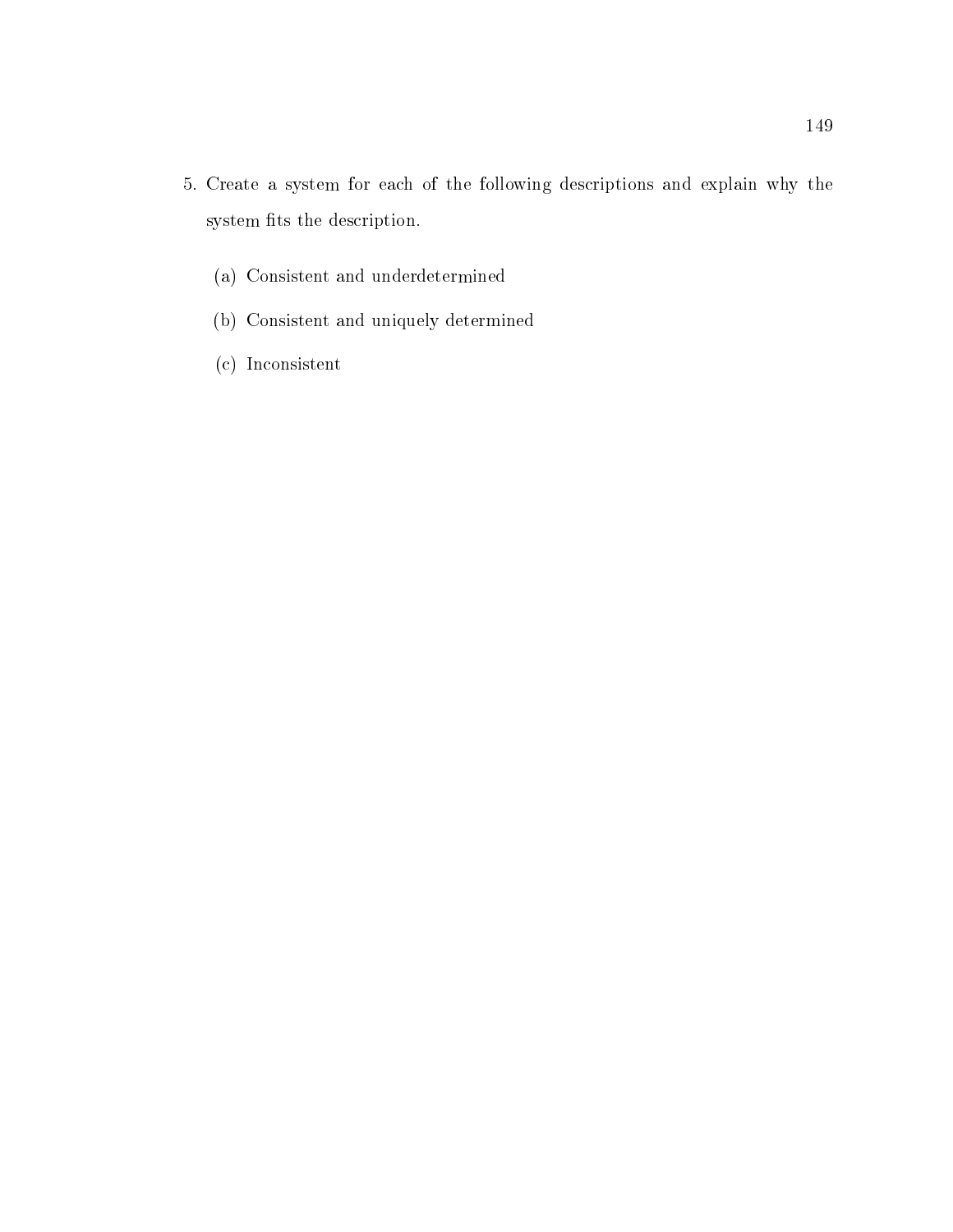# Matrix Test 2A

1. An amateur meteorologist predicts the weather based solely on today's weather. The picture below depicts the probability that the weather will either be sunny, cloudy, or rainy based on the weather today.



- (a) Construct and label the transition matrix that corresponds to this picture. Name the matrix A:
- (b) If the weather is rainy today, what is the probability that it will be cloudy tomorrow?
- (c) If it is sunny today, what is the probability that it will be cloudy the day after tomorrow (ie., 2 days from now)?
- (d) Matrix  $\vec{A}$  is the transition matrix for one day. Find the transition matrix for two days.
- (e) Find the transition matrix for three days.
- (f) Find, to three decimal places, the matrix to which  $A$  appears to converges after many days.
- (g) Explain the meaning of your solution to problem 1f.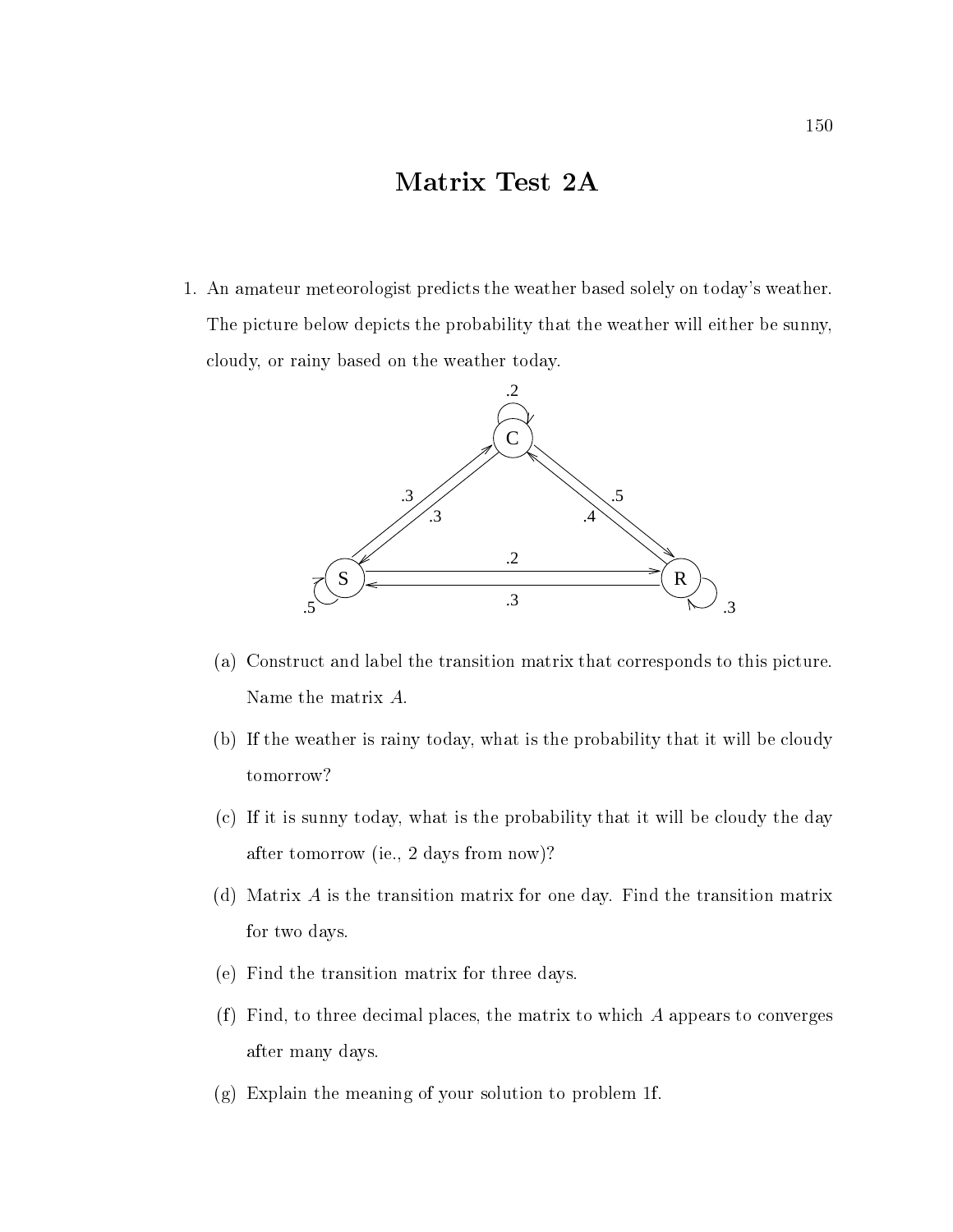2. Using the following data and the normal equation, find the "best fit" straight line, accurate to one decimal place, to the points.

| $x \quad y$  |                |  |
|--------------|----------------|--|
| $-2 \quad 4$ |                |  |
|              | $0\quad 1$     |  |
| $1 -$        | $\overline{0}$ |  |
| 2            | - 3            |  |

3. Using the following data and the normal equation, find the "best fit" parabola, accurate to one decimal place, to the points.

$$
\begin{array}{ccc}\nx & y \\
-2 & -4 \\
0 & 5 \\
1 & 0 \\
2 & -12\n\end{array}
$$

- 4. (a) Use the power method to find the dominant eigenpair of the matrix  $A$  from problem 1.
	- (b) Use the power method to find the dominant eigenpair of the matrix 2  $\begin{array}{c} \begin{array}{c} \end{array} \end{array}$ 3 1 3 7 5 :
	- (c) Use the characteristic equation to find both of the eigenpairs of the matrix  $\overline{\phantom{a}}$  2  $\overline{\phantom{a}}$  2  $\overline{\phantom{a}}$  2  $\overline{\phantom{a}}$  2  $\overline{\phantom{a}}$  2  $\overline{\phantom{a}}$  2  $\overline{\phantom{a}}$  2  $\overline{\phantom{a}}$  2  $\overline{\phantom{a}}$  2  $\overline{\phantom{a}}$  2  $\overline{\phantom{a}}$  2  $\overline{\phantom{a}}$  2  $\overline{\phantom{a}}$  2  $\overline{\phantom{a}}$  2  $\overline{\phantom{a}}$  2  $\overline{\phantom{a}}$ 6 4 2 9  $\overline{\phantom{a}}$  2 1  $\overline{\phantom{a}}$  1  $\overline{\phantom{a}}$  2 1  $\overline{\phantom{a}}$  2 1  $\overline{\phantom{a}}$  2 1  $\overline{\phantom{a}}$  2 1  $\overline{\phantom{a}}$  2 1  $\overline{\phantom{a}}$  2 1  $\overline{\phantom{a}}$  2 1  $\overline{\phantom{a}}$  2 1  $\overline{\phantom{a}}$  2 1  $\overline{\phantom{a}}$  2 1  $\overline{\phantom{a}}$  2 1  $\overline{\phantom{a}}$  2 1 and the second contract of the second contract of the second contract of the second contract of the second con 7 5 :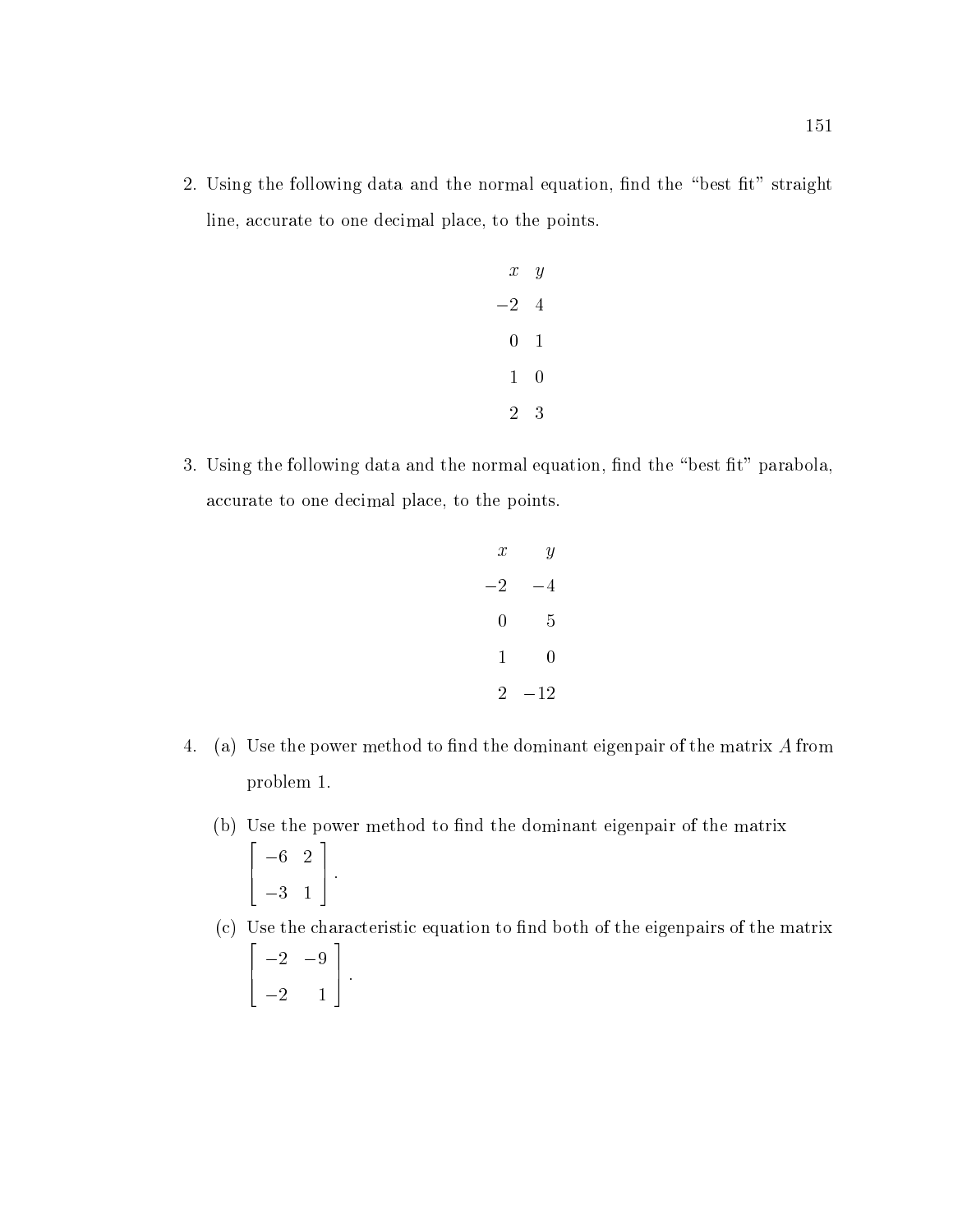# Matrix Test 2B

1. A very mathematical young lady decides what type of clothes that she will wear tomorrow based on what she wears today. The picture below depicts the probability that she will wear jeans, slacks, or a dress tomorrow based on what she wears today.



- (a) Construct and label the transition matrix that corresponds to this picture. Name the matrix A:
- (b) If she wears jeans today, what is the probability that she will wear a dress tomorrow?
- (c) If she wears a dress today, what is the probability that she will wear slacks the day after tomorrow (ie., 2 days from now)?
- (d) Matrix  $A$  is the transition matrix for one day. Find the transition matrix for two days.
- (e) Find the transition matrix for three days.
- (f) Find, to two decimal places, the matrix to which  $A$  appears to converge after many days.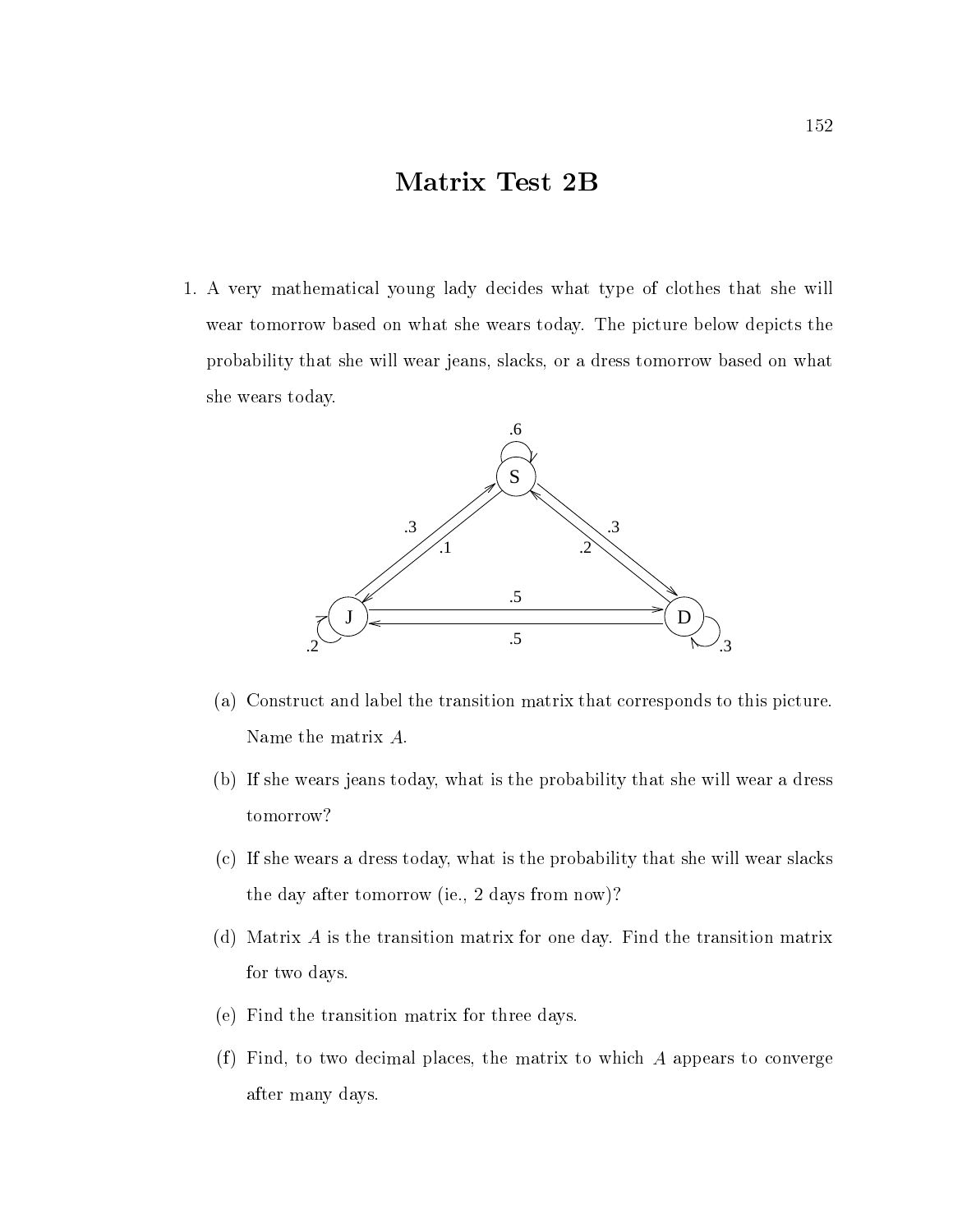(g) Explain the meaning of your solution to problem 1f.

2. Using the following data and the normal equation, find the "best fit" straight line, accurate to one decimal place, to the points.

| $\mathcal{X}$  | $\boldsymbol{y}$ |  |
|----------------|------------------|--|
| $^{\rm -1}$    | $-8$             |  |
| 1              | 1                |  |
| $\overline{2}$ | 7                |  |
| 4              | 19               |  |

3. Using the following data and the normal equation, find the "best fit" parabola, accurate to one decimal place, to the points.

$$
\begin{array}{ccc}\nx & y \\
-2 & 10 \\
1 & 2 \\
2 & 4 \\
3 & 7\n\end{array}
$$

- 4. (a) Use the power method to find the dominant eigenpair of the matrix A from problem 1.
	- (b) Use the power method to find the dominant eigenpair of the matrix <u>2000 - 2000 - 2000 - 2000 - 2000 - 2000 - 2000 - 2000 - 2000 - 2000 - 2000 - 2000 - 2000 - 2000 - 2000 - 200</u>  $\begin{array}{c} \begin{array}{c} \end{array} \end{array}$ 6 3 3 7 5 :
	- $(c)$  Use the characteristic equation to find both of the eigenpairs of the matrix 22 P 6 4 2 6 1 3 3 7 5 :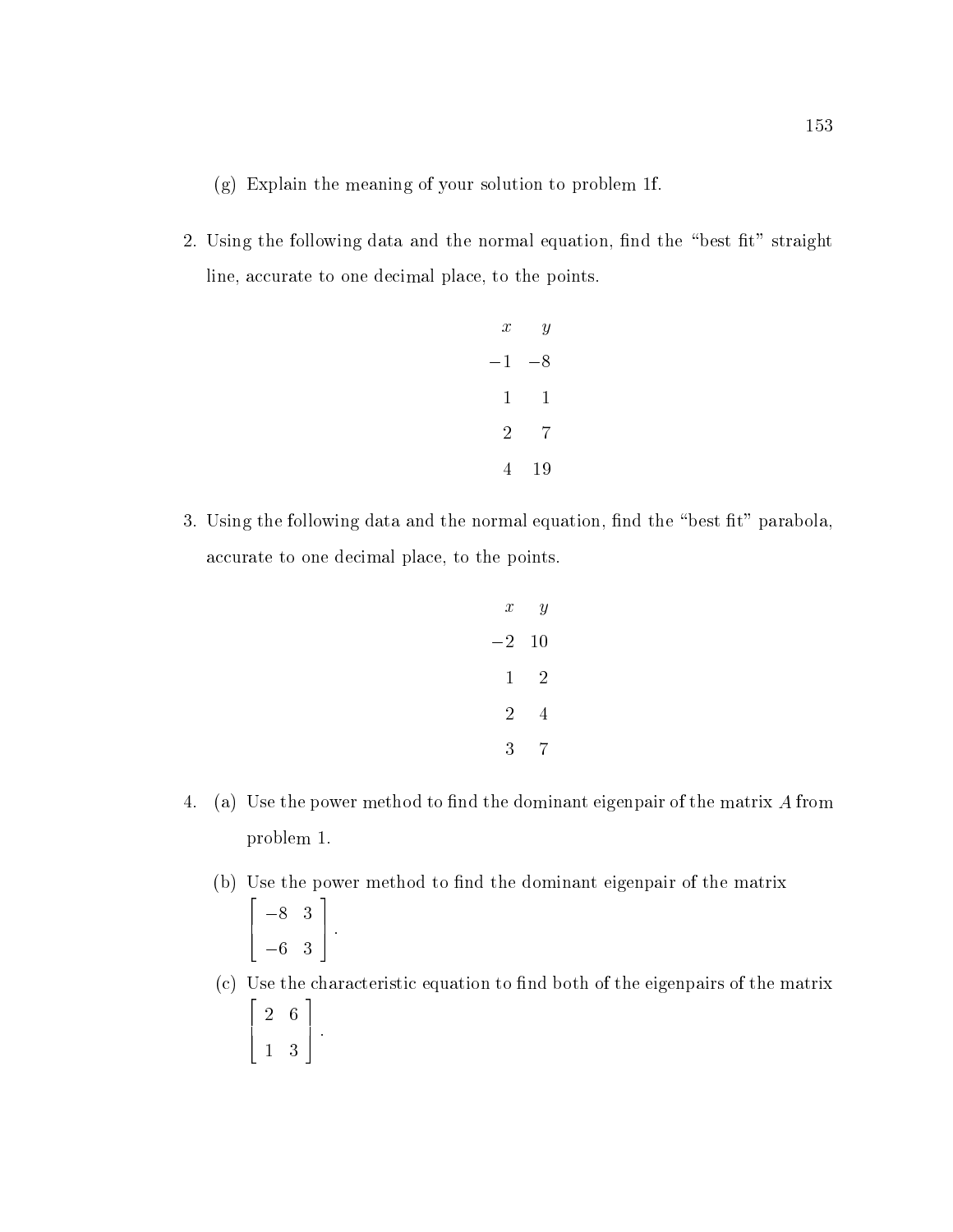# Solutions

## 12.1 Solutions to Introduction - Problems from page 8

1. (a) 
$$
B = \begin{bmatrix} 1 & 2 & 3 & 4 & 5 \\ 2 & 4 & 6 & 8 & 10 \\ 3 & 6 & 9 & 12 & 15 \\ 4 & 8 & 12 & 16 & 20 \end{bmatrix}
$$
  
\n(b)  $B^T = \begin{bmatrix} 1 & 2 & 3 & 4 \\ 2 & 4 & 6 & 8 \\ 3 & 6 & 9 & 12 \\ 4 & 8 & 12 & 16 \\ 5 & 10 & 15 & 20 \end{bmatrix}$ 

- (c) No. One reason is that  $D \neq D$  . Another reason is that  $D$  is not square. Note: Only one of the reasons is necessary.
- 2. (a) matrices are easy
	- (b) friends
	- (c) calculator
	- (d) The answers will vary.

3. (a) Lions Tigers Bears 8 4 6 

Note: On all solutions of this type (including this and the next 2 problems), rows could be switched and/or columns may be switched. The only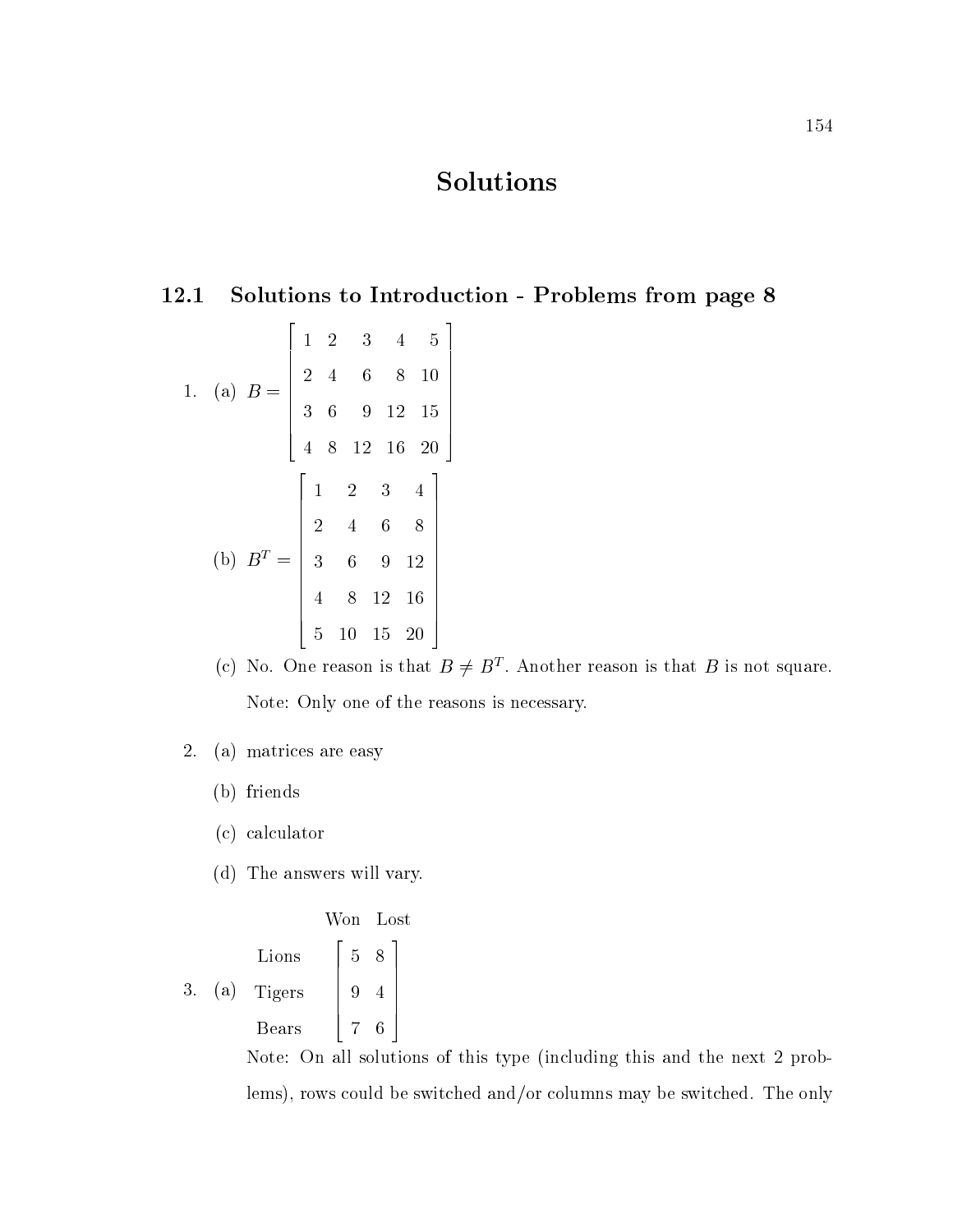requirement is that each of these numbers lines up with both of its labels.

 $T$   $\sim$   $T$   $\sim$   $T$   $\sim$   $T$   $\sim$   $T$ <u>Lions and the second second in the second second in the second second in the second in the second in the second in the second in the second in the second in the second in the second in the second in the second in the seco</u> Bears and the contract of the contract of the contract of the contract of the contract of the contract of the contract of the contract of the contract of the contract of the contract of the contract of the contract of the Tight and the second contract of the second contract of the second contract of the second contract of the second contract of the second contract of the second contract of the second contract of the second contract of the s Lost Won 22 P  $\begin{bmatrix} 6 & 7 \end{bmatrix}$  $\sim$  5 for  $\sim$  5 for  $\sim$  5 for  $\sim$  $\sim$  7  $\sim$  7  $\sim$  7  $\sim$  7  $\sim$  7  $\sim$  7  $\sim$  7  $\sim$  7  $\sim$  7  $\sim$  7  $\sim$  7  $\sim$  7  $\sim$  7  $\sim$  7  $\sim$  7  $\sim$  7  $\sim$  7  $\sim$  7  $\sim$  7  $\sim$  7  $\sim$  7  $\sim$  7  $\sim$  7  $\sim$  7  $\sim$  7  $\sim$  7  $\sim$  7  $\sim$  7  $\sim$  7  $\sim$  7  $\sim$  7  $\sim$  9  $\Big|$  is also is also an appropriate solution.  $\mathbf{b}$ where you are the second to the second state of the second state of the second state of the second state of the ———————————— L T B 4 9 7 4 6 1 - 5 - 5 - 5 - 5 - 5

Note: Make sure that this matrix corresponds to the solution that the student gave on part (a) if the columns or rows were not as we ordered them in part (a).

| S   | L                                                                                           | F                                                                         | T |
|-----|---------------------------------------------------------------------------------------------|---------------------------------------------------------------------------|---|
| Won | \n $\begin{bmatrix}\n 6 & 8 & 9 & 5 \\  8 & 7 & 4 & 9 \\  1 & 0 & 2 & 1\n \end{bmatrix}$ \n |                                                                           |   |
| 4.  | (a) Lost                                                                                    | \n $\begin{bmatrix}\n 8 & 7 & 4 & 9 \\  1 & 0 & 2 & 1\n \end{bmatrix}$ \n |   |
| 3.  | 1                                                                                           | 1                                                                         |   |
| 5.  | 1                                                                                           | 1                                                                         |   |
| 6.  | 5                                                                                           | 9                                                                         | 1 |

Please refer to the notes on the previous problem.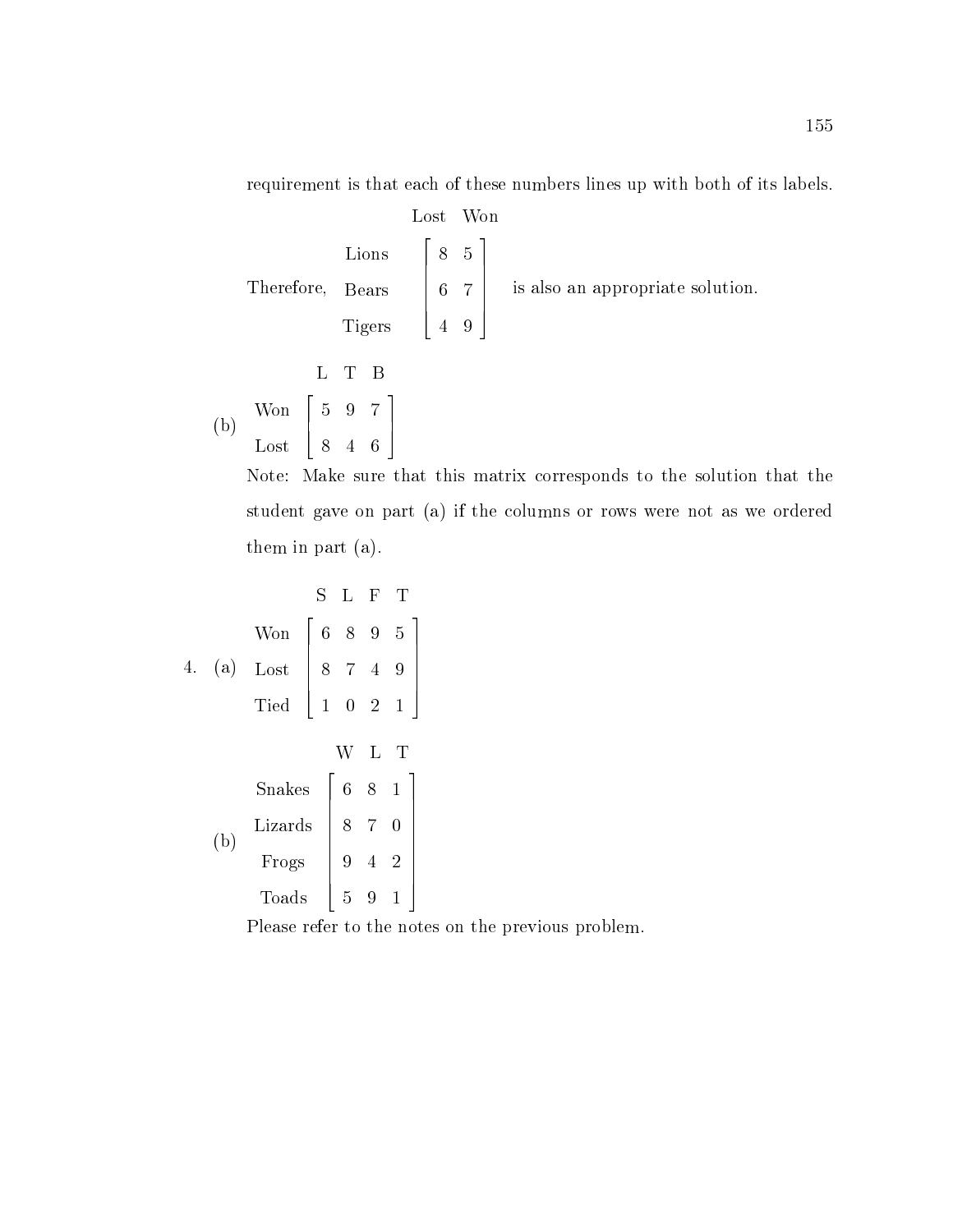|        |         |          |    | GPA PSAT SAT  |
|--------|---------|----------|----|---------------|
|        | Amit    |          |    | 3.48 160 1580 |
|        | Perry   |          |    | 3.65 121 1320 |
| 5. (a) | Don     | 2.76 102 |    | 840           |
|        | Heather | 3.80     | 99 | 1260          |
|        | Shelly  | 3.01     | 83 | 980           |
|        |         |          |    |               |

Amit Perry Don Heather Shelly

| GPA $\begin{bmatrix} 3.48 & 3.65 & 2.76 & 3.80 & 3.01 \end{bmatrix}$ |  |  |  |
|----------------------------------------------------------------------|--|--|--|
| (b) PSAT   160 121 102 99 83                                         |  |  |  |
| SAT   1580 1320 840 1260 980                                         |  |  |  |

Please refer to the notes on problem 4.

### Computer Program

We have written sample programs in QBasic and Pascal. These programs are not meant to be examples of perfect programming style, but they do work. The goal of the programming assignments is to help students express what they have learned about matrices. Programming makes students think about each step of a problem.

QBasic: REM This program asks for a matrix to be input. REM It prints the matrix and its transpose. REM This program uses no commands that are specific to matrices. CLS PRINT ''This program prints your matrix and its transpose.'' INPUT ''Enter the dimensions of the matrix separated by a comma.'', m, n  $DIM \t a(m,n)$ PRINT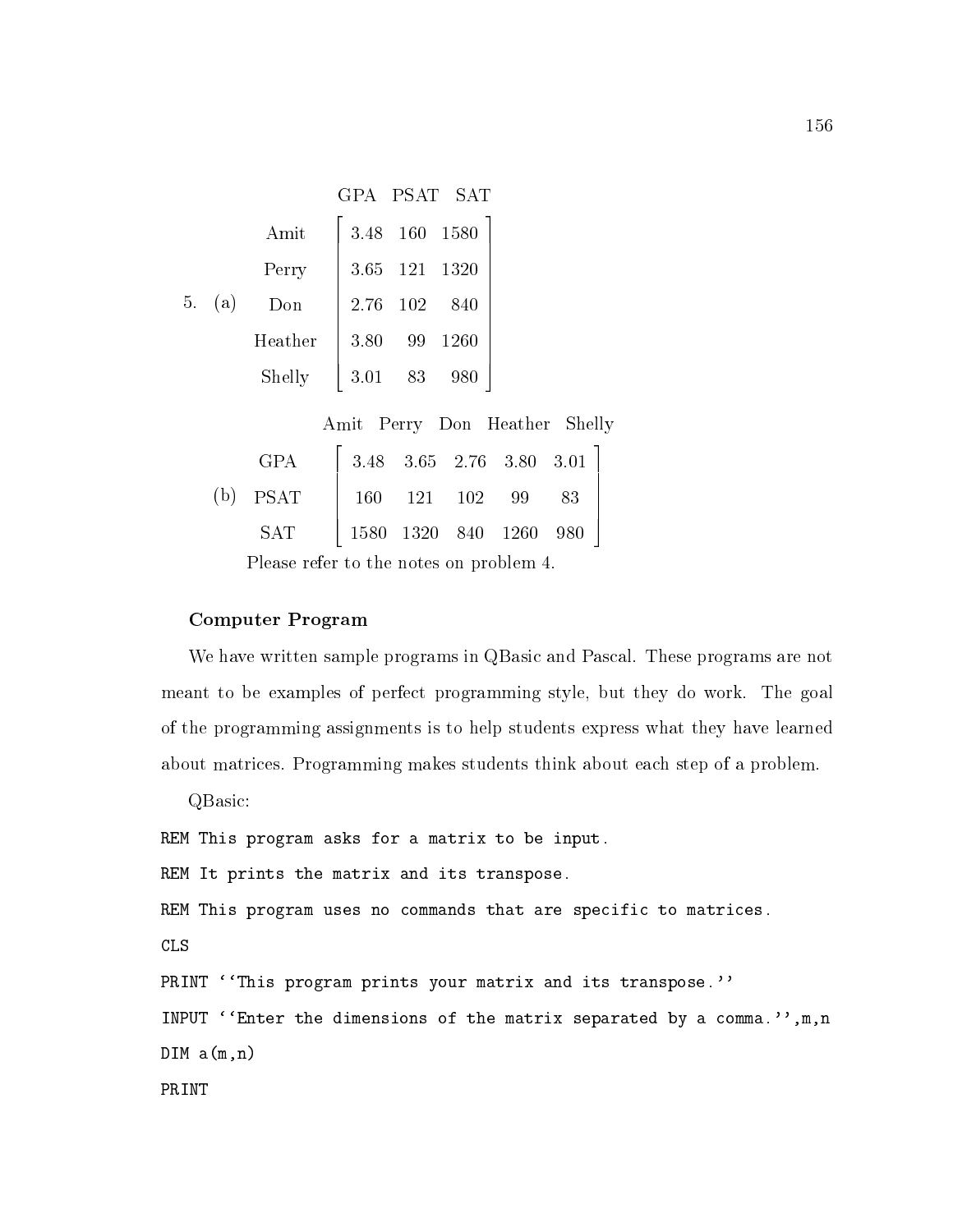```
PRINT ''Please press enter after each element of the matrix. ''
PRINT ''Enter all the elements of one row before the next row. ''
```

```
REM This loop reads the matrix
FOR i=1 to m
   FOR j=1 to n
      INPUT a(i,j)
   NEXT j
```

```
REM This loop prints the matrix
PRINT
PRINT ' This is the matrix that you entered: ''
  FOR j=1 to n
     PRINT a(i,j),
   NEXT j
   PRINT
NEXT i
REM This loop prints the transpose of the matrix
PRINT
PRINT ''This is the transpose of your matrix: ''
FOR j=1 to n
     PRINT a(i,j),
```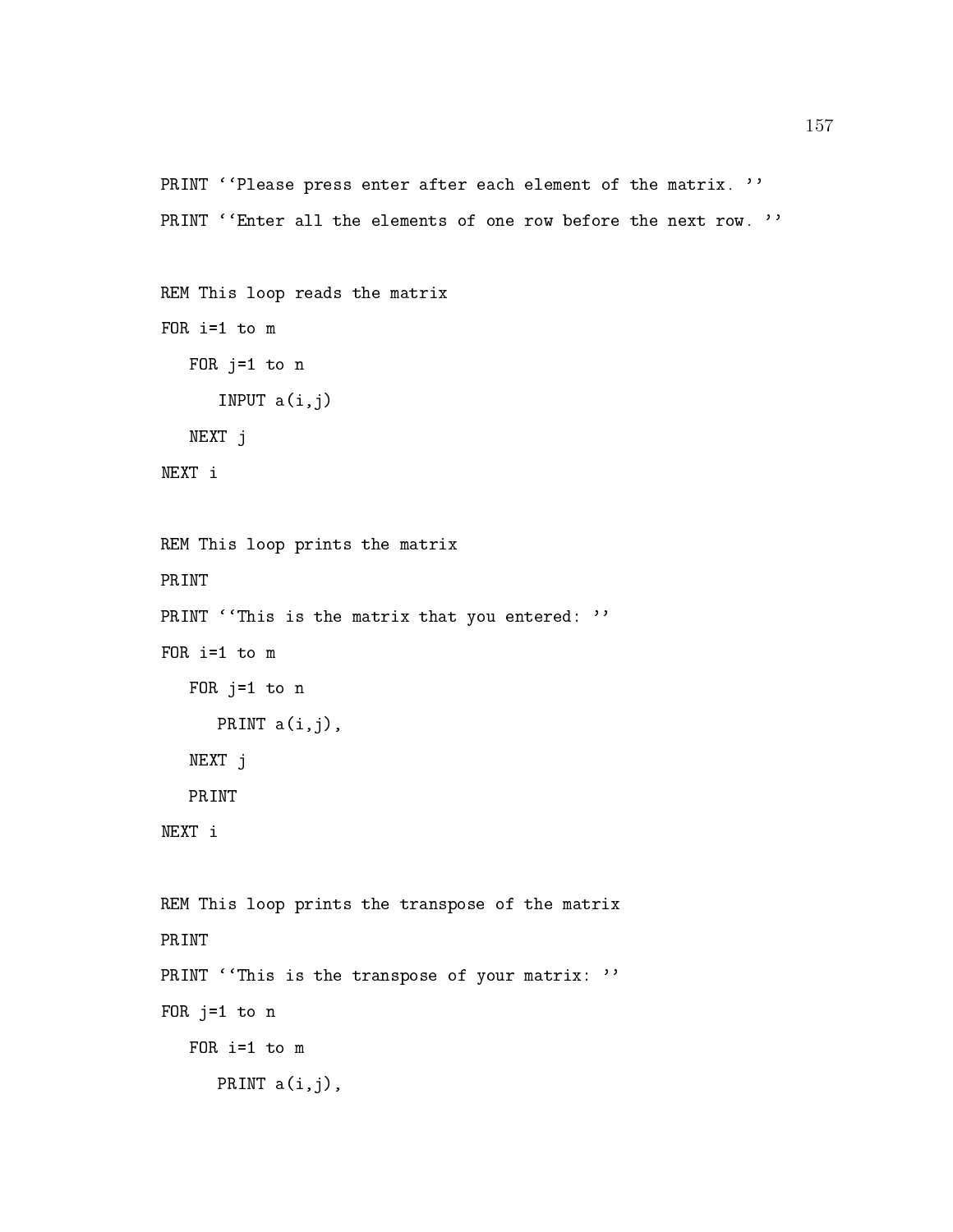NEXT i PRINT NEXT j

Pascal: Program intro(input, output);

{This program asks for a matrix to be input.

It prints the matrix and its transpose.

This program uses no commands that are specific to matrices.}

uses crt; {Necessary for some Pascal compilers}

#### type

```
matrix=array[1..10,1..10] of real;
```
m,n: integer; {dimensions of the matrices} a: matrix; {matrix}

procedure readmatrix(var a:matrix; m,n:integer); i,j: integer; {counters}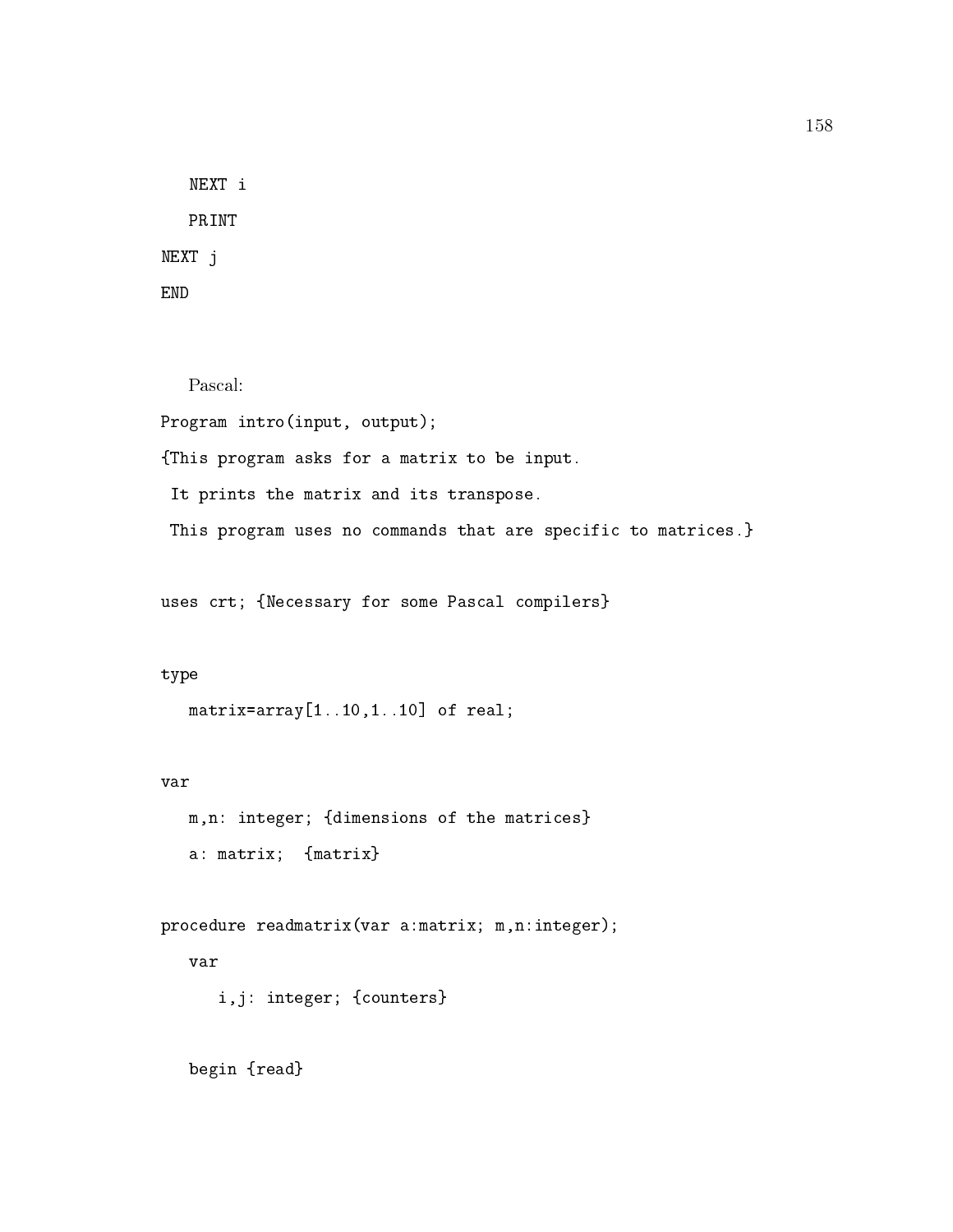```
for i:=1 to m do
  begin {do}
  for j:=1 to n do
      read(a[i,j]);readln;
   end; {do}
end; {read}
```

```
procedure writematrix(a:matrix; m,n:integer);
   var
      i,j: integer; {counters}
   begin {write}
      begin {each line}
      writeln;
      for j:=1 to n do
         write(a[i,j]:6:2);end; {each line}
   writeln;
   end; {write}
procedure writetranspose(a:matrix; m,n:integer);
```
#### var

i,j: integer; {counters}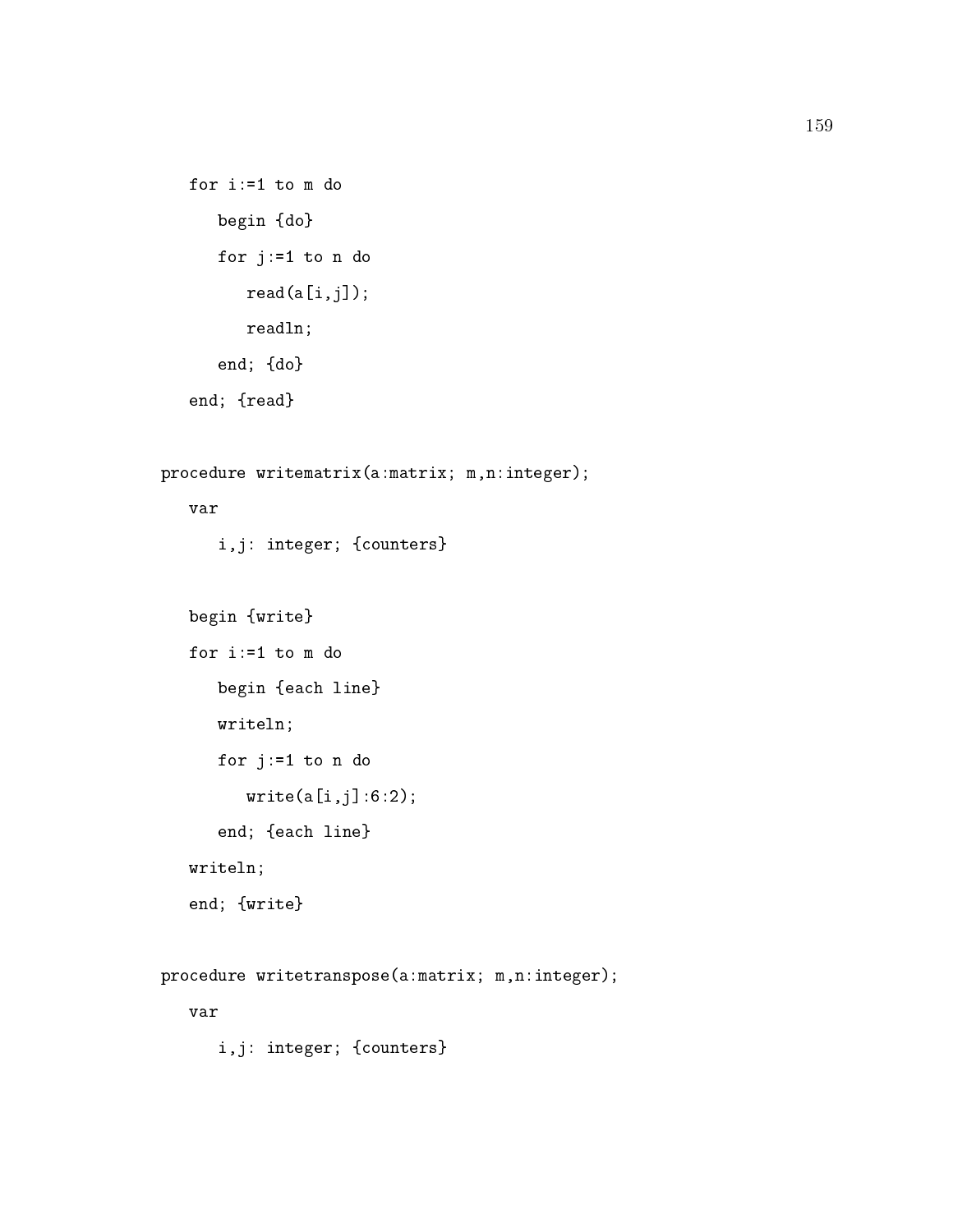```
begin {write}
for j:=1 to n do
       begin {each line}
        write the contract of the contract of the contract of the contract of the contract of the contract of the contract of the contract of the contract of the contract of the contract of the contract of the contract of the cont
       for i := 1 to m do
               write(a[i,j]:6:2);end; {each line}
writeln;
end; {write}
```

```
begin{main program}
   clrscr;
  writeln('Enter the dimensions of the matrix ');
  writeln('separated by a space. Then hit return.');
  read(m,n);writeln('Enter your matrix.');
  writeln('Enter each element followed by a return.');
   writeln('Enter the first row before you go to the next row.');
  readmatrix(a,m,n);
  writeln('The matrix that you entered is :');
  writematrix(a,m,n);
   writeln('The transpose of your matrix is :');
   writetranspose(a,m,n);
   writeln('Press return to leave the program');
  readln;
```

```
end. {main program}
```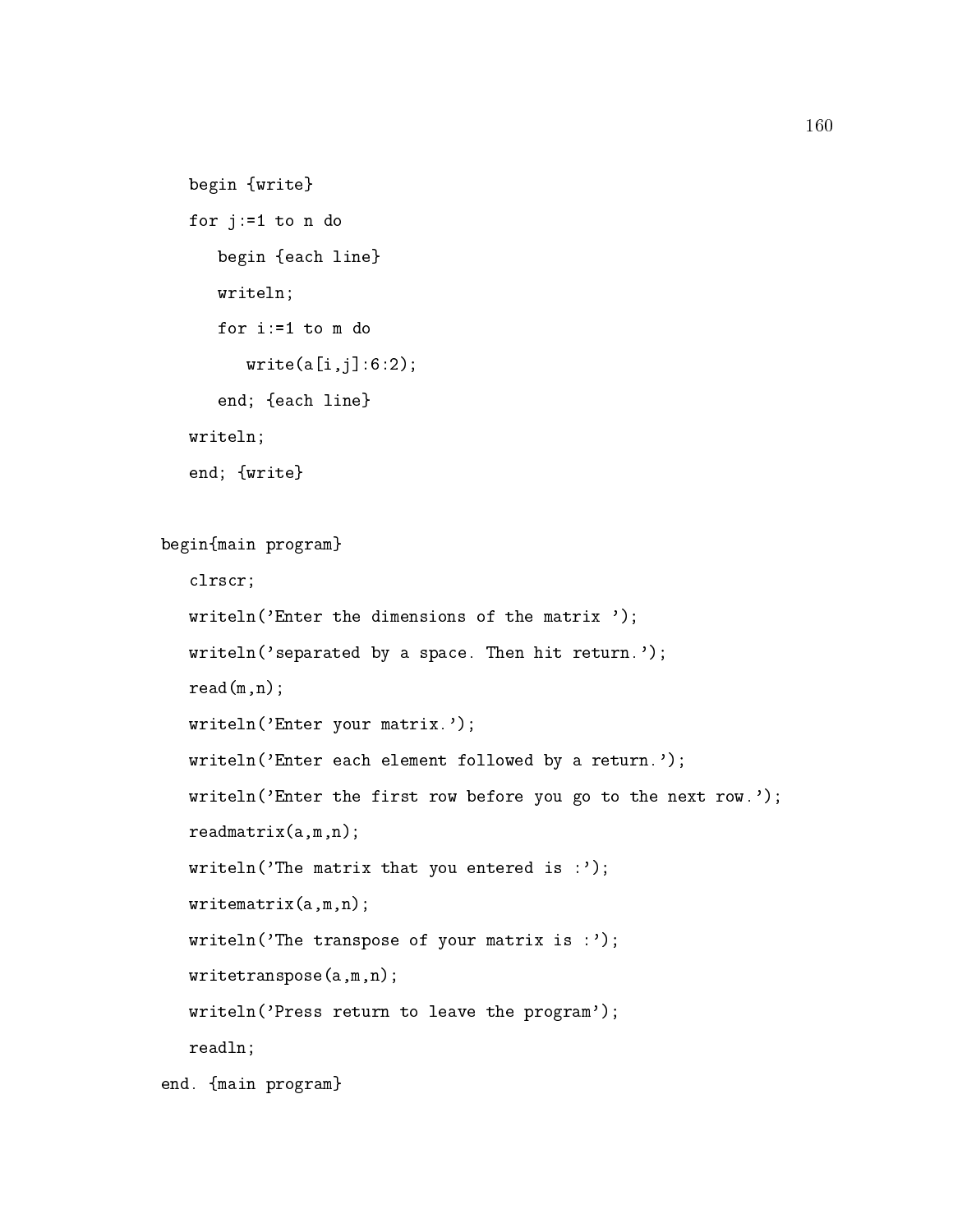# 12.2 Solutions to Addition - Problems from page 15

1. (a) 
$$
A + C = \begin{bmatrix} 8 & 13 & 8 & 8 \\ 16 & 7 & 6 & 7 \\ 4 & 13 & 13 & 4 \end{bmatrix}
$$
  
\n(b)  $D + E = \begin{bmatrix} 7 & 11 & 5 \\ 18 & 13 & 2 \\ 6 & 6 & 7 \\ 7 & 13 & 6 \end{bmatrix}$   
\n(c)  $F - D = \begin{bmatrix} 2 & -4 & -2 \\ -9 & -1 & 2 \\ 7 & 4 & 1 \\ -3 & -5 & 7 \end{bmatrix}$ 

(d)  $F + B$  =not possible since the dimensions do not match.

(e) 
$$
B - (A + C) = \begin{bmatrix} 0 & -6 & -4 & -8 \\ -7 & -1 & -4 & -2 \\ -3 & -9 & -6 & -2 \end{bmatrix}
$$
  
\n(f)  $D - (E + F) = \begin{bmatrix} -2 & -1 & 0 \\ 0 & -7 & -3 \\ -13 & -8 & -4 \\ 3 & -2 & -12 \end{bmatrix}$   
\n(g)  $B + C - B = \begin{bmatrix} 1 & 9 & 0 & 2 \\ 7 & 4 & 6 & 5 \\ 3 & 8 & 7 & 1 \end{bmatrix}$ 

(h)  $A - D$  =not possible since the dimensions do not match.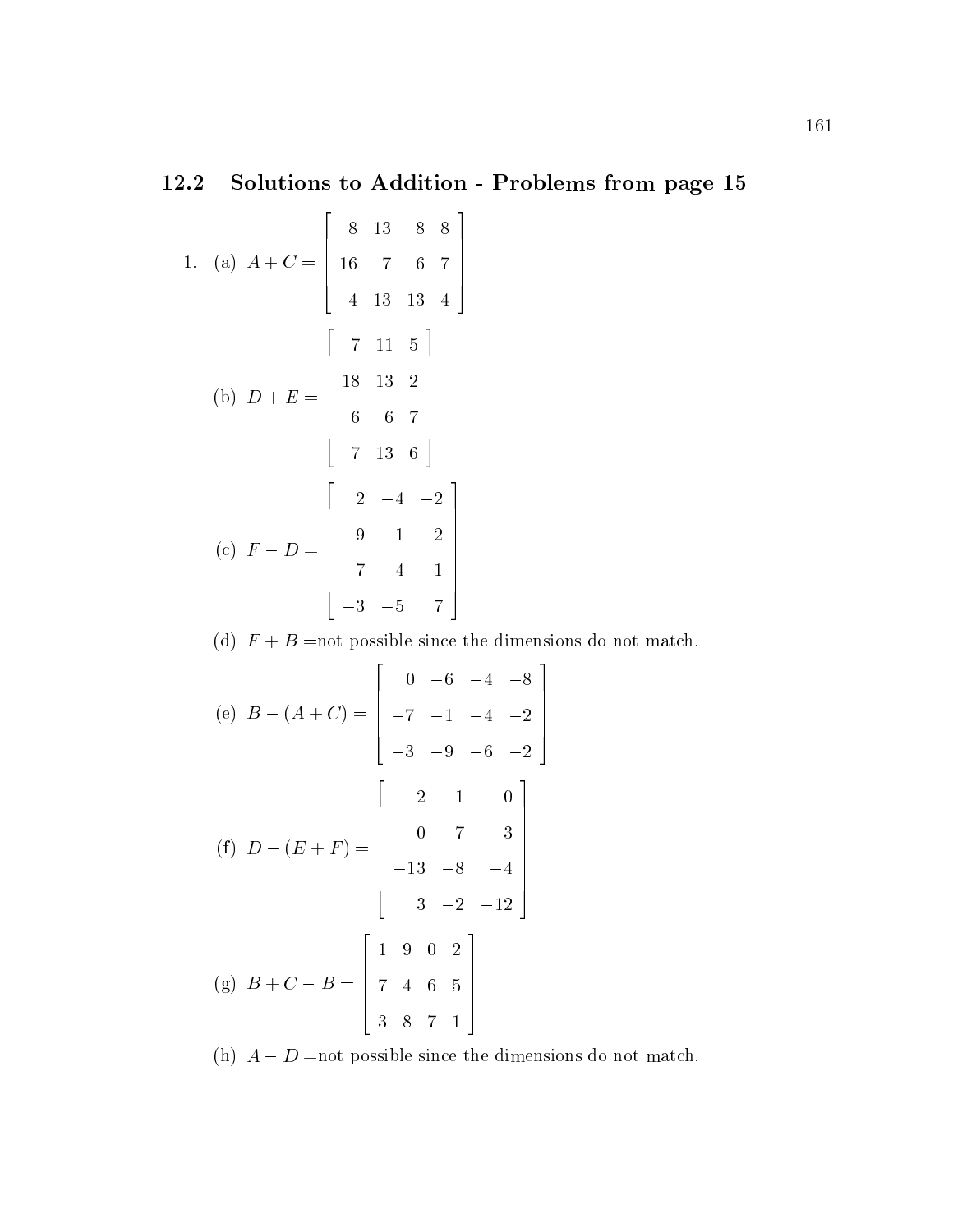(i) 
$$
A + D^{T} = \begin{bmatrix} 14 & 13 & 8 & 13 \\ 15 & 8 & 2 & 8 \\ 4 & 6 & 10 & 4 \end{bmatrix}
$$
  
\n(j)  $D + E - B^{T} = \begin{bmatrix} -1 & 2 & 4 \\ 11 & 7 & -2 \\ 2 & 4 & 0 \\ 7 & 8 & 4 \end{bmatrix}$   
\n2.  $\begin{bmatrix} -2 & 0 & 8 & -7 & 9 \\ -\frac{1}{2} & -5 & 6 & -4 & -1 \\ 2 & -10 & -3 & -13 & 7 \end{bmatrix}$   
\nW L  
\n6. L  
\n3. (a)  $A + B =$  Tigers  $\begin{bmatrix} 12 & 13 \\ 15 & 10 \\ 11 & 14 \end{bmatrix}$ 

(b) Row three tells us that, in two years, the bears won 11 games and lost 14 games.

$$
(c) C - (A + B) = \text{Tigers} \begin{bmatrix} 8 & 6 \\ 7 & 7 \\ 5 & 9 \end{bmatrix}
$$

4. (a)

$$
\begin{array}{c|cc}\n & & \text{FT} & \text{FG} & \text{T} \\
\text{Home} & \begin{bmatrix} 6 & 18 & 0 \\ 5 & 16 & 3 \end{bmatrix}\n\end{array}
$$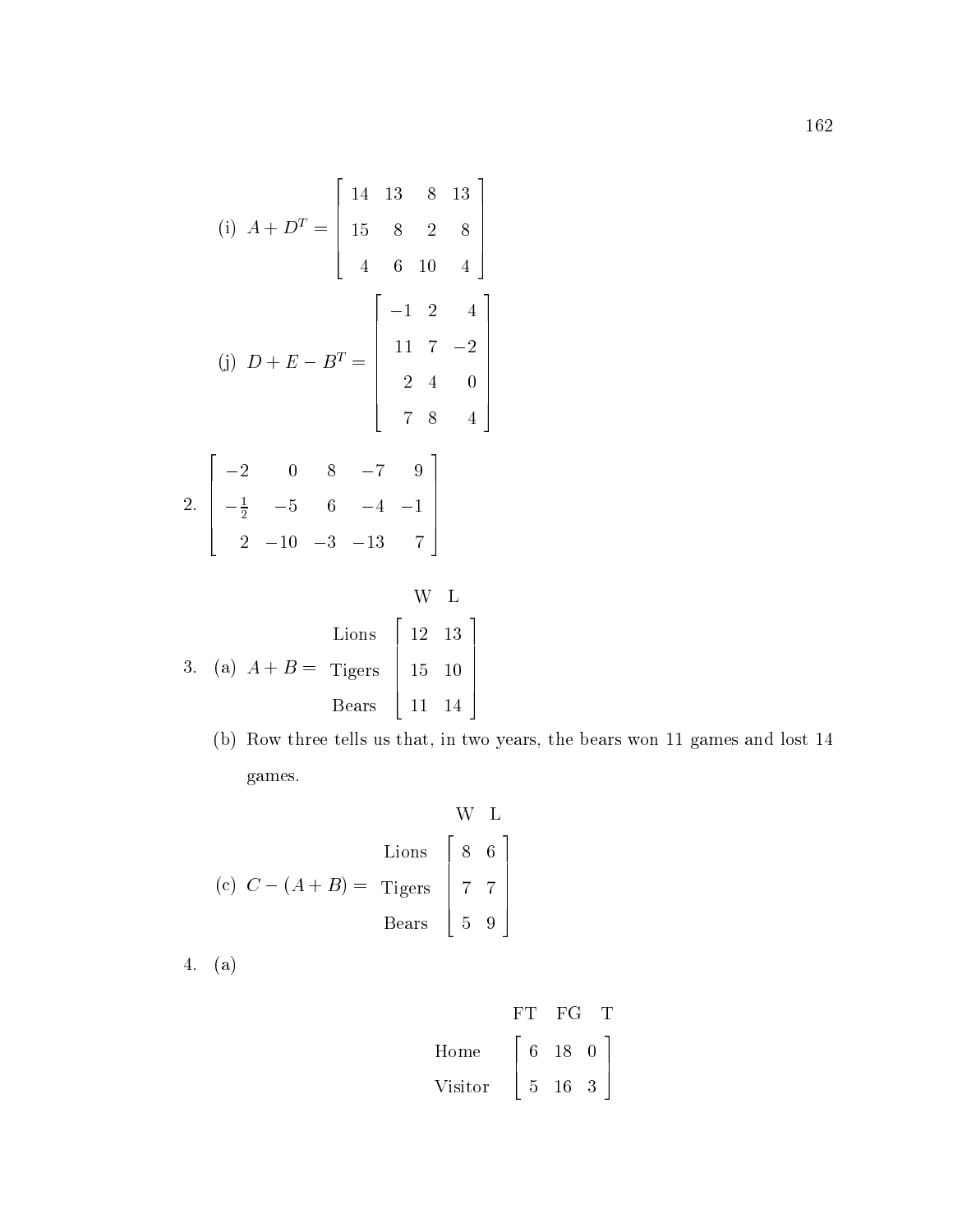(b) Home won 85 to 84.

- 5. Yes. This can be proven using the facts learned in the Questions and Answers in Chapters 1 and 2. The matrix  $(A + A^I)^{\dagger} = A^I + (A^I)^{\dagger} = A^I + A = A + A^I$ .
- 6. Yes. The matrices A and B must both be square because they are symmetric. Therefore, if they have the same dimensions, then  $A - B$  must also be square. A generic element of  $A - B$  is  $a_{ij} - b_{ij}$ . Since A and B are symmetric, this element is the same as  $a_{ji} - b_{ji}$  which is also a generic element for  $(A - B)^T$ because  $(A - B)^{T} = A^{T} - B^{T}$ . Therefore,  $A - B$  is symmetric.

#### Computer Program

QBasic:

```
REM This program adds and subtracts matrices
REM It uses no commands that are specific to matrices
CLS
PRINT ''This program will add or subtract matrices. ''
INPUT ''Enter the dimensions of the matrices separated by a comma.'',m,n
DIM a(m,n)
DIM b(m, n)REM This loop reads the first matrix
PRINT ''Please press enter after each element of the matrix. ''
PRINT ''Enter all the elements of one row before the next row. ''
FOR i=1 to m
   FOR j=1 to n
      INPUT a(i,j)
   NEXT j
```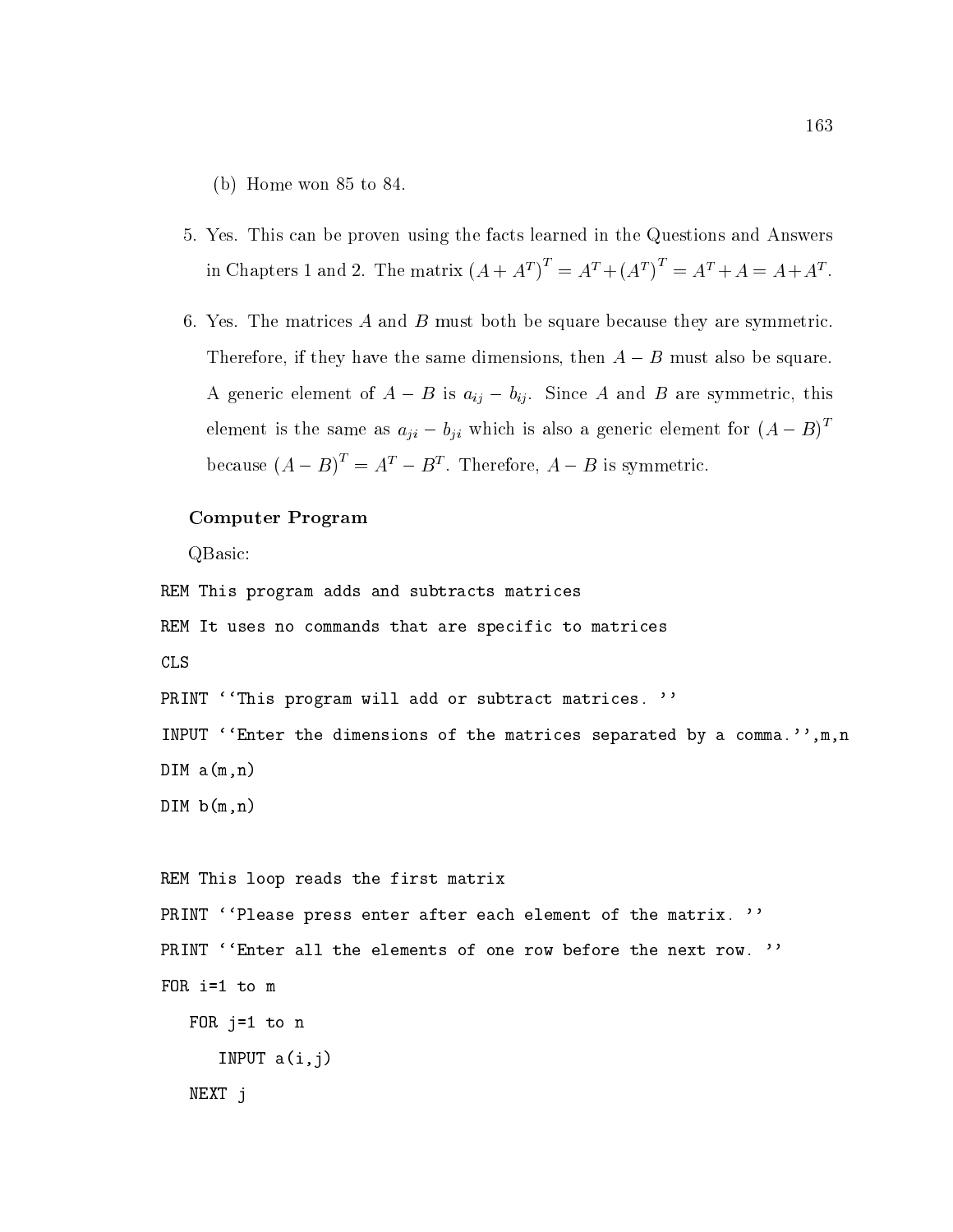```
NEXT i
```

```
100 REM This allows the user to choose what to do next
INPUT ' 'Do you wish to 1) add 2) subtract or 3) end '', s
IF s=3 then goto 500
200 PRINT ''Enter the next matrix. ''
FOR i=1 to m
   FOR j=1 to n
      INPUT b(i,j)
   NEXT j
NEXT i
If s=1 then GOSUB 1000 ELSE IF s=2 THEN GOSUB 2000 ELSE IF s=3
REM The previous line should be part of the line above it
PRINT ''The resulting matrix is: ''
FOR i=1 to m
   FOR j=1 to n
     PRINT a(i,j),
   NEXT j
   PRINT
NEXT i
PRINT
GOTO 100
500 PRINT ''Your final solution is: ''
FOR i=1 to m
```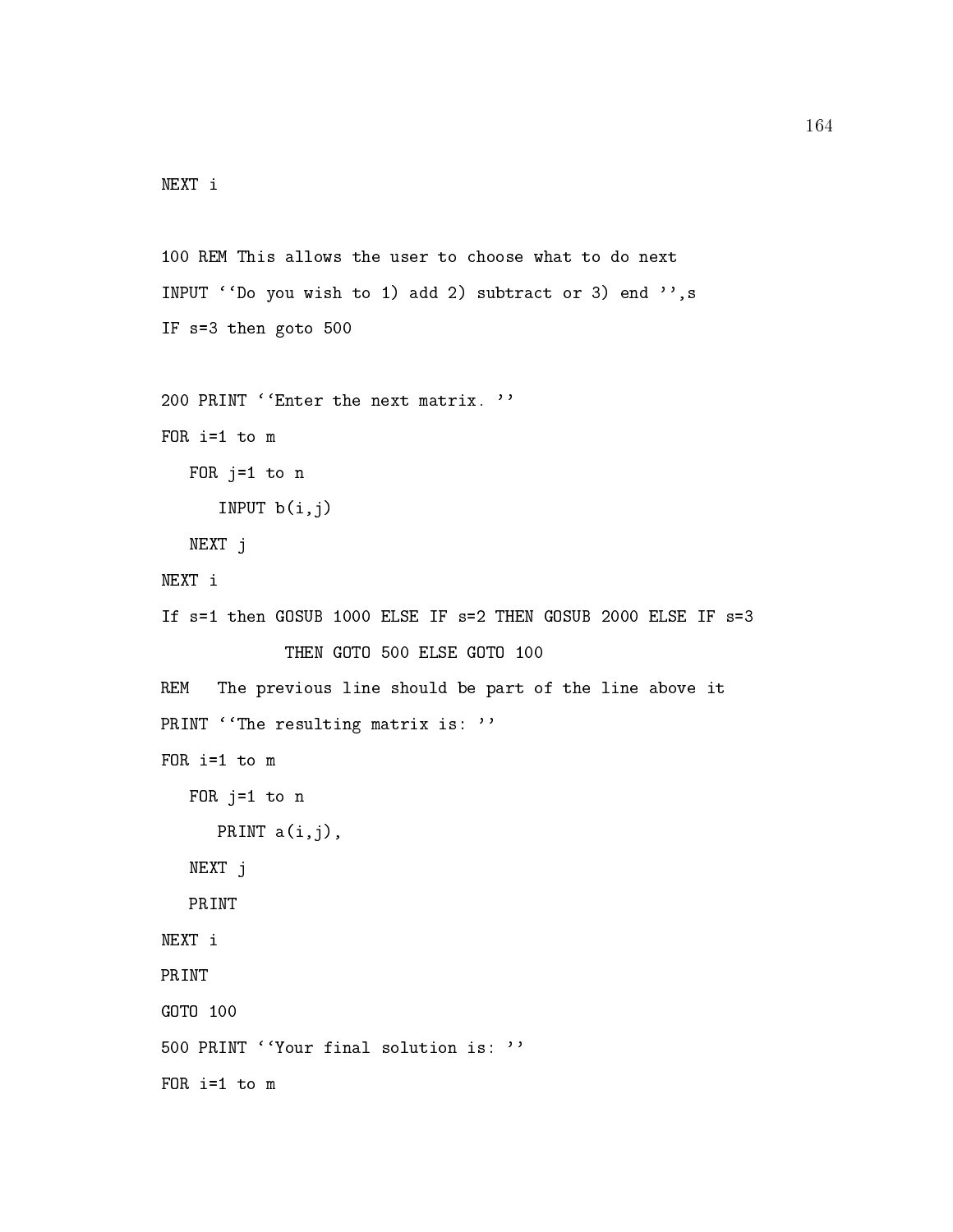```
FOR j=1 to n
      PRINT a(i,j),
   NEXT j
   PRINT
NEXT i
END
```

```
1000 REM This adds matrices
FOR i=1 to m
   FOR i=1 to n
      a(i,j)=a(i,j)+b(i,j)NEXT j
NEXT i
RETURN
```

```
2000 REM This subtracts matrices
FOR i=1 to m
   FOR i=1 to n
      a(i,j)=a(i,j)-b(i,j)NEXT j
NEXT i
RETURN
```
Pascal:

Program add(input, output);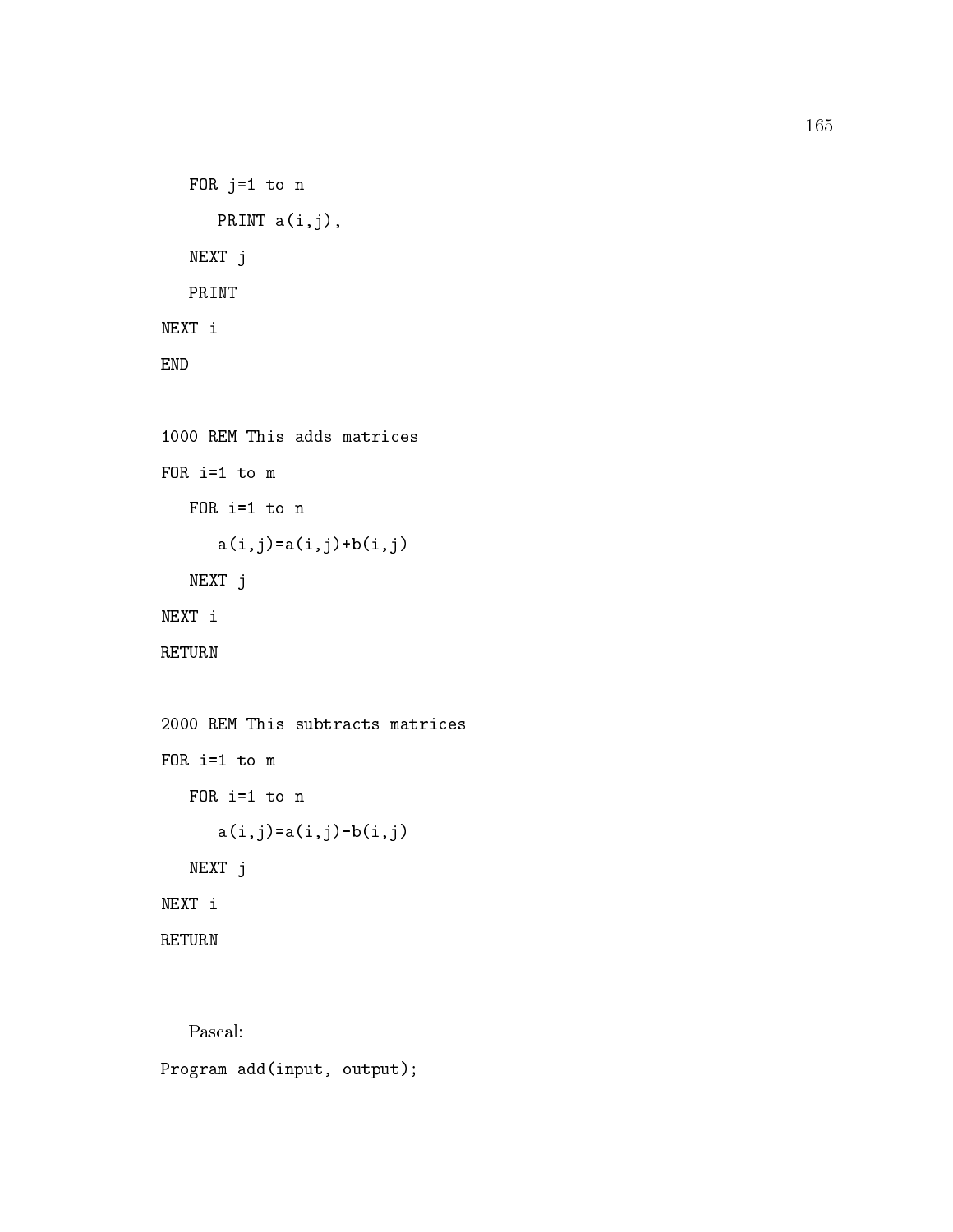{This program adds and subtracts matrices.}

uses crt; {Necessary for some Pascal compilers}

#### type

matrix=array[1..10,1..10] of real;

#### var

choice : integer; {for choosing operation} m,n: integer; {dimensions of the matrices} a,b: matrix; {matrix}

```
procedure readmatrix(var a:matrix; m,n:integer);
```
i,j: integer; {counters}

```
begin {read}
for i:=1 to m do
   begin {do}
  for j:=1 to n do
      read(a[i,j]);readln;
   end {do}
end; {read}
```
procedure writematrix(a:matrix; m,n:integer);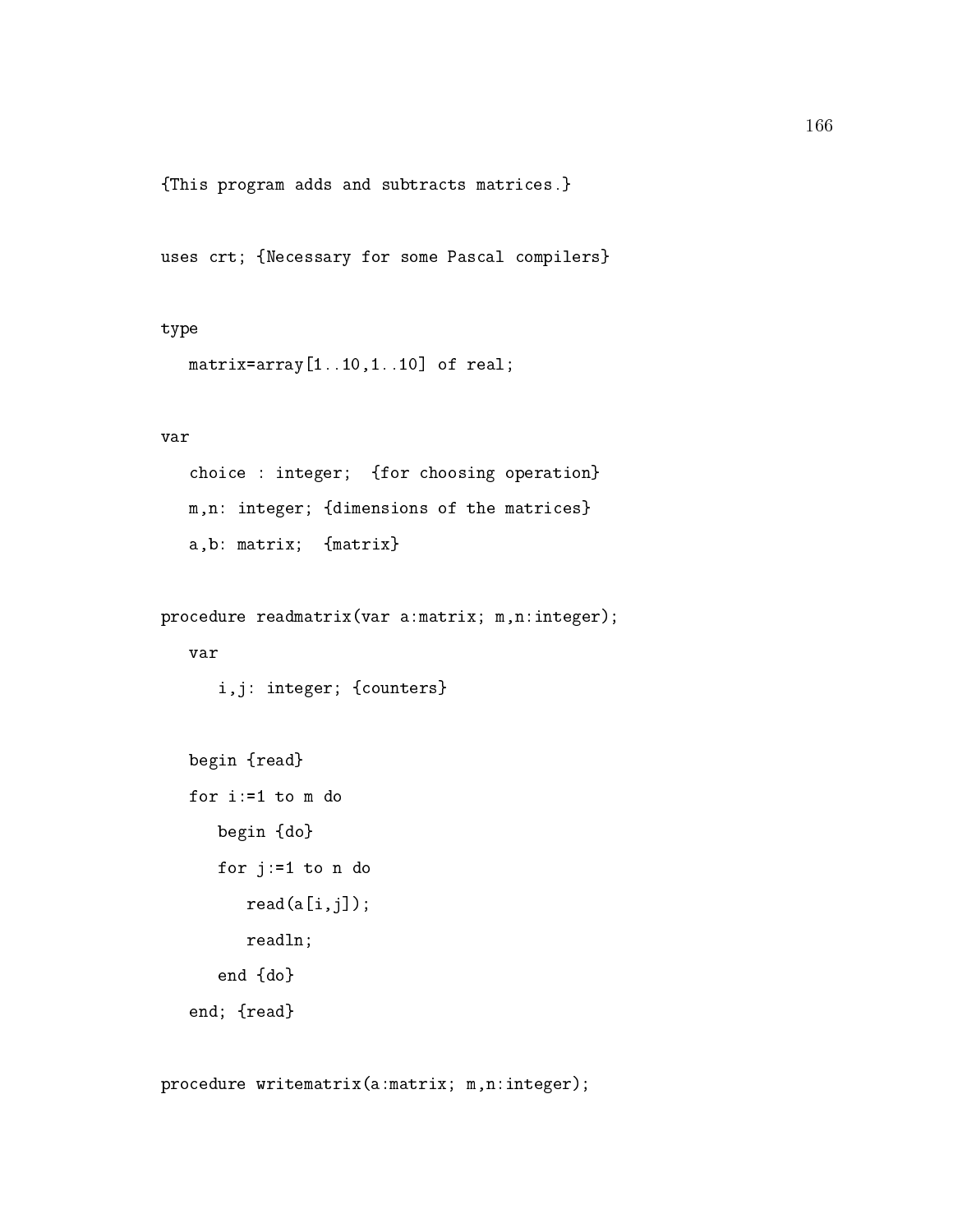```
167
```

```
var
      i,j: integer; {counters}
   begin {write}
   for i := 1 to m do
      begin {each line}
      writeln;
      for j:=1 to n do
         write(a[i,j]:6:2);end; {each line}
   writeln;
   end; {write}
procedure addmatrix(var a:matrix; b: matrix);
      i,j: integer; {counters}
   begin {addmatrix}
   for i:=1 to m do
      for j:=1 to n do
         a[i,j] := a[i,j] + b[i,j];end;{addmatrix}
procedure submatrix(var a:matrix; b: matrix);
```

```
i,j: integer; {counters}
```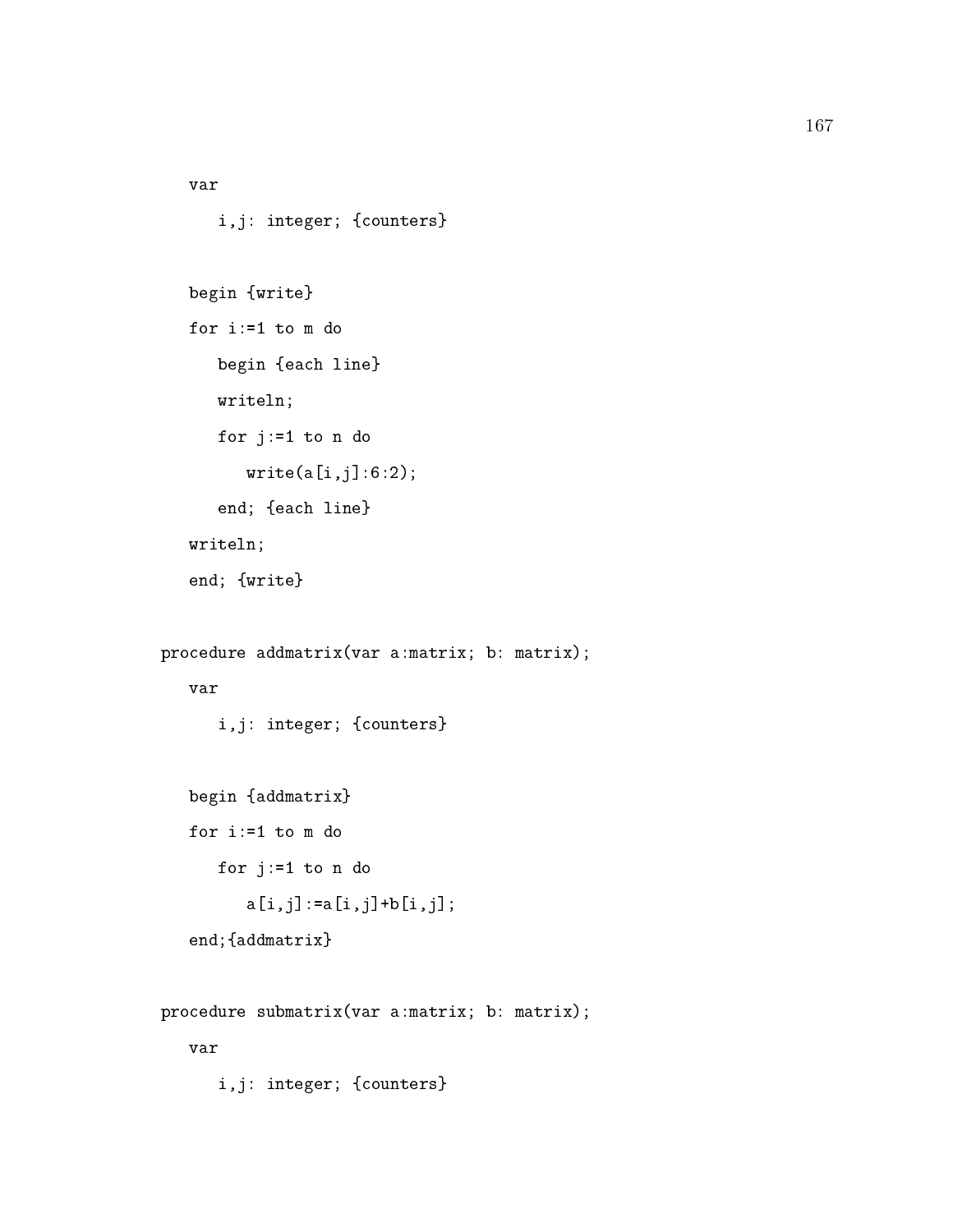```
begin {submatrix}
for i:=1 to m do
  for j:=1 to n do
      a[i,j] := a[i,j] - b[i,j];end;{submatrix}
```

```
procedure menu{(var choice:char)};
   begin {menu}
  writeln;
  writeln('Do you wish to :');
  written(' 1. Add');writeln(' 2. Subtract');
  writeln(' 3. End the program');
  readln(choice);
   end;{menu}
procedure operation(var a : matrix);
  begin {operation}
  writeln('Enter your second matrix.');
  writeln('Enter the elements of each row separated');
  writeln('by a space. Hit return at the end of each row.');
  readmatrix(b,m,n);
   if choice = 1 then
      addmatrix(a,b)
```

```
else if choice = 2 then
```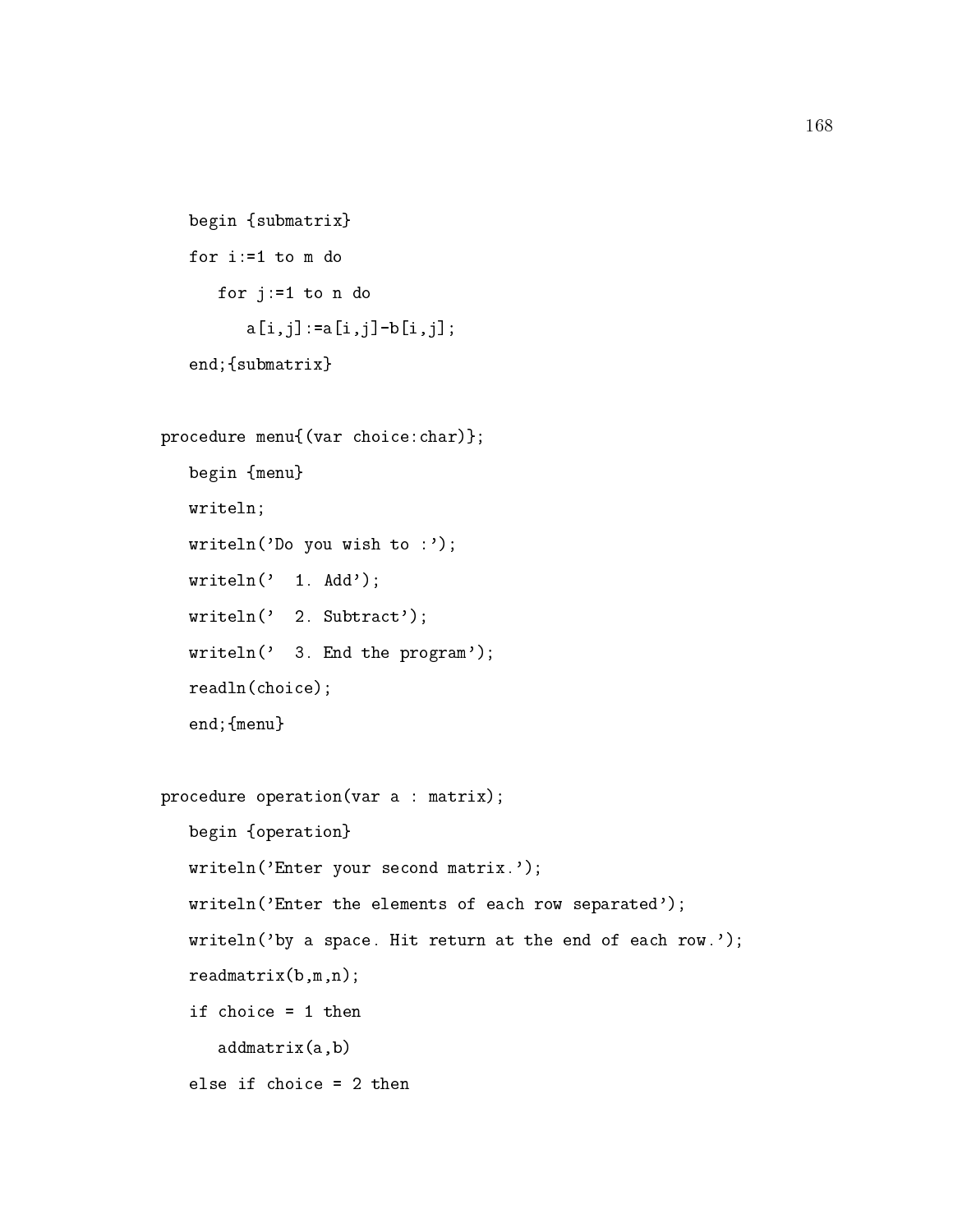```
submatrix(a,b)
else if choice = 3 then
else if ((choice \langle> 1) and (choice \langle> 2) and (choice \langle> 3)) then
   begin {else if}
   writeln('That was not a choice.');
   choice := 4;end;{else if}
end;{operation}
```

```
begin{main program}
   clrscr;
   choice := 0;writeln('Enter the dimensions of the matrix ');
  writeln('separated by a space. Then hit return.');
  read(m,n);writeln('Enter your matrix.');
  writeln('Enter each element followed by a return.');
  writeln('Enter the first row before you go to the next row.');
  readmatrix(a,m,n);
  menu;
  while choice <> 3 do
     begin {while}
      operation(a);
     writeln('The resulting matrix is :');
```
writematrix(a,m,n);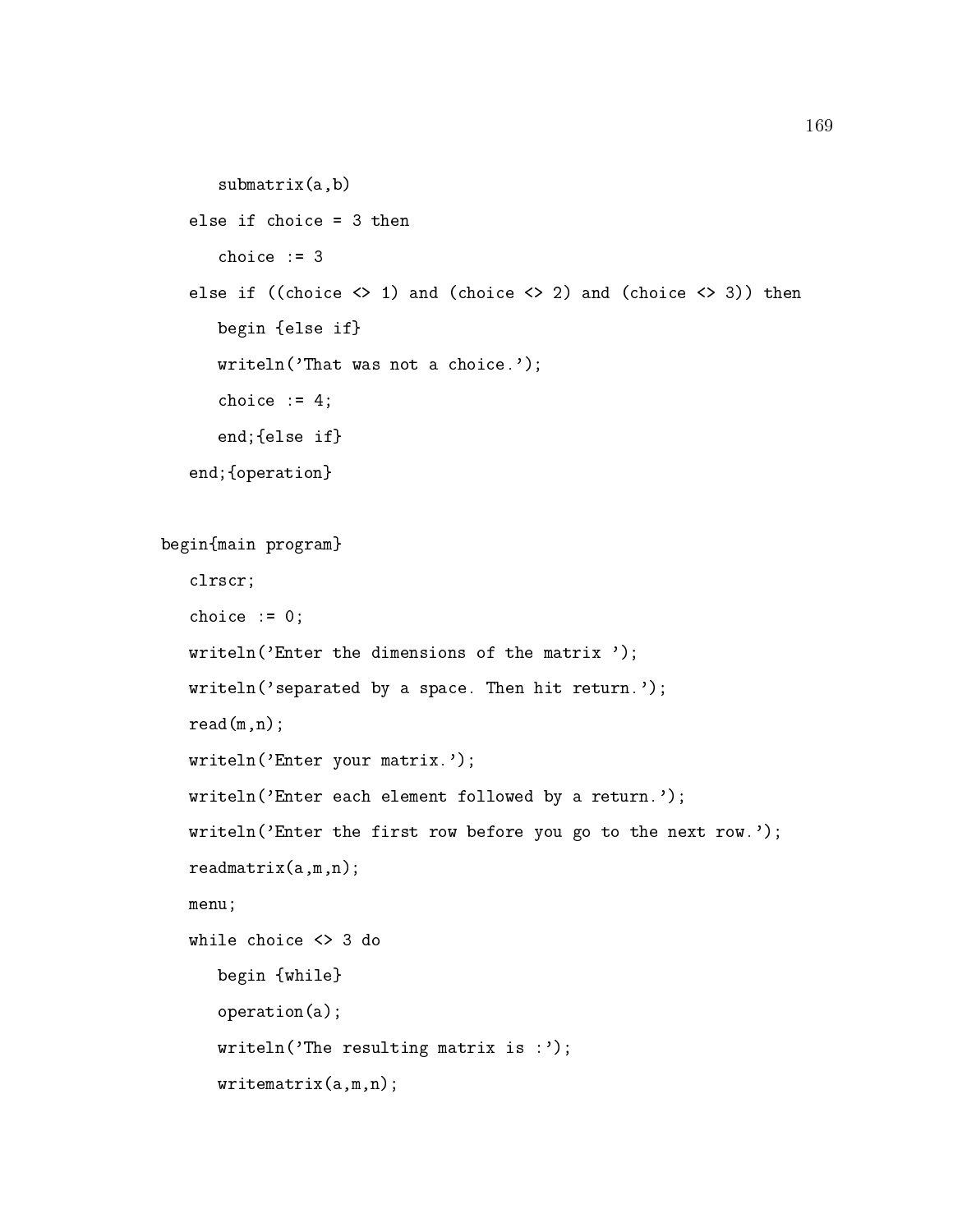```
menu
   end; {while}
  writeln('The final resulting matrix is :');
  writematrix(a,m,n);
  writeln('Press return to leave the program');
  readln;
end. {main program}
```
## 12.3 Solutions to Multiplication - Problems from page 30

- 1. (a) Symmetric
	- (b) Multiply the matrix by the scalar 1.6

$$
\begin{bmatrix}\n0 & 2464 & 2576 & 2192 \\
2464 & 0 & 4464 & 4240 \\
2576 & 4464 & 0 & 384 \\
2192 & 4240 & 384 & 0\n\end{bmatrix}
$$
\n2. (a)  $4C = \begin{bmatrix} 20 & 12 & 24 \end{bmatrix}$   
\n(b)  $AD = \begin{bmatrix} 94 \\ 66 \end{bmatrix}$ 

 $\mathbf{A}$  and  $\mathbf{A}$  are the set of  $\mathbf{A}$  and  $\mathbf{A}$  are the set of  $\mathbf{A}$ 

the contract of the contract of the contract of the contract of the contract of the contract of the contract of

- (c)  $DA$  The dimensions are wrong  $(3 \text{ by } 1 \text{ multiplied by } 3 \text{ by } 3)$ . The inside dimensions do not agree.
- (d)  $BC$  The dimensions are wrong (3 by 3 multiplied by 1 by 3). The inside dimensions do not agree.
- $\sqrt{2}$  3  $\infty$   $=$   $\sqrt{2}$   $\sqrt{2}$   $\sqrt{2}$   $\sqrt{2}$   $\sqrt{2}$  $\begin{bmatrix} 342 & 213 & 180 \end{bmatrix}$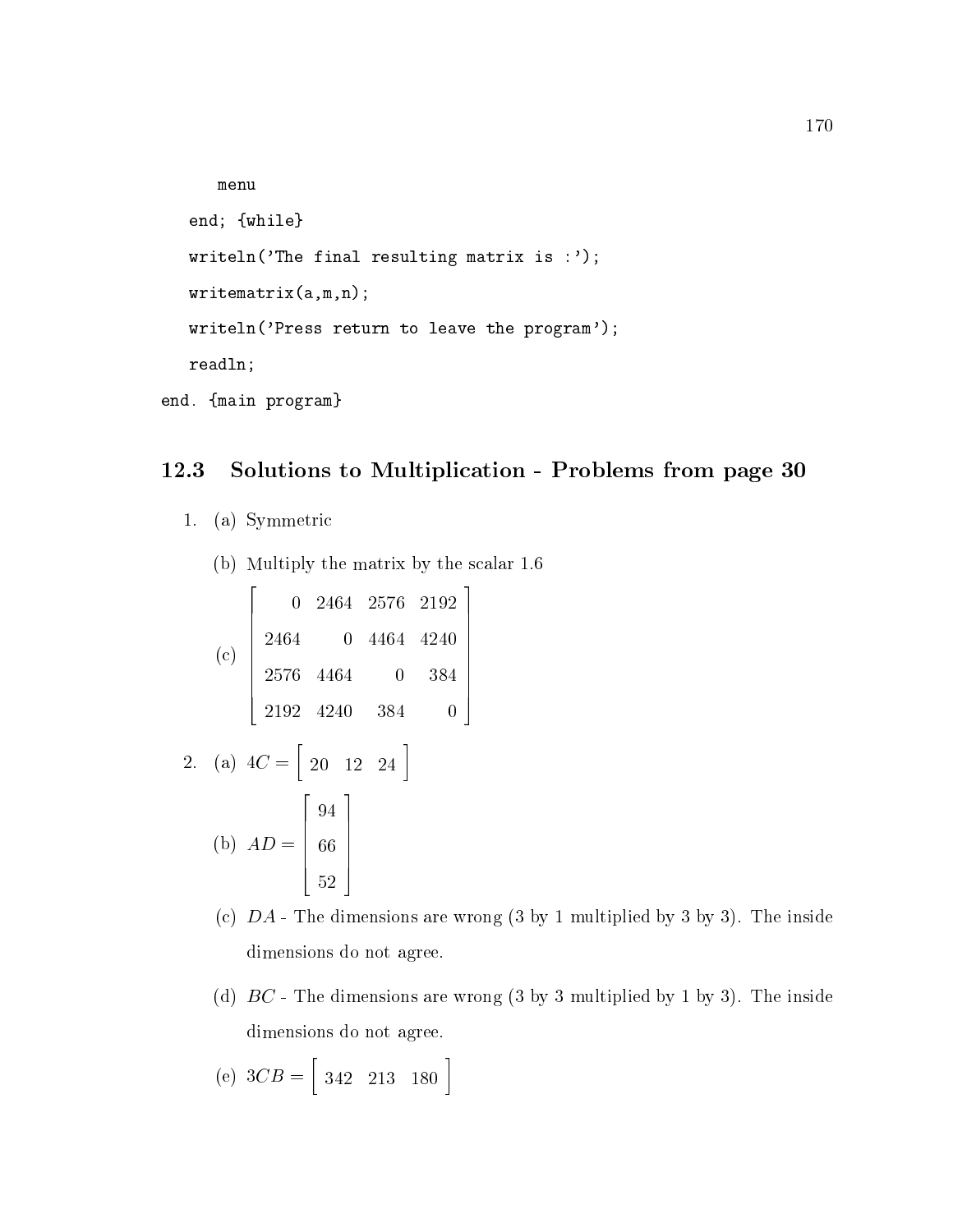(f) 
$$
C(A + B) = [ 160 \t 161 \t 136 ]
$$
  
\n(g)  $AB = \begin{bmatrix} 124 & 43 & 72 \\ 106 & 75 & 52 \\ 119 & 91 & 58 \end{bmatrix}$   
\n(h)  $BA = \begin{bmatrix} 64 & 112 & 72 \\ 49 & 93 & 58 \\ 59 & 154 & 100 \end{bmatrix}$   
\n(i)  $CAD = 980$ 

(j) 
$$
DBC
$$
 - The dimensions are wrong (3 by 1 x 3 by 3 x 1 by 3). The inside dimensions do not agree on either multiplication.

(k) 
$$
AD + (CB)^T = \begin{bmatrix} 208 \\ 137 \\ 112 \end{bmatrix}
$$
  
\n(l)  $DC = \begin{bmatrix} 20 & 12 & 24 \\ 40 & 24 & 48 \\ 5 & 3 & 6 \end{bmatrix}$   
\n(m)  $CD = 50$   
\n3. (a)  $P = Q \begin{bmatrix} .5 \\ .3 \\ .2 \end{bmatrix}$ . Notice that this is a column vector.  
\nH  $\begin{bmatrix} .5 \\ .2 \end{bmatrix}$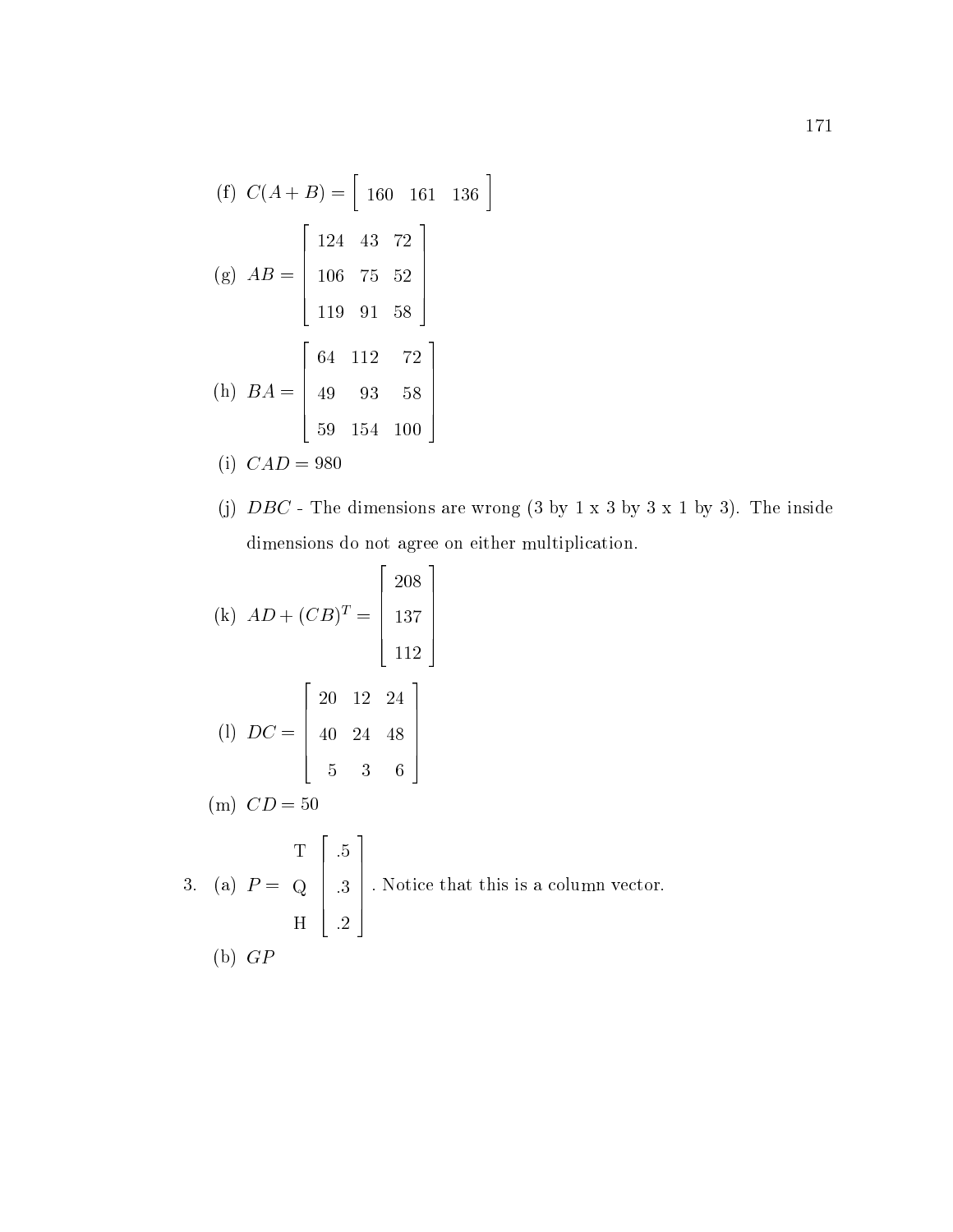(c) 
$$
GP = \begin{bmatrix} 78 \\ 84 \\ 74 \\ 67 \\ 84 \end{bmatrix}
$$

 $4.4\%$  and  $4.4\%$  and  $4.4\%$  and  $4.4\%$  and  $4.4\%$  and  $4.4\%$  and  $4.4\%$  and  $4.4\%$  and  $4.4\%$  and  $4.4\%$  and  $4.4\%$  and  $4.4\%$  and  $4.4\%$  and  $4.4\%$  and  $4.4\%$  and  $4.4\%$  and  $4.4\%$  and  $4.4\%$  and  $4.4\$ 6 4  $11$   $12$   $1$   $1$ a21 a22  $\bot$ , the vector  $x = \bot$ , and | ar x1 x2 7 5 ; and the scalar  $c = c.$ 

<u>and the second contract of the second contract of the second contract of the second contract of the second con</u>

2

and the state of the state of the state of the state of the state of the state of the state of the state of th

Because the order of multiplication does not matter for real numbers,

 $\overline{2}$  2  $\overline{2}$  2  $\overline{2}$  2  $\overline{2}$  2  $\overline{2}$  2  $\overline{2}$  2  $\overline{2}$  2  $\overline{2}$  2  $\overline{2}$  2  $\overline{2}$  2  $\overline{2}$  2  $\overline{2}$  2  $\overline{2}$  2  $\overline{2}$  2  $\overline{2}$  2  $\overline{2}$  2  $\overline{2}$  2  $\overline{2}$  2  $\overline{2}$  2  $\overline{2}$  2

$$
c(Ax) \stackrel{?}{=} A(cx)
$$
  
\n
$$
c\left(\begin{bmatrix} a_{11} & a_{12} \\ a_{21} & a_{22} \end{bmatrix} \begin{bmatrix} x_1 \\ x_2 \end{bmatrix} \right) \stackrel{?}{=} \begin{bmatrix} a_{11} & a_{12} \\ a_{21} & a_{22} \end{bmatrix} \begin{bmatrix} c \\ x_1 \end{bmatrix}
$$
  
\n
$$
c\left(\begin{bmatrix} a_{11}x_1 + a_{12}x_2 \\ a_{21}x_1 + a_{22}x_2 \end{bmatrix} \right) \stackrel{?}{=} \begin{bmatrix} a_{11} & a_{12} \\ a_{21} & a_{22} \end{bmatrix} \begin{bmatrix} cx_1 \\ cx_2 \end{bmatrix}
$$
  
\n
$$
\begin{bmatrix} ca_{11}x_1 + ca_{12}x_2 \\ ca_{21}x_1 + ca_{22}x_2 \end{bmatrix} \stackrel{?}{=} \begin{bmatrix} a_{11}cx_1 + a_{12}cx_2 \\ a_{21}cx_1 + a_{22}cx_2 \end{bmatrix}
$$
  
\n
$$
\begin{bmatrix} ca_{11}x_1 + ca_{12}x_2 \\ ca_{21}x_1 + ca_{22}x_2 \end{bmatrix} \stackrel{?}{=} \begin{bmatrix} ca_{11}x_1 + ca_{12}x_2 \\ ca_{21}x_1 + ca_{22}x_2 \end{bmatrix}
$$

Make sure that you tell the students that  $c(Ax) = A(cx)$  for all matrices that have the correct dimensions for  $Ax$  to be multiplied.

5. 
$$
\begin{bmatrix} a \\ b \\ c \end{bmatrix} \left( \begin{bmatrix} d & e & f \end{bmatrix} \begin{bmatrix} g \\ h \\ k \end{bmatrix} \right) \left[ \begin{array}{cc} l & p & q \end{array} \right]
$$
 This grouping requires only 15 simple multiplications to find T.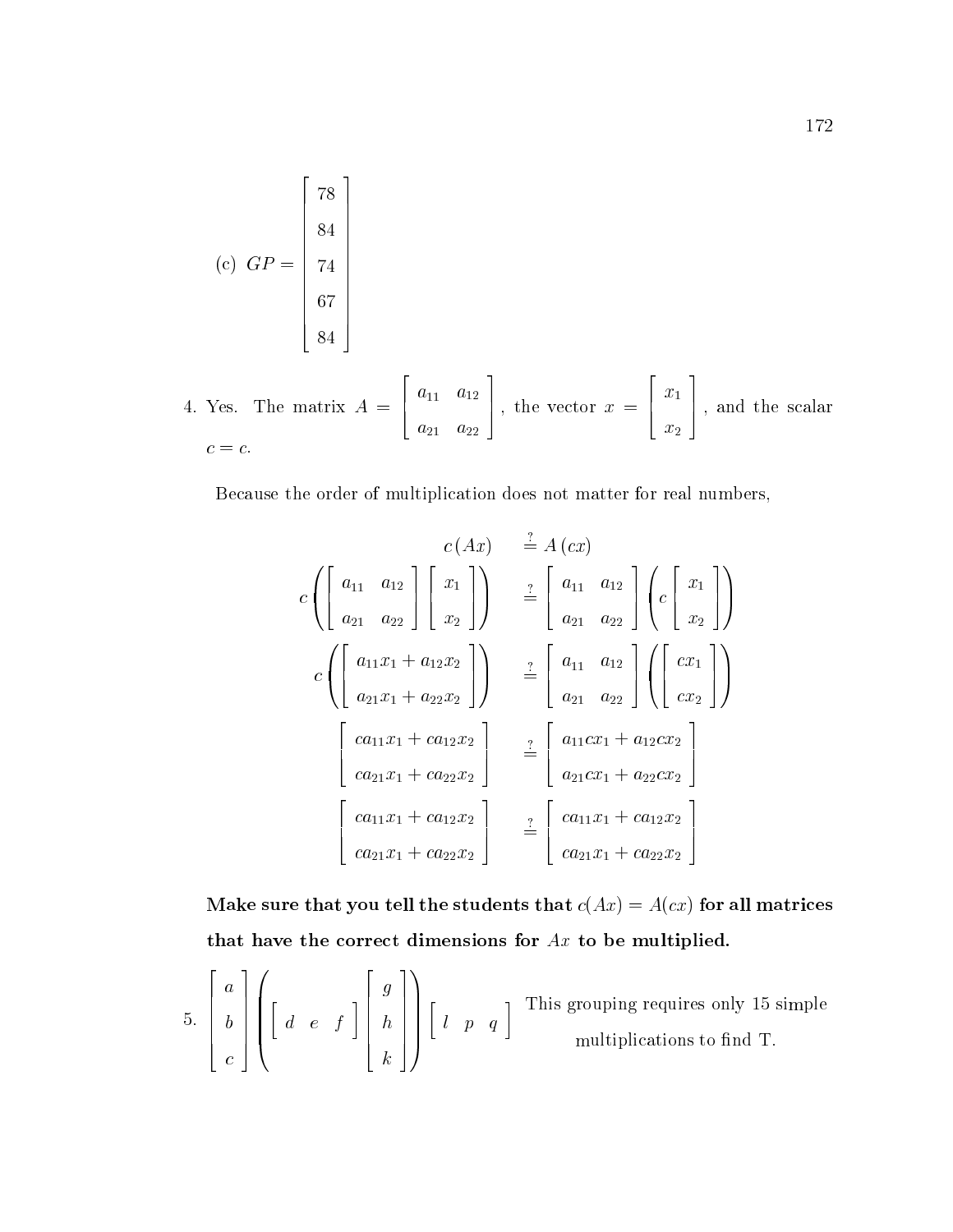6. Yes. 
$$
A^2 = \begin{bmatrix} 22 & 27 \\ 18 & 31 \end{bmatrix}
$$
, so  
\n
$$
3A^2 - 2A = 3 \begin{bmatrix} 22 & 27 \\ 18 & 31 \end{bmatrix} - 2 \begin{bmatrix} 4 & 3 \\ 2 & 5 \end{bmatrix}
$$
\n
$$
= \begin{bmatrix} 66 & 81 \\ 54 & 93 \end{bmatrix} - \begin{bmatrix} 8 & 6 \\ 4 & 10 \end{bmatrix}
$$
\n
$$
= \begin{bmatrix} 58 & 75 \\ 50 & 83 \end{bmatrix}
$$

#### Computer Program

QBasic:

REM This program adds, subtracts and multiplies matrices REM It uses no commands that are specific to matrices CLS DIM a(10,10) DIM b(10,10) DIM c(10,10) PRINT ''This program will add, subtract or multiply matrices whose'' PRINT ''dimensions are less than 10. '' PRINT PRINT ''Enter the dimensions of the first matrix'' INPUT '' separated by a comma. '', m, n REM This loop reads the first matrix PRINT PRINT ''Please press enter after each element of the matrix. '' PRINT ''Enter all the elements of one row before the next row. ''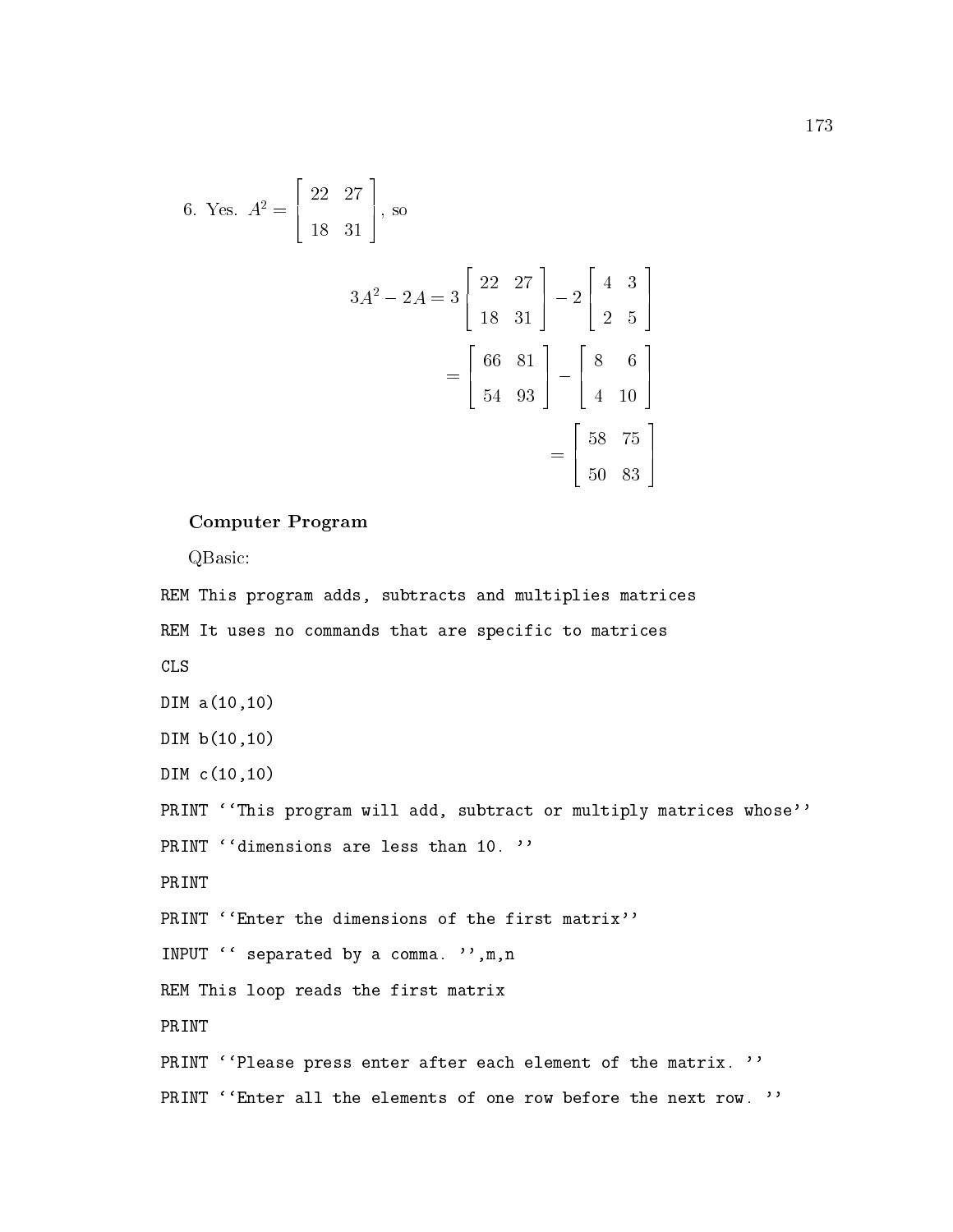```
FOR i=1 to m
   FOR j=1 to n
      INPUT a(i, j)NEXT j
NEXT i
100 REM This allows the user to choose what to do next.
INPUT ' 'Do you wish to 1)add 2) subtract 3) multiply or 4) end '', s
IF s=4 THEN GOTO 500
200 PRINT
INPUT ' Enter the dimensions of the next matrix. '', m2, n2
REM The next statements check to make sure the dimensions are correct
REM for the operation
IF (((s=1 \text{ or } s=2) AND (m<<>m2 \text{ OR } n<>>n2) OR (s=3 AND n(<>>n2</math>)) THEN
   PRINT ''The matrix dimensions are not correct''
   GOTO 200
END IF
PRINT
PRINT ''Enter the next matrix. ''
FOR i=1 to m2
   FOR j=1 to n2
      INPUT b(i,j)NEXT j
IF s=1 THEN GOSUB 1000 ELSE IF S=2 THEN GOSUB 2000 ELSE IF S=3
```
174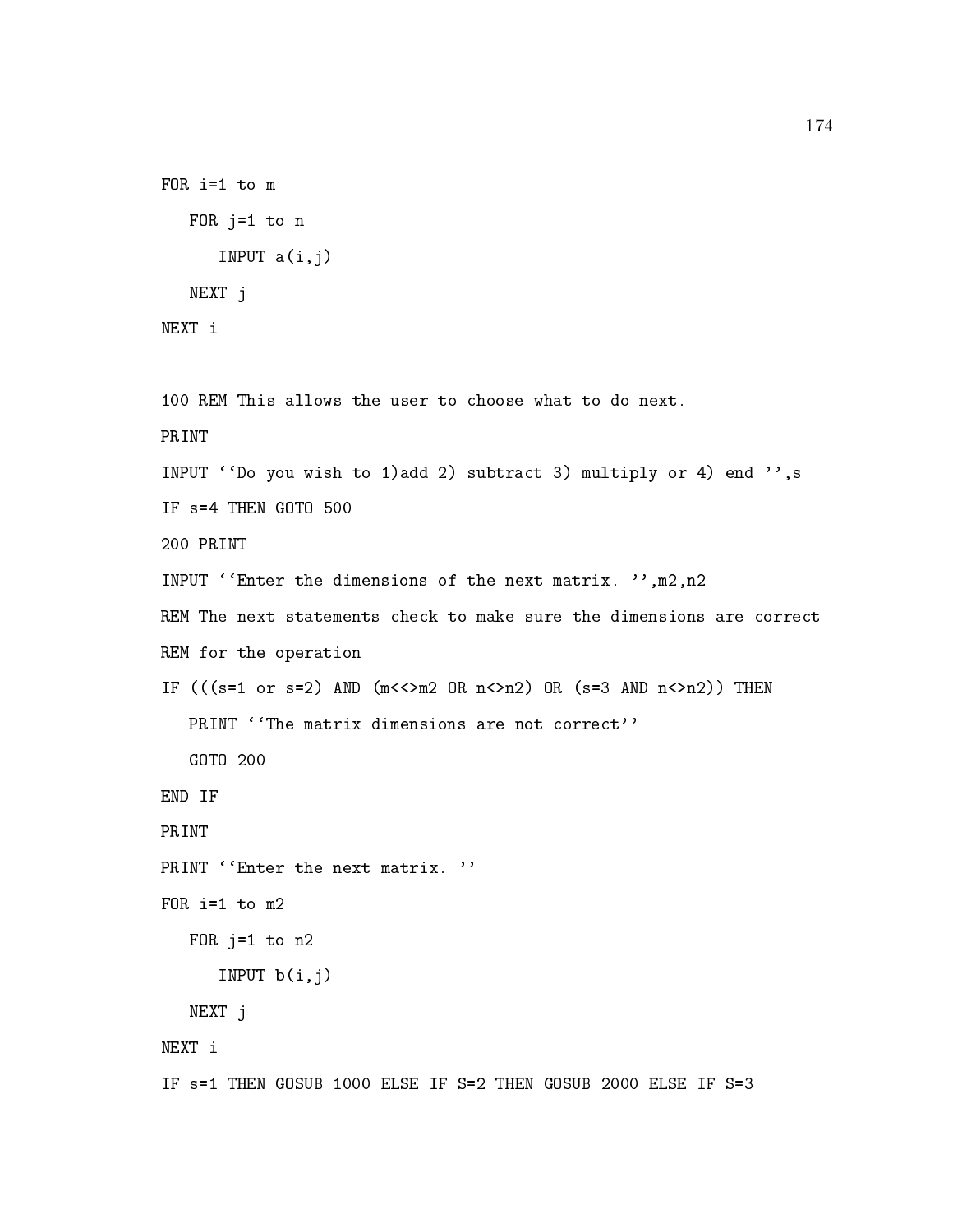```
THEN GOSUB 3000 ELSE IF S=4 THEN GOTO ELSE GOTO 100
REM The previous line should be part of the one above it
PRINT
PRINT ''The resulting matrix is: ''
FOR i=1 to m
   FOR j=1 to n
      PRINT a(i,j),
   NEXT j
NEXT i
PRINT
GOTO 100
500 PRINT
PRINT ''Your final solution is: ''
FOR i=1 to m
   FOR j=1 to n
      PRINT a(i,j),
   NEXT j
   PRINT
NEXT i
END
1000 REM This adds matrices
FOR i=1 to m
   FOR j=1 to n
      a(i, j) = a(i, j) + b(i, j)
```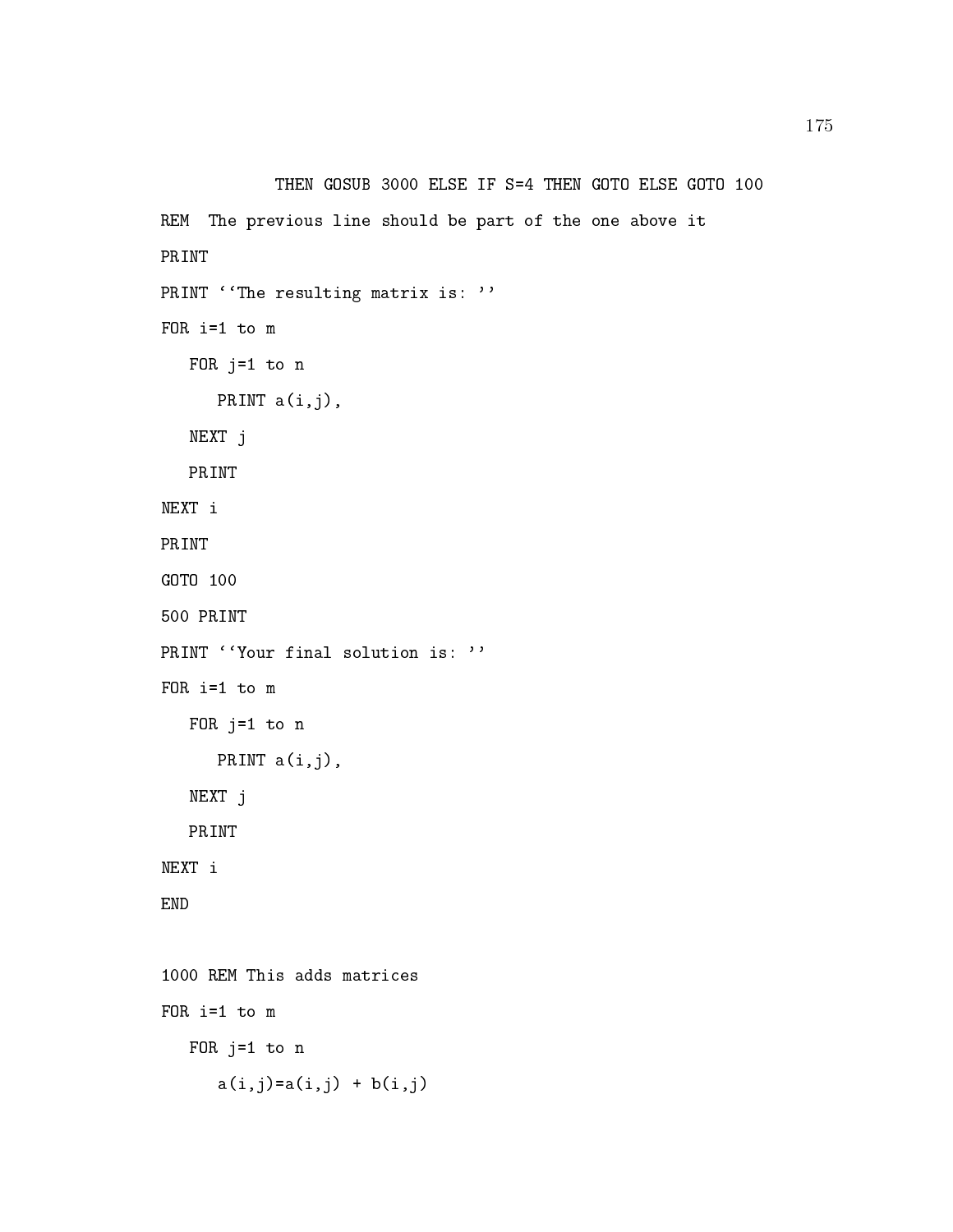```
NEXT j
NEXT i
RETURN
2000 REM This subtracts matrices
FOR i=1 to m
   FOR j=1 to n
      a(i, j) = a(i, j) - b(i, j)NEXT j
NEXT i
RETURN
3000 REM This multiplies matrices
FOR i=1 to m
   FOR j=1 to n
      c(i, j) = 0FOR k=1 to n
         c(i,j)=c(i,j) + a(i,k) $*$ b(k,j)NEXT k
   NEXT j
NEXT i
n=n2
FOR i=1 to m
   FOR j=1 to n
     a(i, j) = c(i, j)NEXT j
```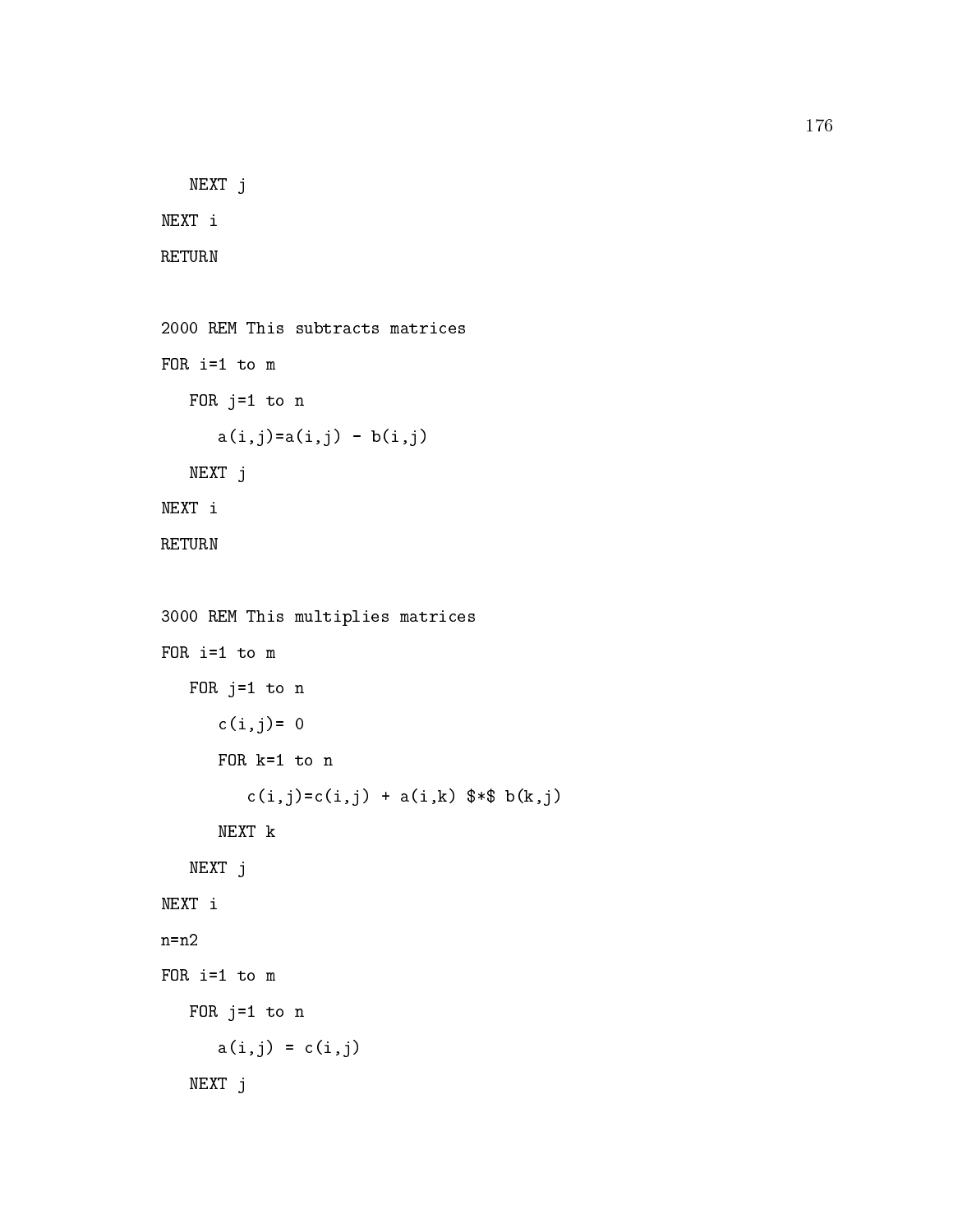NEXT i RETURN

```
Pascal:
Program mult(input, output);
{This program adds, subtracts, and multiplies matrices.}
```
uses crt; {Necessary for some Pascal compilers}

### type

```
matrix=array[1..10,1..10] of real;
```
### var

```
choice : integer; {for choosing operation}
m,n,m2,n2 : integer; {dimensions of the matrices}
a,b,c : matrix; {matrix}
```

```
procedure readmatrix(var a:matrix; m,n:integer);
```
### var

```
i,j: integer; {counters}
```

```
begin {read}
for i:=1 to m do
   begin {do}
  for j:=1 to n do
```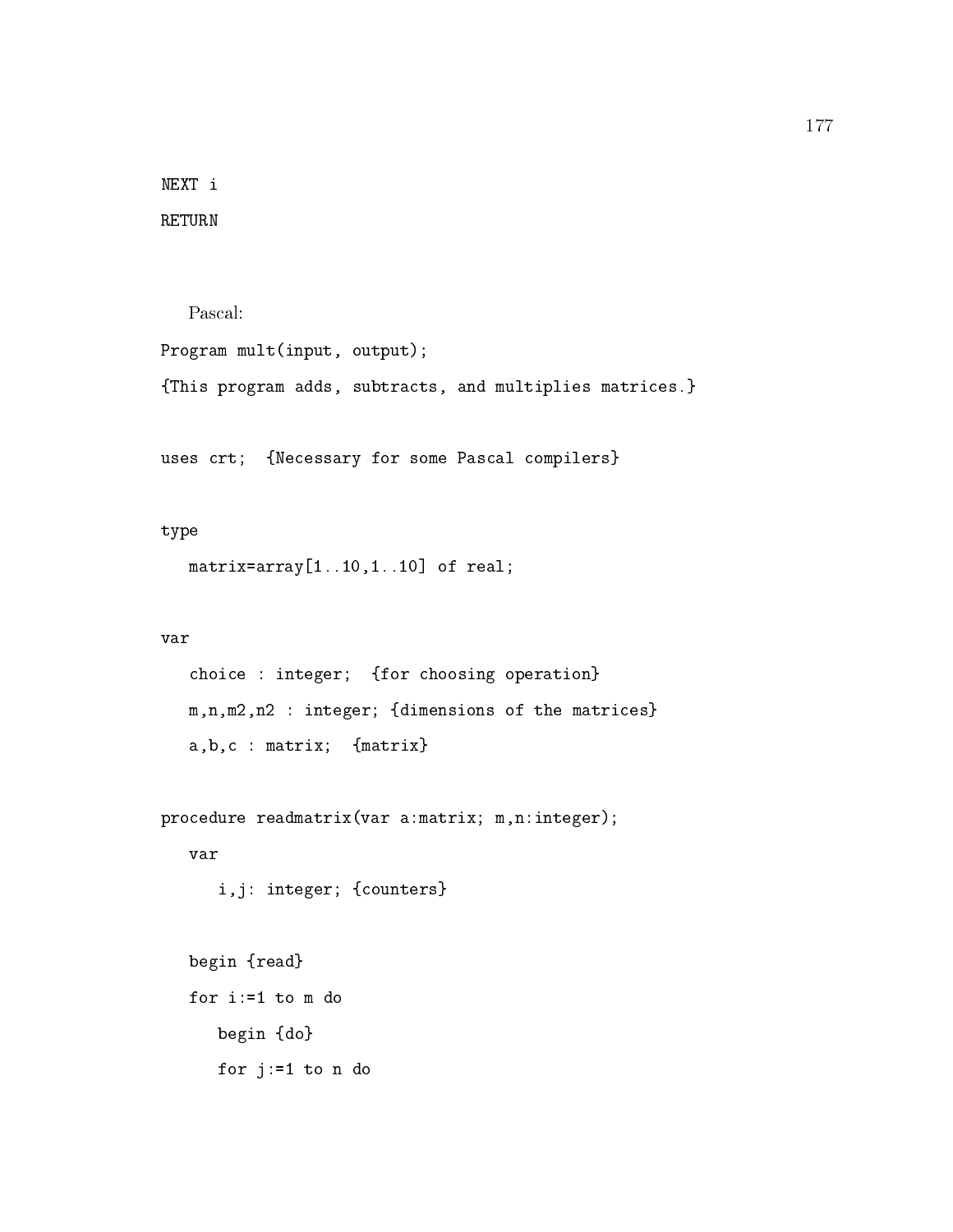```
read(a[i,j]);readln;
  end {do}
end; {read}
```

```
procedure writematrix(a:matrix; m,n:integer);
   var
      i,j: integer; {counters}
   begin {write}
   for i:=1 to m do
      begin {each line}
      writeln;
      for j:=1 to n do
         write(a[i,j]:6:2);
      end; {each line}
   writeln;
   end; {write}
procedure addmatrix(var a:matrix; b: matrix);
      i,j: integer; {counters}
   begin {addmatrix}
   for i:=1 to m do
```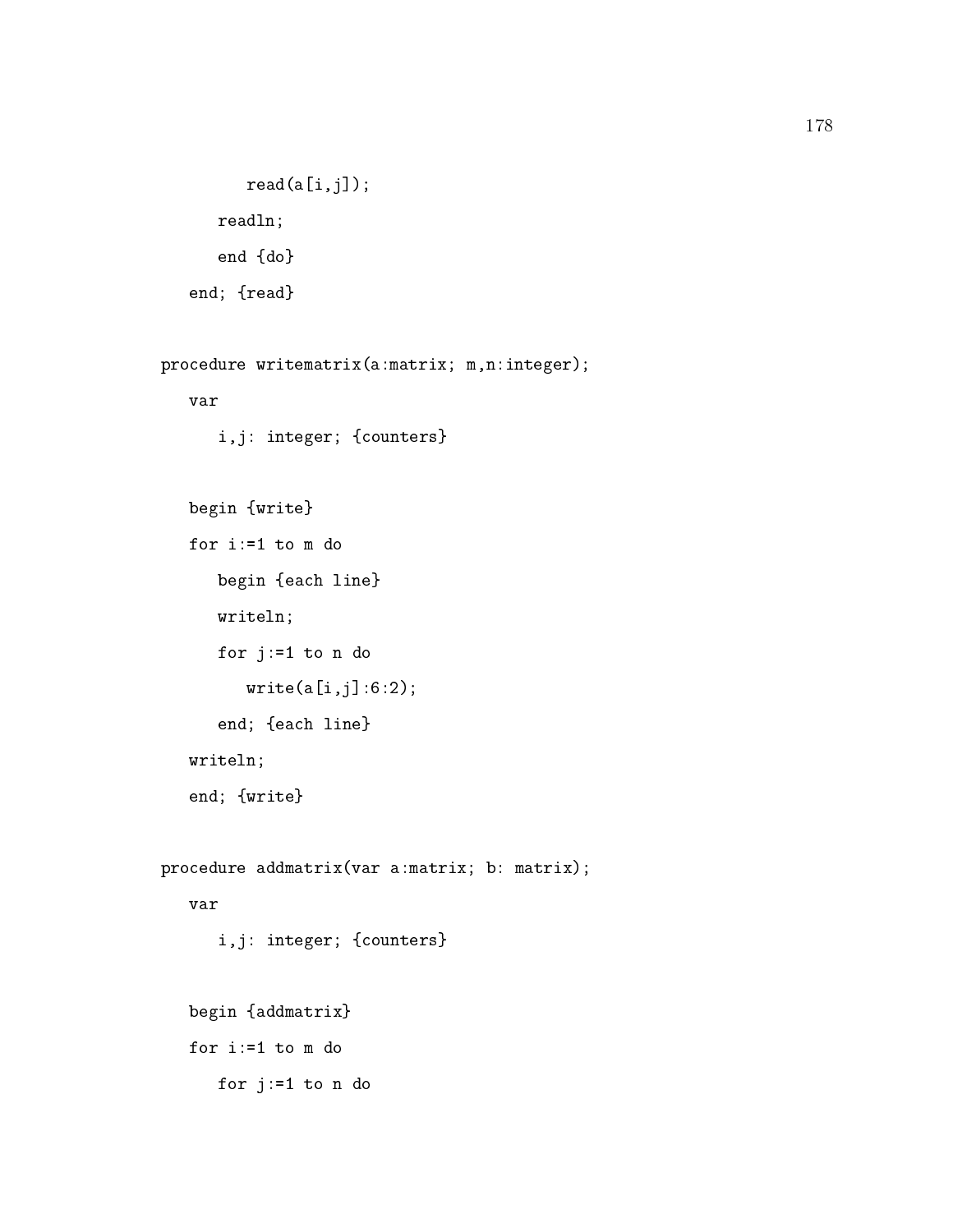```
a[i,j] := a[i,j] + b[i,j];
```

```
end;{addmatrix}
```

```
procedure submatrix(var a:matrix; b: matrix);
   var
      i,j: integer; {counters}
   begin {submatrix}
     for j:=1 to n do
         a[i,j]:=a[i,j]-b[i,j];end;{submatrix}
procedure multmatrix(var a:matrix; b:matrix; m:integer;
                  var n:integer; m2,n2:integer);
   {The above row should be attached to the first row}
   var
      i,j,k: integer; {counters}
      c: matrix; {temporary matrix}
   begin {multmatrix}
   for i:=1 to m do
      for j:=1 to n2 do
         begin {inner product}
         c[i,j]:=0;
```

```
for k:=1 to n do
```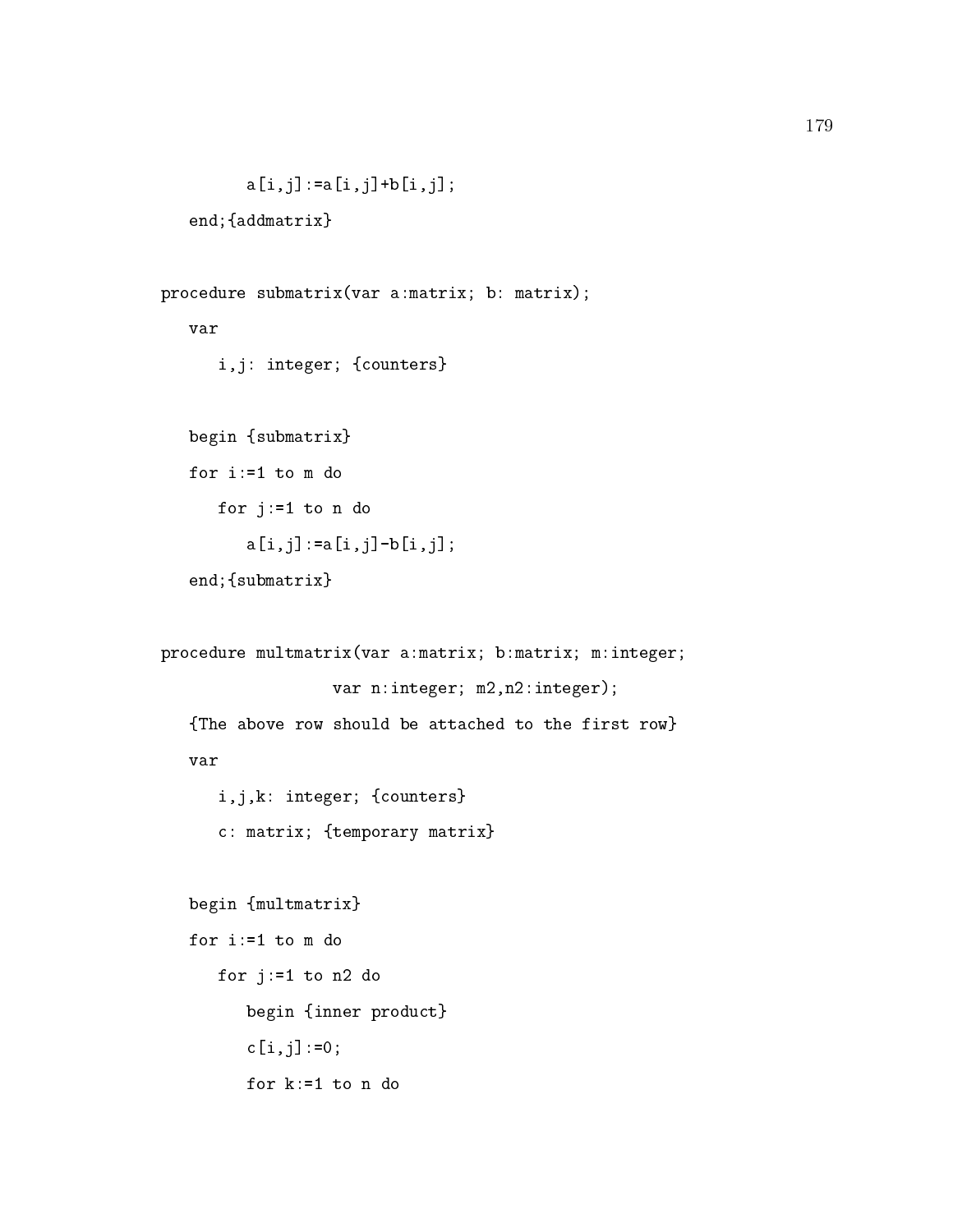```
c[i,j]:=c[i,j]+a[i,k]*b[k,j];end; {inner product}
   n := n2;for i:=1 to m do
      for j:=1 to n do a[i, j]:=c[i, j];
   end;{multmatrix}
procedure menu{(var choice:char)};
   begin {menu}
   writeln;
   writeln('Do you wish to :');
   written(' 1. Add');writeln(' 2. Subtract');
   writeln(' 3. Multiply');
   writeln(' 4. End the program');
   readln(choice);
   end;{menu}
procedure operation(var a : matrix);
   begin {operation}
   writeln('Enter the dimensions of the second matrix ');
   writeln('separated by a space. Then hit return.');
   read(m2, n2);if (((m<>m2)</math> or <math>(n<>m2)</math>) and <math>((choice=1)</math> or <math>(choice=2))</math>) thenbegin {if}
      writeln('The dimensions are not correct for that operation.');
```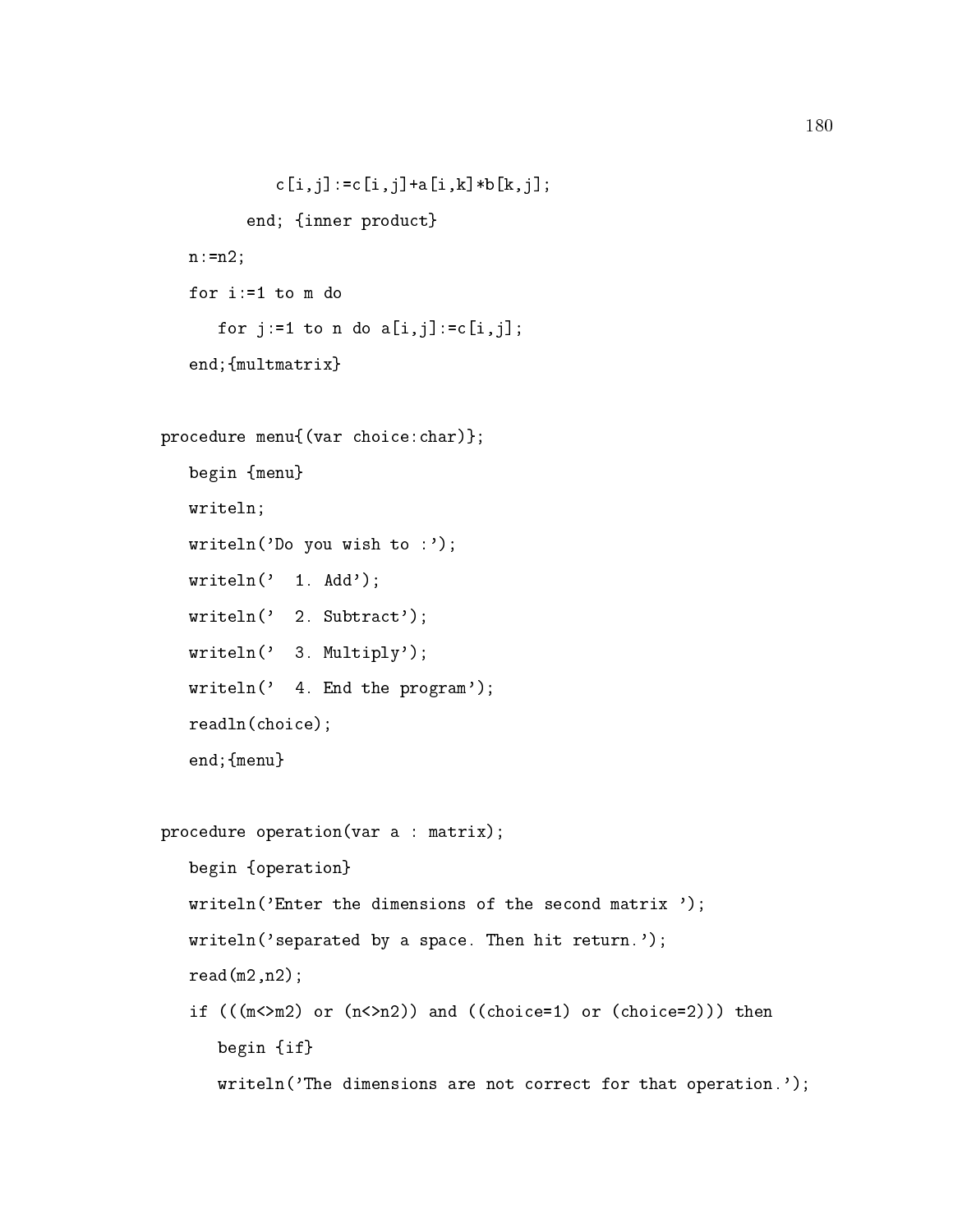```
choice := 5;end {if m}
else if ((choice = 3) and (m2 <) n)) then
  begin {else if choice}
  writeln('The dimensions are not correct for multiplication.');
  choice := 5;end{elseif choice}
else if ((choice<>1) and (choice<>2) and (choice<>3)
      and (choice<>4)) then {this line should be attached
                             to the previous line}
  begin {else if}
  writeln('That was not a choice');
  choice := 5;
  end;{else if}
if (choice<>5) then
  begin {if}
  writeln('Enter your matrix.);
  writeln('Enter the elements of each row separated');
  writeln('by a space. Hit return at the end of each row.');
  readmatrix(b,m2,n2);
  end; {if}
if choice = 1 then
  addmatrix(a,b)
else if choice = 2 then
  submatrix(a,b)
else if choice = 3 then
```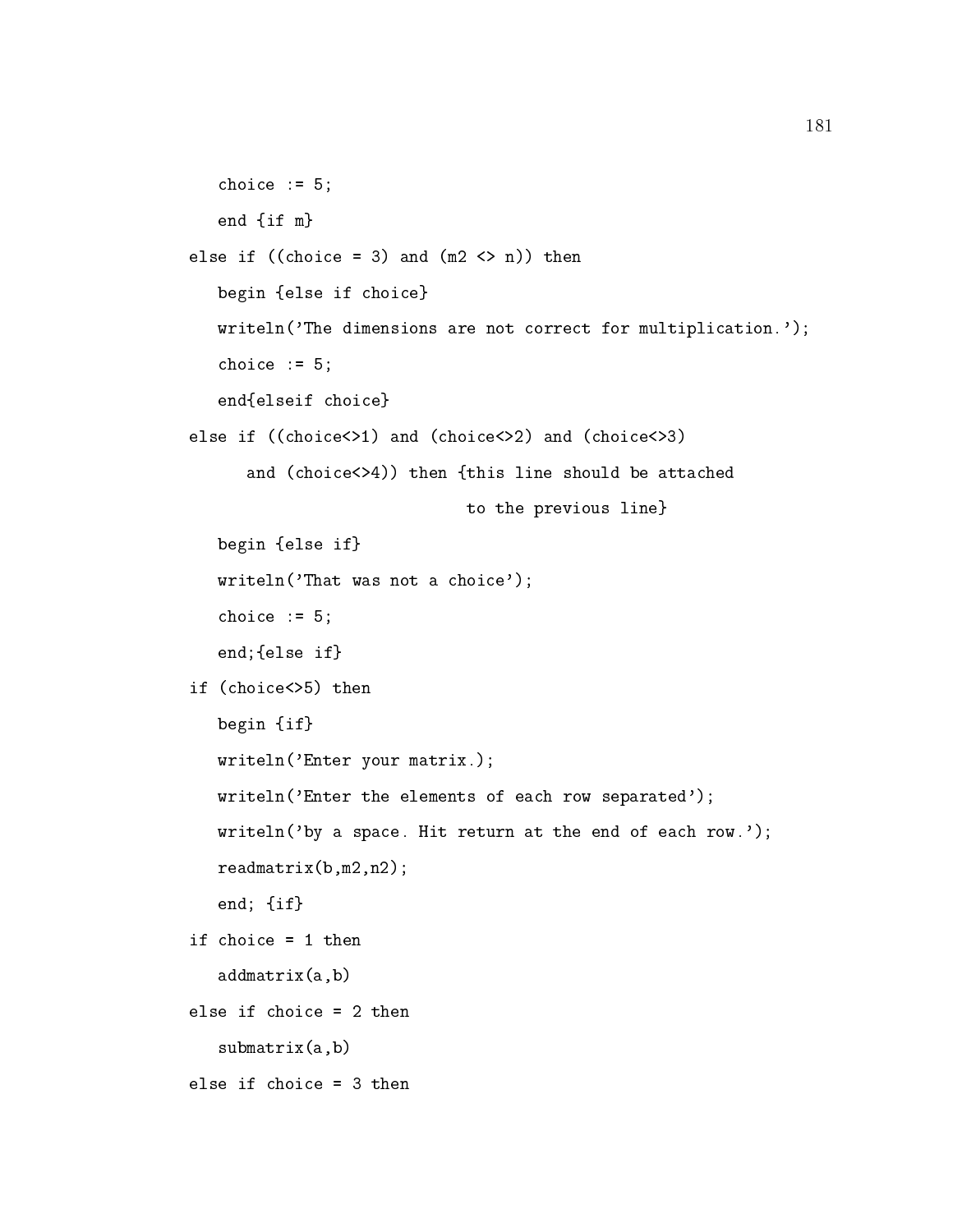```
multmatrix(a,b,m,n,m2,n2);
```
end;{operation}

```
begin{main program}
```

```
clrscr;
  choice := 0;writeln('Enter the dimensions of the first matrix ');
  writeln('separated by a space. Then hit return.');
  read(m, n);writeln('Enter your matrix.);
  writeln('Enter each element followed by a return.');
  writeln('Enter the first row before you go to the next row.');
  readmatrix(a,m,n);
  menu;
  while choice <> 4 do
     begin {while}
     operation(a);
     writeln('The resulting matrix is :');
     writematrix(a,m,n);
  end; {while}
  writeln('The final resulting matrix is :');
  writematrix(a,m,n);
  writeln('Press return to leave the program');
  readln;
end. {main program}
```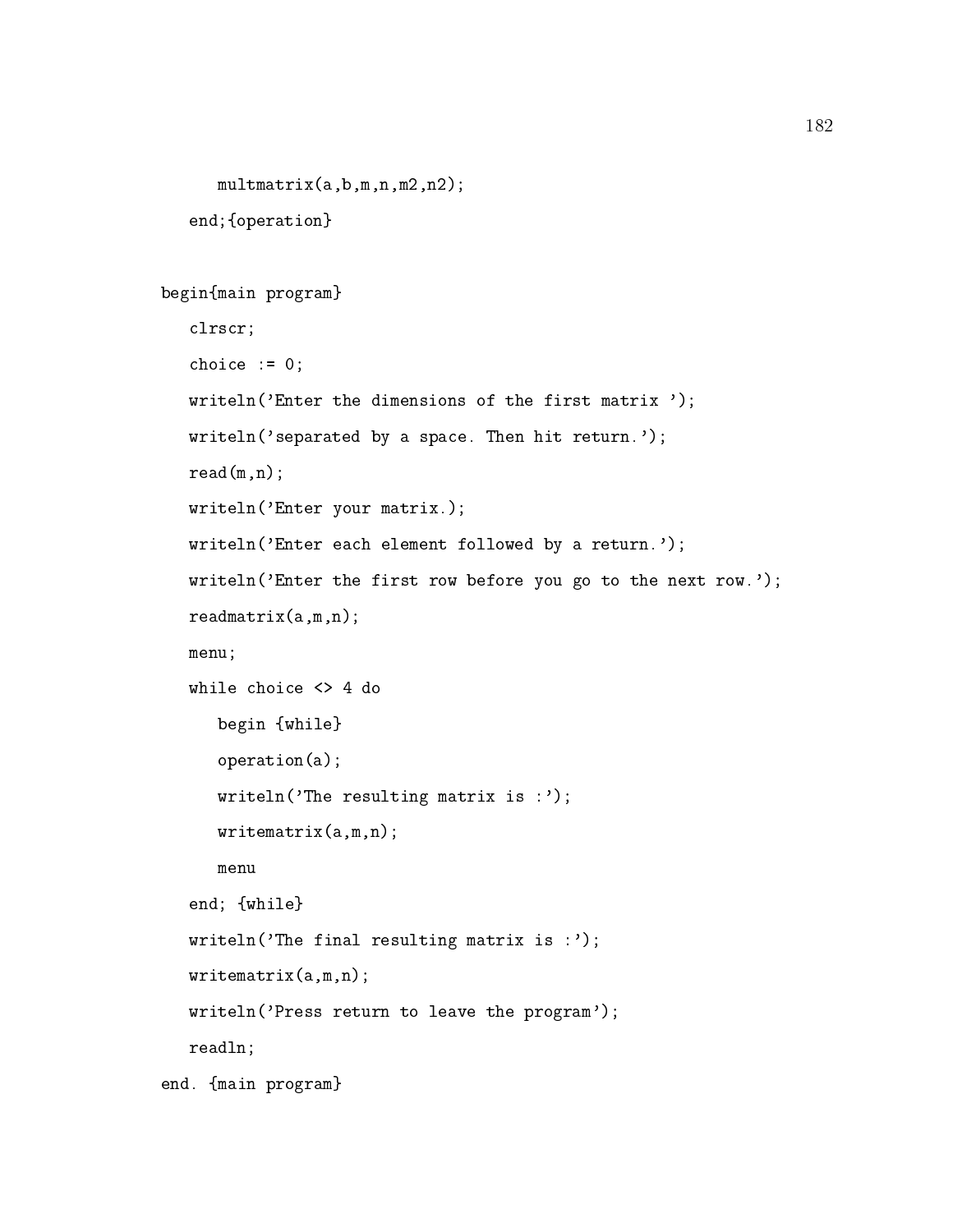# 12.4 Solutions to Systems of Equations - Problems from page

- 1. No, we do not know that A has an inverse.
- 2. I. This is because  $AA^{-1} = I$ ,  $A^{-1}A = I$ ,  $I^{T} = I$  and  $II = I$ .
- 3. On these problems, we have provided the solution and one of the paths that leads to that solution. There are different paths, but only one solution.

(a) 
$$
x = \begin{bmatrix} 1\frac{1}{2} \\ -\frac{1}{2} \end{bmatrix}
$$
  
\n $\begin{bmatrix} 3 & 5 & 2 \\ 2 & 4 & 1 \end{bmatrix}$  Original  $\Rightarrow \begin{bmatrix} 1 & 1\frac{2}{3} & \frac{2}{3} \\ 2 & 4 & 1 \end{bmatrix}$   
\n $\begin{bmatrix} 1 & 1\frac{2}{3} & \frac{2}{3} \\ 0 & \frac{2}{3} & -\frac{1}{3} \end{bmatrix}$   $-2 * r1 + r2 \Rightarrow \begin{bmatrix} 1 & 1\frac{2}{3} & \frac{2}{3} \\ 0 & 1 & -\frac{1}{2} \end{bmatrix}$   $r2 \div \frac{2}{3}$   
\n $\begin{bmatrix} 1 & 0 & 1\frac{1}{2} \\ 0 & 1 & -\frac{1}{2} \end{bmatrix}$   $\begin{bmatrix} -\frac{5}{2} * r2 + r1 & \frac{1}{2} \\ -\frac{1}{2} \end{bmatrix}$   
\n(b)  $x = \begin{bmatrix} 21 \\ -5 \end{bmatrix}$   
\n $\begin{bmatrix} 2 & 9 & -3 \\ 1 & 3 & 6 \\ 0 & -1.5 & 7.5 \end{bmatrix}$  Original  $\Rightarrow \begin{bmatrix} 1 & 4.5 & -1.5 \\ 1 & 3 & 6 \\ 0 & 1 & -5 \end{bmatrix}$   $r1 \div 2$   
\n $\begin{bmatrix} 1 & 4.5 & -1.5 \\ 0 & -1.5 & 7.5 \end{bmatrix}$   $-1 * r1 + r2 \Rightarrow \begin{bmatrix} 1 & 4.5 & -1.5 \\ 0 & 1 & -5 \\ 0 & 1 & -5 \end{bmatrix}$   $r2 \div (-1.5)$   
\n $x_2 = -5 \Rightarrow x_1 + 4.5(-5) = -1.5 \Rightarrow x_1 = 21$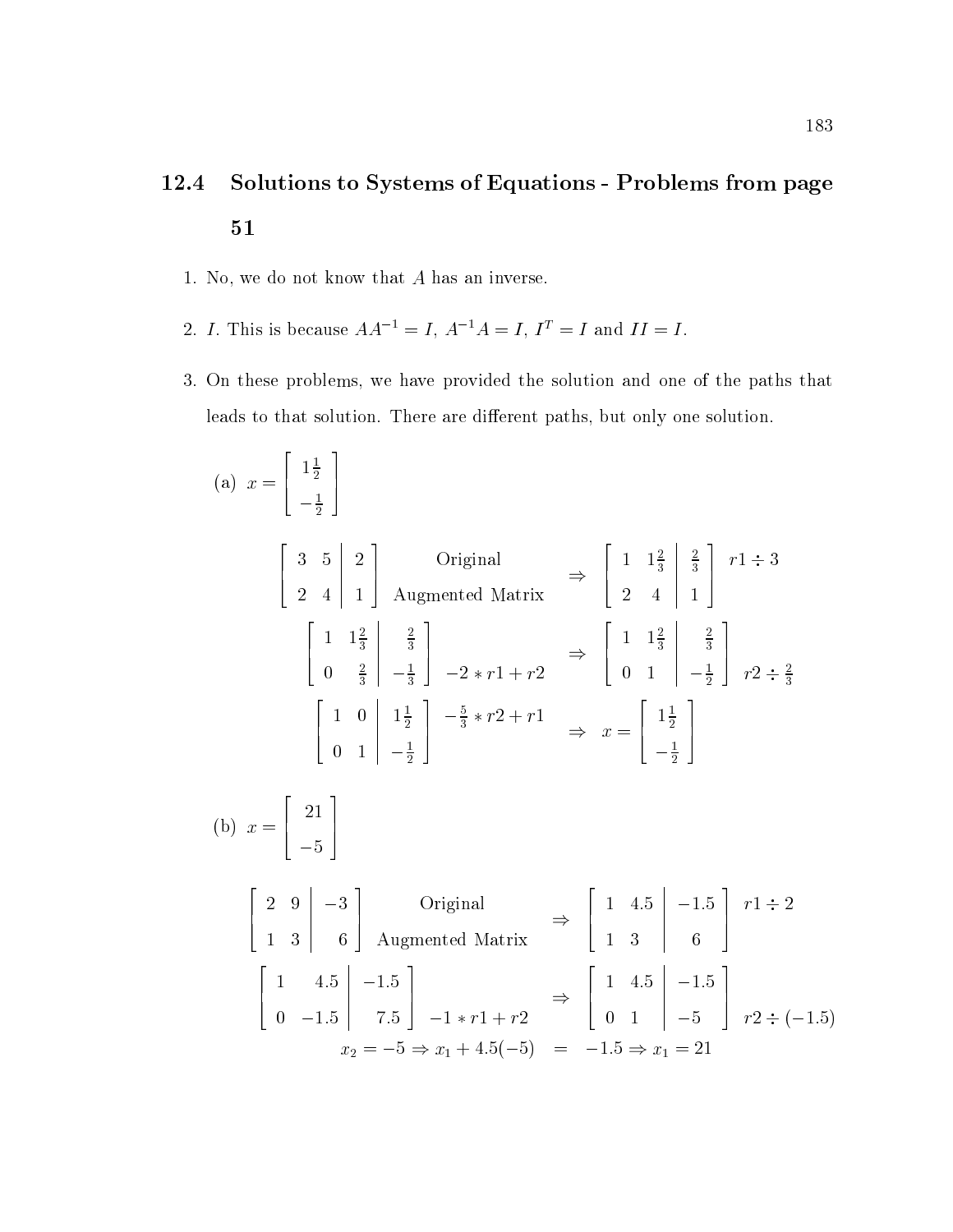(c) 
$$
x = \begin{bmatrix} 3 \\ 0 \\ -1 \end{bmatrix}
$$
  
\n $\begin{bmatrix} 1 & 2 & 1 & 2 \\ 2 & 6 & 3 & 3 \\ 3 & 8 & 5 & 4 \end{bmatrix}$  Augmented  $\Rightarrow \begin{bmatrix} 1 & 2 & 1 & 2 \\ 0 & 2 & 1 & -1 & -2r1 + r2 \\ 0 & 2 & 2 & -2 & -3r1 + r3 \end{bmatrix}$   
\n $\begin{bmatrix} 1 & 2 & 1 & 2 \\ 0 & 1 & .5 & -5 \\ 0 & 2 & 2 & -2 \end{bmatrix}$   $r2 \div 2 \Rightarrow \begin{bmatrix} 1 & 2 & 1 & 2 \\ 0 & 1 & .5 & -5 \\ 0 & 0 & 1 & -1 & -2*r2 + r3 \end{bmatrix}$   
\n $\begin{bmatrix} 1 & 2 & 0 & 3 \\ 0 & 1 & 0 & 0 \\ 0 & 0 & 1 & -1 \end{bmatrix}$   $-5*r3 + r2 \Rightarrow \begin{bmatrix} 1 & 0 & 0 & 3 \\ 0 & 1 & 0 & 0 \\ 0 & 0 & 1 & -1 \end{bmatrix}$   $-2*r2 + r1$   
\n(d)  $x = \begin{bmatrix} 3 \\ -3 \\ 6 \end{bmatrix}$   
\n $\begin{bmatrix} 2 & 3 & 1 & 3 \\ 4 & 3 & 1 & 6 \\ 0 & 1 & 0 & 0 \end{bmatrix}$   $\begin{bmatrix} 2 & 3 & 1 & 3 \\ 1 & 3 & 1 & 2 \\ 3 & 3 & 1 & 6 \end{bmatrix}$  Augmented  
\n $\begin{bmatrix} 1 & 1.5 & 0.5 & 1.5 \\ 3 & 3 & 1 & 16 \\ 3 & 3 & 1 & 6 \end{bmatrix}$   $r1 \div 2$   
\n $\begin{bmatrix} 1 & 1.5 & 0.5 & 1.5 \\ 0 & 1.5 & 2.5 & 10.5 \\ 0 & -1.5 & -0.5 & 1.5 \end{bmatrix}$   $-1*r1 + r2$   
\n $\begin{bmatrix} 1 & -1.5 & -0.5 & 1.5 \\ 0 & -1.5 & -0.5 & 1.5 \end{bmatrix}$   $-3*r1 + r3$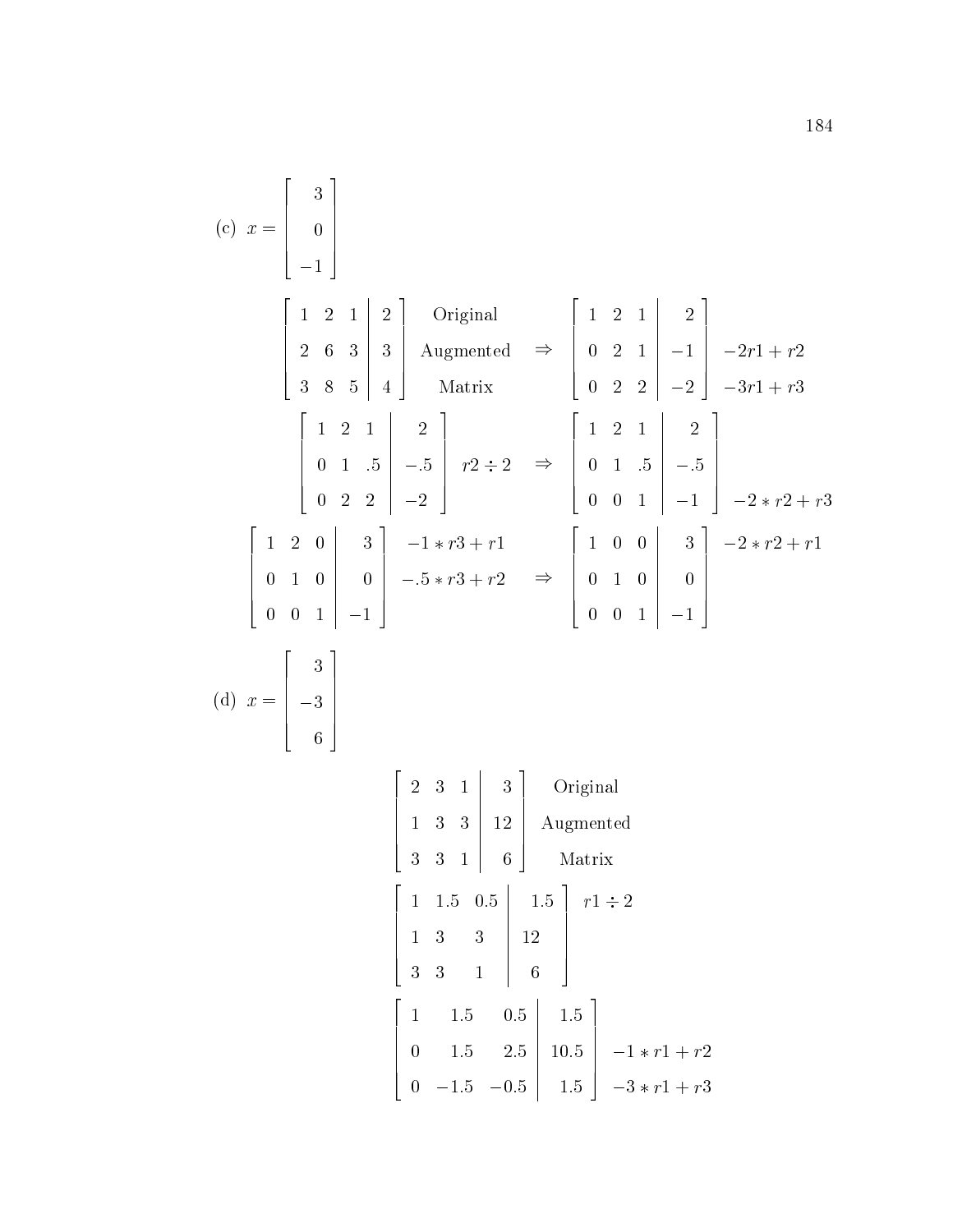$$
\begin{bmatrix}\n1 & 1.5 & 0.5 & 1.5 \\
0 & 1 & 1\frac{2}{3} & 7 \\
0 & -1.5 & -0.5 & 1.5\n\end{bmatrix} r^{2} \div 1.5
$$
\n
$$
\begin{bmatrix}\n1 & 1.5 & 0.5 & 1.5 \\
0 & 1 & 1\frac{2}{3} & 7 \\
0 & 0 & 2 & 12\n\end{bmatrix} r^{2} \div 1.5
$$
\n
$$
\begin{bmatrix}\n1 & 1.5 & 0.5 & 1.5 \\
0 & 1 & 1\frac{2}{3} & 7 \\
0 & 0 & 1 & 6\n\end{bmatrix} r^{3} \div 2
$$
\n
$$
r^{3} \div 2
$$
\n
$$
r_{3} = 6
$$
\n
$$
x_{2} + 1\frac{2}{3} (6) = 7 \Rightarrow -3
$$
\n
$$
x_{1} + 1.5(-3) + 0.5(6) = 1.5 \Rightarrow 3
$$
\n4. (a) 
$$
\begin{bmatrix}\n\frac{4}{5} & \frac{-3}{5} \\
-1 & 1\n\end{bmatrix}
$$
 Use the formula that we found for 2 by 2 matrices.  
\n(b) 
$$
\begin{bmatrix}\n-1\frac{3}{5} & \frac{3}{5} \\
1\frac{2}{5} & -\frac{2}{5}\n\end{bmatrix}
$$
 Use the formula that we found for 2 by 2 matrices.  
\n(c) 
$$
\begin{bmatrix}\n-1 & -1 & 1 \\
1 & 0 & 0 \\
1 & 0 & 0 \\
0 & 3 & -2\n\end{bmatrix}
$$
\n
$$
\begin{bmatrix}\n0 & 1 & 0 & 1 & 0 & 0 \\
0 & 1 & 0 & 0 & 0 \\
0 & 0 & 1 & 0 & 0 \\
3 & 3 & 1 & 0 & 0 & 1\n\end{bmatrix}
$$
\n
$$
\begin{bmatrix}\n0 & 1 & 0 & 1 & 0 & 0 \\
0 & 1 & 0 & 0 & 1 & 0 \\
3 & 3 & 1 & 0 & 0 & 1\n\end{bmatrix}
$$
\n
$$
\begin{bmatrix}\n0 & 1 & 0 & 1 & 0 & 0 \\
0 & 1 & 0 & 1 & 0 & 0 \\
3 & 3 & 1 & 0 & 0 & 1\n\end{bmatrix
$$

3 1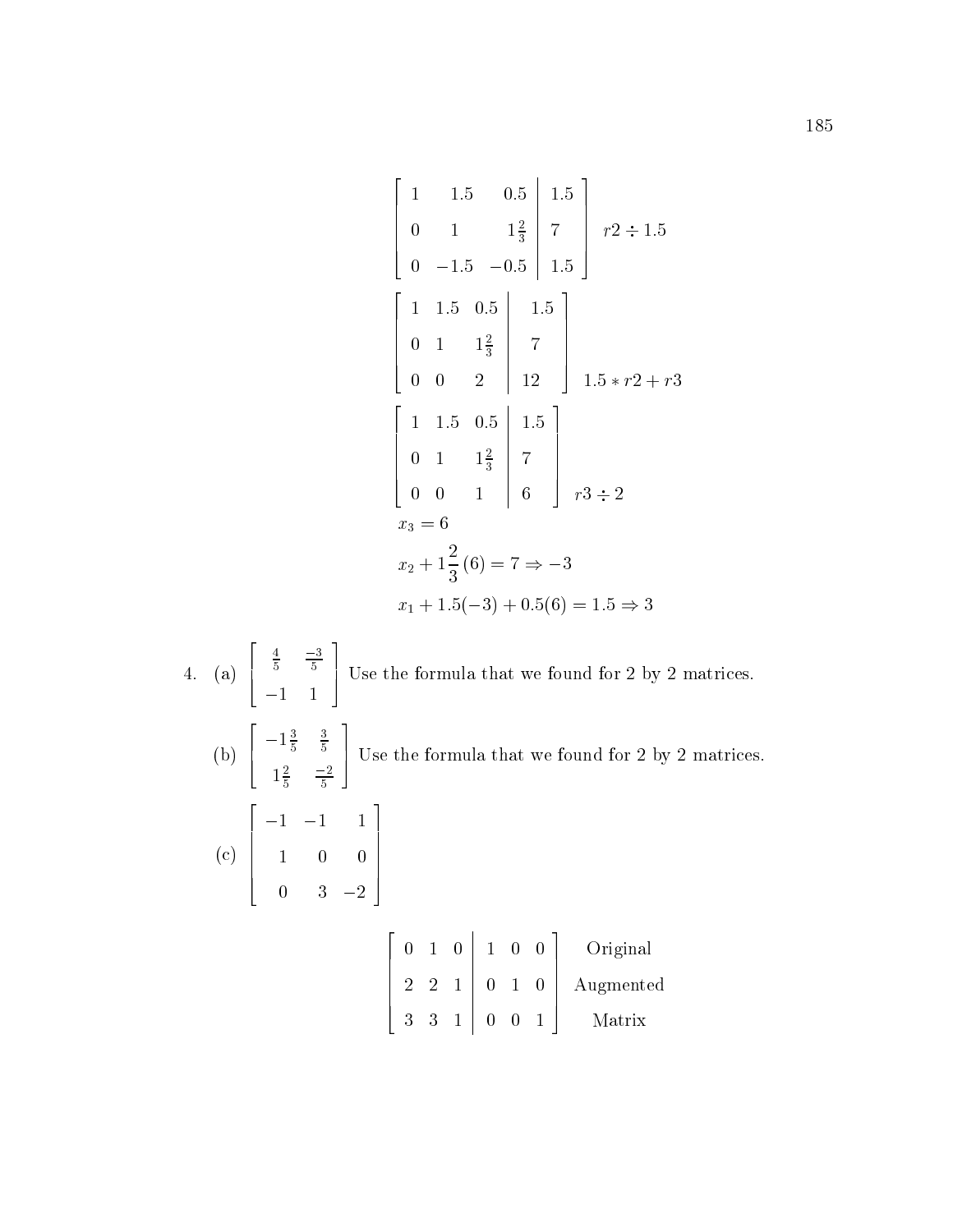$$
\begin{bmatrix}\n2 & 2 & 1 & 0 & 1 & 0 \\
0 & 1 & 0 & 1 & 0 & 0 \\
3 & 3 & 1 & 0 & 0 & 1\n\end{bmatrix}
$$
Switch r1 and r2  
\n
$$
\begin{bmatrix}\n1 & 1 & 0.5 & 0 & 0.5 & 0 \\
0 & 1 & 0 & 1 & 0 & 0 \\
3 & 3 & 1 & 0 & 0 & 1\n\end{bmatrix}
$$
 r1 ÷ 2  
\n
$$
\begin{bmatrix}\n1 & 1 & 0.5 & 0 & 0.5 & 0 \\
0 & 1 & 0 & 1 & 0 & 0 \\
0 & 0 & -0.5 & 0 & -1.5 & 1\n\end{bmatrix}
$$
  
\n
$$
\begin{bmatrix}\n1 & 1 & 0.5 & 0 & 0.5 & 0 \\
0 & 1 & 0 & 1 & 0 & 0 \\
0 & 0 & 1 & 0 & 0 & 3\n\end{bmatrix}
$$
 r3 ÷ (-.5)  
\n
$$
\begin{bmatrix}\n1 & 1 & 0 & 0 & -1 & 1 \\
0 & 1 & 0 & 0 & 1 & 0 \\
0 & 0 & 1 & 0 & 0 & 3\n\end{bmatrix}
$$
 r3 ÷ (-.5)  
\n
$$
\begin{bmatrix}\n1 & 0 & 0 & -1 & 1 \\
0 & 1 & 0 & 0 & 0 \\
0 & 0 & 1 & 0 & 3 & -2\n\end{bmatrix}
$$
 r3 ÷ (-.5)  
\n
$$
\begin{bmatrix}\n1 & 0 & 0 & -1 & -1 \\
0 & 1 & 0 & 0 & 0 \\
0 & 0 & 1 & 0 & 3 & -2\n\end{bmatrix}
$$
 r3 ÷ (-.5)  
\n
$$
A^{-1} = \begin{bmatrix}\n-1 & -1 & 1 \\
1 & 0 & 0 \\
0 & 3 & -2\n\end{bmatrix}
$$

 $\sim$  . (a)  $\sim$  .  $\sim$ 

 $\mathbf{v}$  and  $\mathbf{v}$  and  $\mathbf{v}$  and  $\mathbf{v}$  are  $\mathbf{v}$ 

(c) Learn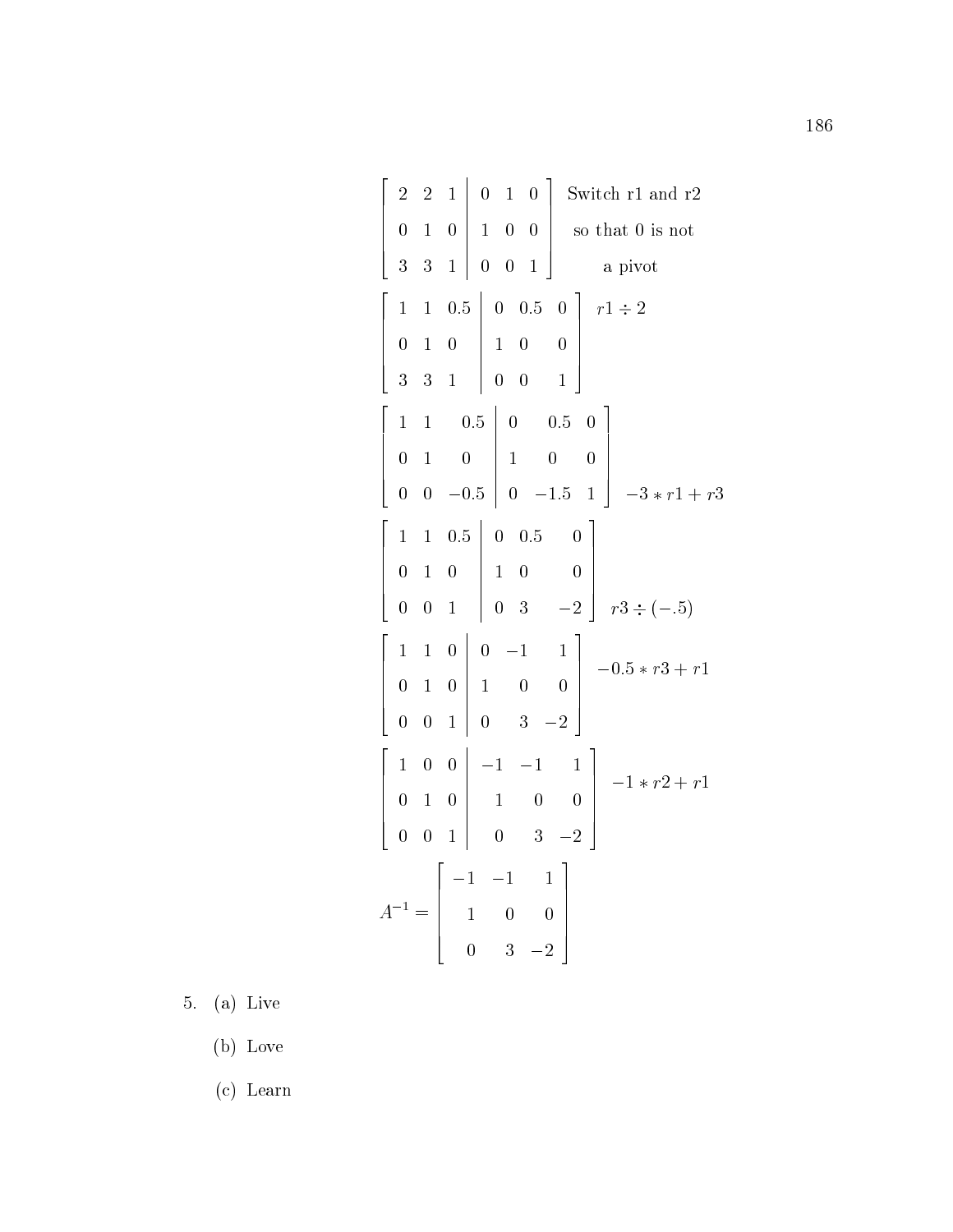## (d) Answers will vary

6.  $Ax = b$ . Therefore, if  $A^{-1}$  exists (which it does for the stated problems),  $AA^{-1}x = A^{-1}b$ . Therefore,  $x = A^{-1}b$ .

(a) 
$$
\begin{bmatrix} -1 \\ 5 \end{bmatrix}
$$
  
\n(b)  $\begin{bmatrix} \frac{-2}{5} \\ 1 \end{bmatrix}$   
\n(c)  $\begin{bmatrix} 4\frac{3}{5} \\ -3\frac{2}{5} \end{bmatrix}$   
\n(d)  $\begin{bmatrix} -2\frac{4}{5} \\ 2\frac{1}{5} \end{bmatrix}$   
\n(e)  $\begin{bmatrix} -6 \\ 3 \\ 10 \end{bmatrix}$   
\n(f)  $\begin{bmatrix} -2 \\ -2 \\ 9 \end{bmatrix}$   
\n(g)  $\begin{bmatrix} 0 \\ 5 \\ -12 \end{bmatrix}$ 

7.  $A = (A^{-1})^{-1}$  since  $AA^{-1} = I$  and  $A^{-1}A = I$ , A and  $A^{-1}$  are inverses of each other. Interefore, the inverse of  $A$  = is  $A$ .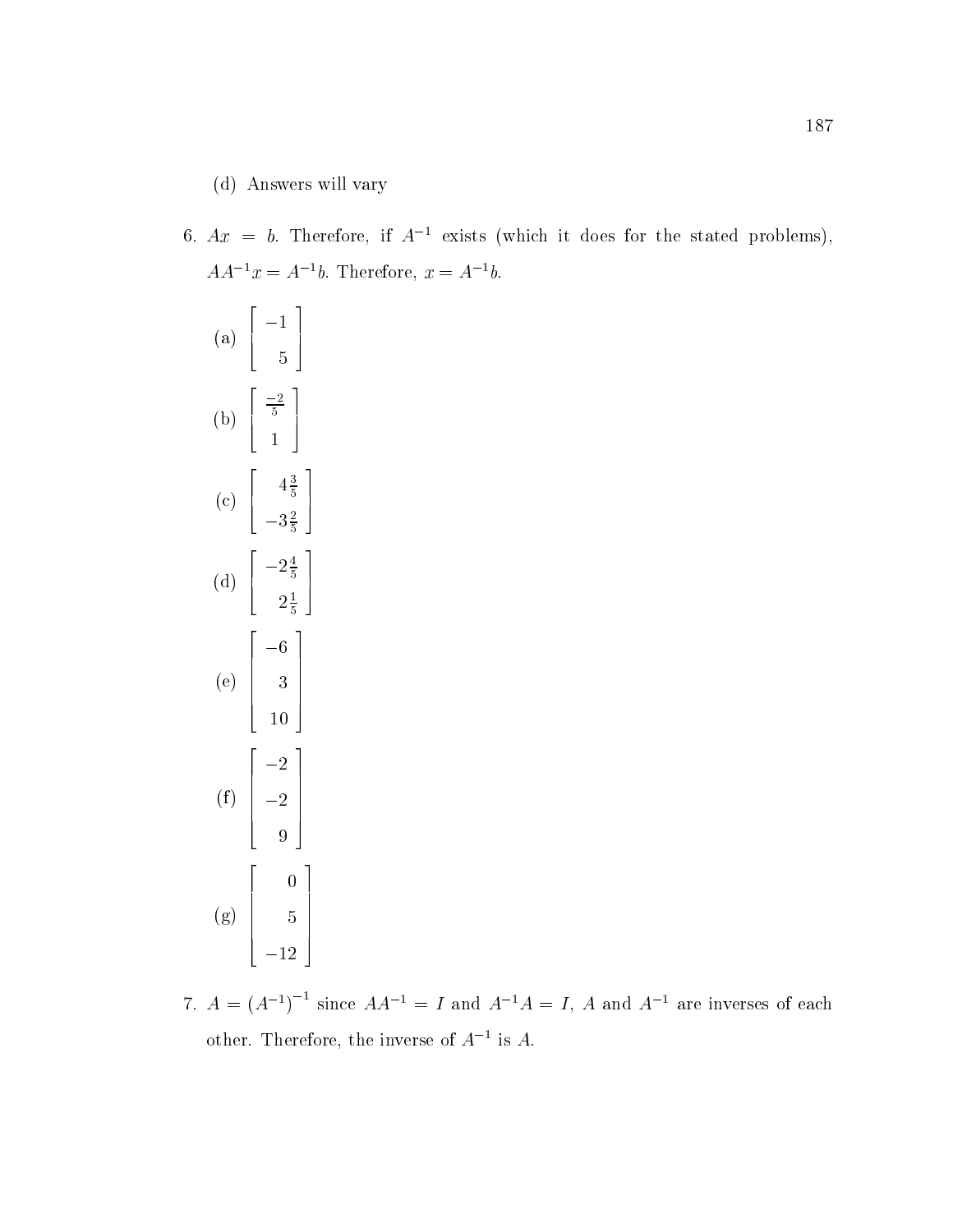8. (a) 
$$
\begin{bmatrix} \frac{1}{a} & 0 & 0 \\ 0 & \frac{1}{b} & 0 \\ 0 & 0 & \frac{1}{c} \end{bmatrix}
$$

(b) If A is a diagonal matrix consisting of the elements  $a_{ii}$ , then A is a diagonal matrix consisting of the elements  $\frac{1}{a_{ii}}$ .

## 12.5 Solutions to Determinants - Problems from page 64

1. (a) -10 -6 - 4 = -10  
\n(b) 36 30 - (-6) = 36  
\n(c) -211 (18 + 0 - 168) - (40 + 0 + 21) = -211  
\n(d) 153 (0 + 75 + 14) - (0 - 84 + 20) = 153  
\n(e) -2 (0 + 0 + 0) - (27 + 0 - 25) = -2  
\n(f) -44 (-1)(-2) 
$$
\begin{vmatrix} -4 & 2 & 1 \\ 5 & 0 & -2 \\ 2 & -1 & 0 \end{vmatrix}
$$
 + (-1)(2)  $\begin{vmatrix} 3 & 7 & 6 \\ -4 & 2 & 1 \\ 2 & -1 & 0 \end{vmatrix}$  is one method.  
\n(g) -510 (+1)(-3)  $\begin{vmatrix} 9 & 3 & 1 \\ -2 & 6 & -4 \\ 2 & -1 & 4 \end{vmatrix}$   
\n(h) 151 (-1)(2)  $\begin{vmatrix} 3 & 1 & 0 \\ -5 & 6 & 2 \\ 8 & -3 & 1 \end{vmatrix}$  + (+1)(-1)  $\begin{vmatrix} 7 & 3 & 1 \\ -2 & -5 & 6 \\ 0 & 8 & -3 \end{vmatrix}$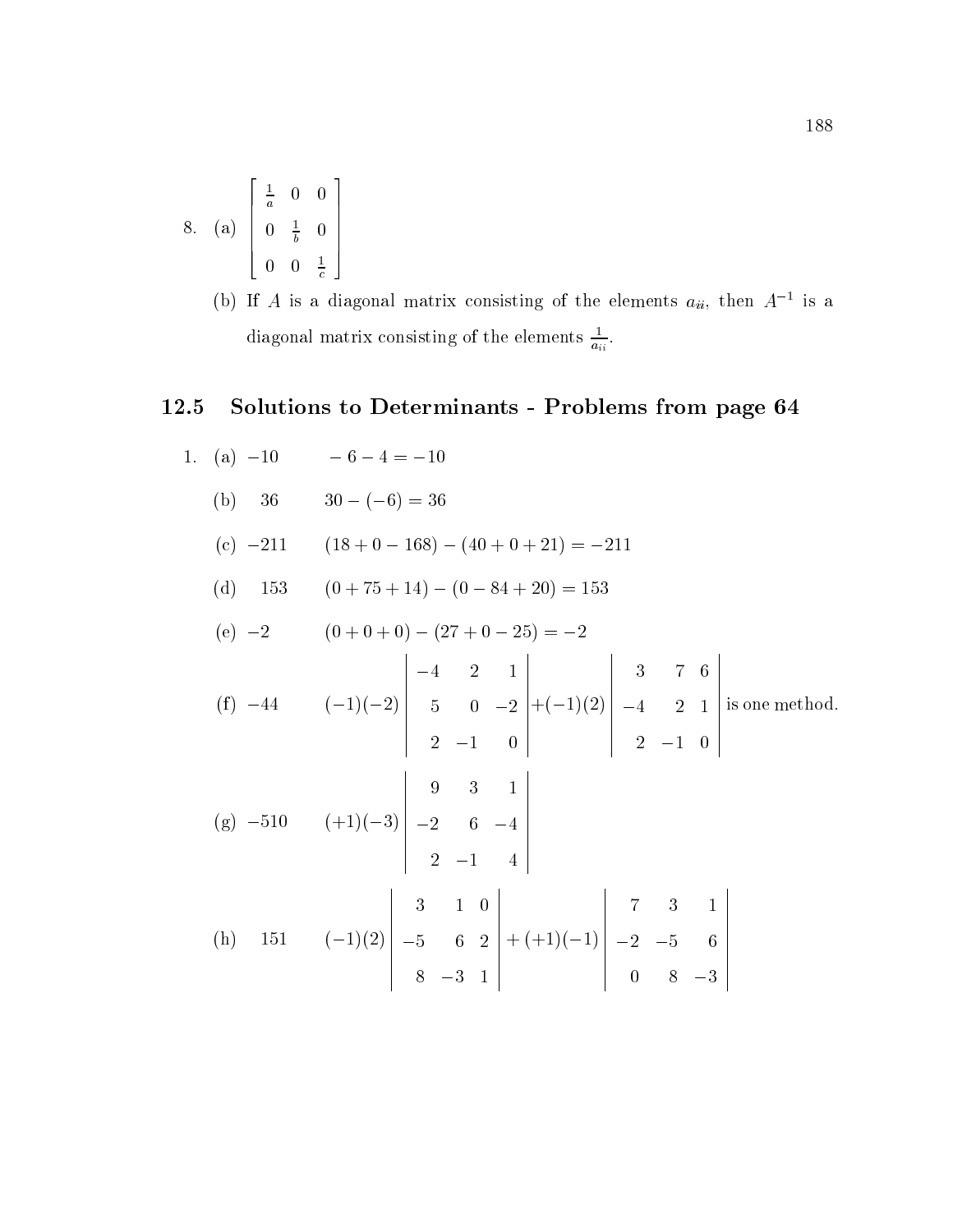(i) 
$$
-402
$$
  $\begin{vmatrix} 1 & 2 & 0 & 4 \ 6 & 9 & 3 & 7 \ 3 & 5 & 0 & 1 \ 6 & 4 & 0 & 3 \ \end{vmatrix} = 2 \begin{pmatrix} 1 & 2 & 4 \ 3 & 5 & 1 \ 6 & 4 & 3 \ \end{pmatrix}$   
\n2. (a)  $x_1 = 1$   $x_2 = -1$   $x_3 = 2$   
\n $A = \text{Denominator} = \begin{vmatrix} 2 & 3 & -5 \ -4 & -1 & 3 \ 3 & -2 & 1 \ \end{vmatrix} = -6$   
\n $B_1 = \text{Numerator of } x_1 = \begin{vmatrix} -11 & 3 & -5 \ 3 & -1 & 3 \ 7 & -2 & 1 \ \end{vmatrix} = -6$   
\n $B_2 = \text{Numerator of } x_2 = \begin{vmatrix} 2 & -11 & -5 \ -4 & 3 & 3 \ 3 & 7 & 1 \ \end{vmatrix} = 6$   
\n $B_3 = \text{Numerator of } x_3 = \begin{vmatrix} 2 & 3 & -11 \ -4 & -1 & 3 \ 3 & -2 & 7 \ \end{vmatrix} = -12$   
\n(b)  $x_1 = 2$   $x_2 = 1$   $x_3 = -1$ 

$$
A = \text{Denominator} = \begin{vmatrix} 1 & -5 & 7 \\ 0 & 9 & 2 \\ 1 & 3 & -1 \end{vmatrix} = -88
$$
  

$$
B_1 = \text{Numerator of } x_1 = \begin{vmatrix} -10 & -5 & 7 \\ 7 & 9 & 2 \\ 6 & 3 & -1 \end{vmatrix} = -176
$$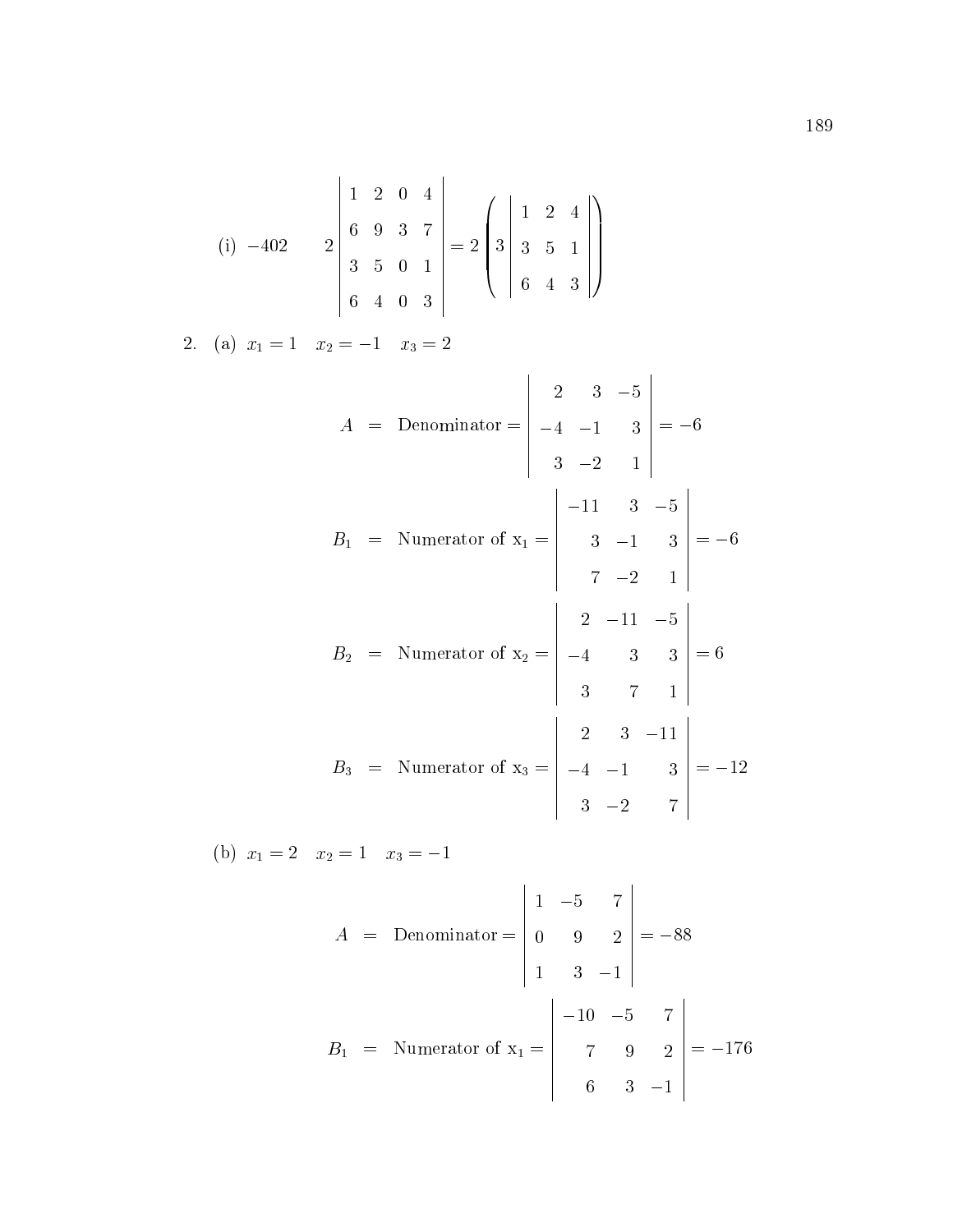$$
B_2 = \text{Numerator of } x_2 = \begin{vmatrix} 1 & -10 & 7 \\ 0 & 7 & 2 \\ 1 & 6 & -1 \end{vmatrix} = -88
$$
  

$$
B_3 = \text{Numerator of } x_3 = \begin{vmatrix} 1 & -5 & -10 \\ 0 & 9 & 7 \\ 1 & 3 & 6 \end{vmatrix} = 88
$$

$$
3. \ A^{-1} = \begin{bmatrix} \frac{1}{5} & \frac{-1}{25} & \frac{8}{25} \\ \frac{1}{5} & \frac{4}{25} & \frac{-7}{25} \\ \frac{-1}{5} & \frac{11}{25} & \frac{-13}{25} \end{bmatrix}
$$

4. (a) True

$$
A = \begin{bmatrix} a & b \\ c & d \end{bmatrix} \qquad B = \begin{bmatrix} e & f \\ g & h \end{bmatrix}
$$
  
\n
$$
\det(A) = ad - bc \qquad \det(B) = eh - fg
$$
  
\n
$$
\det(A) \det(B) = adeh - adfg - bceh + bcfg
$$
  
\n
$$
AB = \begin{bmatrix} ae + bg & af + bh \\ ce + dg & cf + dh \end{bmatrix}
$$
  
\n
$$
\det(AB) = (ae + bg)(cf + dh) - (af + bh)(ce + dg)
$$
  
\n
$$
= acef + adeh + bcfg + bdgh - acef - adfg - bceh - bdgh
$$
  
\n
$$
= adeh + bcfg - adfg - bceh
$$

(b) True

$$
A = \left[ \begin{array}{cc} a & b \\ c & d \end{array} \right]
$$

 $\det(A) = ad - bc$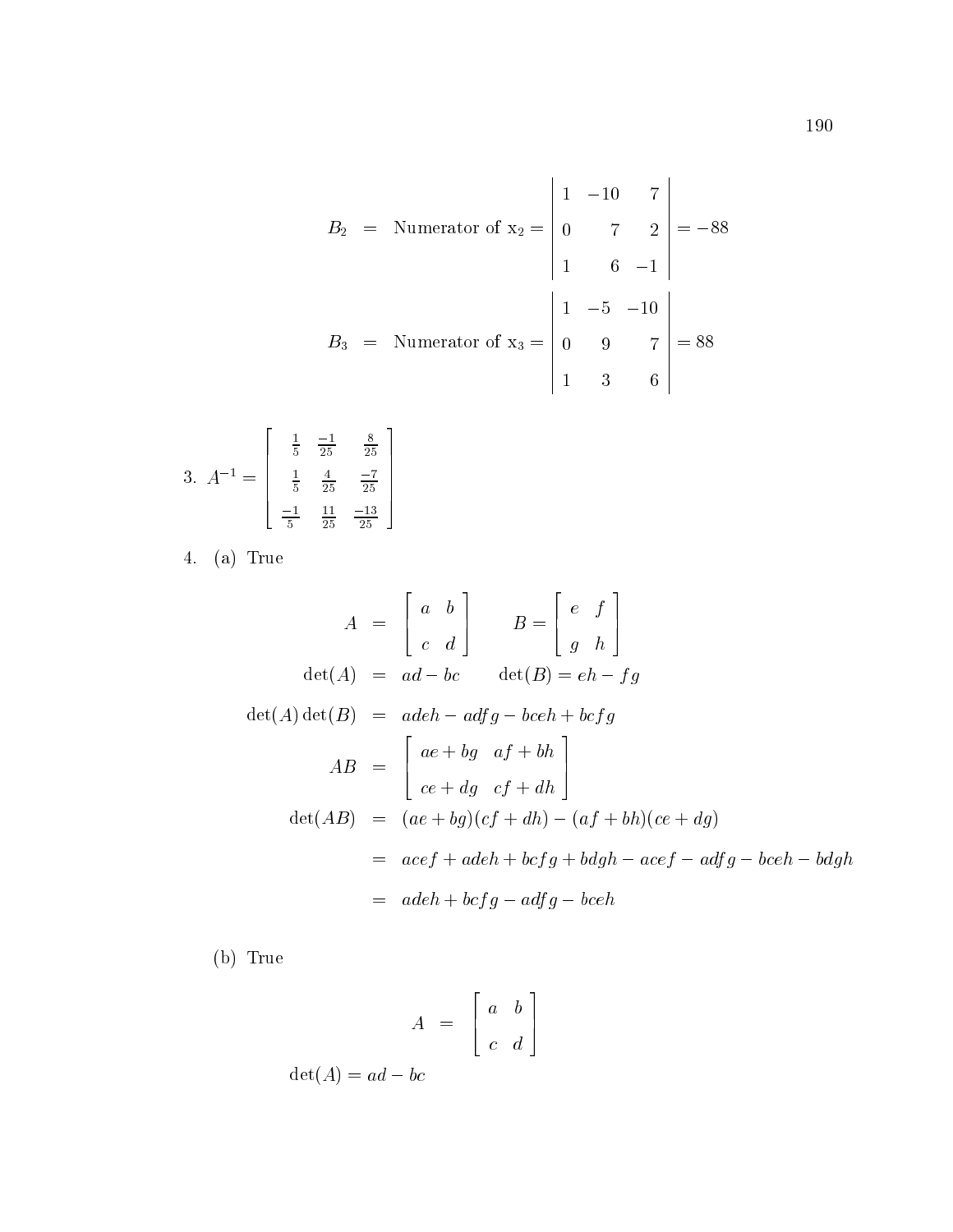$$
A^{-1} = \begin{bmatrix} \frac{d}{ad - bc} & \frac{-b}{ad - bc} \\ \frac{-c}{ad - bc} & \frac{a}{ad - bc} \end{bmatrix}
$$
  
det $(A^{-1}) = \frac{ad - bc}{(ad - bc)^2}$   
 $= \frac{1}{ad - bc}$  because  $ad - bc \neq 0$  since  $A^{-1}$  exists.

(c) False

$$
A = \begin{bmatrix} 1 & 1 \\ 2 & 1 \end{bmatrix} \qquad B = \begin{bmatrix} 1 & 1 \\ 1 & 3 \end{bmatrix} \qquad A + B = \begin{bmatrix} 2 & 2 \\ 3 & 4 \end{bmatrix}
$$
  

$$
det(A) = -1 \qquad det(B) = 2 \qquad det(A + B) = 2 \qquad -1 + 2 \neq 2
$$

This is only one example. The students' answers will vary.

(d) True

$$
A = \begin{bmatrix} a & b \\ c & d \end{bmatrix} \qquad A^T = \begin{bmatrix} a & c \\ b & d \end{bmatrix}
$$
  

$$
det(A) = ad - cb \qquad det(A^T) = ad - bc
$$

These are equal because  $cb = bc$  in scalar multiplication

5. Use a generic matrix and expansion by minors.

$$
A = \begin{bmatrix} a & b & c & d \\ 0 & e & f & g \\ 0 & 0 & h & k \\ 0 & 0 & 0 & p \end{bmatrix}
$$
  
det(A) = a  $\begin{vmatrix} e & f & g \\ 0 & h & k \\ 0 & 0 & p \end{vmatrix}$  = a  $e \begin{vmatrix} h & k \\ 0 & p \end{vmatrix}$  = a  $eh \begin{vmatrix} p \end{vmatrix}$  = a  $ehp$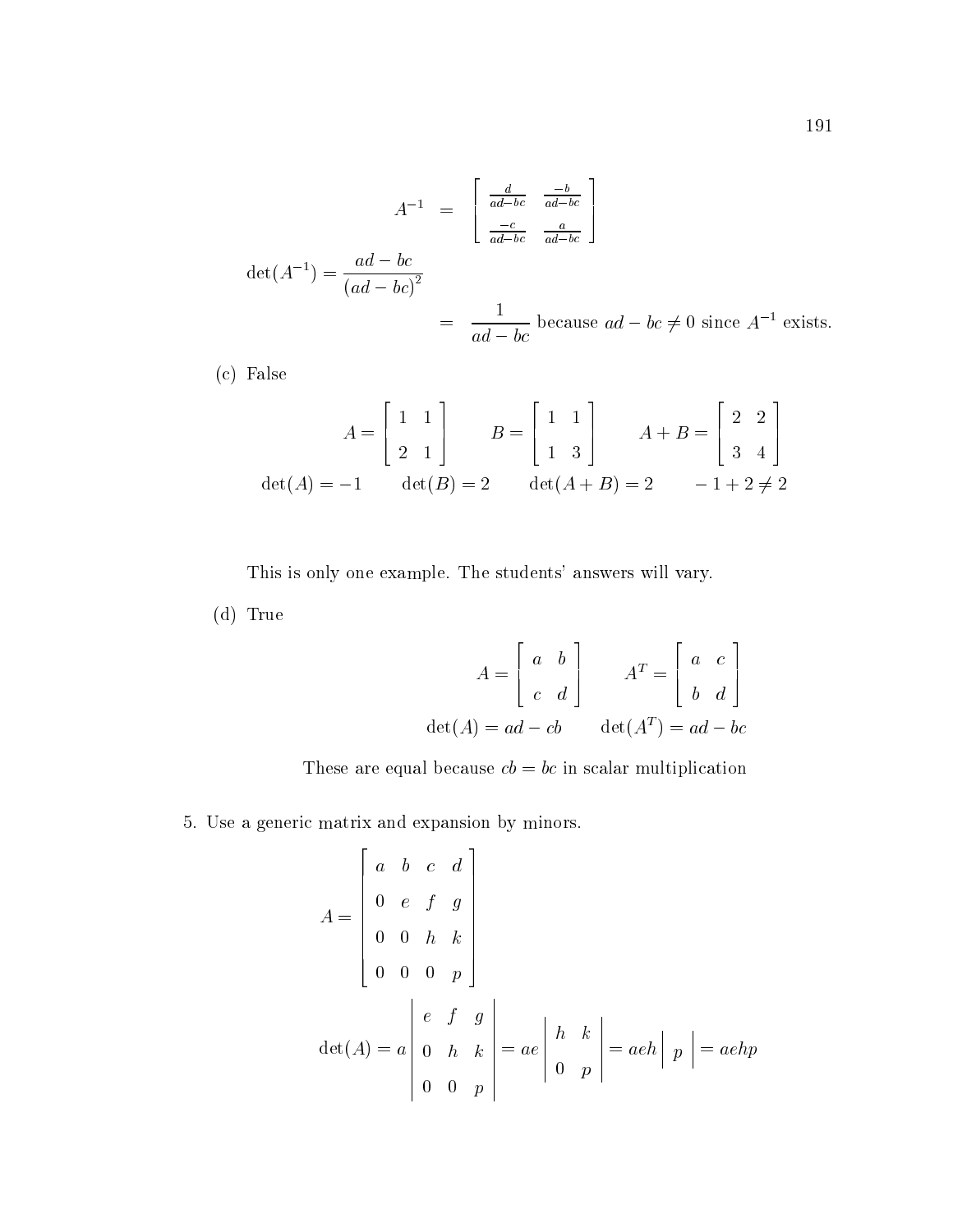### 12.6 12.6 Solutions to Consistent and Inconsistent - Problems from page 74

1. (a) Inconsistent

The last line of the augmented matrix after EROs states that  $0x_1 + 0x_2 \neq 0$  $-0.5.$ 

These are parallel lines. No real numbers solve this system.

(b) Consistent and underdetermined

The last line of the augmented matrix after EROs states that  $0x_1+0x_2 = 0$ . There are an infinite number of solutions along a line because both equations express the same line.

(c) Consistent and uniquely determined

A solution can be obtained.

This represents a single point where two lines intersect.

(d) Consistent and underdetermined

The last line of the augmented matrix after EROs states that  $0x_1 + 0x_2 +$  $0x_3 = 0.$ 

This represents an infinite number of solutions along a line where two planes intersect. The third plane is a linear combination of the other two planes, so it gives us no further information.

(e) Consistent and uniquely determined

A solution can be obtained.

This represents a single point where three planes intersect.

(f) Consistent and underdetermined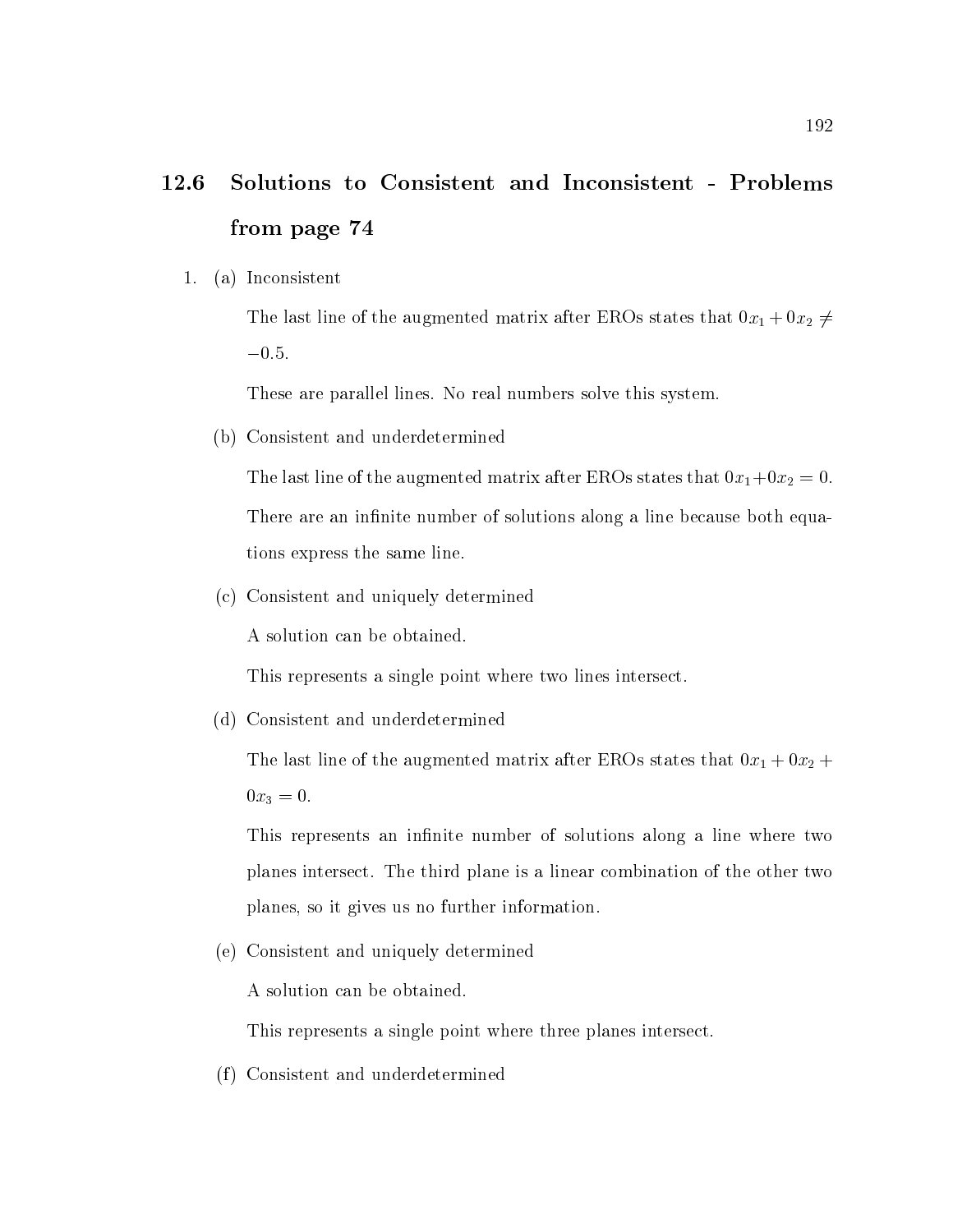The last two lines of the augmented matrix after EROs states that  $0x_1 +$  $0x_2 + 0x_3 = 0.$ 

This system has an infinite number of solutions in a plane. All three equations represent the same plane.

(g) Inconsistent

The last line of the augmented matrix after EROs states that  $0x_1 + 0x_2 +$  $0x_3 \neq -0.5$ .

This represents parallel planes. No real numbers solve this system because no real numbered solution lies in the intersection of these three planes. This tells us that at least two of the planes must be parallel to one another. Note that they do not all three have to be parallel. Even if two planes intersect, if the third plane is parallel to one of the first two planes, there will be no point that lies in all three planes.

2. Those that are consistent and uniquely determined - c and e.

3

### 12.7 Solutions to First Review from page 75

This review is quite long, but it provides a thorough review of the information covered. You might want to give the students a few days to work on this assignment. If they can work all these problems, then the test should not be difficult.

1. 2 by 3 **2005 2006 2006 2006 2006** 

$$
2. \ B = \left[\begin{array}{cccc} b_{11} & b_{12} & b_{13} & b_{14} \\ b_{21} & b_{22} & b_{23} & b_{24} \\ b_{31} & b_{32} & b_{33} & b_{34} \end{array}\right]
$$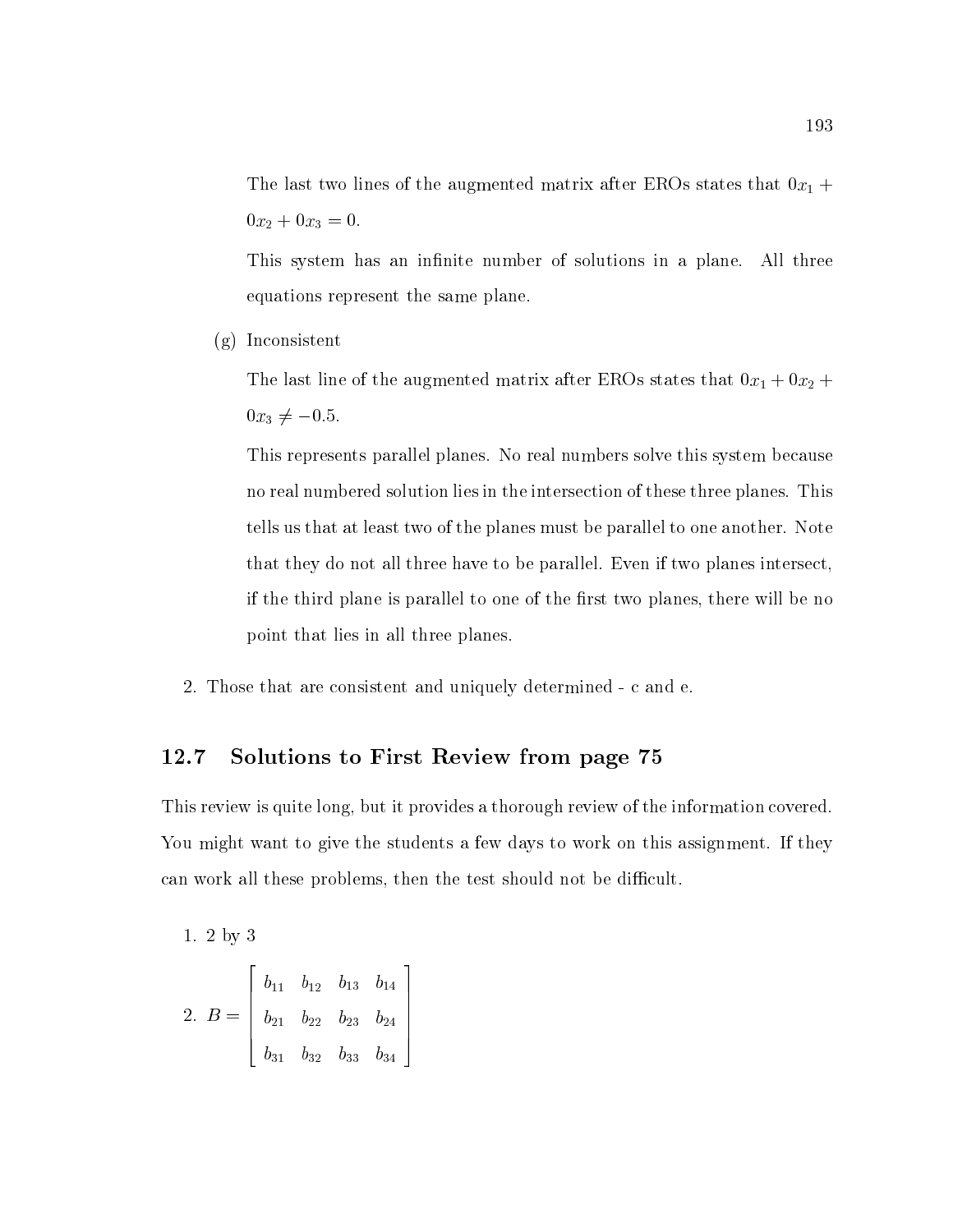K J Y  
\n3. (a) Test 
$$
\begin{bmatrix} 94 & 75 & 70 \\ 99 & 80 & 90 \end{bmatrix}
$$
  
\nT HW  
\n10.  $\begin{bmatrix} 94 & 99 \\ 75 & 80 \\ 70 & 90 \end{bmatrix}$   
\n11. (a)  $A + B = \begin{bmatrix} 13 & 1 & 15 \\ 8 & -1 & 6 \\ 7 & 14 & -1 \end{bmatrix}$   
\n(b)  $A^T + B = \begin{bmatrix} 13 & -2 & 16 \\ 11 & -1 & 3 \\ 6 & 17 & -1 \end{bmatrix}$ 

 $\overline{\textbf{5}}$ . Tes because  $\overline{\textbf{D}} = \overline{\textbf{D}}$ 

|  |  | 6. (a) $W1 + W2 =$ | Fresh.   $700650$ |             |  |
|--|--|--------------------|-------------------|-------------|--|
|  |  |                    | Soph.   500 600   |             |  |
|  |  |                    | Jr.   $650, 500$  |             |  |
|  |  |                    | Sr.               | $450$ $450$ |  |

 $\epsilon$  is a second contract of  $\epsilon$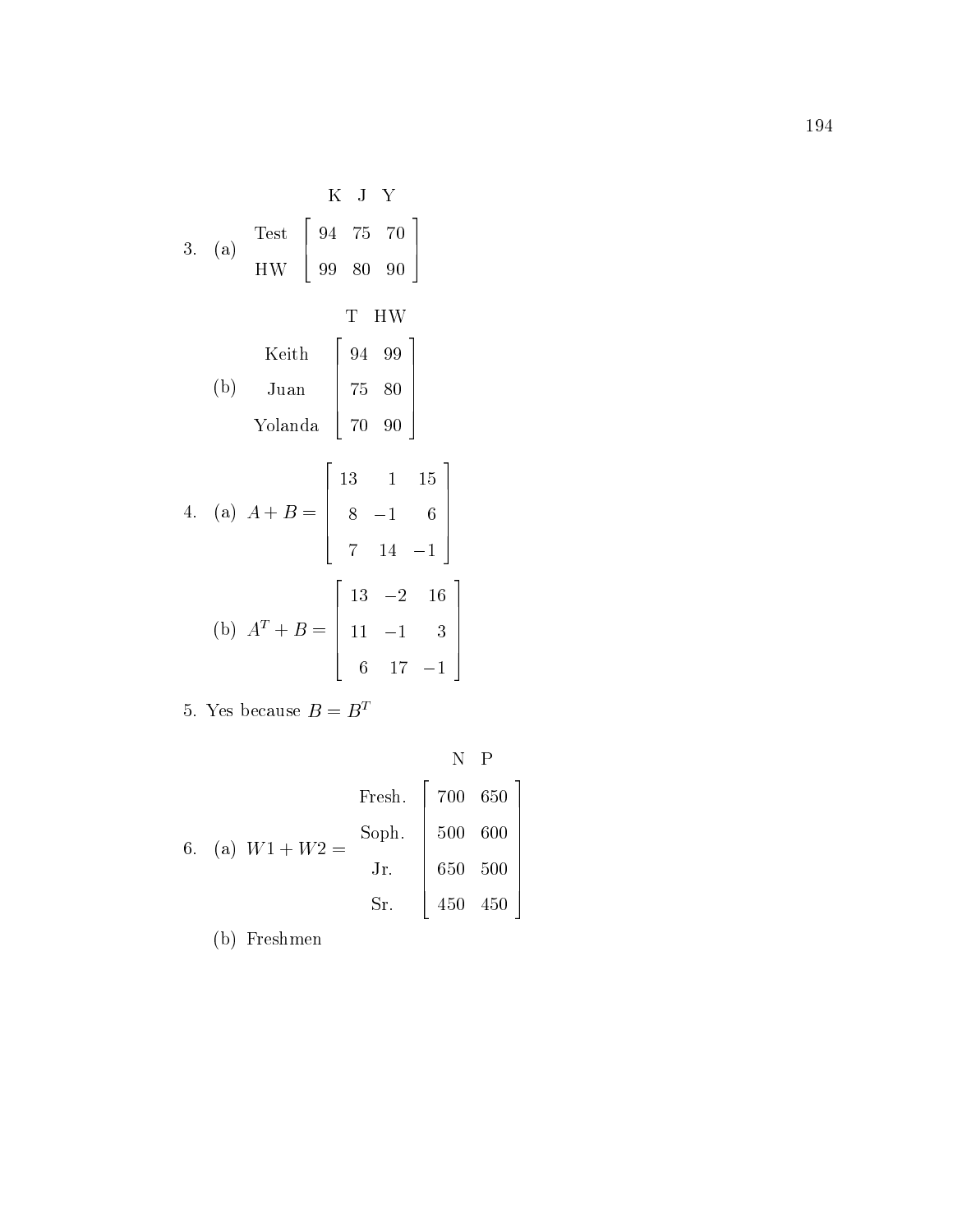$$
\begin{aligned}\n\text{Fresh.} & \begin{bmatrix}\n\text{N} & \text{P} \\
300 & 200 \\
200 & 150 \\
\text{Jr.} \\
\text{Sr.}\n\end{bmatrix} \\
\text{Syr.}\n\end{aligned}
$$

- $\sqrt{a}$  29000  $\sqrt{a}$
- $\lambda = 1$  $\overline{2}$  2  $\overline{2}$  2  $\overline{2}$  2  $\overline{2}$  2  $\overline{2}$  2  $\overline{2}$  2  $\overline{2}$  2  $\overline{2}$  2  $\overline{2}$  2  $\overline{2}$  2  $\overline{2}$  2  $\overline{2}$  2  $\overline{2}$  2  $\overline{2}$  2  $\overline{2}$  2  $\overline{2}$  2  $\overline{2}$  2  $\overline{2}$  2  $\overline{2}$  2  $\overline{2}$  2  $\begin{bmatrix} 700 & 75 \\ 900 & 70 \end{bmatrix}$  850 . . . . . . . . . 700 600  $\left[\begin{array}{c} 0.3 \\ 0.2 \end{array}\right]$  = 4 | H 0:3 0:20 PM 20:20 PM 20:20 PM 20:20 PM 20:20 PM 20:20 PM 20:20 PM 20:20 PM 20:20 PM 20:20 PM 20:20 PM 20:20 PM 20:20  $\frac{1}{2}$  =  $\frac{1}{2}$   $\frac{1}{2}$   $\frac{1}{2}$   $\frac{1}{2}$   $\frac{1}{2}$   $\frac{1}{2}$   $\frac{1}{2}$   $\frac{1}{2}$   $\frac{1}{2}$   $\frac{1}{2}$   $\frac{1}{2}$   $\frac{1}{2}$   $\frac{1}{2}$   $\frac{1}{2}$   $\frac{1}{2}$   $\frac{1}{2}$   $\frac{1}{2}$   $\frac{1}{2}$   $\frac{1}{2}$   $\frac{1}{2}$   $\frac{1}{2}$   $\begin{array}{|c|c|}\n 360 & T1\n\end{array}$ 470 and 470 and 470 and 470 and 470 and 470 and 470 and 470 and 470 and 470 and 470 and 470 and 470 and 470 an 410 Million and the control of the control of the control of the control of the control of the control of the <u>3</u>00 in the set of the set of the set of the set of the set of the set of the set of the set of the set of the set of the set of the set of the set of the set of the set of the set of the set of the set of the set of the These so These solutions are given in dollars because we represented 30 cents as 0.3.3.3.

$$
(f) \$1540
$$

7. (a) No because the inside dimensions of 2 by 3 multiplied by 2 by 3 do not match.

(b) 
$$
AB^T = \begin{bmatrix} 54 & 87 \\ -5 & 15 \end{bmatrix}
$$
,  $BA^T = \begin{bmatrix} 54 & -5 \\ 87 & 15 \end{bmatrix}$ ,  $BB^T = \begin{bmatrix} 65 & 0 \\ 0 & 90 \end{bmatrix}$ . Remember

that the students were only asked for 2 of these.

 $\overline{\phantom{a}}$  above the set of  $\overline{\phantom{a}}$  and  $\overline{\phantom{a}}$  above the set of  $\overline{\phantom{a}}$  and  $\overline{\phantom{a}}$  $\sim$  200  $\sim$  200  $\sim$  200  $\sim$  200  $\sim$  200  $\sim$  200  $\sim$  200  $\sim$  200  $\sim$  200  $\sim$  200  $\sim$  $\begin{vmatrix} -49 & -2 \end{vmatrix}$ 48 121 122 123 124 125 126 127 128 129 120 121 122 123 124 125 126 127 128 129 120 120 120 120 120 120 120 120 20 5 90 121  $\Big\}$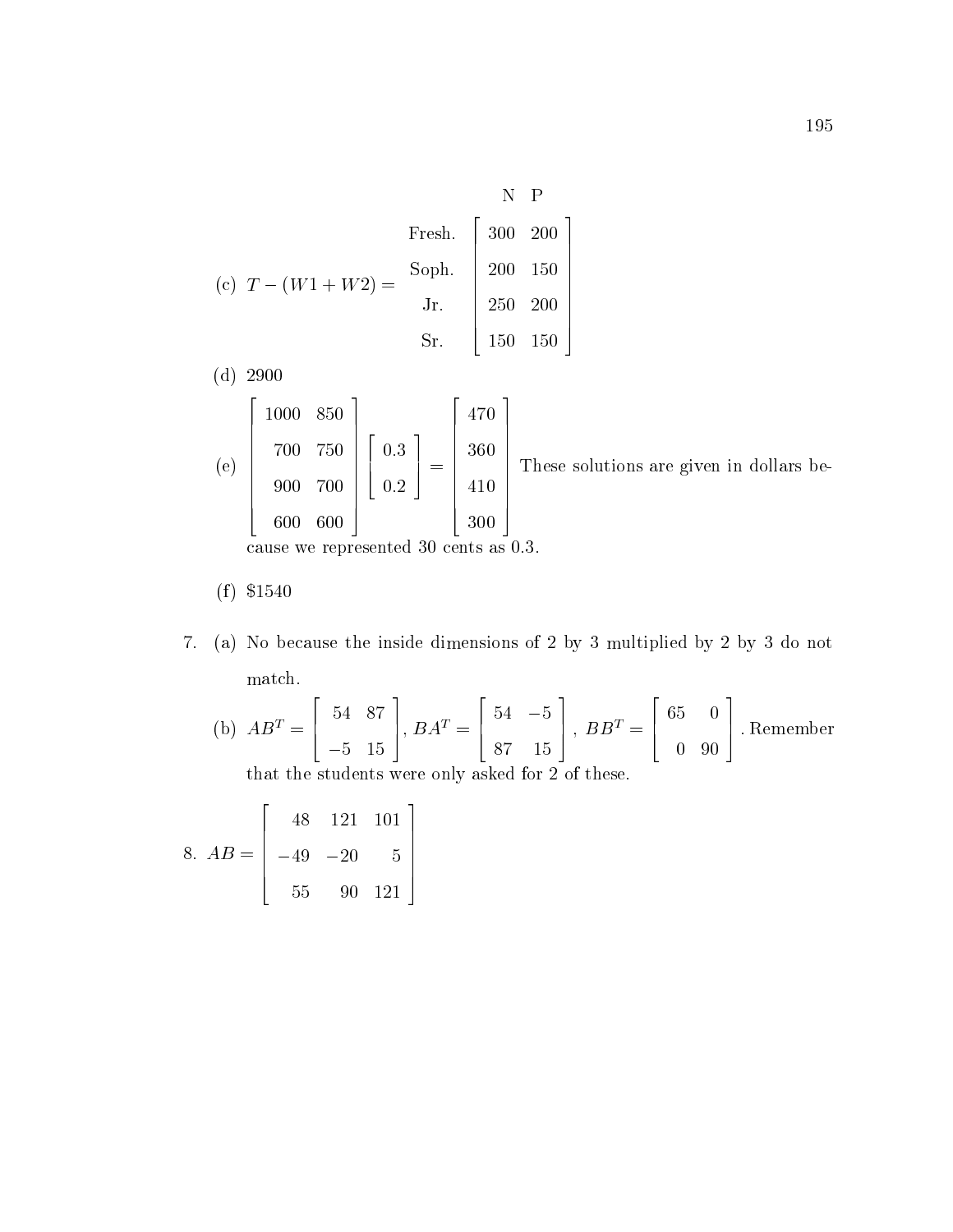9. 
$$
x = \begin{bmatrix} -2 \\ 1 \\ 3 \end{bmatrix}
$$
  
\n $\begin{bmatrix} 1 & 3 & -1 & -2 \\ 2 & 3 & 1 & 2 \\ 3 & 6 & 1 & 3 \end{bmatrix}$  Original Matrix  $\Longrightarrow$   $\begin{bmatrix} 1 & 3 & -1 & -2 \\ 0 & -3 & 3 & 6 \\ 0 & -3 & 4 & 9 \end{bmatrix}$   $\begin{bmatrix} -2x + 1 + x^2 \\ -3x + 1 + x^3 \end{bmatrix}$   
\n $\begin{bmatrix} 1 & 3 & -1 & -2 \\ 0 & 1 & -1 & -2 \\ 0 & -3 & 4 & 9 \end{bmatrix}$   $\begin{bmatrix} 1 & 3 & -1 & -2 \\ 0 & 2 & -2 & -3 \\ 0 & 0 & 1 & -1 & -2 \\ 0 & 0 & 1 & 3 \end{bmatrix}$   
\n $\begin{bmatrix} 1 & 3 & 0 & 1 \\ 0 & 1 & 0 & 1 \\ 0 & 0 & 1 & 3 \end{bmatrix}$   $\begin{bmatrix} x^3 + r1 \\ r3 + r2 \end{bmatrix}$   $\begin{bmatrix} 1 & 0 & 0 & -2 \\ 0 & 1 & 0 & 1 \\ 0 & 0 & 1 & 3 \end{bmatrix}$   $\begin{bmatrix} -2 \\ 1 \\ 3 \end{bmatrix}$   
\n10.  $x = \begin{bmatrix} -2 \\ 1 \\ 2 \end{bmatrix}$   
\n $\begin{bmatrix} 4 & 2 & -1 & -8 \\ 1 & 0 & 5 & 8 \\ 1 & 0 & 5 & 8 \end{bmatrix}$  Original  
\n $\begin{bmatrix} 4 & 2 & -1 & -8 \\ 3 & -1 & 2 & -3 \\ 1 & 0 & 5 & 8 \end{bmatrix}$  Augmented  
\n $\begin{bmatrix} 1 & 0.5 & -0.25 & -2 \\ 3 & -1 & 2 & -3 \\ 1 & 0 & 5 & 8 \end{bmatrix}$   $\begin{bmatrix} 1+4 & 4 & 4 \\ 0+1+1 & -1+1 & -1+1 \\ 0+1+1+1+1 & -1+1+1+1 \end{bmatrix}$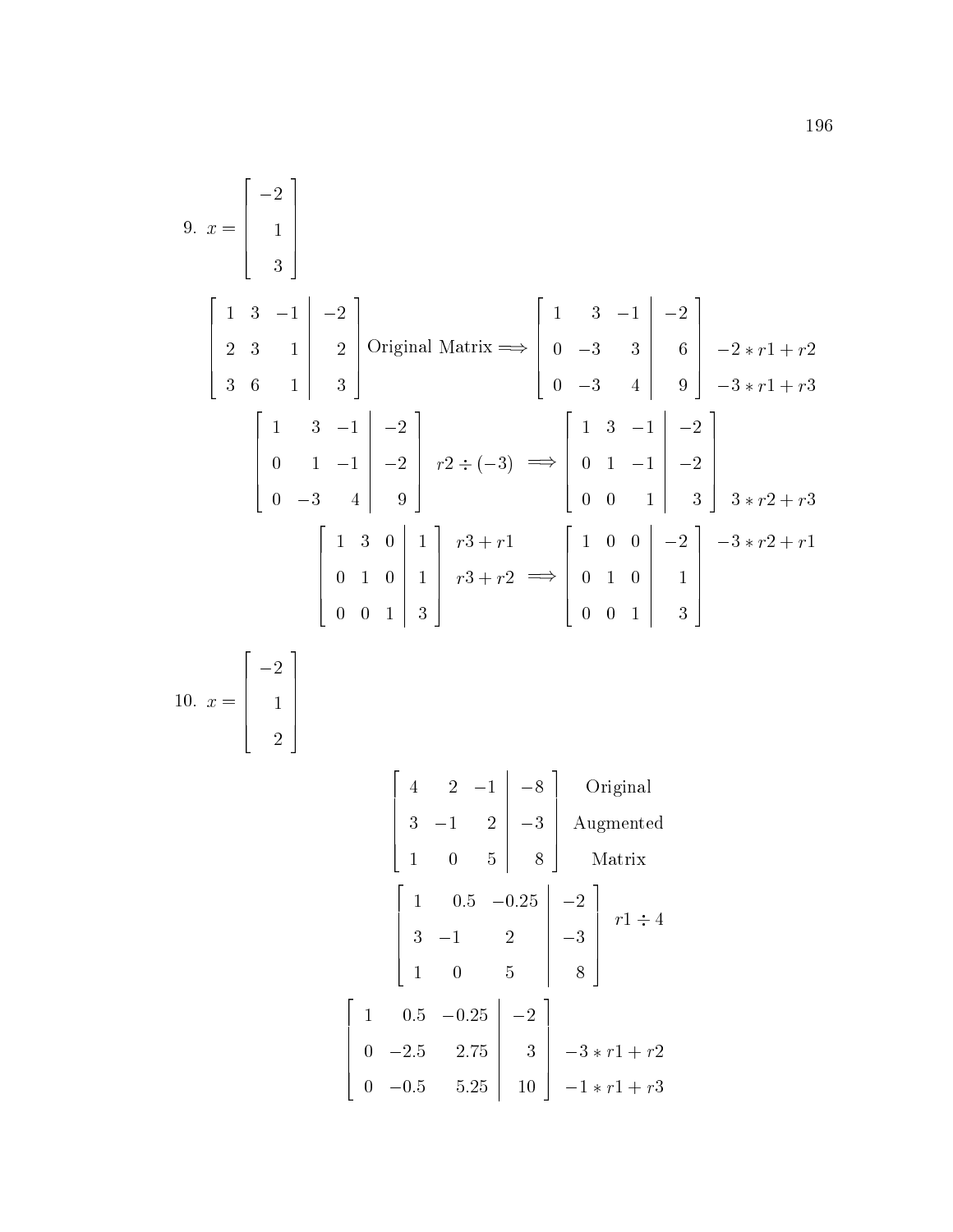$$
\begin{bmatrix}\n1 & 0.5 & -0.25 & -2 \\
0 & 1 & -1.1 & -1.2 & r2 \div (-2.5) \\
0 & -0.5 & 5.25 & 10\n\end{bmatrix}
$$
\n
$$
r2 \div (-2.5)
$$
\n
$$
\begin{bmatrix}\n1 & 0.5 & -0.25 & -2 \\
0 & 1 & -1.1 & -1.2 \\
0 & 0 & 4.7 & 9.4 & 0.5*r2 + r3\n\end{bmatrix}
$$
\n
$$
\begin{bmatrix}\n1 & 0.5 & -0.25 & -2 \\
0 & 1 & -1.1 & -1.2 \\
0 & 0 & 1 & 2\n\end{bmatrix}
$$
\n
$$
r3 \div 4.7
$$
\n
$$
x_3 = 2
$$
\n
$$
x_2 - 1.1(2) = -1.2 \Rightarrow x_2 = 1
$$
\n
$$
x_1 + 0.5(1) - 0.25(2) = -2 \Rightarrow x_1 = -2
$$
\n
$$
11. \begin{bmatrix}\n\frac{1}{5} & 0 & -\frac{4}{5} \\
\frac{1}{5} & -\frac{1}{5} & -\frac{1}{5} \\
\frac{1}{5} & \frac{2}{5} & \frac{3}{5}\n\end{bmatrix}
$$
\n
$$
\begin{bmatrix}\n1 & 8 & 4 & 1 & 0 & 0 \\
2 & 1 & 3 & 0 & 1 & 0 \\
-1 & 2 & 1 & 0 & 0 & 1\n\end{bmatrix}
$$
\n
$$
\begin{bmatrix}\n1 & 8 & 4 & 1 & 0 & 0 \\
0 & -15 & -5 & -2 & 1 & 0 \\
0 & 10 & 5 & 1 & 0 & 1\n\end{bmatrix}
$$
\n
$$
-2*r1 + r2
$$
\n
$$
\begin{bmatrix}\n1 & 8 & 4 & 1 & 0 & 0 \\
0 & 1 & \frac{1}{3} & \frac{2}{15} & -\frac{1}{15} & 0 \\
0 & 10 & 5 & 1 & 0 & 1\n\end{bmatrix}
$$
\n
$$
r2 \div (-15)
$$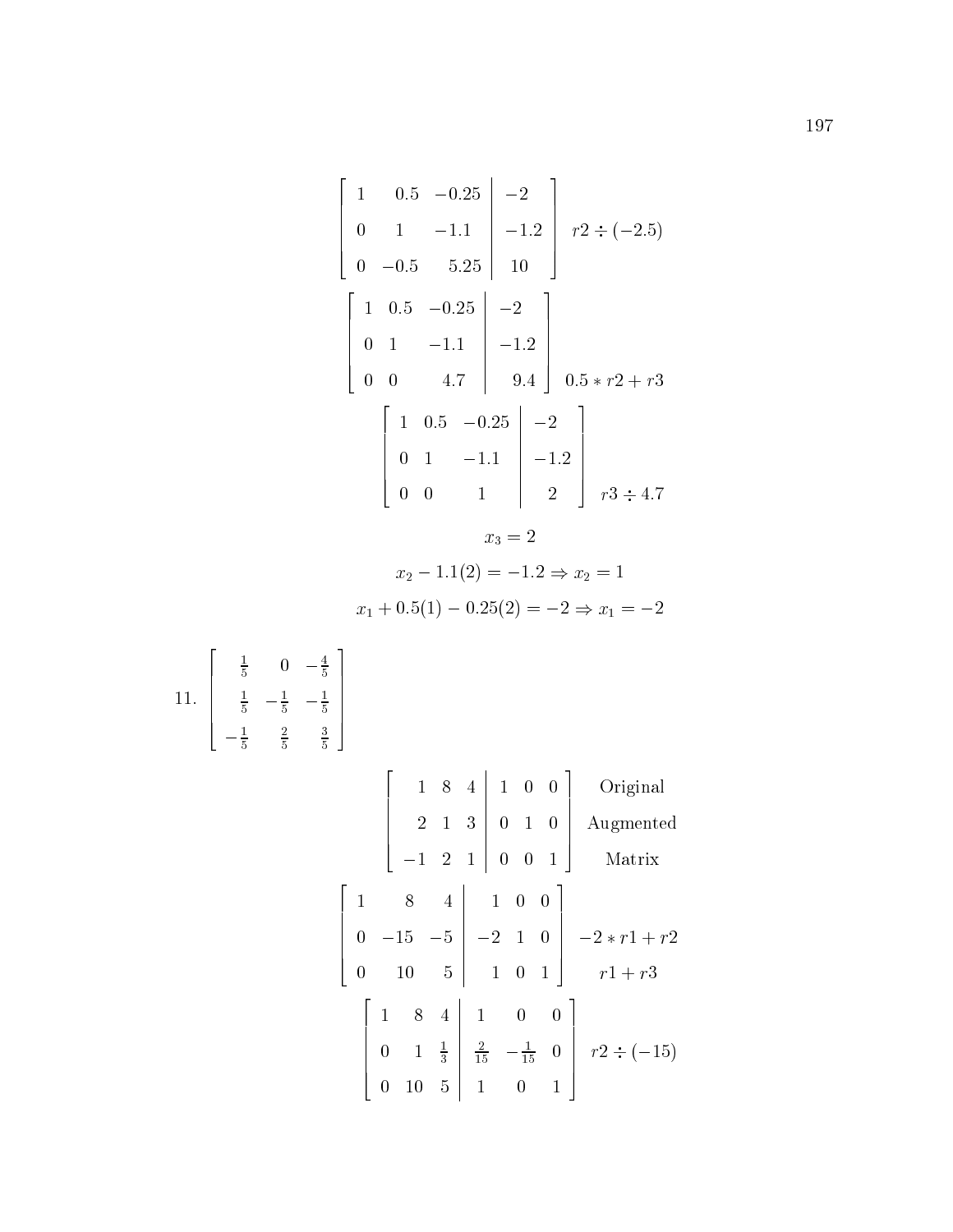$$
\begin{bmatrix}\n1 & 8 & 4 & 1 & 0 & 0 \\
0 & 1 & \frac{1}{3} & \frac{2}{15} & -\frac{1}{15} & 0 \\
0 & 0 & 1\frac{2}{3} & -\frac{1}{3} & \frac{2}{3} & 1\n\end{bmatrix}\n-10*r2 + r3
$$
\n
$$
\begin{bmatrix}\n1 & 8 & 4 & 1 & 0 & 0 \\
0 & 1 & \frac{1}{3} & \frac{2}{15} & -\frac{1}{15} & 0 \\
0 & 0 & 1 & -\frac{1}{5} & \frac{2}{5} & \frac{3}{5}\n\end{bmatrix}\nr3 \div 1\frac{2}{3}
$$
\n
$$
\begin{bmatrix}\n1 & 8 & 0 & 1\frac{4}{5} & -1\frac{3}{5} & -2\frac{2}{5} & -4*r3 + r1 \\
0 & 1 & 0 & \frac{1}{5} & -\frac{1}{5} & -\frac{1}{5} & -\frac{1}{3}*r3 + r2 \\
0 & 0 & 1 & -\frac{1}{5} & \frac{2}{5} & \frac{3}{5}\n\end{bmatrix}\n-8*r2 + r1
$$
\n
$$
\begin{bmatrix}\n1 & 0 & 0 & \frac{1}{5} & 0 & -\frac{4}{5} & -8*r2 + r1 \\
0 & 1 & 0 & \frac{1}{5} & -\frac{1}{5} & -\frac{1}{5} & -\frac{1}{5} \\
0 & 0 & 1 & -\frac{1}{5} & \frac{2}{5} & \frac{3}{5}\n\end{bmatrix}
$$

12. No. If the matrix is inconsistent or underdetermined, an inverse will not exist because there is not a matrix such that  $AA^{-1} = A^{-1}A = I$ .

13. (a) -2 (-8) - (-6) = -2  
\n(b) 140 (0 + 216 - 12) - (0 - 8 + 72) = 140  
\n(c) 940 2 
$$
\begin{vmatrix} -5 & 4 & 4 \\ 2 & 1 & 6 \\ 3 & 7 & 2 \end{vmatrix} + \begin{vmatrix} 7 & 9 & -6 \\ -5 & 4 & 4 \\ 3 & 7 & 2 \end{vmatrix} = 940
$$
  
\n(d) -120 2  $\begin{vmatrix} 6 & 6 & 0 & 1 \\ -9 & -8 & 4 & 7 \\ 0 & 3 & 0 & 0 \\ 1 & 10 & 0 & 1 \end{vmatrix} = 2(3) \begin{vmatrix} 6 & 0 & 1 \\ -9 & 4 & 7 \\ 1 & 0 & 1 \end{vmatrix} = -120$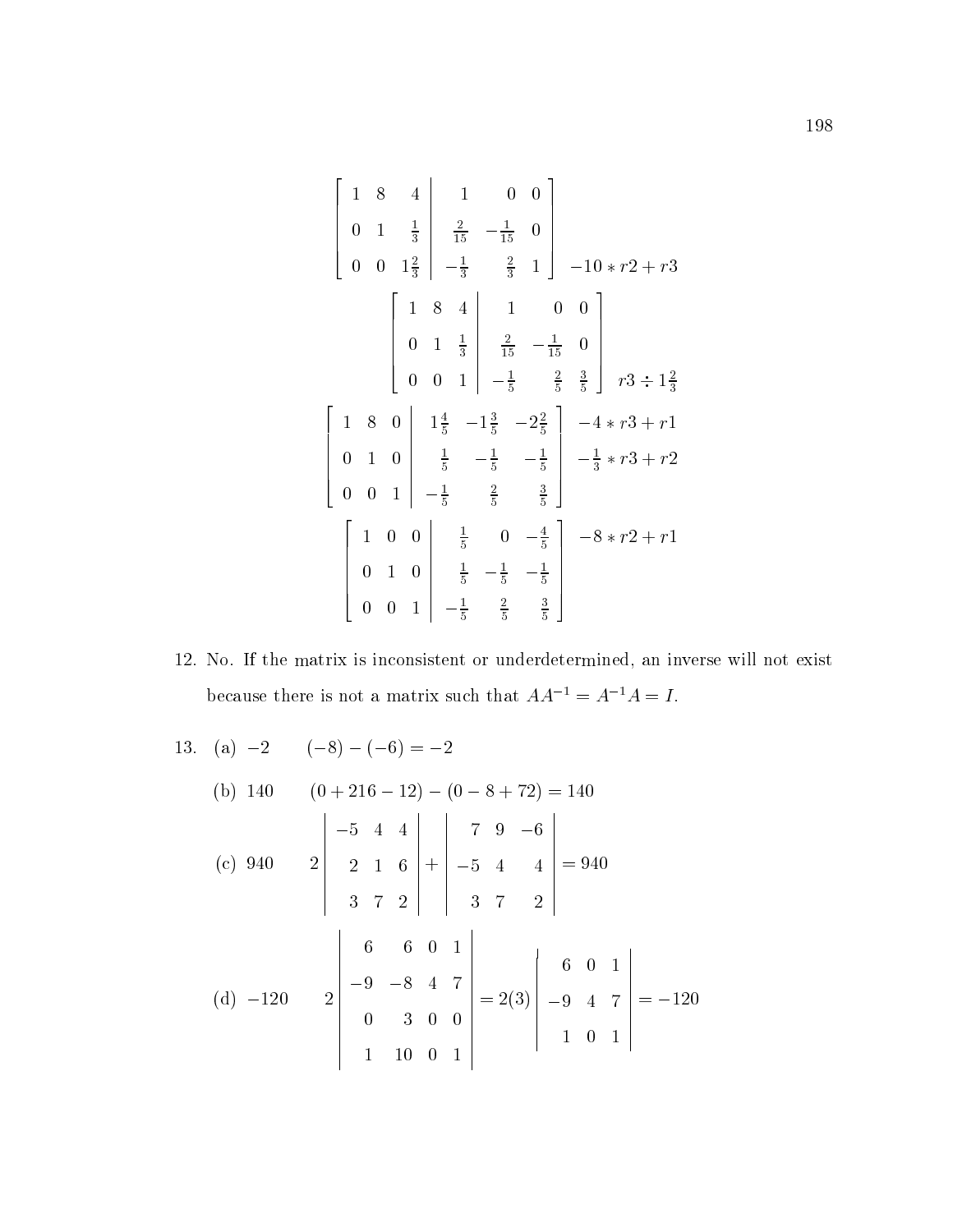- 14. (a) Consistent and underdetermined because row 3 is a combination of the other two rows (because row 3 after elimination becomes all zeros).
	- (b) Consistent and uniquely determined because there is a single solution to the system. The matrix A is invertible.
	- (c) Inconsistent because after elimination, the last row is an unsolvable equation.
	- (d) Consistent and uniquely determined because there is a single solution to the system. The matrix A is invertible.

## 12.8 Solutions to Markov Chains - Problems from page 90

Many of these problems require tedious multiplications. You might want to consider letting the students use calculators on this and the following chapters.

$$
\begin{array}{c}\n & A & B & C \\
A & .7 & .2 & .1 \\
1. & B & .3 & .4 & .3 \\
C & 0 & .8 & .2\n\end{array}
$$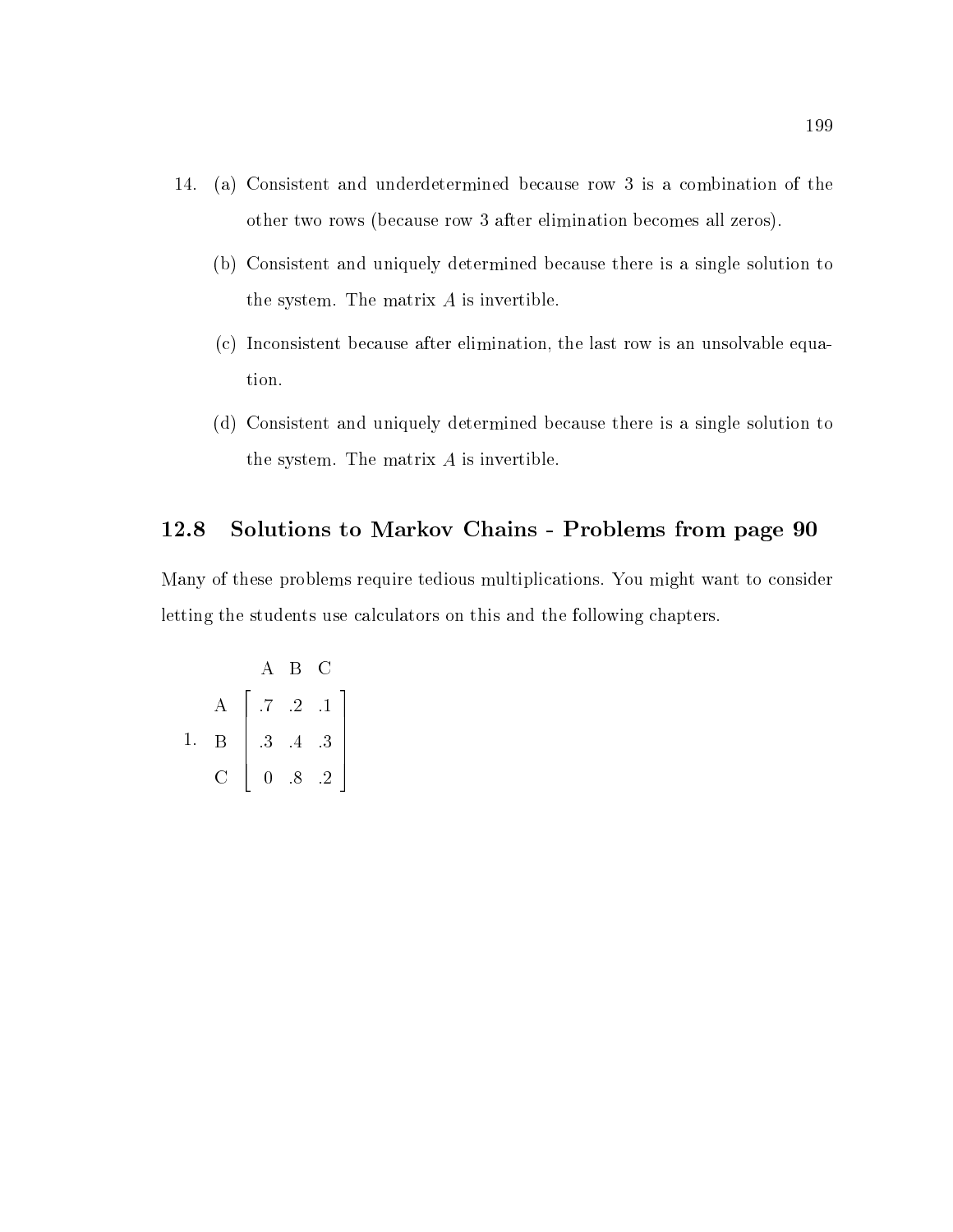



- (b) Information that flows into C never leaves. Since matter has a way to get to  $C$  from  $A$  and  $B$ , and because matter can never leave  $C$  once it flows into C, eventually, C should absorb all the matter in the system.
- 3. (a) Yes. Each element of the transition matrix is a probability. The elements of each row sum to 1. The matrix has a row and a column for each state.
	- (b) No.  $.6 + .1 + .2 = .9 \neq 1$
	- (c) No.  $.25 + .15 + .3 + .4 = 1.1 \neq 1$
- 4. (a) No. The probability of leaving B (including the chance of immediately returning to B) is less than 1.
	- (b) Yes.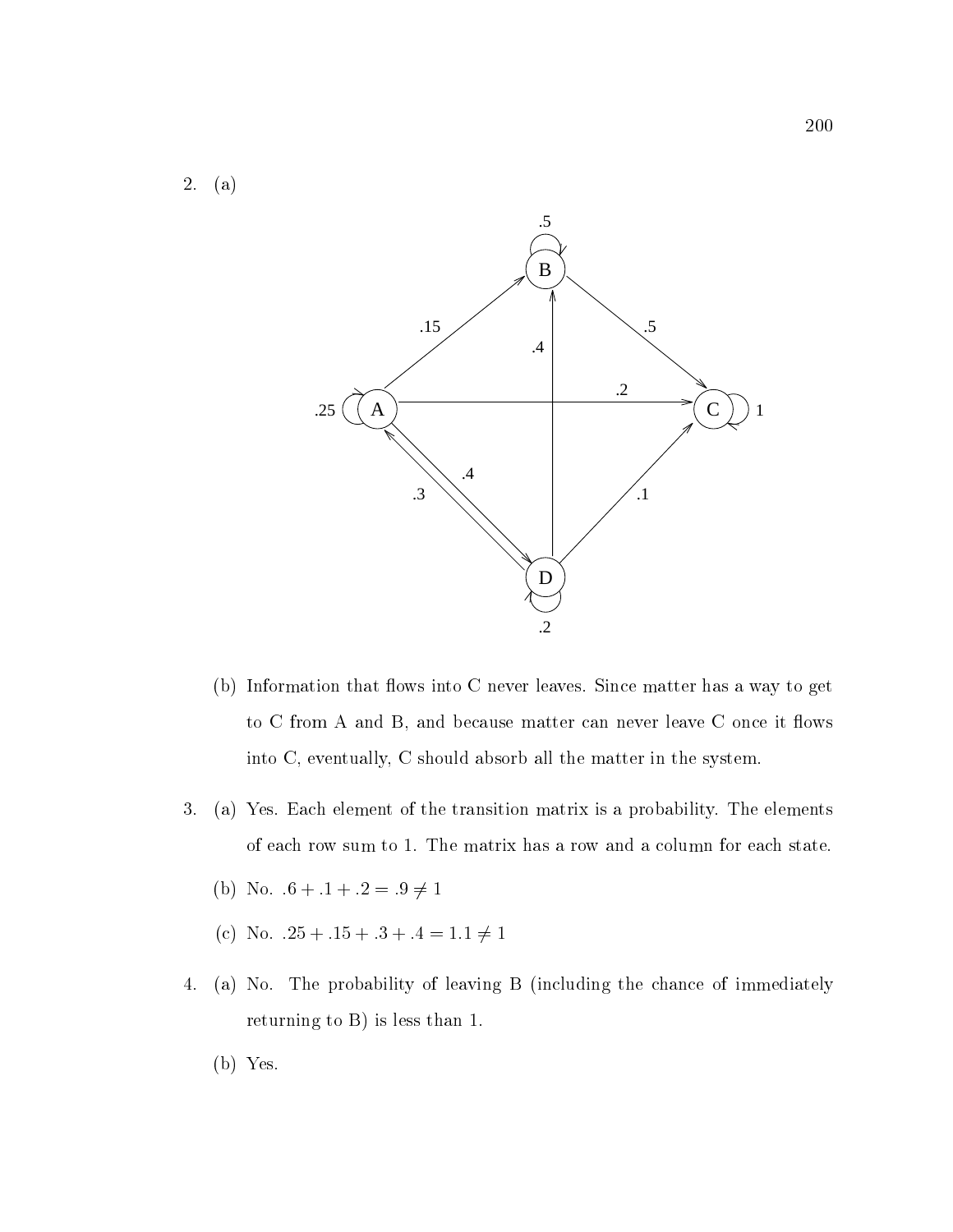|  | S H P |                                                                                           |
|--|-------|-------------------------------------------------------------------------------------------|
|  |       | Sandwich $\begin{bmatrix} .2 & .2 & .6 \end{bmatrix}$ The students might arrange the rows |
|  |       | 5. Hamburger $\begin{vmatrix} .5 & .2 & .3 \end{vmatrix}$ and, therefore the columns,     |
|  |       | Pizza $\begin{vmatrix} .4 & .3 & .3 \end{vmatrix}$ in a different order.                  |

and the contract of the contract of the contract of the contract of the contract of the contract of the contract of the contract of the contract of the contract of the contract of the contract of the contract of the contra

- 6. (a) 0.3
	- (b) 0.28
	- (c) 0.336

(d) 
$$
S_2 = S^2 = \begin{bmatrix} .36 & .48 & .16 \\ .32 & .40 & .28 \\ .32 & .36 & .32 \end{bmatrix}
$$
  
\n(e)  $S_3 = S^3 = S^2 S = \begin{bmatrix} .328 & .396 & .276 \\ .336 & .424 & .240 \\ .336 & .432 & .232 \end{bmatrix}$   
\n(f)  $S_4 = S^4 s^3 S = \begin{bmatrix} .3344 & .4224 & .2432 \\ .3328 & .4144 & .2528 \\ .3328 & .4128 & .2544 \end{bmatrix}$   
\n(g)  $\begin{bmatrix} .33 & .42 & .25 \\ .33 & .42 & .25 \\ .33 & .42 & .25 \\ .33 & .42 & .25 \end{bmatrix}$ 

 $\overline{y}$   $\overline{y}$   $\overline{y}$   $\overline{y}$   $\overline{y}$   $\overline{y}$   $\overline{y}$   $\overline{y}$   $\overline{y}$   $\overline{y}$   $\overline{y}$   $\overline{y}$   $\overline{y}$   $\overline{y}$   $\overline{y}$   $\overline{y}$   $\overline{y}$   $\overline{y}$   $\overline{y}$   $\overline{y}$   $\overline{y}$   $\overline{y}$   $\overline{y}$   $\overline{y}$   $\overline{$ Full None  $\sim$  200  $\sim$  200  $\sim$  200  $\sim$  200  $\sim$  200  $\sim$  200  $\sim$  200  $\sim$  200  $\sim$  200  $\sim$  200  $\sim$  $\begin{bmatrix} .45 & .4 \end{bmatrix}$ :4 :35 :25 :45 :4 :15 :8 :15 :05  $\Big|$  and, the The studients might arrange the rows might arrange the rows might arrange the rows might arrange the rows might arrange the rows might arrange the rows might arrange the rows might arrange the rows might arrange the rows and, there the column state the columns, the columns, and (b) 0.4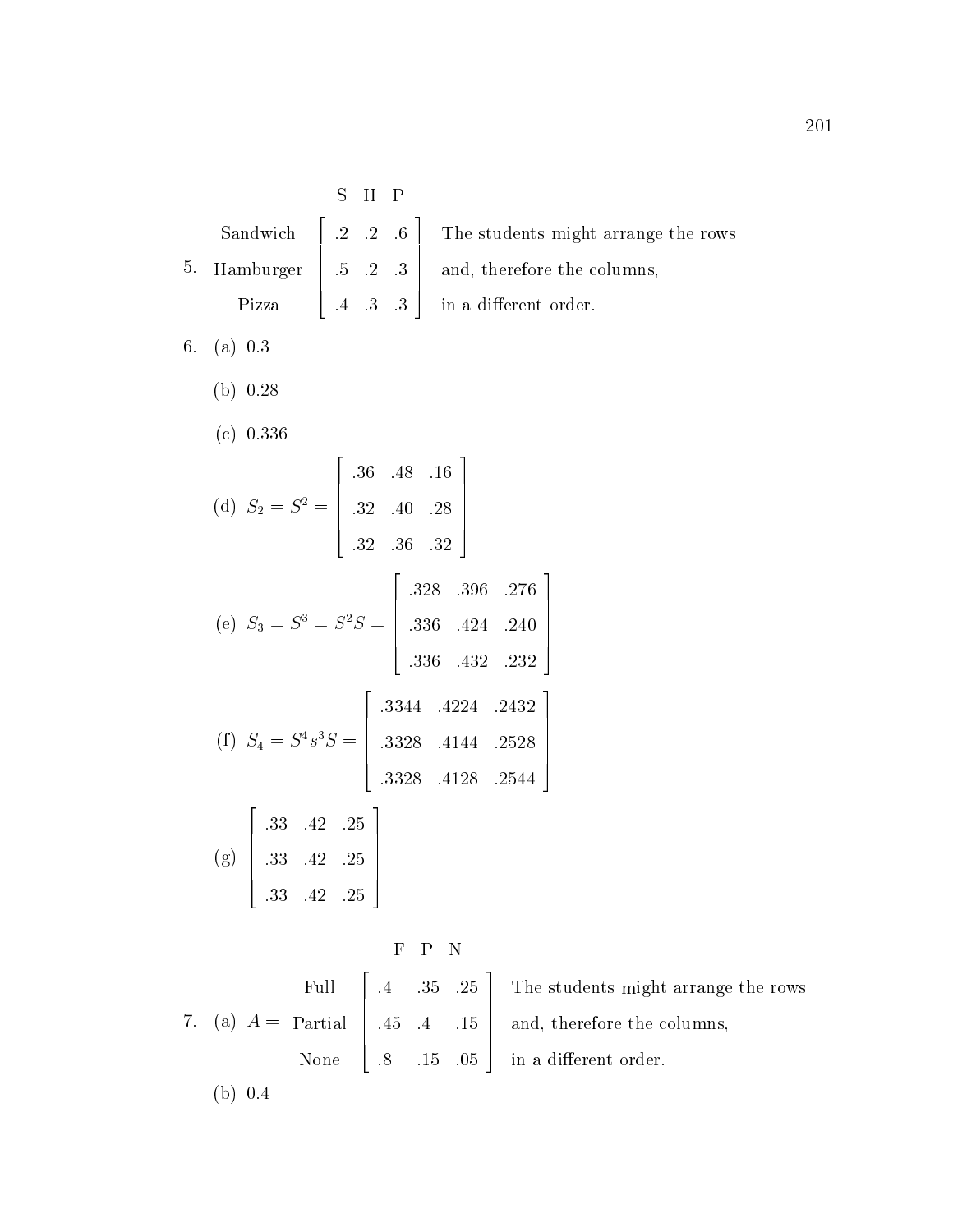- (c) 0.05 (d) 0.18 (e)  $A^2 = P + 48$ e de la construcción de la construcción de la construcción de la construcción de la construcción de la construcción de la construcción de la construcción de la construcción de la construcción de la construcción de la const **Production of the contract of the contract of the contract of the contract of the contract of the contract of** N  $\overline{\phantom{a}}$  22  $\overline{\phantom{a}}$  22  $\overline{\phantom{a}}$  22  $\overline{\phantom{a}}$  22  $\overline{\phantom{a}}$  22  $\overline{\phantom{a}}$  22  $\overline{\phantom{a}}$  22  $\overline{\phantom{a}}$  22  $\overline{\phantom{a}}$  22  $\overline{\phantom{a}}$  22  $\overline{\phantom{a}}$  22  $\overline{\phantom{a}}$  22  $\overline{\phantom{a}}$  22  $\overline{\phantom{a}}$  22  $\overline{\phantom{a}}$  $.48.3$ :5175 :3175 :165 :48 :34 :18 :4275 :3475 :225 and the contract of the contract of the contract of the contract of the contract of the contract of the contract of the contract of the contract of the contract of the contract of the contract of the contract of the contra  $\Big\}$  $(I)$   $A^* = P$  | 489 For the contract of the contract of the contract of the contract of the contract of the contract of the contract of **Production of the contract of the contract of the contract of the contract of the contract of the contract of** N  $\overline{\phantom{a}}$  22  $\overline{\phantom{a}}$  22  $\overline{\phantom{a}}$  22  $\overline{\phantom{a}}$  22  $\overline{\phantom{a}}$  22  $\overline{\phantom{a}}$  22  $\overline{\phantom{a}}$  22  $\overline{\phantom{a}}$  22  $\overline{\phantom{a}}$  22  $\overline{\phantom{a}}$  22  $\overline{\phantom{a}}$  22  $\overline{\phantom{a}}$  22  $\overline{\phantom{a}}$  22  $\overline{\phantom{a}}$  22  $\overline{\phantom{a}}$  $.489$ :4818 : 482 : 483 : 484 : 485 : 486 : 487 : 487 : 487 : 487 : 487 : 487 : 487 : 487 : 487 : 487 : 487 : 487 : 487 : 487 : 487 : 487 : 487 : 487 : 487 : 487 : 487 : 487 : 487 : 487 : 487 : 487 : 487 : 487 : 487 : 487 : 487 :489 :331 :18 :507375 :322375 :17025 (g) 0.18  $\mathbf{h}$  , and  $\mathbf{h}$  , and  $\mathbf{h}$  , and  $\mathbf{h}$  , and  $\mathbf{h}$  , and  $\mathbf{h}$  , and  $\mathbf{h}$  , and  $\mathbf{h}$  , and  $\mathbf{h}$  , and  $\mathbf{h}$  , and  $\mathbf{h}$  , and  $\mathbf{h}$  , and  $\mathbf{h}$  , and  $\mathbf{h}$  , and  $\mathbf{h}$  , F P N :49 :33 :18 **2005 2006 2006 2006 2006**  $\begin{bmatrix} .49 & .33 \end{bmatrix}$ :49 :33 :18 :49 :33 :18 3  $\Big\}$
- (i) If we are looking far enough into the future (a few weeks or longer), it doesn't matter what kind of assignment we have today. We have a 49% chance of having a full assignment, a 33% chance of having a partial assignment and an 18% chance of not having an assignment.

3

 $\vert$ 

## 12.9 Solutions to Least Squares - Problems from page 110

1. (a) 
$$
y = 3 - 1.5x
$$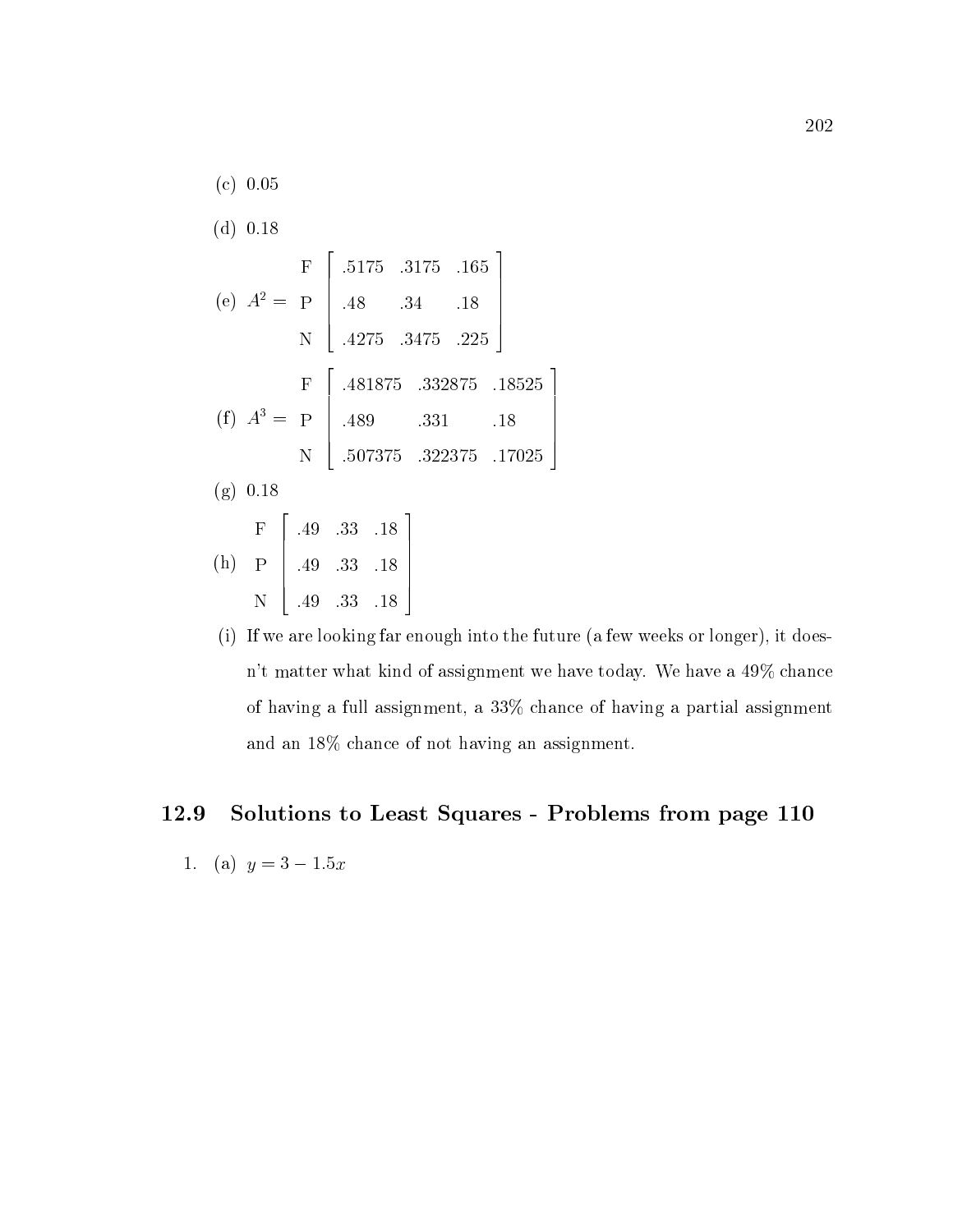Sum of squared errors  $=0$ 



(b)  $y = 3.3 - 1.5x$ 

Sum of squared errors  $=0.67$ 



(a)  $y = 3.2 - 1.6x$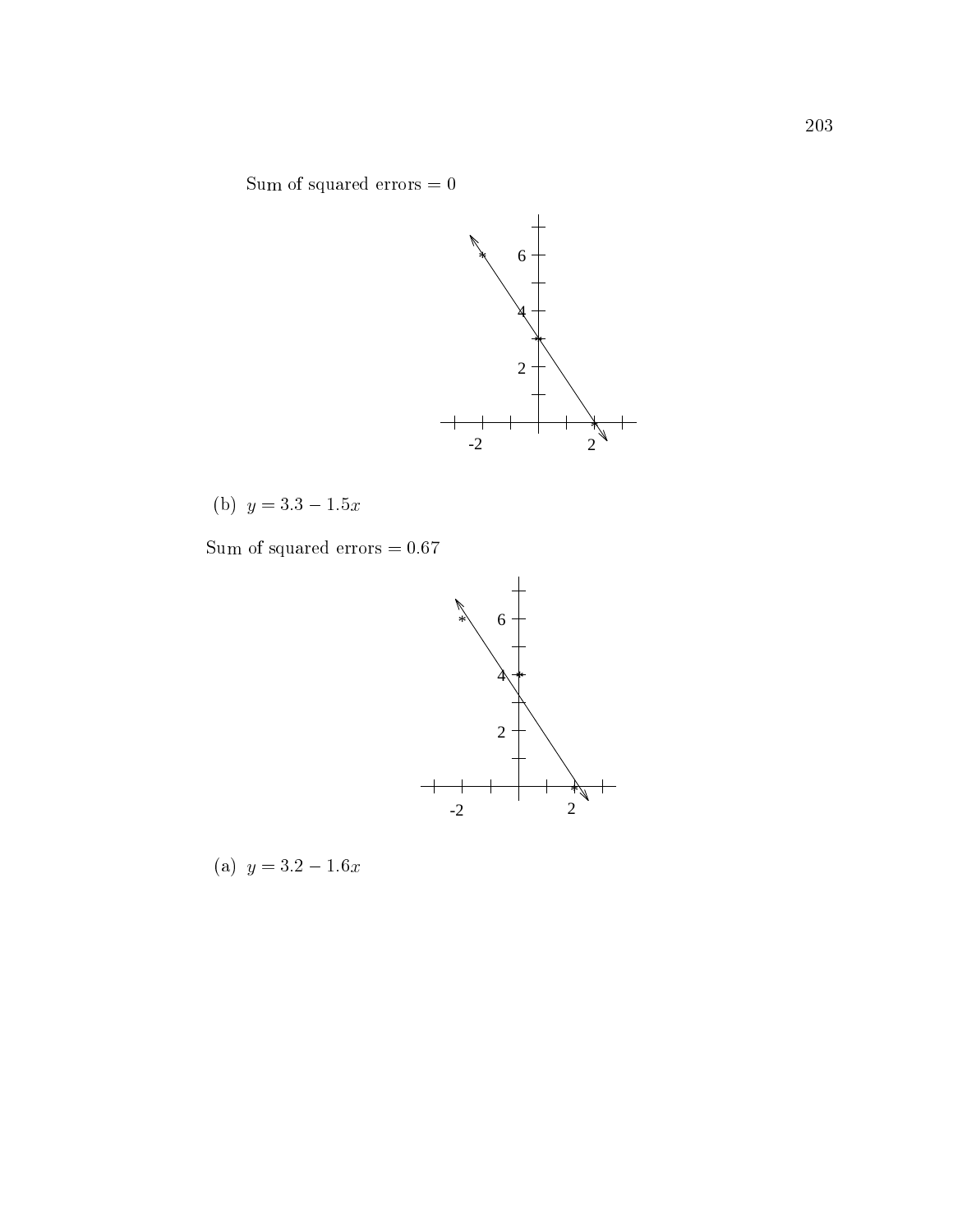Sum of squared errors  $=1.2\,$ 



- 2.  $y = 5.8 1.2x$
- 3.  $y = 0.1 + 3x$
- 4.  $y = 0.13 1.29x + 3.31x^2$

Sum of squared errors  $=0.12\,$ 

- 5.  $y = 3.23 1.90x + 0.79x^2$
- 6. Linear model:  $5.5811 + 1.9054x$

Parabolic model:  $5.6200 + 1.8903x - 0.0140x^2$ 

$$
7. X = \begin{bmatrix} 1 & -2 & 4 & -8 \\ 1 & -1 & 1 & -1 \\ 1 & 0 & 0 & 0 \\ 1 & 1 & 1 & 1 \\ 1 & 3 & 9 & 27 \end{bmatrix} \qquad y = \begin{bmatrix} 44 \\ 11 \\ 3 \\ 1 \\ -91 \end{bmatrix}
$$

8. Answers will vary.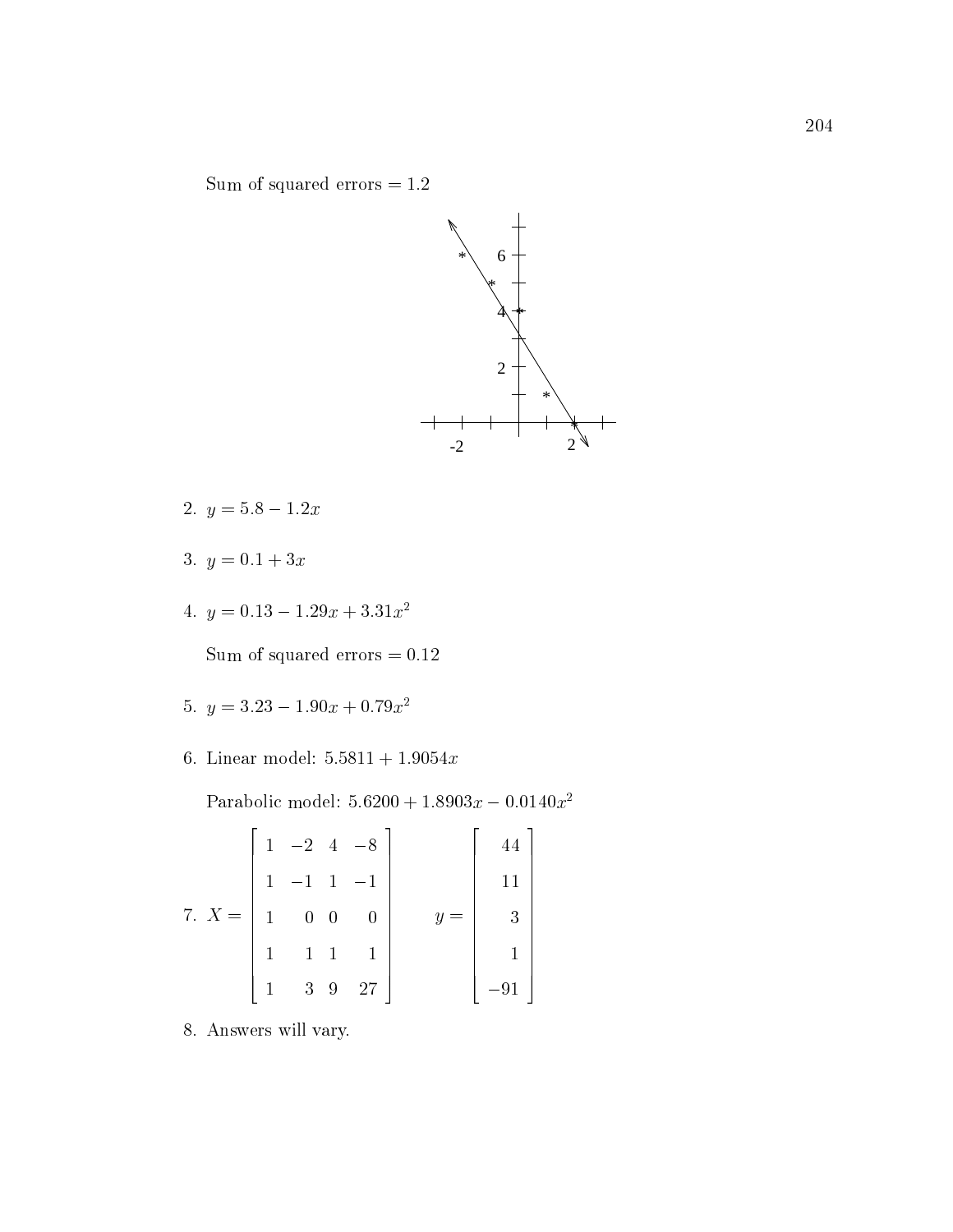## 12.10 Solutions to Eigenpairs - Problems from page 130

Note: If your students have never seen the video footage of the Tacoma Bridge disaster, it is well worth your time to find it and show it to them.

| 1. $x = \begin{bmatrix} .33 \\ .42 \\ .25 \end{bmatrix}$ | $\lambda = 1$  |
|----------------------------------------------------------|----------------|
| 2. $x = \begin{vmatrix} .49 \\ .33 \\ .18 \end{vmatrix}$ | $\lambda = 1$  |
| 3. $x = \begin{bmatrix} 0 \\ 1 \end{bmatrix}$            | $\lambda = 8$  |
| 4. $x = \begin{bmatrix} 2.5 \\ 1 \end{bmatrix}$          | $\lambda = 4$  |
| 5. $x = \begin{bmatrix} 5 \\ 1 \end{bmatrix}$            | $\lambda = 4$  |
| $x = \begin{bmatrix} -1 \\ 1 \end{bmatrix}$              | $\lambda = -2$ |
| 6. $x = \begin{bmatrix} 0 \\ 1 \end{bmatrix}$            | $\lambda = -2$ |
| $x = \begin{bmatrix} 3.5 \\ 1 \end{bmatrix}$             | $\lambda=5$    |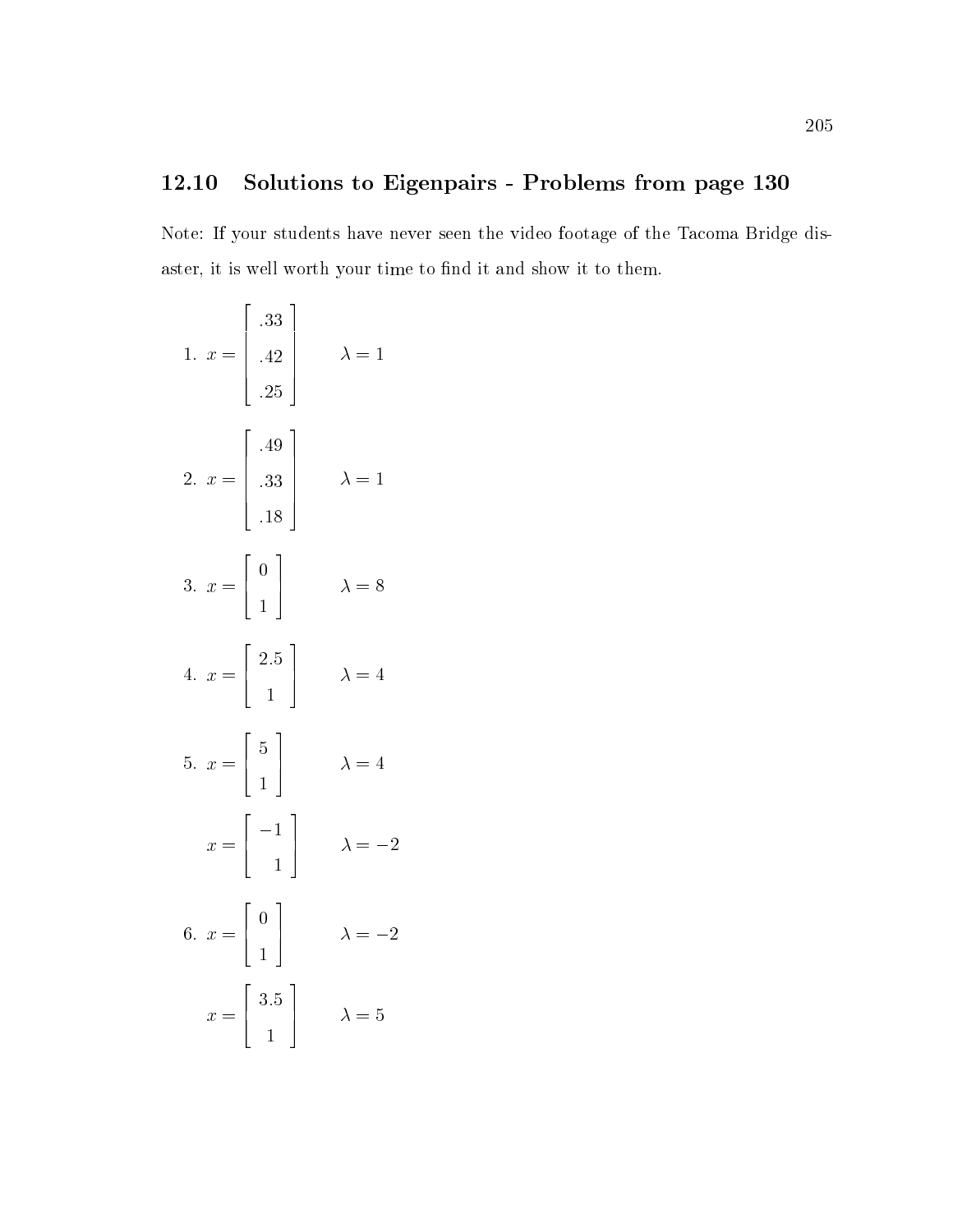7. 
$$
x = \begin{bmatrix} 3.5 \\ 1 \end{bmatrix}
$$
  $\lambda = 5$   
 $x = \begin{bmatrix} -1 \\ 1 \end{bmatrix}$   $\lambda = -4$ 

8. The solutions can be any non-zero, constant multiples of  $\begin{bmatrix} 2 \\ 2 \\ -1 \end{bmatrix}$ . Exam and the contract of the contract of the contract of the contract of the contract of the contract of the contract of the contract of the contract of the contract of the contract of the contract of the contract of the contra  $\sim$  1  $\sim$  1  $\sim$  1  $\sim$  1  $\sim$  1  $\sim$  1  $\sim$  1  $\sim$  1  $\sim$  1  $\sim$  1  $\sim$  1  $\sim$  1  $\sim$  1  $\sim$  1  $\sim$  1  $\sim$  1  $\sim$  1  $\sim$  1  $\sim$  1  $\sim$  1  $\sim$  1  $\sim$  1  $\sim$  1  $\sim$  1  $\sim$  1  $\sim$  1  $\sim$  1  $\sim$  1  $\sim$  1  $\sim$  1  $\sim$  1  $\sim$  $\sim$  1.1  $\sim$  1.1  $\sim$  1.1  $\sim$  1.1  $\sim$  1.1  $\sim$  1.1  $\sim$  1.1  $\sim$  1.1  $\sim$  1.1  $\sim$  1.1  $\sim$  1.1  $\sim$  1.1  $\sim$  1.1  $\sim$  1.1  $\sim$  1.1  $\sim$  1.1  $\sim$  1.1  $\sim$  1.1  $\sim$  1.1  $\sim$  1.1  $\sim$  1.1  $\sim$  1.1  $\sim$  1.1  $\sim$  1.1  $\sim$  |<br>| Exampl : Examples 3 2 3 2 3

> The contract of the contract of the contract of the contract of the contract of the contract of the contract of The contract of the contract of the contract of the contract of the contract of the contract of the contract of The contract of the contract of the contract of the contract of the contract of the contract of the contract of The contract of the contract of the contract of the contract of the contract of the contract of the contract of The contract of the contract of the contract of the contract of the contract of the contract of the contract of

**55 September 2014** 

$$
\text{are:} \begin{bmatrix} -9 \\ 6 \\ -3 \\ 3 \end{bmatrix}, \begin{bmatrix} -6 \\ 4 \\ -2 \\ 2 \end{bmatrix}, \text{ and } \begin{bmatrix} 3 \\ -2 \\ 1 \\ -1 \end{bmatrix}.
$$

## 12.11 Solutions to Second Review from page 140

A B C  
\nA 
$$
\begin{bmatrix} .6 & .3 & .1 \\ .6 & .3 & .1 \\ .2 & .6 & .2 \\ .2 & .1 & .7 \end{bmatrix}
$$
  
\n(b) .1  
\n(c) .19  
\nA B C  
\n(A)  $A^2 = B$   $\begin{bmatrix} .44 & .37 & .19 \\ .28 & .44 & .28 \\ .28 & .19 & .53 \end{bmatrix}$ 

and the second contract of the second contract of the second contract of the second contract of the second con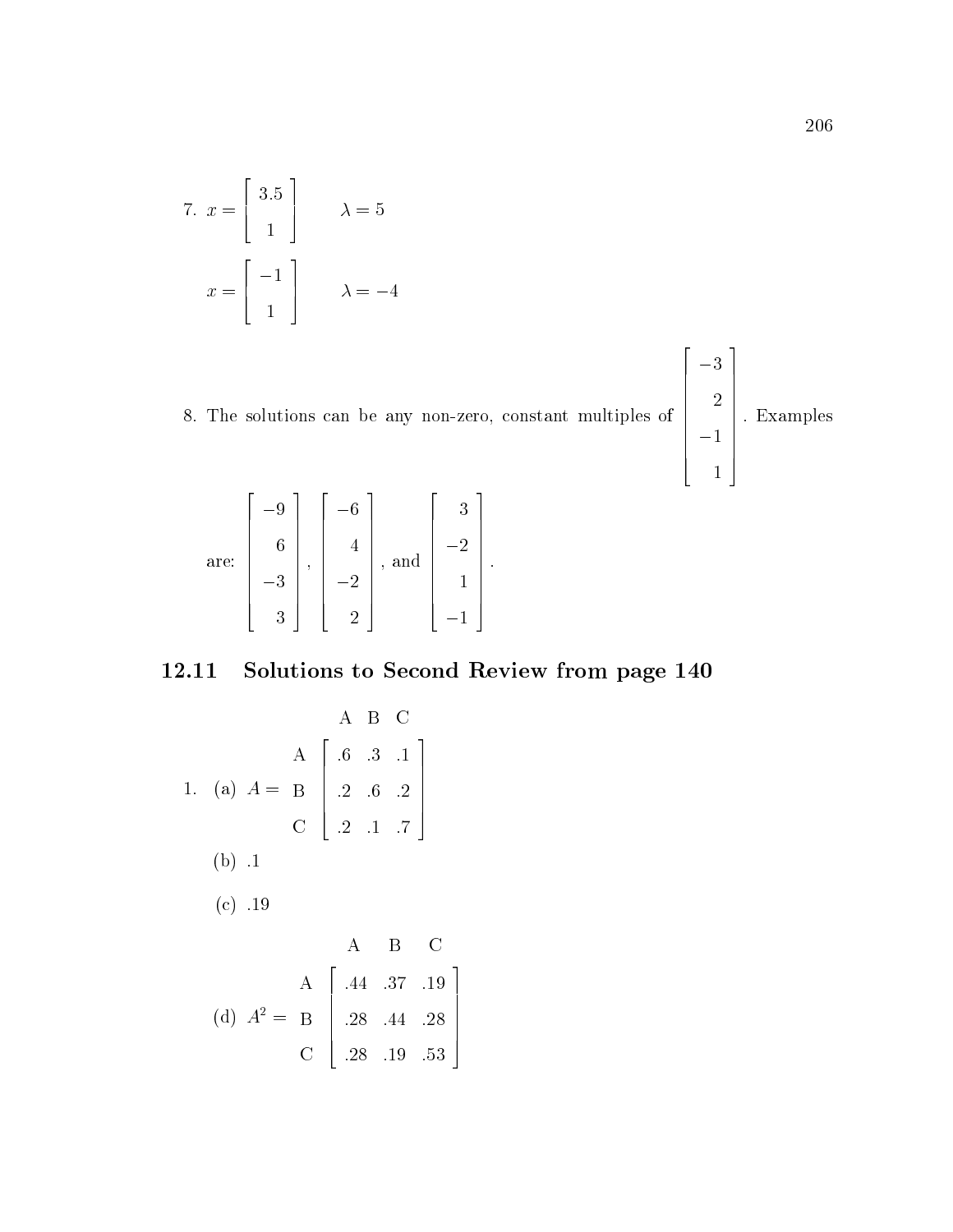A B C  
\n(e) 
$$
A^3 = B
$$
  $\begin{bmatrix} .376 & .373 & .251 \\ .312 & .376 & .312 \\ .312 & .251 & .437 \end{bmatrix}$   
\nA B C  
\nA  $\begin{bmatrix} .3 & .3 & .3 \\ .3 & .3 & .3 \\ .3 & .3 & .3 \\ .3 & .3 & .3 \end{bmatrix}$ , where *n* is large  
\nC  $\begin{bmatrix} .3 & .3 & .3 \\ .3 & .3 & .3 \\ .3 & .3 & .3 \end{bmatrix}$ , where *n* is large

- (g) This means that after many years, a third of the teachers in the district will be at each school, A, B, and C, regardless of how many teachers are in each school now.
- 2. (a)  $2x + 1.5$ 
	- (b)  $3x 1.5$
- 3. (a)  $1.9x^2 + 2.8x 1.1$ 
	- (b)  $3x^2 2 \cdot 2x + 1 \cdot 1$
- $\mathbf{1}$  and  $\mathbf{1}$  and  $\mathbf{1}$  and  $\mathbf{1}$  and  $\mathbf{1}$  and  $\mathbf{1}$  and  $\mathbf{1}$  and  $\mathbf{1}$  and  $\mathbf{1}$  and  $\mathbf{1}$  and  $\mathbf{1}$  and  $\mathbf{1}$  and  $\mathbf{1}$  and  $\mathbf{1}$  and  $\mathbf{1}$  and  $\mathbf{1}$  and  $\mathbf{1}$  and 2  $\overline{3}$ :3  $\sim$  3.3  $\sim$  3.3  $\sim$  3.3  $\sim$  3.3  $\sim$  3.3  $\sim$  3.3  $\sim$  3.3  $\sim$  3.3  $\sim$  3.3  $\sim$  3.3  $\sim$  3.3  $\sim$  3.3  $\sim$  3.3  $\sim$  3.3  $\sim$  3.3  $\sim$  3.3  $\sim$  3.3  $\sim$  3.3  $\sim$  3.3  $\sim$  3.3  $\sim$  3.3  $\sim$  3.3  $\sim$  3.3  $\sim$  3.3  $\sim$  :3 3 7 7 7 7 7 5  $\mathbf{b}$  and  $\mathbf{c}$  and  $\mathbf{c}$  and  $\mathbf{c}$  and  $\mathbf{c}$  and  $\mathbf{c}$  and  $\mathbf{c}$  and  $\mathbf{c}$  and  $\mathbf{c}$  and  $\mathbf{c}$  and  $\mathbf{c}$  and  $\mathbf{c}$  and  $\mathbf{c}$  and  $\mathbf{c}$  and  $\mathbf{c}$  and  $\mathbf{c}$  and  $\mathbf{c}$  and 2 6 4 3 the contract of the contract of the contract of the contract of the contract of the contract of the contract o 3 7 5  $\mathbf{r} = \mathbf{r} \cdot \mathbf{r}$  and  $\mathbf{r} = \mathbf{r} \cdot \mathbf{r}$  and  $\mathbf{r} = \mathbf{r} \cdot \mathbf{r}$  and  $\mathbf{r} = \mathbf{r} \cdot \mathbf{r}$  and  $\mathbf{r} = \mathbf{r} \cdot \mathbf{r}$  and  $\mathbf{r} = \mathbf{r} \cdot \mathbf{r}$  and  $\mathbf{r} = \mathbf{r} \cdot \mathbf{r}$  and  $\mathbf{r} = \mathbf{r} \cdot \mathbf{r}$  a <u>2002 - 2003 - 2004 - 2005 - 2006 - 2006 - 2006 - 2006 - 2006 - 2006 - 2006 - 2006 - 2006 - 2006 - 2006 - 200</u>  $\vert$  and and the control of the control of the control of the control of the control of the control of the control of t  $\sim$  1.1  $\sim$  1.1  $\sim$  1.1  $\sim$  1.1  $\sim$  1.1  $\sim$  1.1  $\sim$  1.1  $\sim$  1.1  $\sim$  1.1  $\sim$  1.1  $\sim$  1.1  $\sim$  1.1  $\sim$  1.1  $\sim$  1.1  $\sim$  1.1  $\sim$  1.1  $\sim$  1.1  $\sim$  1.1  $\sim$  1.1  $\sim$  1.1  $\sim$  1.1  $\sim$  1.1  $\sim$  1.1  $\sim$  1.1  $\sim$  3 and  $\lambda = -2$   $x = \lceil$  | <u>2002 - 2003 - 2004 - 2005 - 2006 - 2006 - 2006 - 2006 - 2006 - 2006 - 2006 - 2006 - 2006 - 2006 - 2006 - 200</u> 6 4 the contract of the contract of the contract of the contract of the contract of the contract of the contract o  $\sim$  1.1  $\sim$  1.1  $\sim$  1.1  $\sim$  1.1  $\sim$  1.1  $\sim$  1.1  $\sim$  1.1  $\sim$  1.1  $\sim$  1.1  $\sim$  1.1  $\sim$  1.1  $\sim$  1.1  $\sim$  1.1  $\sim$  1.1  $\sim$  1.1  $\sim$  1.1  $\sim$  1.1  $\sim$  1.1  $\sim$  1.1  $\sim$  1.1  $\sim$  1.1  $\sim$  1.1  $\sim$  1.1  $\sim$  1.1  $\sim$  3 7 5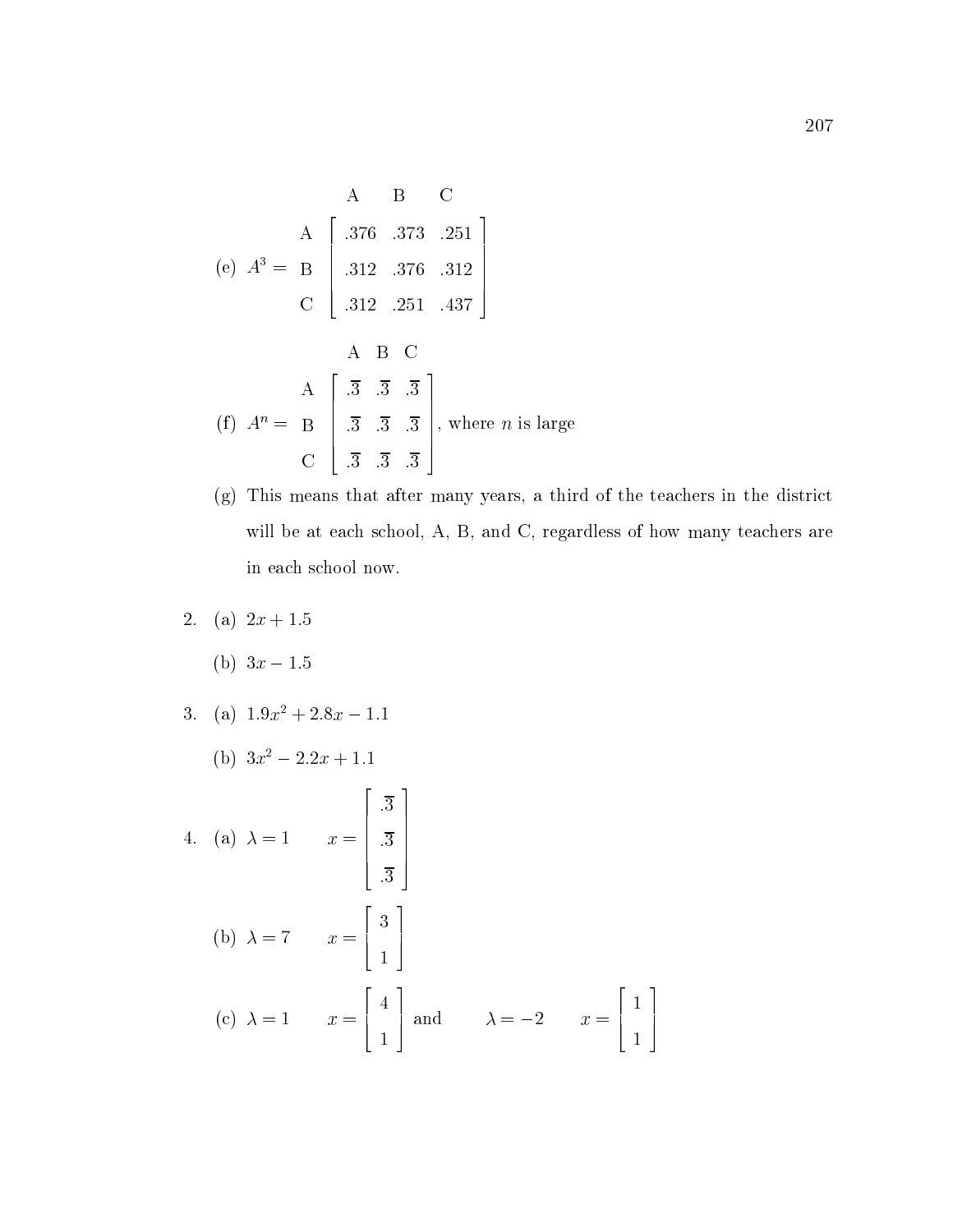## 12.12 Solutions to Matrix Test 1A

This test and the one which begins with a question beginning with the name Gail are intended to be similar enough that you could use the tests in the same class if you do not want to give all the students the same test.

Note: The first name on this test is Heather.

|  |          |                                                                                                                                                  |       | $H_{\rm}$ | T S     |  |  |
|--|----------|--------------------------------------------------------------------------------------------------------------------------------------------------|-------|-----------|---------|--|--|
|  | 1. $(a)$ | $\begin{tabular}{l cc} Heather & 3 & 4 & 8 \\ Reena & 5 & 1 & 6 \\ Edwin & 1 & 0 & 9 \\ Mark & 2 & 3 & 7 \\ \end{tabular}$                       |       |           |         |  |  |
|  |          |                                                                                                                                                  |       |           |         |  |  |
|  |          |                                                                                                                                                  |       |           |         |  |  |
|  |          |                                                                                                                                                  |       |           |         |  |  |
|  |          |                                                                                                                                                  | $H^-$ |           | R E M   |  |  |
|  |          |                                                                                                                                                  |       |           |         |  |  |
|  |          | $\begin{array}{c cccc}\n\text{HW} & \left[ \begin{array}{cccc} 3 & 5 & 1 & 2 \\ 4 & 1 & 0 & 3 \\ 8 & 6 & 9 & 7 \end{array} \right]\n\end{array}$ |       |           |         |  |  |
|  |          |                                                                                                                                                  |       |           |         |  |  |
|  |          |                                                                                                                                                  |       |           | H T S C |  |  |
|  |          | $\begin{tabular}{l cc} Heather & 3 & 4 & 8 & 0 \\ Reena & 5 & 1 & 6 & 0 \\ Edwin & 1 & 0 & 9 & 5 \\ Mark & 2 & 3 & 7 & 0 \end{tabular}$          |       |           |         |  |  |
|  | (c)      |                                                                                                                                                  |       |           |         |  |  |
|  |          |                                                                                                                                                  |       |           |         |  |  |
|  |          |                                                                                                                                                  |       |           |         |  |  |
|  |          | 2. $\begin{vmatrix} -2 & 4 \\ 4 & 1 \end{vmatrix}$                                                                                               |       |           |         |  |  |
|  |          | 3. $\begin{bmatrix} -13 & -32 \\ 52 & -6 \end{bmatrix}$                                                                                          |       |           |         |  |  |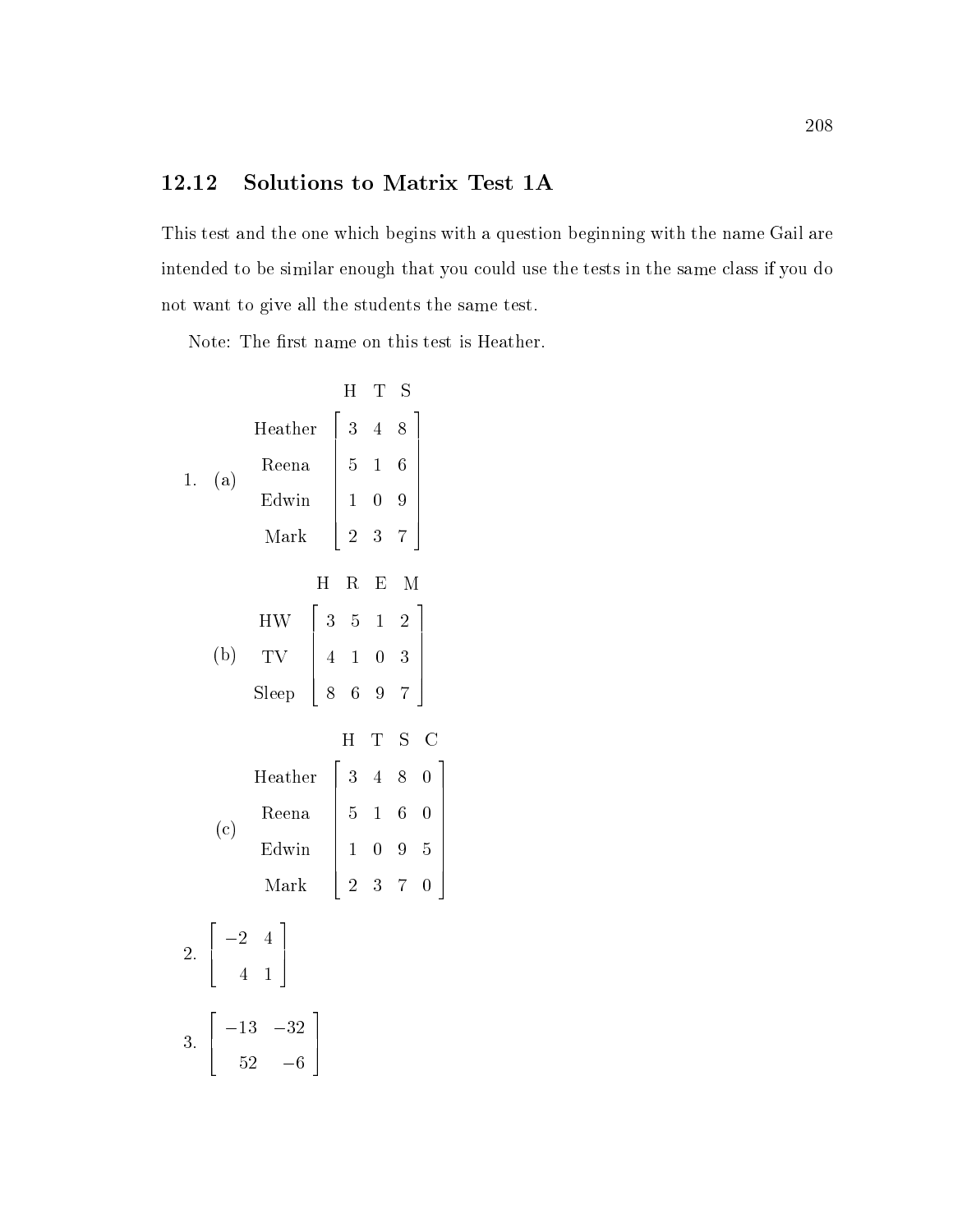4. 
$$
\left[\begin{array}{rr} 1 & -3 \\ -\frac{1}{2} & 2 \end{array}\right]
$$

5. Augment the matrix with the identity matrix like this:

| $3 \quad 4 \quad 1 \quad 1 \quad 0 \quad 0$            |  |  |
|--------------------------------------------------------|--|--|
| $1 \ 2 \ 1 \ 0 \ 1 \ 0 \ .$                            |  |  |
| $\begin{vmatrix} -2 & 2 & 3 & 0 & 0 & 1 \end{vmatrix}$ |  |  |

Then perform Gauss-Jordan elimination on the augmented matrix.

 $\blacksquare$  in a inverse is in the inverse inverse in the inverse in the inverse in the inverse in the inverse in the inverse in the interval of  $\blacksquare$  $\sim$  200  $\sim$  200  $\sim$  200  $\sim$  200  $\sim$  200  $\sim$  200  $\sim$  200  $\sim$  200  $\sim$  200  $\sim$  200  $\sim$  $\begin{bmatrix} 5 & 5 \\ 2.5 & -5.5 & 1 \end{bmatrix}$ . 2:5 5:5 1 3 7 1 3  $\Bigg\}$ .

Note that the students were only asked for the steps OR the inverse.

 $\mathbf{f}$  and  $\mathbf{f}$  are the set of  $\mathbf{f}$  and  $\mathbf{f}$  and  $\mathbf{f}$  are the set of  $\mathbf{f}$  and  $\mathbf{f}$  are the set of  $\mathbf{f}$ 2 1 18 a baransa da kasar da kasar da kasar da kasar da kasar da kasar da kasar da kasar da kasar da kasar da kasar d  $\sim$  contracts to the contracts of the contracts of the contracts of the contracts of the contracts of the contracts of the contracts of the contracts of the contracts of the contracts of the contracts of the contracts of 3 7 5 is <sup>a</sup> generic <sup>2</sup> by <sup>2</sup> symmetric matrix. The matrix is symmetric because  $A = A^T$ 

$$
7. \ x = \left[\begin{array}{c}1\\3\\2\end{array}\right]
$$

Gauss-Jordan elimination uses elementary row operations until the matrix to the left of the bar is the identity matrix. Gaussian elimination uses elementary row operations until the matrix to the left of the bar is an upper triangular matrix. Then it uses back-substitution to find the values of  $x$ .

#### 8. 116

- 9. (a) Consistent and uniquely determined because there is a single solution.
	- (b) Consistent and underdetermined because the last equation does not give you any extra information.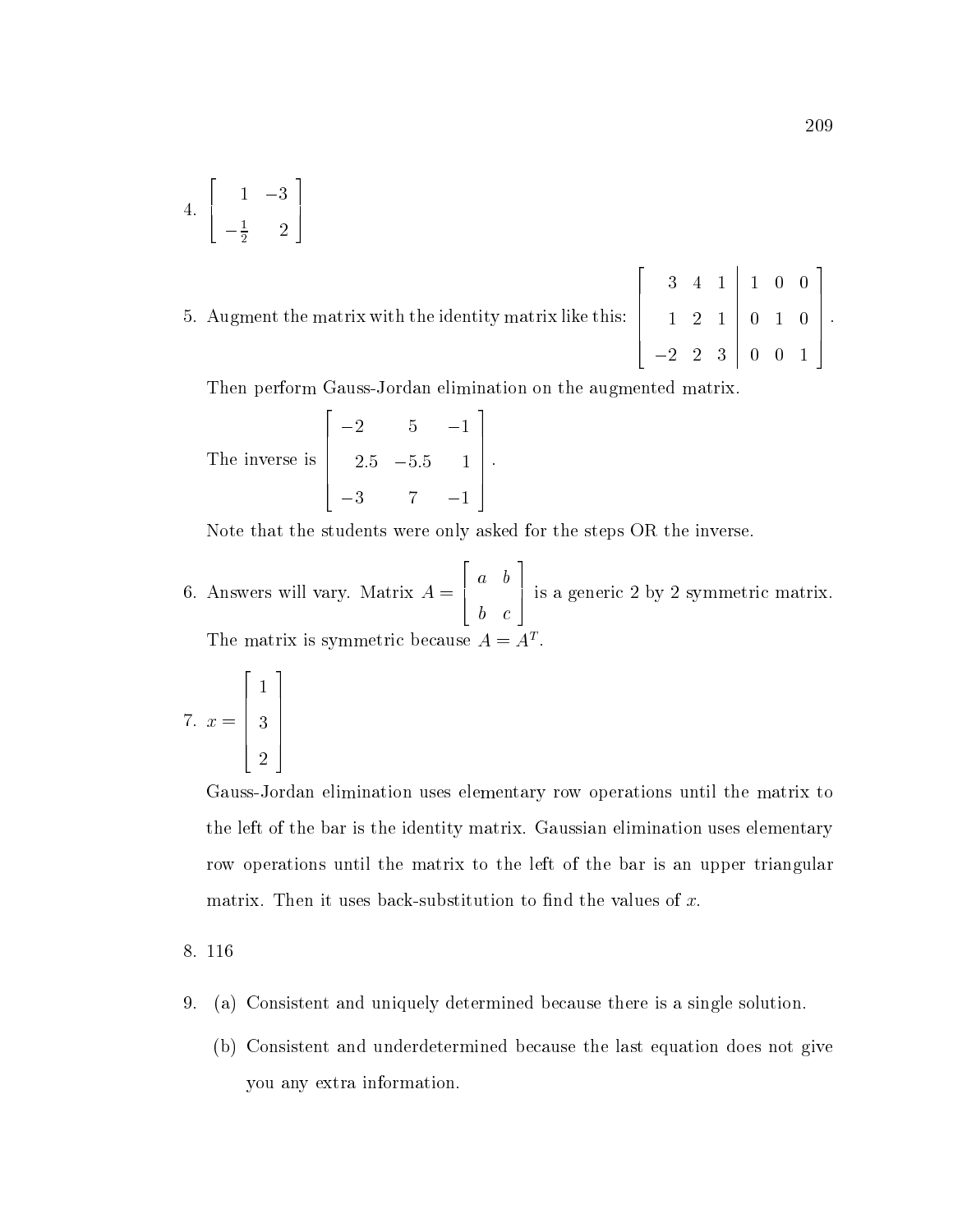Note that the students could also have used the appearance of the last row for reason for their solutions.

## 12.13 Solutions to Matrix Test 1B

This test and the one with question one beginning with the name Heather are intended to be similar enough that you could use the tests in the same class if you do not want to give all the students the same test.

Note: The first name on this test is Gail.

|  |                                                   | W St T Sl                                                                                                                                                                                                                                                        |
|--|---------------------------------------------------|------------------------------------------------------------------------------------------------------------------------------------------------------------------------------------------------------------------------------------------------------------------|
|  |                                                   | $\begin{array}{c cccc}\n & & {\rm{Gail}} & \left[ \begin{array}{ccccc} 3 & 2 & 1 & 8 \\ 2 & 3 & 2 & 7 \\ \end{array} \right] \\  & & \text{Brad} & \left[ \begin{array}{ccccc} 3 & 2 & 1 & 8 \\ 2 & 3 & 2 & 7 \\ 5 & 4 & 0 & 6 \end{array} \right]\n\end{array}$ |
|  |                                                   |                                                                                                                                                                                                                                                                  |
|  |                                                   |                                                                                                                                                                                                                                                                  |
|  |                                                   | G K B                                                                                                                                                                                                                                                            |
|  | (b)                                               | $\begin{array}{c cc} \text{Work} & \left[ \begin{array}{ccc} 3 & 2 & 5 \\ 2 & 3 & 4 \\ \text{TV} & 1 & 2 & 0 \\ \text{sleep} & 8 & 7 & 6 \end{array} \right] \end{array}$                                                                                        |
|  |                                                   |                                                                                                                                                                                                                                                                  |
|  |                                                   |                                                                                                                                                                                                                                                                  |
|  |                                                   |                                                                                                                                                                                                                                                                  |
|  |                                                   | W St T Sl                                                                                                                                                                                                                                                        |
|  |                                                   |                                                                                                                                                                                                                                                                  |
|  |                                                   | $\begin{array}{c cccc}\text{Gail} & \left[ \begin{array}{cccc} 3 & 2 & 1 & 8 \\ 2 & 3 & 2 & 7 \\ \text{Brad} & \left[ \begin{array}{cccc} 5 & 4 & 0 & 6 \\ 12 & 0 & 0 & 7 \end{array} \right] \end{array} \right] \end{array}$                                   |
|  |                                                   |                                                                                                                                                                                                                                                                  |
|  |                                                   |                                                                                                                                                                                                                                                                  |
|  | 2. $\begin{vmatrix} 4 & 9 \\ 9 & 3 \end{vmatrix}$ |                                                                                                                                                                                                                                                                  |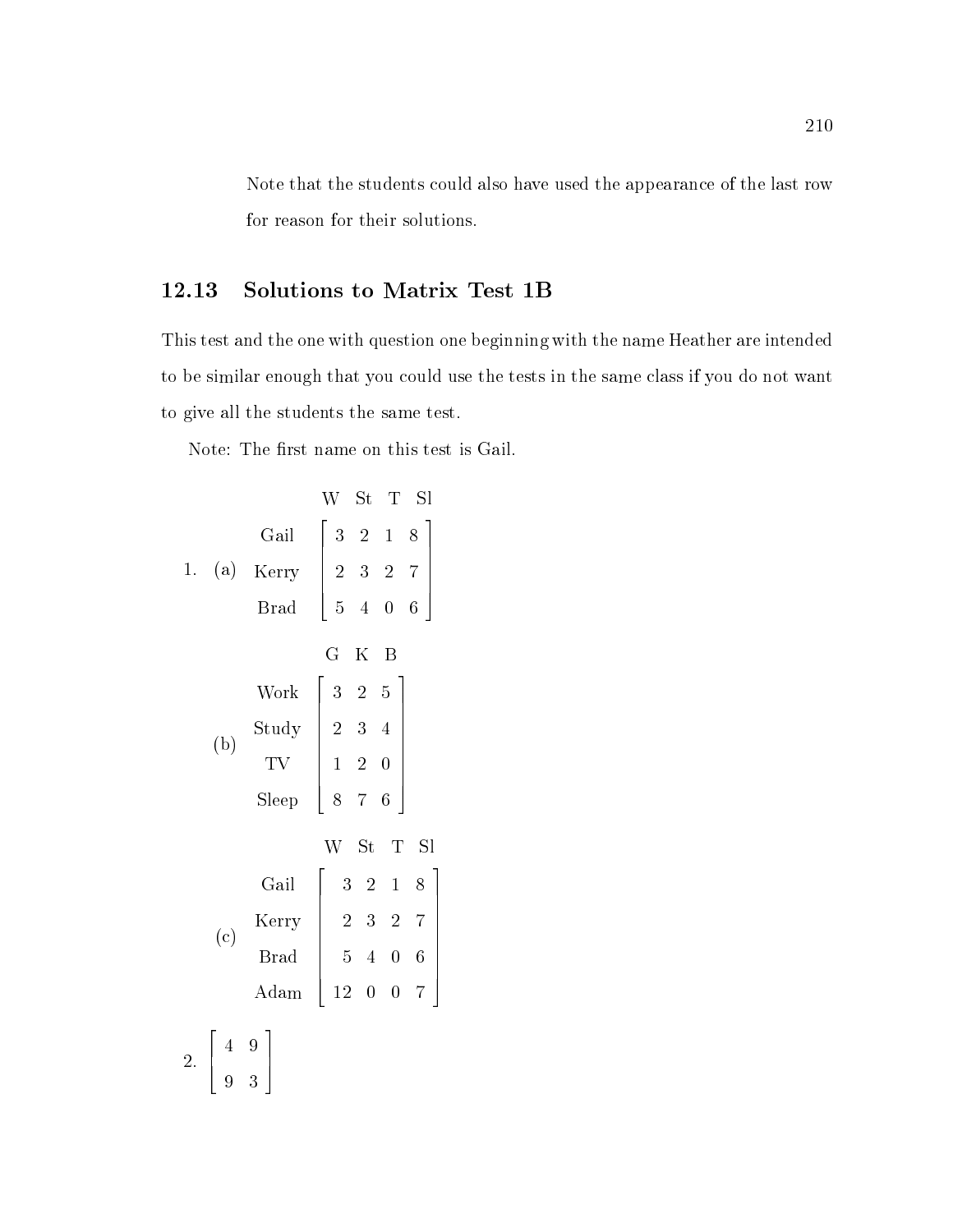3. 
$$
\begin{bmatrix} 14 & -33 \\ 21 & 28 \end{bmatrix}
$$
  
4. 
$$
\begin{bmatrix} -\frac{1}{3} & -1\frac{1}{3} \\ \frac{2}{3} & 1\frac{2}{3} \end{bmatrix}
$$

 $\mathbf{5}$  and matrix with the matrix with the identity matrix like the identity matrix like this:  $\begin{vmatrix} 3 & -1 \end{vmatrix}$  $1 - 2$  1  $1 - 2$  1  $1 - 2$  1  $1 - 2$  1  $1 - 2$  1  $1 - 2$  1  $1 - 2$  1  $1 - 2$  1  $1 - 2$  1  $1 - 2$  1  $1 - 2$  1  $1 - 2$  1  $1 - 2$  1  $1 - 2$  1  $1 - 2$  1  $1 - 2$  1  $1 - 2$  1  $1 - 2$  1  $1 - 2$  1  $1 - 2$  1  $1 - 2$  1  $1 - 2$  1  $1 - 2$  1  $1 - 2$  1  $1 - 2$  1 2 3 1

Then perform Gauss-Jordan elimination on the augmented matrix.

The inverse is 
$$
\begin{bmatrix} -7 & 1 & 5 \ -1 & 0 & 1 \ 10 & -1 & -7 \end{bmatrix}.
$$

Note that the students were only asked for the steps OR the inverse.

6. Answers will vary. Matrix A = 4 a bara bara bara da bara bara da bara da bara da bara da bara da bara da bara da bara da bara da bara da bara because the contract of the contract of the contract of the contract of the contract of the contract of the co 5 is <sup>a</sup> generic <sup>2</sup> by <sup>2</sup> symmetric matrix. The matrix is symmetric because  $A = A<sup>T</sup>$ .

$$
7. \ x = \left[\begin{array}{c}1\\3\\2\end{array}\right]
$$

Gauss-Jordan elimination uses elementary row operations until the matrix to the left of the bar is the identity matrix. Gaussian elimination uses elementary row operations until the matrix to the left of the bar is an upper triangular matrix. Then it uses back-substitution to find the values of  $x$ .

8. 22

0 0

 $\Big\}$ .

1 0

 $\sim$  0  $\sim$  0  $\sim$  0  $\sim$  0  $\sim$  0  $\sim$  0  $\sim$  0  $\sim$  0  $\sim$  0  $\sim$  0  $\sim$  0  $\sim$  0  $\sim$  0  $\sim$  0  $\sim$  0  $\sim$  0  $\sim$  0  $\sim$  0  $\sim$  0  $\sim$  0  $\sim$  0  $\sim$  0  $\sim$  0  $\sim$  0  $\sim$  0  $\sim$  0  $\sim$  0  $\sim$  0  $\sim$  0  $\sim$  0  $\sim$  0  $\sim$ 

**2006 2006 2006 2006** 

 $\begin{bmatrix} 1 & 0 \\ 0 & \vdots \\ 0 & 0 \end{bmatrix}$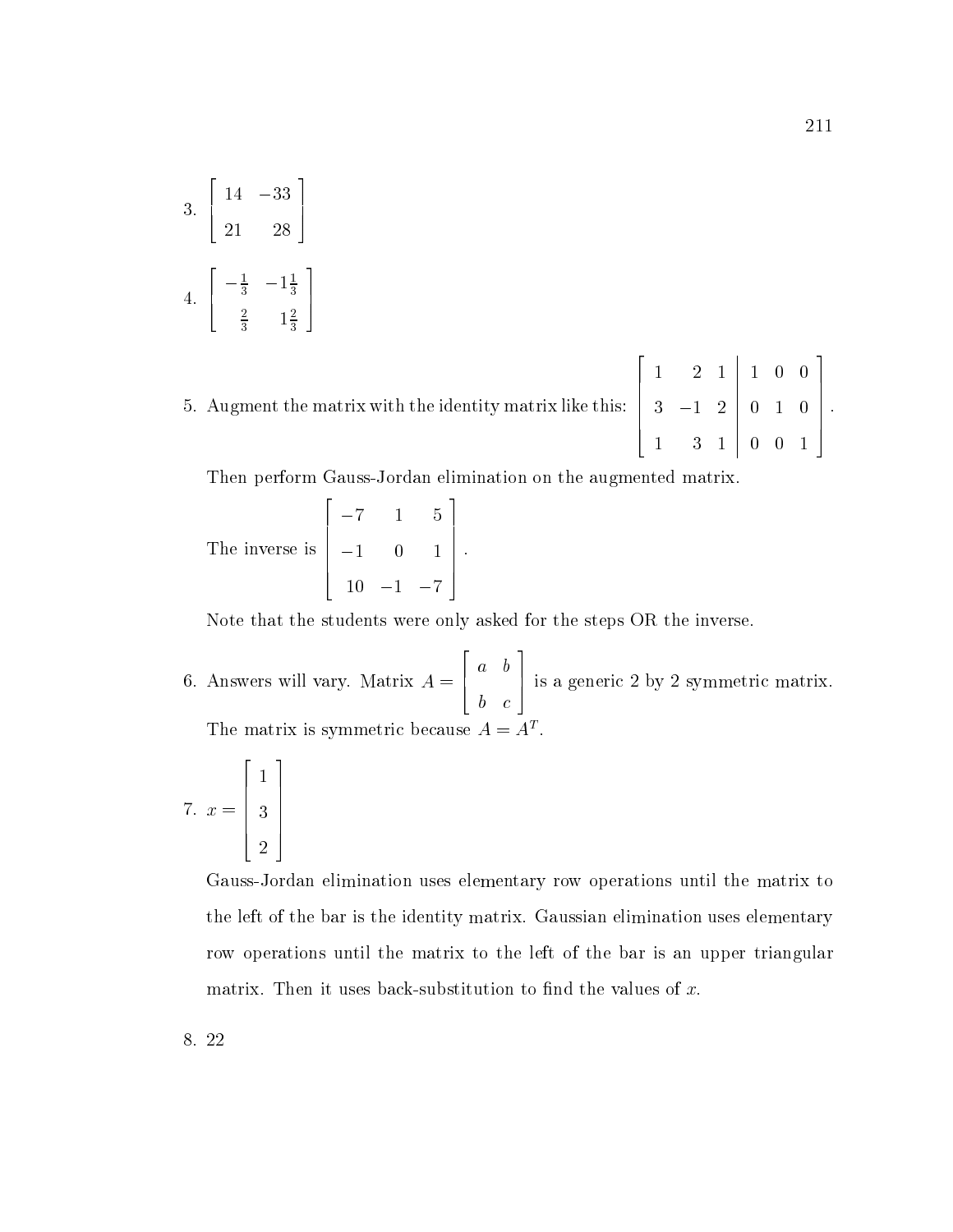- 9. 9. (a) Inconsistent because the last equation reduces to an contradictory equation. Note that the students could also have used the appearance of the last row for reason for their solutions.
	- (b) Consistent and uniquely determined because there is a single solution.

#### 12.14 Solutions to Matrix Test 1C

This is the test that begins with a question about Canine Cabins. This test is more abstract and more difficult than the other two tests. If your students are advanced, you might consider using this test. Otherwise, these problems can serve as good extra credit problems or enrichment problems. This test will also take longer to grade because many of the questions have answers that may vary, so you will have to check to make sure the students' answers are correct without the help of an answer key.

W L P  
\n1. (a) 
$$
Walls = \frac{Small}{Large} \begin{bmatrix} 25 & 1 & 0 \\ 70 & 1 & 0 \end{bmatrix}
$$
  $Roof and Floor = \frac{Small}{Large} \begin{bmatrix} 15 & 1 & 0 \\ 30 & 1 & 0 \end{bmatrix}$   
\nW L P  
\n(b)  $Walls + R&F = \frac{Small}{Large} \begin{bmatrix} 40 & 2 & 0 \\ 100 & 2 & 0 \end{bmatrix}$   
\nW L P  
\n(c)  $Complete = \frac{Small}{Large} \begin{bmatrix} 40 & 3.5 & 1 \\ 100 & 4 & 1.5 \end{bmatrix}$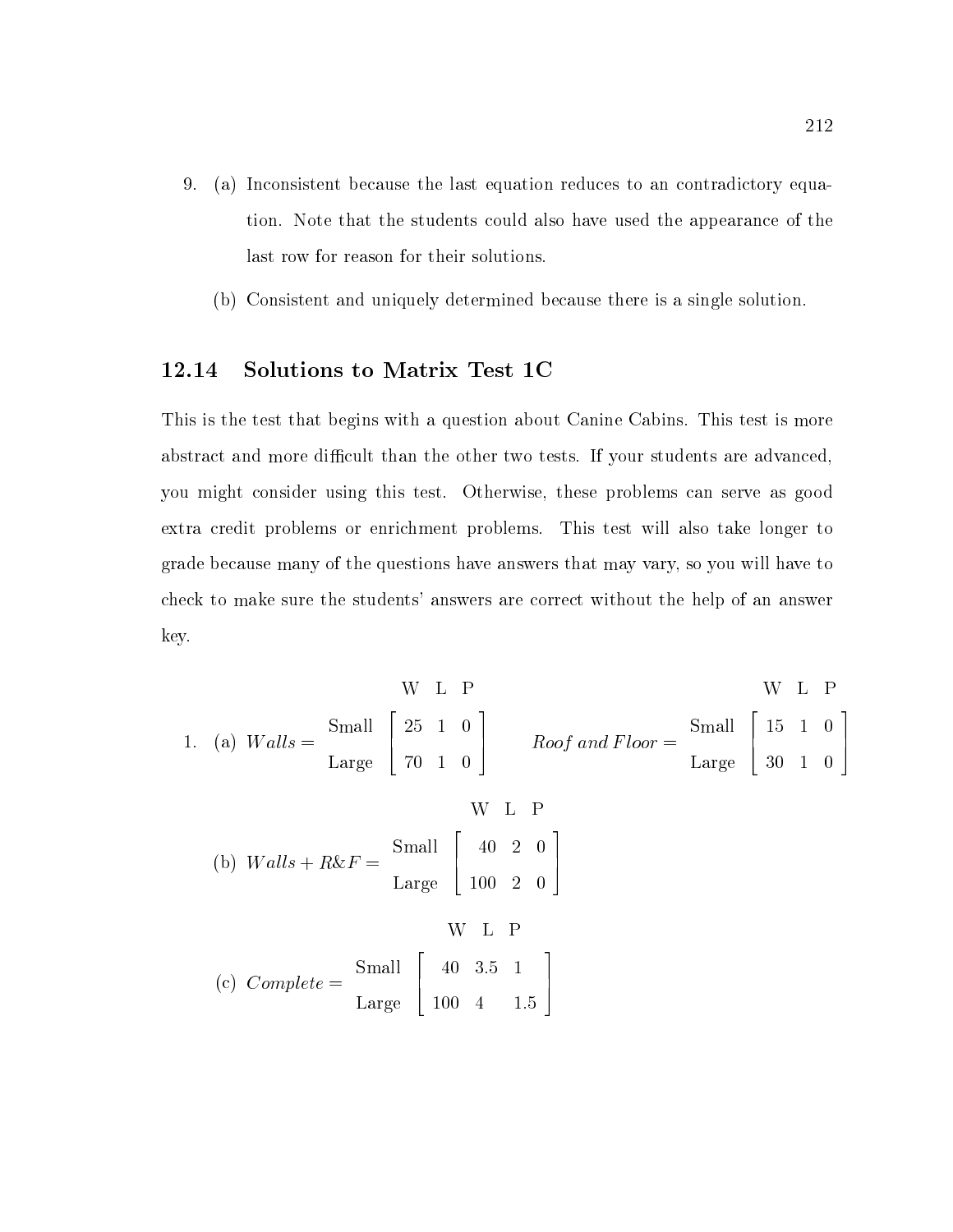$$
\text{(d) } Attack = Complete - (Walls + R&F) = \begin{bmatrix} \text{Small} \\ \text{0} & 1.5 & 1 \\ 0 & 2 & 1.5 \end{bmatrix}
$$

$$
(*)\text{ \textit{Cost per house}} = Complete * Cost = \frac{\text{Small}}{\text{Large}} \begin{bmatrix} 49 \\ 86 \end{bmatrix} \text{ where}
$$

$$
\text{Cost} = \begin{bmatrix} 1 & 1 \\ 1 & 1 \\ 1 & 1 \\ 1 & 1 \\ 1 & 1 \end{bmatrix}
$$

(f) Materials needed = Ordered  $*$  Complete =  $\begin{bmatrix} 3200 & 185 & 60 \end{bmatrix}$  where  $\begin{bmatrix} 3200 & 185 & 60 \end{bmatrix}$  where

$$
\text{Small Large} \\ Ordered = \begin{bmatrix} 30 & 20 \end{bmatrix}
$$

(g) Money needed = Ordered  $\angle$  Complete  $\angle$  Cost = \$3190

2.  $AD^{\dagger}U$ ,  $A^{\dagger}U^{\dagger}D$ ,  $DA^{\dagger}U^{\dagger}$ ,  $CAD^{\dagger}$ ,  $U^{\dagger}DA^{\dagger}$ ,  $D^{\dagger}UA$ 

3. (a) 
$$
det(A) = (-2 + 12 + 3) - (-3 + 12 + 2) = 2
$$
  
\n(b)  $x = \begin{bmatrix} 2 \\ -1 \\ 2 \end{bmatrix}$ 

Gauss-Jordan elimination uses elementary row operations until the matrix to the left of the bar is the identity matrix. Gaussian elimination uses elementary row operations until the matrix to the left of the bar is an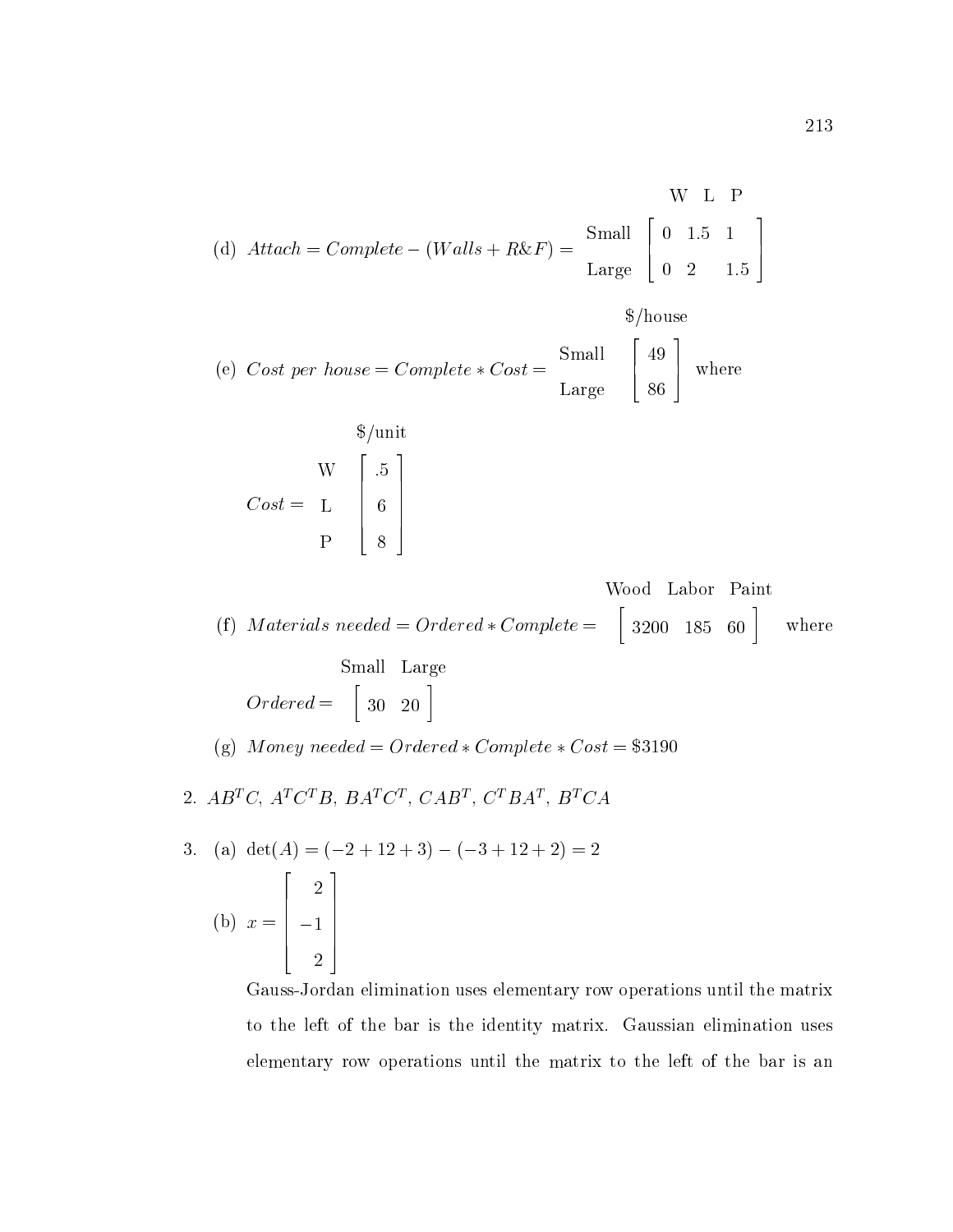upper triangular matrix. Then it uses back substitution to find the values of x.

> $77.77$  The contract of the contract of the contract of the contract of the contract of the contract of the contract of The contract of the contract of the contract of the contract of the contract of the contract of the contract of

5 S. L

(c) 
$$
\begin{bmatrix} -2 & -1\frac{1}{2} & 2\frac{1}{2} \\ 0 & -\frac{1}{2} & \frac{1}{2} \\ 3 & 2\frac{1}{2} & -3\frac{1}{2} \end{bmatrix}
$$
  
(d) Show that  $AA^{-1} = A^{-1}A = I$ .

- 4. The answers may vary.
- 5. The answers may vary.

## 12.15 Solutions to Matrix Test 2A

Note: The first question on this test is about a meteorologist.

S C R  
\n1. (a) 
$$
A = C
$$
  $\begin{bmatrix} 5 & .3 & .2 \\ .3 & .2 & .5 \\ .3 & .4 & .3 \end{bmatrix}$   
\n(b) .4  
\n(c) .29  
\n  
\n(d)  $A^2 = C$   $\begin{bmatrix} .4 & .29 & .31 \\ .36 & .33 & .31 \\ .36 & .29 & .35 \end{bmatrix}$   
\n  
\n  
\nS C R  
\n  
\nS C R  
\n  
\nS C R  
\n  
\nS C R  
\n  
\nS C R  
\n  
\nS C R  
\n  
\n(1, 36 & .29 & .35 \end{bmatrix}  
\n  
\n(2, 30 & .318 \end{bmatrix}  
\n  
\n(3, 302 & .318 \end{bmatrix}  
\n  
\n(4)  $A^3 = C$   $\begin{bmatrix} .38 & .302 & .318 \\ .372 & .298 & .33 \\ .372 & .306 & .322 \end{bmatrix}$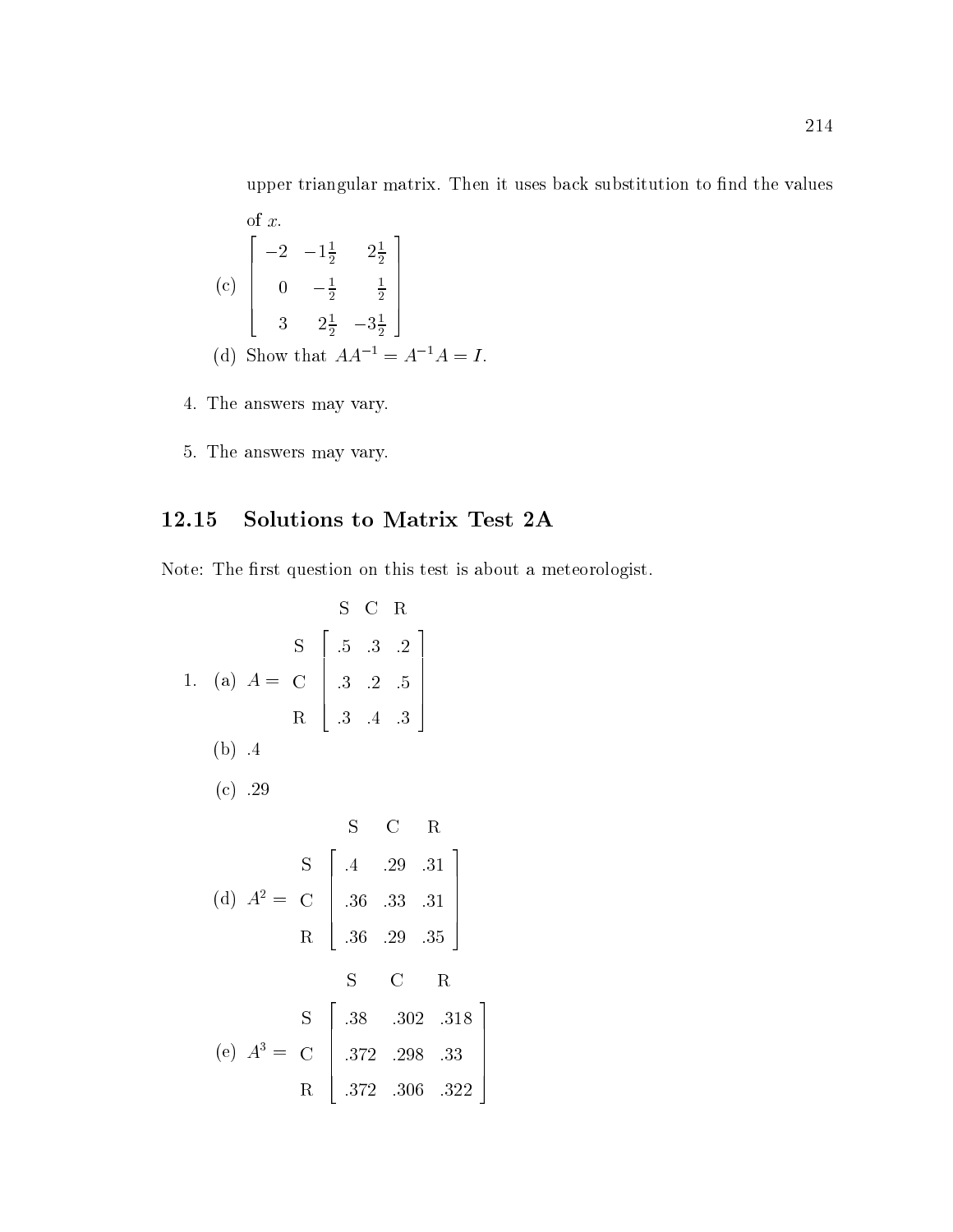$$
\begin{array}{c|cc}\n & \text{S} & \text{C} & \text{R} \\
\text{S} & \begin{bmatrix} .375 & .302 & .323 \\ .375 & .302 & .323 \\ \text{R} & .375 & .302 & .323 \end{bmatrix}, \text{ where } n \text{ is large.} \\
\end{array}
$$

(g) The weather will be sunny 37:5% of the time, cloudy 30:2% of the time, and rainy  $32.3\%$  of the time regardless of today's weather.

 $2. -5x + 2.1$ 3.  $-3.3x^2 - 2.0x + 5.1$ 4. (a) = 1 x = 2  $\Bigg| 302 \Bigg|$ :375 :302 :3233 and the second contract of the second contract of the second contract of the second contract of the second con 7 7 7 7 7 5  $\mathbf{b}$  and  $\mathbf{b}$  and  $\mathbf{b}$  and  $\mathbf{c}$  and  $\mathbf{c}$  and  $\mathbf{c}$  and  $\mathbf{c}$  and  $\mathbf{c}$  and  $\mathbf{c}$  and  $\mathbf{c}$  and  $\mathbf{c}$  and  $\mathbf{c}$  and  $\mathbf{c}$  and  $\mathbf{c}$  and  $\mathbf{c}$  and  $\mathbf{c}$  and  $\mathbf{c}$  and <u>2000 - 2000 - 2000 - 2000 - 2000 - 2000 - 2000 - 2000 - 2000 - 2000 - 2000 - 2000 - 2000 - 2000 - 2000 - 200</u> 6 4 <u>2002 - Januar Barbara, politik politik (h. 1888).</u> 1 3 7 5  $\mathcal{C}$  and  $\mathcal{C}$  are  $\mathcal{C}$  and  $\mathcal{C}$  and  $\mathcal{C}$  are  $\mathcal{C}$  and  $\mathcal{C}$  are  $\mathcal{C}$  and  $\mathcal{C}$  are  $\mathcal{C}$  and  $\mathcal{C}$  are  $\mathcal{C}$  and  $\mathcal{C}$  are  $\mathcal{C}$  and  $\mathcal{C}$  are  $\mathcal{C}$  and  $\mathcal{C}$  are 2  $\vert$  and <u>3 and 3 and 3 and 3 and 3 and 3 and 3 and 3 and 3 and 3 and 3 and 3 and 3 and 3 and 3 and 3 and 3 and 3 and 3 and 3 and 3 and 3 and 3 and 3 and 3 and 3 and 3 and 3 and 3 and 3 and 3 and 3 and 3 and 3 and 3 and 3 and 3 and</u> \_\_\_\_\_  $\sim$  1.1  $\sim$  1.1  $\sim$  1.1  $\sim$  1.1  $\sim$  1.1  $\sim$  1.1  $\sim$  1.1  $\sim$  1.1  $\sim$  1.1  $\sim$  1.1  $\sim$  1.1  $\sim$  1.1  $\sim$  1.1  $\sim$  1.1  $\sim$  1.1  $\sim$  1.1  $\sim$  1.1  $\sim$  1.1  $\sim$  1.1  $\sim$  1.1  $\sim$  1.1  $\sim$  1.1  $\sim$  1.1  $\sim$  1.1  $\sim$  3 and  $\lambda = -5$   $x = \begin{bmatrix} 1 \\ 1 \end{bmatrix}$ <u>2002 - 2003 - 2004 - 2005 - 2006 - 2006 - 2006 - 2006 - 2006 - 2006 - 2006 - 2006 - 2006 - 2006 - 2006 - 200</u> 6 4 3  $\sim$  1.1  $\sim$  1.1  $\sim$  1.1  $\sim$  1.1  $\sim$  1.1  $\sim$  1.1  $\sim$  1.1  $\sim$  1.1  $\sim$  1.1  $\sim$  1.1  $\sim$  1.1  $\sim$  1.1  $\sim$  1.1  $\sim$  1.1  $\sim$  1.1  $\sim$  1.1  $\sim$  1.1  $\sim$  1.1  $\sim$  1.1  $\sim$  1.1  $\sim$  1.1  $\sim$  1.1  $\sim$  1.1  $\sim$  1.1  $\sim$  3 1 - 5 - 5 - 5 - 5 - 5

#### 12.16 Solutions to Matrix Test 2B

Note: The first question on this test is about the clothes of a young lady.

$$
\begin{array}{c}\n & \text{J} \quad \text{S} \quad \text{D} \\
\text{J} \quad \begin{bmatrix} .2 & .3 & .5 \\ .2 & .3 & .5 \\ .1 & .6 & .3 \\ \text{D} \quad \end{bmatrix} \\
 & \text{D} \quad \begin{bmatrix} .2 & .3 & .5 \\ .1 & .6 & .3 \\ .5 & .2 & .3 \end{bmatrix} \\
 & \text{(b)} \quad .5 \\
 & \text{(c)} \quad .33\n\end{array}
$$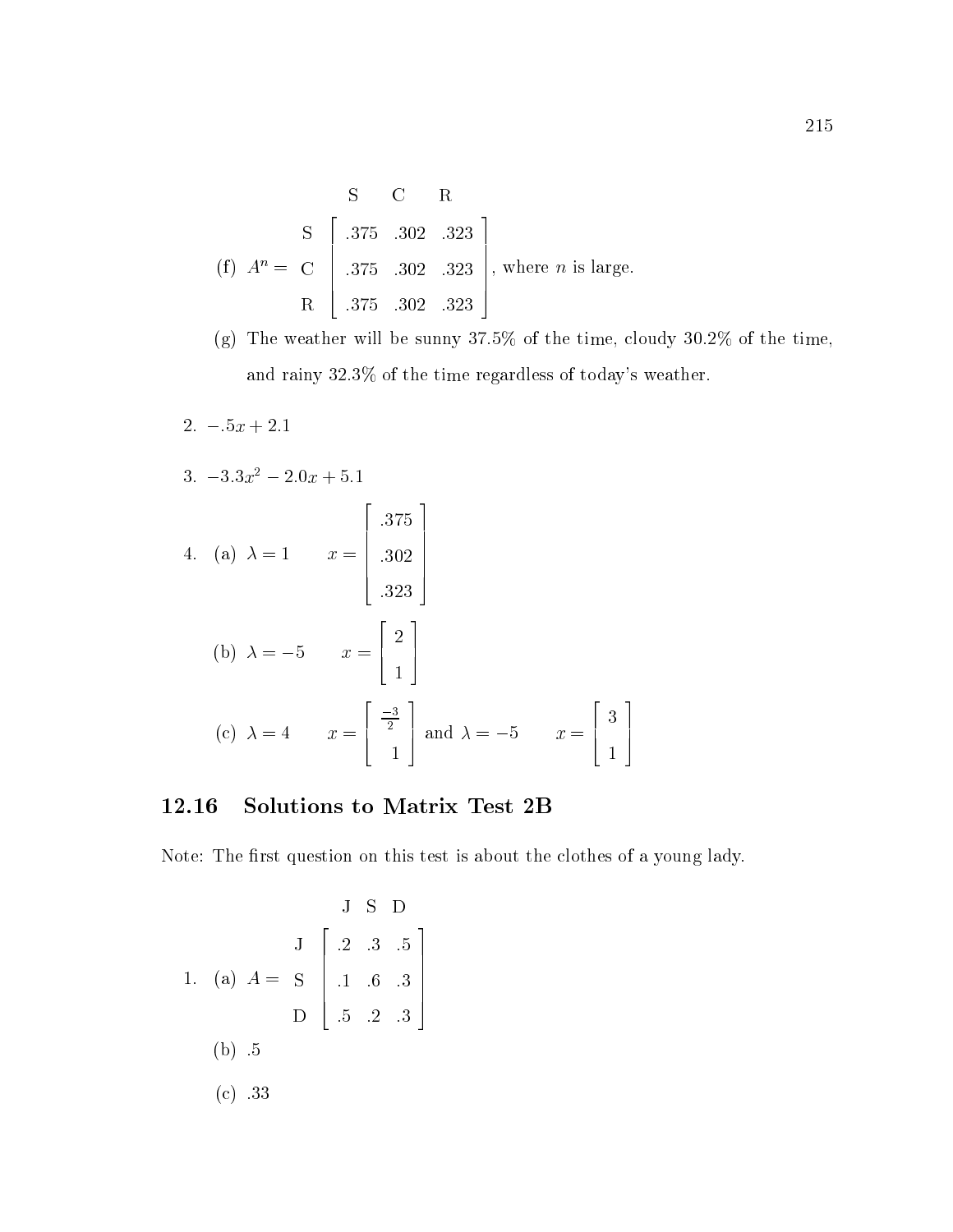$$
\begin{bmatrix}\n & \mathbf{J} & \mathbf{S} & \mathbf{D} \\
 & \mathbf{J} & \begin{bmatrix}\n & .32 & .34 & .34 \\
 & .23 & .45 & .32 \\
 & \mathbf{D} & \begin{bmatrix}\n & .27 & .33 & .4\n \end{bmatrix}\n\end{bmatrix}
$$
\n
$$
\begin{bmatrix}\n & \mathbf{J} & \mathbf{S} & \mathbf{D} \\
 & .27 & .33 & .4\n \end{bmatrix}
$$
\n
$$
\begin{bmatrix}\n & \mathbf{J} & \begin{bmatrix}\n & .268 & .368 & .364 \\
 & .251 & .403 & .346 \\
 & .287 & .359 & .354\n \end{bmatrix}\n\end{bmatrix}
$$
\n
$$
\begin{bmatrix}\n & \mathbf{J} & \mathbf{S} & \mathbf{D} \\
 & .27 & .38 & .35 \\
 & \mathbf{D} & .27 & .38 & .35\n \end{bmatrix}
$$
\n, where *n* is large.

(g) She will wear jeans  $27\%$  of the time, slacks  $38\%$  of the time, and dresses 35% of the time regardless of what she is wearing today.

$$
2. \ 5.4x - 3.3
$$

3. 
$$
x^2 - 1.6x + 2.8
$$

4. (a) 
$$
\lambda = 1
$$
  $x = \begin{bmatrix} .27 \\ .38 \\ .35 \end{bmatrix}$   
\n(b)  $\lambda = -6$   $x = \begin{bmatrix} 1.5 \\ 1 \end{bmatrix}$   
\n(c)  $\lambda = 0$   $x = \begin{bmatrix} -3 \\ 1 \end{bmatrix}$  and  $\lambda = 5$   $x = \begin{bmatrix} 2 \\ 1 \end{bmatrix}$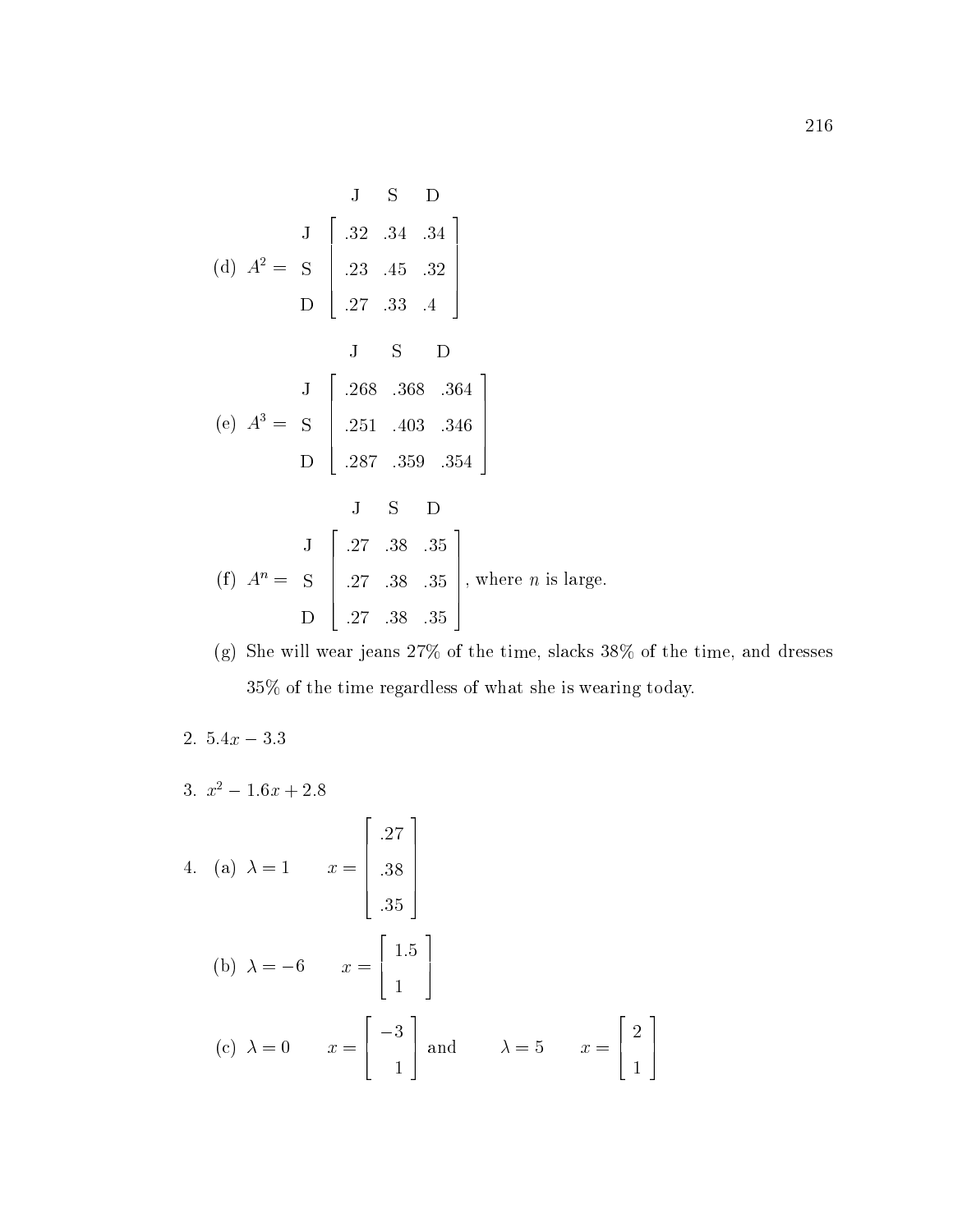## Bibliography

- Braun, M. (1983). Differential equations and their applications. New York: Springer-Verlag.
- Houston Independent School District. (1992). Houston Independent School District scope and sequence grades 9-12. Houston, TX: Houston Independent School District.
- National Council of Teachers of Mathematics. (1989). Curriculum and evaluation standards for school mathematics. Reston, VA: National Council of Teachers of Mathematics.
- Nering, Evar D. (1974). Elementary Linear Algebra. Philadelphia, PA: W.B. Saunders Company.
- Skemp, R. (1987). The psychology of learning mathematics. Hillsdale, NJ: Lawrence Erlbaum.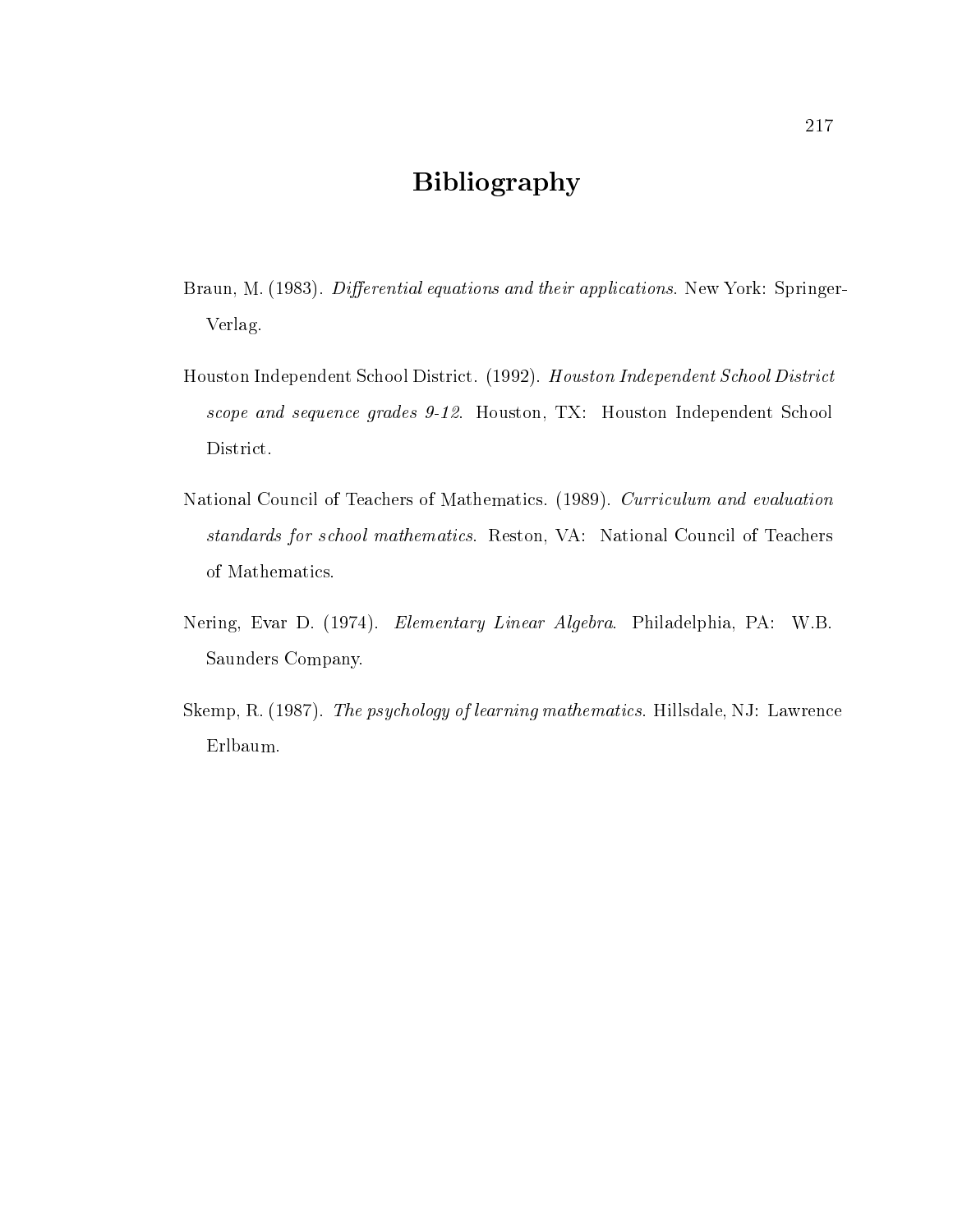# Index

| adding matrices, 11           | identity matrix, 27, 37   |  |  |  |  |
|-------------------------------|---------------------------|--|--|--|--|
| augmented matrix, 35          | inconsistent, 68, 70      |  |  |  |  |
| back-substitution, 42         | independent, 71           |  |  |  |  |
| by, $4$                       | inner product, 20         |  |  |  |  |
|                               | inverse, 37               |  |  |  |  |
| characteristic equation, 120  | least squares, 96, 98     |  |  |  |  |
| cofactor, 56                  | lower triangular, 47      |  |  |  |  |
| consistent, 68                |                           |  |  |  |  |
| counterexample, 7             | main diagonal, 6          |  |  |  |  |
| Cramer's rule, 60             | Markov chain, 81, 82      |  |  |  |  |
| determinant, 54               | matrices, 3               |  |  |  |  |
| diagonal matrix, 41           | matrix, 3                 |  |  |  |  |
| dimensions, 4                 | matrix product, 23        |  |  |  |  |
| dominant eigenvector, 116     | minor, 56                 |  |  |  |  |
| dot product, 20               | normal equation, 99       |  |  |  |  |
| eigenpair, 114                | ordered pair, 1           |  |  |  |  |
| eigenvalue, 114               | pivot, 40                 |  |  |  |  |
| eigenvector, 114              | power method, 116, 117    |  |  |  |  |
| element, 1, 3                 |                           |  |  |  |  |
| elementary row operations, 34 | Rayleigh quotient, 117    |  |  |  |  |
| expansion by minors, 56       | scalar, 18                |  |  |  |  |
| Gauss-Jordan elimination, 36  | scalar multiplication, 18 |  |  |  |  |
| Gaussian elimination, 42      | scalar product, 19        |  |  |  |  |